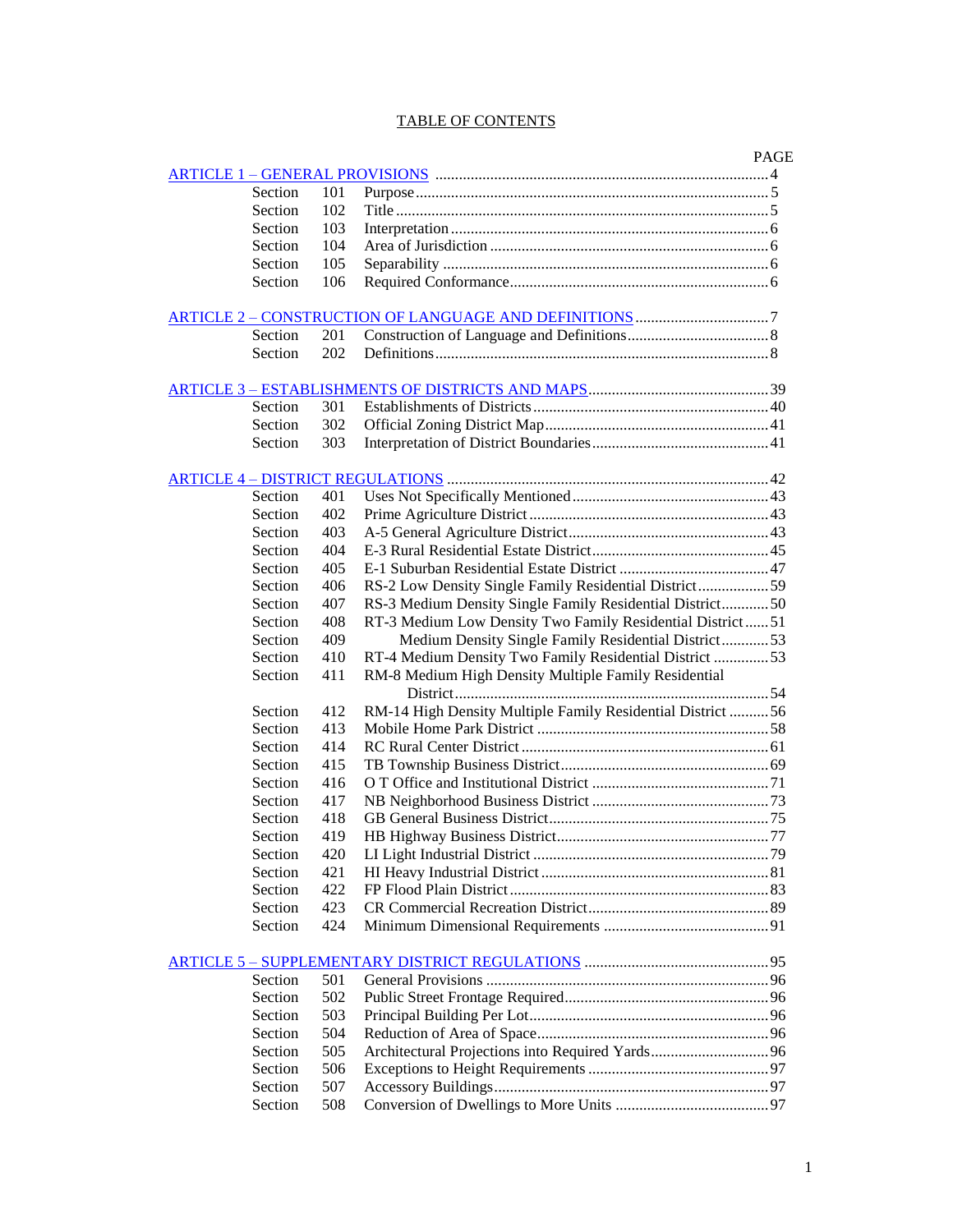| Section | 509 | Setback Requirements for Corner Lots or Through Lots 98     |  |
|---------|-----|-------------------------------------------------------------|--|
| Section | 510 |                                                             |  |
| Section | 511 |                                                             |  |
| Section | 512 |                                                             |  |
| Section | 513 |                                                             |  |
| Section | 514 |                                                             |  |
| Section | 515 |                                                             |  |
| Section | 516 |                                                             |  |
| Section | 517 | Parking and Storage of Mobile Homes and Vehicles other than |  |
|         |     |                                                             |  |
| Section | 518 | Community Based Residential Social Service Facilities 106   |  |
| Section | 519 |                                                             |  |
| Section | 520 |                                                             |  |
| Section | 521 |                                                             |  |
| Section | 522 |                                                             |  |
| Section | 523 |                                                             |  |
| Section | 524 |                                                             |  |
| Section | 525 |                                                             |  |
| Section | 526 |                                                             |  |
| Section | 527 | Existing Farm Dwellings on Non-Conforming Lots  121         |  |
| Section | 528 |                                                             |  |
| Section | 529 |                                                             |  |
| Section | 530 |                                                             |  |
| Section | 531 |                                                             |  |
| Section | 532 |                                                             |  |
| Section | 533 | Residential Consumer Siting of Liquefied Gas Storage        |  |
|         |     |                                                             |  |
| Section | 601 |                                                             |  |
| Section | 602 |                                                             |  |
| Section | 603 |                                                             |  |
| Section | 604 |                                                             |  |
| Section | 605 |                                                             |  |
| Section | 606 |                                                             |  |
|         |     |                                                             |  |
| Section | 701 |                                                             |  |
| Section | 702 |                                                             |  |
| Section | 703 |                                                             |  |
| Section | 704 |                                                             |  |
| Section | 705 |                                                             |  |
| Section | 706 |                                                             |  |
| Section | 707 |                                                             |  |
| Section | 708 |                                                             |  |
| Section | 709 |                                                             |  |
| Section | 710 |                                                             |  |
| Section | 711 |                                                             |  |
| Section | 712 |                                                             |  |
|         |     |                                                             |  |
| Section | 801 |                                                             |  |
| Section | 802 |                                                             |  |
| Section | 803 |                                                             |  |
| Section | 804 |                                                             |  |
|         |     |                                                             |  |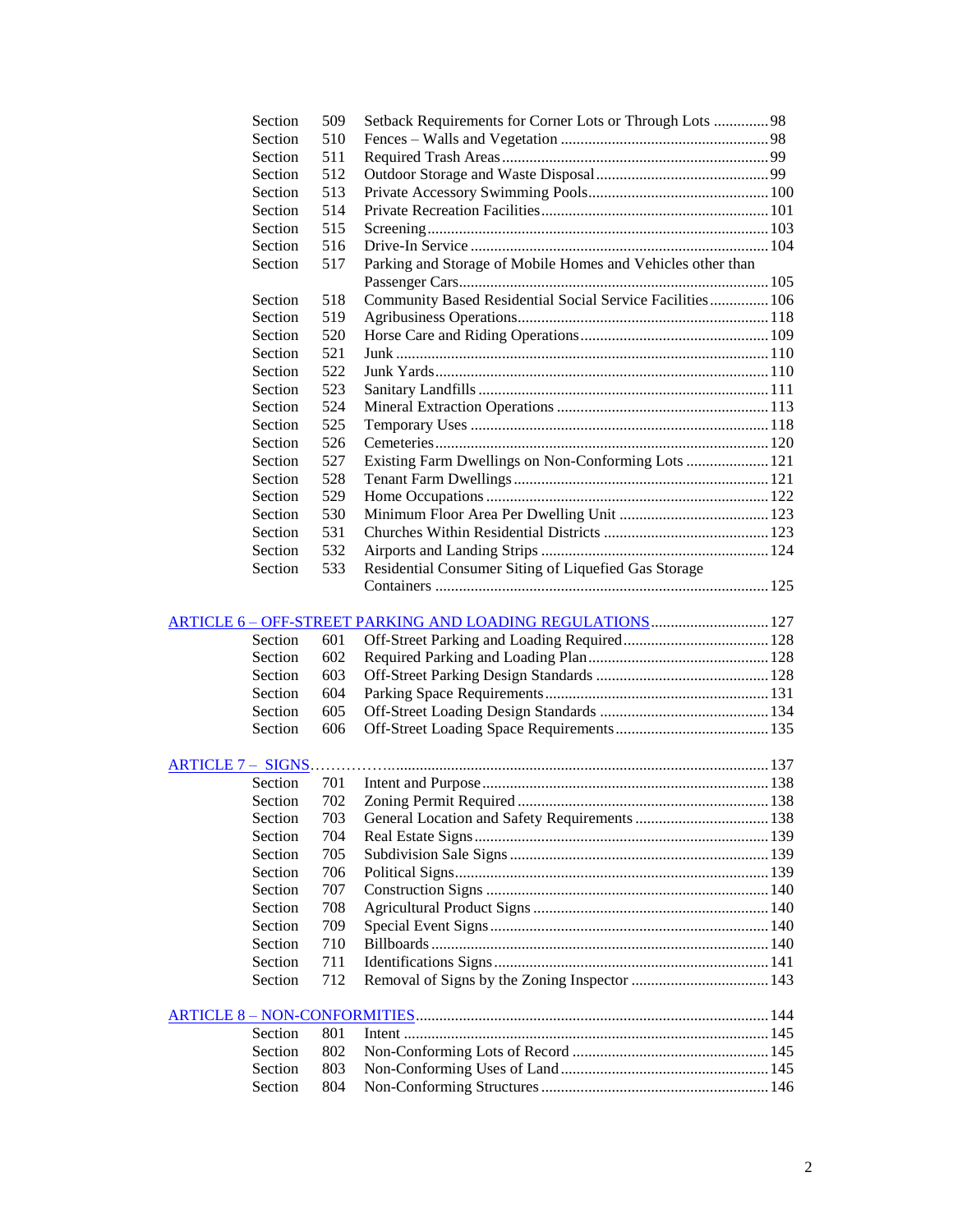| Section        | 901 |  |
|----------------|-----|--|
| Section        |     |  |
| <b>Section</b> | 903 |  |
| <b>Section</b> | 904 |  |
|                |     |  |
|                |     |  |
|                |     |  |
| Section        |     |  |
| Section        |     |  |
| Section        |     |  |
| <b>Section</b> |     |  |
|                |     |  |

APPENDIX - TYPICAL LOT SIZE DIAGRAMS PGS. 167-183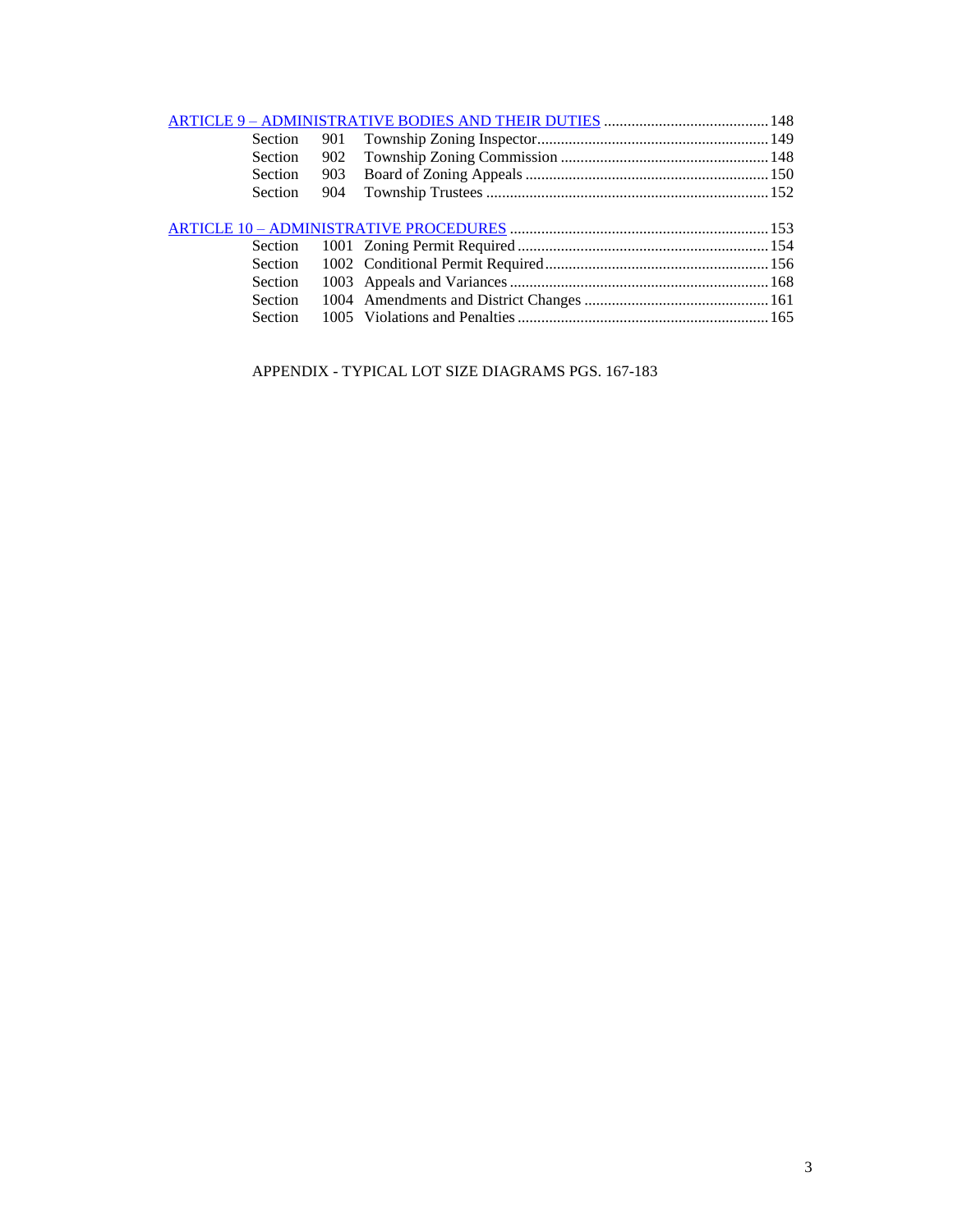Article 1

General Provisions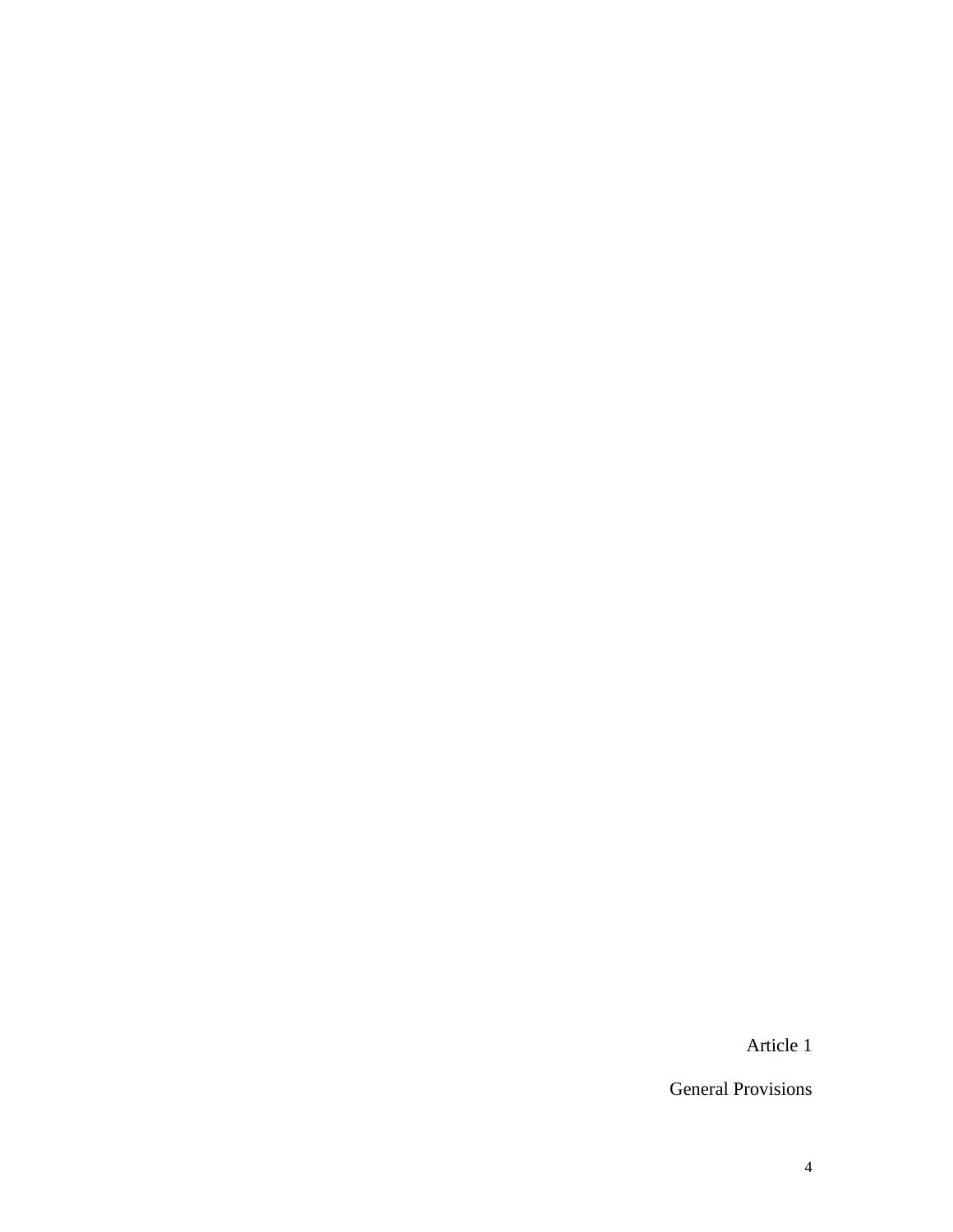- <span id="page-4-0"></span>SECTION 101 PURPOSE: This is a Zoning Resolution for Clinton Township, Seneca County, Ohio, adopted and amended pursuant to Chapter 519 of the Ohio Revised Code for the following purposes, among others:
	- 101.1 To promote the health, safety, comfort, and general welfare of the present and future inhabitants of Clinton Township;
	- 101.2 To protect the agriculturally based economy and promote the orderly development of residential, business, industrial, recreational, and public areas within Clinton Township;
	- 101.3 To protect the quality of life within Clinton Township through the protection of the total environment, the prevention of nuisances, and the provision of adequate light, air, and convenience of access to property;
	- 101.4 To achieve such timing, density, and distribution of land development and use as will prevent environmental pollution and the overloading of systems for providing water supply, wastewater disposal, storm drainage, police protection, fire protection, education, and other public services within Clinton Township;
	- 101.5 To achieve an accessibility, design, and density of land development and use as will secure safety from fire, floods, and other dangers within Clinton Township;
	- 101.6 To achieve such density, distribution, and design of land development and use as will protect and preserve the design capacity of the streets and roads within Clinton Township and prevent traffic congestion or hazards;
	- 101.7 To achieve such density, design, and distribution of housing as will protect and enhance residential property and secure adequate housing for every citizen within Clinton Township; and
	- 101.8 To insure the compatibility of land uses which are either adjacent or in close proximity to each other.
- SECTION 102 TITLE: This Resolution, including the Official Zoning District Map made a part hereof, shall be known and may be referred or cited to as the "Clinton Township Zoning Resolution."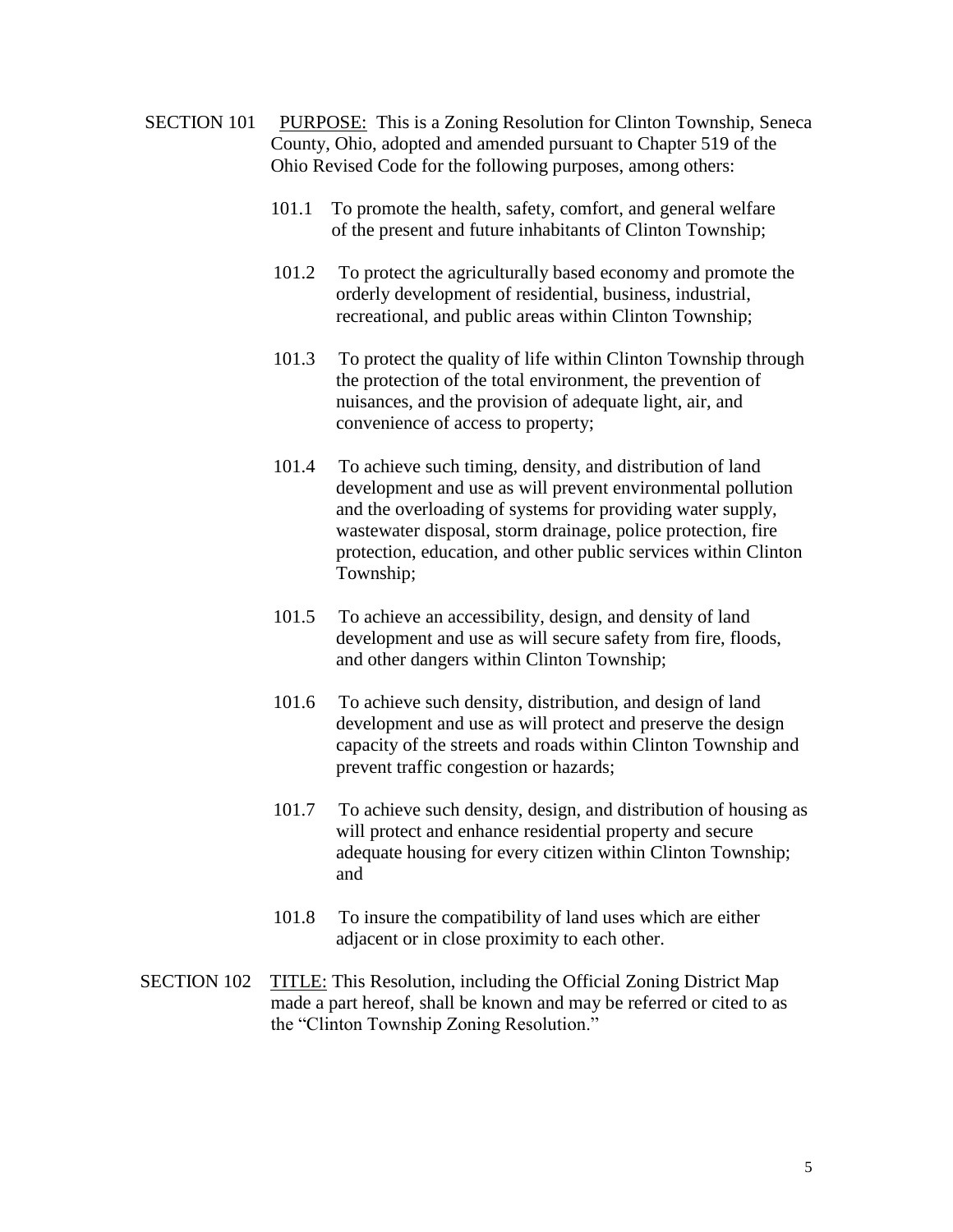- SECTION 103 INTERPRETATION: In their interpretation and application, the Provisions of this Resolution shall be held to be minimum requirements, adopted for the promotion of the public health, safety, and the general welfare. Whenever the requirements of this Resolution are at variance with the requirements of any other lawfully adopted rules, regulations, ordinances, resolutions, or private deed restriction or private covenant, the most restrictive, or that imposing the higher standards, shall govern.
- SECTION 104 AREA OF JURISDICTION: The provisions of this Resolution shall apply to all land within the unincorporated area of Clinton Township, Seneca County, Ohio.
- SECTION 105 SEPARABILITY: Should any section, paragraph, clause, sentence, item, phrase, or provision of this Resolution be declared by a Court of competent jurisdiction to be unconstitutional or invalid, such decision shall not affect the validity of this Resolution as a whole or any part thereof other than the part so declared to be unconstitutional, or invalid.
- SECTION 106 REQUIRED CONFORMANCE: Except as herein provided, no building or structure shall be erected, converted, enlarged, reconstructed, moved or structurally altered, nor shall any building structure or land be used, not shall any excavation or fill be made;
	- 106.1 Except for any expressed purpose permitted in the district in which such building or structure or land is located;
	- 106.2 Except in conformance to the height and bulk limits established for the district in which such building or structure or use is located;
	- 106.3 Except in conformance to the area, frontage, and yard regulations of the district in which such building or structure or use is located; and
	- 106.4 Except in conformance to the off-street parking and off-street loading space regulations of the district in which such building or structure or use is located.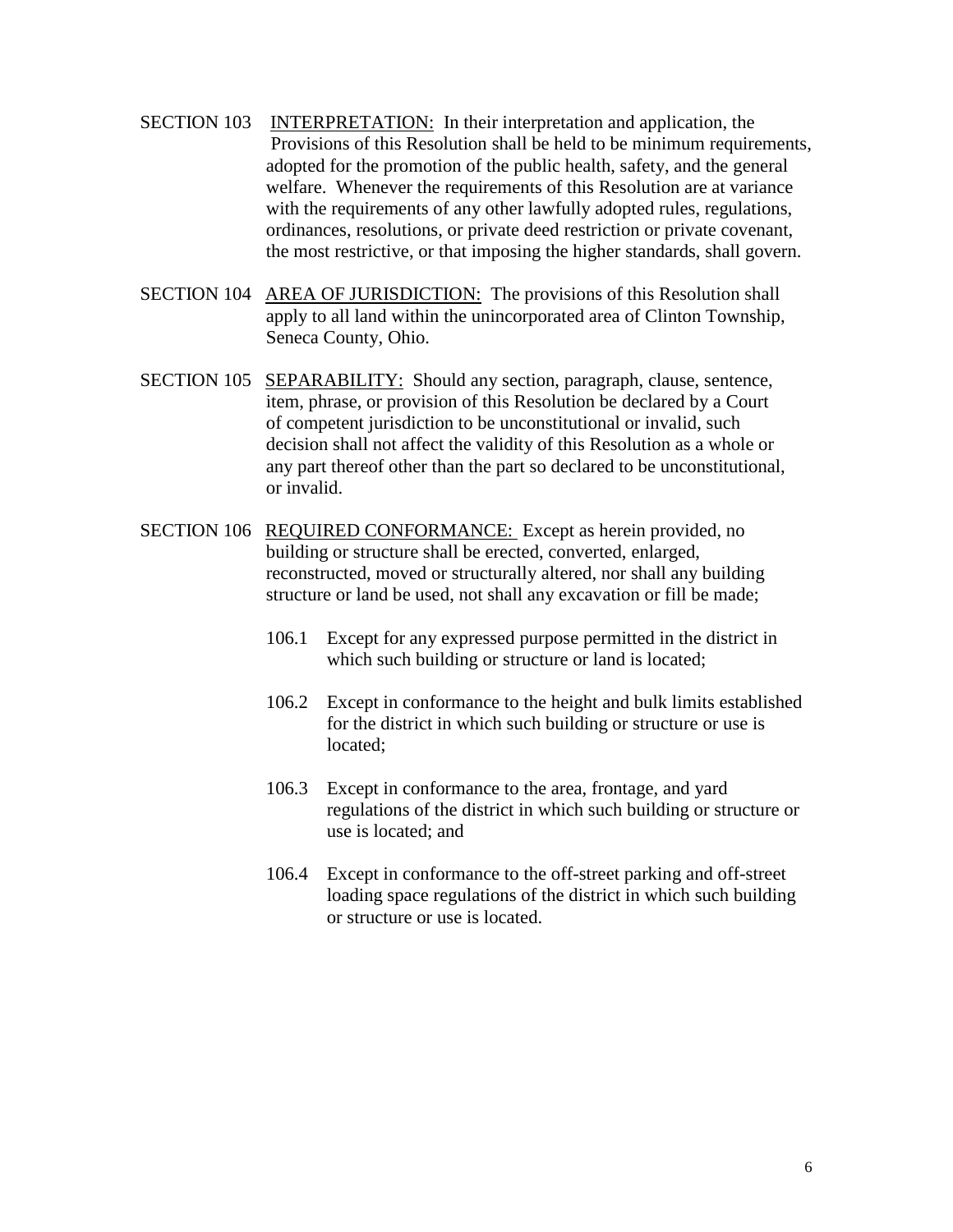Article 2

Construction of

Language and Definitions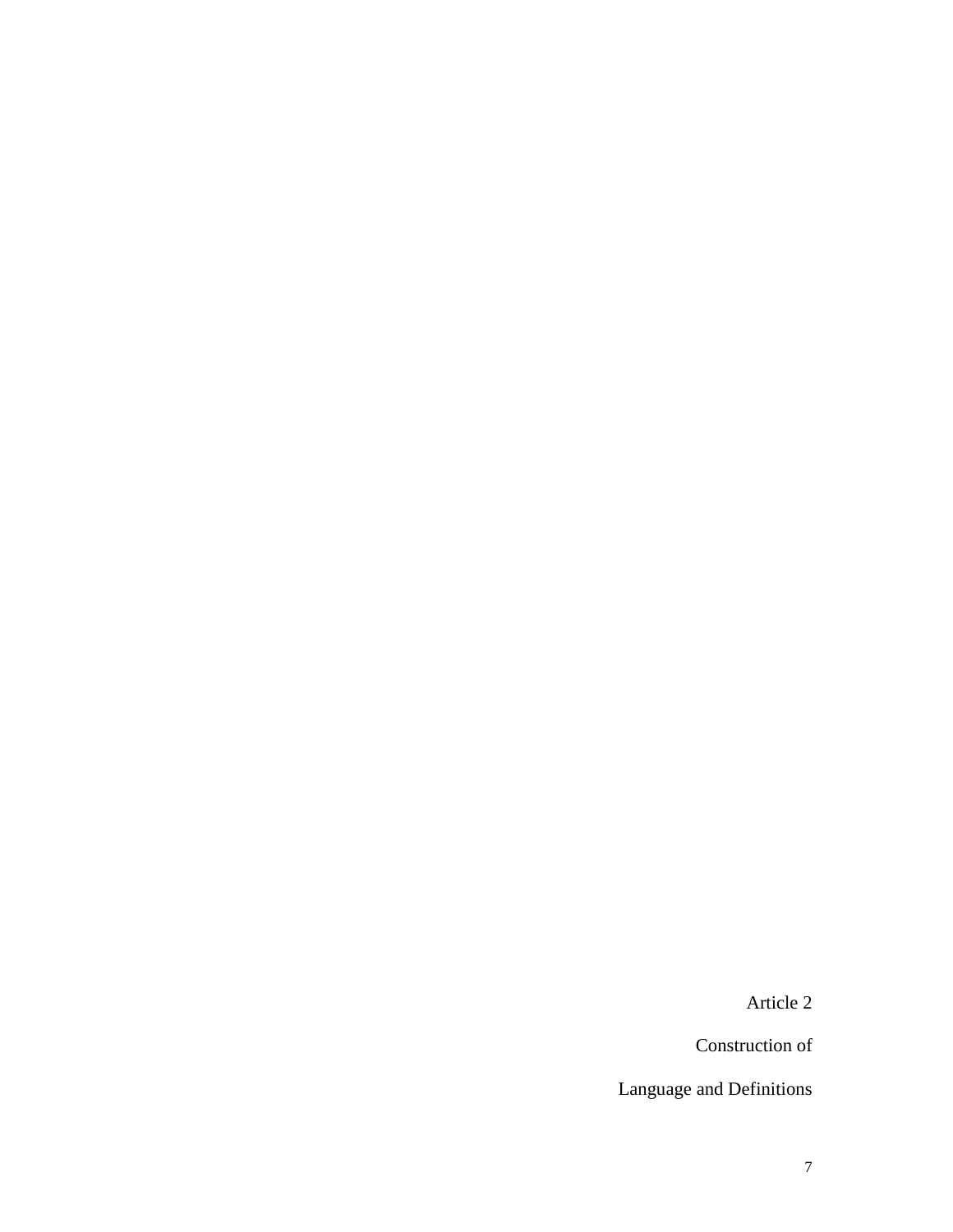- <span id="page-7-0"></span>SECTION 201 CONSTRUCTION OF LANGUAGE: For the purpose of this Resolution, certain terms of words shall be interpreted as follows:
	- 201.1 Words used in the singular shall include the plural, and the plural the singular;
	- 201.2 Words used in the present tense shall include the future tense;
	- 201.3 The word "shall" is mandatory and not discretionary;
	- 201.4 The word "may" is permissive;
	- 201.5 The phrase "used for" shall include the phrases "arranged for," "designed for," "intended for," "maintained for," and "occupied for;"
	- 201.6 The words "person" or "citizens" includes a firm, association, organization, partnership, trust, company, or corporation, as well as an individual; and
	- 201.7 The word "dwelling" includes the word "residence."

SECTION 202 DEFINITIONS: All words used in this Resolution shall have their customary meanings as defined in Websters New World Dictionary, except those specifically defined in this Section.

- 202.001 Accessory Use or Structure: A use or structure incidental and subordinate to the principal use of structure on the lot and serving a purpose customarily incidental and subordinate to the use of the principal building.
- 202.001a Act of God: Any natural destructive force that causes severe damage to property such as tornados, wind, flood, and lightning.
- 202.002 Agribusiness: Manufacturing, warehousing, storage, and related industrial and commercial activities that provide services for or are dependent upon agricultural activities found within the Agricultural District, and are not necessarily suited to locations within an established community. Agribusinesses include, but are not limited to the following uses: fertilizer production, sales, storage, and blending; sales and servicing of farm implements and related equipment; preparations and sale of feeds for animals and fowl; seed sales; poultry hatchery services; corn shelling, hay baling, and threshing services; grain elevators and bulk storage of feed grains; horticultural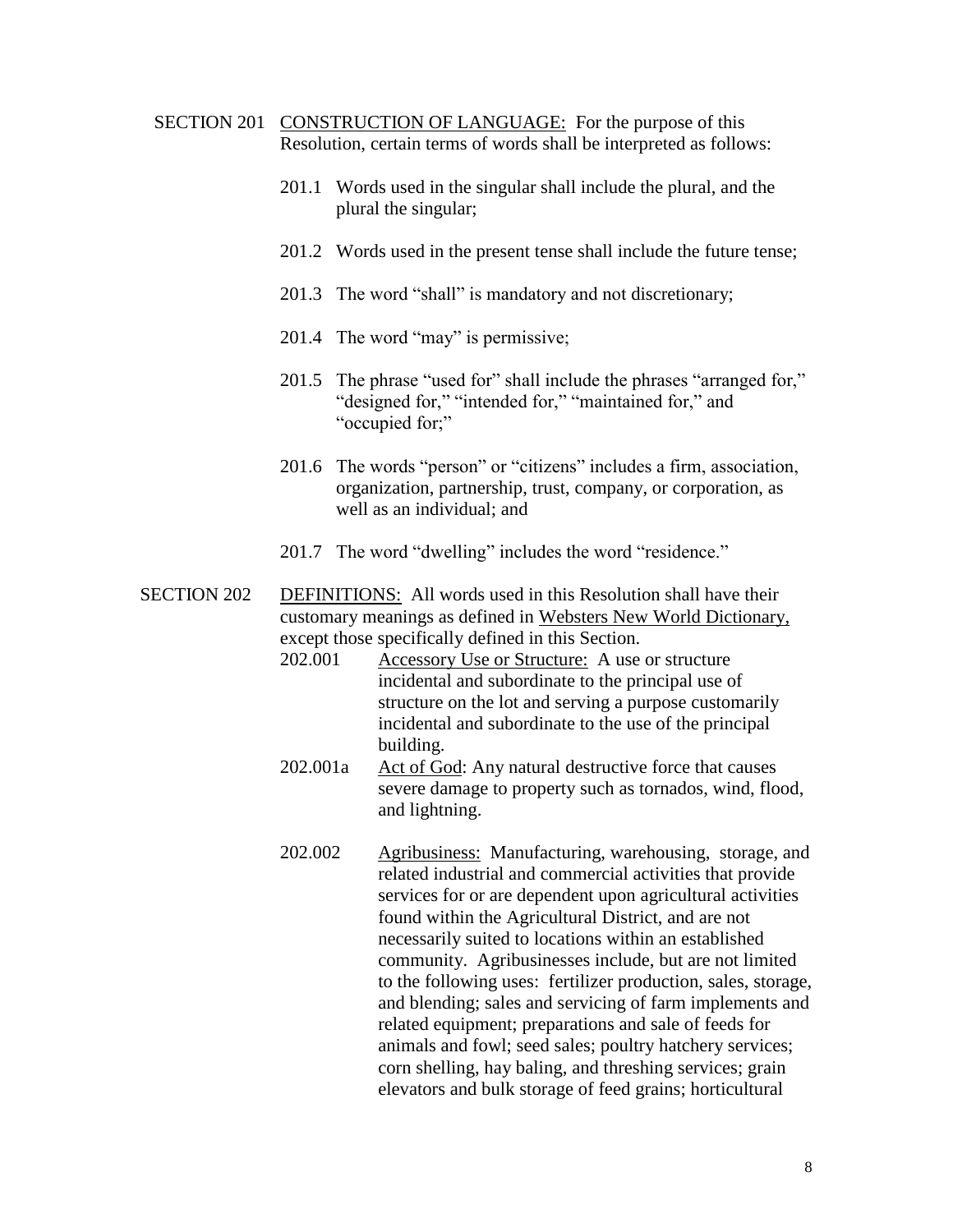services; veterinary services; agricultural produce milling and processing; feed lots; livestock auctions; and retail nurseries.

- 202.003 Agriculture: The use of a tract of land for farming, dairying, pasturage, apiculture, horticulture, floriculture, viticulture, animal and poultry husbandry, and the necessary accessory uses for packing, treating, or storing the produce, provided however, that:
	- a. The operations of any such accessory use defined above shall be secondary to that of normal agricultural activities;
	- b. The above uses shall not include the feeding of garbage or offal to swine or other animals;
	- c. The above uses shall not include the feeding or sheltering of animals or poultry in penned enclosures within one hundred (100) feet of any residential zoning district;
	- d. The above uses shall not include the operation or maintenance of a feed lot or a commercial stockyard.
- 202.004 Airport, Commercial: Any runway, landing strip, or other facility designed or used by any person for the landing and take-off of aircraft by the public for commercial purposes, and may also include services such as fuel sales, storage, repair services, and aircraft sales.
- 202.005 Airport, Private: Any runway, landing strip, or other facility designed or used by any person for the landing, take-off, and storage of aircraft on his own property principally for his own use.
- 202.006 Alterations: Any change in the supporting members (bearing wall, beams, columns, girders, etc.) of a building or structure; or movement of a building or structure from one location to another.
- 202.007a Anemometer: An instrument that measures the force and direction of the wind.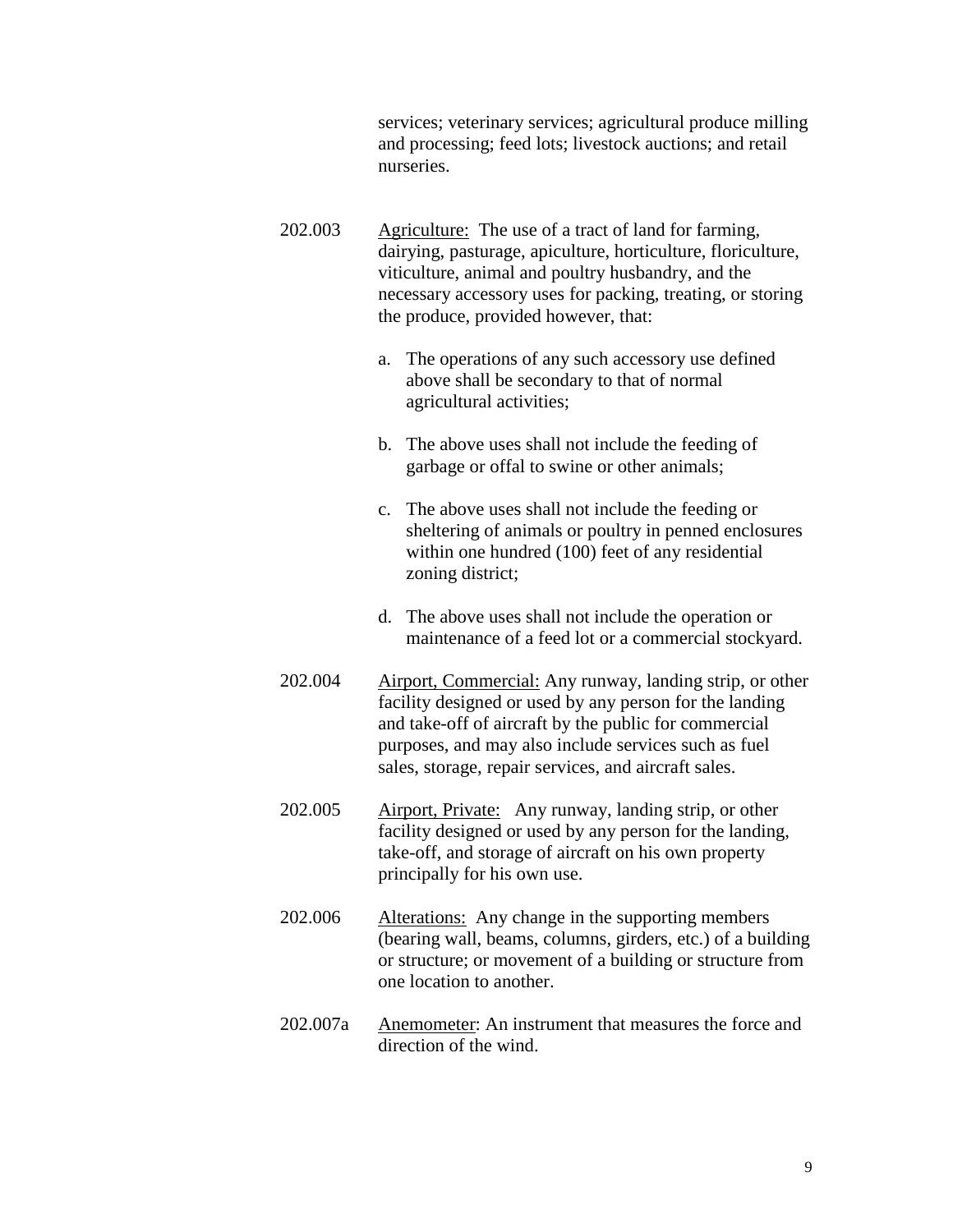- 202.007 Automobile Service Station: A building, lot, or both, having pumps and underground storage tanks at which fuels, oils, or accessories for the use of motor vehicles are dispensed, sold, or offered for retail sale, and where mechanical repair service may be incidental to the dispensing of such items. The storage of junk or inoperable vehicles shall not be included in this definition.
- 202.008 Automobile Service Station: A building, lot, or both, having pumps and underground storage tanks at which fuels, oils, or accessories for the use of motor vehicles are dispensed, sold, or offered for retail sale, and where mechanical repair service may be incidental to the dispensing of such items. The storage of junk or inoperable vehicles shall not be included in this definition.
- 202.009 Automobile Sales or Rental: A building, lot, or both used for the display, sale, or rental of new or used motor vehicles in operable condition and where repair service is incidental.
- 202.010 Barn: An accessory structure upon a lot customarily used for the housing of livestock and for the storage of crops and/or machinery used in bona-fide agricultural activities as previously defined in this Section.
- 202.011 Basement: Floor space in a building partially or wholly underground, but having more than one-half  $(1/2)$  of its clear floor-to-ceiling height below the average grade of the adjoining ground. A basement shall be counted as a story if it does not meet the definition above or is subdivided and used for dwelling or business purposes by other than a janitor employed on the premises. (See illustration)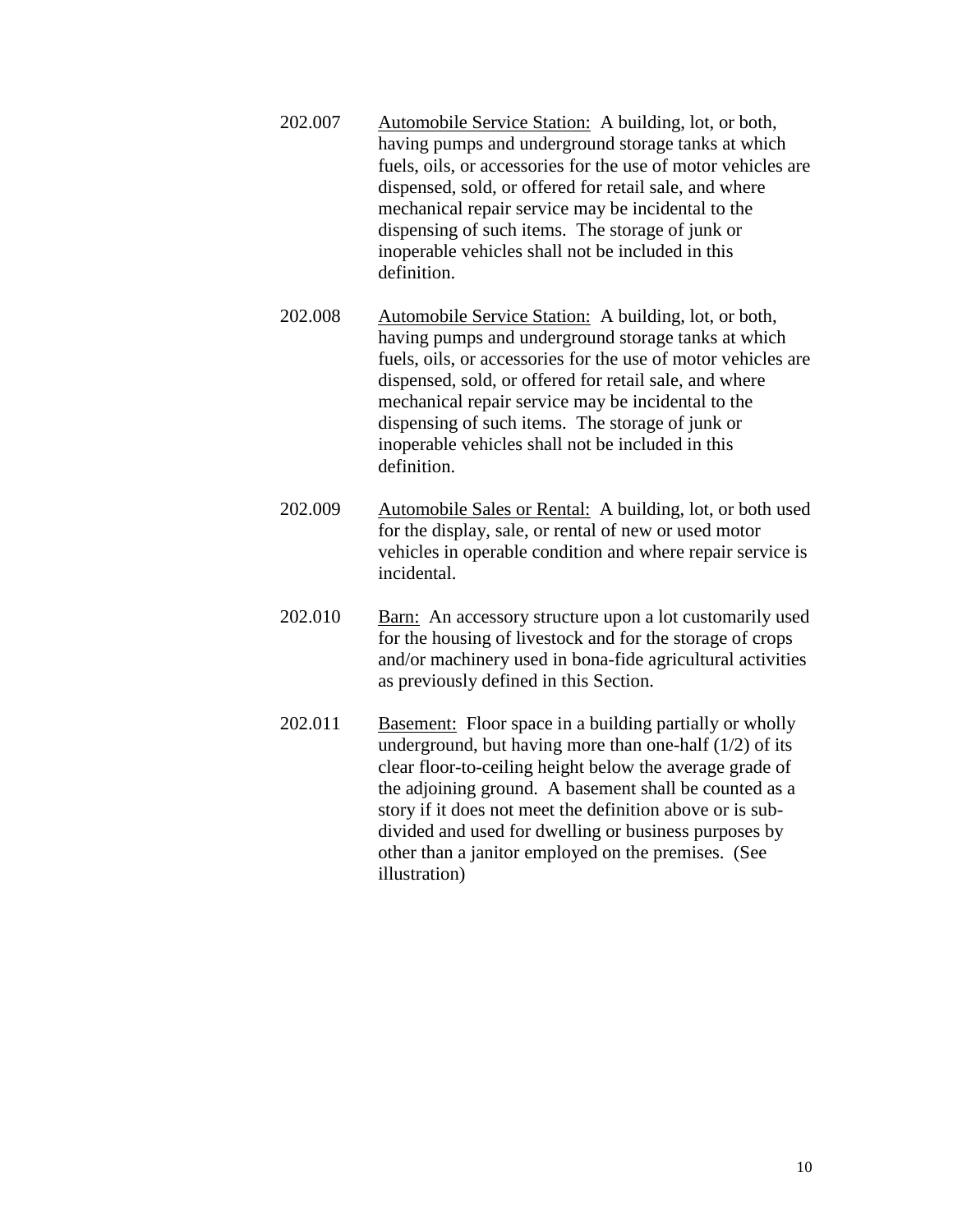

- 202.012 Beginning of Construction: The beginning of construction is the incorporation of labor and material within the walls of a building or buildings; the incorporation of labor and materials at the site, lot, or parcel where a building is to be constructed; and for the incorporation of labor and material where land is to be used for purposes other than construction of a building.
- 202.013 Billboard: See Sign.
- 202.014 Block: A tract of land bounded by streets, a combination of streets, railroad right-of-way, unsubdivided acreage, river or live stream, or any other barrier to the continuity of development, including corporation lines.
- 202.015 Board of Zoning Appeals: The Board of Zoning Appeals of Clinton Township, Seneca County, Ohio
- 202.016 Boarding House: Any building, originally designed for and used as a single-family dwelling or part thereof, where rooms for lodging, with or without meals, are provided for compensation for five (5) or less persons who are not members of the keeper's family. A boarding house which is operated for more than five (5) persons shall be deemed to be a motel or hotel as defined in this Section.
- 202.017 Buffer Area: That portion of a lot set aside for open space and visual screening purposes, pursuant to applicable provisions of this Resolution, to separate or screen different use districts and/or uses on one property from uses on another property.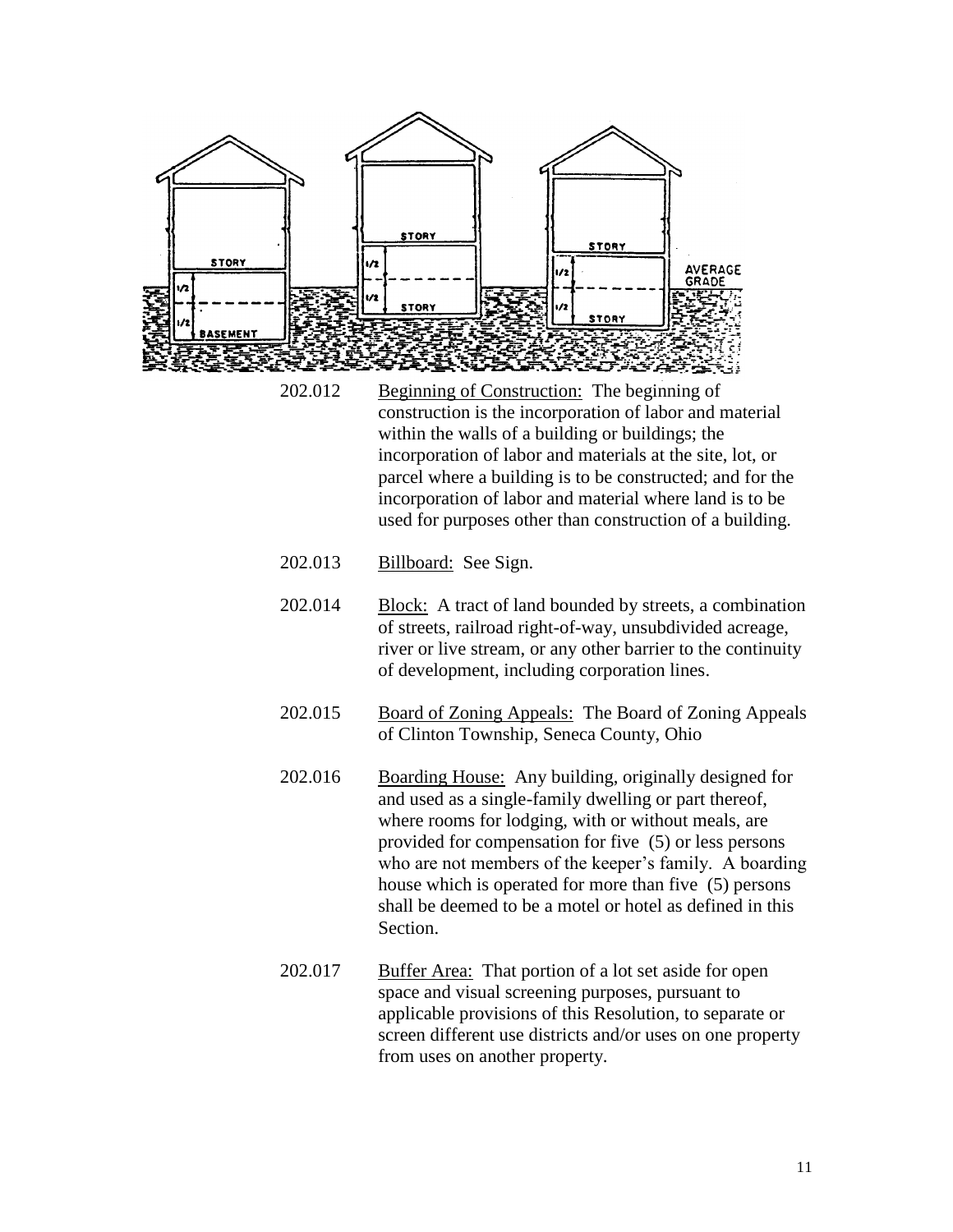- 202.018 Buildings: Any structure having a roof supported by poles, columns, or by walls which is designed for the shelter, support, or enclosure of persons, animals, chattels, carport, or property of any kind.
- 202.019 Building Height: The vertical distance from the average elevation of the finished grade at the front of the building to (a) the highest point of a flat roof; (b) the deck line of a mansard roof; (c) the average height between the eaves and ridge for gable, hip, and gambrel roofs; or (d) the average height between high and low points for a shed roof. (See illustration)



202.020 Cemetery: Land used or intended to be used for the burial of animal or human dead and dedicated for cemetery purposes, including crematories, mausoleums, and mortuaries if operated in connection with and within the boundaries of such cemetery.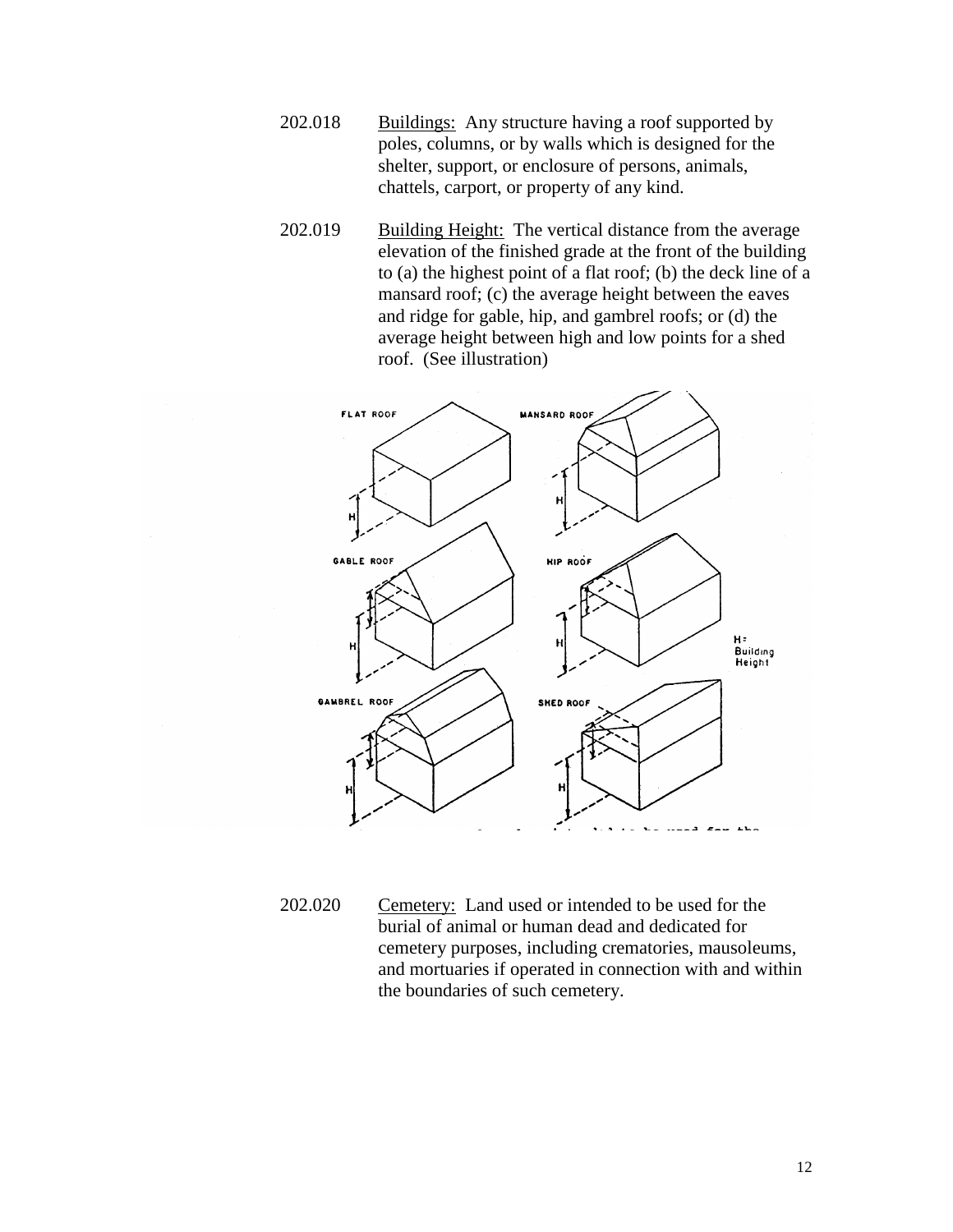- 202.021 Clinic: A place used for the care, diagnosis, and treatment of sick, ailing, infirm, or injured persons, and those who are in need of medical and surgical attention, but who are not provided with board or room or kept overnight on the premises.
- 202.020a Clear Fall Zone: AN area surrounding the wind turbine unit into which the turbine and or turbine components might fall due to inclement weather, poor maintenance, faulty construction methods, or any other condition causing turbine failure that shall remain unobstructed and confined within the property lines of the primary parcel where the turbine is located at the purpose being that it the turbine should fall or otherwise become damaged, the falling structure will be confined to the primary parcel and will not fall onto dwellings, any inhabited buildings and will not intrude onto a neighboring property.
- 202.022 Club: A premises owned or operated by a person or persons for a civic, social, cultural, religious, literary, political, recreational, or like activity, but not primarily for profit or to render a service which is customarily carried on as a business.
- 202.023 Commercial Recreational Facilities, Indoors: Any commercial activity conducted primarily indoors which is related to the recreation field, such as bowling alleys, skating rinks, indoor tennis courts, indoor motion picture theaters, and similar recreational activities.
- 202.024 Commercial Recreational Facilities, Outdoors: Any commercial activity conducted primarily outside of a building which is related to the recreational field, such as drive-in theaters, community swimming pools, miniature golf, driving ranges, skiing facilities, country clubs, and similar activities.
- 202.025 Community-Based Residential Social Service Facilities: Facilities providing resident services for the care and/or rehabilitation of groups of individuals who require protective supervision within a residential environment, including the following five (5) types of facilities:
	- a. Foster Homes: A private residence providing resident services and protective supervision for the care and/or rehabilitation of one (1) or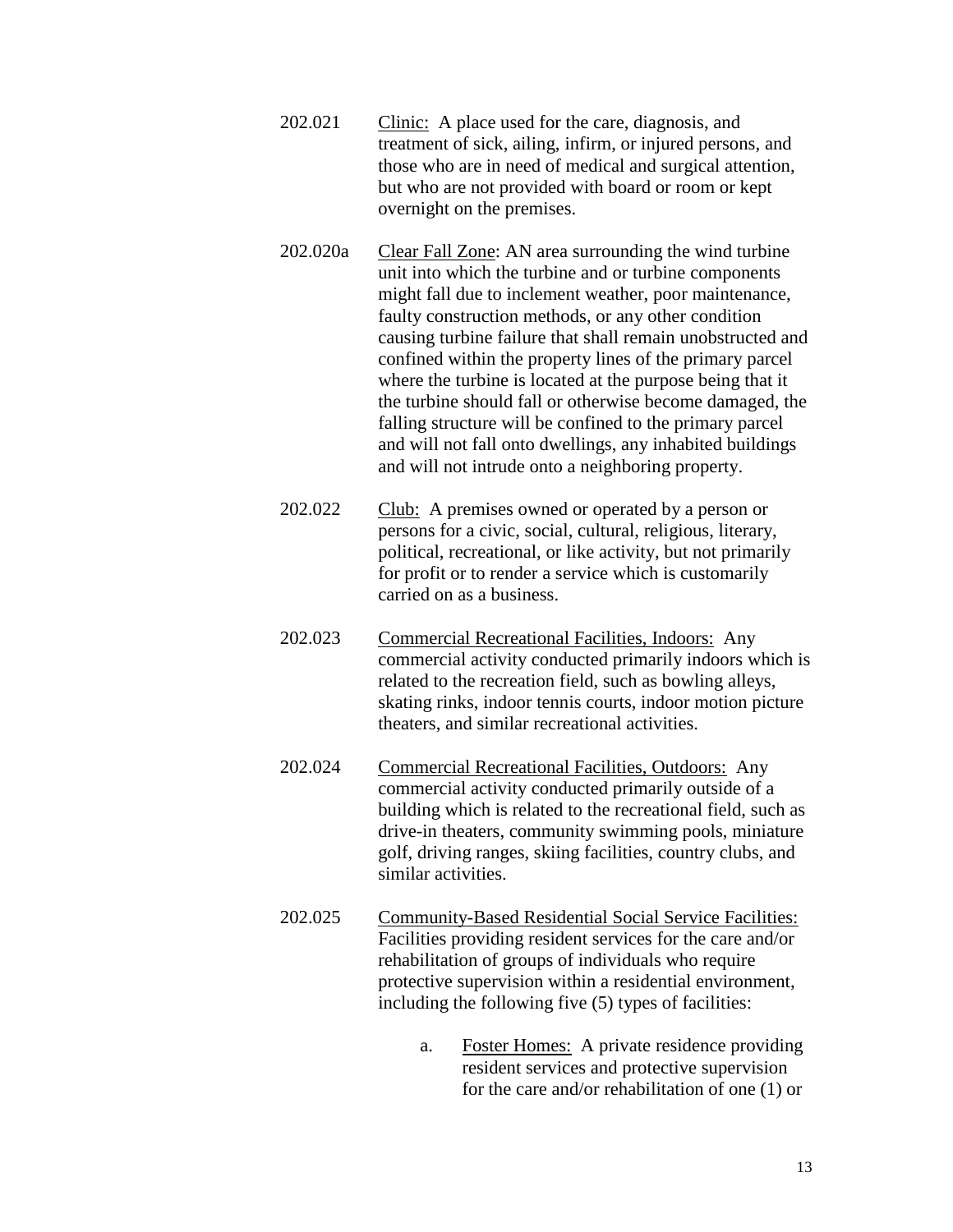more children, adolescent, or adult within a home environment, all under the regulation of the appropriate social service agency having authority under law to license the operation.

- b. Family Care Home: A residential facility which is operated by private citizens or a social service agency to provide room and board, personal care, habilitation services, and supervision in a family setting for not more than eight (8) persons with developmental disabilities. A developmental disability shall be defined as a disability that originated before the attainment of eighteen (18) years of age and can be expected to continue indefinitely, constitutes a substantial handicap to the person's ability to function normally in society, and is attributable to mental retardation, cerebral palsy, epilepsy, autism, or any other condition found to be closely related to mental retardation because such condition results in similar impairment of general intellectual functioning or adaptive behavior or requires similar treatment and services. All family care homes shall possess a license from the appropriate state or local agencies having authority under law to license the operation.
- c. Group Care Home: A residential facility which is operated by private citizens or a social service agency to provide room and board, personal care, habilitation services, and supervision in a family setting for more than eight (8) but not more than sixteen (16) persons with developmental disabilities. A developmental disability shall be defined as a disability that originated before the attainment of eighteen (18) years of age and can be expected to continue indefinitely, constitutes a substantial handicap to the person's ability to function normally in society, and is attributable to mental retardation, cerebral palsy, epilepsy, autism, or any other condition found to be closely related to mental retardation because such condition results in similar impairment of general intellectual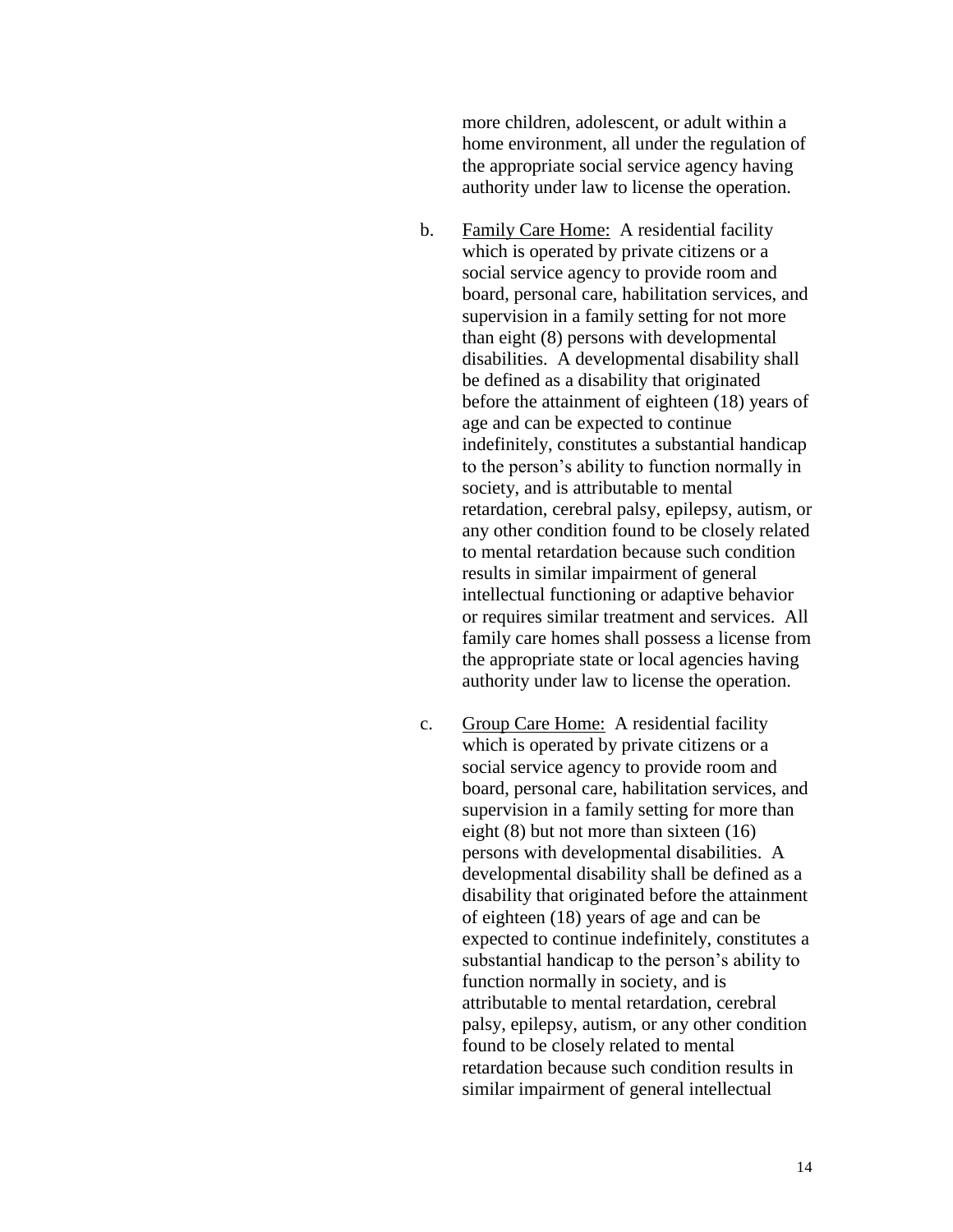functioning or adaptive behavior or requires similar treatment and services. All group homes shall possess a license from the appropriate state or local agencies having authority under law to license the operation.

- d. Home for Adjustment: A residential facility operated by a court, a social service agency, or private citizens which provides therapy, counseling, and a residential environment for eight (8) or less adolescents or adults for the following purposes: 1) to assist them in recuperating from the effects of drugs and/or alcohol; 2) to assist them in adjusting to living with the handicaps or emotional or mental disorder in lieu of or subsequent to confinement within an institution; or 3) to provide housing and a supervised living arrangement in lieu of or subsequent to placement within a correctional institution. The residents of any home for adjustment shall be limited to those individuals who will not pose a threat to life or property within the community, as determined by the responsible court or social service agency. All homes for adjustment shall possess a license from the appropriate court, or state or local agency having authority under law to license the operation.
- e. Institution: A facility such as a hospital, a nursing home, rest home, or a correctional facility. An institution shall also be defined as any residential facility designed or used for more than sixteen (16) persons functioning under the purposes of a family care home or a group care home, or any residential facility designed or used for more than eight (8) persons under the purposes of a home for adjustment. All institutions shall possess a license from the appropriate state or local agency having authority under law to license the operation and may be operated by private citizens, a social service agency, or a governmental authority.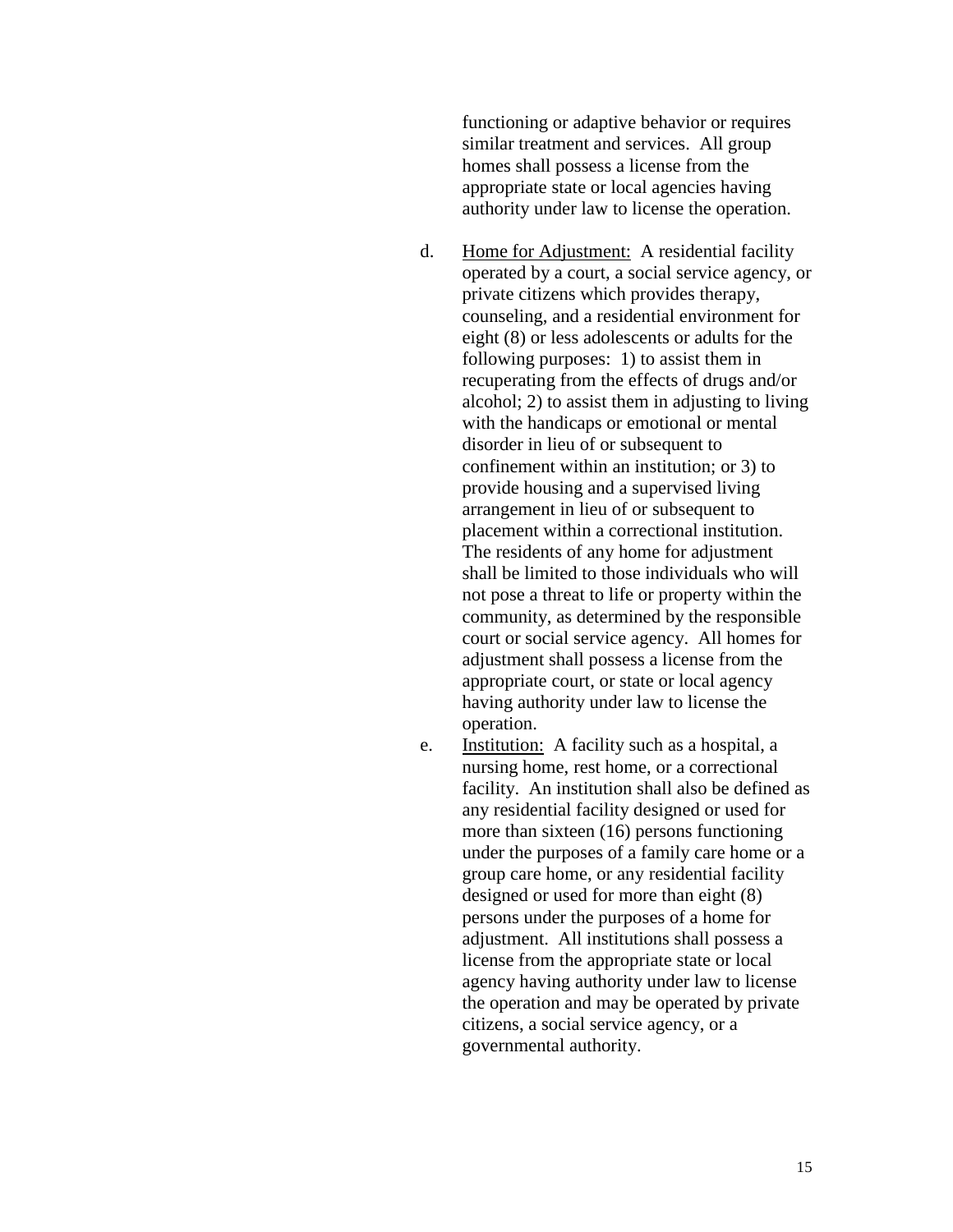- 202.026 Common Areas: As used herein, parcels of land, together with the improvements thereon, the use and enjoyment which shall be shared by the owners and occupants of the individual building sites within a development.
- 202.027 Conditional Use: A use permitted within a district other than a permitted principal use, requiring a conditional use permit and approval of the Board of Zoning Appeals. These uses are permitted only after the applicant has followed the procedures outlined in Article 10, Section 1002.
- 202.028 Conditional Use Permit: A permit issued by the Board of Zoning Appeals to allow certain specific developments That would not otherwise be allowed in a particular Zoning district. These permits are issued only after the Applicant has followed the procedures as stated in Article 10, Section 1002 of this Resolution. Development under a Conditional Use Permit differs from a zoning change in that it is much more specific. The applicant submits plans and conditions exactly or reapplies for a permit before deviating from that plan.
- 202.029 Court: An open space which may or may not have direct street access and which is bounded on two or more sides by a single building or a group of related buildings. A court is not a yard.
- 202.030 Corner Lot: See Lot Types.
- 202.030a Cowling: A streamlined removable metal that covers the turbine's nacelle.
- 202.030b Decibel: A unit of relative loudness equal to ten times the common logarithm of the radio of two reading. For sound the decibel scale runs from zero for the least perceptible sound to 130 for sound that causes pain.
- 202.031 Density: A unit of measurement designating the number of dwelling units per acre of land as follows:
	- a. Gross Density: The number of dwelling units per Acre of the total land to be developed.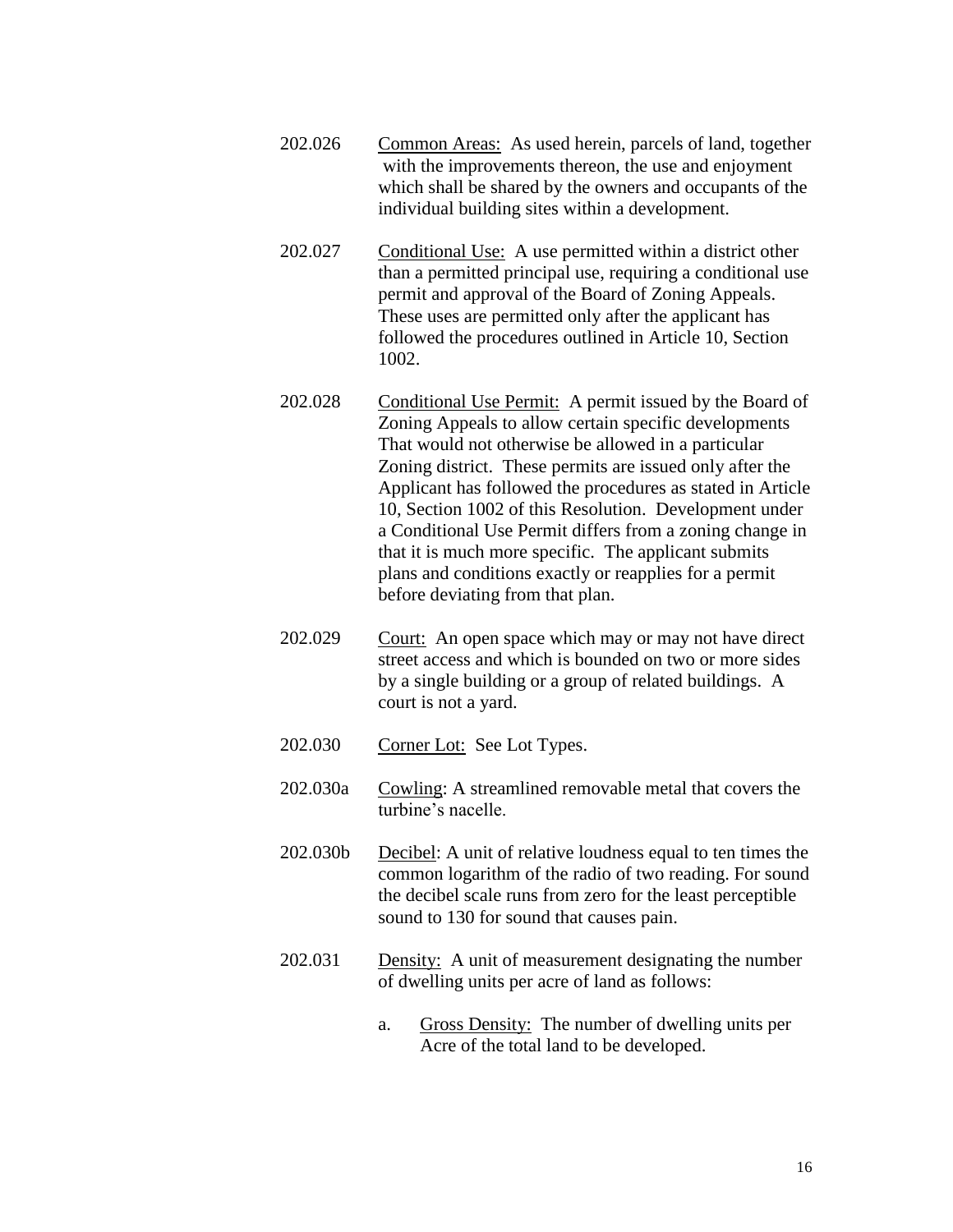- b. Net Density: The number of dwelling units per acre Of land when the acreage involved includes only the land devoted to residential uses and excludes such areas as street right-of-way, parks, and other similar uses
- 202.032 District: A portion of the unincorporated area of the Township within which certain regulations and requirements, or various combinations thereof, apply uniformly under the provisions of this Resolution.
- 202.033 Drive-In: A business or other establishment so developed that its retail or service character is dependent on providing a driveway approach and/or waiting spaces for motor vehicles so as to serve patrons while in the motor vehicle.
- 202.034 Dwelling Unit: One or more rooms designed for or used as a unit to provide complete housekeeping facilities for one (1) individual family with sleeping facilities, permanently installed cooking facilities, and lawfully required sanitary facilities. This definition shall include "modular homes" as defined in this Resolution.
- 202.035 Dwelling, Single-Family: A building consisting of one single dwelling unit on an individual lot, separated from other dwelling units by open space.
- 202.036 Dwelling, Two-Family: A building consisting of two dwelling units, including condominiums, which may be either attached side-by-side or one above the other. Each unit shall have a separate entrance.
- 202.037 Dwelling, Multiple-Family: A building consisting of three or more dwelling units, including condominiums, townhouses, quadruplexes, and garden apartments with varying arrangements of entrances and party walls.
- 202.038 Easement: Authorization by a property owner for use by another for a specified purpose, of any designated part of his property.
- 202.039 Erection: The acts of building, construction, altering reconstructing, moving upon, or any physical operations of the premises which are required for construction.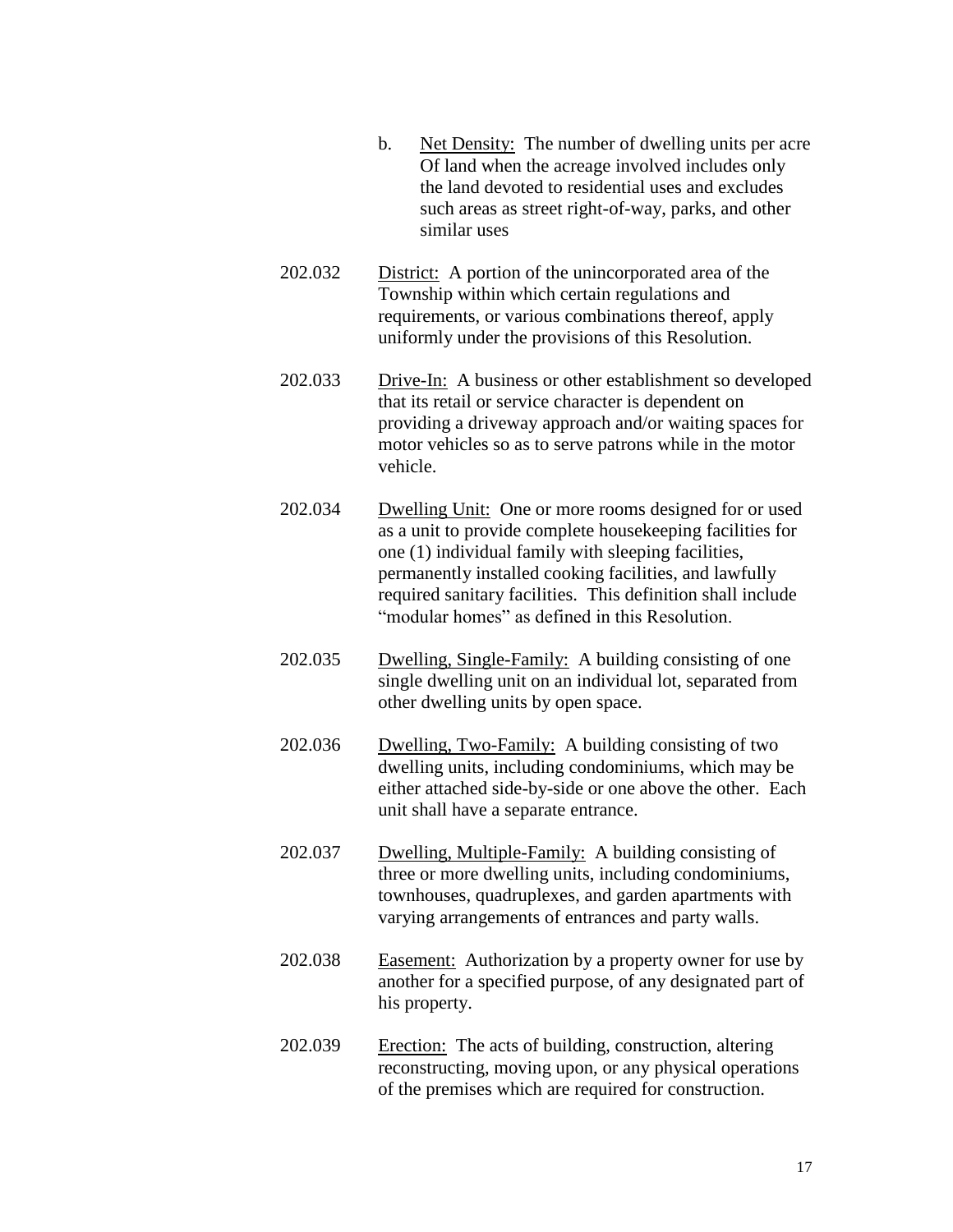Excavation, fill, drainage, and the like shall be considered a part of the erection.

- 202.040 Essential Services: The erection, construction, reconstruction, change, alteration, maintenance, removal or use of any underground or overheard equipment including towers, poles, wires, mains, drains, sewers, pipes, conduits, cables, signals, hydrants, or other similar accessories by any public utility or governmental agency for the purpose of furnishing adequate supply, transmission, distribution, collection, or disposal of gas, electric, water, steam, or communication service to the public in order to maintain the public health, safety, and welfare, but not including buildings.
- 202.040a Exterior Finish Work: An exterior grade material that is securely fastened outside the sheathing material on the exterior of the house; completed grading and seeding around the home site area, and installation of the sanitary system and water supply.
- 202.041 Excavation: The act of digging, hollowing out, or any other breaking of ground resulting in a total quantity of more that ten (10) cubic yards or material or a vertical depth of more than two (2) feet. Common household gardening and ground care, or plowing of ground for agricultural purposes, shall be excepted from this definition.
- 202.042 Family: An individual; two or more persons related by blood, marriage, or adoption living together as a single housekeeping unit in a dwelling unit; or a group of individuals, who need not be related, living together as a single housekeeping unit in a dwelling unit, provided that a ratio of two persons or less per bedroom within the dwelling unit be maintained.
- 202.043 Farm: All or the contiguous neighboring or associated land operated as a single unit by the owner-operator himself, his family, or hired employees on which bonafide agriculture is conducted as the primary use.
- 202.044 Feed Lot: Land used for the confining and commercial feeding of livestock for mass production and marketing and not necessarily connected with any general farming upon the same lot. All feed lots shall obtain appropriate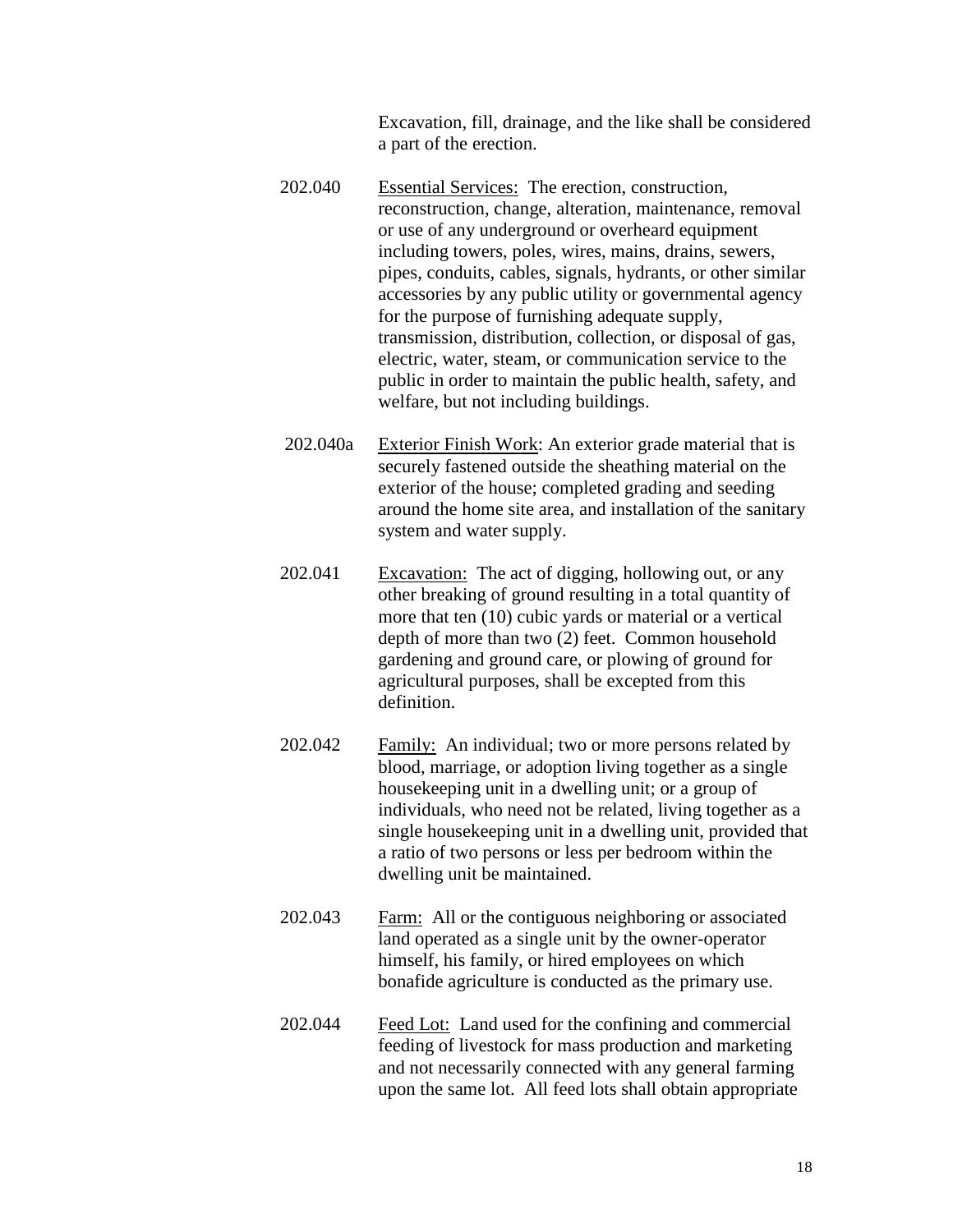permits for waste treatment and disposal from the Ohio Environmental Protection Agency prior to the issuance of a Zoning Permit.

- 202.045 Fence: Any free-standing structure, other than part of a building, which encloses or partially encloses any premises and is of sufficient strength and dimensions to prevent straying from within or intrusion from without. Live vegetation shall not be included in this definition. 202.046 Fill: Soil, rock, earth, sand, gravel, or any other material exceeding a total of one hundred (100) cubic yards and
	- more than four (4) feet in vertical height at its deepest point which may be deposited or placed onto or into the ground.
- 202.047 Filling: The act of depositing or dumping of any fill onto or into the ground, except common household gardening and ground care.
- 202.048 Flood, 100-Year: The temporary inundation of normally dry land areas by a flood that is likely to occur once every 100 years (i.e., that has a one percent (1%) chance of occurring each year, although the flood may occur in any year).
- 202.049 Flood Plain, Regulatory: That land area of Clinton Township which is subject to inundation by the 100-year flood as determined by the Flood Insurance Study: Unincorporated Areas of Clinton Township, Seneca County, Ohio prepared by the Federal Emergency Management Agency. (See Illustration)
- 202.050 Floodway: That portion of the regulatory flood plain which is required to carry and discharge the flood waters of the 100-year flood without obstruction as designated in the Flood Insurance Study: Unincorporated Areas of Clinton Township, Seneca County, Ohio. (See Illustration)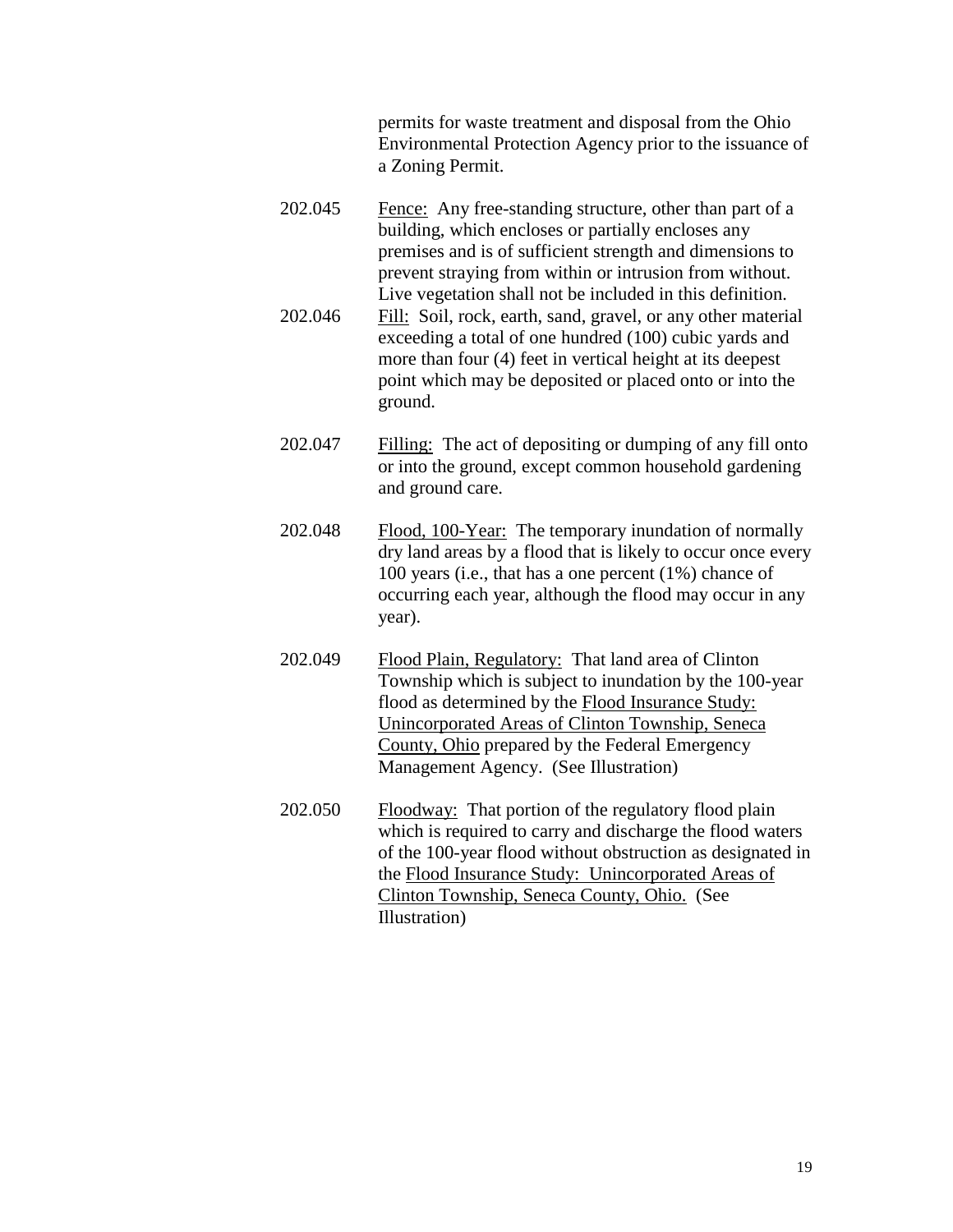

- 202.051 Floodway Fringe: That portion of the regulatory flood plain which serves primarily as a storage area for the flood waters of the 100-year flood as designated in the Flood Insurance Study: Unincorporated Areas of Clinton Township, Seneca County, Ohio. (See Illustration)
- 202.052 Floor Area, Non-Residential: The sum of the gross horizontal area of all the floors of a non-residential building measured from the interior faces of the interior walls, excluding stairs, washrooms, elevator shafts, maintenance shafts, and similar areas.
- 202.053 Floor Area, Residential: The sum of the gross horizontal area of all floors of a residential building measured from the interior faces of the exterior walls. Floor area shall not include breezeways, carports, garages, storage areas with only outside access, porches, unfinished attics or other unheated and/or unfinished areas attached to the dwelling.
- 202.054 Frontage: The distance between the side lot lines measured along the required from setback line; and (2) in the case of a corner lot where frontage shall be measured along the shortest front lot line. Property lines which abut limited access roads shall not be construed to be included within any calculation of frontage. (See Illustration)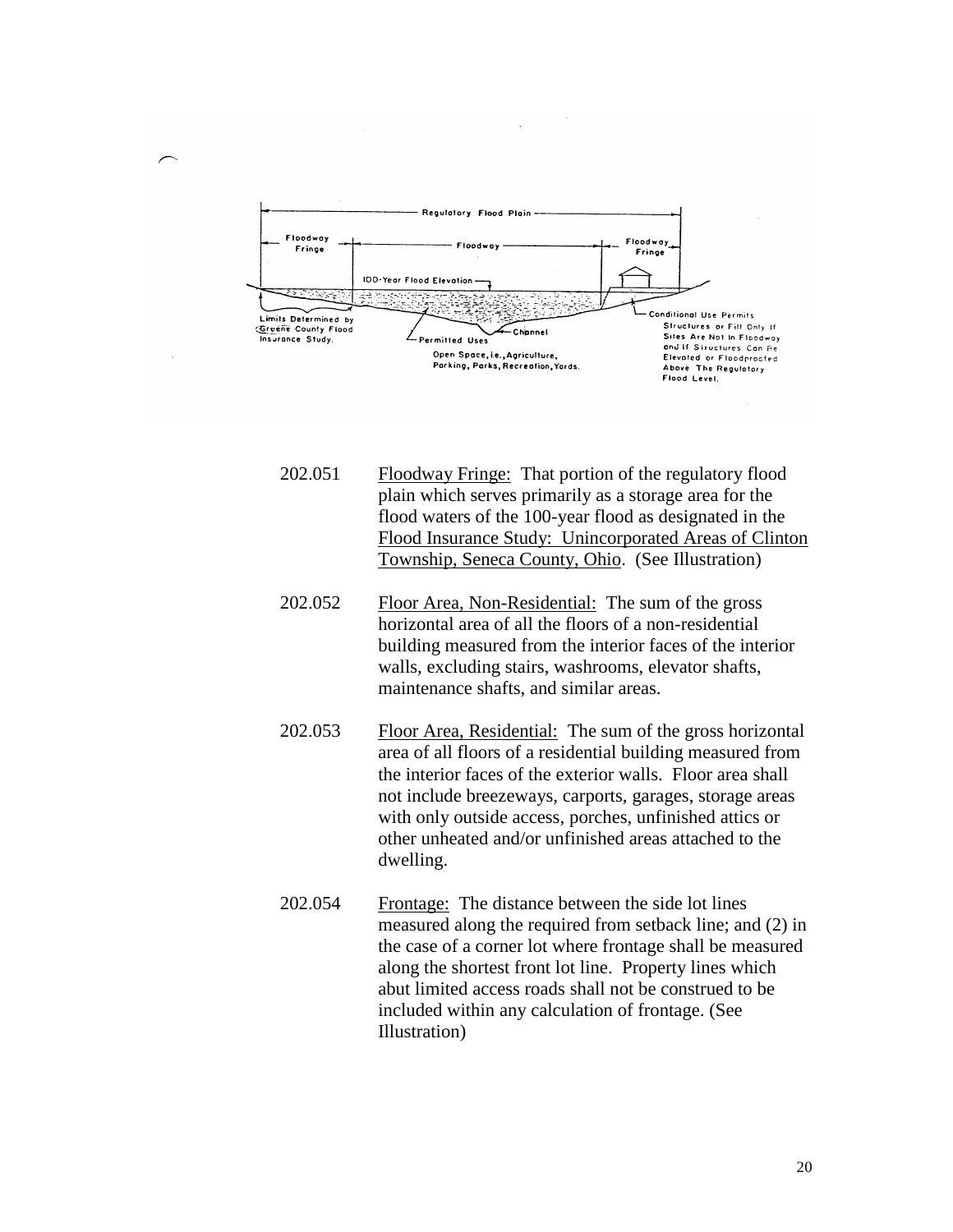

- 202.055 Garage, Private: A detached accessory building or a portion of a main building, whether or not enclosed, intended for the parking or storage of automobiles, recreational vehicles, or boats of the occupants of the premises.
- 202.056 Garage, Public: A principal or accessory building other than a private garage, intended for the parking or storage of automobiles, recreational vehicles, boats, or other vehicles.
- 202.057 Glare: Excessively bright illumination.
- 202.058 Grade, Average: The average elevation of the finished surface of the ground at the exterior walls of a building or structure.
- 202.059 Home Occupation: An occupation conducted by a person on the same premises as his principal place of residence and is clearly subordinate and incidental to its use for residential purposes.
- 202.060 Hotel: A building in which lodging or boarding is offered to the public for compensation. As such, it is open to the public in contradistinction to a boarding house, which is herein separately defined.
- 202.061 Junk or Inoperable Vehicle: A vehicle shall be deemed junk or an inoperable vehicle whenever any two or more of the following occur for a period of two weeks prior to the filing of a cease and desist order: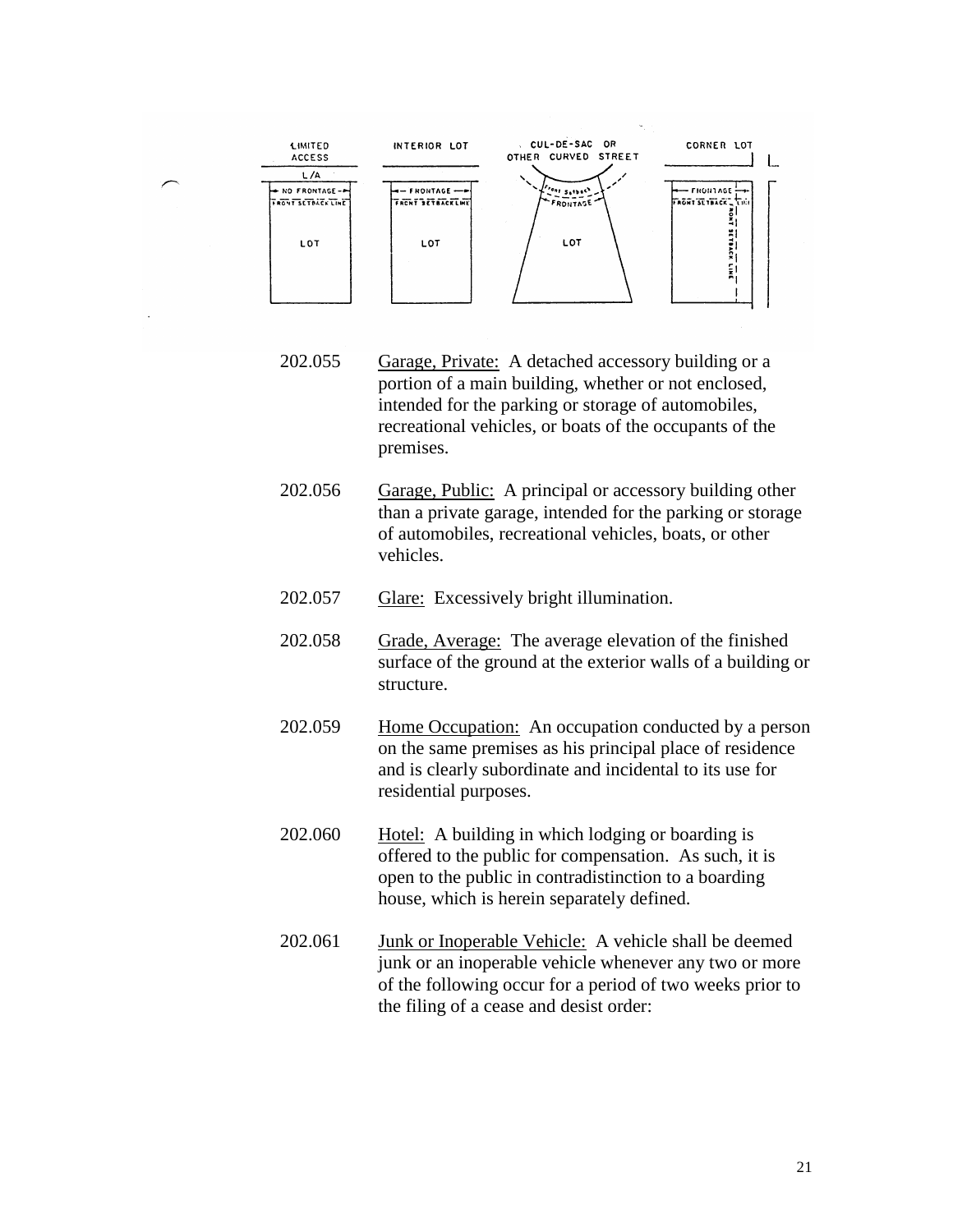- a. The vehicle is without a valid, current registration and/or license plate;
- b. The vehicle is apparently inoperable;
- c. The vehicle is without fully inflated tires and/or has any type of support under it;
- d. The vehicle has a missing or shattered window or window shield; and/or,
- e. The vehicle has an extensively damaged or missing door, motor, transmission, or other similar major part.
- 202.062 Junk Yard: Any use primarily involved with buying, selling, exchanging, storing, baling, packing, disassembling, or handling of waste or scrap materials, including but not limited to vehicles, machinery, and equipment not in operable condition, or parts thereof, and furniture, building materials, metals, paper, rags, rubber tires, and bottles. Such operations conducted entirely within completely enclosed buildings shall not be considered a Junk Yard. Two (2) or more junk or inoperative vehicles on a lot shall be considered a Junk Yard.
- 202.063 Kennel: Any lot or premises on which four (4) or more domesticated animals more than six (6) months of age are bred, boarded, trained, or sold.
- 202.064 Loading Space, Off-Street: A space or berth located totally outside of any street or alley right-of-way for the temporary parking of a commercial vehicle while loading or unloading merchandise or materials, and which abuts upon a street, alley, or other appropriate means of access.
- 202.065 Location Map: See Vicinity Map.
- 202.066 Lot: A piece or parcel of land occupied or intended to be occupied by a principal building or a group of such buildings and its accessory building and uses including such open spaces as are required under the provisions of this Resolution. Every lot shall have the minimum required frontage upon a public street, or officially approved place, by Seneca County Engineer and/or Clinton Township Trustees.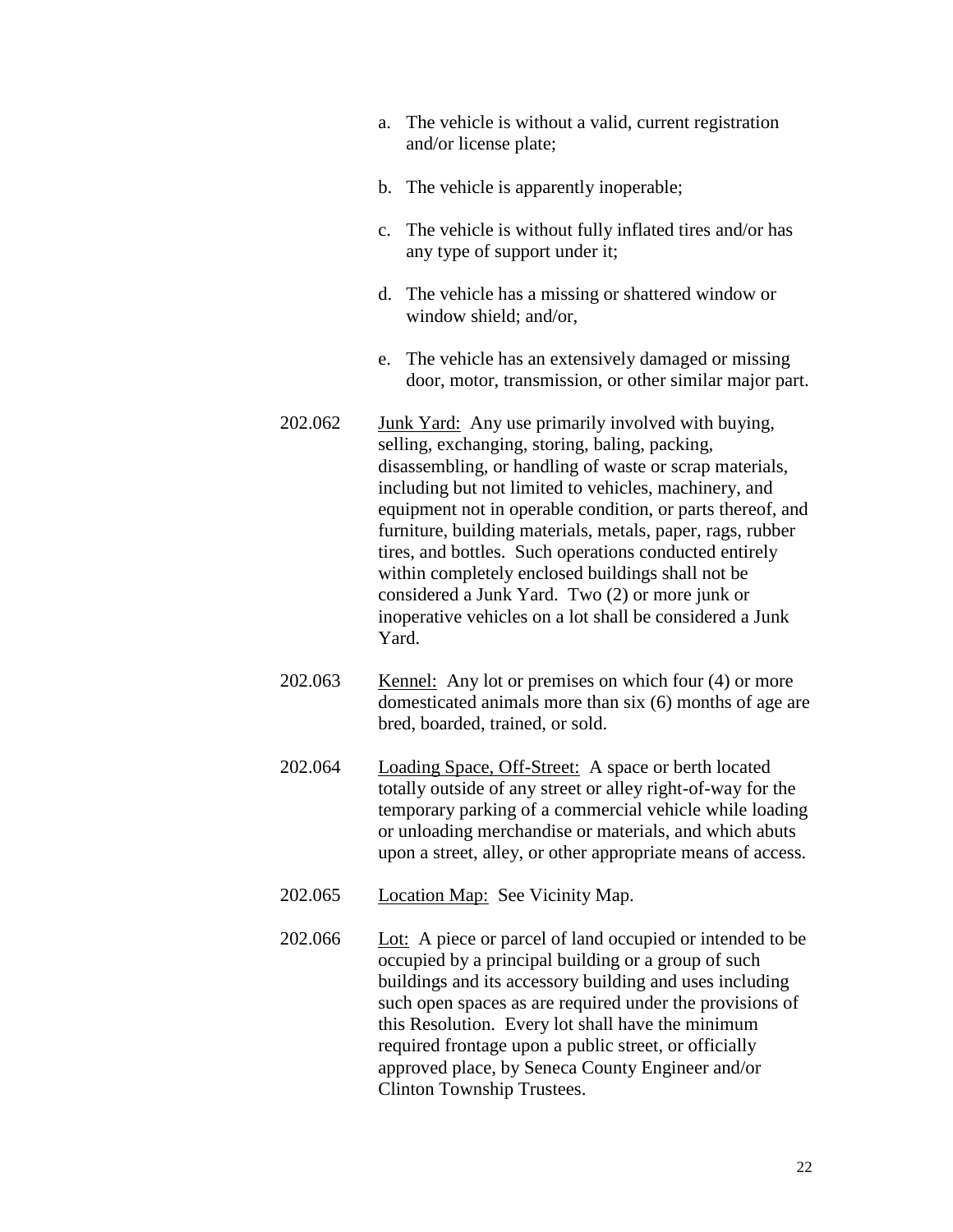- a. Corner Lot: A lot abutting upon two (2) or more streets at their intersection, or upon two (2) parts of the same street, and in either case forming an interior angle of one hundred thirty-five (135) degrees or less as measured at the center-line of the road or the interior right-of-way line as applicable. (See Illustration)
- b. Interior Lot: A lot, other than a corner lot, with only one frontage on a public street. (See Illustration)
- c. Double Frontage Lot: A lot having frontage on two (2) non-intersecting streets or two (2) approximately perpendicular portions of the same street. (See Illustration)



- d. Landlocked Lots: A piece or parcel of land consisting of acreage which is denied access by natural or manmade barriers and can be reached only by driveway or private lane. Single residence permitted.
- e. Flag Lots: A piece or parcel of land consisting of acreage which is denied access by natural or manmade barriers and can be reached only by a road right-a way 60 feet in width. Single or multiple residences permitted.
- 202.067 Lot Coverage: That percentage of the lot area which, when viewed directly from above, would be covered by the principal and accessory structure or structures, or any part thereof, excluding projecting roof eaves of less than twenty-four (24) inches.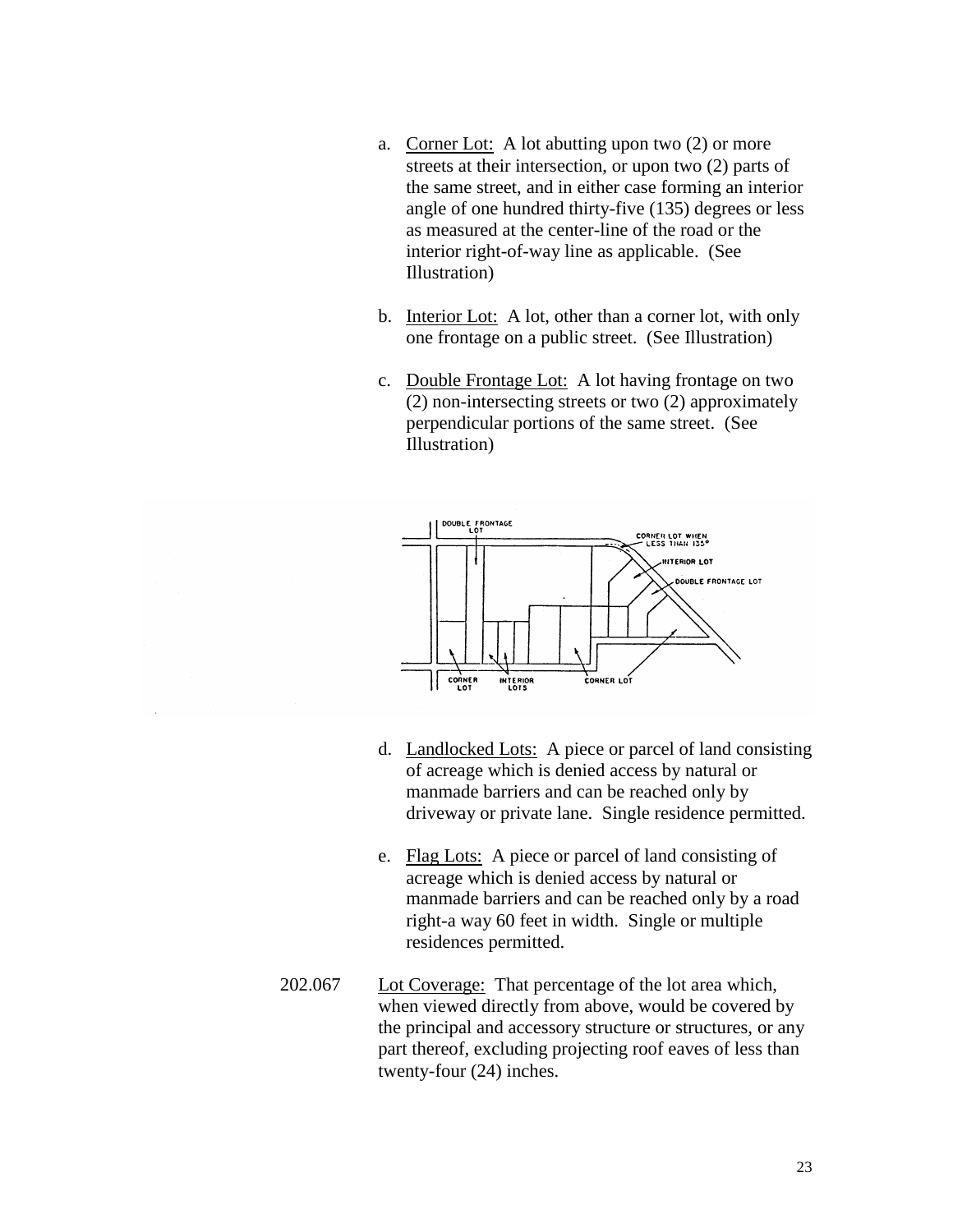- 202.068 Lot Lines: Lines bounding the lot as shown in the accepted plat or survey record. (See Illustration)
	- a. Front Lot Line: A lot line which either falls along a street right-of-way line or falls approximately along the center of a road, frontage the boundary of a lot. On a corner, lot lines along both streets shall be considered front lot lines.
	- b. Side Lot Line: A lot line which is neither a front lot line nor a rear lot line.
	- c. Rear Lot Line: The lot line that is most distant from, and most nearly parallel to, the front lot line. If a rear lot line is less than fifteen (15) feet long, lying wholly within the lot, parallel to, and a maximum distance from the front lot line. In the case of a corner lot, the rear lot line shall be the lot opposite the shortest front lot line.



## 202.069 Lot Width: See Frontage.

- 202.070 Lot of Record: A lot which is part of a subdivision, the plat of which has been recorded in the office of the Recorder of Seneca County; or a parcel of land, the deed or land contract to which was of record as of the effective date of this Resolution or any appropriate amendment thereto.
- 202.071 Manufacturing, Heavy: Fabrication, altering, converting, assembling, storing, testing, and similar industrial uses which are generally major operations, extensive in character and require large sites, large open storage and service areas, extensive accessory facilities, and ready access to regional transportation. Heavy manufacturing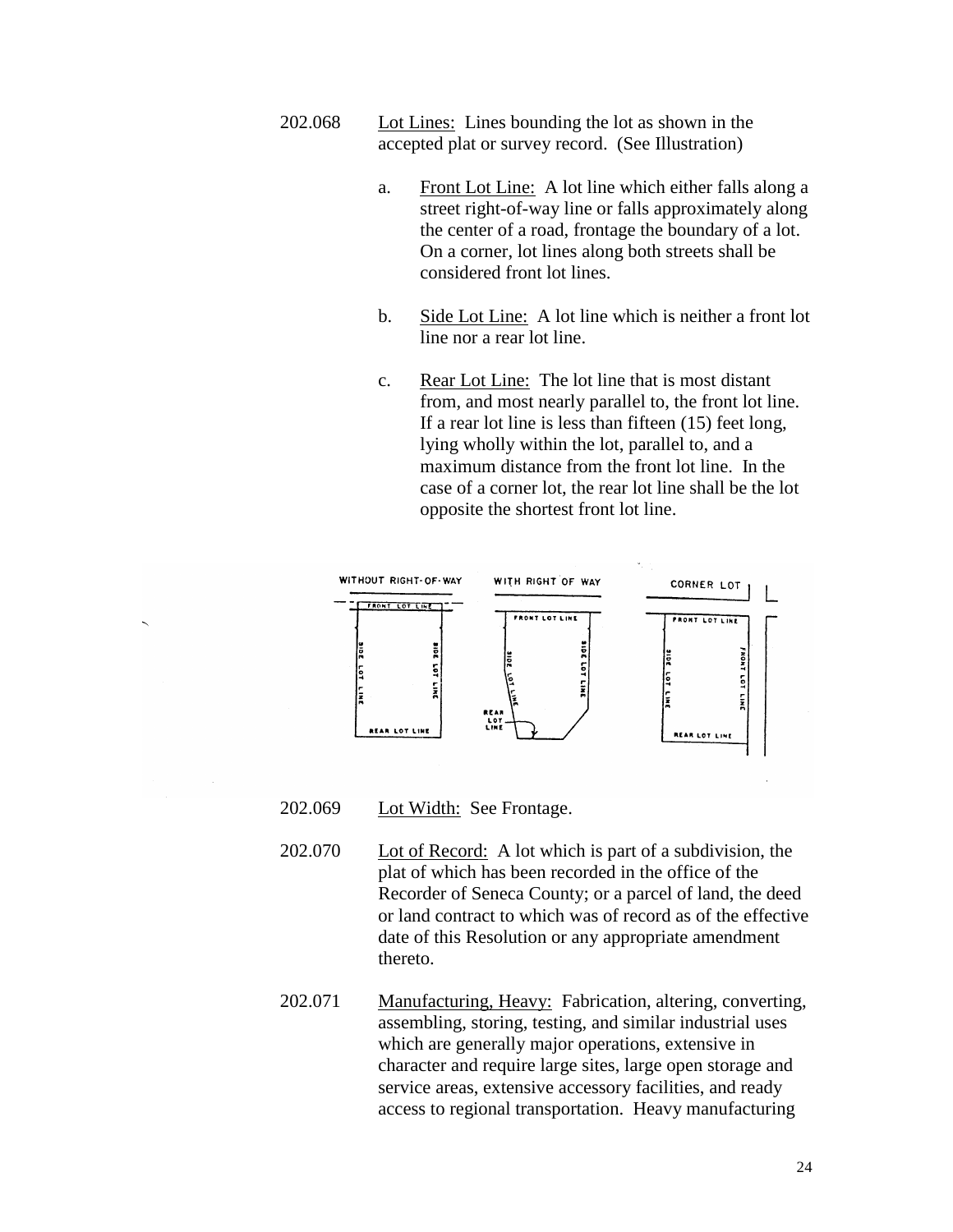uses may normally generate some nuisances such as smoke, noise, vibration, dust, glare, air pollution, industrial traffic and water pollution.

- 202.072 Manufacturing, Light: Manufacturing or other industrial uses which are usually controlled operations and normally do not require large sites. Such uses are normally relatively clean, quiet, and free of objectionable or hazardous elements such as smoke, noise, vibration, odor, water pollution, glare, air pollution, dust. Light manufacturing uses normally operate and store material within enclosed structures, and generate little industrial traffic or other nuisance.
- 202.073 Mineral Extraction Operation: Any operation, including accessory buildings, roads, or structures involving the excavation, mining, quarrying, storage, separation, cleaning and/or processing of clay, sand, gravel, limestone, shale, or other mineral resource. Such operation shall include all of the land or property that is used or owned in reserve by the person, firm, or corporation involved in such operation. Mineral extraction is an interim land use and such operations shall posses a plan for ultimate use of the property.
- 202.074 Mobile Home: A manufactured relocatable residential unit providing complete, independent living facilities for one family, including permanent provisions for living, sleeping, eating, cooking, and sanitation and the design and construction of which meets the standards and specifications of the United States Department of Housing and Urban Development. A mobile home is not included within the definition of "Modular Home" and the removal of running gear shall not exempt a mobile home from this definition.
- 202.075 Mobile Home Park: Any lot upon which two or more mobile homes are located for residential use, either free of charge or for revenue purposes. A mobile home park shall include any roadway, building, structure, vehicle, or enclosure used or intended for use as a part of the facilities of such park.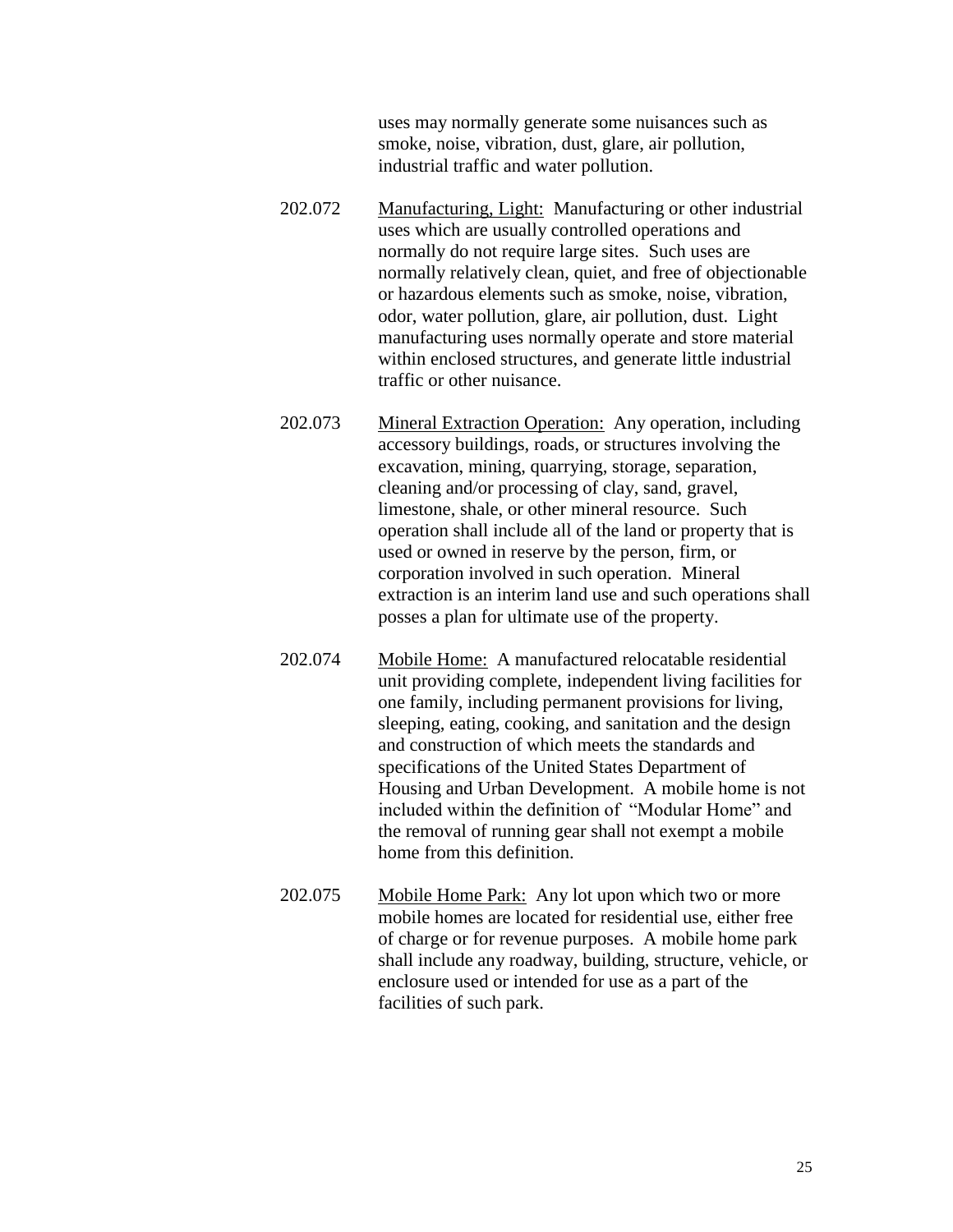- 202.076 Modular Home: A factory-fabricated transportable building consisting of two or more units designed to be assembled into a permanent structure at a building site on a permanent foundation and used for residential purposes by one family, and is built to meet the standards and specifications of the Industrial Unit Standards of the Ohio Building Code.
- 202.077 Motel: A building or group of buildings in which lodging is provided and offered to the public for compensation. As such, it is open to the public in contradistinction to a boarding or lodging house, or a multiple dwelling. A motel shall be distinguished from a hotel in that the building is usually designed to serve tourists traveling by automobile, entrance and exit to rooms need not be through a lobby or office, and parking is usually adjacent to the unit.
- 202.077a Nacelle: A separate streamlined metal enclosure that covers the essential mechanical components of the turbine.
- 202.078 Non-Conforming Building or Structure: A building or structure lawfully existing at the time of enactment of this Resolution or subsequent amendments, which does not conform to the regulations of the district in which it is situated or other applicable provisions of this Resolution.
- 202.079 Non-Conforming Lot: A lot existing at the time of enactment of this Resolution or any subsequent amendments which does not conform to the lot area and frontage requirements of the district in which it is located.
- 202.080 Non-Conforming Use: A use of land lawfully existing at the time of enactment of this Resolution or subsequent amendments, which does not conform to the regulations of the district in which it is situated or other applicable provisions of this Resolution.
- 202.081 Nursery, Child Care: A building used for the commercial care of five (5) or more children who are not members or wards or the owner or his immediate family. All child care nurseries shall possess an appropriate license from the Ohio Department of Public Welfare as required.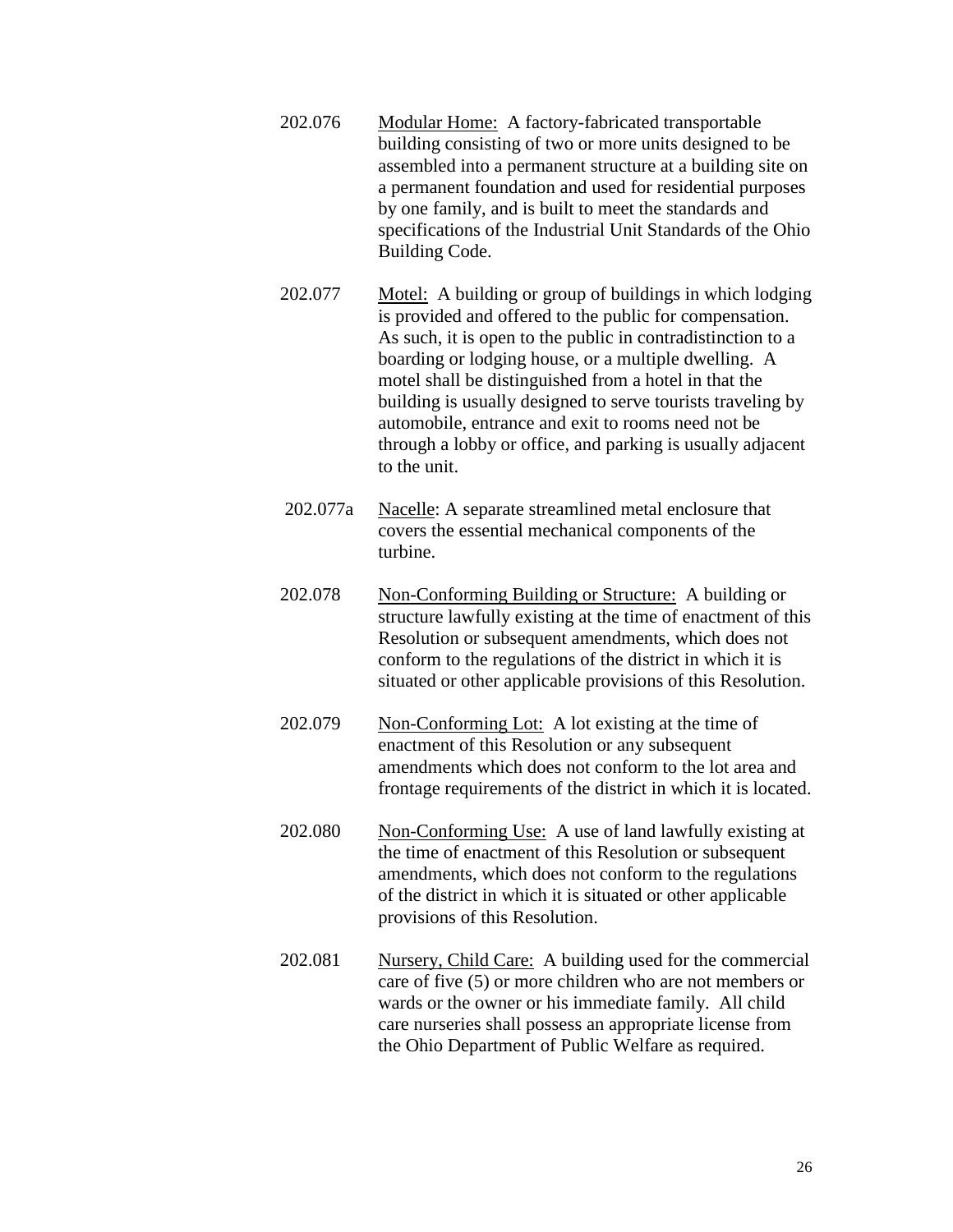- 202.082 Nursery, Retail: Land, buildings, structures, or a combination thereof, for the storage of live trees, shrubs, or plants offered for the retail sale of the premises, including products used for gardening or landscaping.
- 202.083 Open Space: An area open and unobstructed to the sky, which may be on the same lot with a building. The area may include natural environmental features, water areas, swimming pools, tennis courts, and other recreational facilities that the Zoning Commission, Board of Zoning Appeals, or Township Trustees, whichever is applicable, deems permissible. Streets, parking areas, structures for habitation, and the like shall not be included.
- 202.084 Open Storage: Storing or keeping chattel not enclosed in a building.
- 202.085 Parking Space, Off-Street: A space located totally outside of any street or ally right-of-way for the parking of an automobile or other vehicle.
- 202.085a Primary Structure: For each property the structure that one or more persons occupy the majority of the time on that property for either business or personal reasons. Primary structures include structures such as residences, commercial buildings, hospitals and day/care facilities. Primary structures exclude structures such as hunting sheds, storage sheds, pool houses, unattached garages and barns
- 202.086 Prime Agricultural Soils: Prime agricultural soils are those soils within Clinton Township which display characteristics well-suited to agricultural activities such as field crops under normal or typical management practices. It has been determined through studies that the following soil types, as described in the Soil Survey of Seneca County, Ohio, are prime agricultural soils:

## COUNTY LIST OF PRIME FAMLAND UNITS

Belmore loam, 2 to 6 percent slopes Bennington silt loam, 2 to 6 percent slopes Bennington silt loam, 2 to 6 percent slopes, eroded Blount silt loam, 0 to 2 percent slopes Blount silt loam, 2 to 6 percent slopes Bono silty clay, loamy substratum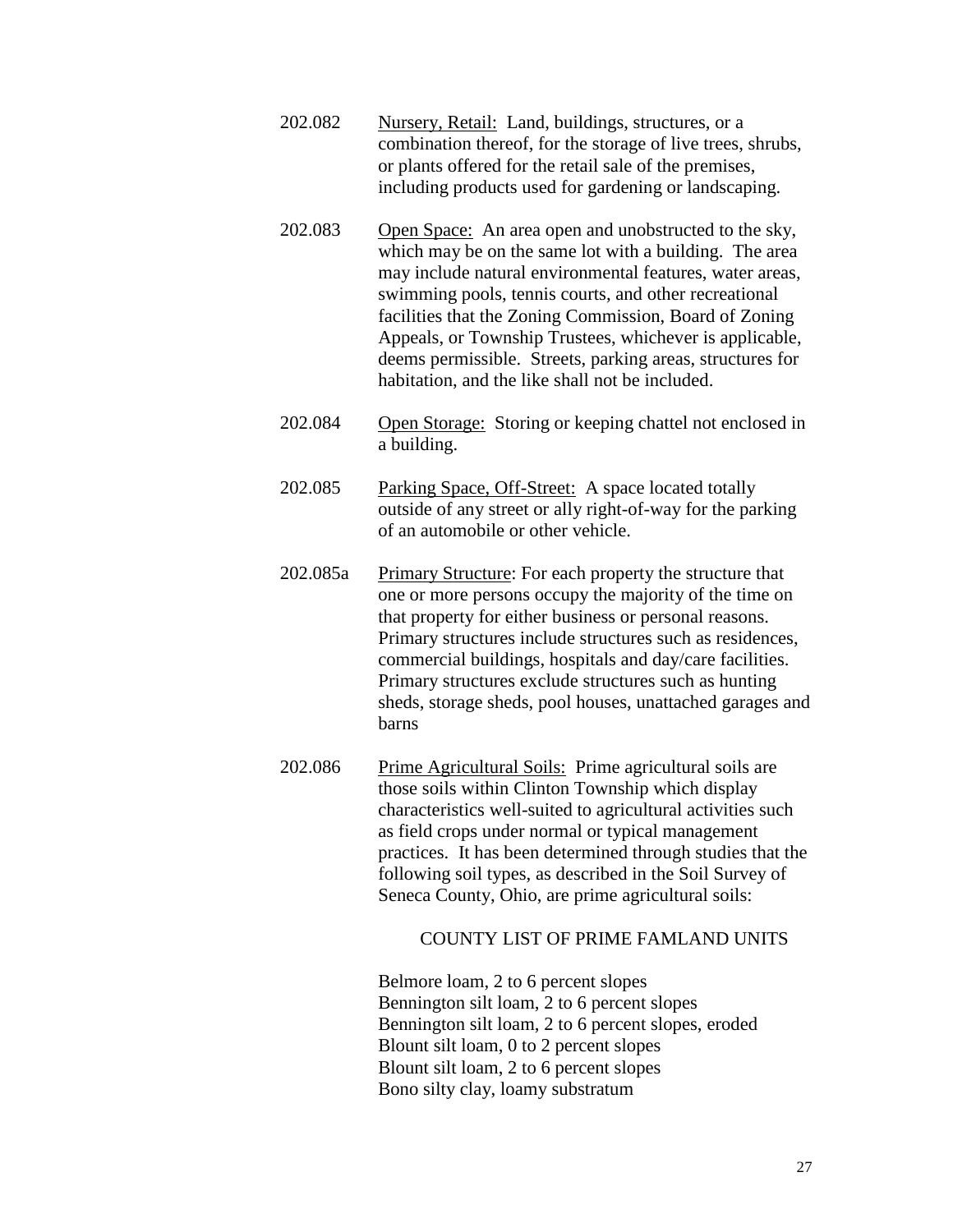Chagrin silt loam, occasionally flooded Colwoord silt loam Digby loam, 1 to 4 percent slopes Fitchville silt loam, 1 to 4 percent slopes Gallman loam, 0 to 2 percent slopes Gallman loam, 2 to 6 percent slopes Glynwood silt loam, 0 to 2 percent slopes Glynwood silt loam, 2 to 6 percent slopes Haney loam, 0 to 2 percent slopes Haskins loam, 0 to 2 percent slopes Haskins loam, 2 to 6 percent slopes Haskins-Seward complex, 2 to 6 percent slopes Hoytville silty clay loam Kibbie fine sandy loam, 0 to 2 percent slopes Lenawee silty clay loam Mermill loam Millgrove loam Millsdale silty clay loam Milton silt loam, 0 to 2 percent slopes Milton Variant loam, 0 to 2 percent slopes Milton Variant loam, 2 to 6 percent slopes Nappanee silt loam, 0 to 2 percent slopes Nappanee silt loam, 2 to 6 percent slopes Oshtemo sandy loam, 2 to 6 percent slopes Pandora silt loam Pewamo silty clay loam Randolph silt loam, 0 to 2 percent slopes Rawson loam, 2 to 6 percent slopes Ross silt loam, occasionally flooded Sebring silt loam Tiro silt loam, 0 to 2 percent Tiro silt loam, 2 to 6 percent slopes

The physical distribution of these soils within Clinton Township is noted on the Prime Agricultural Soils Map which is incorporated into this Resolution as a guide in considering zoning district amendments, variances appeals, conditional use permits, and other administrative actions.

202.087 Principal Building: A non-agricultural building in which is conducted the main or principal use of the lot on which said building is located; ordinarily the largest building on the lot, and ordinarily the use conducted on the first story of such building above the basement.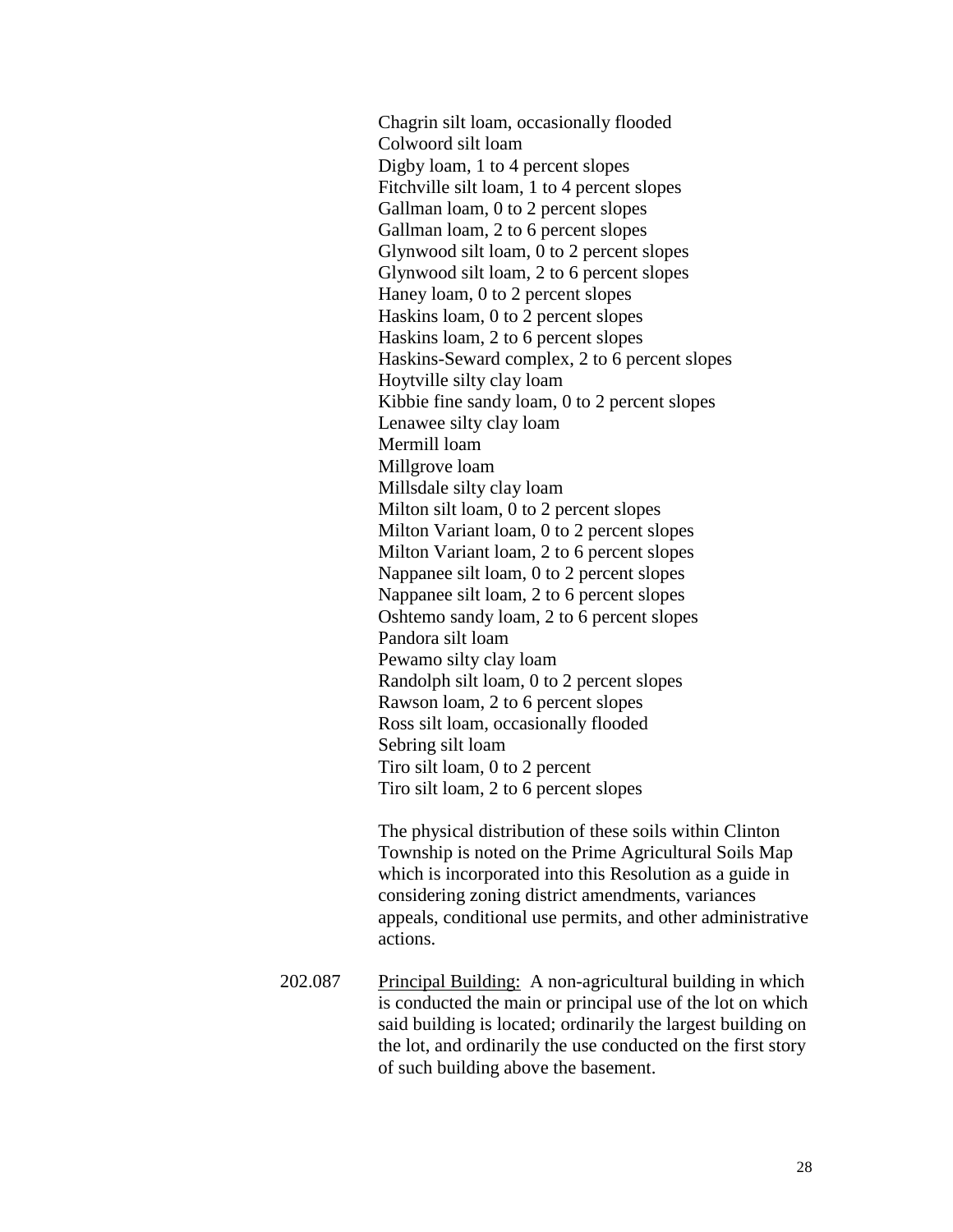- 202.088 Principal Use: The main use to which the premises are devoted and the main purpose for which the premises exist.
- 202.088a Professional Engineer: A qualified individual who is licensed as a professional engineer in the State of Ohio.
- 202.089 Public Way: An alley, avenue, boulevard, bridge, channel, ditch, easement, expressway, freeway, land, parkway, right-of-way, road, sidewalk, street, tunnel, viaduct, walk, television and cable, sewer, or other ways in which the general public or a public entity have a right, or which is dedicated, whether improved or not.
- 202.090 Recreational Vehicle: Any motor vehicle, or any other vehicle less than thirty-five (35) feet in length, designed or intended to be used primarily for short term dwelling or sleeping purposes away from the place of residence of the occupants; and not constituting the principal place of residence of the occupants.
- 202.091 Research Activities: Research, development, and testing related to such fields as chemical, pharmaceutical, medical, electrical, transportation, and engineering. All research, testing, and development shall be carried on within entirely enclosed buildings, and no noise, smoke, glare, vibration, or odor shall be detected outside such building.
- 202.092 Restaurant, Carry-Out: An establishment whose primary function is the offering of food and beverages which are sold only inside the building and are usually packaged to be carried and consumed off the premises, but may be consumed within the restaurant building or on the premises.
- 202.093 Restaurant, Drive-In: An establishment offering food and beverages which are sold within the building, or to persons while in motor vehicles in an area designated for drive-in service, and may be consumed on or off the premises.
- 202.094 Restaurant, Sit-Down: An establishment whose primary function is the offering of food and beverages which are sold and normally consumed within the restaurant building.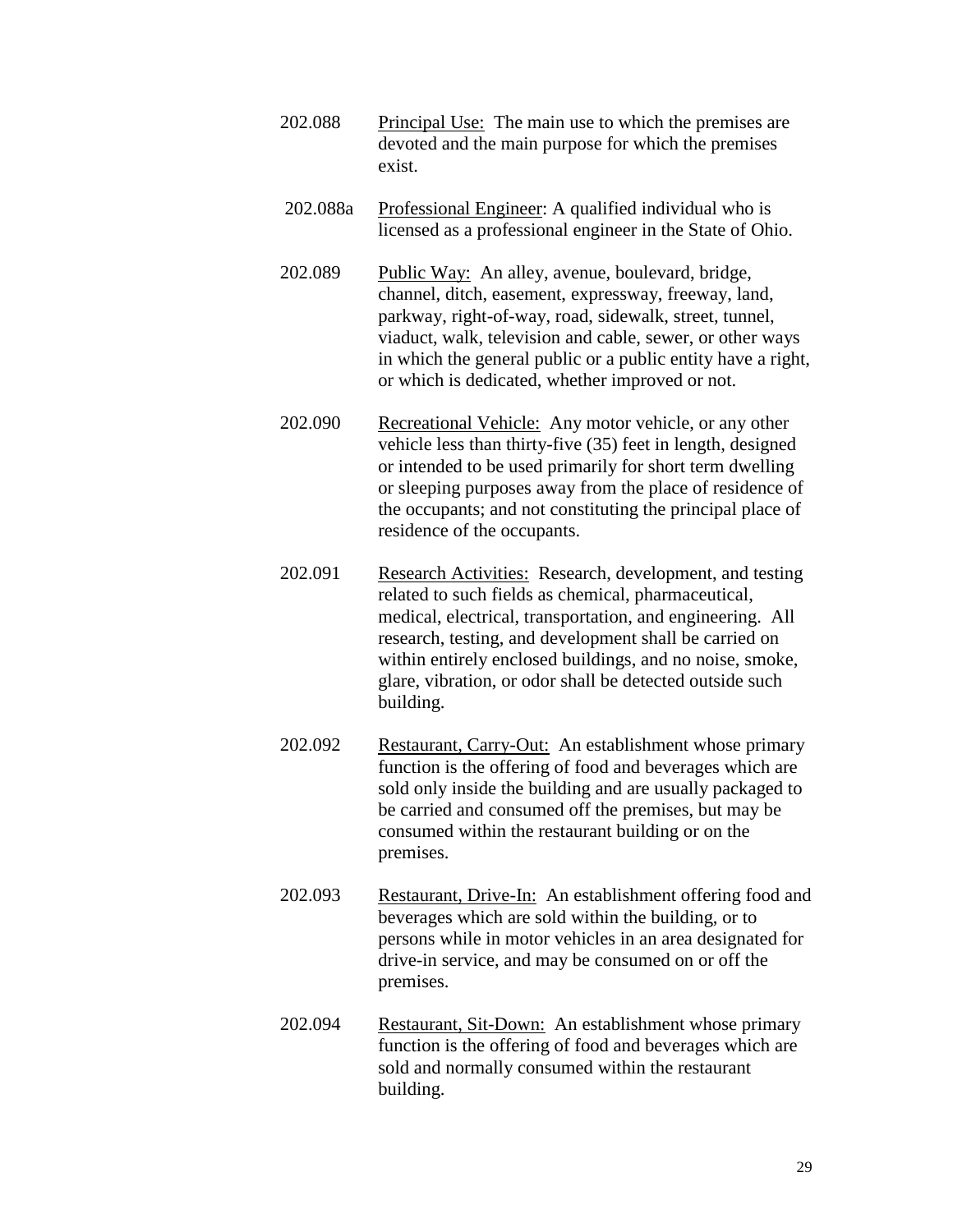- 202.095 Retail: Sale to the ultimate consumer for direct consumption and/or use and not for resale.
- 202.096 Riding Academies: Facilities designed or used for the renting of horses and/or the instruction of horse riding, including any barns, exercise areas, and field areas to be used in the operation.
- 202.097 Right-Of-Way: A strip of land purchased or dedicated for use as a public way. In addition to the roadway, it normally incorporates the curbs, lawn strips, sidewalks, lighting, and drainage facilities, and may include special features (required by the topography or treatment) such as grade separation, landscaped areas, viaducts, and bridges.
- 202.098 Seat: For purposes of determining the number of offstreet parking spaces for certain uses, the number of seats is the number of seating units installed of indicated, or each twenty-four (24) lineal inches of benches, pews, or space for loose chairs.
- 202.098a Self-contained Storage Units: One (1) or more building that are comprised of not more than twenty (20) units per building, each unit having an interior dimension of 12 feet  $X$  12 feet  $X$  10 feet (height) or less.
- 202.099 Screening: Structures, fences, or vegetation maintained for the purpose of concealing the area behind such structures or vegetation from view.
- 202.100 Setback Line: A line parallel to a lot line, street, or rightof-way line at any story level of a building which defines the limits of a yard and represents the distance which all or any part of a building or structure is to be set back from said lot line, street, or right-of-way line.
	- a. Front Setback Line: An imaginary line parallel to the front lot line extending the full width of the lot, representing the distance which all or any part of any structure or building is to be set back from the front lot line. In the event that the front lot line does not fall along a right-of-way line, then the front setback line shall be measured from a line parallel to and fifty (50) feet from the right-of-way. (See Illustration)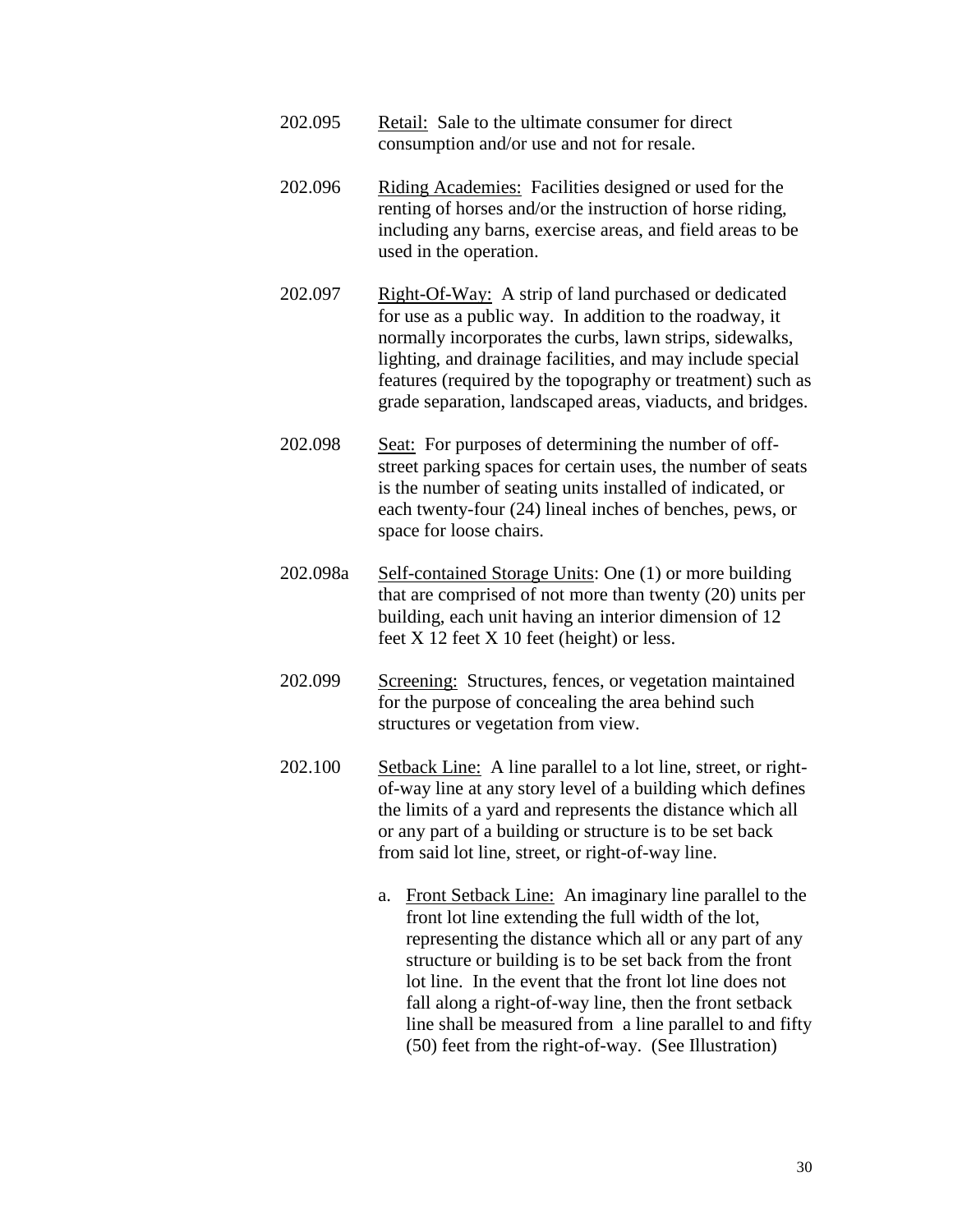- b. Side Setback Line: An imaginary line parallel to any side lot line representing the distance which all or any part of any principal building is to be set back from the side lot line. (See Illustration)
- c. Rear Setback Line: An imaginary line parallel to any rear lot line representing the distance which all or any part of any principal building is to be set back from the rear lot line. (See Illustration)



- 202.101 Sewage Disposal System, Central: A wastewater treatment system approved by the appropriate county, state, and/or federal agencies which provides a collection network and a central wastewater treatment facility for a single development, a community, or a region.
- 202.102 Sewage Disposal System, On-Site: A septic tank or similar installation on an individual lot which utilizes an aerobic or anaerobic bacteriological process or equally satisfactory process for the treatment of sewage and provides for the proper and safe disposal of the effluent, approved by appropriate county, state, and/or federal agencies.
- 202.103 Sign: A name, identification, description, display, or illustration which is affixed to, painted or represented, directly or indirectly upon a building, structure, parcel, or lot and which directs attention to an object, product, place, activity, person, institution, organization, or business.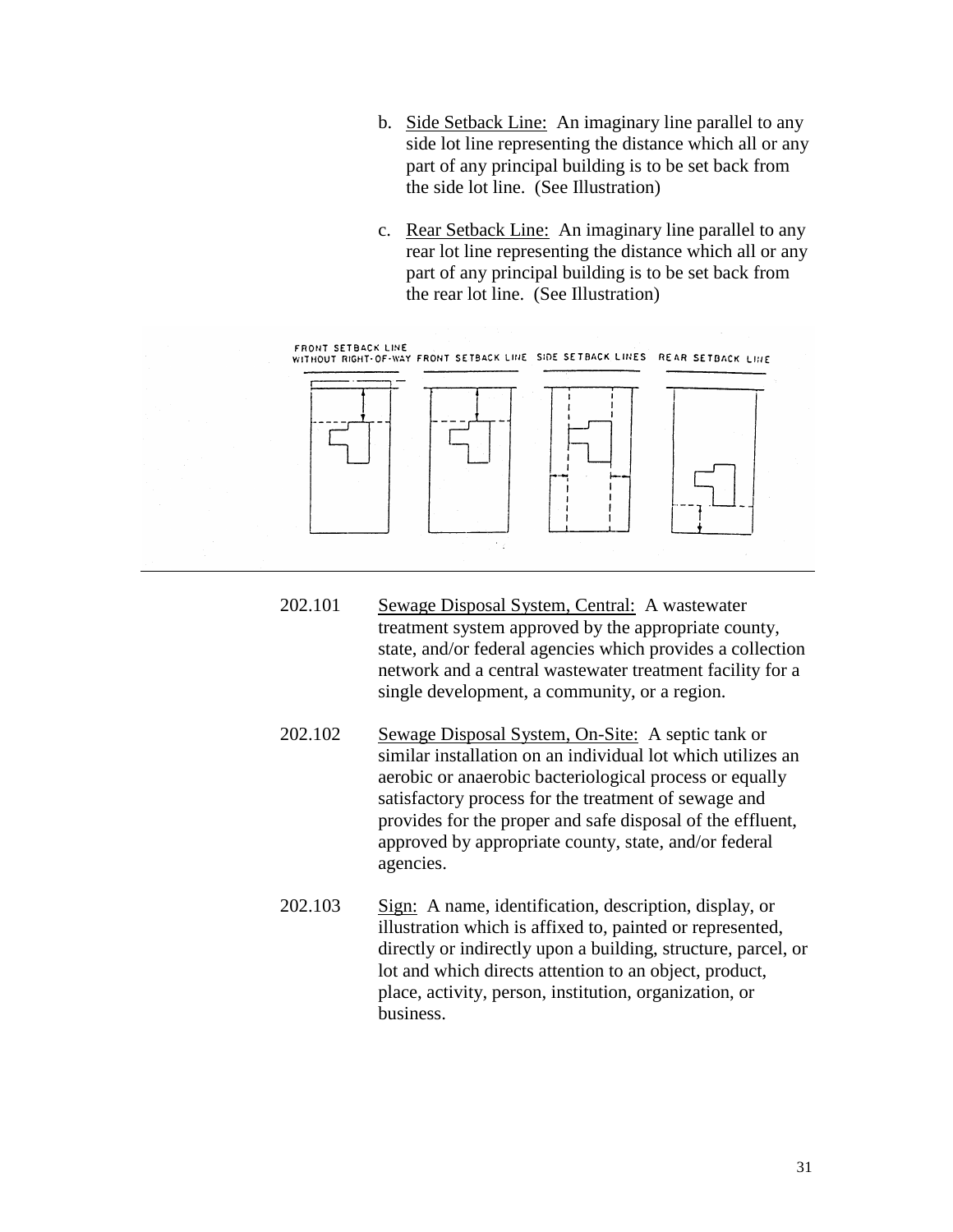- a. Billboard: Any sign or advertisement used as an outdoor display by painting, posting, or affixing, on any surface, a picture, emblem, work, figure, numerals, or lettering for the purpose of directing attention to any business, service, or product which is not conducted or sold on the lot where such sign is located.
- b. Sign Area: The entire area within a single continuous perimeter enclosing the extreme limits of writing, representation, emblem, or figure of similar character together with any frame or material or color forming an integral part of the display or used to differentiate such sign from the background against which it is placed, excluding the necessary supports or uprights on which the sign is placed; sign area shall be computed from measurements of the maximum silhouette of the largest sign face or combination of faces as viewed from a single point.
- c. Freestanding Sign: Any sign which is not attached to, painted on, or supported by a building.
- d. Projecting Sign: Any sign which is attached perpendicular to any building or structure and extends more than twelve (12) inches beyond the surface of that portion of the building or structure.
- e. Wall Sign: Any sign attached to or painted on the wall of a building or structure with the face in a plane parallel to such wall, and not extending more than twelve (12) inches from the face of such wall.
- 202.104 Stables: Facilities designed or used for the commercial boarding or horses including any barns, exercise areas, and field areas to be used in the stable operation.
- 202.105 Story: The part of a building, except a mezzaine, included between the surface of one floor and the surface of the next floor above; or if there is not a floor above, then the ceiling next above. The floor of a story may have split levels provided that there not be more than four (4) feet difference in elevation between the different levels of the floor. A basement shall not be counted as a story.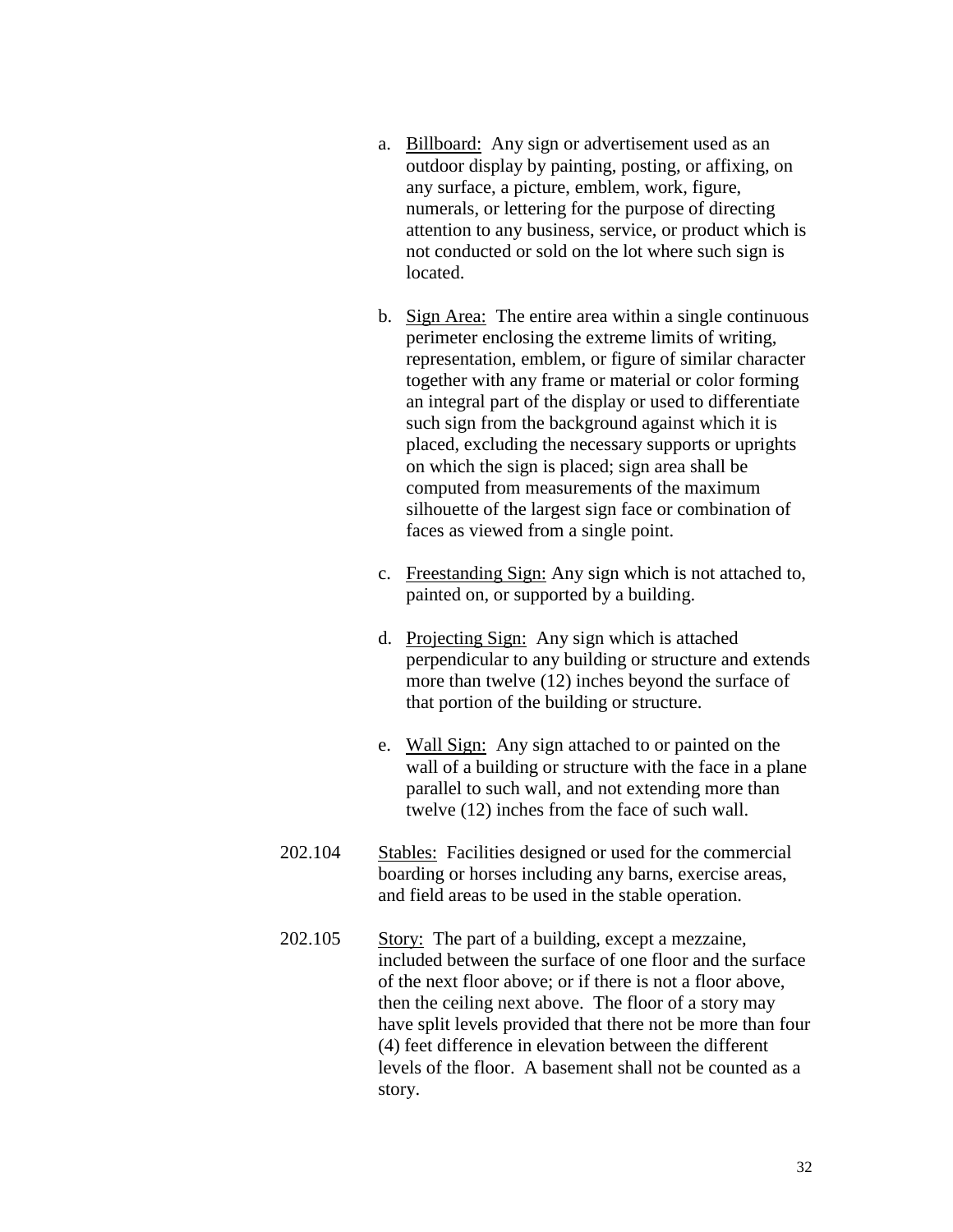- 202.106 Story, Half: An uppermost story lying under a gambrel, hip, gable, or shed roof if used, in whole or part, for dwelling or habitable purposes.
- 202.107 Street: See Thoroughfare.
- 202.108 Structure: Anything constructed or erected, the use of which requires location on the ground or attachment to the ground. Among other things, structures include buildings, mobile homes, walls, fences, swimming pools, tennis courts, signs, and billboards.
	- 202.109 Swimming Pool: Any artificially constructed pool or natural body of water which contains a depth of water of at least one and one-half (1.5) feet at any point used or intended to be used for swimming or bathing, including any accessory recreational structures.
	- 202.110 Swimming Pool, Community: Any swimming pool, other than a private pool, which is the principal use upon a lot and operated with or without a charge for admission.
	- 202.111 Swimming Pool, Private: A swimming pool located on the same lot at the principal use and used or intended to be used without compensation by the residents and guests of a single-family development, or a motel.
	- 202.112 Temporary Use or Structure: A transient, non-permanent use or structure permitted to exist for a designated period of time during periods of construction of the principal use or structure, or for special events. A temporary structure shall not be intended to be permanently affixed to the ground.
	- 202.113 Tenant Farm Dwelling: A dwelling unit constructed or occupied for the purpose of providing housing for a farmer and his family who are engaged in assisting the owner in the practice of agriculture and/or maintenance of his farm. A farm dwelling shall be considered a tenant farm dwelling only if a principal farm dwelling also exists upon the lot, otherwise the dwelling shall be considered a principal farm dwelling.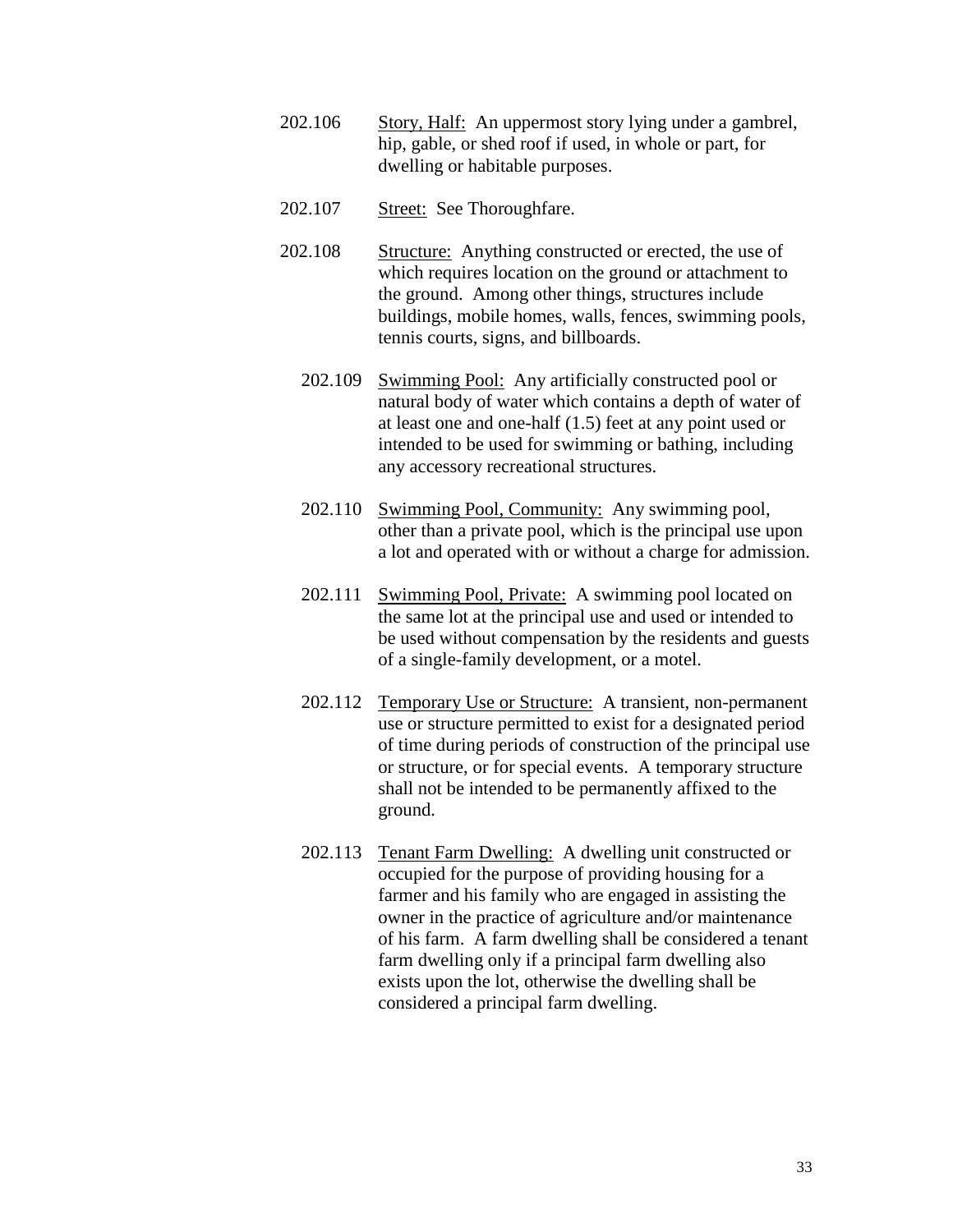- 202.114 Thoroughfare, Street, or Road: The full width between property lines bounding every public way of whatever nature, with a part thereof to be used for access to a property by vehicular traffic and designated as follows:
	- a. Alley: A minor street used primarily for vehicular service access to the back or side of properties abutting on another street.
	- b. Arterial Street: A general term denoting a highway primarily for through traffic, carrying heavy loads and large volumes of traffic, usually on a continuous route.
	- c. Collector Street: A thoroughfare, whether within a residential, industrial, commercial, or other type of development, which primarily carries traffic from local streets to arterial streets, including the principal entrance and circulation routes within residential subdivisions.
	- d. Cul-de-Sac: A local street of relatively short length with one end open to traffic and the other end permanently terminating in a vehicular turn around.
	- e. Dead-End Street: A street temporarily having only one outlet for vehicular traffic and intended to be extended or continued in the near future.
	- f. Local Street: A street primarily for providing access to residential, commercial, or other abutting property.
	- g. Loop Street: A type of local street, each end of which terminates at an intersection with the same arterial or collector street and whose principal radius point of the one hundred and eighty (180) degree system of turns are not more than one-thousand (1,00) feet from said arterial or collector street are not normally more than six hundred (600)
	- h. Marginal Access Street: A local or collector street, parallel to and adjacent to an arterial or collector street, providing access to abutting properties and protection from arterial or collector streets. (Also called Frontage Street.)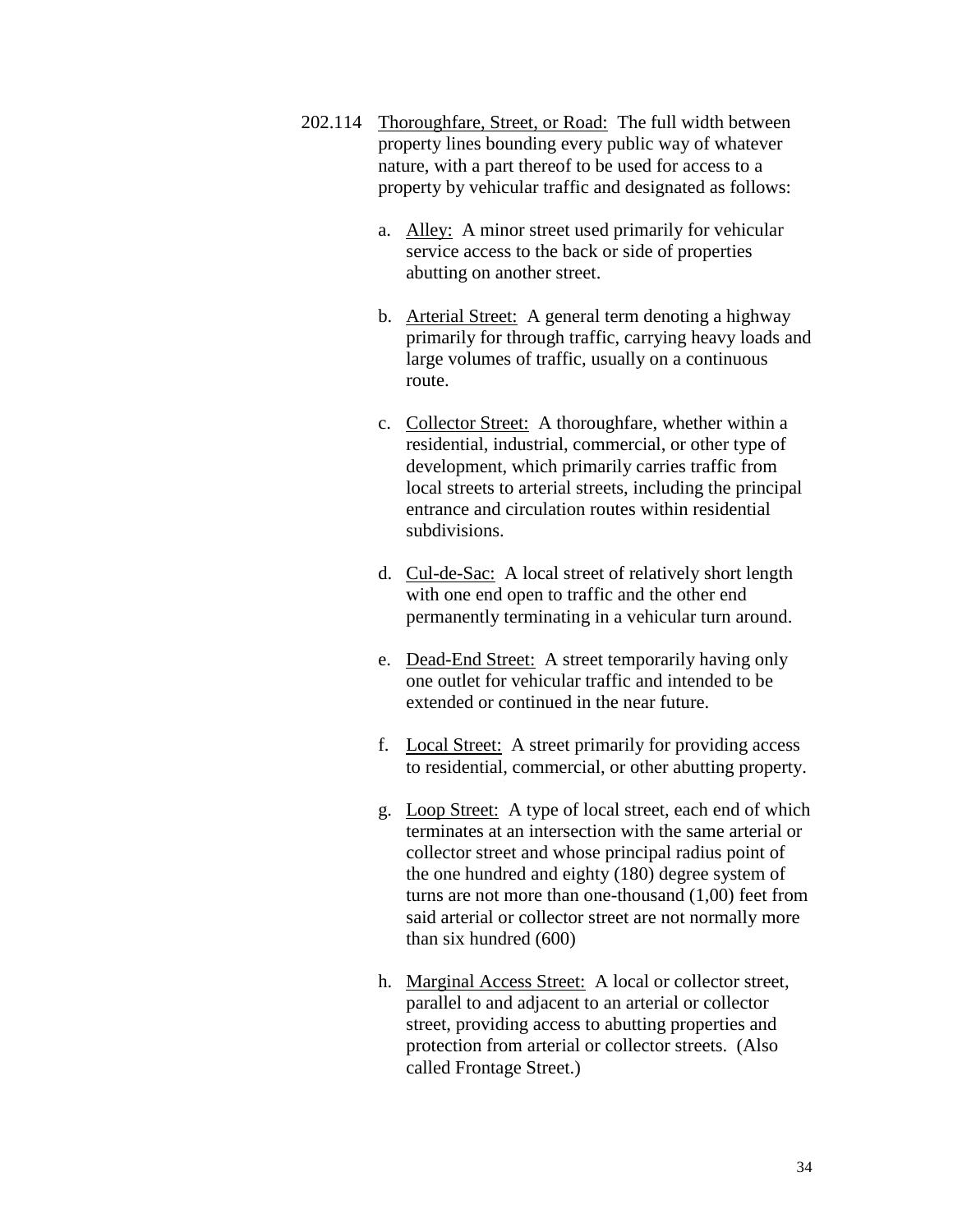- i. Driveway or private lane: A roadway, minimum of 10 feet in width, which provides access to a single residence without frontage on a public highway.
- 202.115 Township Trustees: The Board of Township Trustees of Clinton Township, Seneca County, Ohio.
- 202.115a Warehouse: Any building pr structure whose primary or ancillary purpose is storage or wholesale or retail products excluding self contained storage units as defined herein.
- 202.116 Use: The specific purpose for which land, a structure, or a building is designed, arranged, intended, occupied, or maintained.
- 202.117 Variance: A variance is a modification of the strict terms of this Resolution where such modifications will not be contrary to the public interest and, where owing to conditions peculiar to the property and not the result of the action of the applicant, a literal enforcement of this Resolution would result in unnecessary hardship. Variances are granted only after the applicant has followed the procedures as stated in Article 10, Section 1003 of this Resolution.
- 202.118 Veterinary Animal Hospital or Clinic: A place used for the care, grooming, diagnosis, and treatment of sick, ailing, infirm, or injured animals, and those who are in need of medical or surgical attention. Such use may include overnight accommodations on the premises for treatment, observations, and/or recuperation.
- 202.119 Vicinity Map: A drawing which sets forth by dimensions or other means the relationship of a property or use to other nearby developments or landmarks and community facilities and services within Clinton Township in order to better locate and orient the area in question.
- 202.120 Water System, Central: A water supply system approved by the appropriate county, state, and/or federal agencies which provides a water supply to a single development, a community, or region.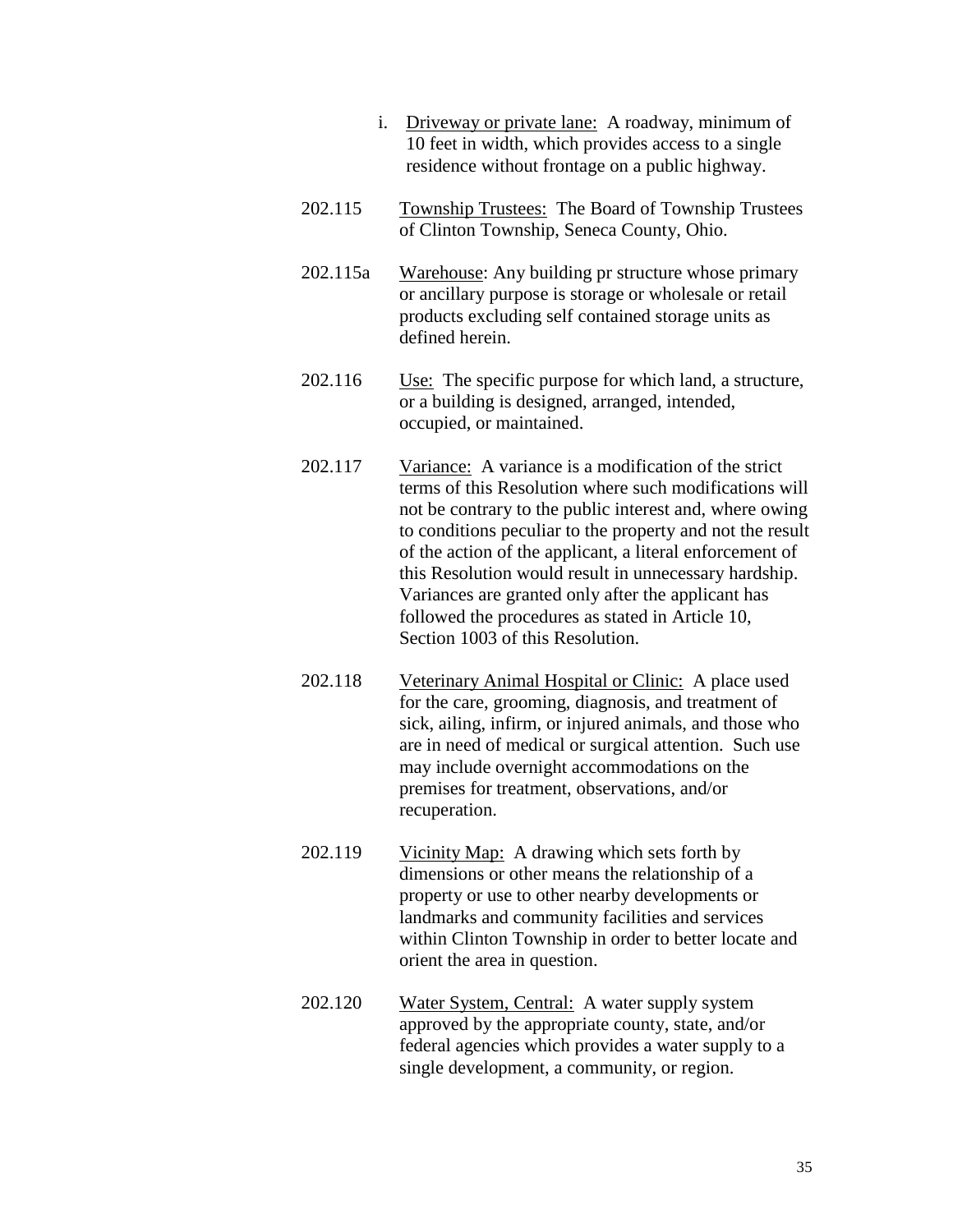- 202.121 Water System, On-Site: A well or other similar installation on an individual lot which provides a water supply to any structures or uses upon the lot, subject to the approval of health and sanitation officials having jurisdiction.
- 202.121a Wind Power Turbine Owner: The person or persons who owns the Wind Turbine structure.
- 202.121b Wind Power Turbine Tower: The support structure to which the turbine and rotor are attached
- 202.121c Wind Power Turbine Tower Height: The distance from the rotor/blade at its highest point to the top surface of the Wind Power=Generating Facility (WRGF) foundation.
- 202.122 Yard: An open or unoccupied space other than a court on the same lot with a principal building and unobstructed by buildings or structures from ground to sky except by trees or shrubbery or as otherwise provided herein. The minimum depth of yard shall be determined by the setback lines as defined in this Resolution. No part of a yard provided for any building or structure shall be included or structure unless specifically permitted herein.
	- a. Front Yard: An open space extending the full width of the lot between a building or structure and the front lot line of a street unoccupied and unobstructed from the group upward except as hereinafter specified. Minimum depth shall be measured from the front lot line, existing right-of-way line, or proposed right-ofway line established on the Official Thoroughfare Plan or by any other method specified elsewhere in this Resolution, as appropriate. (See Illustration)
	- b. Side Yard: An open space extending from the front yard to the rear yard between a building or structure and the nearest side lot line unoccupied and unobstructed from the ground upward except as hereinafter specified. (See Illustration)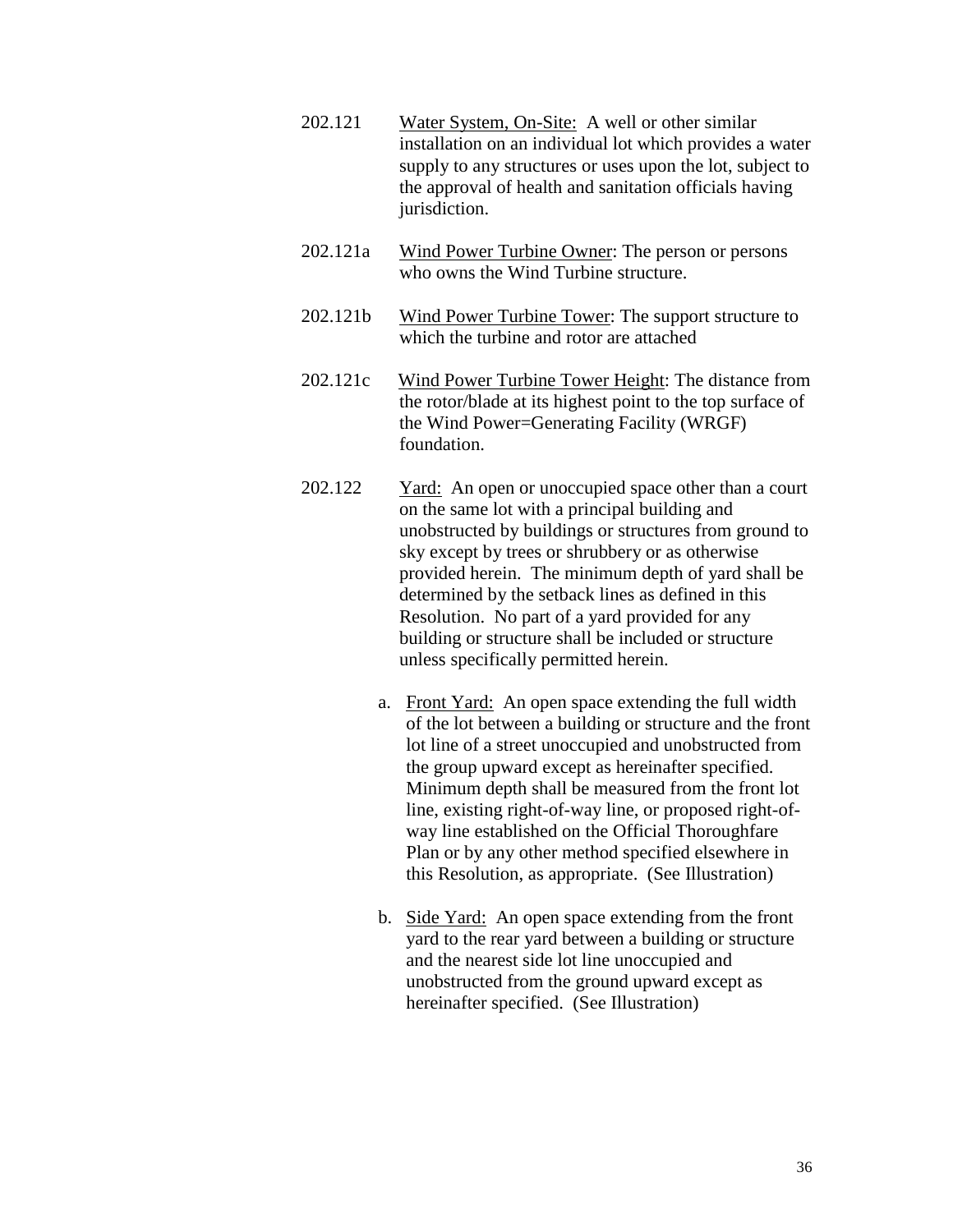- c. Rear Yard: An open space extending the full width of the lot between a building or structure and the rear lot line, unoccupied and unobstructed from the ground upward except as hereinafter specified. (See Illustration)
- 202.123 Zoning Commission: The Zoning Commission of Clinton Township, Seneca County, Ohio.
- 202.124 Zoning District: See District.
- 202.125 Zoning Inspector: The Zoning Inspector of his authorized representative, appointed by the Township Trustees of Clinton Township, Seneca County, Ohio.
- 202.126 Zoning Map: The Official Zoning District Map of Clinton Township, or portion thereof, together with all amendments thereof subsequently adopted.
- 202.127 Zoning Permit: A document issued by the Zoning Inspector certifying that the use of lot, structure, or building or locations of a structure or building upon a lot is in conformance with this Resolution.
- 202.128 Ponds: A still body of water, smaller than a lake, often of artificial construction.
- 202.129 Patio: A courtyard or inner area open to the sky, adjacent to a house or apartment.
- 202.130 Public Utility: Shall be defined the same as set forth in the Ohio Revised Code.
- 202.131 Porch: A covered entrance to a building usually with a roof that is held up by posts, or an open or enclosed room attached to the outside of a building.
- 202.132 Salvage Yard: Shall be defined the same as set forth in the Ohio Revised Code.
- 202.133 Greenbelt: An open landscaped area free of buildings and structures and maintained with permanent plant materials to provide a screen to abutting properties.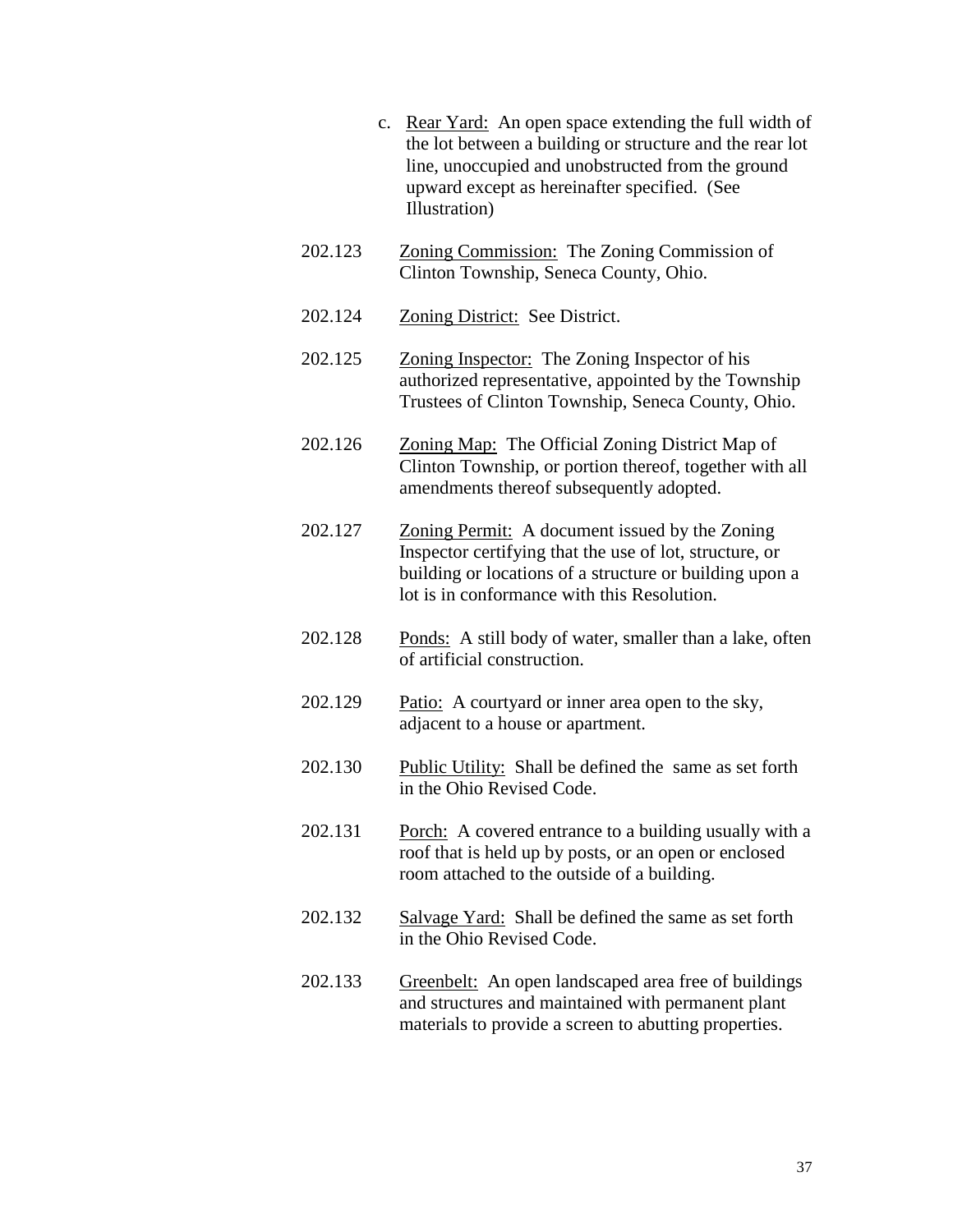Article 3

Establishment of

District and Map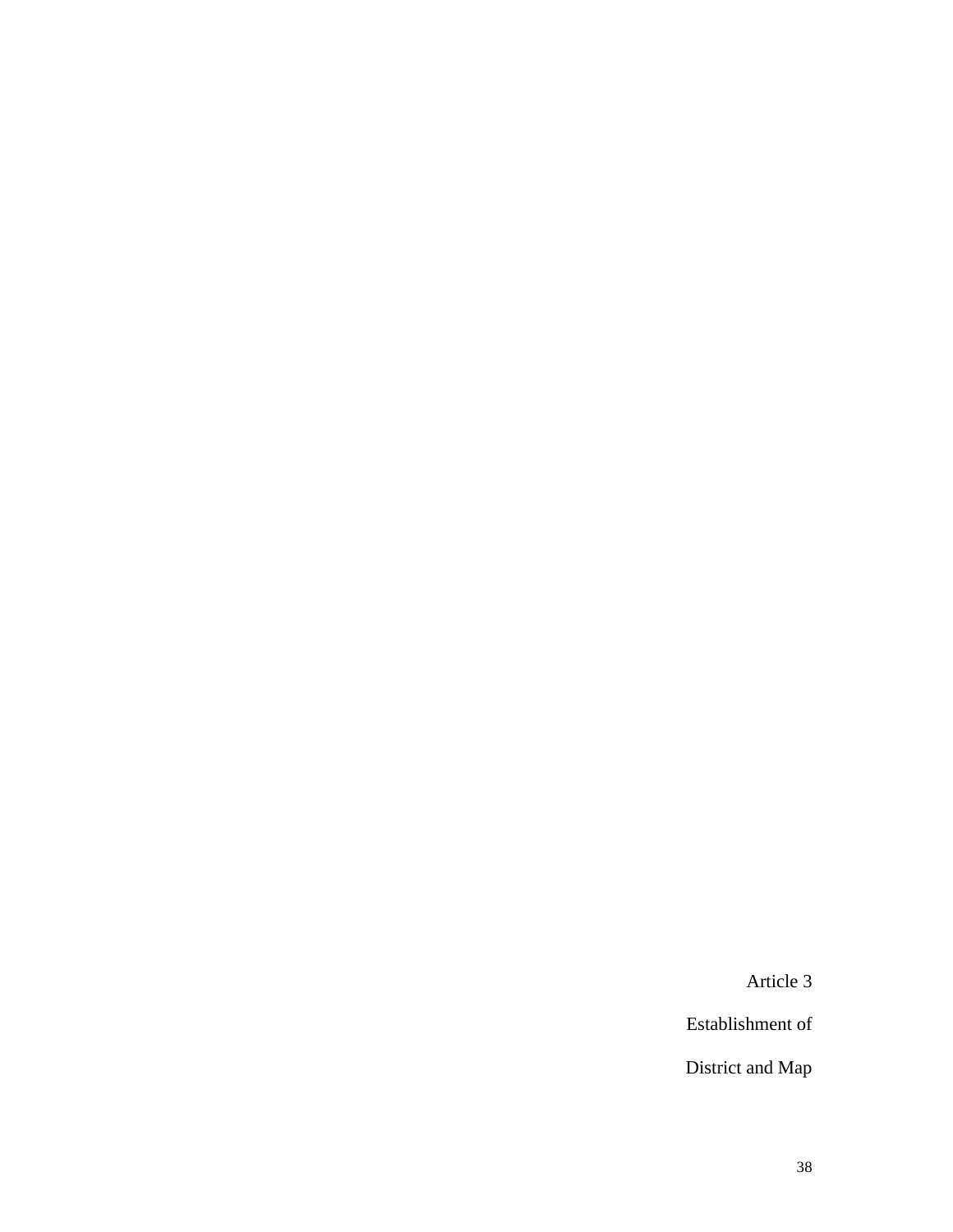SECTION 301 ESTABLISHMENT OF DISTRICTS: In order to carry out the purposes and provisions of this Resolution, Clinton Township is hereby divided into the following zoning districts.

#### AGRICULTURAL DISTRICTS

- A-10 Prime Agricultural District
- A-5 General Agricultural District

### RESIDENTIAL DISTRICTS:

- E-3 Rural Residential Estate District
- E-1 Suburban Residential Estate District
- RS-2 Low Density Single-Family Residential District
- RS-3 Medium-Low Density Single-Family Residential **District**
- RT-3 Medium-Low Density Two-Family Residential **District**
- RT-4 Medium Density Two-Family Residential District
- RM-8 Medium-High Density Multiple-Family Residential **District**
- RM-14 High-Density Multiple-Family Residential District
- R-MH Mobile Home Park District
- RC Rural Center District
- E-2 Planted and Recorded Lots Less Than ¾ A Without Central Sewer

### BUSINESS DISTRICTS:

- TB Township Business District
- OI Office and Institutional District
- NB Neighborhood Business District
- GB General Business District
- HB Highway Business District
- CR Commercial Recreation District

#### INDUSTRIAL DISTRICTS

- LI Light Industrial District
- HI Heavy Industrial District

#### FLOOD PLAN DISTRICT

FP Flood Plain District

#### PLANNED UNIT DEVELOPMENT

- PUD-R Residential Planned Unit Development District
- PUD-B Business Planned Unit Development District
- PUD-I Industrial Planned Unit Development District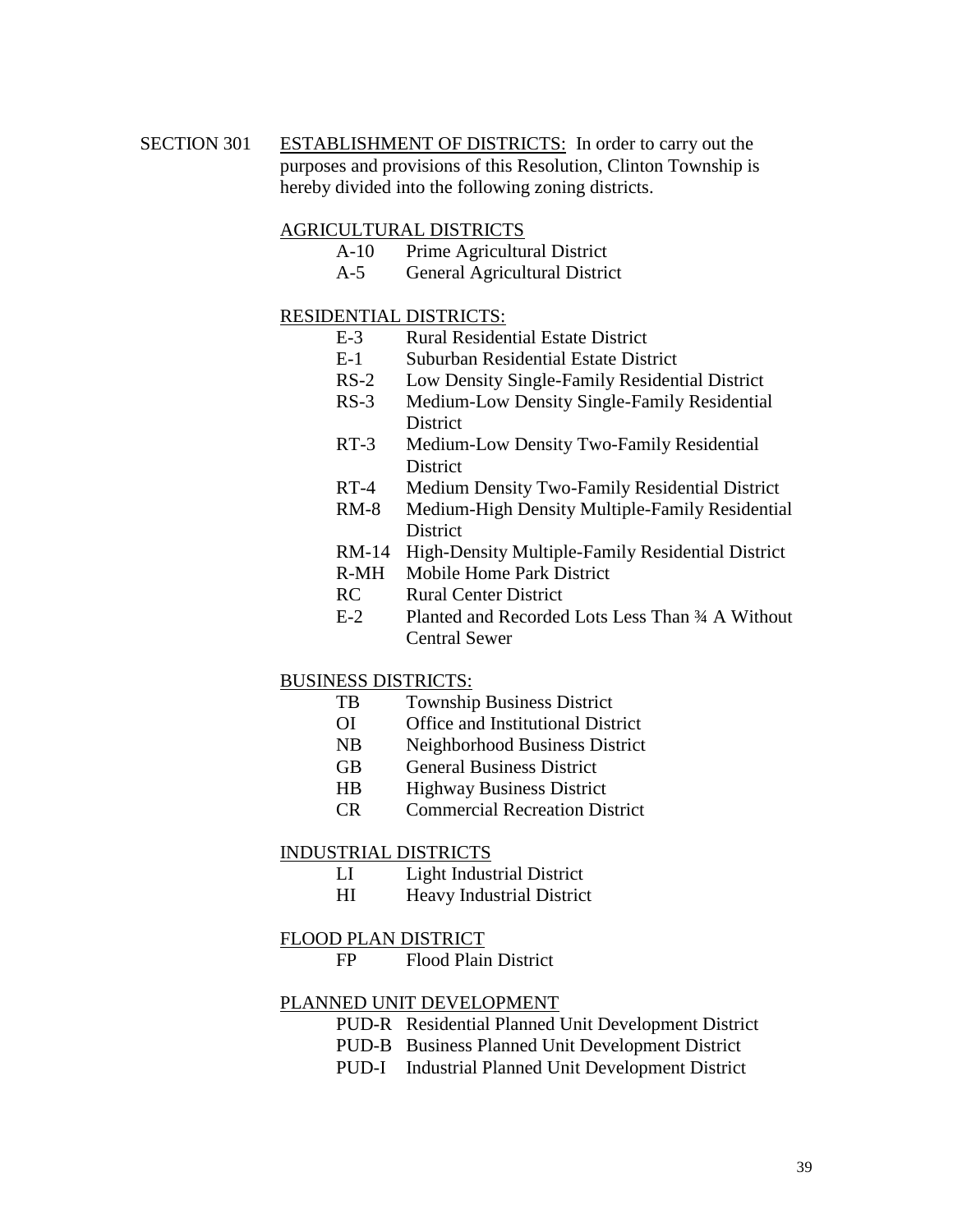- SECTION 302 OFFICIAL ZONING DISTRICT MAP: The zoning districts and their boundaries are shown on the Official Zoning District Map of Clinton Township. The Official Zoning District Map of Clinton Township shall be identified by the signature of the Chairman of the Township trustees, attested by the Township Clerk, and bearing the seal of the Township. The map, together with all explanatory data and changes, is hereby incorporated into and made part of this Resolution. The original and one copy of the official map are to be maintained and kept up-to-date bye the Zoning Inspector. If a conflict occurs between the Official Zoning Map and the Text and Minutes of Zoning Meetings, the Text and Minutes shall be the Final Decision of the Zoning Law.
- SECTION 303 INTERPRETATION OF DISTRICT BOUNDARIES: Where uncertainty exists with respect to the boundaries of the various districts as shown on the Official Zoning District Map, the following rules shall apply:
	- 303.1 Boundaries indicated as approximately following the center lines or right-of-way lines of streets, highways, and/or alleys shall be construed to follow such center lines or their extensions;
	- 303.2 Boundaries indicated as approximately following platted lot lines shall be construed as following such lines;
	- 303.3 Boundaries indicated as approximately following municipal limits shall be construed as following municipal limits;
	- 303.4 Boundaries indicated as following railroad lines shall be construed to be the midway between the main tracks;
	- 303.5 Boundaries indicated as approximately following the center lines of streams, rivers, canals, lakes, or other bodies of water shall be construed to follow such center lines;
	- 303.6 Boundaries indicated as parallel to or extensions of features or lines indicated in subsections 303.1 through 303.5 above shall be so construed. Distances not specifically indicated on the Official Zoning District Map shall be determined by the scale of the map;
	- 303.7 Initial interpretations of the location and/or elevation of the flood plain shall be made by the Zoning Inspector. Should a dispute arise concerning the location and/or elevation of the flood plain, the Board of Zoning Appeals shall make the necessary determination using information provided in the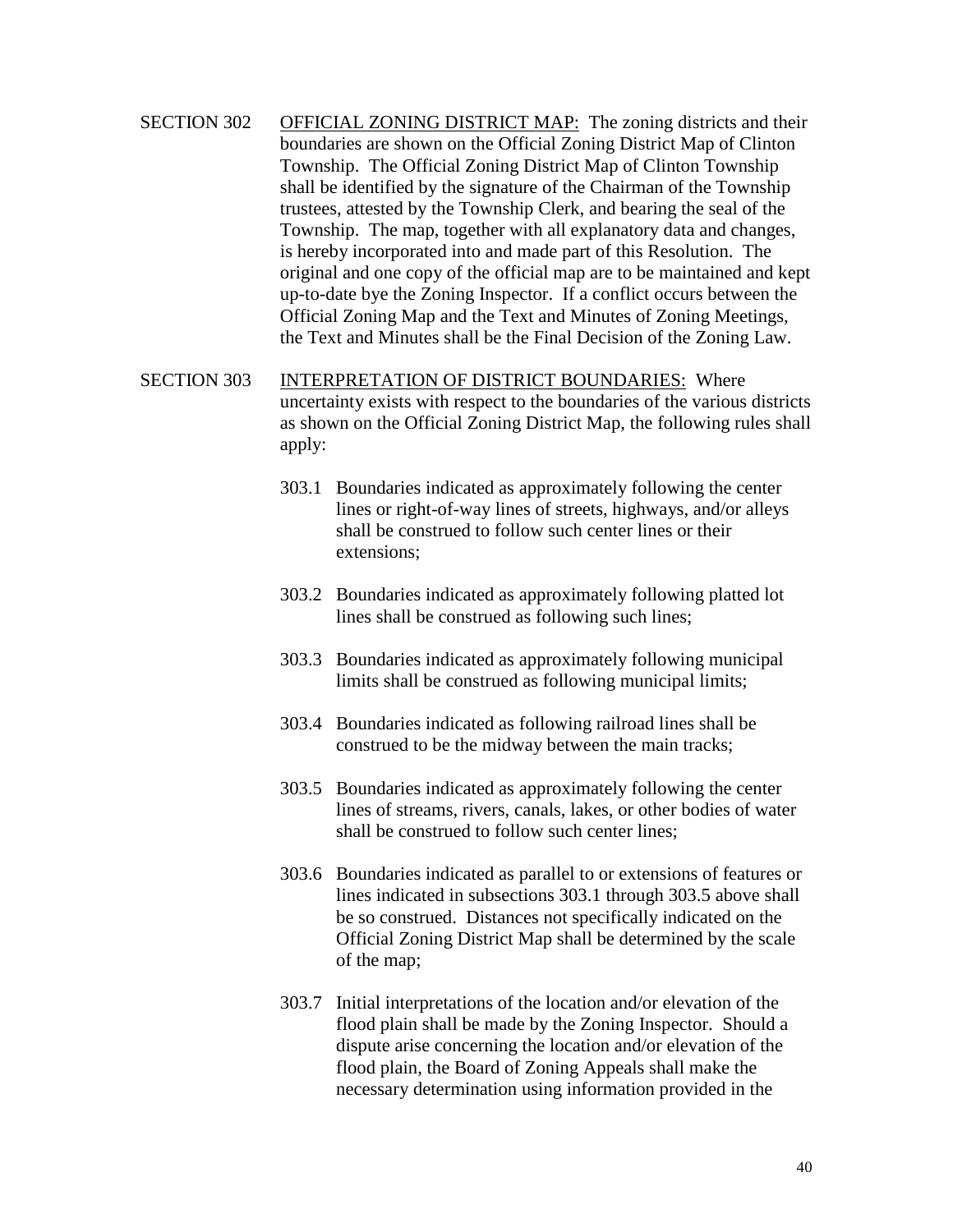Flood Insurance Study For The Unincorporated Areas of Seneca County, Ohio prepared by the Federal Emergency Management Agency. The person questioning or constesting the location and/or elevation of the flood plain shall be given a reasonable opportunity to present his case to the Board of Zoning Appeals and to submit such technical evidence as the Board of Zoning Appeals requests; and

303.8 Where physical or cultural features existing on the ground are at a variance with those shown on the Official Zoning District Map, or in other circumstances not covered by the preceding subsections, the Board of Zoning Appeals shall interpret the district boundaries.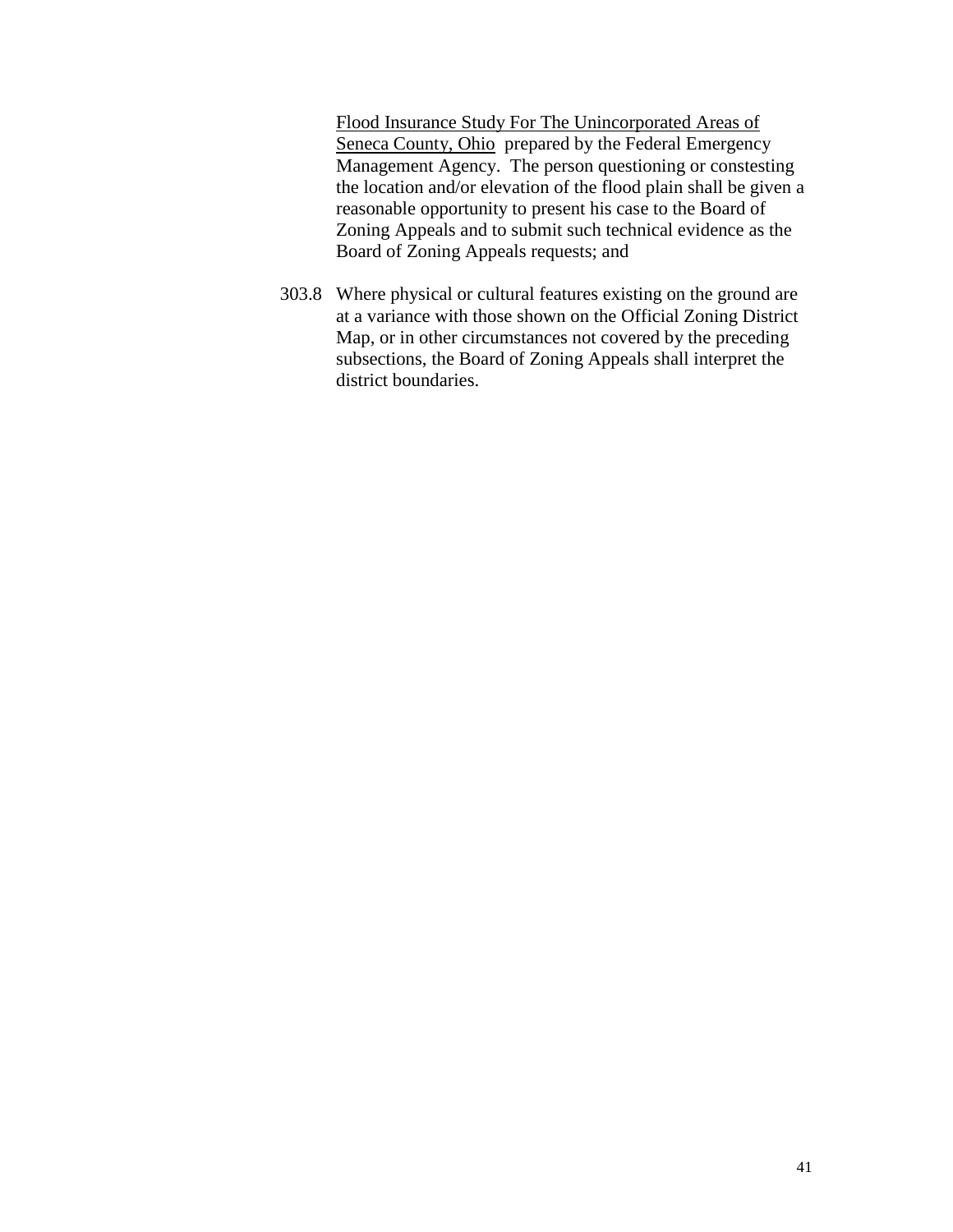Article 4

District Regulations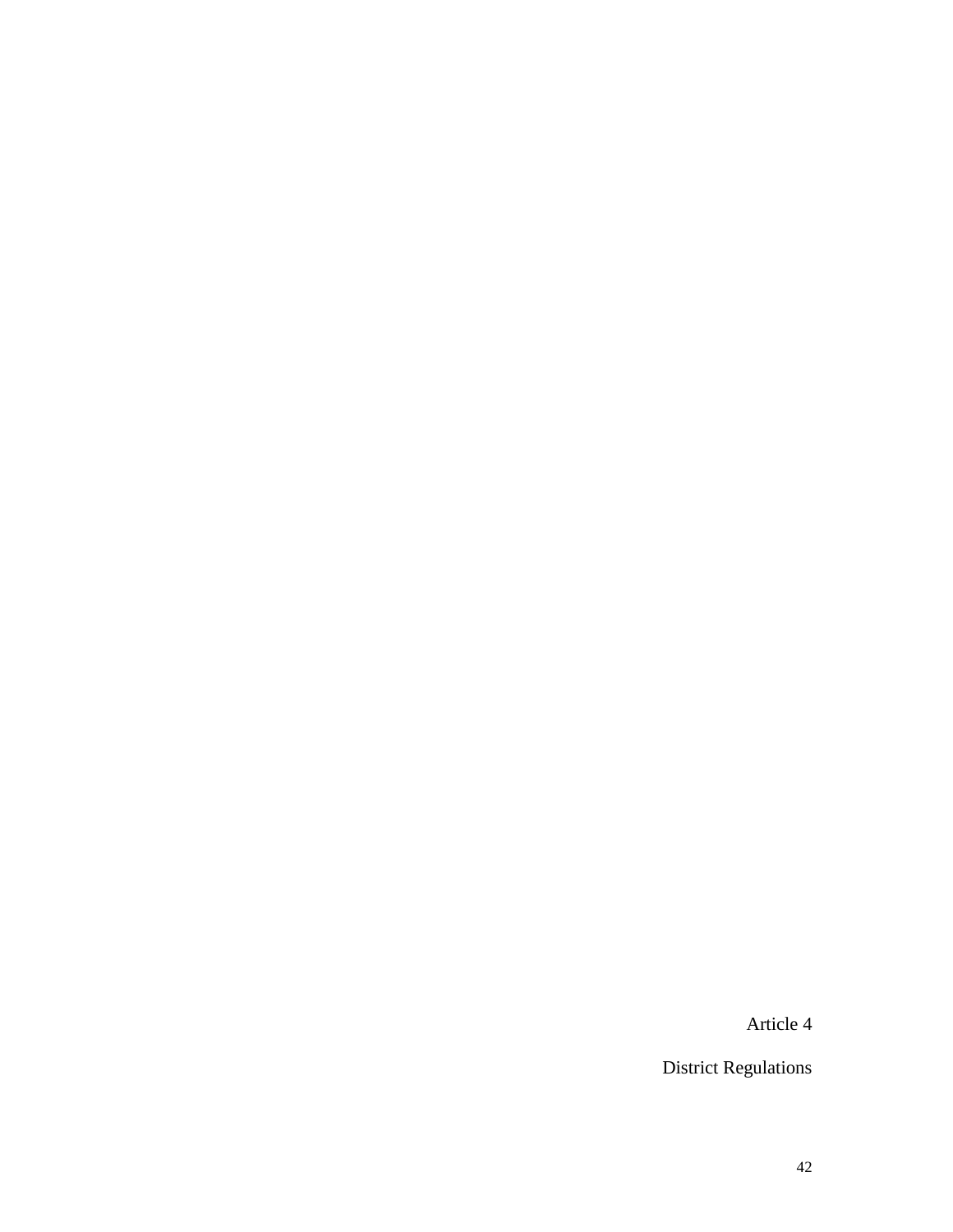#### SECTION 401 USES NOT SPECIFICALLY MENTIONED

- 401.1 Uses Not Specifically Mentioned: Any use of land or buildings which is not specifically mentioned as a permitted principal, permitted accessory, or conditional use with any district shall be not permitted by the Zoning Inspector until it is determined by the Board of Appeals that such uses are similar and compatible to uses permitted within such district. In determining is such uses are similar and compatible, the process outlined under Article 10, Section 1003 for Appeals shall be followed.
- 401:1:2 Growth of Accessory Crop Permitted: Unless specifically limited or restricted, in any section, or prohibited herein after, an accessory. Agriculture crop shall be permitted in each District. An accessory agriculture crop is defined as the growth and harvesting of field crops.
- SECTION 402 PRIME AGRICULTURE DISTRICT: This district is not pertinent at this time, but may be in the future.

### SECTION 403 A-5 GENERAL AGRICULTURAL DISTRICT:

403.1 Intent and Purpose: The General Agricultural District is intended for application in outlying rural areas where urbanization and the extension of central water supply is not contemplated within the foreseeable activities are permitted to locate within the General Agricultural District at a maximum density of one dwelling unit per 1 acre.

### 403.2 Permitted Principal Uses:

- a. Agriculture.
- b. Churches.
- c. Essential services.
- d. Forests and wildlife preserves.
- e. Plant materials nurseries.
- f. Public buildings and/or uses which are supported in whole or in part by taxes or special public accessments, the location of which has been fixed through studies. Such uses include, but are not limited to: parks; playgrounds; libraries; schools; fire stations; community centers; water treatment, pumping, and storage facilities; wastewater treatment, pumping facilities; and sanitary landfills.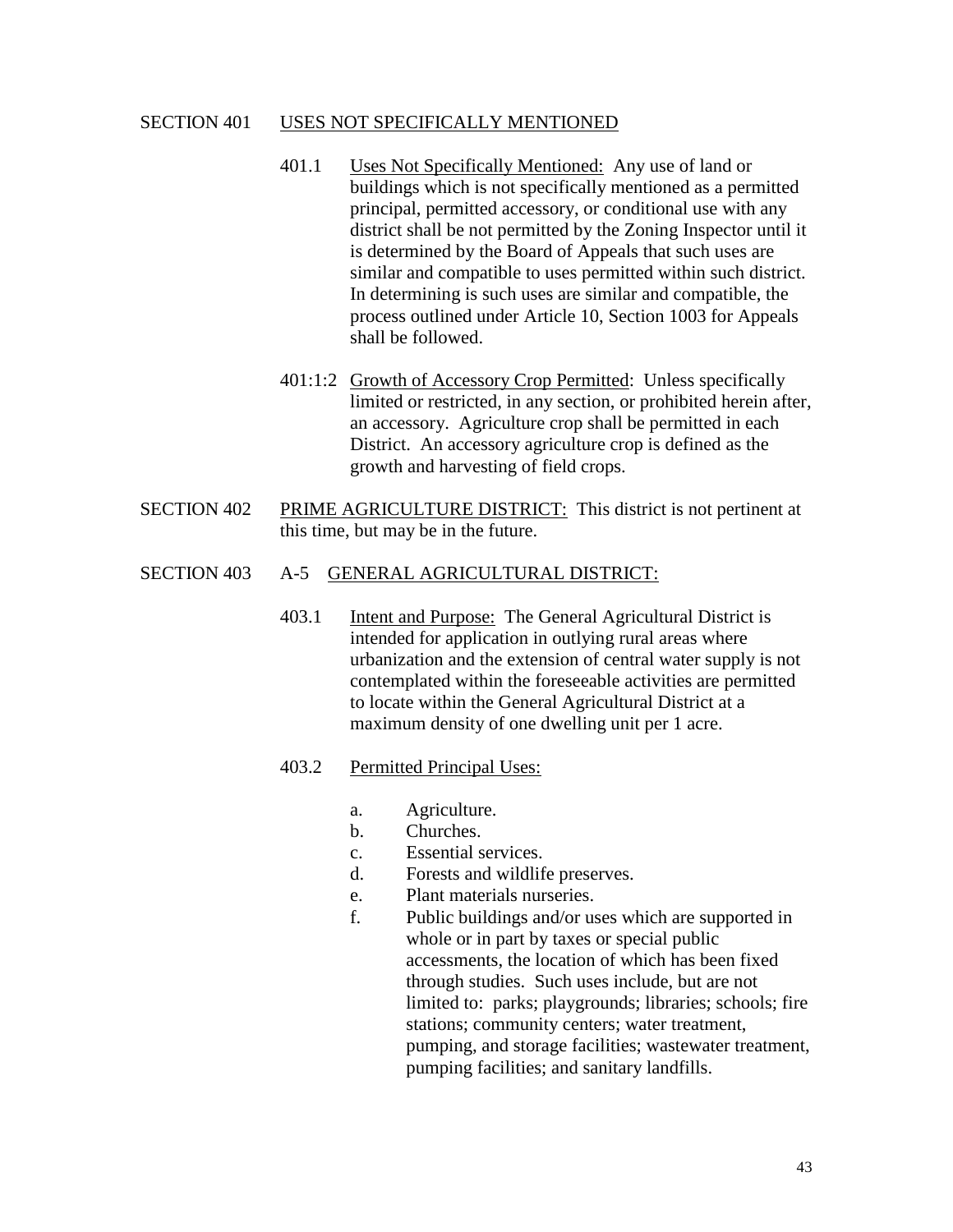- a. Bona fide accessory agricultural structures or buildings included, but not limited to, barns, stables, sheds, tool rooms, shops, bins, tanks, silos, and fences.
- b. Accessory off-street parking and loading spaces as regulated in Article 6.
- c. Accessory signs as regulated in Article 7.
- d. One private garage.
- e. Home occupations as regulated in Section 529.
- f. Accessory storage of recreational vehicles as regulated in Section 517.
- g. Roadside stands offering for sale agricultural products produced on the premises as regulated in Section 525.
- h. Temporary uses incidental to construction work regulated in Section 525.
- i. Private accessory swimming pools and game courts for the use of occupants and their guests as regulated in Section 513.
- j. Fences as regulated in Section 510.
- k. Private accessory landing strips as regulated in Section 532.
- l. Accessory structures necessary for domestic activities and storage, which does not include any business activity or other use not otherwise permitted within this Resolution.
- 403.4 Conditional Uses: The following uses shall be permitted only in accordance with Article 10, Section 1002:
	- a. Commercial airports as regulated in Section 532.
	- b. Cemeteries as regulated in Section 526.
	- c. Horse care and riding operations as regulated in Section 520.
	- d. Private recreation facilities including, but not limited to, fishing lakes, swimming pools, tennis courts, gun clubs, recreational vehicles parks and campgrounds, camping areas, and golf courses (excluding driving ranges and golf courses) as regulated in Section 514.
	- e. Mineral extraction operations as regulated in Section 524.
	- f. Radio, television, or other transmission towers or masts provided that such tower or mst and accessory building are located a distance equal to or greater than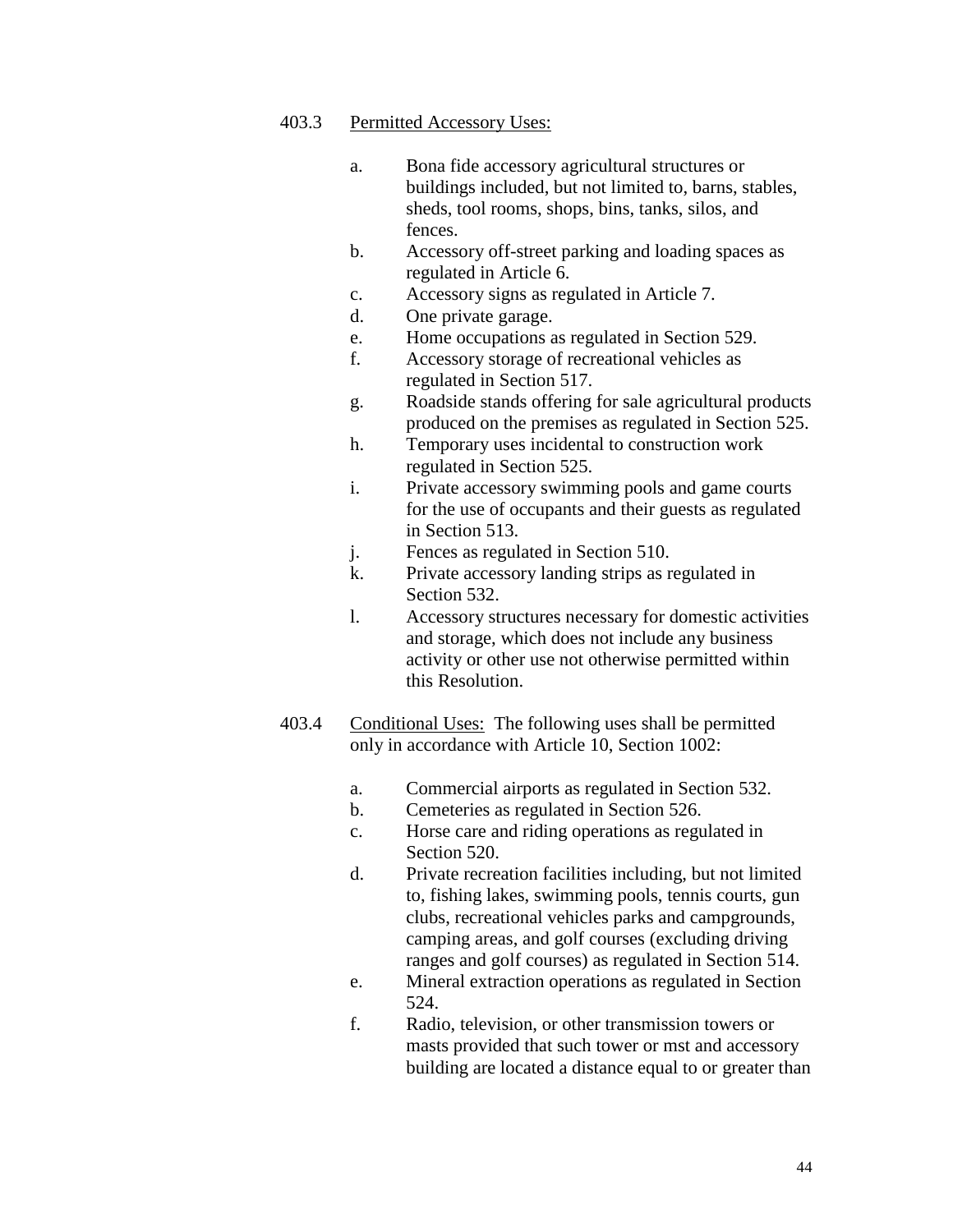the height of the tower or mast from any existing dwelling or residential district.

- g. Kennels provided that any building or outside enclosed area for animals is a minimum of five hundred (500) feet from an existing dwelling or residential district.
- h. Private schools and child care nurseries.
- i. Telephone exchanges, substations, or other similar public utility buildings, including garage and maintenance buildings.
- j. Billboards as regulated in Section 701.
- k. Private sanitary landfill operations as regulated in Section 523.
- l. Storage of construction equipment as regulated in Section 517.
- 403.5 Minimum Dimensional Requirements: As shown in Section 424.

#### SECTION 404 E-3 RURAL RESIDENTIAL ESTATE DISTRICT

404.1 Intent and Purpose: The intent of the Rural Residential Estate District is to recognize the existence of and the demand for residential lots of a relatively rural and spacious nature on which agricultural activities represent only a minor source of income for the occupants. Its purpose is to allow rural estate development to occur at an overall net residential density of three (3) acres per dwelling unit yet allow variable lot sizes within the development which recognize the physical characteristics of the site. This district is intended for application in outlying rural areas where urbanization and the extension or creation of central water supply and wastewater disposal systems are either not appropriate or not expected to occur for an extended period of time into the future. It is the intent of this district to encourage the proper placement of planned residential estate development within Clinton Township in coordination with the Seneca County Subdivision Regulations through flexible lot requirements in an effort to insure the following: (1) on-going adequacy of the underground water supple; (2) sufficient lot area for long term use of individual on-site leaching devices for wastewater disposal; and (3) the protection of agricultural soils and other irreplaceable natural resources.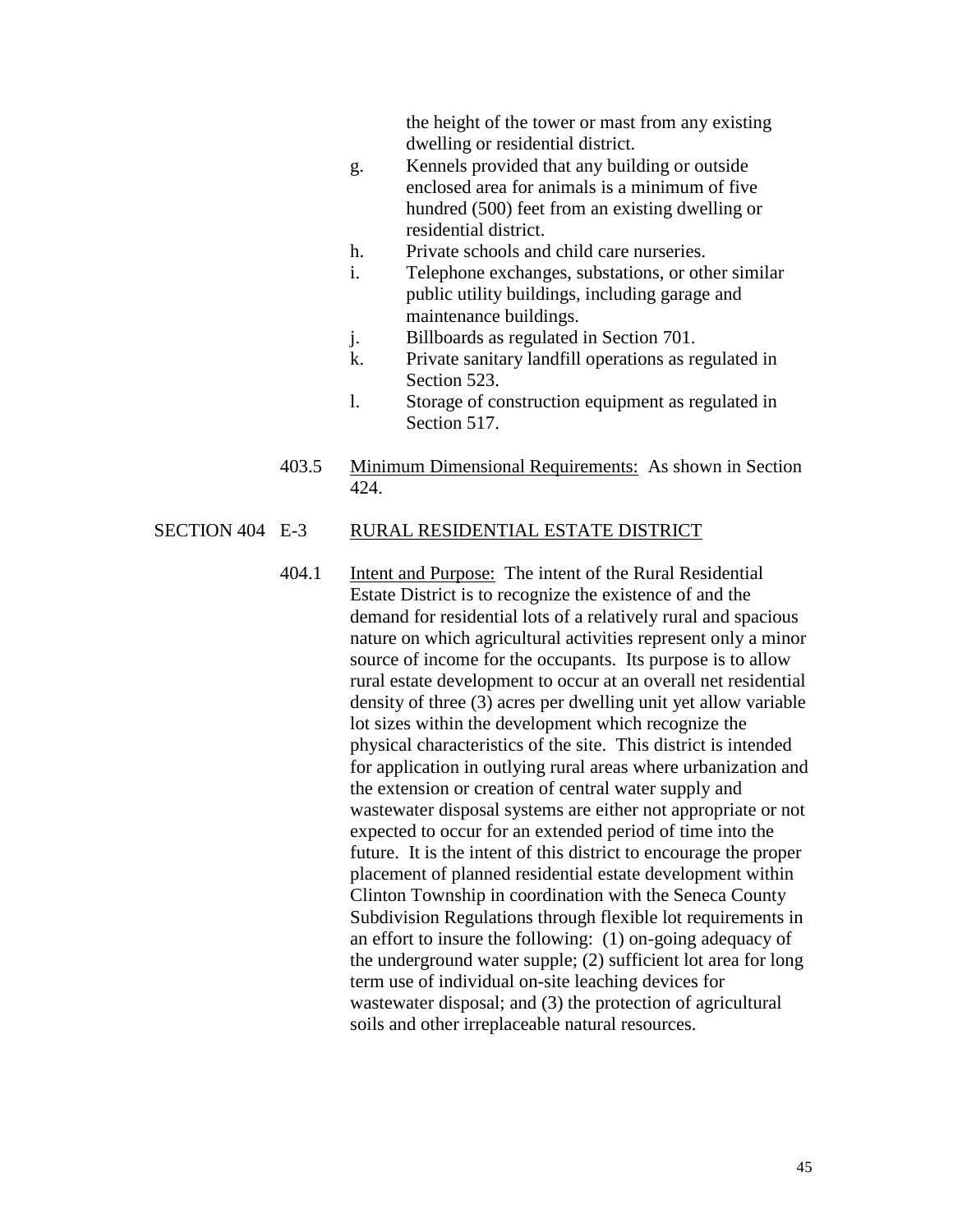### 404.2 Permitted Principal Uses:

- a. One single-family dwelling in accordance with Section 530.
- b. Churches and other places of worship as regulated in Section 531.
- c. Essential services.
- d. Forests and wildlife preserves.
- e. Public buildings and/or uses which are supported in whole or in part by taxes or special public assessments, the location of which has been fixed by studies. Such uses include, but are not limited to: parks, playgrounds, libraries, schools, fire stations, community centers, water pumping and storage facilities. No outside storage or stockpiling or materials shall be permitted.
- f. Community Based Residential Social Services Facilities: Family Care Homes as regulated in Section 518.

- a. Accessory structures necessary for domestic activities and storage, which does not include any business activity.
- b. Accessory off-street parking and loading spaces as regulated in Article 6.
- c. Accessory signs as regulated in Article 7.
- d. One private garage.
- e. Home occupations as regulated in Section 529.
- f. Accessory storage of recreational vehicles as regulated in Section 517.
- g. Private accessory swimming pools and game courts for the use of occupants and their guests as regulated in Section 525.
- h. Fences as regulated in Section 510.
- i. Private accessory landing areas as regulated in Section 532.
- 404.4 Conditional Uses: The following uses shall be permitted only in accordance with Article 10, Section 1002:
	- a. Horse care riding operations as regulated in Section 520.
	- b. Private recreation facilities including, but not limited to, swimming pools, tennis courts, country clubs and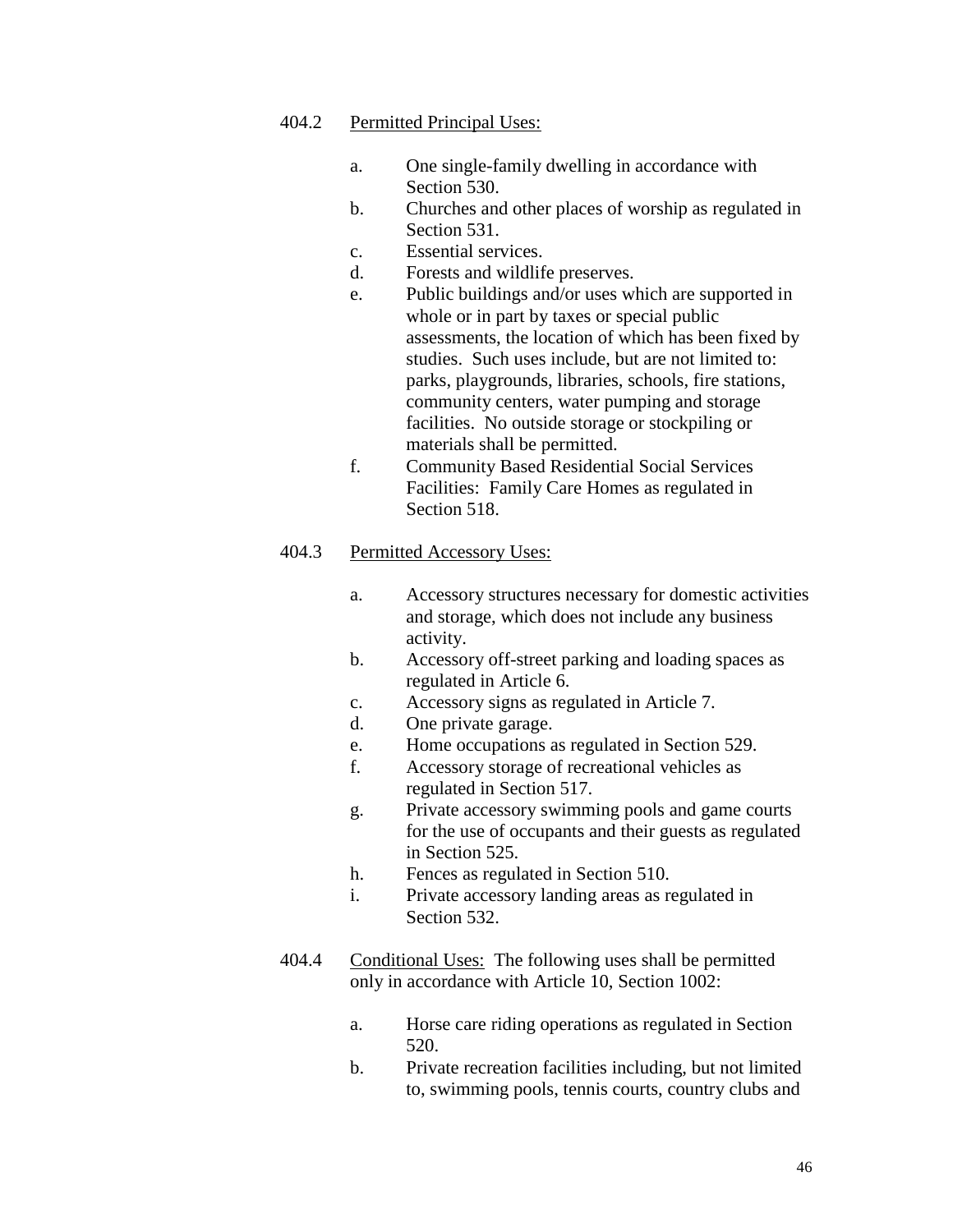golf courses (excluding driving ranges and miniature golf courses) as regulated in Section 514.

- c. Private landing areas as regulated in Section 532.
- d. Private schools and child care nurseries.
- e. Telephone exchanges, substations, or other maintenance buildings.
- f. Extensions of existing cemeteries as regulated in Section 526.
- 404.5 Minimum Dimensional Requirements: As shown in Section 424.

#### SECTION 405 E-1 SUBURBAN RESIDENTIAL ESTATE DISTRICT

405.1 Intent and Purpose: The intent of the Suburban Residential Estate District is to recognize the existence of and the demand for residential lots of a relatively spacious nature located both within and contiguous to urban areas. The density of residential development should be limited to a minimum of 1 acre per dwelling unit. Agricultural activities should be limited to minor accessory uses within this district.

# 405.2 Permitted Principal Uses:

- a. One single-family dwelling in accordance with Section 530.
- b. Churches and other places of worship as regulated in Section 531.
- c. Essential services.
- d. Forests and wildlife preserves.
- e. Public buildings and/or uses which are supported in whole or in part by taxes or special public assessments, the location of which has been fixed by studies. Such uses include, but are not limited to: parks, playgrounds, libraries, schools, fire stations, community centers, water pumping and storage facilities, and wastewater pumping facilities. No outside storage or stockpiling of materials shall be permitted.
- f. Community Based Residential Social Service Facilities: Family Care Homes as regulated in Section 518.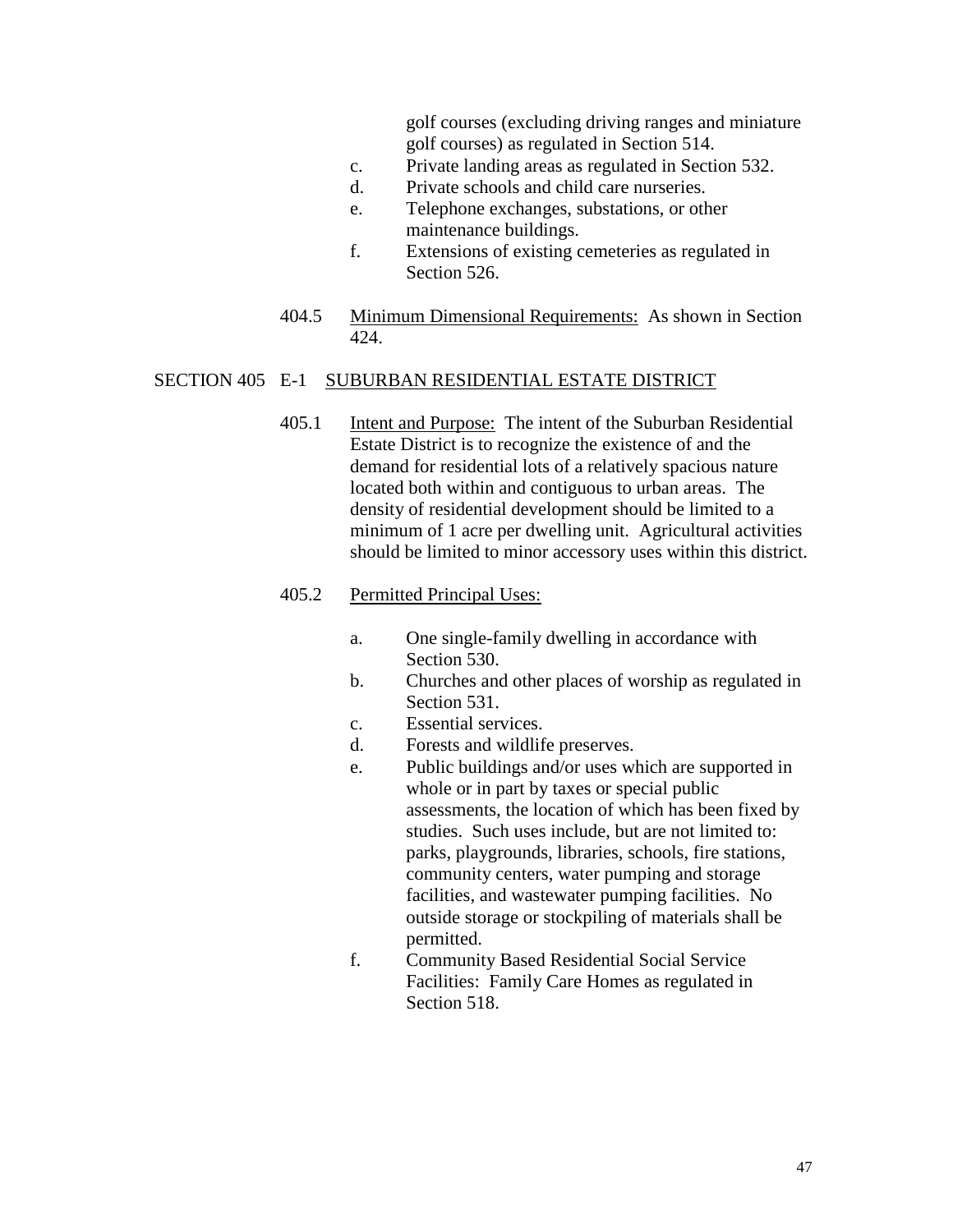#### 405.3 Permitted Accessory Uses:

- a. Accessory structures necessary for domestic activities and storage, which does not include any business activity.
- b. Accessory off-street parking and loading spaces as regulated in Article 6.
- c. Accessory signs as regulated in Article 7.
- d. One private garage.
- e. Home occupations as regulated in Section 529.
- f. Accessory storage of recreational vehicles as regulated in Section 517.
- g. Private accessory swimming pools and game courts for occupants and their guests as regulated in Section 513.
- h. Temporary uses incidental to construction work as regulated in Section 525.
- i. Fences as regulated in Section 510.
- 405.4 Conditional Uses: The following uses shall be permitted only in accordance with Article 10, Section 1002:
	- a. Horse care and riding operations as regulated in Section 520.
	- b. Private recreation facilities including, but not limited to, swimming pools, tennis courts, country clubs and golf courses (excluding driving ranges and miniature golf courses) as regulated in Section 514.
	- c. Private accessory landing areas as regulated in Section 532.
	- d. Private schools and child care nurseries.
	- e. Telephone exchanges, substations, or other similar public utility building excluding garage and maintenance buildings.
	- f. Extensions of existing cemeteries as regulated in Section 526.
- 405.5 Minimum Dimensional Requirements:

As shown in Section 424.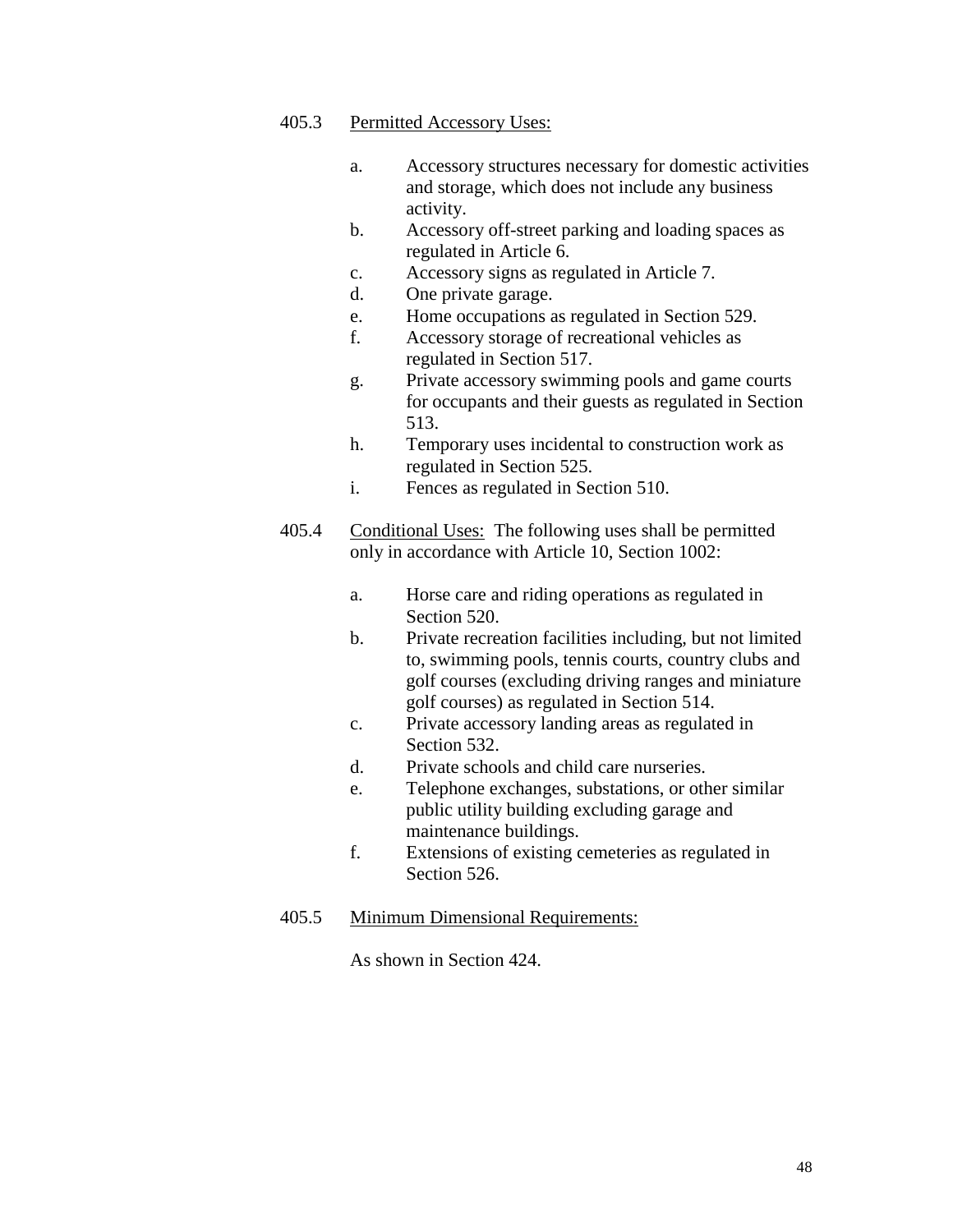#### SECTION 406 RS-2 LOW DENSITY SINGLE-FAMILY RESIDENTIAL DISTRICT

406.1 Intent and Purpose: The intent of the Low Density Single-Family Residential District is to recognize the existence of and the demand for residential lots at a density of approximately two dwelling units per acre. Necessary services and accessory uses compatible with low density residential surroundings are encouraged to locate within this district. Central water supply and wastewater disposal facilities shall be required for land placed in this district.

### 406.2 Permitted Principal Uses:

- a. One single-family dwelling in accordance with Section 530.
- b. Churches and other places of worship as regulated in Section 531.
- c. Essential services.
- d. Forests and wildlife preserves.
- e. Public buildings and/or uses which are supported in whole or in part by taxes or special public assessments, the location of which has been fixed by studies. Such uses include, but are not limited to: parks, playgrounds, libraries, schools, fire stations, community centers, water pumping and storage facilities, waste water facilities. No outside storage or stockpiling or material shall be permitted.
- f. Community Based Residential Social Service Facilities: Family Care Homes as regulated in Section 518.

- a. Accessory structures necessary for domestic activities and storage, which does not include any business activity.
- b. Accessory off-street parking and loading spaces as regulated in Article 6.
- c. Accessory signs as regulated in Article 7.
- d. One private garage.
- e. Home occupations as regulated in Section 529.
- f. Accessory storage of recreational vehicles as regulated in Section 517.
- g. Private accessory swimming pools and game courts for the use of occupants and their guests as regulated in Section 525.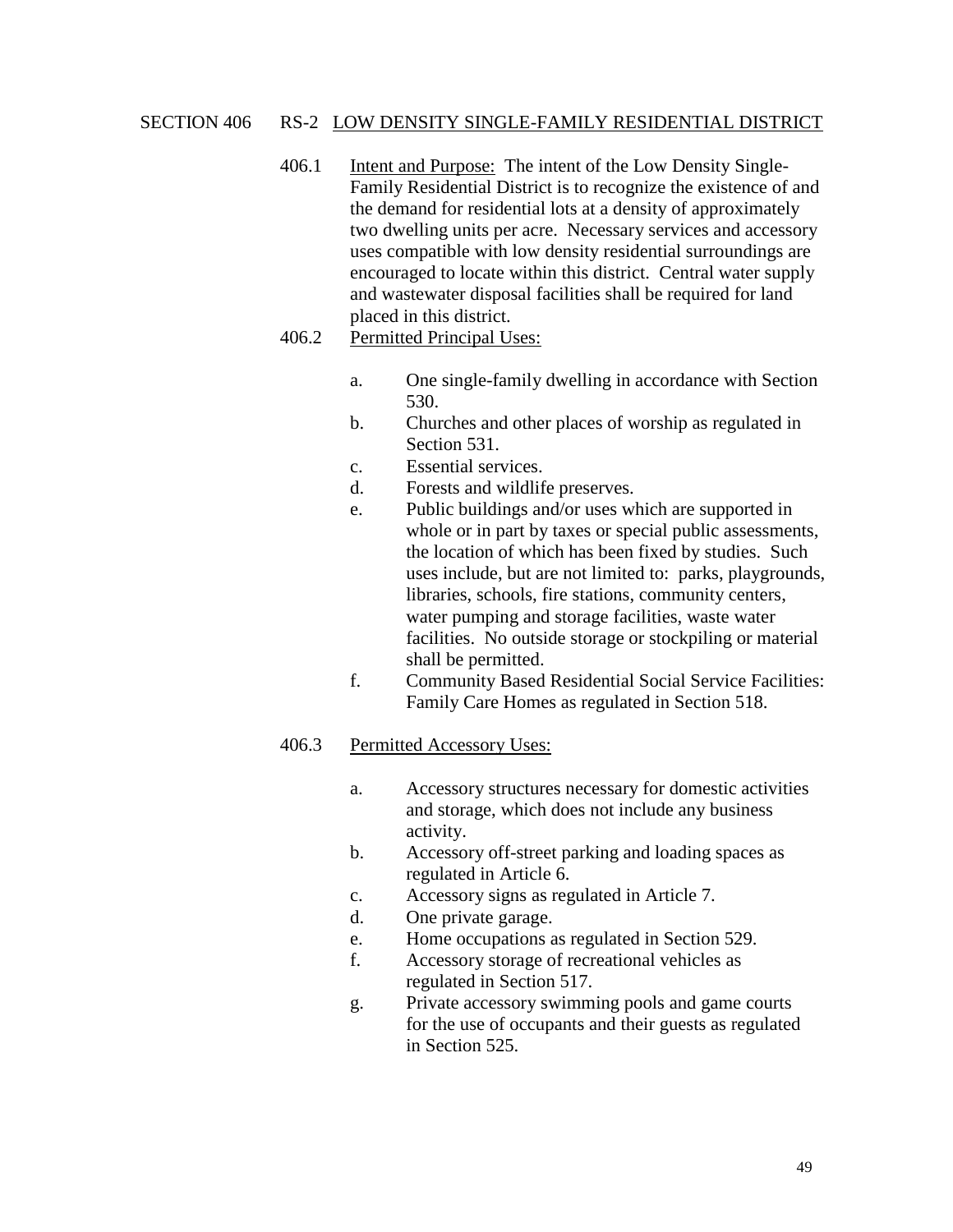- h. Fences as regulated in Section 510.
- i. Private accessory landing areas as regulated in Section 532.
- 406.4 Conditional Uses: The following uses shall be permitted only in accordance with Article 10, Section 1002:
	- a. Private schools and child care nurseries.
	- b. Extensions of existing cemeteries as regulated in Section 526.
	- c. Private recreation facilities including, but not limited to, swimming pools, tennis courts, country clubs and golf courses (excluding driving ranges and miniature golf courses) as regulated in Section 514.

### 406.5 Minimum Dimensional Requirements:

As shown in Section 424.

### SECTION 407 RS-3 MEDIUM DENSITY SINGLE-FAMILY RESIDENTIAL DISTRICT

407.1 Intent and Purpose: The intent of the Medium Density Single-Family Residential District is to recognize the existence of and the demand for residential lots at a density of approximately three dwelling units per acre. Necessary services and accessory uses compatible with medium density residential surroundings are encouraged to locate within this district. Central water supply and wastewater disposal facilities shall be required for land placed within this district. All plated and subdivided lots served by central sewer that are currently or may be in the future developed by made RS\_3.

### 407.2 Permitted Principal uses:

- a. One single-family dwelling in accordance with Section 530.
- b. Churches and other places of worship as regulated in Section 531.
- c. Essential services.
- d. Forests and wildlife preserves.
- e. Public buildings and/or uses which are supported in whole or in part by taxes or special public assessments, the location of which has been fixed by studies. Such uses include, but are not limited to: parks, playgrounds,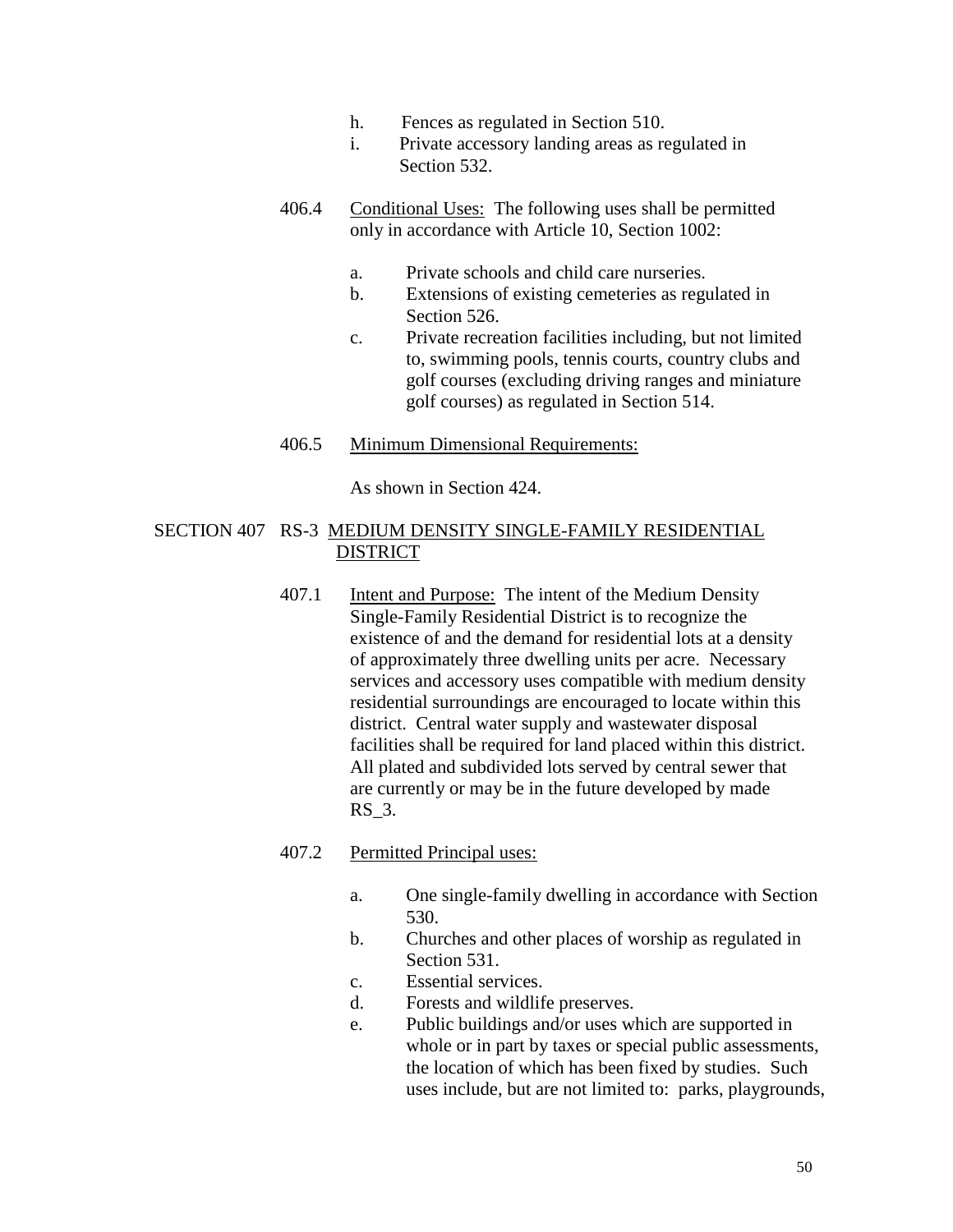libraries, schools, fire stations, community centers, water pumping and storage facilities, waste water facilities. No outside storage or stockpiling or material shall be permitted.

f. Community Based Residential Social Service Facilities: Family Care Homes as regulated in Section 518.

#### 407.3 Permitted Accessory Uses:

- a. Accessory structures necessary for domestic activities and storage, which does not include any business activity.
- b. Accessory off-street parking and loading spaces as regulated in Article 6.
- c. Accessory signs as regulated in Article 7.
- d. One private garage.
- e. Home occupations as regulated in Section 529.
- f. Accessory storage of recreational vehicles as regulated in Section 517.
- g. Private accessory swimming pools and game courts for the use of occupants and their guests as regulated in Section 525.
- h. Temporary uses incidental to construction work as regulated in Section 525.
- i. Fences as regulated in Section 510.
- 407.4 Conditional Uses: The following uses shall be permitted only in accordance with Article 10, Section 1002:
	- a. Private schools and child care nurseries.
	- b. Extensions of existing cemeteries as regulated in Section 526.
	- c. Private recreation facilities including, but not limited to, swimming pools, tennis courts, country clubs and golf courses (excluding driving ranges and miniature golf courses) as regulated in Section 514.
- 407.5 Minimum Dimensional Requirements:

As shown in Section 424.

#### SECTION 408 RT-3 MEDIUM-LOW DENSITY TWO-FAMILY RESIDENTIAL DISTRICT

408.1 Intent and Purpose: The intent of the Medium-Low Density Two-Family Residential District is to provide for residential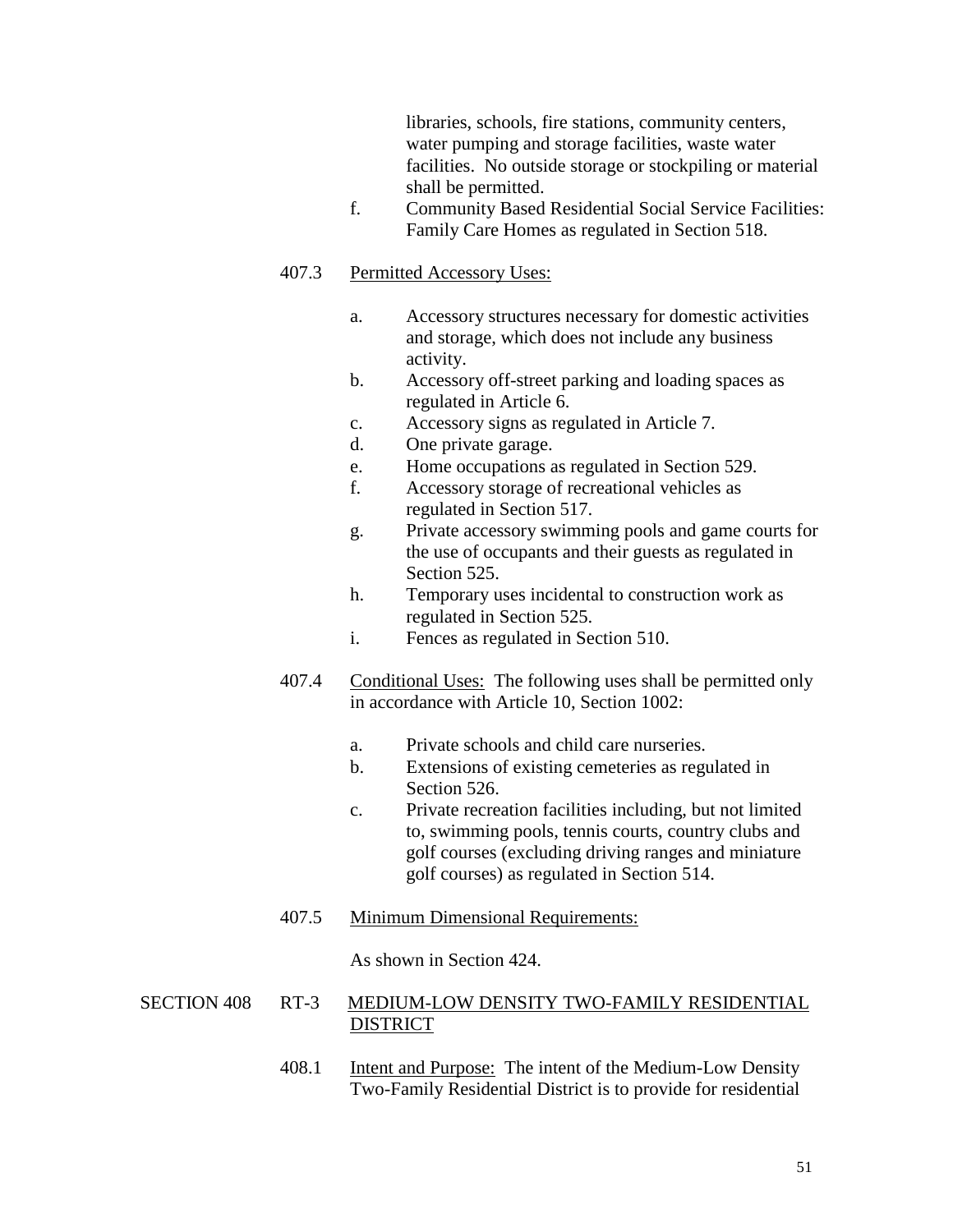development at a density of approximately three dwelling units per acre. Necessary services and accessory uses compatible with single-family and two-family dwellings are encouraged to locate within this district. Central water supply and wastewater disposal facilities shall be required for land placed within this district.

#### 408.2 Permitted Principal Uses:

- a. One single-family dwelling or two-family dwelling in accordance with Section 530.
- b. Churches and other places of worship as regulated in Section 531.
- c. Essential services.
- d. Forests and wildlife preserves.
- e. Public buildings and/or uses which are supported in whole or in part by taxes or special public assessments, the location of which has been fixed by studies. Such uses include, but are not limited to: parks, playgrounds, libraries, schools, fire stations, community centers, water pumping and storage facilities, waste water facilities. No outside storage or stockpiling or material shall be permitted.
- f. Community Based Residential Social Service Facilities: Family Care Homes as regulated in Section 518.

- a. Accessory structures necessary for domestic activities and storage, which does not include any business activity.
- b. Accessory off-street parking and loading spaces as regulated in Article 6.
- c. Accessory signs as regulated in Article 7.
- d. One private garage.
- e. Home occupations as regulated in Section 529.
- f. Accessory storage of recreational vehicles as regulated in Section 517.
- g. Private accessory swimming pools and game courts for the use of occupants and their guests as regulated in Section 525.
- h. Fences as regulated in Section 510.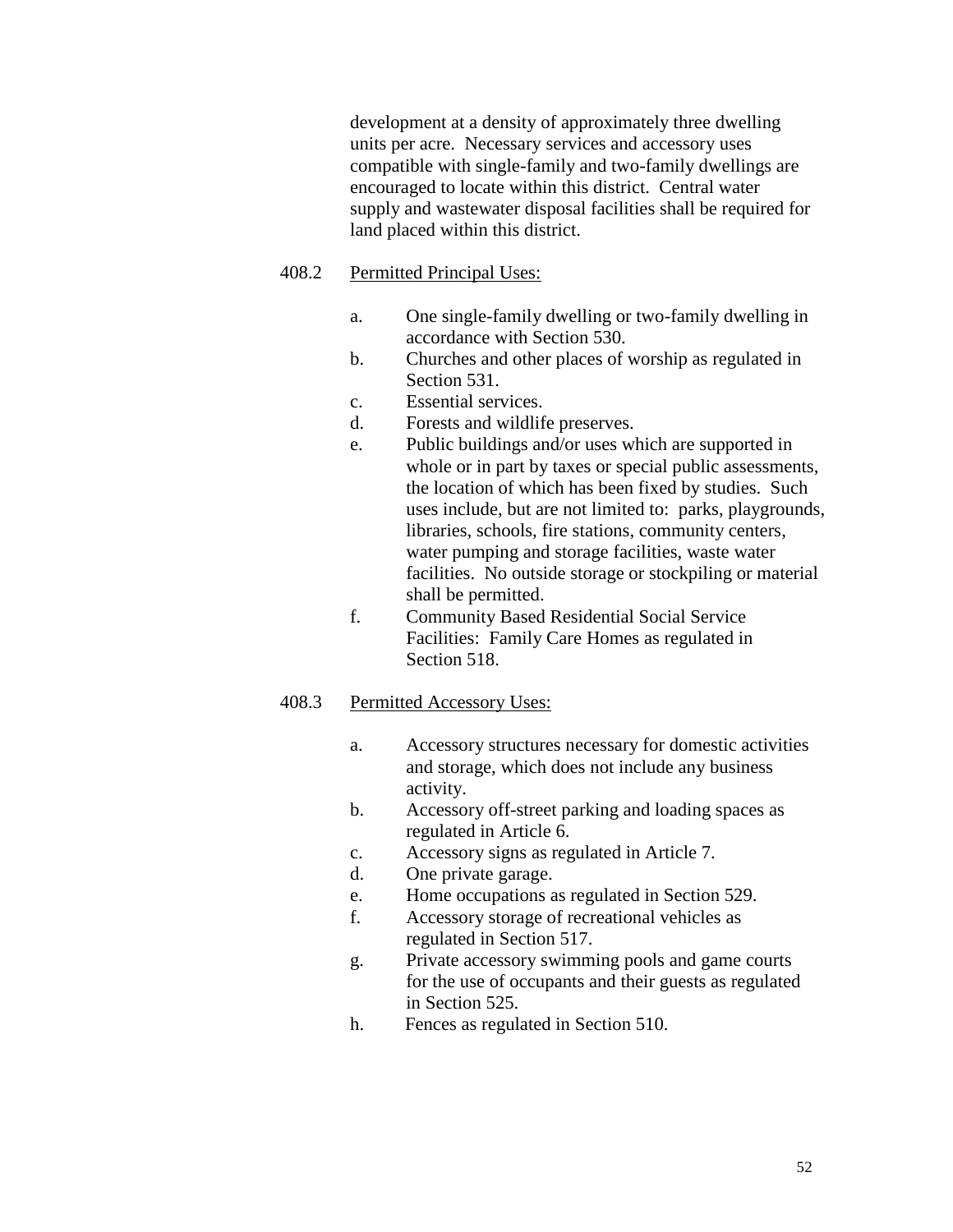- 408.4 Conditional Uses: The following uses shall be permitted only accordance with Article 10, Section 1002:
	- a. Private schools and child care nurseries.
	- b. Extensions of existing cemeteries as regulated in Section 526.
	- c. Private recreation facilities including, but not limited to, swimming pools, tennis courts, country clubs and golf courses (excluding driving ranges and miniature golf courses) as regulated in Section 514.
- 408.5 Minimum Dimensional Requirements:

As shown in Section 424.

# SECTION 409 MEDIUM DENSITY SINGLE-FAMILY RESIDENTIAL **DISTRICT**

This District is not pertinent at this time, but may be in the future.

### SECTION 410 MEDIUM DENSITY TWO-FAMILY DISTRICT:

410.1 Intent and Purpose: The intent of the Medium Density Two-Family Residential District is to provide for both single-family and two-family residential development at a density of approximately four dwelling units per acre at locations where adequate levels of public services can be provided. Necessary services and accessory uses compatible with medium density residential surroundings are encouraged to locate within this district. Central water and sewer facilities shall be required for land placed within this district.

### 410.2 Permitted Principal Uses:

- a. One single-family dwelling or two-family dwelling in accordance with Section 530.
- b. Churches and other places of worship as regulated in Section 531.
- c. Essential services.
- d. Forests and wildlife preserves.
- e. Public buildings and/or uses which are supported in whole or in part by taxes or special public assessments, the location of which has been fixed by studies. Such uses include, but are not limited to: parks, playgrounds, libraries, schools, fire stations, community centers, water pumping and storage facilities, waste water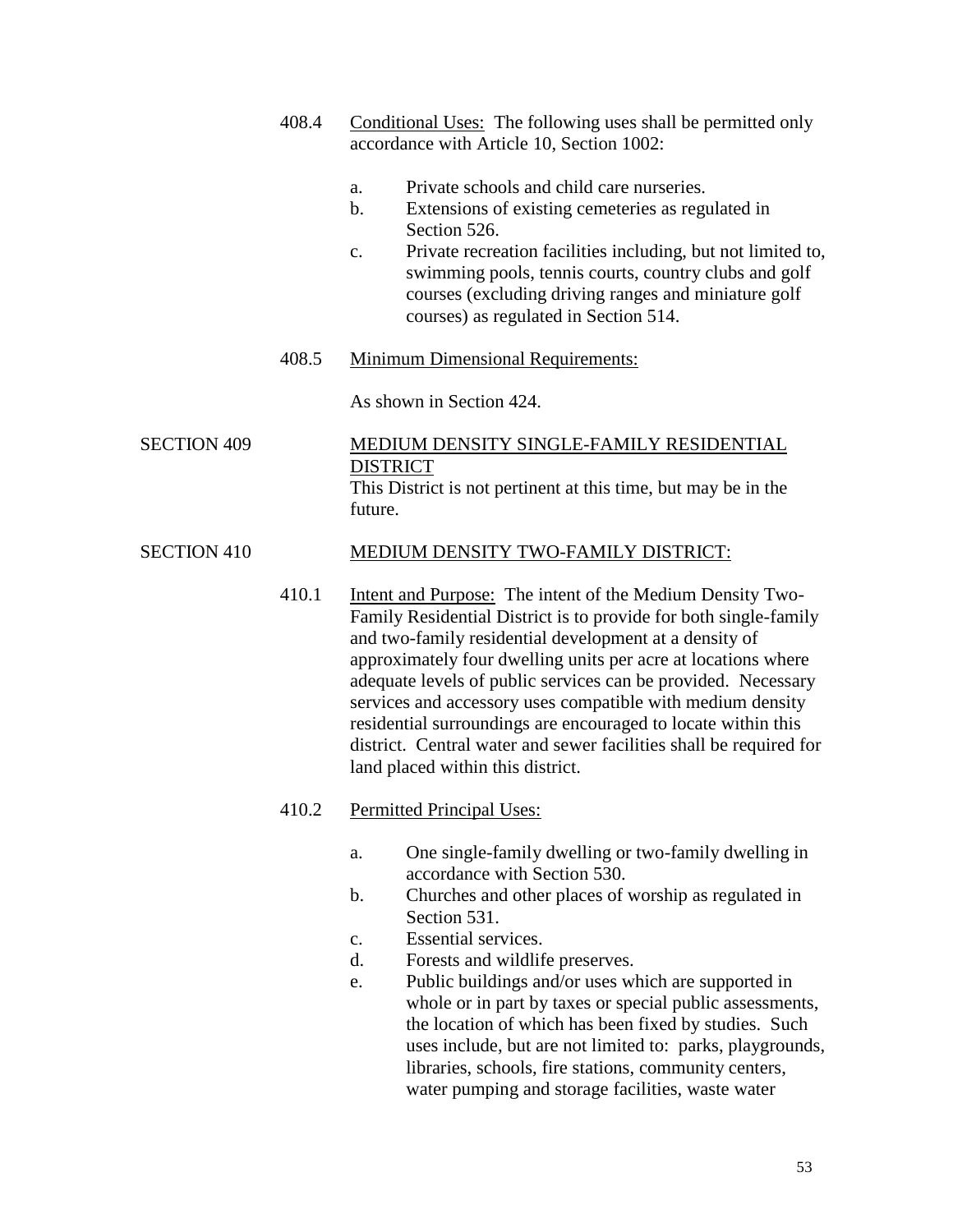facilities. No outside storage or stockpiling or material shall be permitted.

f. Community Based Residential Social Service Facilities: Family Care Homes as regulated in Section 518.

# 410.3 Permitted Accessory Uses:

- a. Accessory structures necessary for domestic activities and storage, which does not include any business activity.
- b. Accessory off-street parking and loading spaces as regulated in Article 6.
- c. Accessory signs as regulated in Article 7.
- d. One private garage.
- e. Home occupations as regulated in Section 529.
- f. Accessory storage of recreational vehicles as regulated in Section 517.
- g. Private accessory swimming pools and game courts for the use of occupants and their guests as regulated in Section 525.
- h. Fences as regulated in Section 510.
- 410.4 Conditional Uses: The following uses shall be permitted only in accordance with Article 10, Section 1002:
	- a. Private schools and child care nurseries.
	- b. Extensions of existing cemeteries as regulated in Section 526.
	- c. Private recreation facilities including, but not limited to, swimming pools, tennis courts, country clubs and golf courses (excluding driving ranges and miniature golf courses) as regulated in Section 514.
- 410.5 Minimum Dimensional Requirements:

As shown in Section 424.

# SECTION 411 RM-8 MEDIUM-HIGH DENSITY MULTIPLE-FAMILY RESIDENTIAL DISTRICT

411.1 Intent and Purpose: The intent of this district is to provide for both two-family and multiple-family residential development at a density up to approximately eight units per acre. Necessary services and accessory uses compatible with medium-high density residential surroundings are encouraged. This district should only be encouraged at locations which possess adequate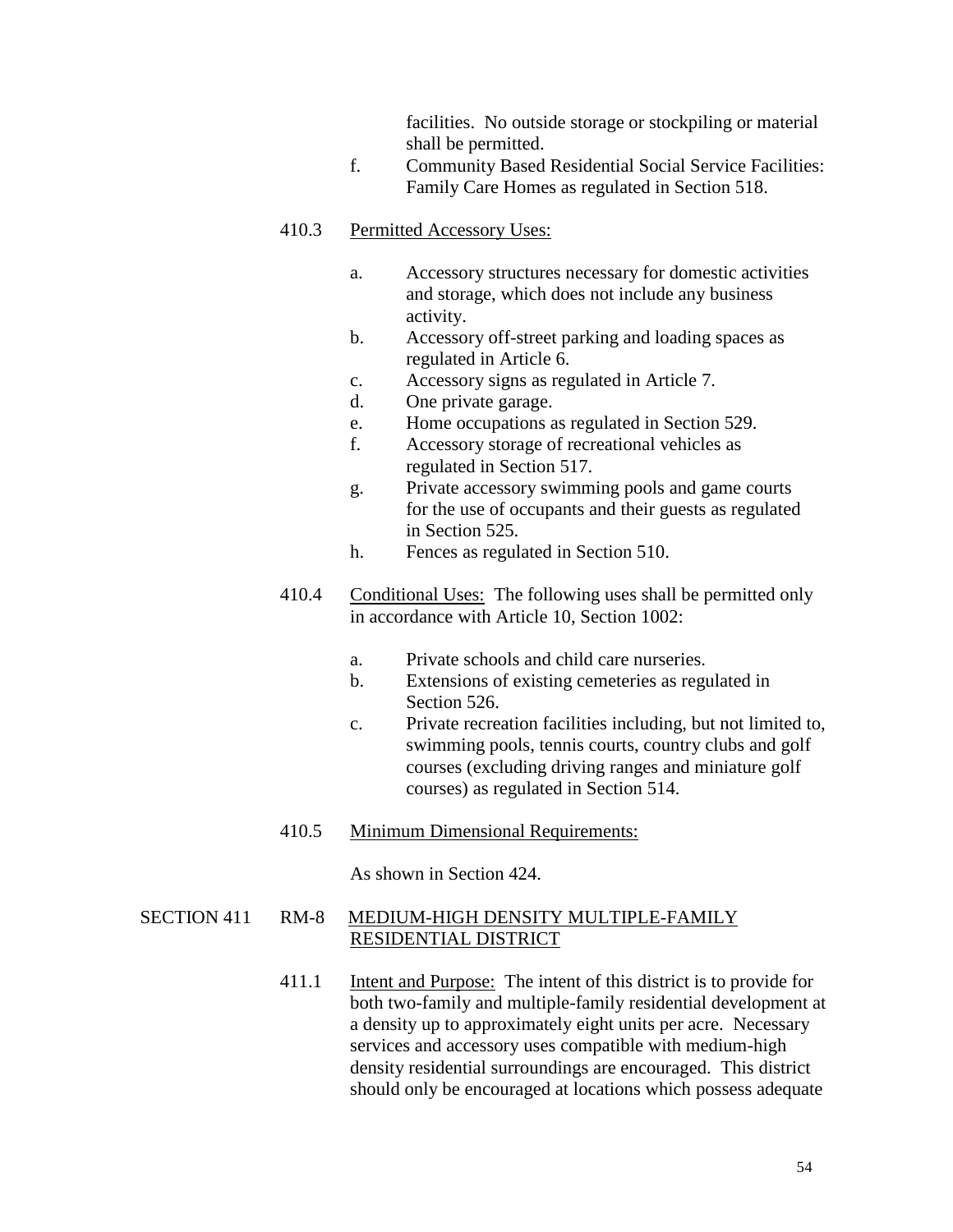access to schools, employment areas, shopping facilities, and to other community services via major streets without passage through areas of lower density. Central water and sewer facilities shall be required for Proper Health Permits land placed within this district.

# 411.2 Permitted Principal Uses:

- a. One-family dwelling or multiple-family dwelling structure in accordance with Section 530.
- b. Churches and other places of worship as regulated in Section 531.
- c. Essential services.
- d. Forests and wildlife preserves.
- e. Public buildings and/or uses which are supported in whole or in part by taxes or special public assessments, the location of which has been fixed by studies. Such uses include, but are not limited to: parks, playgrounds, libraries, schools, fire stations, community centers, water pumping and storage facilities, waste water facilities. No outside storage or stockpiling or material shall be permitted.
- f. One boarding house.
- g. Community Based Residential Social Service Facilities: Family Care Homes as regulated in Section 518.

- a. Accessory structures necessary for domestic activities and storage, which does not include any business activity.
- b. Accessory off-street parking and loading spaces as regulated in Article 6.
- c. Accessory signs as regulated in Article 7.
- d. Home occupations as regulated in Section 529.
- e. Accessory storage of recreational vehicles as regulated in Section 517.
- f. Private accessory swimming pools and game courts for the use of occupants and their guests as regulated in Section 525.
- g. Temporary uses incidental to construction work as regulated in Section 525.
- h. Fences as regulated in Section 510.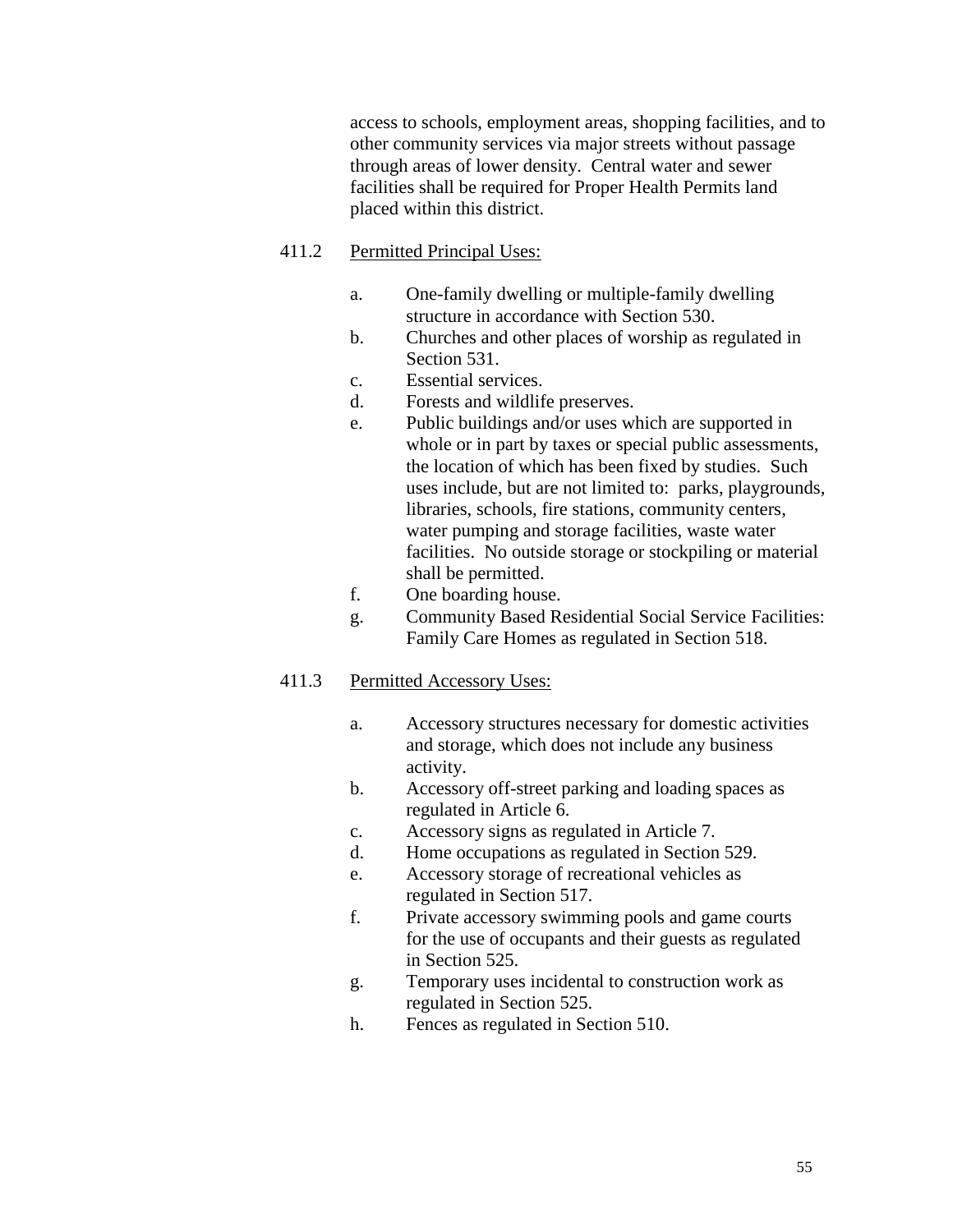- 411.4 Conditional Uses: The following uses shall be permitted only in accordance with Article 10, Section 1002.
	- a. Private schools and child care nurseries.
	- b. Extensions of existing cemeteries as regulated in Section 526.
	- c. Private recreation facilities including, but not limited to, swimming pools, tennis courts, country clubs and golf courses (excluding driving ranges and miniature golf courses) as regulated in Section 514.
	- d. Community Based Residential Social Services Facilities: Group Care Homes or Homes for Adjustment as regulated in Section 518.
- 411.5 Minimum Dimensional Requirements:

As shown in Section 424.

## SECTION 412 RM-14 HIGH DENSITY MULTIPLE-FAMILY RESIDENTIAL DISTRICT

412.1 Intent and Purpose: The intent of the High Density Multiple-Family District is to provide for multiple-family residential development at a density of approximately fourteen dwelling units per acre. Necessary services and accessory uses compatible with a high density multiple-family environment are encouraged. This district should only be encouraged at locations which possess adequate access to schools, employment areas, shopping facilities, and other community services via major streets without passage through areas of lower density. Central water and sewer facilities shall be required for land placed within this district.

# 412.2 Permitted Principal Uses:

- a. One multiple-family dwelling structure in accordance with Section 530.
- b. Churches and other places of worship as regulated in Section 531.
- c. Essential services.
- d. Forests and wildlife preserves.
- e. Public buildings and/or uses which are supported in whole or in part by taxes or special public assessments, the location of which has been fixed by studies. Such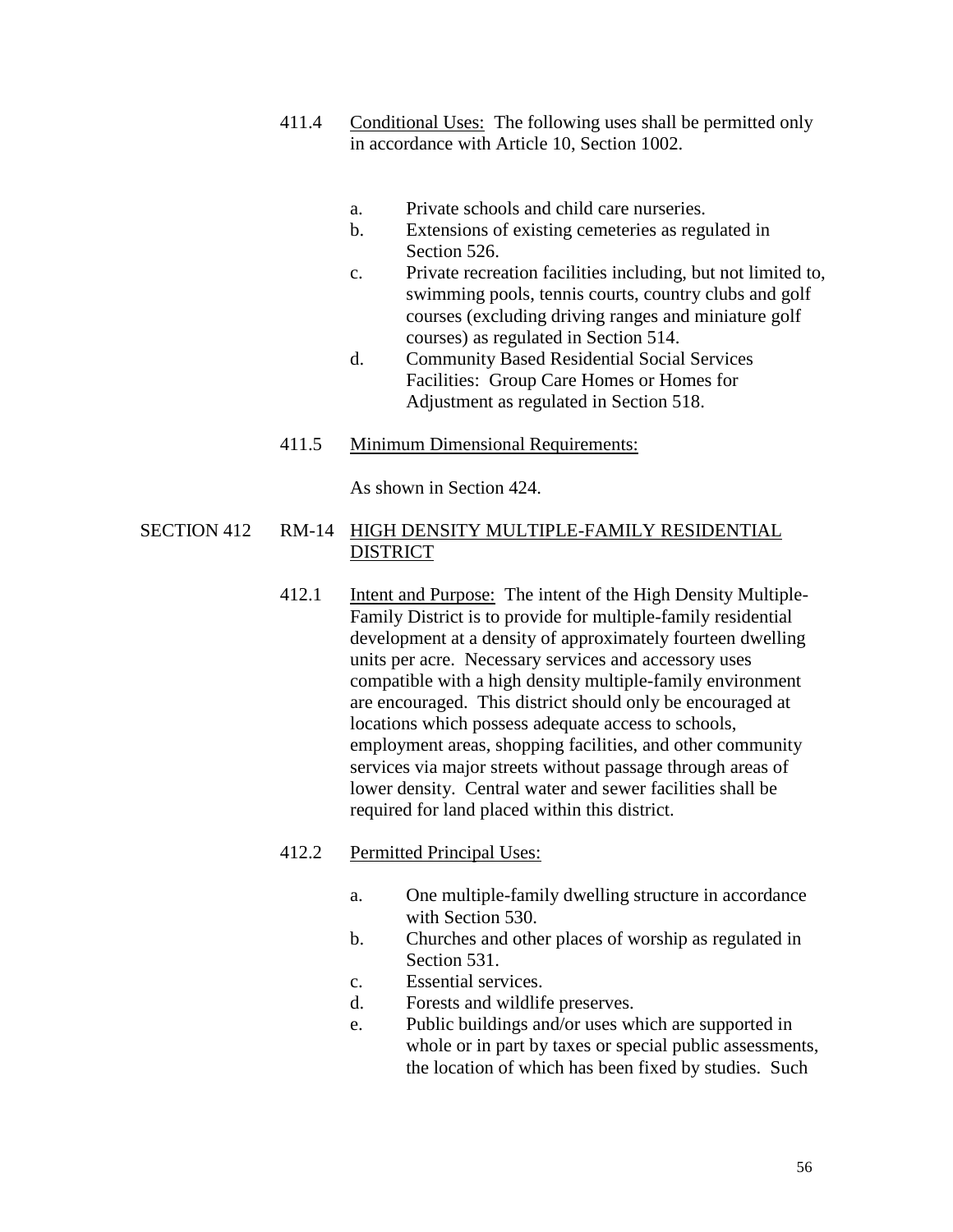uses include, but are not limited to: parks, playgrounds, libraries, schools, fire stations, community centers, water pumping and storage facilities, waste water facilities. No outside storage or stockpiling or material shall be permitted.

- f. One boarding house.
- g. Community Based Residential Social Service Facilities: Family Care Homes as regulated in Section 518.

# 412.3 Permitted Accessory Uses:

- a. Accessory structures necessary for domestic activities and storage, which does not include any business activity.
- b. Accessory off-street parking and loading spaces as regulated in Article 6.
- c. Accessory signs as regulated in Article 7.
- d. Home occupations as regulated in Section 529.
- e. Accessory storage of recreational vehicles as regulated in Section 517.
- f. Private accessory swimming pools and game courts for the use of occupants and their guests as regulated in Section 525.
- g. Temporary uses incidental to construction work as regulated in Section 525.
- h. Fences as regulated in Section 510.
- 412.4 Conditional Uses: The following uses shall be permitted only in accordance with Article 10, Section 1002:
	- a. Private schools and child care nurseries.
	- b. Extensions of existing cemeteries as regulated in Section 526.
	- c. Private recreation facilities including, but not limited to, swimming pools, tennis courts, country clubs and golf courses (excluding driving ranges and miniature golf courses) as regulated in Section 514.
	- d. Community Based Residential Social Services Facilities: Group Care Homes or Homes for Adjustment as regulated in Section 518.
	- e. Residential Condo's, residential housing units of two or more individual units under one roof.

# 412.5 Minimum Dimensional Requirements:

As shown is Section 424.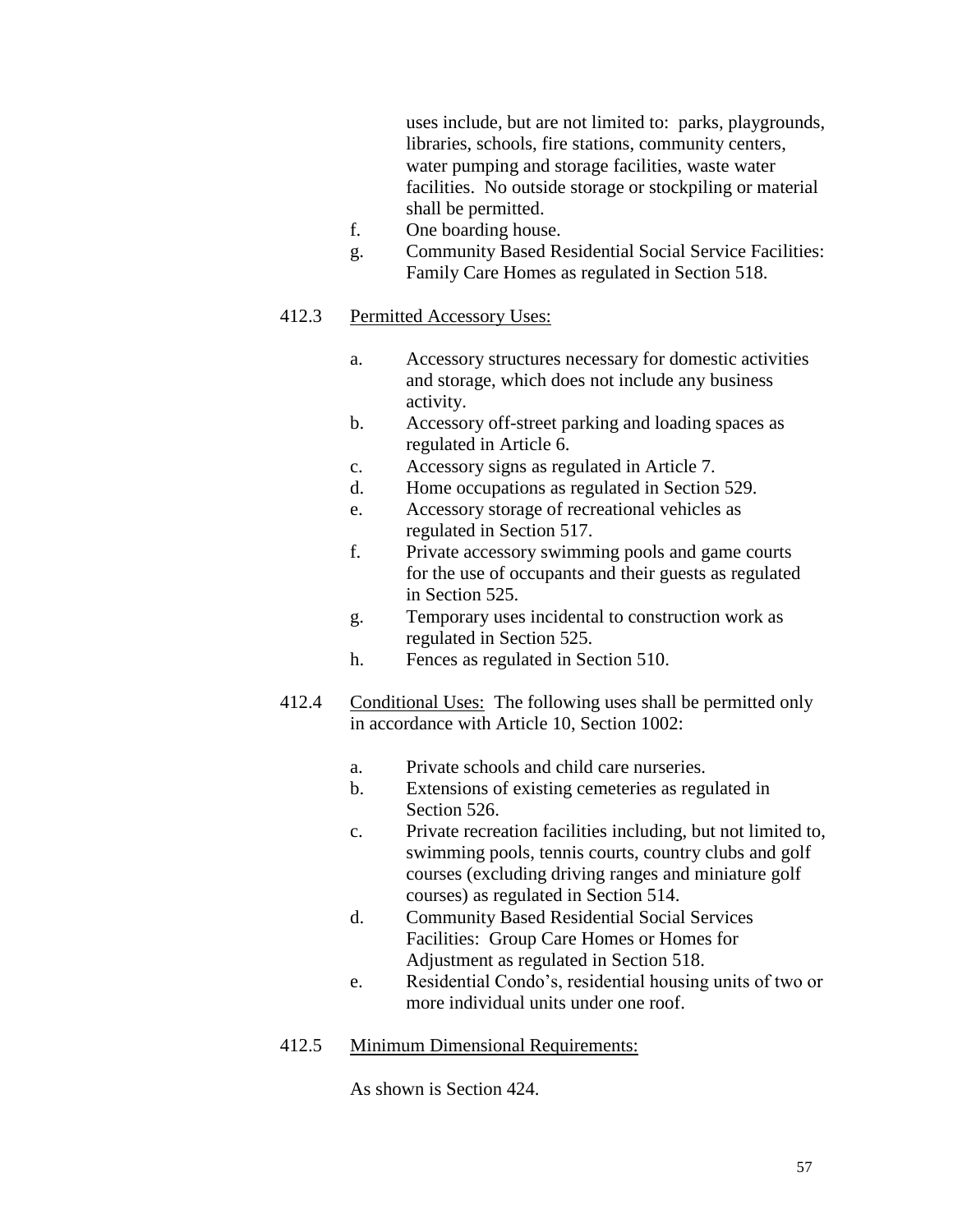#### SECTION 413 MOBILE HOME PARK DISTRICT

- 413.1 Intent and Purpose: The purpose of the Mobile Home Park District is to provide sites for mobile homes at appropriate locations in relation to existing and potential development of the surroundings, other land uses, and community facilities. By realizing the special requirements of the mobile home and specifying the provisions under which mobile home parks may be established, this district is intended to provide a proper setting for such uses in relationship to other land uses.
- 413.2 Permitted Principal Uses: The following uses may be permitted provided all the requirements of the Mobile Home Park District are met:
	- a. Mobile Homes.
	- b. Essential services.
	- c. Public parks, playgrounds, and other public recreation facilities including, but not limited to, community swimming pools, golf courses (excluding driving ranges and miniature golf), game courts, ball fields, and country clubs.

### 413.3 Accessory Uses:

- a. Those uses required for the direct servicing and well being of mobile home park residents, and for the management and maintenance of the mobile home park including, but not limited to, offices, storage facilities, laundry facilities, and recreation areas.
- b. Structural additions to mobile homes which include awnings, cabanas, carports, Florida rooms, porches, armadas, storage cabinets, and similar accessory structures. All such additions shall be considered as part of the mobile home for the purpose of determining compliance with the minimum design standards of this Section.
- 413.4 Conditional Uses: The following uses shall be permitted only in accordance with Article 10, Section 1002:
	- a. Home occupations as regulated in Section 529.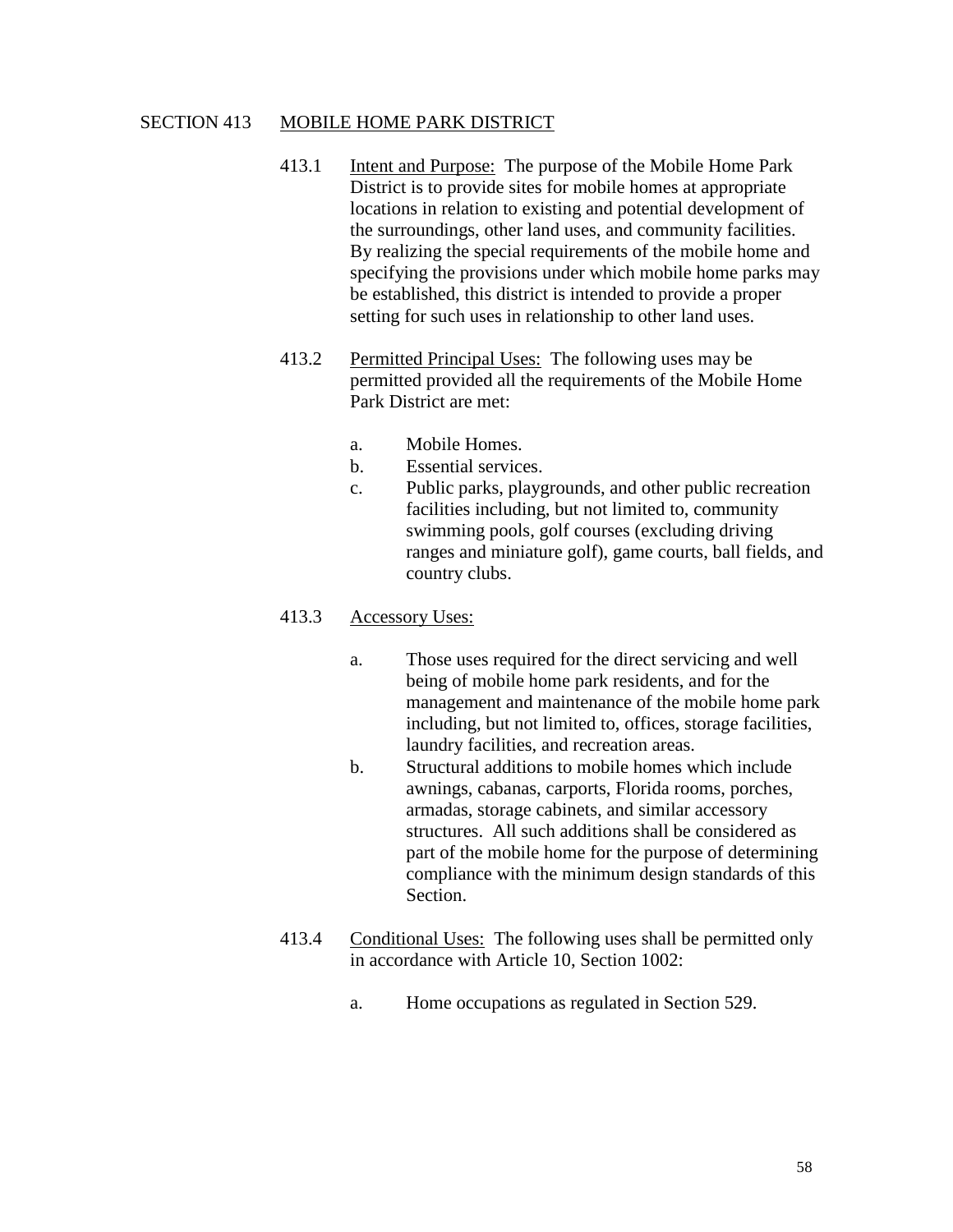- 413.5 General Provisions: The design, location, and operation of all mobile home parks shall be in accordance with the following provisions:
	- a. It shall be unlawful for any person, firm, and/or corporation to open, operate, or administer any mobile home park within Clinton Township unless a valid license is obtained from the proper health authorities in the name of such person, firm, or corporation for the specific mobile home park.
	- b. Any mobile home not located within a licensed mobile home park and not used for agricultural tenants on or after the effective date of this Resolution is privileged to remain at its present location, but may not be relocated within the Township except by meeting the requirements of this Section.
	- c. No existing mobile home park may be expanded or altered without first obtaining the licenses required in this Section, meeting the requirements of this Section, and obtaining a Mobile Home Park Permit.
	- d. At least forty percent (40%) of the mobile home park lots shall be completed and ready for occupancy before the owner may initiate rental of any space within the development. Such completion shall include installation of roadways, sidewalks, lighting, public utilities, and service and management buildings.
	- e. Every mobile home dwelling shall have a total ground floor area of not less than seven hundred twenty (720) square feet, measured from the outside of exterior walls, including utility rooms, but excluding open porches, breezeways, and garages.
	- f. Conditions of soil, ground water level, drainage, and topography shall not create hazards to the property or the health or safety of the occupants. The site shall not be exposed to objectionable smoke, dust, noise, odors, or other adverse influences. No portion subject to predictable sudden flooding or erosion shall be used for any purpose which would expose persons or property to hazards.
	- g. Mobile home parks shall be served adequately by essential public facilities and services such as water supply, wastewater disposal, highways, streets, police and fire protection, drainage, refuse disposal, and schools. Persons or agencies responsible for the establishment of Mobile Home Parks shall be able to adequately provide any such services.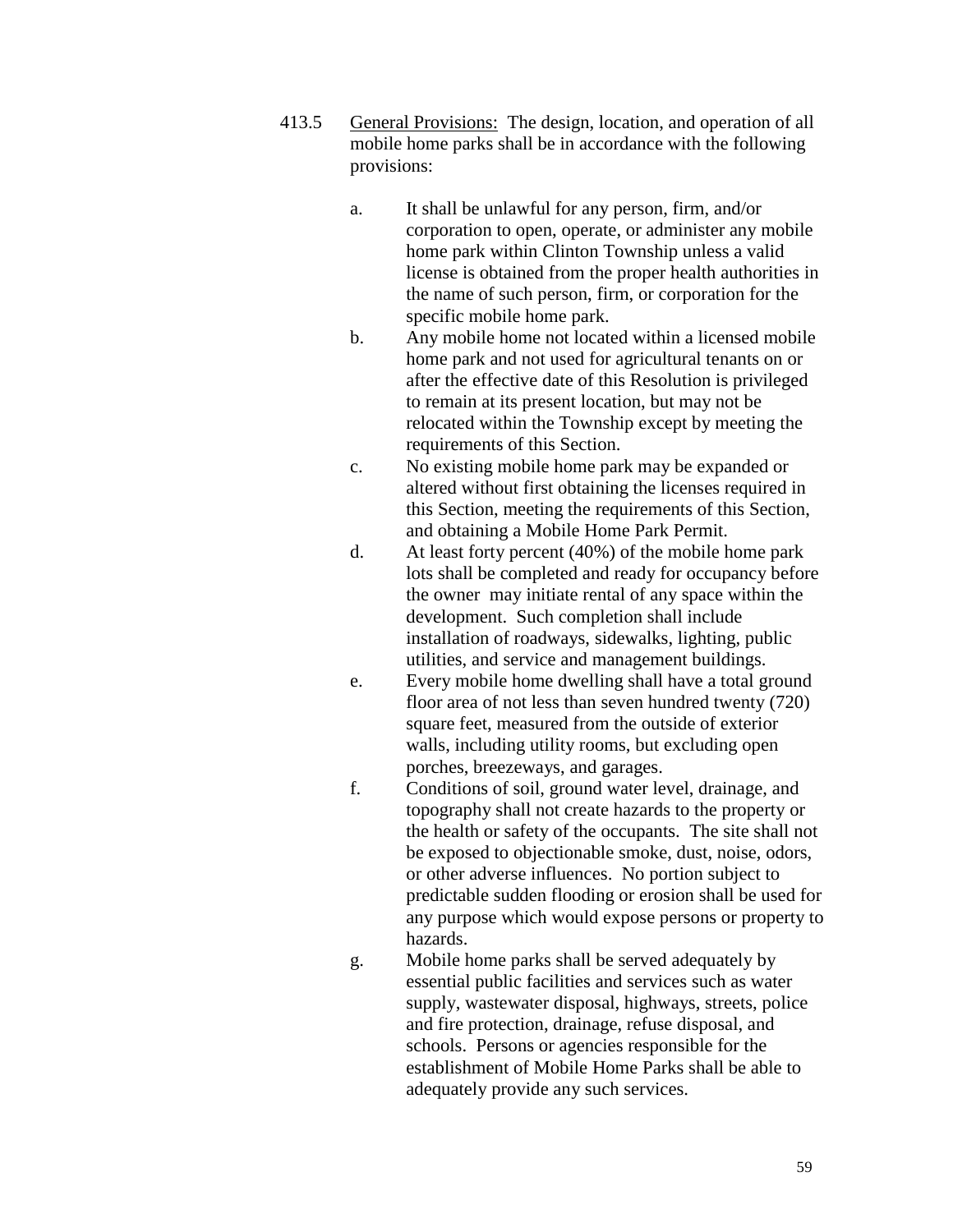- h. Mobile home parks shall have vehicular approaches to the property, which shall be so designed as not to create an interference with or hazard to traffic on surrounding public streets or roads.
- i. Development of a mobile home park shall not result in the destruction, loss, or damage of natural, scenic, or historic features of major importance.
- j. Mobile home parks shall meet those requirements of the Ohio Revised Code and Sanitary Codes of the regulations of the Seneca County Health Department which are more restrictive than the requirements of this Resolution.
- 413.6 Specific Minimum Design Standards: All mobile home parks created, altered, or expanded after the effective date of this Resolution shall meet the following minimum design standards:
	- a. Every mobile home park shall not contain less than ten (10) acres of land and a minimum of twenty (20) lots.
	- b. The maximum density shall be regulated by separation requirements, as set forth in this Resolution. However, in no instance shall the gross density of mobile homes exceed eight (8) per acre.
	- c. All mobile home parks shall have a frontage of not less than two hundred fifty (250) feet along a public thoroughfare.
	- d. Every mobile home hereafter placed in a mobile home park shall be on a lot having an area equal to or greater than four thousand (4,000) square feet.
	- e. Each mobile home dwelling, including accessory buildings, garages, and covered porches, shall not cover more than fifty (50%) percent of each mobile home park lot.
	- f. The maximum height of any service building, laundry or other accessory building shall not exceed thirty-five (35) feet.
	- g. The following minimum yard requirements shall not be required for every lot within the mobile home park:
		- 1. Front Yard: No mobile home or projection thereof shall be placed closer than fifteen (15) feet from a front line.
		- 2. Side Yard: No mobile home or projection thereof shall be placed closer than ten (10) feet from any side lot line.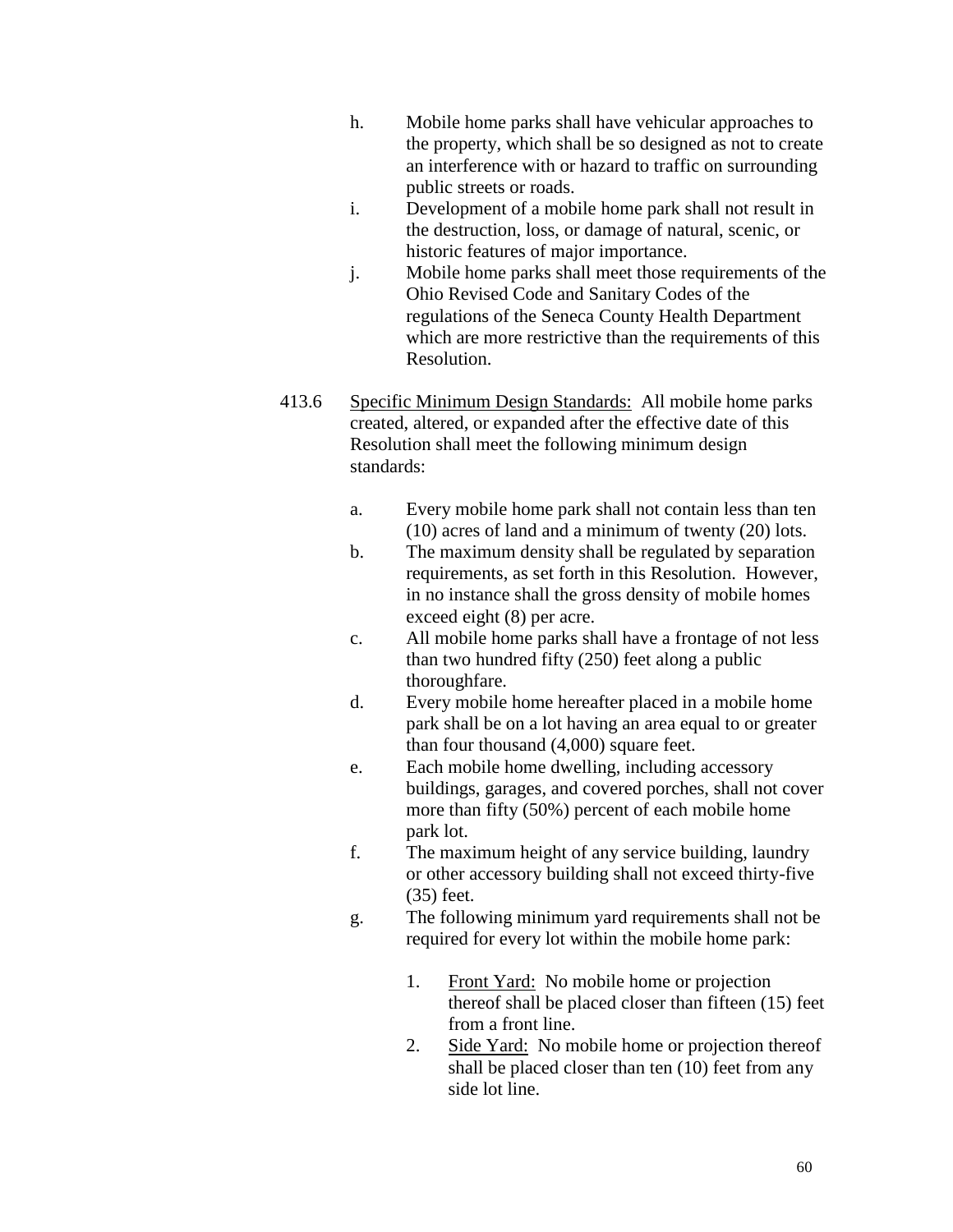- 3. Rear Yard: No mobile home or projection thereof shall be placed closer than fifteen (15) feet from a rear lot line, nor closer than twenty-five (25) feet from any perimeter property line.
- h. All mobile home lots shall be at least fifty (50) feet in width.
- i. No mobile home lot shall front upon a major public thoroughfare, including but not limited to roads maintained by the State of Ohio or Seneca County.
- j. Each mobile home shall be skirted, entirely enclosing the bottom section, within sixty (60) days after its placement.
- k. All corners of each mobile home lot shall be marked by an iron pin. The location of lot lines on the ground shall correspond to those shown on the approved application plan.
- l. There shall be a minimum clearance of twenty (20) feet between individual mobile homes.
- m. Each mobile home within the mobile home lot shall be secured with tiedowns for securing the stability of the mobile home during periods of high wind velocity.
- n. Each mobile home lot shall be provided with a paved patio area at least one hundred (100) square feet in area. The patio should be located on the entrance side of the mobile home.
- o. Each mobile home park shall provide a buffer area of at least forty (40) feet between the right-of-way line of adjacent public roads and highways and any portion of a mobile home lot. The buffer area shall by clear of obstruction with the exception of approved trees and landscaping materials. No mobile home lot shall extend into any required buffer strip.
- p. On each mobile home lot at least on (1) deciduous hardwood tree a minimum of one and one-half  $(1 \frac{1}{2})$ inch caliper shall be planted in the front yard.
- q. No less than ten percent (10%) of the gross site area of the mobile home park shall be devoted to a recreation and open space site, generally provided in a central location. This figure shall be in addition to any other open areas required by yard requirements or other sections of this Resolution.
- r. The recreation area may include space for community buildings, indoor and outdoor recreation facilities such as swimming pools, hobby and repair shops, and service buildings.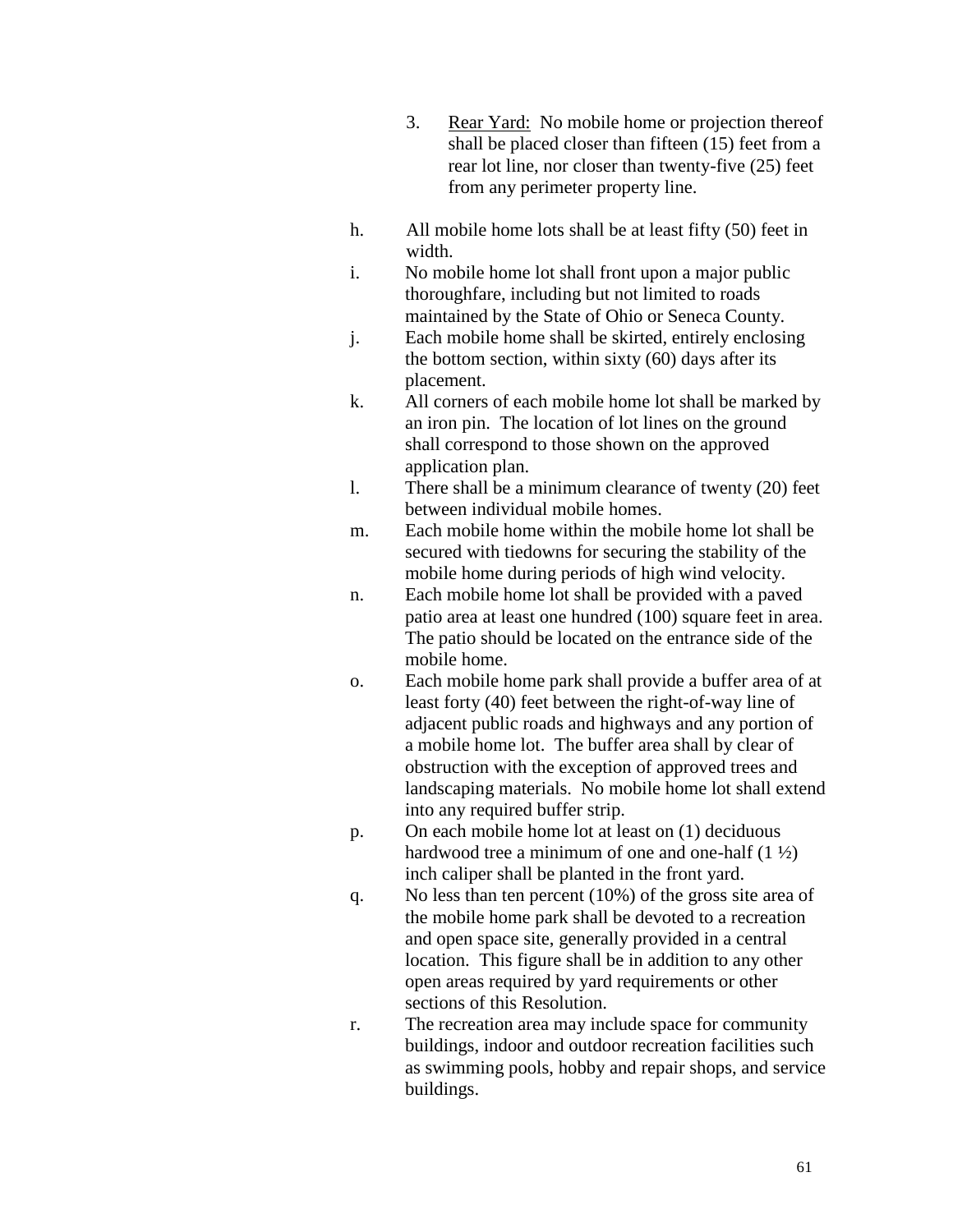- s. Walkways not less than three (3) feet in width shall be provided from the mobile home lots to service buildings in order to facilitate safe and convenient pedestrian traffic throughout the park.
- t. All streets within the Mobile Home Park shall meet the following requirements at a minimum:
	- 1. All mobile home lots shall abut upon an interior hard paved surfaced street which shall have unobstructed access to a public street.
	- 2. All drives shall be protected at the edges by curb and gutter, or other suitable edging approved prior to the approval of the Mobile Home Park District, where necessary for the stabilization of the pavement, and for adequate drainage.
	- 3. Pavements of interior streets and drives shall be in accordance with the following minimum specifications:
		- a. Collector streets with guest parking shall not be less than thirty-six (36) feet wide.
		- b. Collector streets without parking shall not be less than twenty-four (24) feet wide.
		- c. Local streets without parking shall not be less than twenty (20) feet wide.
		- d. Local streets with guest parking on one side shall not be less than twenty-seven (27) feet wide.
	- 4. One way streets shall not be permitted in any mobile home park.
	- u. No mobile home park shall be placed in any mobile home park, not any mobile home within any mobile home park be occupied unless adequately maintained parking spaces are provided in accordance with the following provisions:
		- 1. Two (2) parking spaces shall be provided for each mobile home lot.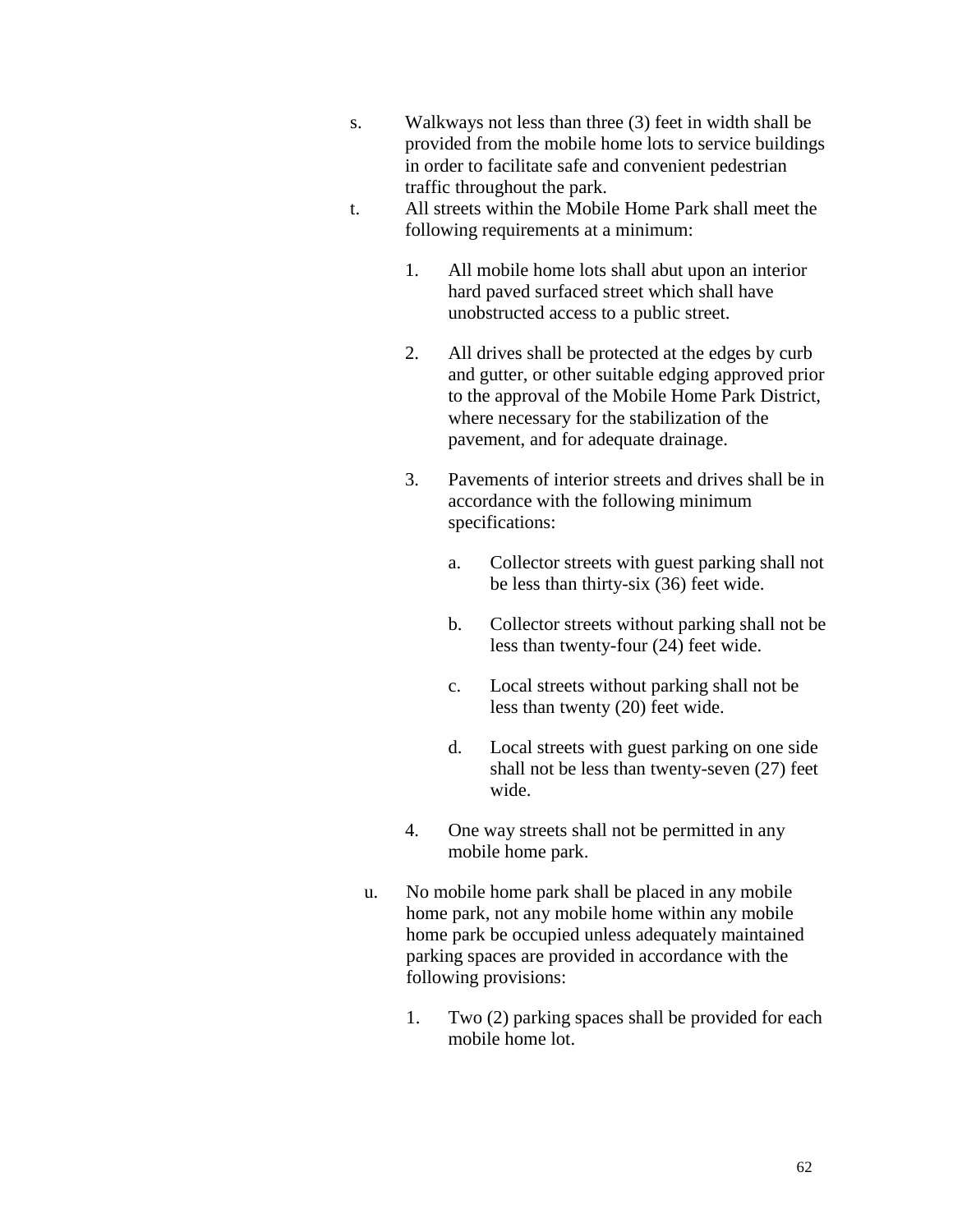- 2. Each mobile home lot shall be provided with a paved driveway to accommodate off-street parking for two (2) vehicles.
- 3. Auxiliary paved parking areas or parking along streets shall be provided and maintained within each mobile home park for the use of guests. The number of spaces required in such areas shall be equal to one (1) space for every five (5) mobile home lots. The location and layout of guess parking areas shall be subject to approval prior to approval of the Mobile Home Park District.
- v. Signs shall be permitted only in accordance with the provisions of Article 7, unless otherwise approved by the Board of Zoning Appeals.
- w. The following facilities shall be provided within each mobile home park and available to residents:
	- 1. Management and maintenance offices, including storage facilities for grounds-keeping equipment.
	- 2. Coin-operated laundry and drying facilities in a permanent structure which shall be accessible to all residents of the mobile home park.
	- 3. Safe usable recreation areas as regulated in this Section.
	- 4. A conveniently located public telephone available for use of residents of the mobile home park at all times, day and night.
- x. The following utilities shall be provided within each mobile home park in accordance with the following specifications:
	- 1. Water Supply: Within each mobile home park a water supply and distribution system shall be installed in conformance with the requirements of the appropriate agencies. Each mobile home lot shall be connected to this system.
	- 2. Wastewater Disposal: Within each mobile home park a wastewater collection system shall be installed which shall be connected with a municipal sewer where available. Where a municipal sewer system is not available, a central treatment plant may be located, constructed, and maintained in accordance with the regulations of the Ohio Environmental Protection Agency and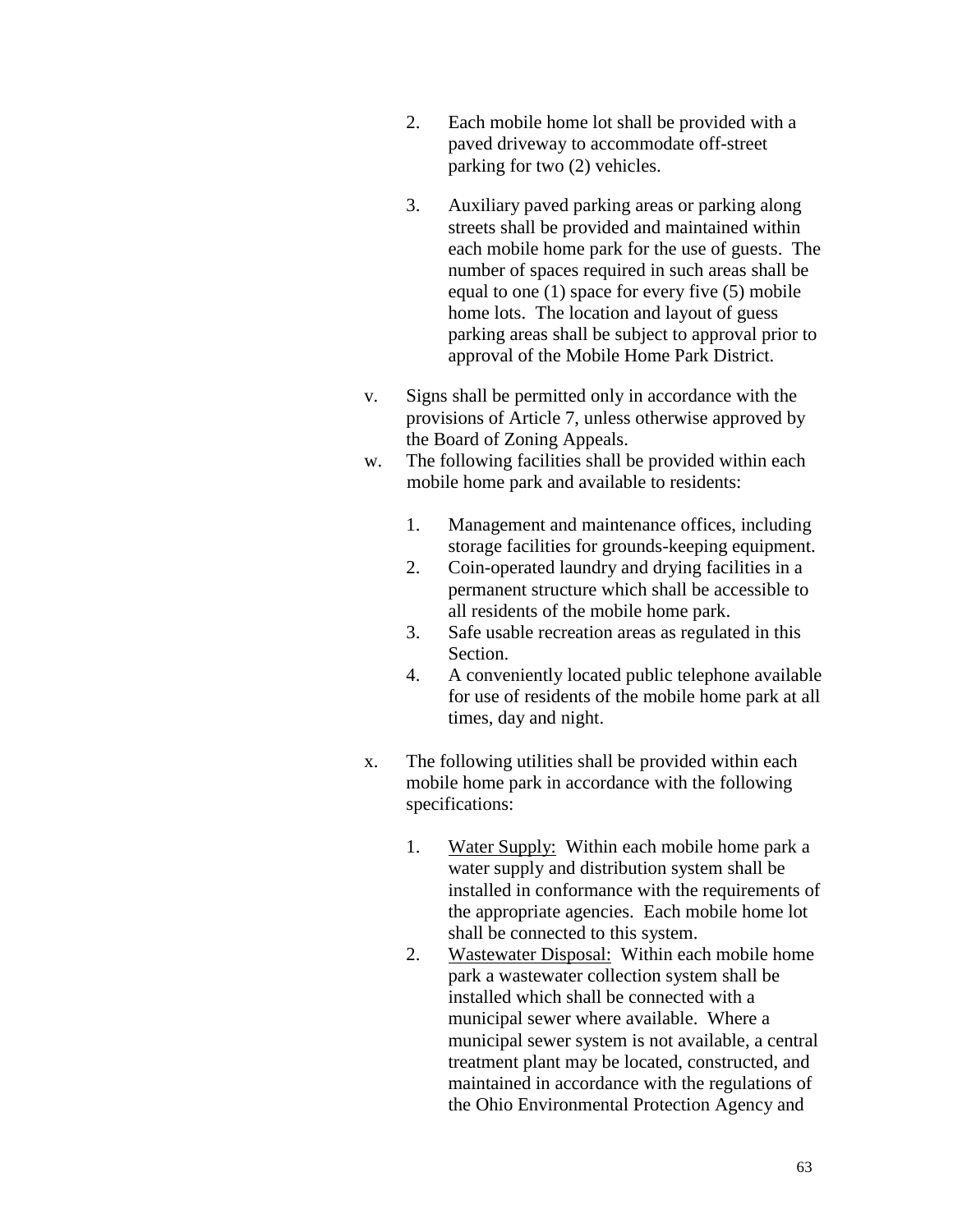any appropriate local authorities. Each mobile home and mobile home lot shall be connected to this system.

- 3. Storm Drainage: All areas of a mobile home park shall be graded in a manner to insure there will be no poorly drained areas. Grading shall not obstruct the natural drainage of surrounding properties, and all drainage systems shall be subject to approval by the County Engineer.
- 4. Garbage and Refuse Storage: The storage and collection of garbage and refuse within each mobile home park shall be conducted so as to create no health hazards, rodent harborage, insect breeding areas, fire hazards, or air pollution. All garbage shall be stored in fly tight, rodent-proof containers can be placed shall also be provided and so designed as to prevent containers from being tipped, to minimize spillage and container deterioration, and to facilitate cleaning around them. These containers shall be located no more than two hundred (200) feet from each lot unless otherwise approved prior to the approval of the Mobile Home Park District. Collection shall be provided at least once a week.
- 5. Liquefied Petroleum Gas or Fuel: When liquefied petroleum gas is used, the containers fro such gas shall be the liquefied petroleum gas container approved by the Interstate Commerce Commission for its intended purpose and shall be integrally attached to the mobile home in a manner as approved by the appropriate authority.
- 6. Fuel Oil Supply: Fuel oil supply systems shall be installed and maintained in accordance with applicable state and local codes and regulations. All fuel oil storage containers, barrels, tanks, or cylinders and piping to the mobile homes shall be securely fastened in place and protected against physical damage.
- 7. Electrical System: Each mobile home shall be provided with suitable electrical equipment in accordance with the National Electrical Code.
- 8. Underground Utilities: Within each mobile home park, all utility lines including those for electricity and telephone service shall be located underground.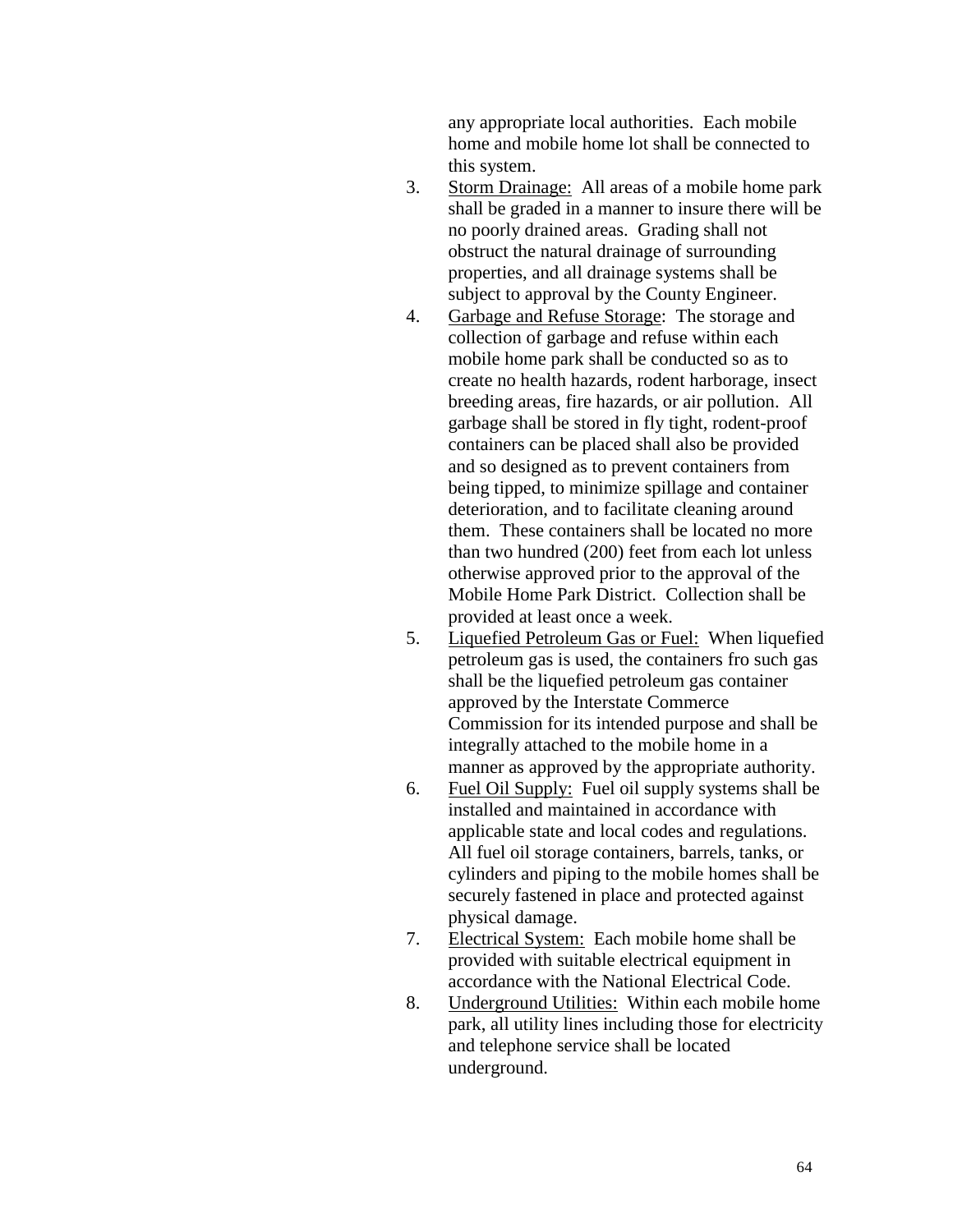- 9. Lighting: All interior streets and walkways shall be lighted in a manner approved prior to the approval of the Mobile Home Park District.
- 10. Fire Protection: Within each mobile home park there shall be provided a fire protection system approved by the appropriate agencies and the local fire authority. The fire protection system shall be in accordance with standards of the National Board of Fire Underwriters.
- 11. Supplementary Conditions and Safeguards: Any appropriate additional conditions and safeguards may be prescribed prior to the approval of a Mobile Home Park District in order to insure the proper development of such a mobile home park. Violation of such conditions and safeguards, when made a part of the approval of the Mobile Home Park District, shall be deemed a violation of this Resolution and punishable under Article 10, Section 1005.
- 413.7 Application For District Change: An application for a Mobile Home Park District shall follow the procedures in Article 10, Section 1004. The application shall contain the following text and map information in addition to the information required in Article 10, Section 1004:
	- a. A vicinity map at a scale approved by the Zoning Commission including property lines, streets, existing and proposed zoning, and such other items as the Zoning Commission may require.
	- b. Proposed topography for the site including final pad elevations showing contour levels at intervals approved by the County Engineer.
	- c. Proposed location, site size and total number of mobile home sites.
	- d. Proposed location and width of vehicular and pedestrian circulation systems.
	- e. Proposed size and location of parking areas.
	- f. Proposed size, location, and use of non-residential portions of the tract, including recreation areas and usable open spaces.
	- g. Proposed provisions for fire protection, water supply, sanitary sewage disposal, and surface drainage facilities, including engineering feasibility studies or other evidence of reasonableness.
	- h. Proposed provisions for refuse disposal.
	- i. Proposed accessory buildings and uses within the tract.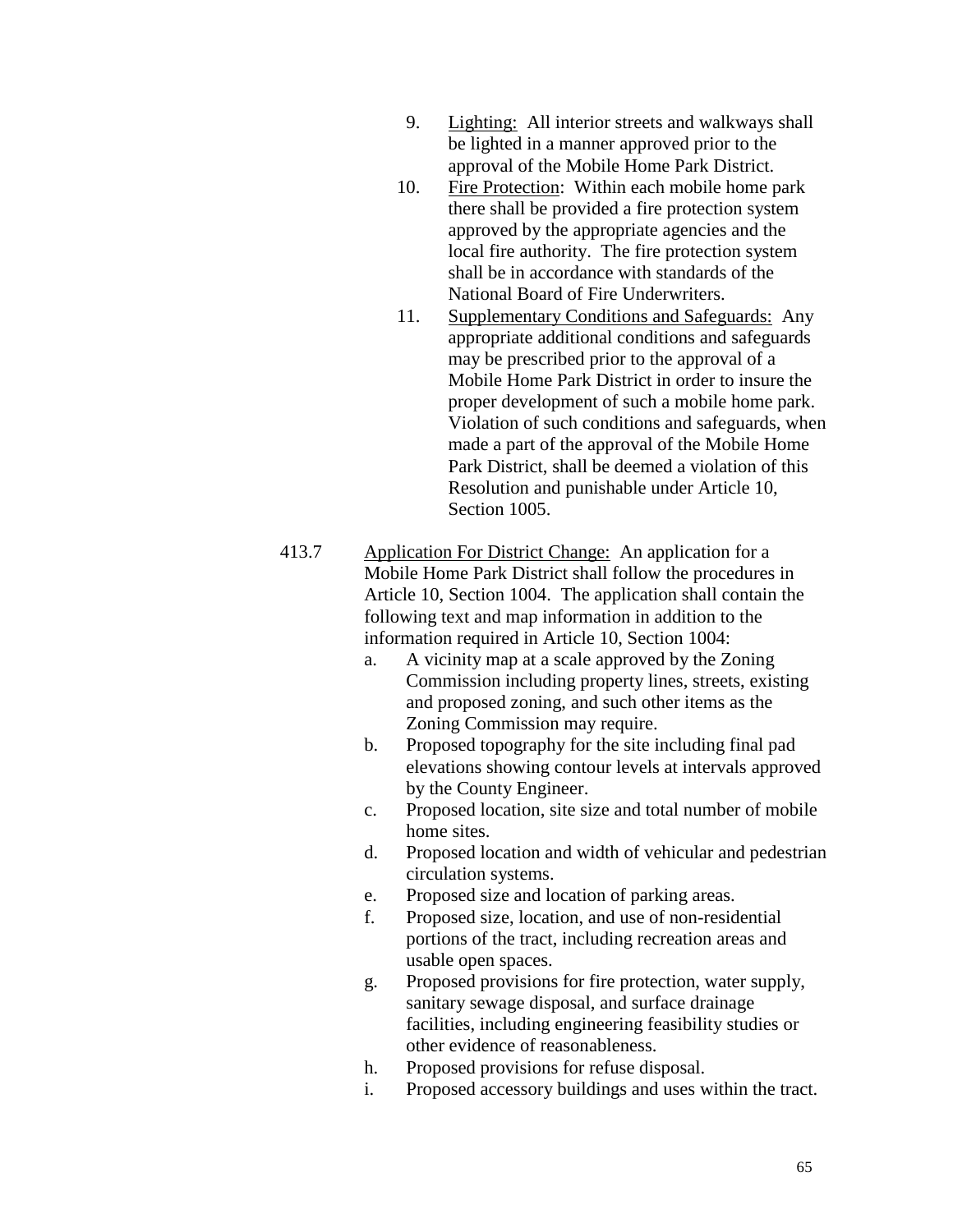- j. Proposed location of street lighting system.
- k. Proposed buffer areas and/or screening.
- l. Deed restrictions, covenants, easements, encumbrances, or other devices to be used to control the use, development, and maintenance of the land.
- m. A fee as established by the Township Trustees.

### SECTION 414 RC RURAL CENTER DISTRICT

414.1 Intent and Purpose: The RC Rural Center District recognizes the existence of small rural settlements where the residents of the more isolated agricultural and rural areas of Clinton Township beyond the limits of service of existing municipalities can receive certain convenience commercial, professional, and public services. This district is intended to be a flexible zone which is necessary in a rural center. It is designed to allow for change and growth within these areas, but also to prevent this mixture of land uses from unnecessarily spreading into the adjacent country-side.

#### 414.2 Permitted Principal Uses:

- a. One single-family dwelling in accordance with Section 530.
- b. Essential services.
- c. Churches and other places of worship as regulated in Section 531.
- d. Medical or dental offices or clinics.
- e. Individual retail or service establishment less than 4,000 square feet in floor area, without drive-through facilities, providing for the convenience of the surrounding rural area, including but not limited to groceries, carry-outs, drug stores, barber shops, beauty shops, and professional offices. No outside storage or stockpiling of materials shall be permitted.
- f. Automobile service stations with incidental repair services.
- g. Public buildings and/or uses which are supported in whole or in part by taxes or special public assessments, the location of which has been fixed by studies. Such uses include, but are not limited to: parks, playgrounds, libraries, schools, fire stations, water and wastewater pumping stations, water storage facilities and community centers. No outside storage or stockpiling of material shall be permitted.
- h. Child care nurseries.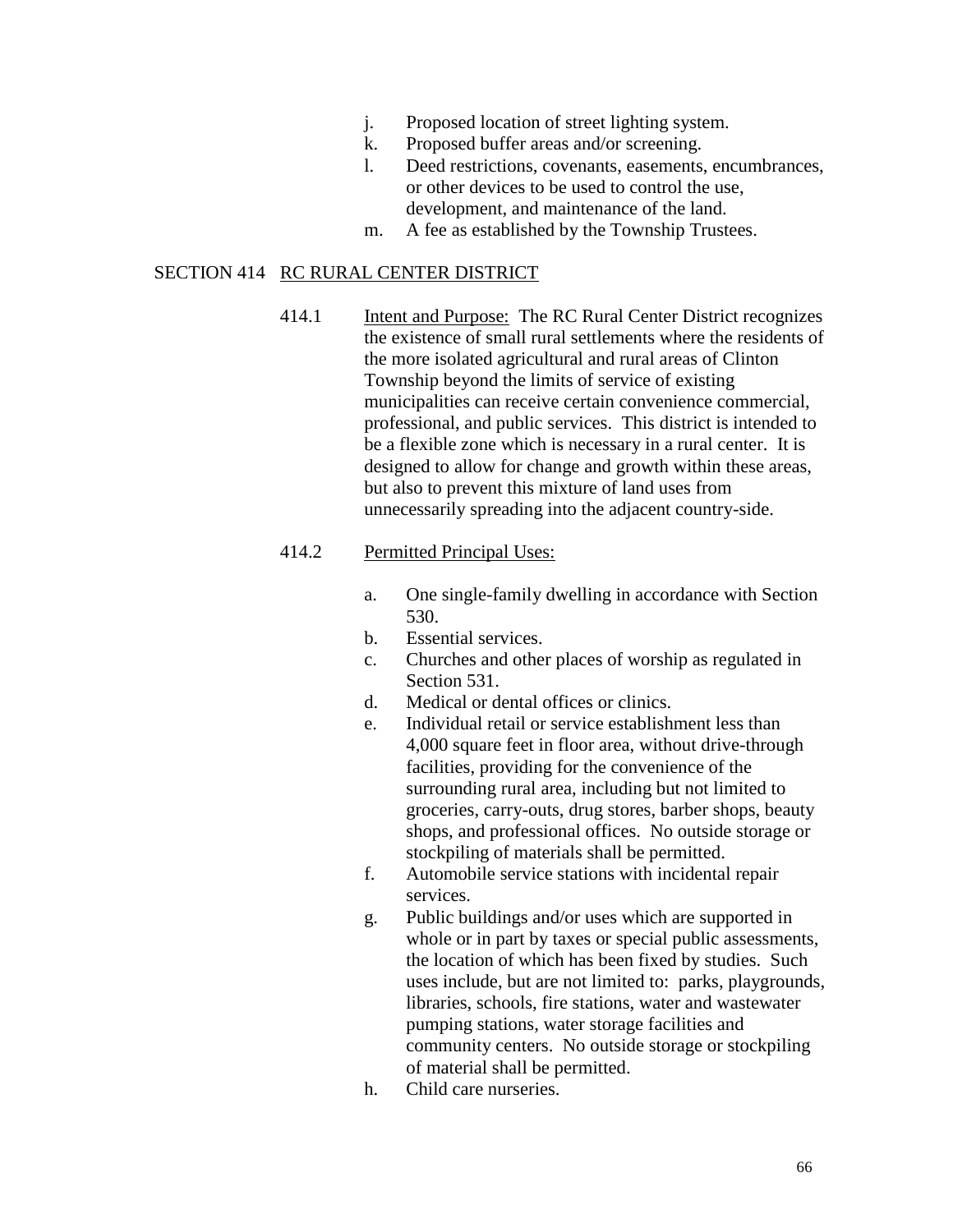i. Community Based Residential Social Facilities: Family Care Homes as regulated in Section 518.

# 414.3 Permitted Accessory Uses:

- a. Accessory structures necessary for domestic activities and storage.
- b. Accessory off-street parking and loading spaces as regulated in Article 6.
- c. Accessory signs as regulated in Article 7.
- d. One private garage.
- e. Accessory storage of recreational vehicles as regulated in Section 513.
- f. Private swimming pools and game courts for the use of occupants and their guests as regulated in Section 513.
- g. Temporary uses incidental to construction work as regulated in Section 525.
- h. Fences as regulated in Section 510.
- 414.4 Conditional Uses: The following uses shall be permitted only in accordance with Article 10, Section 1002:
	- a. Airports and/or landing strips as regulated in Section 532.
	- b. Automobile repair stations.
	- c. One boarding house.
	- d. Veterinary or animal hospitals.
	- e. Drive-in commercial establishments.
	- f. Home occupations as regulated in Section 529.
	- g. Community Based Residential Social Service Facilities: Group Care Homes as regulated in Section 518.
- 414.5 Minimum Dimensional Requirements:

As shown in Section 424.

- SECTION 414.A E-2 All Plated and Recorded Lots less than ¾ Acre, without central sewer, created prior to Feb 1989.
	- 414.A1 Intent and Purpose: The intent of the E-1 Residential District is to recognize the need to protect those areas established prior to the development of the new zoning requiring ¾ Acre per dwelling unit. Agricultural activities should be limited to minor accessory uses within this district.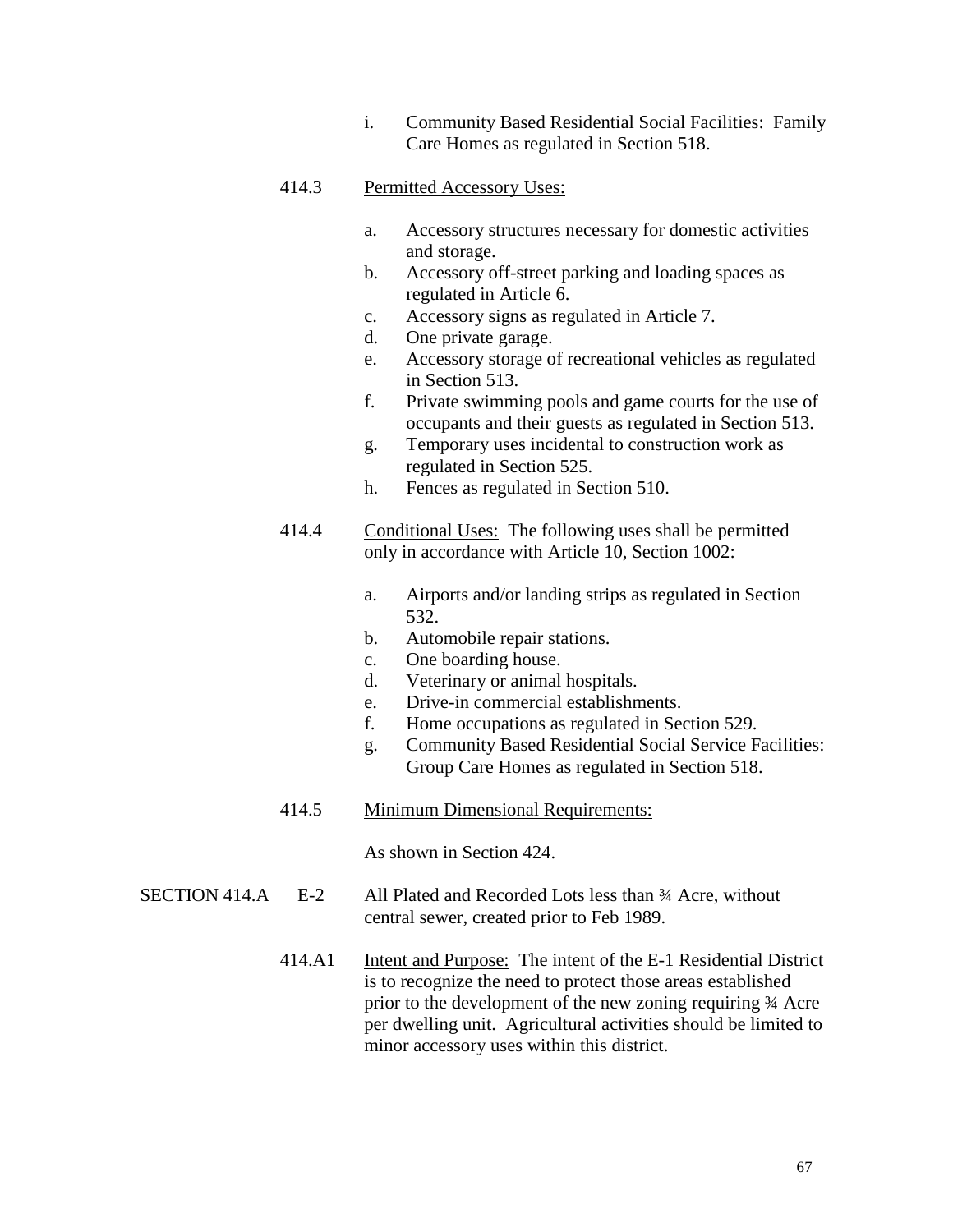### 414.A2 Permitted Principal Uses:

- a. One single-family dwelling in accordance with Section 530.
- b. Churches and other places of worship as required in Section 531.
- c. Essential services.
- d. Forests and wildlife preserves.
- e. Public buildings and/or uses which are supported in whole or in part by taxes or special public assessments, the location of which has been fixed by studies. Such uses include, but are not limited to: parks, playgrounds, libraries, schools, fire stations, community centers, water pumping facilities. No outside storage or stockpiling or materials shall be permitted.
- f. Community Based Residential Social Service Facilities: Family Care Homes as regulated in Section 518.

- a. Accessory structures necessary for domestic activities and storage, which does not include any business activity.
- b. Accessory off-street parking and loading spaces as regulated in Article 6.
- c. Accessory signs as regulated in Article 7.
- d. One private garage.
- e. Home occupations as regulated in Section 529.
- f. Accessory storage of recreational vehicles as regulated in Section 517.
- g. Private accessory swimming pools and game courts for occupants and their guests as regulated in Section 513.
- h. Temporary uses incidental to construction work as regulated in Section 525.
- i. Fences as regulated in Section 510.
- 414.A4 Conditional Uses: The following uses shall be permitted only in accordance with Article 10, Section 1002:
	- a. Horse care and riding operations as regulated in Section 520.
	- b. Private recreation facilities including, but not limited to, swimming pools, tennis courts, country clubs and golf courses (excluding driving range and miniature golf courses) as regulated in Section 514.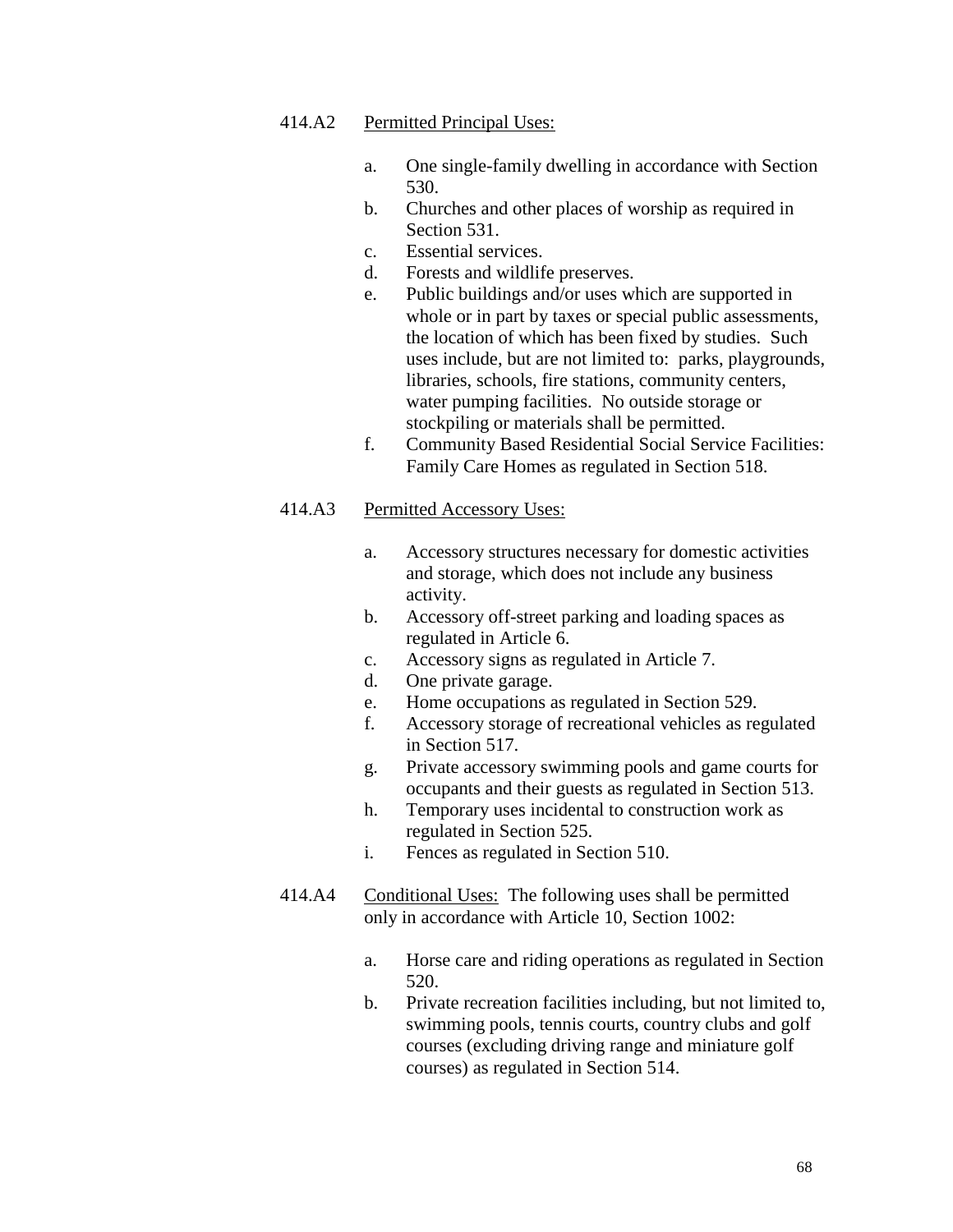- c. Private accessory landing areas as regulated in Section 532.
- d. Private schools and child care nurseries.
- e. Telephone exchanges, substations, or other similar public utility building excluding garage and maintenance buildings.
- f. Extensions of existing cemeteries as regulated in Section 526
- 414.A5 Minimum Dimensional Requirements:

As shown in Section 424.

# SECTION 414A E-2 All planted and recorded lots less than ¾ of an Acre, without

# central sewer, created prior to Feb 1989

# SECTION 415 TB TOWNSHIP BUSINESS DISTRICT

- 415.1 Intent and Purpose: The purpose of the Township Business District is to provide for the establishment of areas devoted for the use of those retail and personal service business that operate as a response to the daily needs of the residents of Clinton Township. Uses in this district are intended to be located on major streets at strategic access points to surrounding areas minimizing the potential adverse effects on surrounding residential property. It is the intent of this District to encourage clustering of businesses in order to discourage "strip" development, provide for a minimum of traffic interference, and encourage pedestrian access.
- 415.2 Permitted Principal Uses: Public water supply and sanitary sewer service shall be available to the site, or the owner shall present proof that proposed on-site water and/or sewage disposal facilities have been approved by the Seneca County Health Department and/or the Ohio Environmental Protection Agency before any Zoning Permit shall be issued to such use.
	- a. Antique shops.
	- b. Automobile parts and accessory sales.
	- c. Automobile service stations.
	- d. Bakeries.
	- e. Banks.
	- f. Book and stationary shops.
	- g. Business services.
	- h. Candy and ice cream stores.
	- i. Convenience carry-out stores.
	- j. Clothing and apparel stores.
	- k. Delicatessens.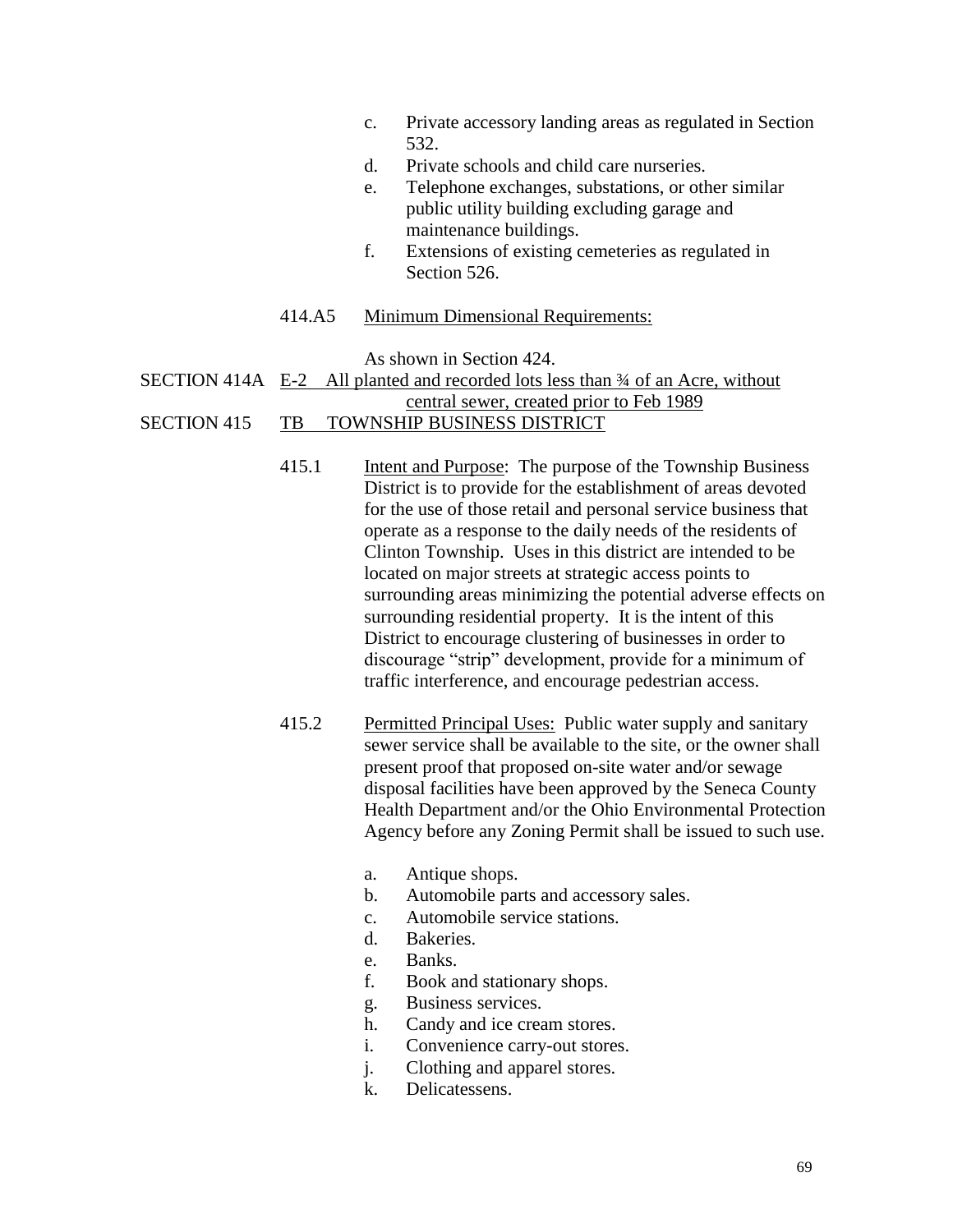- l. Department and/or discount stores.
- m. Drug stores.
- n. Farm supply stores.
- o. Food stores and groceries.
- p. Furniture repair and upholstery facilities.
- q. Hardware stores.
- r. Ice sales.
- s. Indoor commercial entertainment facilities.
- t. Laundry and dry cleaning, self-service or pick-up.
- u. Medical clinics.
- v. Personal services.
- w. Post offices.
- x. Professional offices.
- y. Restaurants, sit-down services.
- z. Variety stores.
- aa. Veterinary services, without kennels or the outside keeping of animals.
- bb. Public buildings and/or uses which are supported in whole or in part by taxes or special public assessments, the location of which has been fixed by studies. Such uses include, but are not limited to: parks, playgrounds, libraries, schools, fire stations, police stations, public administrative offices, public maintenance garages, and community centers.
- cc. Essential services.
- dd. Add Single and Multi-Family Residences to the following Zone Districts as a permitted use in accordance with Section530: Section 415 Township Business District, Section 416 Office and Institutional Districts, Section 417 Neighborhood Business District, Section 418 General Business District, Section 419 Highway Business District.

- a. Off-street parking and loading spaces as regulated in Article 6.
- b. Signs as regulated in Article 7.
- c. Storage within an enclosed building of supplies or merchandise, which are normally carried in stock in connection with a permitted use.
- d. Temporary buildings or uses as regulated in Section 525.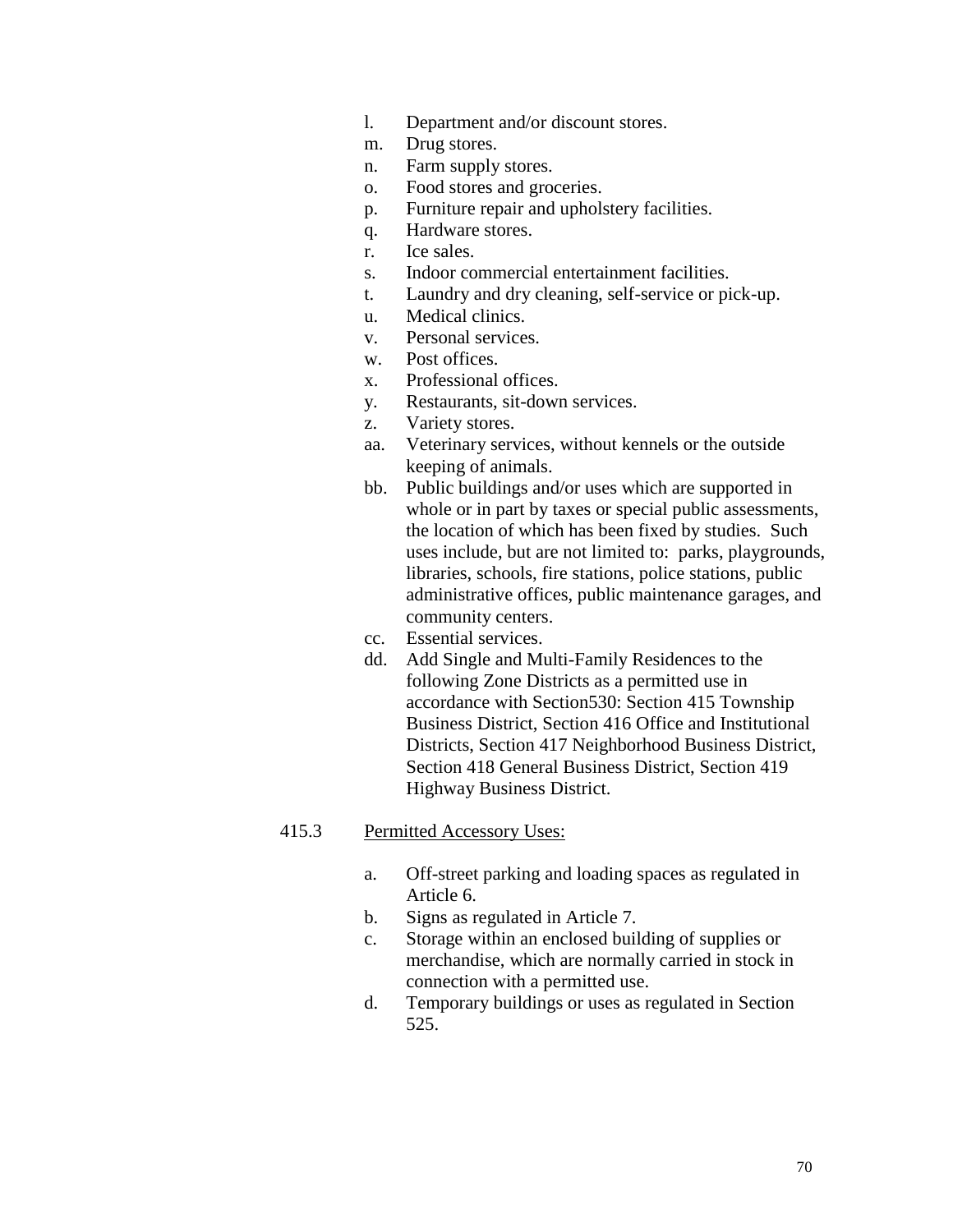- 415.4 Conditional Uses: The following uses shall be permitted only in accordance with Article 10, Section 1002:
	- a. Accessory living quarters for persons employed on the premises.
	- b. Auction houses.
	- c. Automobile repair stations.
	- d. Automobile sales or rentals.
	- e. Automobile washing facilities.
	- f. Billboards as regulated in Article 7.
	- g. Clubs, lodges, civic or fraternal organizations.
	- h. Contract construction services, including offices, and outdoor storage within screened areas.
	- i. Lumber and building materials sales.
	- j. The creation or making of goods for sale at retail on premises which have a high value-to-bulk ratio and not involving extensive mechanization.
	- k. Motels or hotels.
	- l. Off-street parking lots.
	- m. Outdoor commercial recreation facilities.
	- n. Restaurants, drive-in.
	- o. Retail nursery.
	- p. Veterinary services with kennels, or outside keeping of animals.

### 415.5 Minimum Dimensional Requirements:

As shown in Section 424.

#### SECTION 416 OI OFFICE AND INSTITUTIONAL DISTRICT

416.1 Intent and Purpose: The purpose of the Office and Institutional District is to recognize the demand for and encourage the establishment of groupings of professional, research, business office and significant generators of traffic, this district is best suited at locations along major thoroughfares. Because of the greater compatibility between office and institutional uses and residential uses, this district can also be used as a buffer or transitional, use between other more intense non-residential land uses and medium to highdensity residential uses. It may also be applied to areas where the conversion of large older homes to office or institutional uses appears feasible without creating an adverse impact on surrounding residential uses.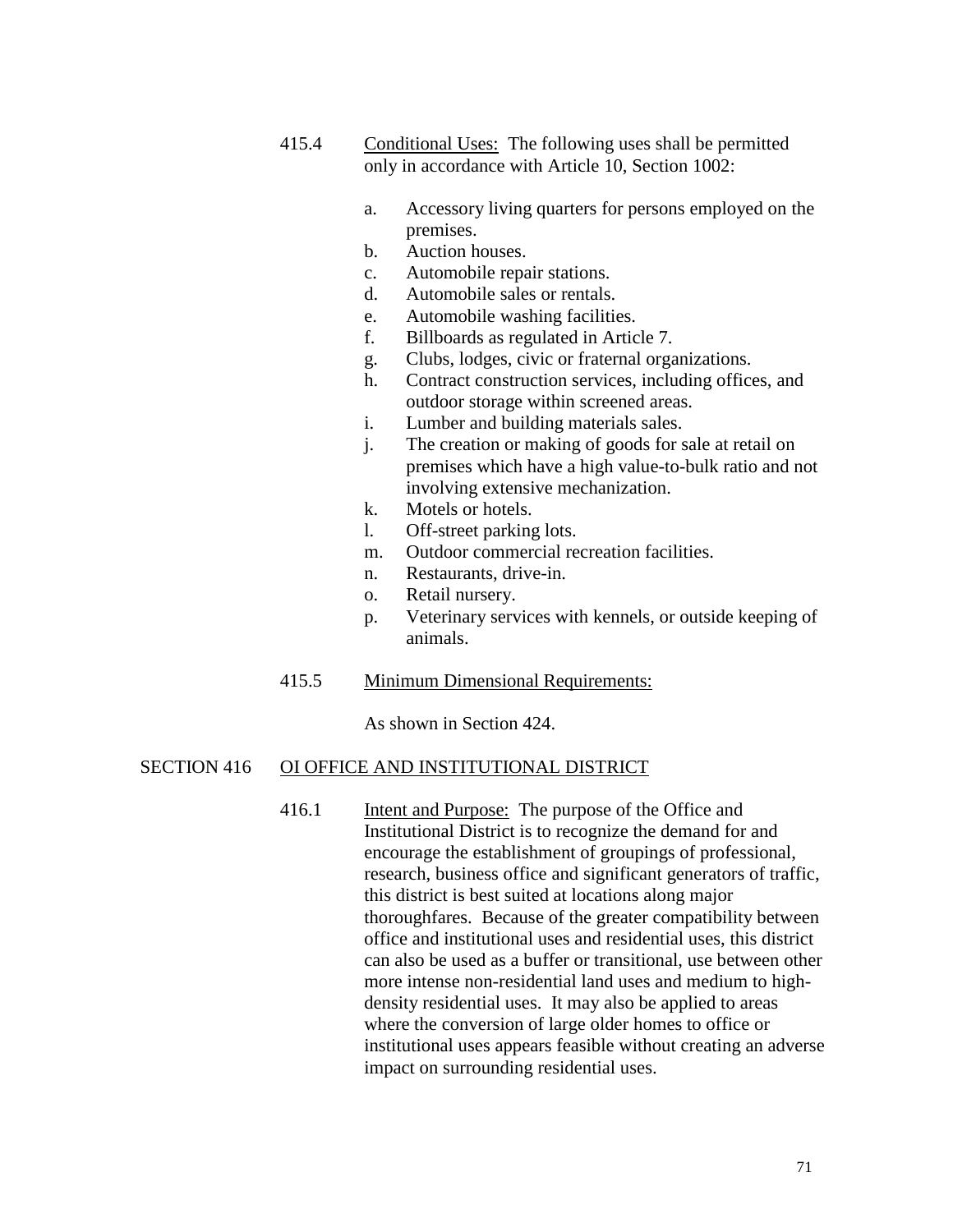# 416.2 Permitted Principal Uses:

- a. Offices of surgeons, physicians, dentists, and other similar professional persons concerned with the community health and medical treatment of persons, including medical clinics.
- b. Offices of architects, engineers, urban planners, artists, and other similar professions.
- c. Offices in which the personnel will be employed for work in executive, administrative, legal, writing, clerical, stenographic, accounting, insurance, or similar enterprises.
- d. Child care nurseries.
- e. Churches.
- f. Dental laboratories.
- g. Art or antique shops, photographic studios, interior decorating studios.
- h. Essential services.
- i. Public buildings and/or uses which are supported in whole or in part by taxes or special public assessments, the location of which has been fixed by studies. Such uses include but are not limited to: parks, playgrounds, libraries, schools, fire stations, police stations, water storage facilities, public administrative offices and community centers. No outside storage or stockpiling of materials shall be permitted.
- j. Banks, and savings and loan offices.
- k. Private schools such as art, dancing, music, business, driver training, etc.
- l. Veterinary offices, without kennels.
- m. Universities.
- n. Essential services.
- o. Add Single and Multi-Family Residences to the following Zone Districts as a permitted use in accordance with Section 530: Section 415 Township Business District, Section 416 Office and Institutional District, Section 417 Neighborhood Business District, Section 418 General Business District, Section 419 Highway Business District.

- a. Accessory off-street parking and loading spaces as regulated in Article 6.
- b. Accessory signs as regulated in Article 7.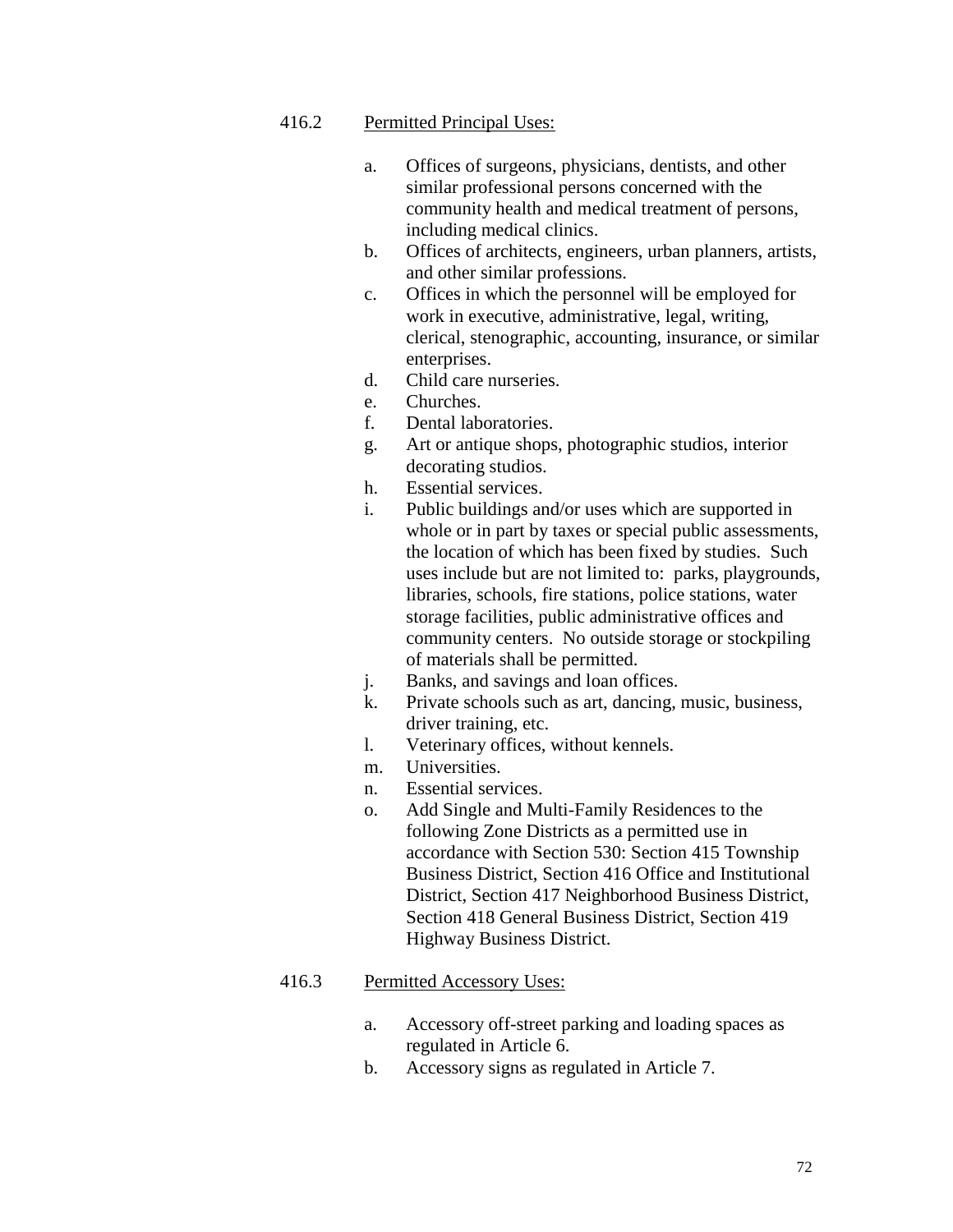- c. Accessory storage of supplies within an enclosed building which are normally carried in stock in connection with a permitted use.
- d. Temporary buildings or uses as regulated in Section 525.
- 416.3 Conditional Uses: The following uses shall be permitted only in accordance with Article 10, Section 1002:
	- a. Hospitals.
	- b. Off-site parking lots.
	- c. Veterinary offices with kennels.
	- d. Sit-down or drive-in restaurants.
	- e. Community-Based Residential Social Service Facilities: Group care homes, homes for adjustment, or institutions as regulate din Section 518.
- 416.4 Minimum Dimensional Requirements:

As shown in Section 424.

## SECTION 417 NB NEIGHBORHOOD BUSINESS DISTRICT

417.1 Intent and Purpose: The purpose of the Neighborhood Business District is to provide for the establishment of areas devoted for the use of those small retail and personal service businesses that operate as a response to the daily needs of the residents of the immediate surrounding residential area. Uses in this district are intended to be minor traffic generators located on major streets at access points to residential areas with minimum depreciation effect on surrounding residential property. It is the intent of this Resolution to encourage clustering of such businesses in order to discourage "strip" development, provide for a minimum of traffic interference, and encourage pedestrian access.

#### 417.2 Permitted Principal Uses:

- a. Bakery and doughnut shops.
- b. Book and stationary shops.
- c. Candy and ice-cream shops.
- d. Convenience carry-out stores, without drive-through facilities.
- e. Delicatessens.
- f. Drug stores.
- g. Groceries up to 10,000 square feet in floor area.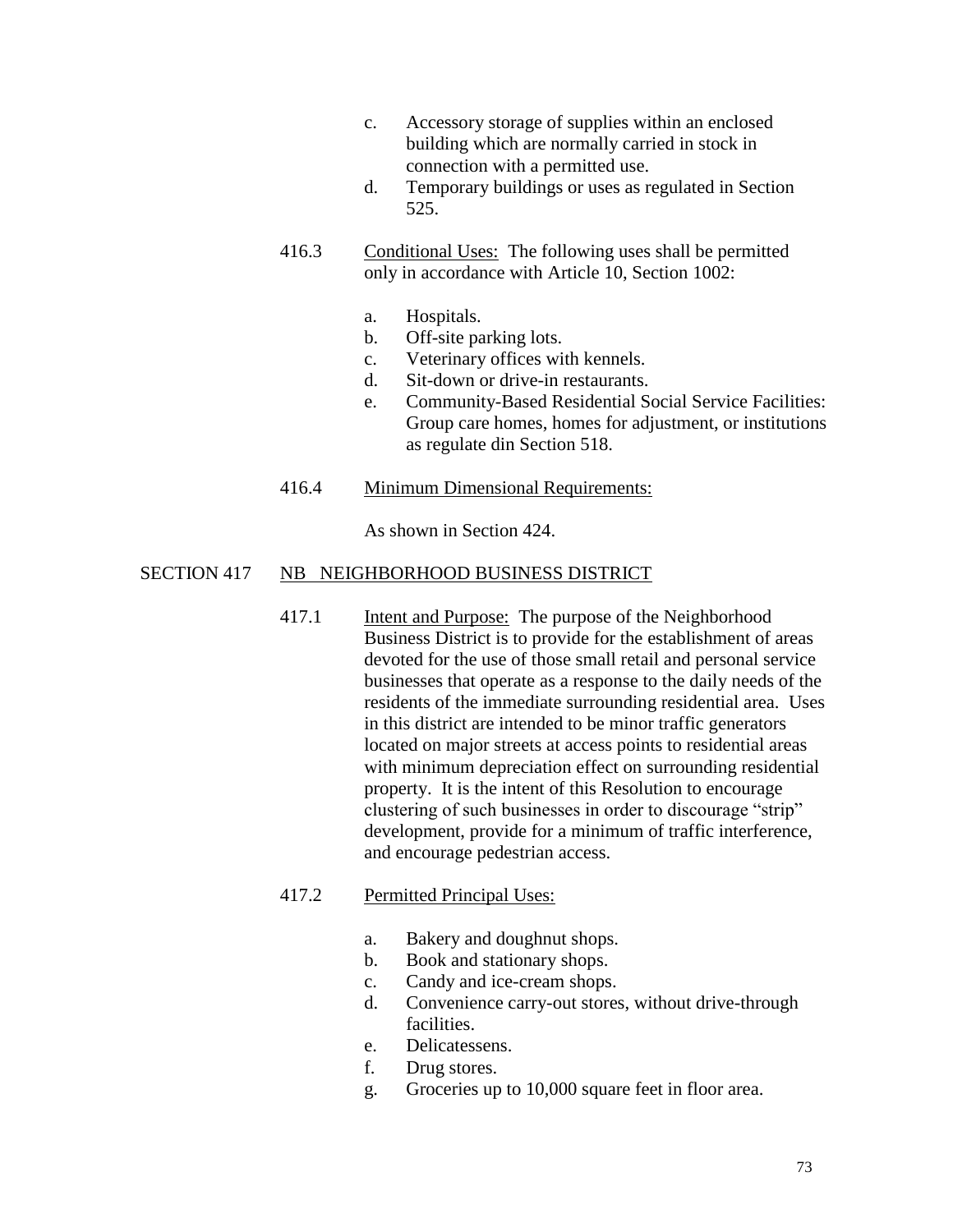- h. Ice sales.
- i. Laundry and dry cleaning establishments.
- j. Child care nurseries.
- k. Party supply stores.
- l. Personal service shops such as barbers, beauty salons, shoe repair, tobacco shops, and news-stands.
- m. Public buildings and/or uses which are supported in whole or in part by taxes or special public assessments, the location of which has been fixed by studies. Such uses include but are not limited to parks, libraries, schools, fire stations, police stations, water and wastewater pumping stations, water storage facilities and community offices. No outside storage or stockpiling of materials shall be permitted.
- n. Churches.
- o. Essential services.
- p. Add Single and Multi-Family Residences to the following Zone Districts as a permitted use in accordance with Section 530: Section 415 Township Business District, Section 416 Office and Institutional District, Section 417 Neighborhood Business District, Section 418 General Business District, Section 419 Highway Business District.

- a. Accessory off-street parking and loading spaces as regulated in Article 6.
- b. Accessory signs as regulated in Article 7.
- c. Accessory storage of supplies within an enclosed building which are normally carried in stock in connection with a permitted use.
- d. Temporary buildings or uses regulated in Section 525.
- 417.4 Conditional Uses: The following uses shall be permitted only in accordance with Article 10, Section 1002:
	- a. Manufacturing of goods for sale at retail on the premises, which have a high value-to-bulk ratio, do not involve extensive mechanization, and are normally associated with a permitted use.
	- b. Accessory living quarters for persons employed on the premises.
	- c. Banks and savings and loan offices.
	- d. Furniture repair and upholstery shops.
	- e. Hardware stores up to 10,000 square feet in floor area.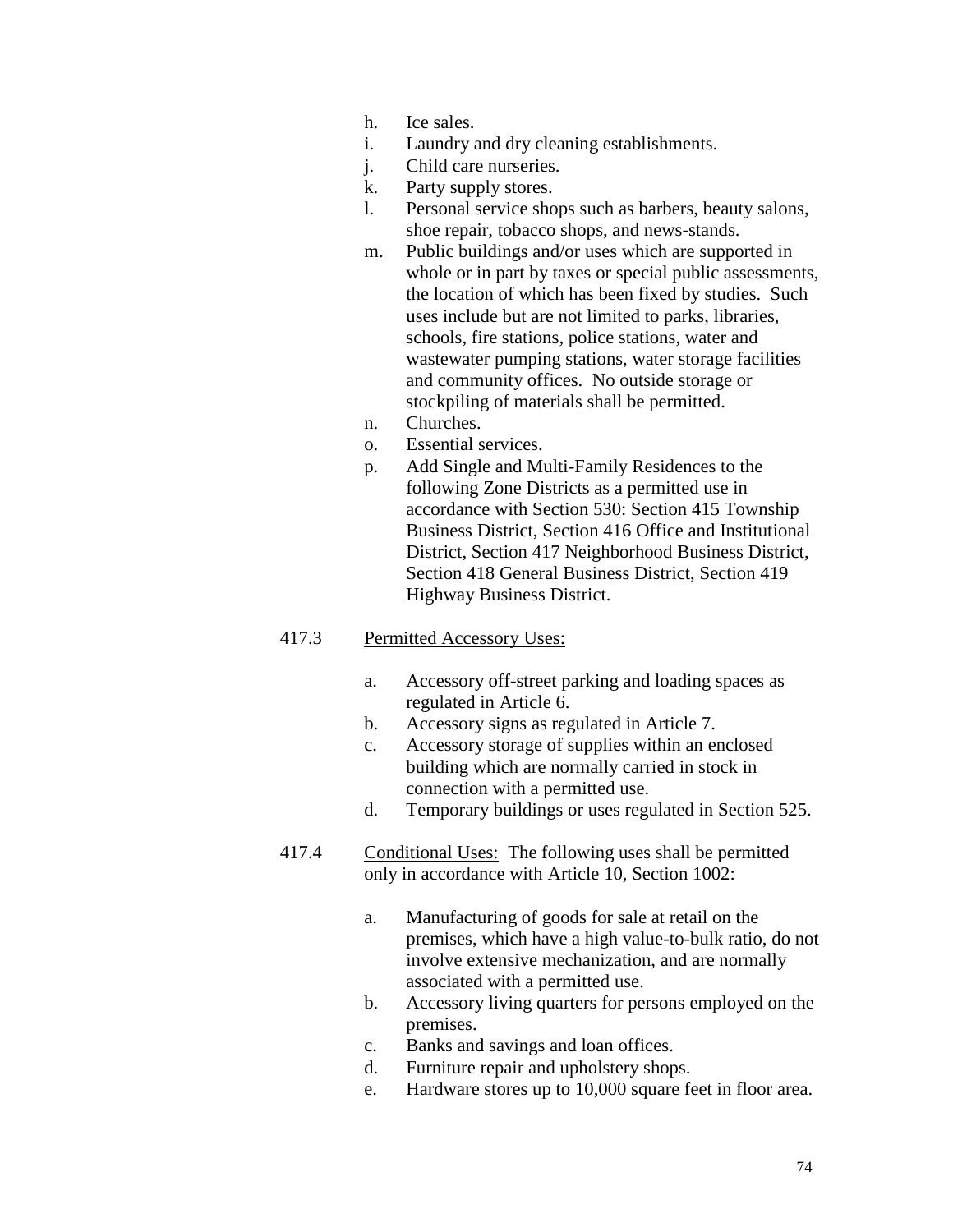- f. Off-site parking lots.
- g. Automobile service stations.
- 417.5 Minimum Dimensional Requirements:

As shown in Section 424.

#### SECTION 418 GB GENERAL BUSINESS DISTRICT

418.1 Intent and Purpose: The purpose of the General Business District is to provide areas for the location of businesses and their related uses which serve the needs of consumers beyond the immediate neighborhood and generate a fair amount of traffic. Businesses permitted within this district shall be conducted primarily within an enclosed building. It is intended that this district be place at intervals along arterial streets especially near intersections with major crossroads. The practice of "strip" zoning is not intended for this district.

## 418.2 Permitted Principal Uses:

- a. Permitted principal uses with the NB Neighborhood Business District.
- b. Antique shops.
- c. Art and school supplies stores.
- d. Automobile parts and accessories, sales.
- e. Automobile repair stations.
- f. Banks and savings and loan offices.
- g. Bicycle sales and service.
- h. Blueprint and photocopy establishment.
- i. Business machine sales and service.
- j. Camera and photography sales and service.
- k. Carpet and rug sales.
- l. Catering services.
- m. Convenience carry-out stores with drive-through facilities.
- n. Clothing and apparel sales.
- o. Clothing and costume rental.
- p. Clubs.
- q. Electrical and appliance sales and service.
- r. Office supply sales.
- s. Indoor commercial recreation facilities.
- t. Department stores.
- u. Employment services.
- v. Florist.
- w. Grocery stores and specialty food stores.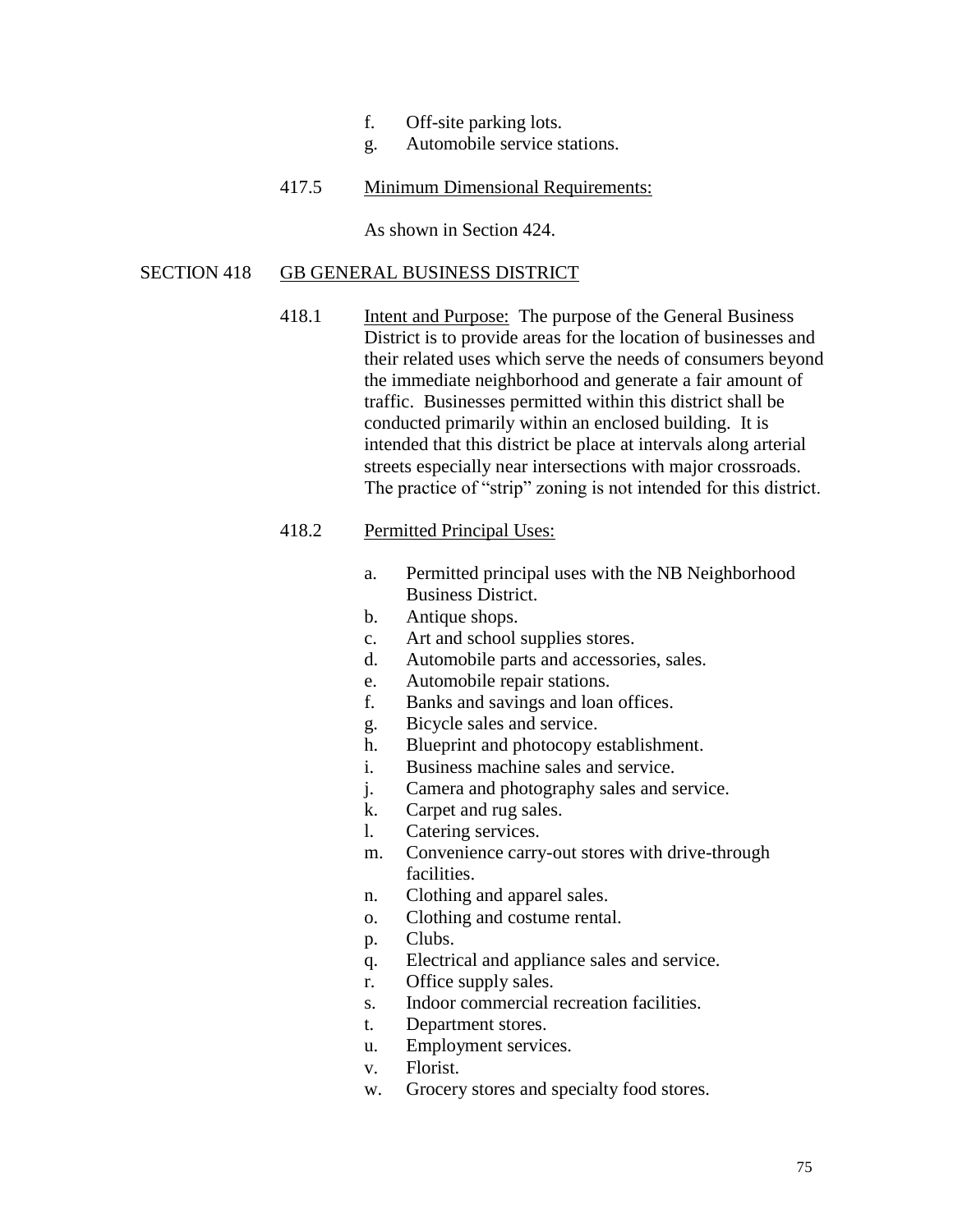- x. Furniture and home furnishing sales.
- y. Furniture repair and upholstery shops.
- z. Gift and novelty shops.
- aa. Health and athletic clubs.
- bb. Hardware stores.
- cc. Heating and air conditioning sales and service.
- dd. Jewelry sales, service, and repair.
- ee. Lawn maintenance equipment sales and service.
- ff. Motels.
- gg. Musical instrument sales.
- hh. Retail nurseries.
- ii. Paint, glass, and wallpaper sales.
- jj. Pets and pet supply sales.
- kk. Plumbing, electrical, and similar supply sales.
- ll. Printing services.
- mm. Professional offices.
- nn. Radio and television sales and service.
- oo. Restaurants.
- pp. Shoe sales.
- qq. Sporting goods sales.
- rr. Swimming pool sales.
- ss. Veterinary services with or without kennels provided that any outside animal area is located a minimum of five hundred (500) fee from any residential district.
- tt. Public buildings and/or uses which are supported in part by taxes or special public assessments, the location of which has been fixed by studies. Such uses include but are not limited to: parks, libraries, schools, fire stations, police stations, water and wastewater pumping stations, water storage facilities, public administrative offices, and community centers.
- uu. Essential services.
- vv. Churches.
- ww. Add Single and Multi-Family Residences to the following Zone Districts as a permitted use in accordance with Section 530: Section 415 Township Business District, Section 416 Office and Institutional District, Section 417 Neighborhood Business District, Section 418 General Business District, Section 419 Highway Business District.

- a. Off-street parking and loading spaces as regulated in Article 6.
- b. Signs as regulated in Article 7.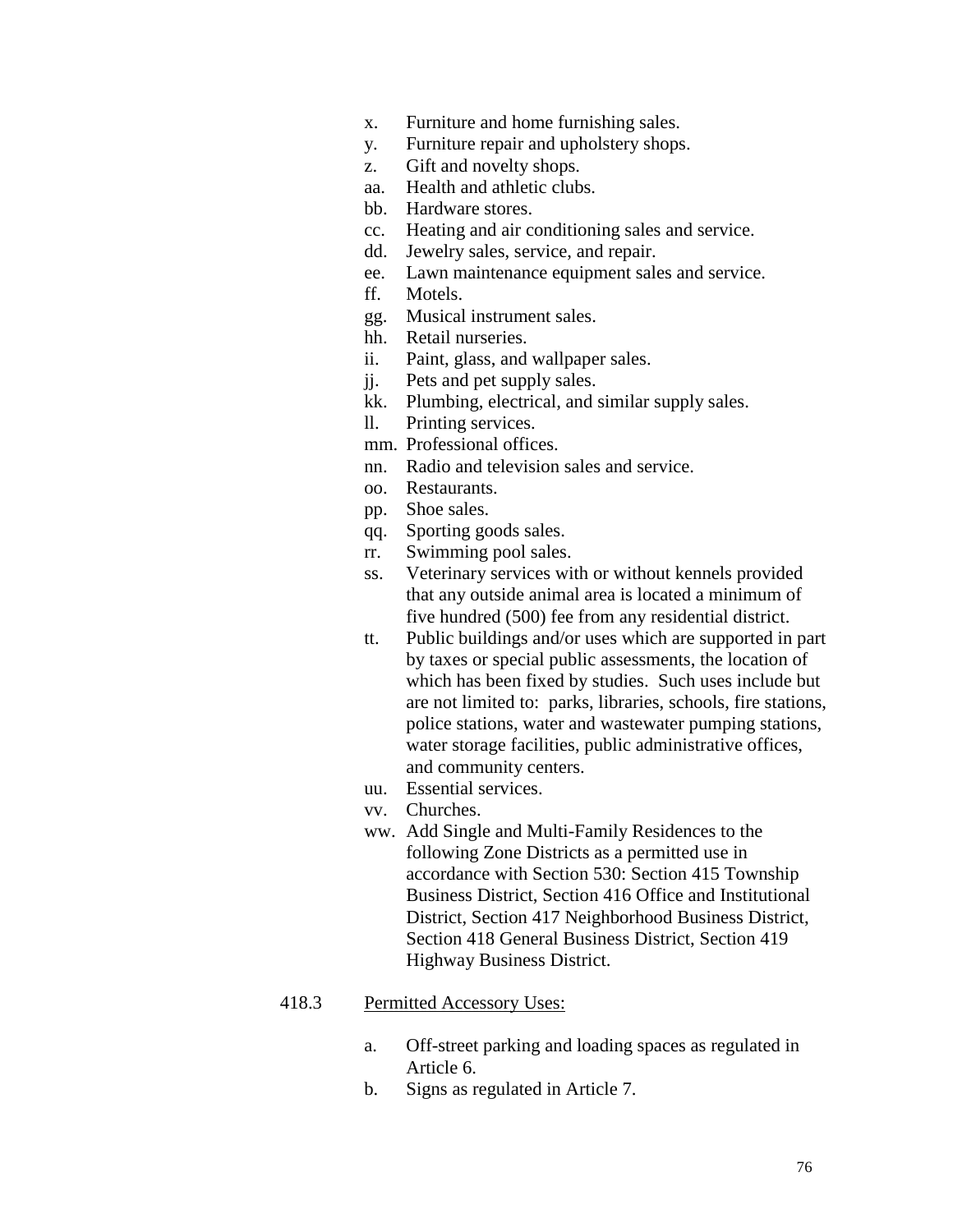- c. Storage of supplies or merchandise within an enclosed building which are normally carried in stock in connection with a permitted use.
- d. Temporary buildings or uses as regulated in Section 525.

# 418.4 Conditional Uses:

- a. Manufacturing of good for sale at retail on the premises which have a high value-to-bulk ratio, do not involve extensive mechanization's, and are normally associated with a permitted use.
- b. Funeral services.
- c. Automobile washing facilities.
- d. Auction houses.
- e. Off-site parking lots.
- f. Billboards as regulated in Article 7.

## 418.5 Minimum Dimensional Requirements:

As shown in Section 424.

## SECTION 419 HB HIGHWAY BUSINESS DISTRICT

419.1 Intent and Purpose: The purpose of the Highway Business District is to isolate and provide areas for automobileoriented businesses and commercial-recreation types of uses which serve a large regional market as well as the traveling motorist. It is also intended for uses which require outdoor storage. In addition, it is intended that this district be placed at strategic points along major thoroughfares several miles apart with immediate access to regional transportation arteries. It is not intended that strips along major roads be placed in this district.

# 419.2 Permitted Principal Uses:

- a. Permitted principal uses with GB General Business District.
- b. Agricultural implement sales and service.
- c. Auction houses.
- d. Automobile and truck sales and rentals.
- e. Automobile washing facilities.
- f. Boat and marine equipment sales, rental, and repair.
- g. Contract construction enterprises.
- h. Funeral services.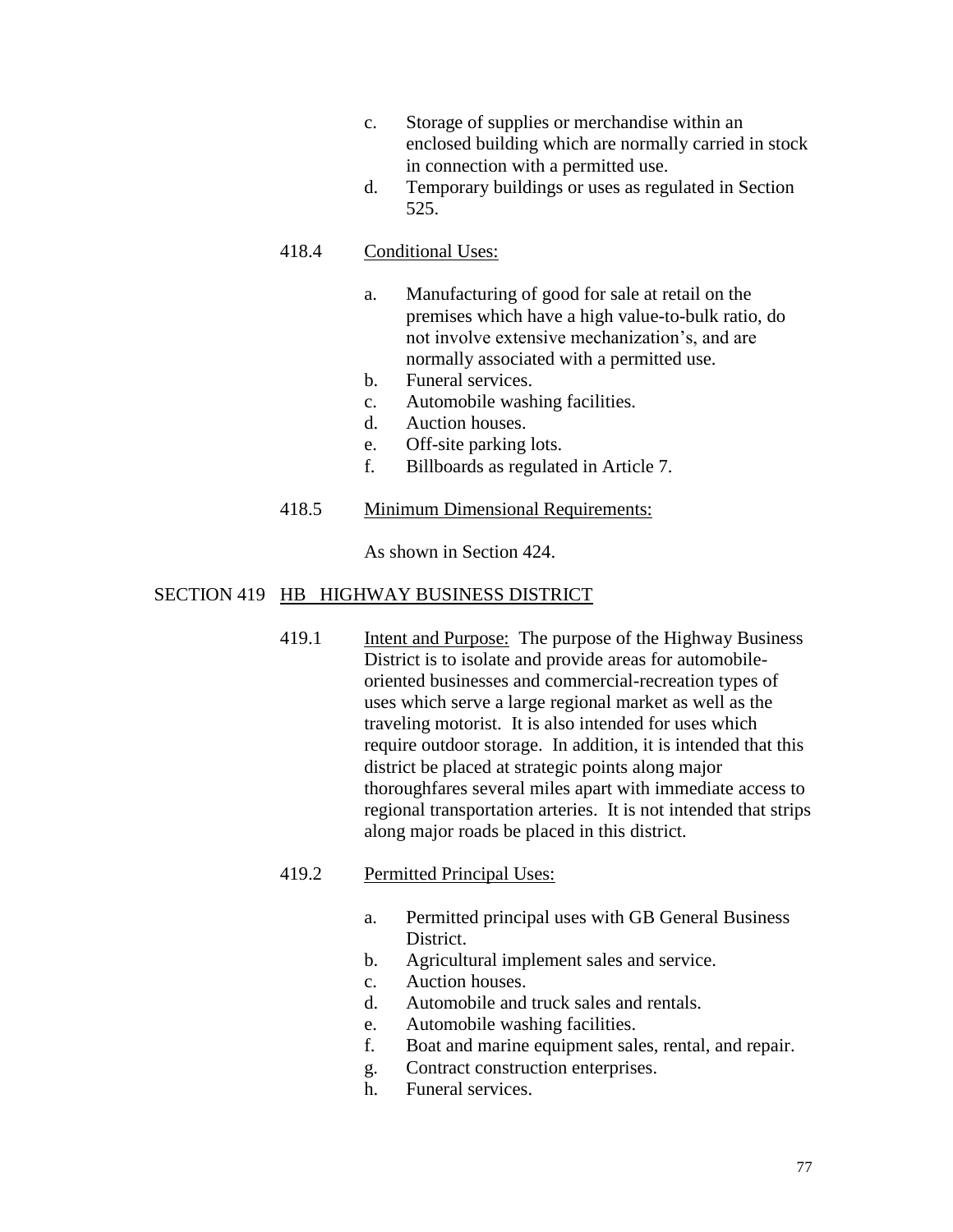- i. Lumber and buildings materials sales.
- j. Mobile home and recreational vehicles sales.
- k. Monument sales.
- l. Motorcycle sales and service.
- m. Public buildings and/or uses which are supported in whole or in part by taxes or special public assessments, the location of which has been fixed by studies. Such facilities include but are not limited to: parks, water storage facilities, water and wastewater pumping stations, fire stations, police stations, public administrative offices, public maintenance garages, and community centers.
- n. Essential services.
- o. Churches.
- p. Automobile gasoline and/or service stations.
- q. Single family, and two family dwellings, subject to Article 410.
- r. Multi-family dwellings subject to Article 411.
- s. Motels and other overnight accommodations, boarding and rooming houses.
- t. Accessory buildings, etc.
- u. Restaurants, drive-in restaurants.
- v. Taverns, bars, clubs, with or without entertainment.
- w. Bowling lanes, skating rinks, miniature golf.
- x. Drive-in theaters, indoor theaters.
- y. Veterinary hospitals and/or kennels.
- z. Hospital, sanitariums, convalescent home, nursing home, child day care center.
- aa. Add Single and Multi-Family Residences to the following Zone Districts as a permitted use in accordance with Section 530: Section 415 Township Business District, Section 416 Office and Institutional District, Section 417 Neighborhood Business District, Section 418 General Business District, Section 419 Highway Business District.

- a. Accessory off-street parking and loading spaces as regulated in Article 6.
- b. Accessory signs as regulated in Article 7.
- c. Accessory storage of supplies or merchandise normally carried in stock in connection with a permitted use subject to applicable screening regulations.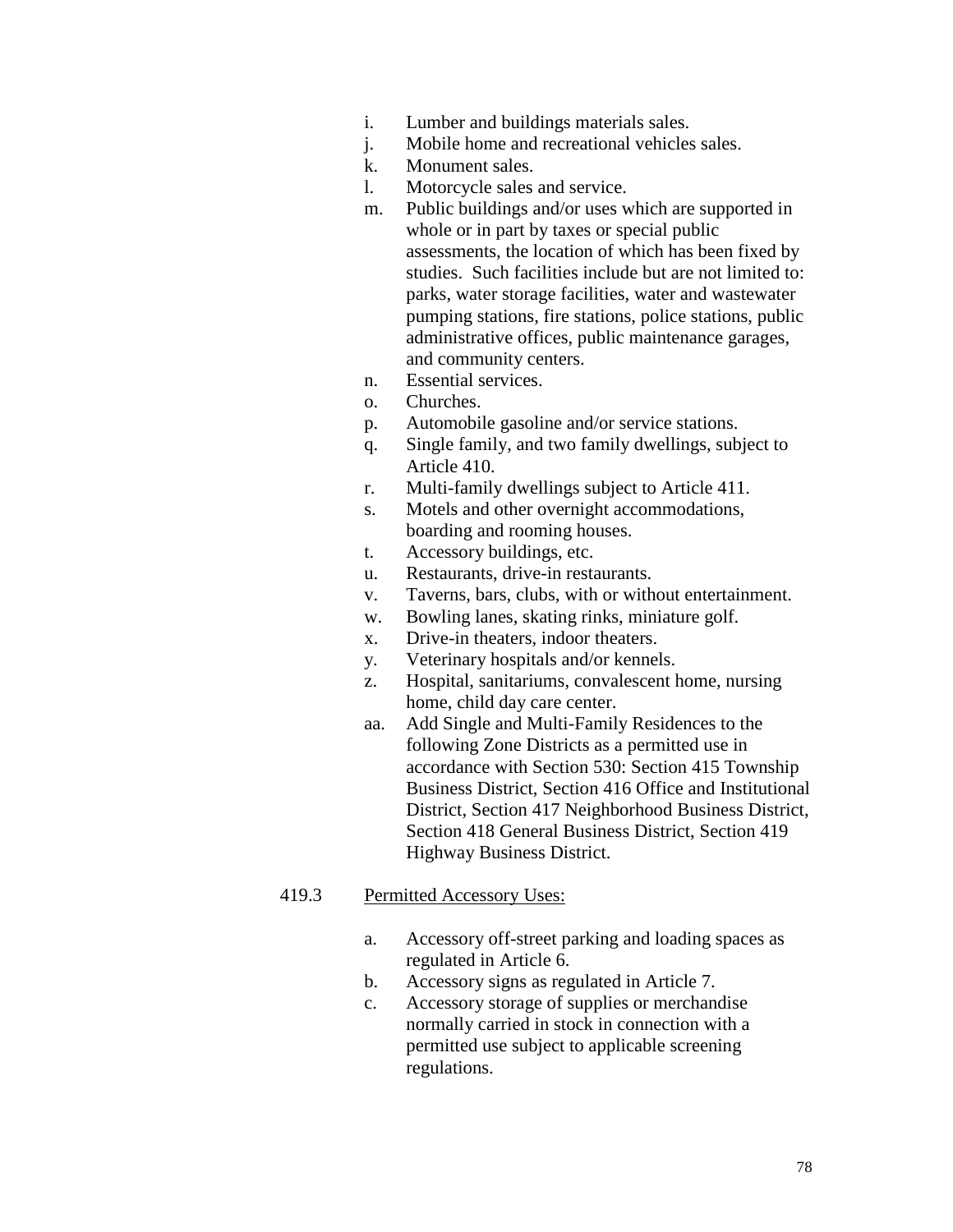d. Temporary buildings or uses as regulated in Section 525.

#### 419.4 Conditional Uses:

- a. Manufacturing of goods for sale at retail on the premises, which have a high value-to-bulk ratio, do not involve extensive mechanization, and are normally associated with a permitted use.
- b. Outdoor commercial recreational facilities.
- c. Billboards as regulated in Article 7.
- 419.5 Minimum Dimensional Requirements:

As shown in Section 424.

#### SECTION 420 LI LIGHT INDUSTRIAL DISTRICT

- 420.1 Intent and Purpose: The purpose of the Light Industrial District is to provide space for those industrial uses which operate in a clean and quiet manner and generate only light to moderate amounts of traffic. This district is not intended for the use of industries which deal with hazardous elements or emit noise, glare, dust, odor, smoke, or possess other offensive characteristics detrimental to surrounding land uses such as large traffic generators. The intent is to create and protect efficient light industrial areas by insuring careful design, placement, and grouping of industries which will promote the protection of any adjacent residential or business activities. Land to be placed in this district is intended to have level topography, public utilities, and major transportation facilities readily available.
- 420.2 Permitted Principal Uses: Manufacturing or industrial uses including, but not limited to the following uses, provided that by the nature of the materials, equipment, or processes utilized, such use is not objectionable by reason of odor, radiation, noise, vibration, cinders, gas, fumes, dust, smoke, refuse matter, or wastewater generation. Public water supply and a public sanitary sewer system shall be available to the site, or the owner shall present proof that proposed on-site water and/or the Ohio Environmental Protection Agency before any Zoning Permit shall be issued to such use.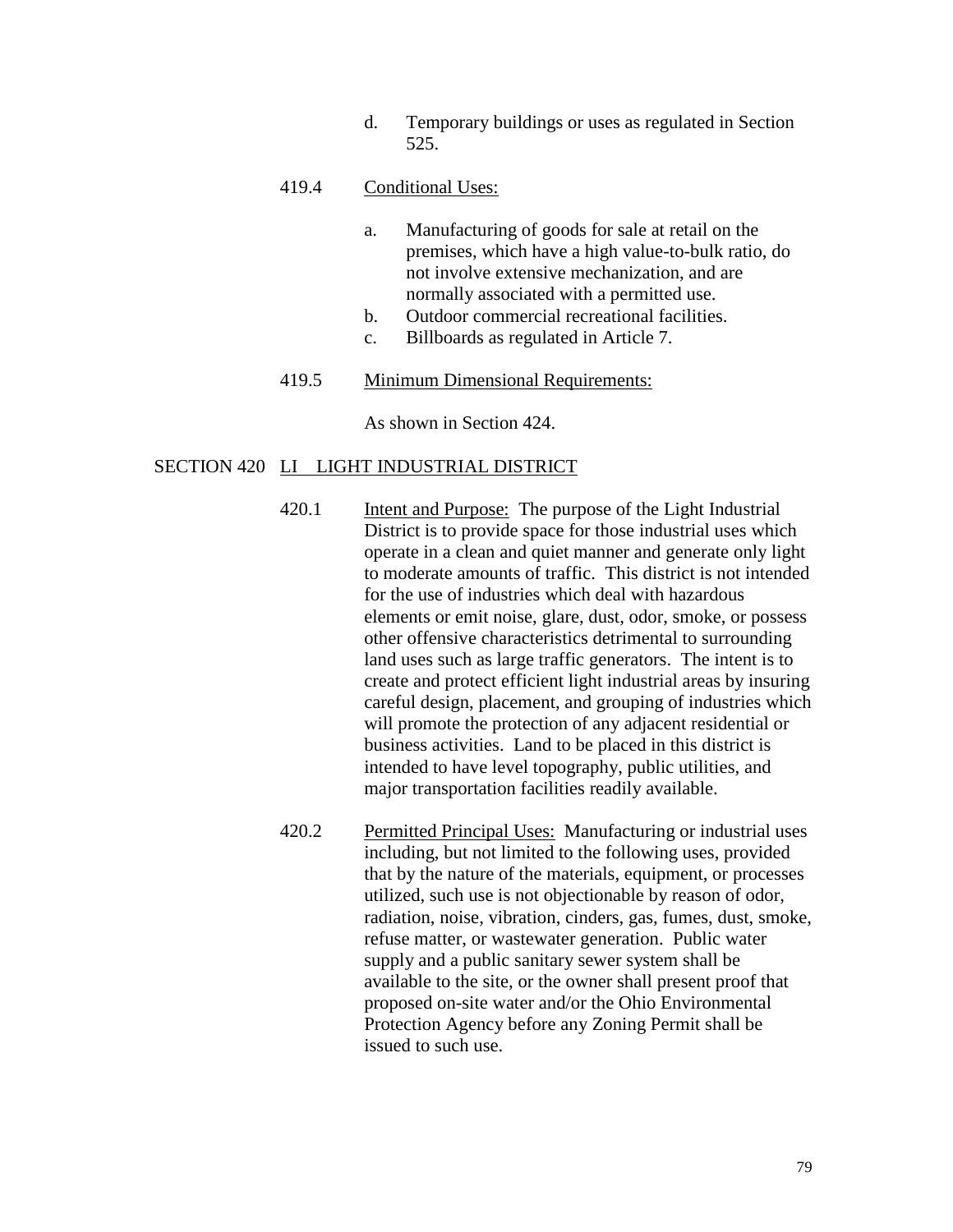- a. Fabrication, processing, packaging and/or assembly of articles or merchandise from the following previously prepared materials: bone, canvas, cellophane, cloth, cork, feathers, felt, fiber, horn, leather, paint, paper, plastics, precious or semiprecious metals or stones, textiles, tobacco, wax, wood, and yarn.
- b. Fabrication, processing, packaging and/or manufacturing of food products and condiments, excluding slaughter houses and rendering and refining of fats, oils, fish, vinegar, yeast, and sauerkraut.
- c. Manufacturing, assembling, or repairing of electrical and electronic products, components, and equipment.
- d. Machine shops and tool and die shops.
- e. Lumber yards including incidental millwork, coal, brick, and stone.
- f. Recycling center collection points, provided materials are kept in an enclosed building.
- g. Warehouses and warehouse distribution centers.
- h. Research and engineering laboratories.
- i. Cold storage and frozen food lockers.
- j. Publishing and printing.
- k. Automobile repair and painting, but no commercial wrecking, dismantling, or salvage yard.
- l. Auto service station.
- m. Parcel post delivery stations.
- n. Radio and television stations.
- o. Public buildings and/or uses which are supported in whole or in part by taxes or special public assessments, the location of which has been fixed by studies. Such uses include but are not limited to: wastewater pumping and storage facilities, sanitary landfills as regulated in Section 523, fire stations, police stations, parks, and public maintenance facilities.

- a. Off-street parking and loading spaces regulated in Article 6.
- b. Signs as regulated in Article 7.
- c. Temporary buildings as regulated in Section 525.
- d. Storage of materials within an enclosed building normally utilized in connection with a permitted use.
- e. Accessory landing areas as regulated in Section 532.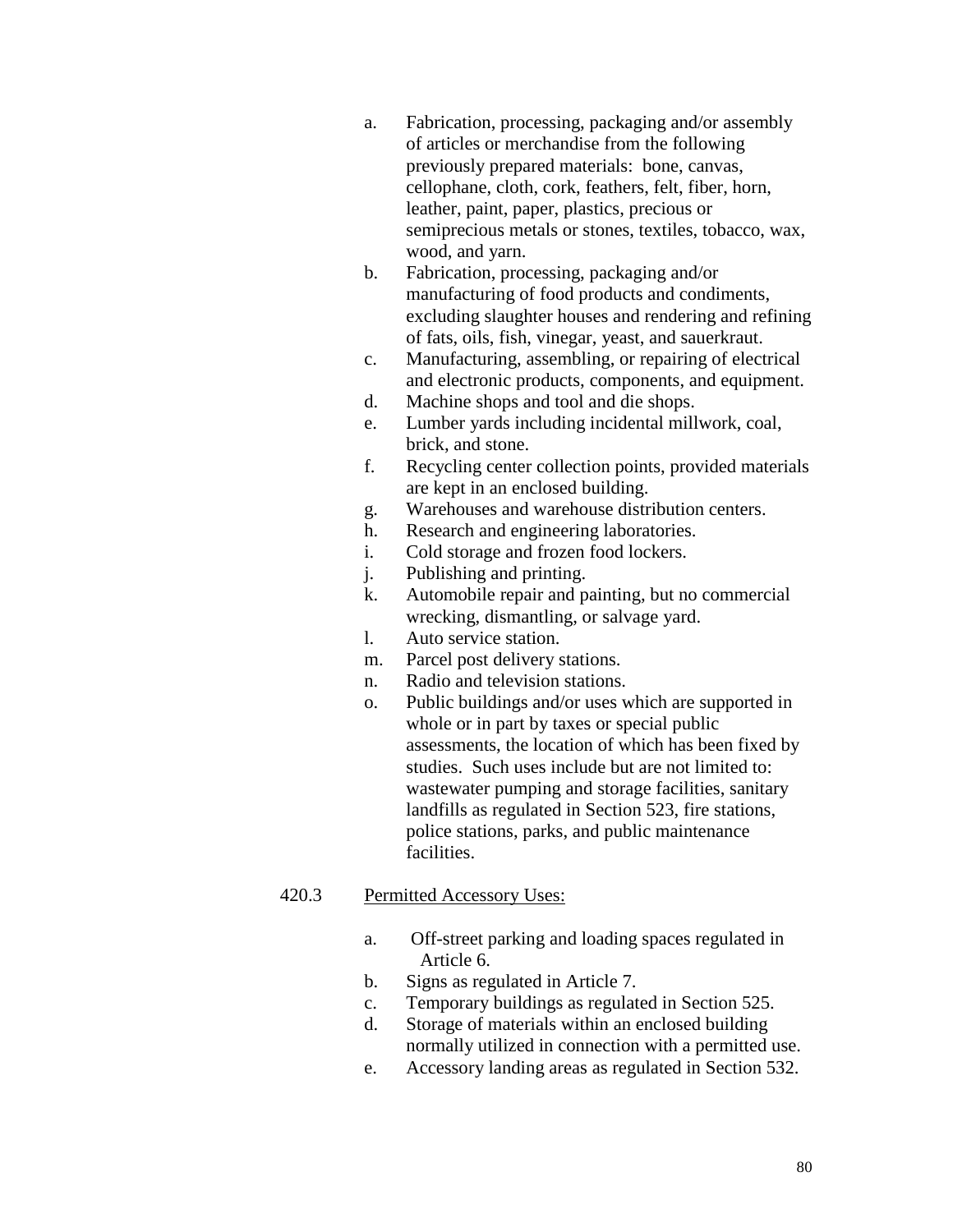- 420.3 Conditional Uses: The following uses shall be permitted only in accordance with Article 10, Section 1002:
	- a. Mineral extraction operations as regulated in Section 524.
	- b. Manufacturing or industrial enterprises operations, or processes similar to any permitted principal use provided that any resulting cinders, dust, flashing, fumes, gas, noise, odor, refuse matter, smoke, vapor or vibration is no greater or more detrimental to the neighborhood than the above specified uses, that no extra fire hazard is created, and that the proposed use is determined by the Board of Zoning Appeals to be of the same general character as the above uses.
	- c. Billboards as regulated in Article 7.
	- d. Private sanitary landfills in accordance with Section 523.
- 420.4 Minimum Dimensional Requirements:

As shown in Section 424.

# SECTION 421 HI HEAVY INDUSTRIAL DISTRICT

- 421.1 Intent and Purpose: The purpose of the Heavy Industrial District is to create and protect areas for industries which require large sites and should be isolated from other land uses by virtue of their external effects such as heavy traffic generation, open storage materials, and possible emission of noise, glare, dust, odor, smoke, or other offensive characteristics. This district is intended to insure proper design, placement, and grouping of all types of industries of this nature within the Township so as not to create a nuisance to other surrounding land uses. Land to be placed in this district is intended to have level topography, sufficient public utilities, and major transportation facilities readily available.
- 421.2 Permitted Principal Uses: Manufacturing or industrial uses including but not limited to the following uses: Public water supply and a public sanitary sewer system shall be available to the site or the owner shall present proof that proposed on-site water and/or sewage disposal facilities have been approved by the Seneca County Health Department and/or the Ohio Environmental Protection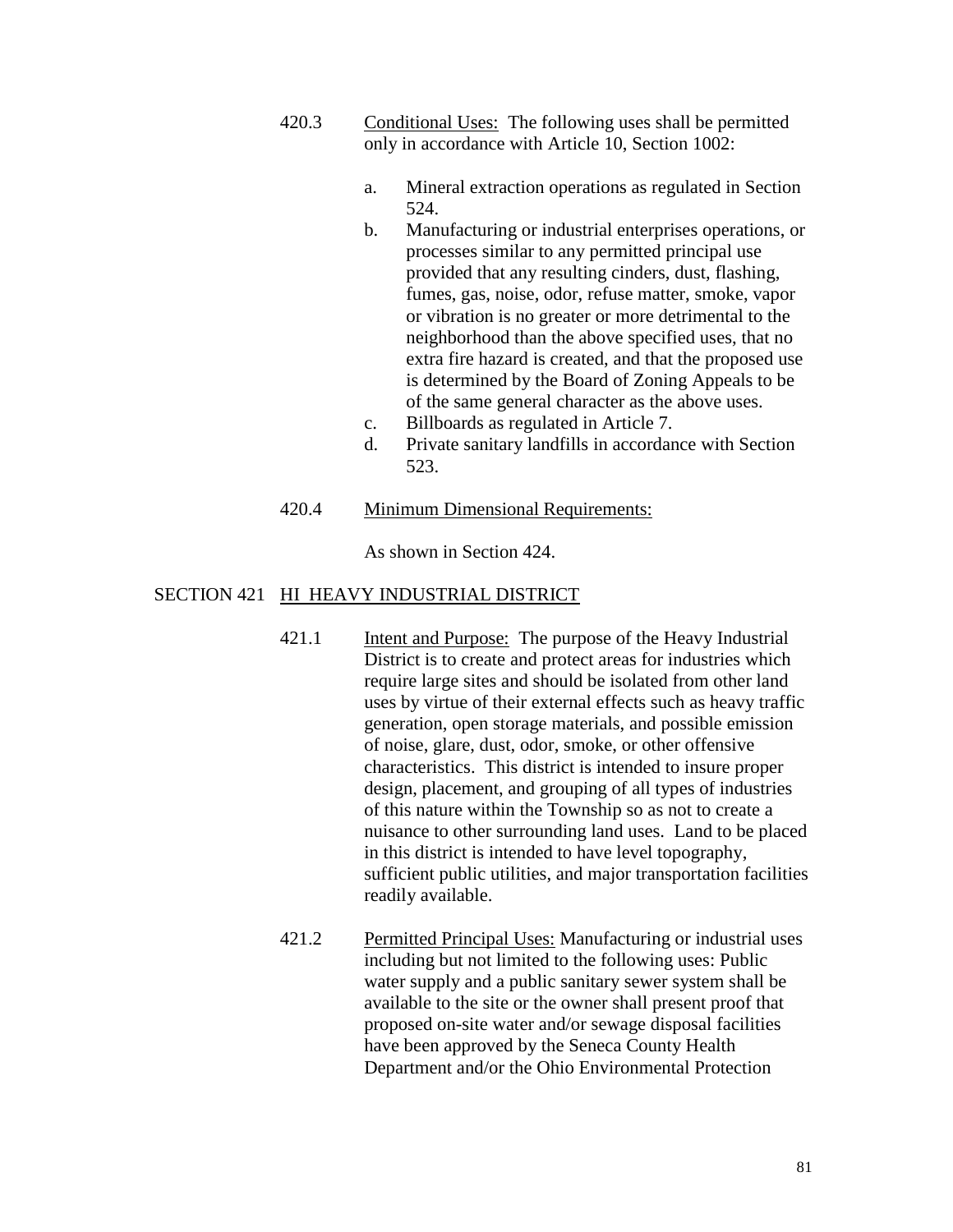Agency before any Zoning Permit shall be issued to such use.

- a. Any principal use permitted in the LI Light Industrial District.
- b. Automotive, tractor, trailer, farm implement assembly or manufacture.
- c. Boiler shops, machine shops, structural steel fabricating shops, or metal working shops.
- d. Manufacturing or cement products, including readymix concrete batching plants.
- e. Contractor sales, storage, and equipment yards.
- f. Flour or grain mills.
- g. Manufacture of glass products, pottery, figurines, or similar products using previously pulverized clay.
- h. Truck terminals provided that truck entrances and exits are on to streets where pavement width is at least thirty (30) feet.
- i. Mobile home and recreational vehicle storage.
- j. Manufacture and storage of building materials.
- k. Private sanitary landfills as regulated in Section 523.
- l. Public buildings and/or uses which are supported in whole or in part by taxes or special public assessments, the location of which has been fixed by studies. Such uses include but are not limited to: water treatment, pumping, and storage facilities, wastewater treatment and pumping facilities, sanitary landfills in accordance with Section 523, fire stations, police stations, parks, and public maintenance facilities.
- m. Essential services.

- a. Indoor or outdoor storage of materials normally utilized in connection with a permitted use.
- b. Off-street parking and loading spaces as regulated in Article 6.
- c. Signs as regulated in Article 7.
- d. Temporary buildings or uses as regulated in Section 525.
- e. Accessory landing areas as regulated in Section 532.
- 421.4 Conditional Uses: The following uses shall be permitted only in accordance with Article 10, Section 1002: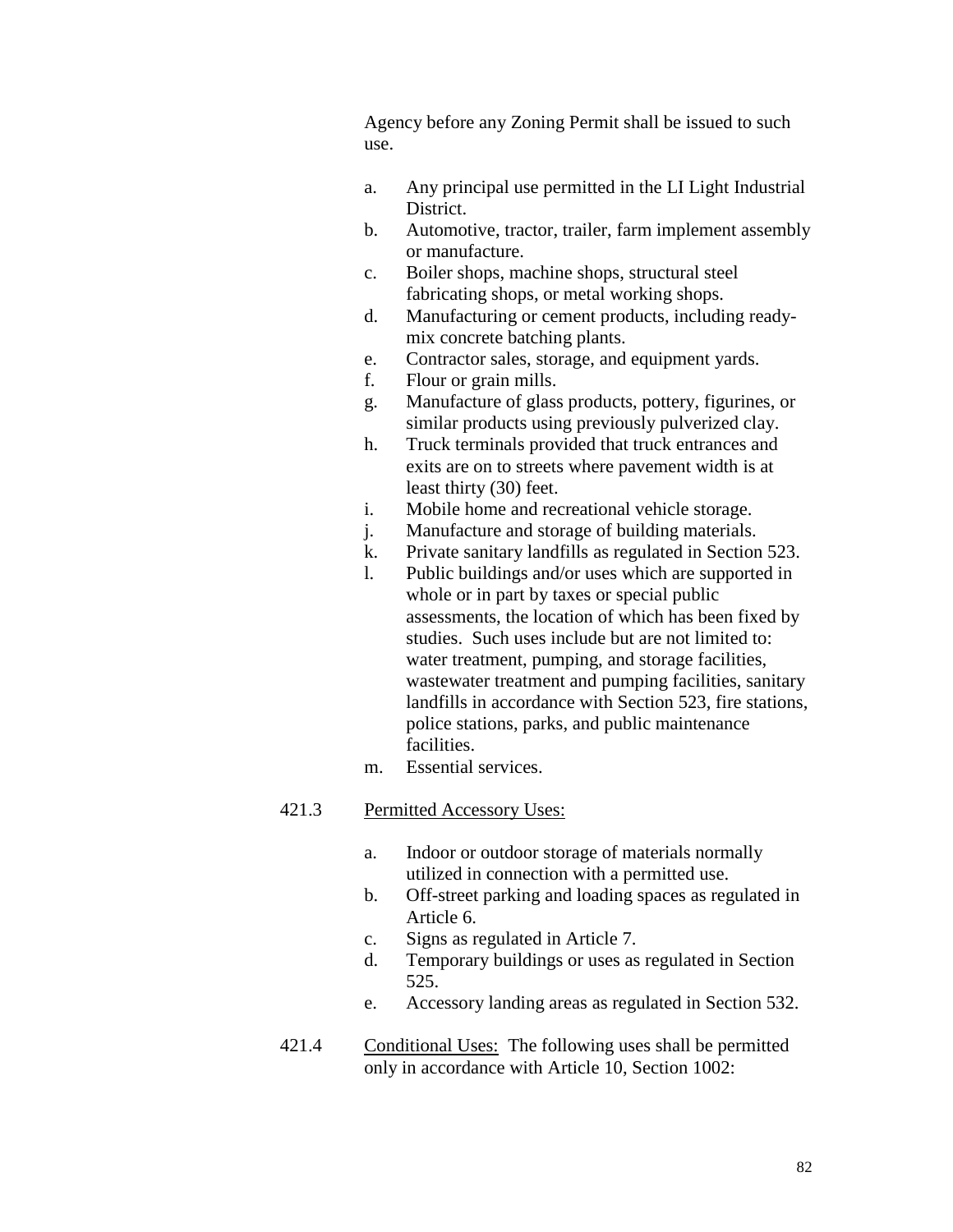- a. Mineral extraction operations as regulated in Section 524.
- b. Storage facilities for fuels, coal, chemicals, or other flammable or toxic materials.
- c. Manufacture of asphalt and asphalt products.
- d. Manufacture and storage of fertilizer and compost.
- e. Solid waste reduction and/or recycling facilities.
- f. Junk yards as regulated in Section 522.
- g. Manufacturing or industrial enterprises, operations, or processes similar to any permitted principal use provided that any resulting cinders, dust, flashing, fumes, gas, noise, odor, refuse matter, smoke, vapor or vibration shall not be greater or more detrimental to the neighborhood than the above specified uses and that no extra fire hazards be created.

#### 421.5 Minimum Dimensional Requirements:

As shown in Section 424.

## SECTION 422 FP FLOOD PLAIN DISTRICT

- 422.1 Intent and Purpose: The purpose of the Flood Plain District is to prevent the loss of property and life, to prevent the creation of health and safety hazards, to prevent the disruption of commerce and governmental services, to prevent the extraordinary and unnecessary expenditure of public funds for flood protection and relief, and to prevent the impairment of the tax base by:
	- a. Regulating uses, activities, and developments which, acting alone or in combination with other existing or future uses, activities, and developments, will cause unacceptable increases in flood heights, velocities and frequencies;
	- b. Restricting or prohibiting certain uses, activities, and developments from locating within areas subject to flooding;
	- c. Requiring all those uses, activities, and developments that occur in flood-prone areas to be protected and/or flood-proofed against flooding and flood damage; and
	- d. Protecting individuals from buying lands and structures which are unsuited for intended purposes because of flood hazards.

The degree of flood protection required by this Resolution is considered reasonable for regulatory purposes and is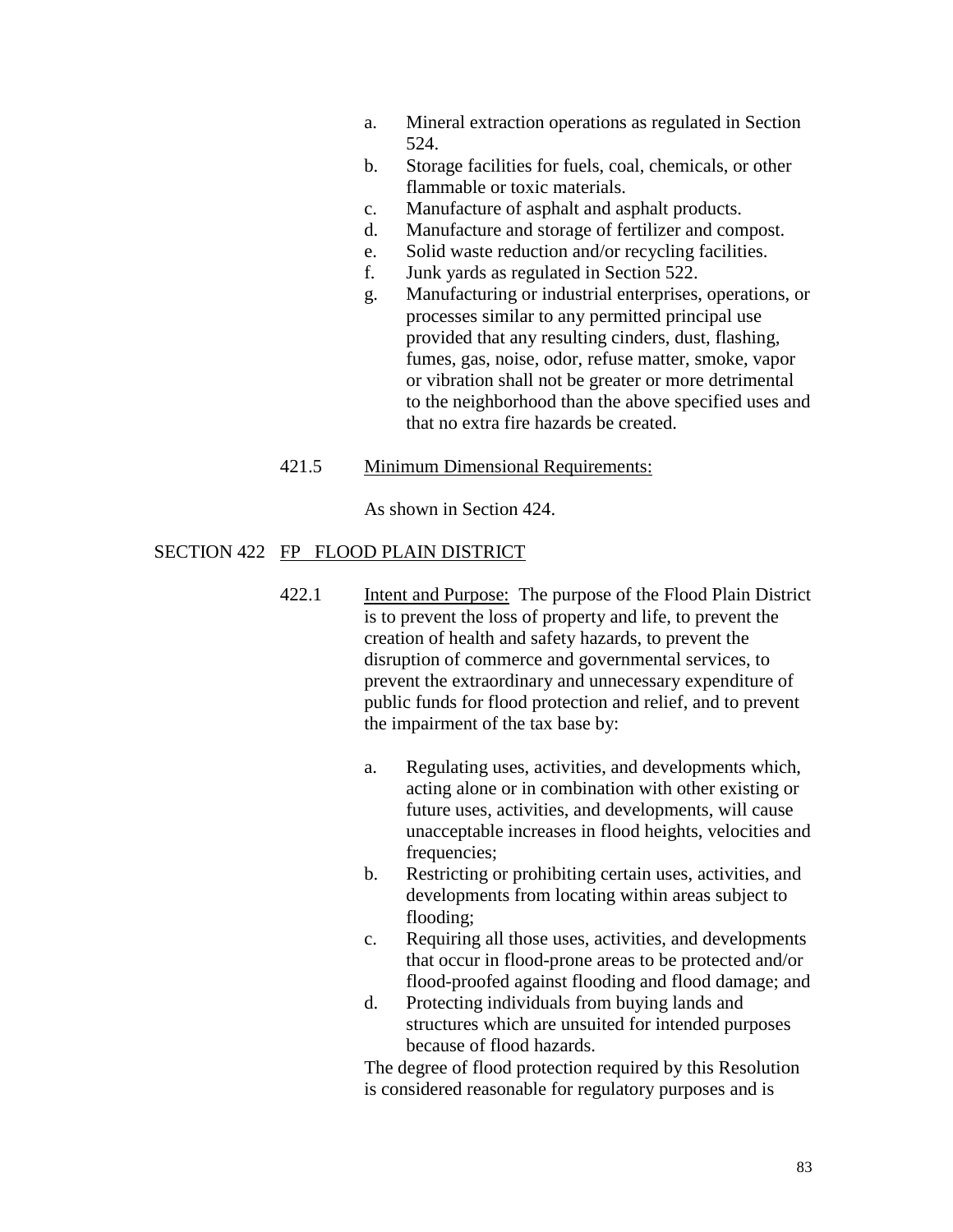based upon the Flood Insurance Study for the Unincorporated Areas of Seneca County, Ohio prepared by the Federal Emergency Management Agency. The Flood Insurance Study, with accompanying maps and any revisions thereto, is adopted by reference and declared to be a part of this Resolution. Where detailed studies of the Floodway and Floodway Fringe have not been made available within the Flood Insurance Study, the following sources of data may be used to determine the necessary elevations for the purposes of this Resolution:

- a. Corps of Engineers Flood Plain Information Reports.
- b. U.S. Geological Survey Flood Prone Quadrangles.
- c. U.S.D.A., Soil Conservation Service Flood Hazard Analyses Studies and County Soil Surveys (Alluvial Soils).
- d. Ohio Department of Natural Resources Flood Hazard Reports and Flood Profile Charts.
- e. Known highwater marks from past floods.
- f. Other sources acceptable to the Board of Zoning Appeals.

This Resolution does not imply that areas outside of the Flood Plain District as designated on the Official Zoning District Map or land uses permitted within such district will be free from flooding damages. This Resolution shall not create liability on the part of Clinton Township or any official or employee thereof for any flood damages that result from reliance on this Resolution.

- 422.2 Permitted Principal Uses: The following open space uses shall be permitted provided that they do not require the open storage of materials and equipment, or any fill material or permanent structures which project above the existing ground elevation, except as provided for under Conditional Uses in this section.
	- a. Agriculture, not including the spreading, accumulation, feeding, or use of garbage in any manner on the open surface of the ground.
	- b. Forests and wildlife preserves.
	- c. Private and public outdoor recreational activities, including such uses as golf courses, tennis courts, driving ranges, archery ranges, picnic grounds, boat and canoe launching ramps, swimming areas, parks,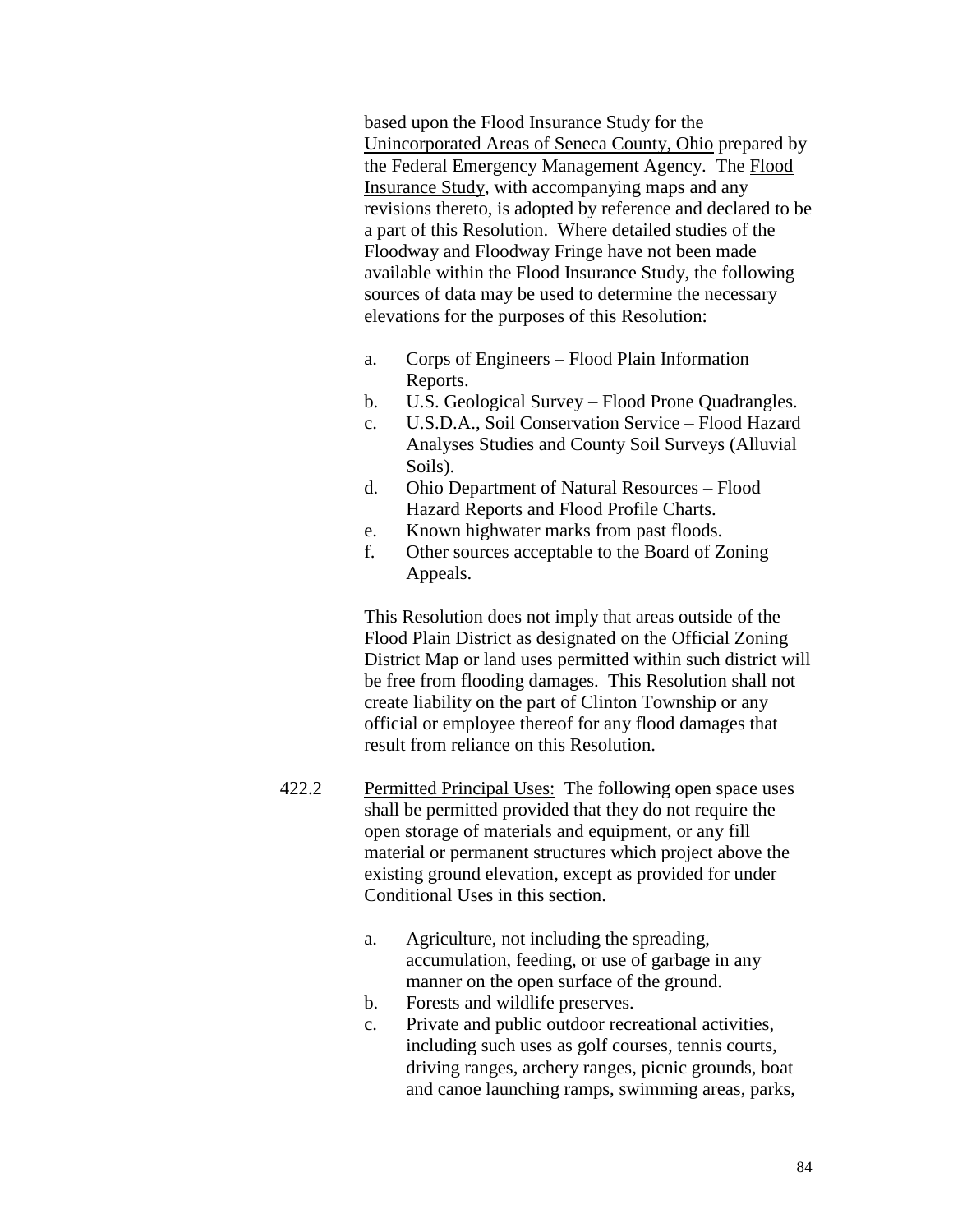fishing areas, hiking trails, horseback riding trails and open amphitheaters.

- d. Residential open space uses such as lawns, gardens, woodlands, and play areas.
- e. Plant material nurseries.
- f. Public uses which are supported in whole or in the location of which has been fixed by studies. Such uses include but are not limited to: parks, playgrounds, water treatment, pumping and storage facilities, and wastewater treatment and pumping facilities.
- g. Open parking and loading areas as regulated in Article 6.
- h. Airport approach zones and landing strips as regulated in Section 532.
- i. Essential services.
- j. Temporary, transient, and portable activities such as religious services, bazaars, carnivals, or circuses provide the requirements of Section 525 are met.

- a. Accessory off-street parking and loading spaces as regulated in Article 6.
- b. Accessory signs as regulated in Article 7, provided that they do not impair the efficiency or the capacity of the flood plain to store and discharge flood waters.
- c. Accessory fences as regulated in Section 510 provided that they do not impair the efficiency or the capacity of the flood plain to store and discharge flood waters.
- d. Other uses customarily incidental to the above permitted principal uses, provided that they do not require structures, fill, or the storage of materials and equipment.
- 422.4 Conditional Uses: The following uses may be permitted provided they meet the requirements set forth both in this section and Article 10, Section 1002, of this Resolution.
	- a. Structures accessory to permitted agricultural uses.
	- b. Structures accessory to permitted private and public outdoor recreational activities.
	- c. Structures required in the provision of essential services.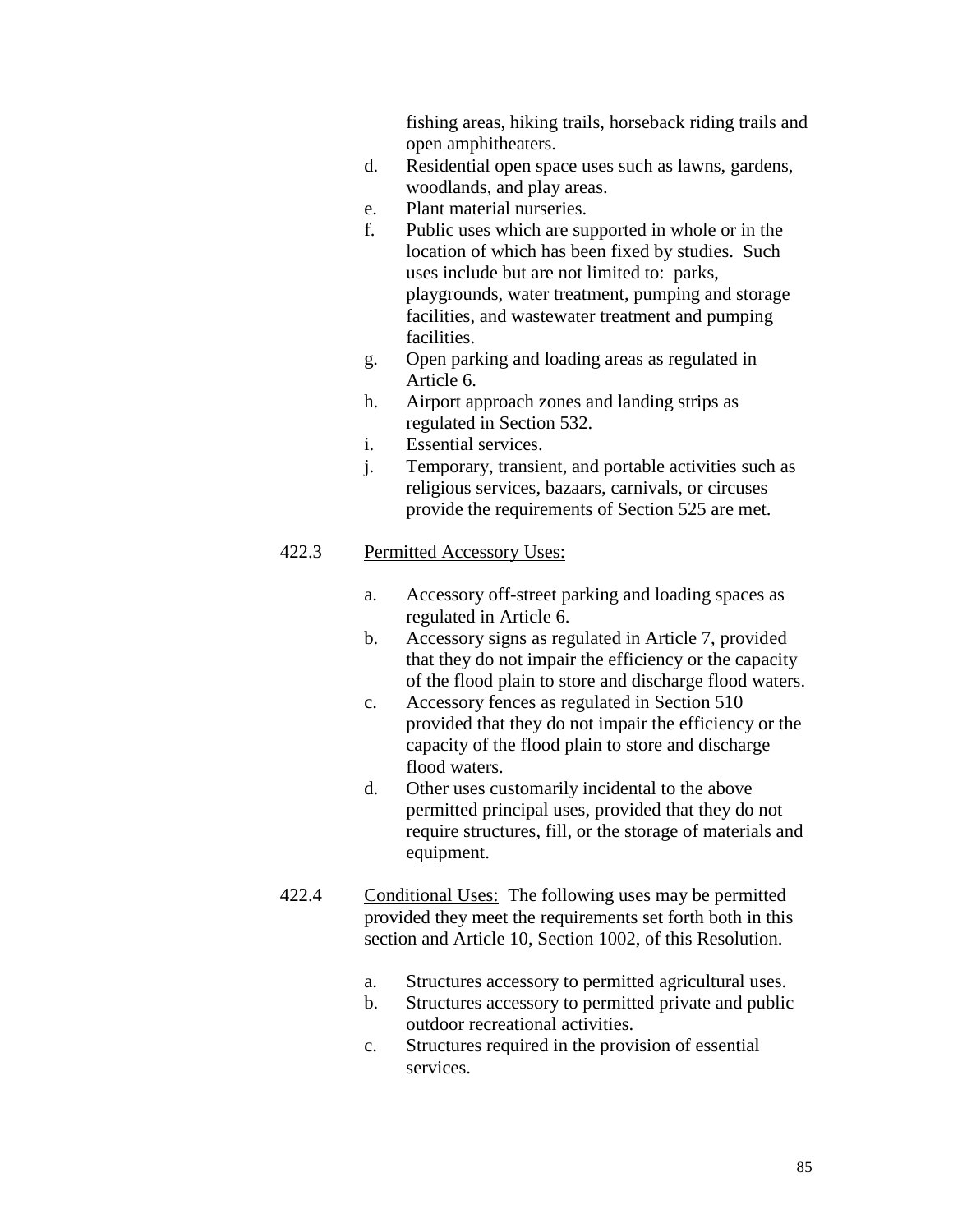- d. Mineral extraction operations as regulated in Section 524.
- e. Fill material required to elevate permitted structures above the 100-year regional flood elevation as regulated by the U.S. Army Corps of Engineers under Section 404 of the Federal Water Pollution Control Act (PL 92-500, 86 Stat. 86)
- f. The alteration or extension of any non-residential structure presently located outside of the Flood Plain District into the Flood Plain District.
- g. Horse care and riding operations as regulated in Section 520.
- h. Private recreation facilities as regulated in Section 514.
- i. Billboards as regulated in Article 7.
- 422.5 Prohibited Uses: The following uses shall be expressly prohibited from locating within the Flood Plain District.
	- a. Structures for human habitation.
	- b. The location of structures or fill material which will raise the elevation of the 100-year flood level more than one (1) foot at any point calculated by the engineering principle "equal reduction of conveyance."

# 422.6 Minimum Dimensional Requirements:

As shown in Section 424.

# 422.7 Required Conditions:

- a. All applications for a Conditional Use Permit within the Flood Plain District shall be accompanied by a report and recommendation bearing the seal of a professional surveyor registered in the State of Ohio certifying the elevation of the 100-year regional flood on the property, the location and elevation of existing and proposed fill and/or structures not elevated above the 100-year regional flood elevation.
- b. Upon consideration of the application for a Conditional Use Permit, the Board of Zoning Appeals may attach conditions to such uses as it deems necessary to further the purposes of this section. Such conditions may include but not be limited to the following: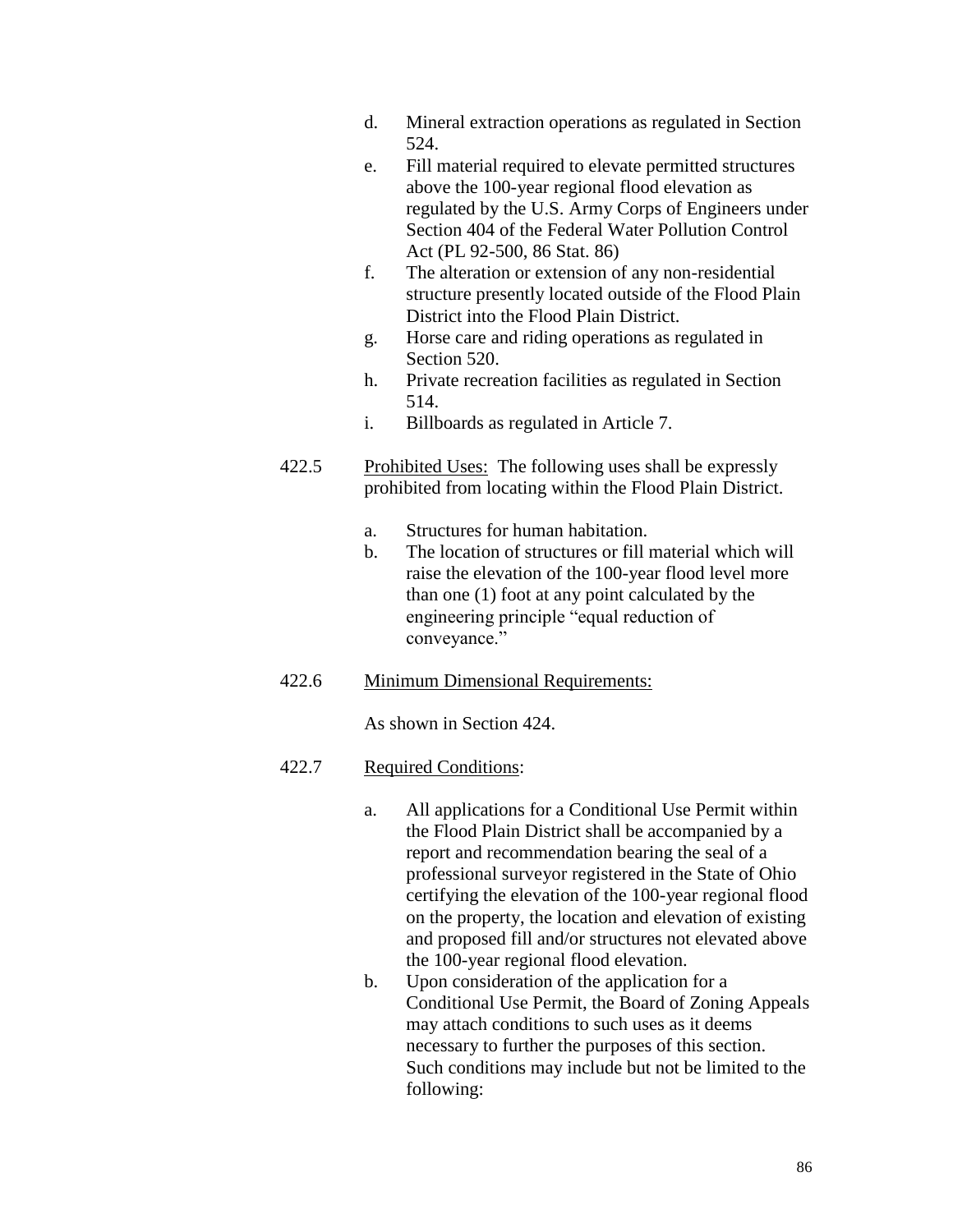- 1. Requirements for the elevation of structures of a minimum of eighteen (18) inches above the 100-year flood elevation;
- 2. Modification of waste disposal and water supply facilities to the satisfaction of the Seneca County Health Department and/or the Seneca County Sanitary Engineer;
- 3. Limitations on periods so use and operations;
- 4. Imposition of operational controls, sureties, and deed restrictions;
- 5. Requirements for construction of channel modifications, dikes, levees, and other protective measures; and/or
- 6. Flood proofing measures such as the following may be required and shall be designed consistent with the regional flood protection elevation for the particular area, flood velocities, durations, rate of rise, hydrostatic and hydrodynamic forces, and other factors associated with the regional flood. The Board of Zoning Appeals shall require that the applicant submit a plan or document certified by a registered professional engineer that the flood proofing measures are consistent with the regional flood protection elevation and associated flood factors for the particular area. The following flood proofing measures may be required:
	- a. Anchorage to resist flotation and lateral movement;
	- b. Installation of watertight doors, bulkheads, and shutters, or similar methods of construction;
	- c. Reinforcement of walls to resist water pressures;
	- d. Use of paints, membranes, or mortars to reduce seepage of water through walls;
	- e. Addition of mass or weight to structures to resist flotation;
	- f. Installation of pumps to lower water levels in structures;
	- g. Construction of water supply and waste treatment systems so as to prevent the entrance of flood waters;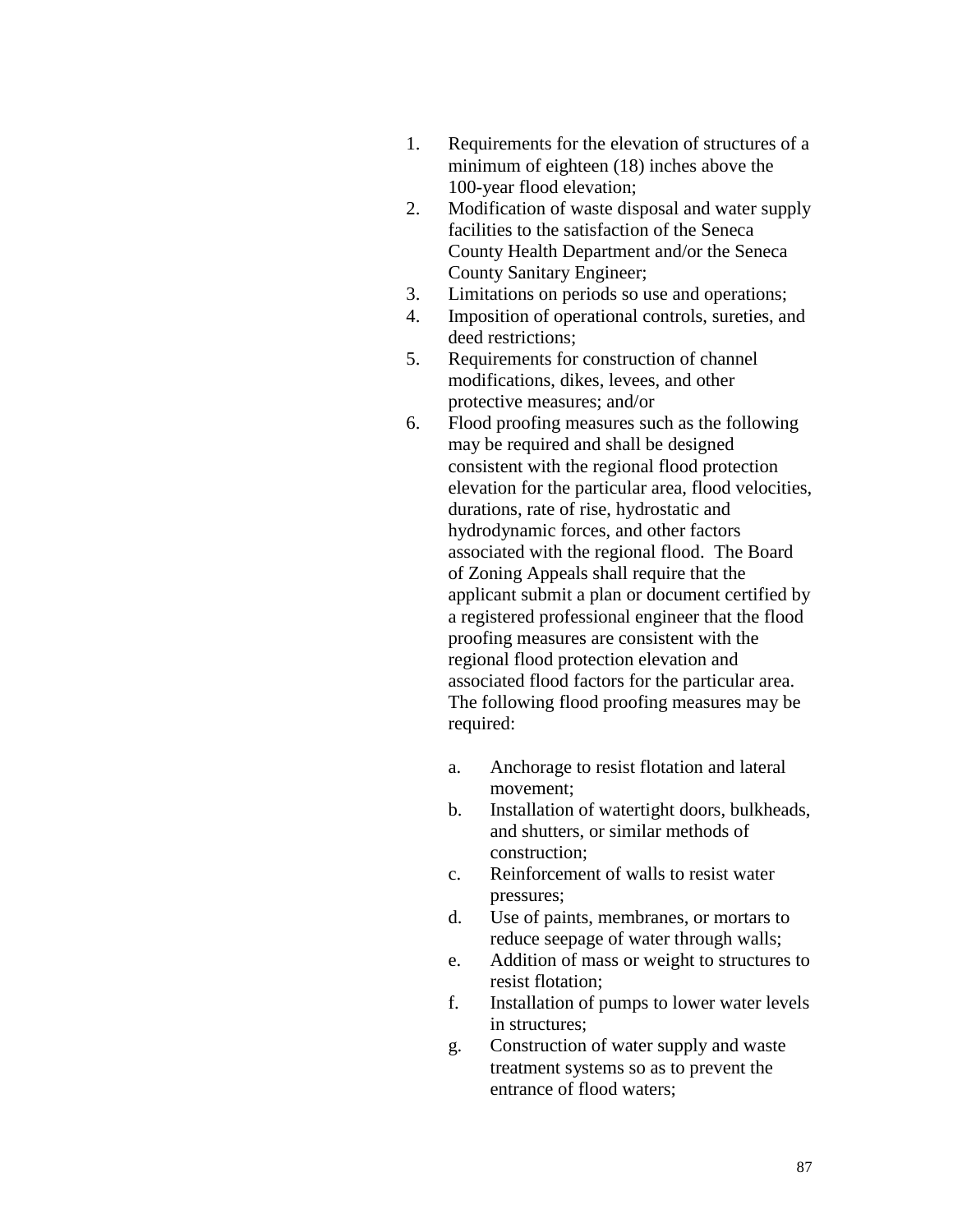- h. Pumping facilities or comparable practices for sub-surface drainage systems for buildings to relieve external foundation wall and basement flood pressures;
- i. Construction to resist rupture or collapse caused by water pressure or floating debris;
- j. Installation of valves or controls on sanitary and storm drains which will permit the drains to be closed to prevent back up of sewage and storm waters into the buildings or structures. Gravity drainage of basements may be eliminated by mechanical devices;
- k. Location f all electrical equipment, circuits, and installed electrical appliances in a manner which will assure they are not from inundation by the regional flood; and/or
- l. Location of any structural storage facilities for chemicals, explosives, buoyant materials, which could be hazardous to public health, safety, and welfare in a manner which will assure that the facilities are situated at elevations above the height associated with the regional flood protection elevation or are adequately flood proofed to prevent flotation of storage containers which could result in the escape of toxic materials into floodwaters.
- c. In passing upon such applications, the Board of Zoning Appeals shall consider the following relevant factors:
	- 1. The danger of life and property due to increased flood heights or velocities caused by encroachments.
	- 2. The danger that materials may be swept on to other lands or downstream to the injury of others.
	- 3. The proposed water supply and sanitation systems and the ability of these systems to prevent disease, contamination and unsanitary conditions.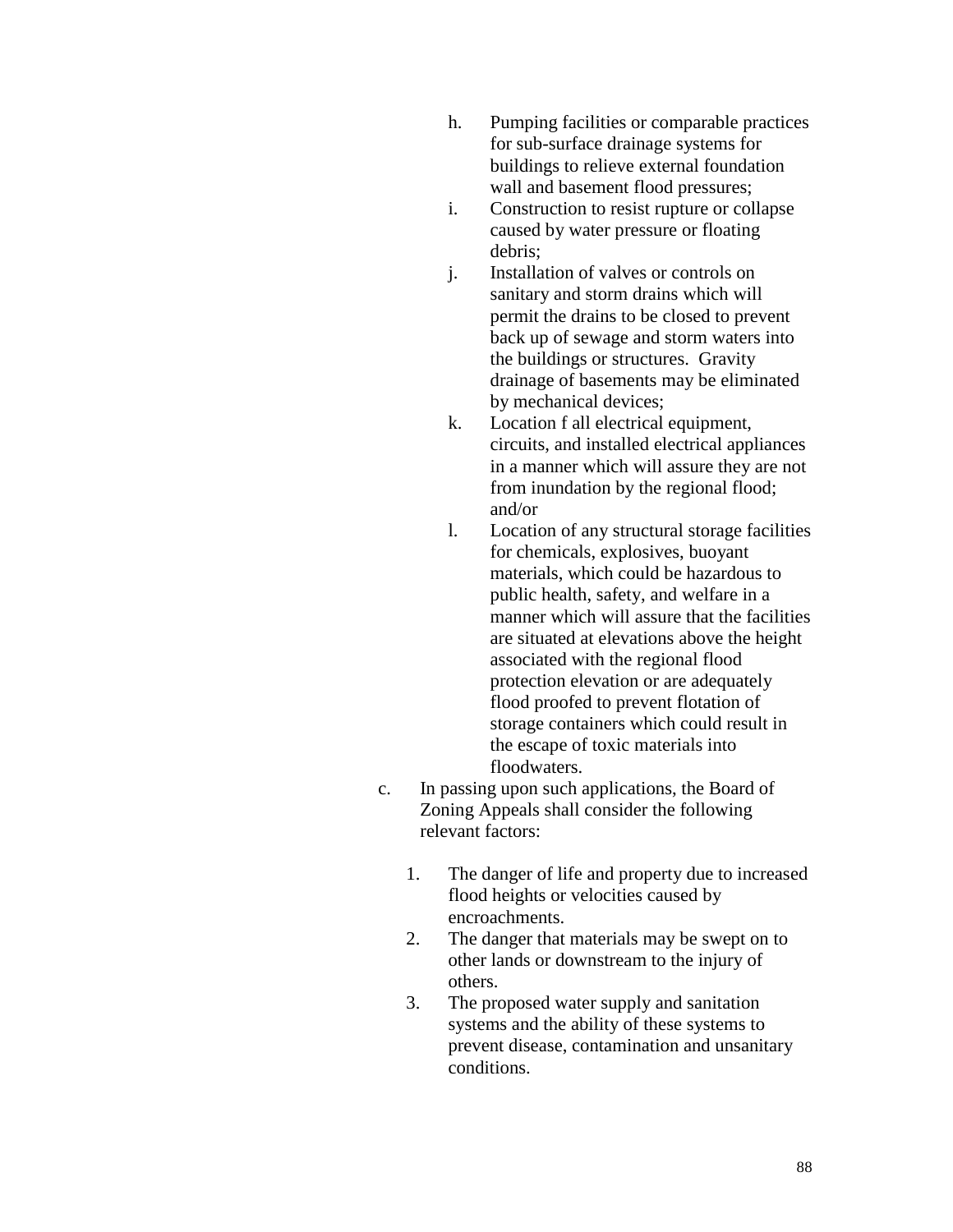- 4. The susceptibility of the proposed facility and its contents to flood damage and the effect of such damage on the owner.
- 5. The importance of the services provided by the proposed facility to the community.
- 6. The requirements of the facility for a waterfront location.
- 7. The availability of alternative locations not subjects to flooding for the proposed use.
- 8. The compatibility of the proposed use with existing development and development anticipated in the forseeable future.
- 9. The relationship of the proposed use to Perspectives: A Future Land Use Plan for Seneca County, Ohio.
- 10. The safety of access to the property in times of flood for ordinary and emergency vehicles.
- 11. The expected heights, velocity, duration, rate of rise, and sediment transport of the floodwaters expected at the site.
- 12. Other factors which are relevant to the purposes of this Resolution

## SECTION 423 CR COMMERCIAL RECREATION AREAS

- 423.1 Purpose: The purpose of this district is to provide for commercially operated outdoor recreation areas. Conditional use permits for commercial recreation facilities shall be approved by the Board of Zoning Appeals. Tracks or competitive courses for motorized vehicles shall not be permitted.
- 423.2 Permitted Uses:

Archery Courses Driving Ranges Fishing Ponds Ranches Vacation Farms and Ranches Golf Courses, including Miniature Golf Courses Accessory uses pertinent to the main permitted use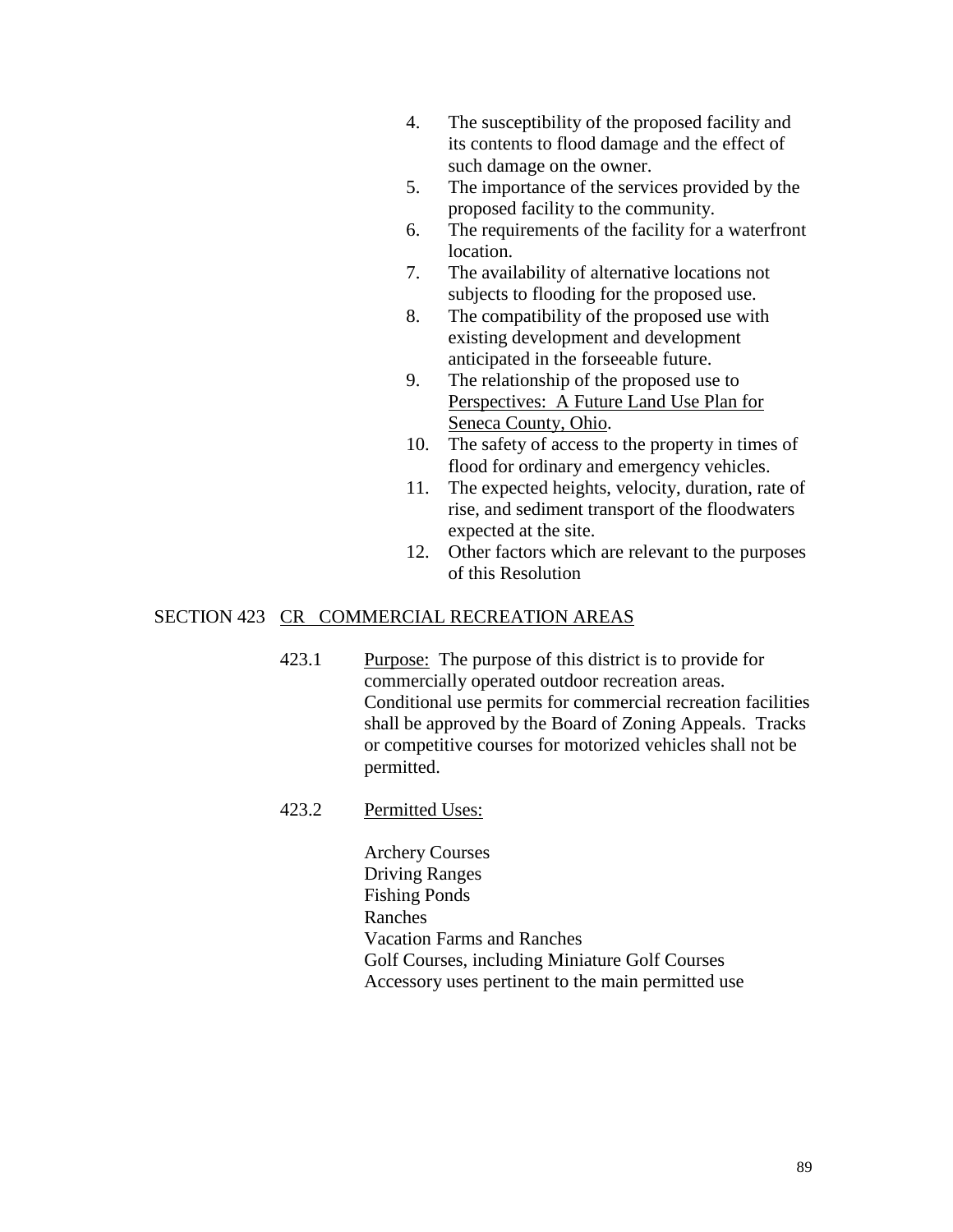423.3 Conditionally Permitted Uses:

Picnic Areas Riding Stables and Bridal Paths Ski Slope Swimming Areas Shooting Preserves Vacation Campgrounds and Camping Trailer Parks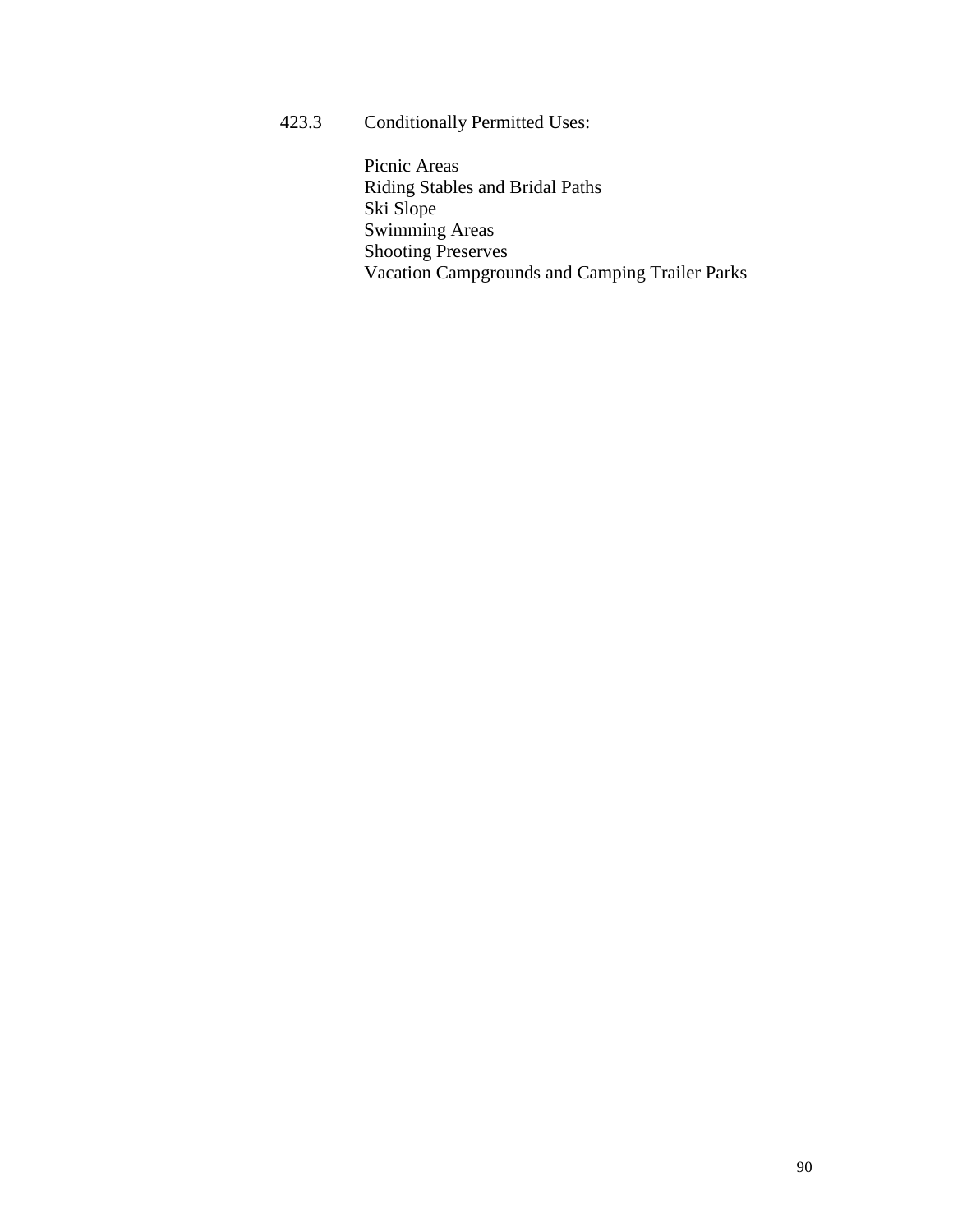|                        |                                                         | Minimum Lot Area Per Family Or<br>Principal Structure                                    |                                                                                             | Frontage                                                                                                             |                                   | Minimum Yard Requirements |                              |                              |         |         |                 |
|------------------------|---------------------------------------------------------|------------------------------------------------------------------------------------------|---------------------------------------------------------------------------------------------|----------------------------------------------------------------------------------------------------------------------|-----------------------------------|---------------------------|------------------------------|------------------------------|---------|---------|-----------------|
| <b>Zoning District</b> | Permitted<br>Principal Uses                             | On-Site Water &<br>Sewer                                                                 | <b>Central Sewer</b>                                                                        | Minimum Lot<br>Frontage                                                                                              | Minimum<br>Corner Lot<br>Frontage | Front                     | <b>SIDE</b>                  |                              | Rear    | Maximum | Maximum         |
|                        |                                                         |                                                                                          |                                                                                             |                                                                                                                      |                                   |                           | One                          | Total<br>Both                |         | Height  | Lot<br>Coverage |
| $A-5$                  | Article 4<br>Sect. 405.2                                | 1 Acre                                                                                   | 3/4 Acre                                                                                    | At Building line<br>125 Feet                                                                                         | 125 Feet                          | 50 Feet                   | 20 Feet                      | 40 Feet                      | 50 Feet | 35 Feet | 10 %            |
| $E-1$                  | Article 4<br>Sect. 405.2                                | 1 Acre                                                                                   | 3/4 Acre                                                                                    | 125 Feet                                                                                                             | 125 Feet                          | 50 Feet                   | 20 Feet                      | 40 Feet                      | 50 Feet | 35 Feet | 10 %            |
| $E-2$                  | Article 4<br>Sect. 414.A                                | Less than 3/4<br>Acre                                                                    | Less than 3/4<br>Acre                                                                       | 100 Feet                                                                                                             | 126 Feet                          | 50 Feet                   | 10 Feet                      | 20 Feet                      | 50 Feet | 35 Feet | 20 %            |
| $E-3$                  | Single Family<br>Dwellings                              | Net Density Must Equal Three Acre<br>5+ Acres<br>4 Acres<br>3 Acres<br>2 Acres<br>1 Acre | Planned Subdivision Lots Average<br>$5+$ Acres<br>4 Acres<br>3 Acres<br>2 Acres<br>3/4 Acre | 250 Feet<br>250 Feet<br>225 Feet<br>225 Feet<br>200 Feet<br>200 Feet<br>175 Feet<br>175 Feet<br>125 Feet<br>125 Feet |                                   | 50 Feet                   | $\overline{20 \text{ feet}}$ | 40 Feet                      | 50 Feet | 35 Feet | 10 %            |
|                        | Other Permitted<br>Uses Article 4<br>Sect. 404.2        | 1 Acre                                                                                   | 3/4 Acre                                                                                    | 125 Feet                                                                                                             | 125 Feet                          |                           |                              |                              |         |         |                 |
| $RS-2$                 | Article 4<br>Sect. 406.2                                | Not Permitted                                                                            | $\frac{1}{2}$ Acre                                                                          | 100 Feet                                                                                                             | 125 Feet                          | 50 Feet                   | 10 Feet                      | $\overline{20 \text{ feet}}$ | 50 Feet | 35 Feet | 20 %            |
| $RS-3$                 | Article 4<br>Sect. 407.2                                | Not Permitted                                                                            | $1/3$ Acre                                                                                  | 100 Feet                                                                                                             | 125 Feet                          | 50 Feet                   | 10 Feet                      | 20 Feet                      | 50 Feet | 35 Feet | 20 %            |
| $RT-3$                 | One or Two<br><b>Family Dwelling</b>                    | Not Permitted                                                                            | $\overline{1/3}$ Acre per<br>Sect. 408.2                                                    | 125 Feet                                                                                                             | 125 Feet                          | 50 Feet                   | 10 Feet                      | 20 Feet                      | 50 Feet | 35 Feet | 20 %            |
|                        | Other Permitted<br><b>Uses Article 4</b><br>Sect. 408.2 | 1 Acre                                                                                   | 3/4 Acre                                                                                    | 150 Feet                                                                                                             | 150 Feet                          |                           |                              |                              |         |         |                 |
| $RT-4$                 | Single Family<br>Dwelling                               | Not Permitted                                                                            | $\frac{1}{4}$ Acre                                                                          | 80 Feet                                                                                                              | 125 Feet                          | 50 Feet                   | 10 Feet                      | 20 Feet                      | 40 Feet | 35 Feet | 30 %            |
|                        | Two Family<br>Dwelling                                  | Not Permitted                                                                            | 1/4 Acre Per Unit                                                                           | <b>110 Feet</b>                                                                                                      | 125 Feet                          |                           |                              |                              |         |         |                 |
|                        | Other Permitted<br><b>Uses Article 4</b><br>Sect. 410.2 | 1 Acre                                                                                   | 3/4 Acre                                                                                    | <b>150 Feet</b>                                                                                                      | 150 Feet                          |                           |                              |                              |         |         |                 |

#### **SECTION 424 MINIMUM DIMENSIONAL REQUIREMENTS: Minimum dimensional requirements for each District apply as shown in the following table:**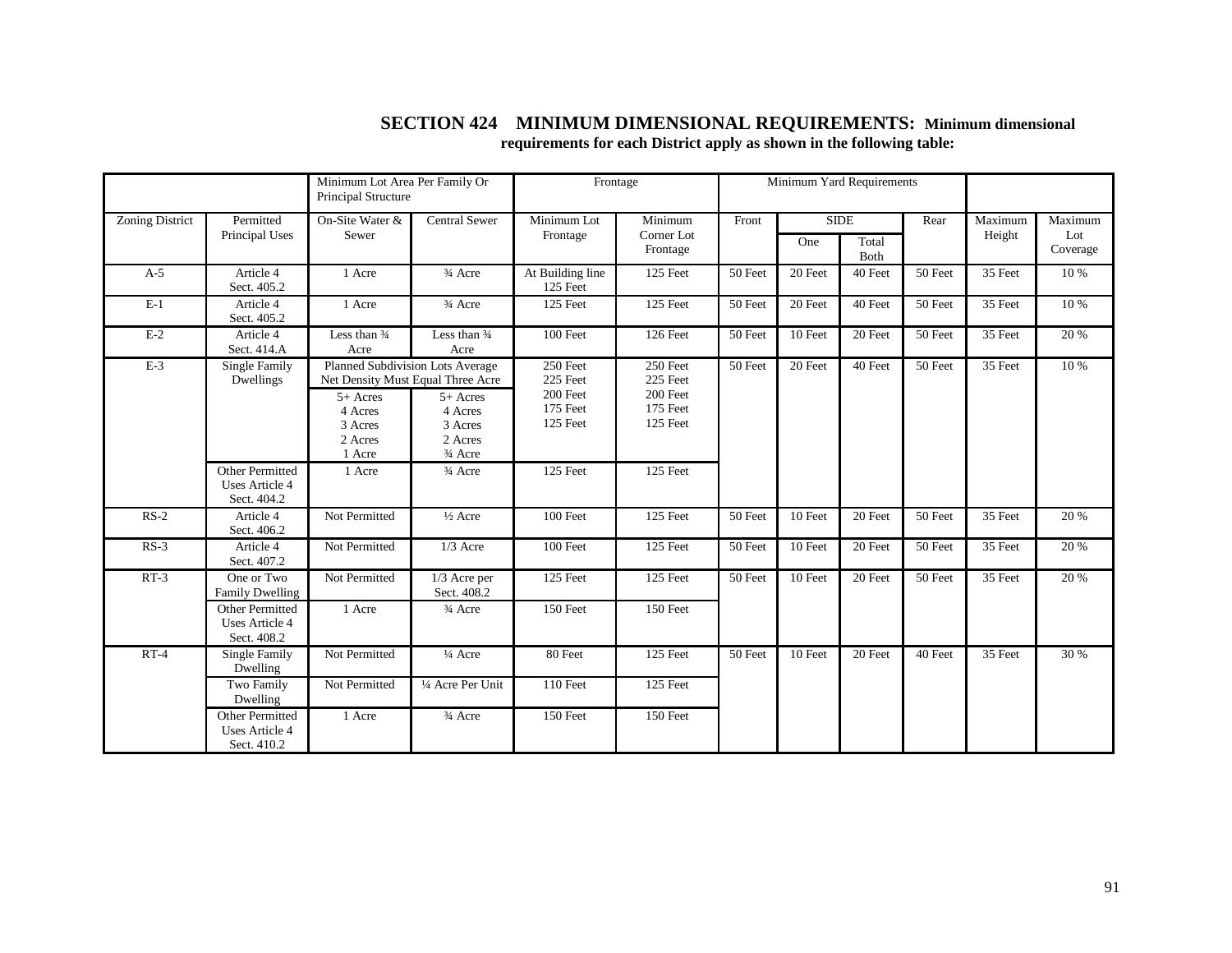| $RM-8$          | Two Family<br>Dwelling                           | Not Permitted | 1/8 Acre Per<br>Unit      | 100 Feet   | 125 Feet | 50 Feet | 10 Feet | 20 Feet              | 40 Feet  | 35 Feet | 30 %                                                                                 |
|-----------------|--------------------------------------------------|---------------|---------------------------|------------|----------|---------|---------|----------------------|----------|---------|--------------------------------------------------------------------------------------|
|                 | Multiple Family<br>Dwelling                      | Not Permitted | 1/8 Acre Per<br>Unit      | 130 Feet   | 130 Feet | 50 Feet | 10 Feet | 20 Feet              | 40 Feet  | 35 Feet | 30 %                                                                                 |
|                 | Other Permitted<br>Uses Article 4<br>Sect. 411.2 | Not Permitted | 3/4 Acre Per Unit         | 150 Feet   | 150 Feet | 50 Feet | 10 Feet | 20 Feet              | 30 Feet  | 35 Feet | 30 %                                                                                 |
| <b>RM-14</b>    | Multiple Family<br>Dwelling                      | Not Permitted | 3000 Sq. Feet<br>Per Unit | 100 Feet   | 125 Feet | 50 Feet | 10 Feet | 20 Feet              | 30 Feet  | 35 Feet | 30 %                                                                                 |
|                 | Other Permitted<br>Uses Article 4<br>Sect. 412.2 | Not Permitted | 3/4 Acre                  | 150 Feet   | 150 Feet |         |         |                      |          |         |                                                                                      |
|                 | Condo's                                          | Not Permitted | 3/4 Acre                  | 150 feet   | 150 feet | 45 feet | 10 feet | $\overline{20}$ feet | 35 feet  | 35feet  | 35%                                                                                  |
| $AR-MH$         | As Regulated in Article 4, Section<br>413        |               |                           |            |          |         |         |                      |          |         |                                                                                      |
| RC              | <b>Single Family</b><br>Dwelling                 | 1 Acre        | 1/2 Acre Per Unit         | 150 Feet   | 150 Feet | 50 Feet | 10 Feet | 25 Feet              | 50 Feet  | 35 Feet | 25 %                                                                                 |
|                 | Other Permitted<br>Uses Article 4<br>Sect. 414.2 | 1 Acre        | 1/2 Acre Per Unit         | 150 Feet   | 150 Feet | 50 Feet | 15 Feet | 30 Feet              | 50 Feet  | 35 Feet | 35 %                                                                                 |
| TB              | Article 4 Sect.<br>415.2                         | 2 Acres       | 3/4 Acre                  | 200 Feet   | 200 Feet | 50 Feet | 15 Feet | 30 Feet              | 50 Feet  | 35 Feet | <b>Buildings</b><br>30 % Total<br>$-75%$                                             |
| O               | Article 4 Sect.<br>416.2                         | 1 Acre        | 3/4 Acre                  | $200$ Feet | 200 Feet | 50 Feet | 15 Feet | 30 Feet              | 50 Feet  | 35 Feet | <b>Buildings</b><br>30 % Total<br>$-75%$                                             |
| NB              | Article 4 Sect.<br>417.2                         | 1 Acre        | 3/4 Acre                  | 200 Feet   | 200 Feet | 50 Feet | 15 Feet | 30 Feet              | 50 Feet  | 35 Feet | <b>Buildings</b><br>30 % Total<br>$-85%$                                             |
| GB              | Article 4 Sect.<br>418.2                         | 1 Acre        | 3/4 Acre                  | 200 Feet   | 200 Feet | 50 Feet | 15 Feet | 30 Feet              | 50 Feet  | 35 Feet | <b>Buildings</b><br>30 % Total<br>$-85%$                                             |
| $\overline{HB}$ | Article 4 Sect.<br>419.2                         | 2 Acres       | 2 Acres                   | 200 Feet   | 200 Feet | 50 Feet | 15 Feet | 30 Feet              | 50 Feet  | 35 Feet | <b>Buildings</b><br>30 % Total<br>$-85%$                                             |
| $\rm{LI}$       | Article 4 Sect.<br>420.2                         | 2 Acres       | 2 Acres                   | 200 Feet   | 200 Feet | 50 Feet | 15 Feet | 30 Feet              | 50 Feet  | 35 Feet | <b>Buildings</b><br>30 % Total<br>$-75%$                                             |
| HI              | Article 4 Sect.<br>421.2                         | 5 Acres       | 5 Acres                   | 300 Feet   | 300 Feet | 70 Feet | 30 Feet | 60 Feet              | 100 Feet | 35 Feet | <b>Buildings</b><br>40% Total<br>$-85%$                                              |
| FP              | Article 4                                        | 3 Acres       | 3 Acres                   | 200 Feet   | 200 Feet | 50 Feet | 20 Feet | 50 Feet              | 50 Feet  | 35 Feet | Subject to<br>Approval<br>$\overrightarrow{by}$ the<br>Board of<br>Zoning<br>Appeals |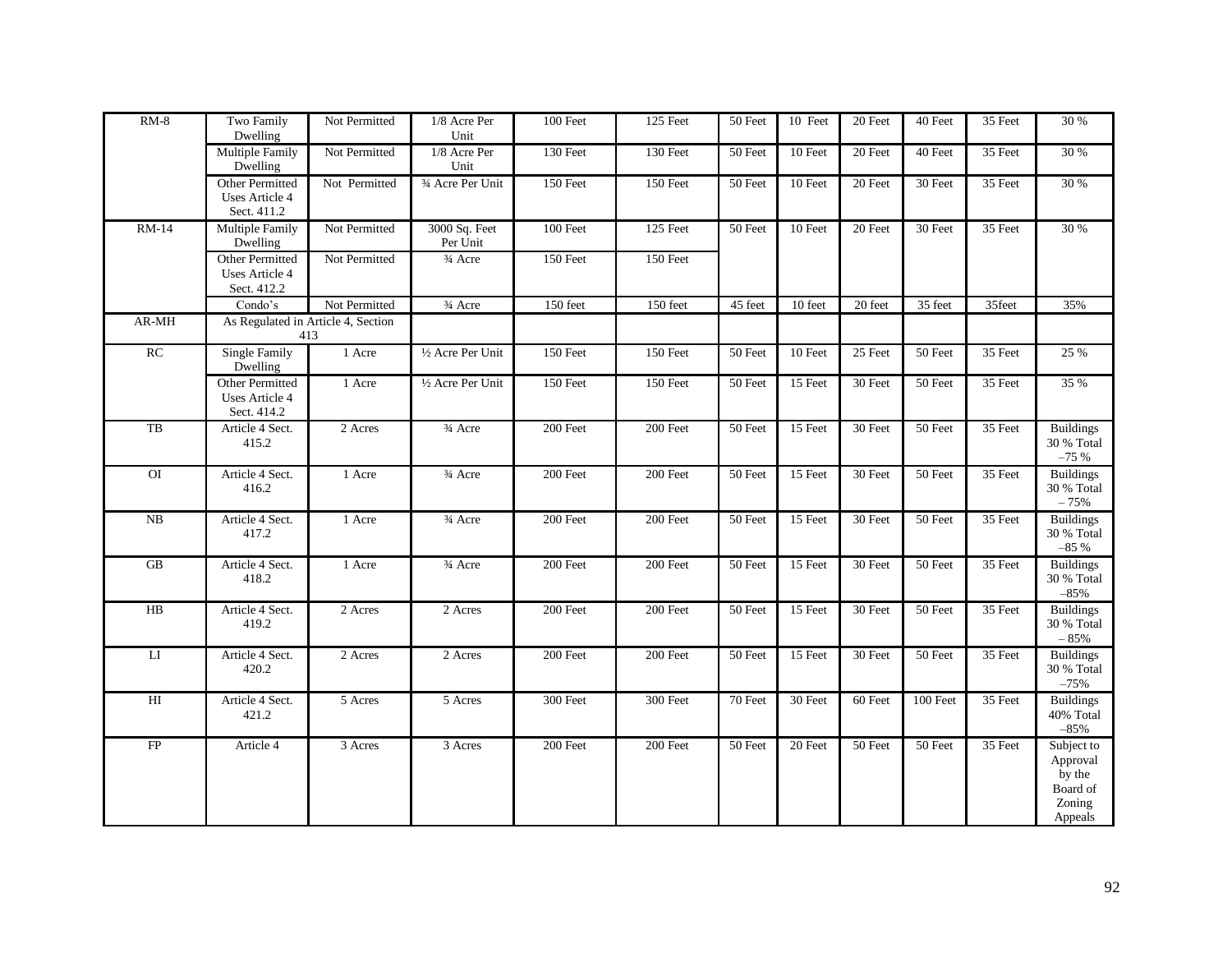#### SECTION 424 Small Wind Farms less than 5MW:

424.1 Intent and Purpose: Wind Farms less than 5MW used solely for the purpose of generating electric for residential usage shall fall under the following regulations. Wind Farms of 5 MW or more shall be required to submit an application with the Ohio Power Siting (OPSB) at the Public Utilities Commission of Ohio (PUCO) and are required to meet OPSB Regulations. Small Wind Farms less than 5MW and used solely for Agriculture will be exempt from these zoning regulations as an Agriculture Use. Any purposed construction, erection, or sitting of a small wind farm less than 5 MW including the wind turbine generator or anemometer or any parts thereof shall be a Permitted Use in the following districts Sections 403 A-5, Section 405 E-1, Section 414 RC, Section 415 TB, Section 416 OT, Section 417 NB, Section 418 GB Section 419 HB, Section 420 LI and Section 421 HI, and by issuance of a Conditional Use Permit only if the following conditions are met.

a. The maximum height of any turbine shall be 125 ft. For the purpose of this resolution, maximum height shall be considered the total height of the turbine system including the tower, and the maximum vertical height of the turbine of the turbine's blade. Maximum height therefore shall be calculated by measuring the length of the prop at maximum vertical rotation to the base of the tower.

b. Setback: Any turbine erected on a parcel of land shall be setback 1.1 times the height of the tower, or established "clear fall zone", from all road right-of-way lines, neighboring property lines, structures, as well as any inhabited structures on the parcel intended for the turbine. A turbine will need to be erected and placed in such a manner that if it were to fall, whatever direction c. The fall occurs would be contained solely on the property where the turbine is located at and would not strike any structures including the primary dwelling and any inhabited structures. d. Maintenance: Wind turbines must be maintained in good working order. The owner shall within thirty (30) days of permanently ceasing operation of a tower, provide written notice of abandonment to the Zoning Inspector. An unused tower or small wind farm may stand no longer than 12 months following abandonment. All costs associated with the demolition of the tower and associated equipment shall be borne by the property owner. A tower is considered abandoned when it ceases transmission for sixty (60) consecutive days. Turbines that become inoperable for more than 12 months must be removed by the owner within thirty (30) days of issuance of zoning supports and other hardware associated with the existing turbine.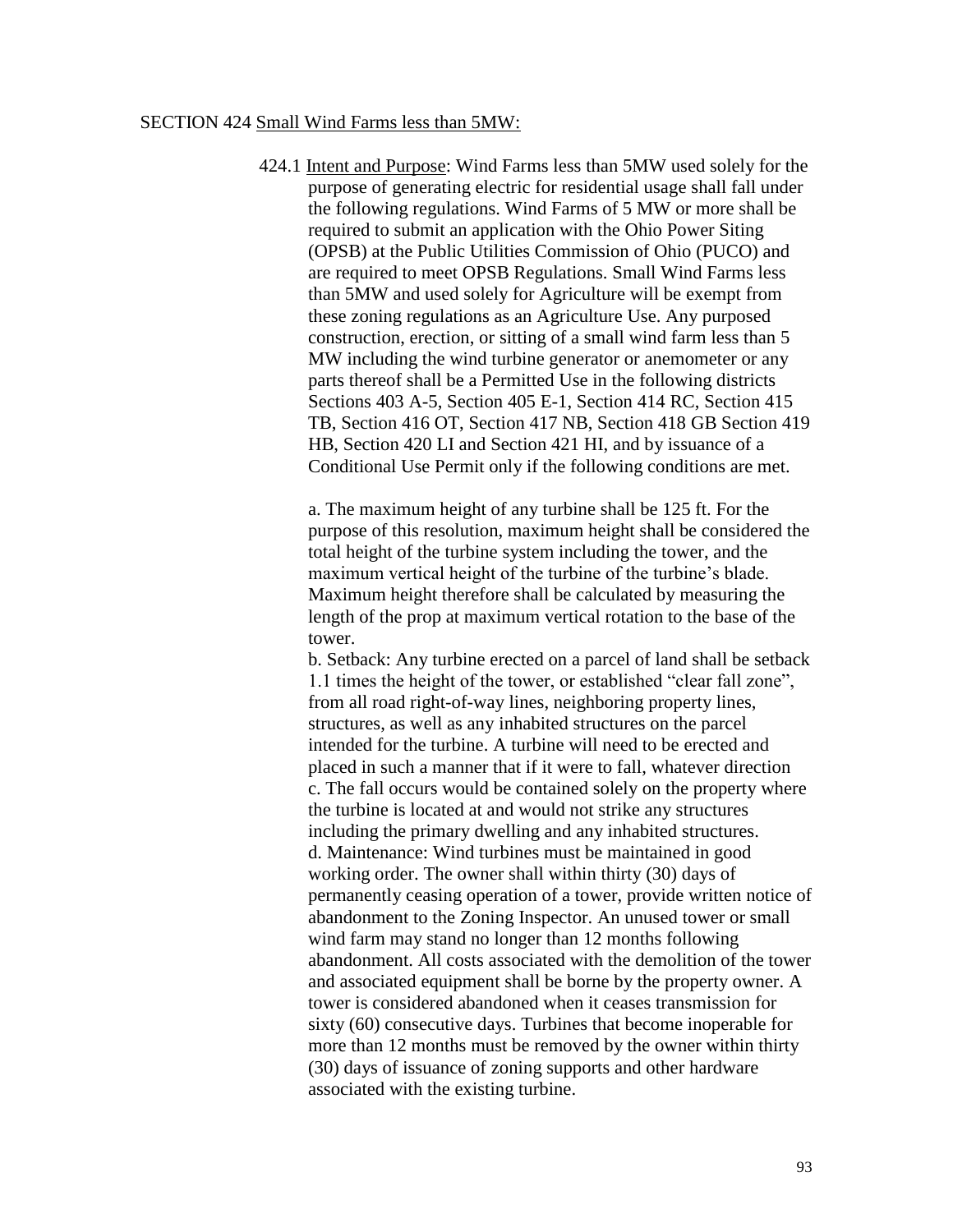e. Decibel Levels: All units shall operate not more than 10 decibels above the established ambient decibel levels at the property lines. This information shall be included in the engineering report described below under "Permits" of this document. This information shall be obtained from the manufacturer of the turbine, and all decibel readings, if necessary, shall be taken from the nearest property lines. Those turbines not meeting this requirement will be issued a zoning violation and be required to shut down immediately until the required decibel levels are met. f. Wiring and Electrical Apparatuses: All wire and electrical apparatuses associated with the operation of a wind turbine shall be located underground and meet all applicable local, state and federal codes including the Township and County Building Regulations and Residential Building Codes of Ohio. No grid-interconnected wind energy system shall be installed until evidence has been given that the utility company has been informed of the customer's intent to install a grid-connected customer owned generator. Offgrid systems shall be exempt from this requirement. g. Warming Signs: Appropriate warning signs to address voltage shall be posted (where and meeting sign requirements). h. Building Permits: All Small Wind Farms and parts thereof shall obtain all applicable Building Permits for the State of Ohio, Township and County Building Regulations where required. i. Permits: A permit shall be required before construction can commence on an individual wind turbine system. As part of the permit process, the applicant shall inquire with the County Building Regulations as to whether or not additional height restrictions are applicable due to the unit's location in relation to any local airports.

j. Additional Information Required: Location of all public and private airports in relation to the location of the turbine. k. The wind energy system, including the prop blades, turbine cowling and tower shall be painted or coated either white, gray, or sky blue. Logo's or other identification marker other than those of the manufacturer and model type shall not be permitted anywhere on the turbine.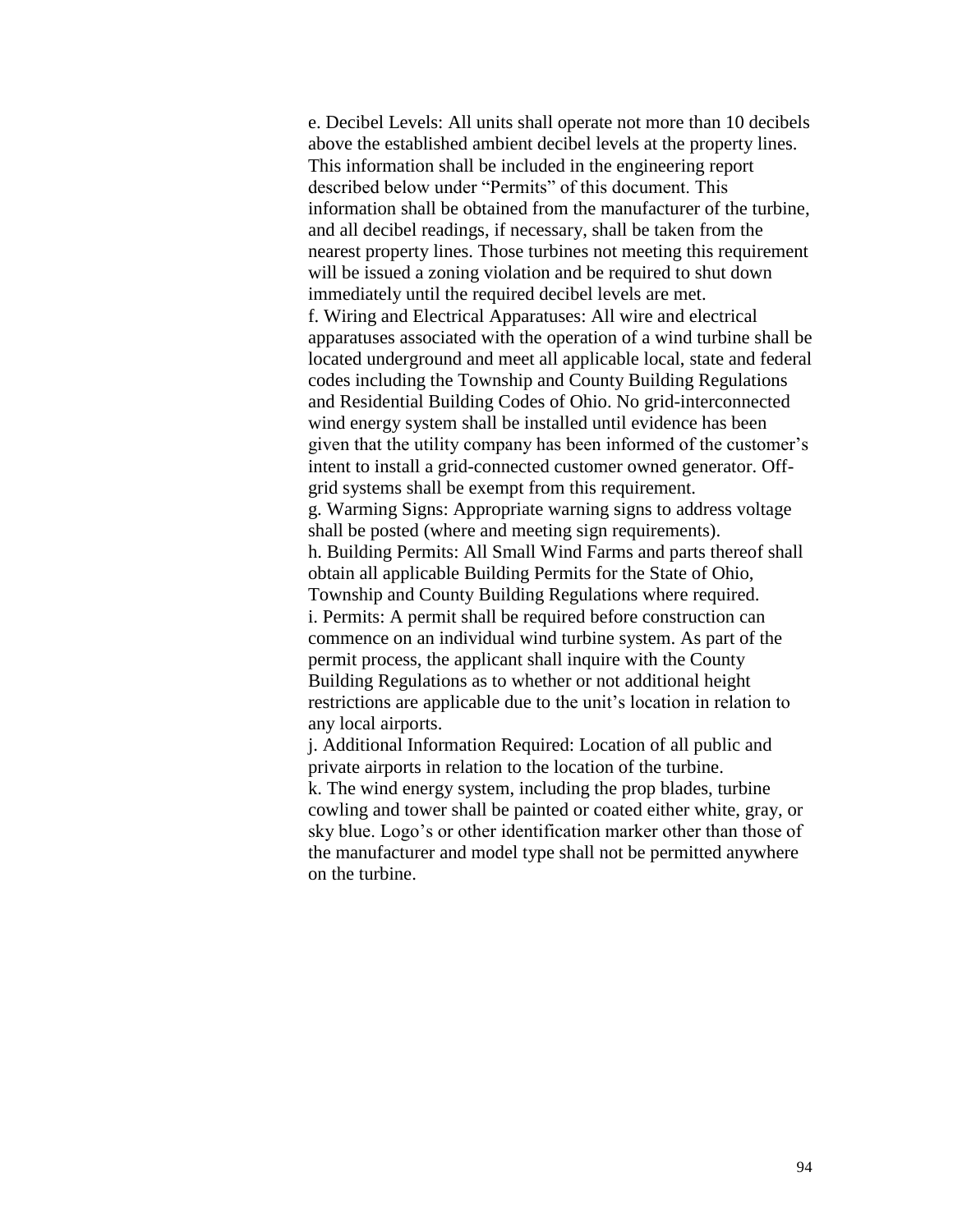Article 5

Supplementary

District Regulations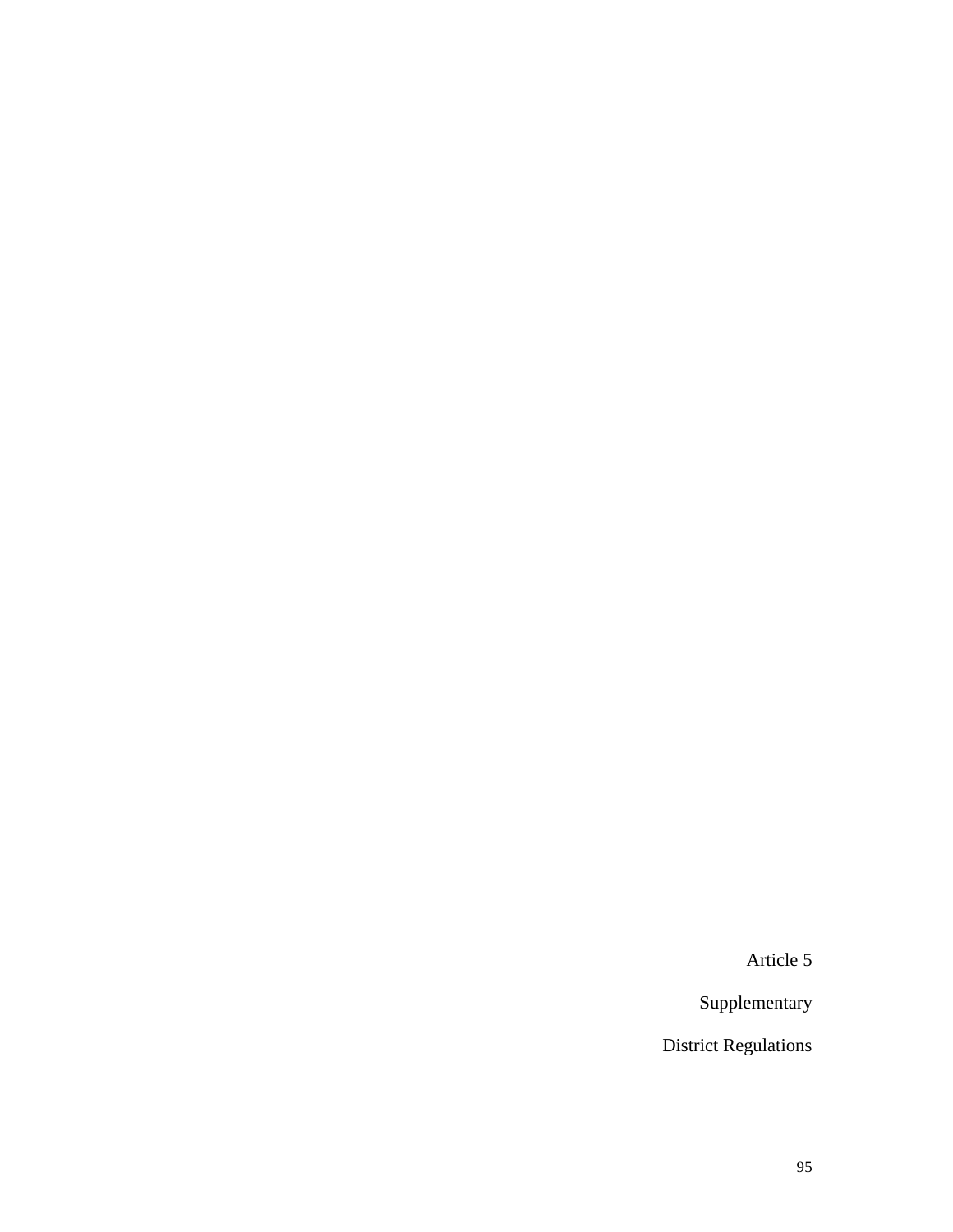- SECTION 501 GENERAL PROVISIONS: The following supplementary regulations are applicable to all Zoning Districts within Clinton Township unless otherwise modified by the requirements of a specific Zoning District.
- SECTION 502 PUBLIC STREET FRONTAGE REQUIRED: No new lot shall be created nor shall any building be erected upon a lot which does not posses the required minimum frontage upon a public street established for the district in which such lot is located.
- SECTION 503 PRINCIPAL BUILDINGS PER LOT: No more than one principal building or structure may be constructed upon any one lot for the purposes of this Resolution. The construction of more than one principal building or structure upon any one lot shall require the approval of a variance from the Board of Zoning Appeals.
- SECTION 504 REDUCTION OF AREA OR SPACE: No lot, yard, court, parking area, or other space shall be reduced in area or dimension, thus making said area or dimension less than the minimum required by this Resolution and, if said area or dimension is already less than the minimum required by this Resolution, it shall not be further reduced.

# SECTION 505 ARCHITECTURAL PROJECTIONS INTO REQUIRED YARDS: All architectural projections shall be in accordance with the following provisions:

- 505.1 Chimneys, flues, sills, pilasters, cornices, eaves, gutters, and other similar architectural features may project into any required yard a maximum of twenty-four inches.
- 505.2 Unroofed porches and steps may extend from the dwelling into the required front yard a maximum of ten (10) feet. Open structures such as roofed porches, canopies, balconies, decks, platforms, and carports, shall be considered parts of the building to which attached and shall not project into any required yard.
- 505.3 No structure may project into a required side yard except in the case of a single non-conforming lot of record which is of insufficient width to meet the side yard requirements of this Resolution. The Board of Zoning Appeals may grant a minimum specified variance to permit the construction of a one-family residence in such a case.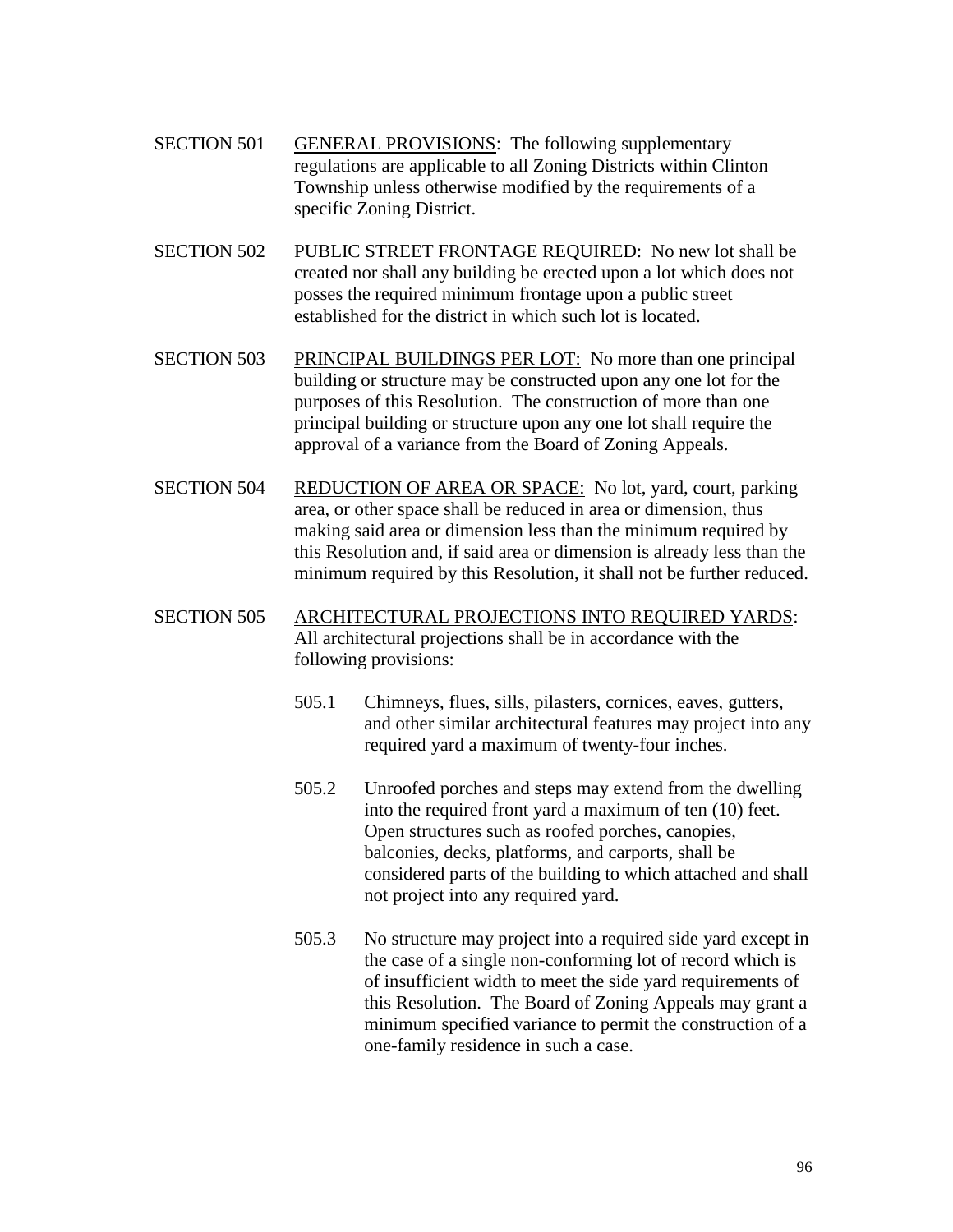SECTION 506 EXCEPTIONS TO HEIGHT REGULATIONS: The height limitations contained in the District Regulations do not apply to spires, belfries, cupolas, antennas, water tanks, ventilators, chimneys, or other appurtenances usually required to be placed above the roof level and not intended for human occupancy, except where the height of such structures will constitute a hazard to the safe landing and take-off of aircraft at an established airport.

- SECTION 507 ACCESSORY BUILDINGS: All accessory buildings shall be in conformity with the following provisions:
	- 507.1 No garage or other accessory building shall be erected closer than ten (10) feet to rear and side property lines within any Agricultural District or any Residential District.
	- 507.1(a) On any lot greater than 1/3 acre, no garage or other accessory building shall be erected closer than ten (10) feet to the rear and side property lines within any district used for residential purpose.
	- 507.1(b) On any lot less than or equal to 1/3 acre, no garage or opther accessory building shall be erected closer than five (5) feet to rear and side property lines within any district used for residential purpose
	- 507.3 When located at lease sixty (60) feet from the front property line and completely to the rear of the main dwelling, the accessory buildings may be erected not less than ten (10) feet from the main building.
	- 507.4 No detached accessory building in any Residential District shall exceed fifteen (15) feet in height.
	- 507.5 Any building construction erected, attached to, on or in the ground including those on skids.
- SECTION 508 CONVERSION OR DWELLINGS TO MORE UNITS: A structure may not be converted to accommodate an increased number of dwelling units the following requirements are met:
	- 508.1 The district is properly zoned for an increase in dwelling units.
	- 508.2 The yard dimensions still meet the yard dimensions required by the Resolution for new comparable structures in such district.
	- 508.3 The lot area shall be adequate to accommodate the required off-street parking for the converted unit as provided within Article 6.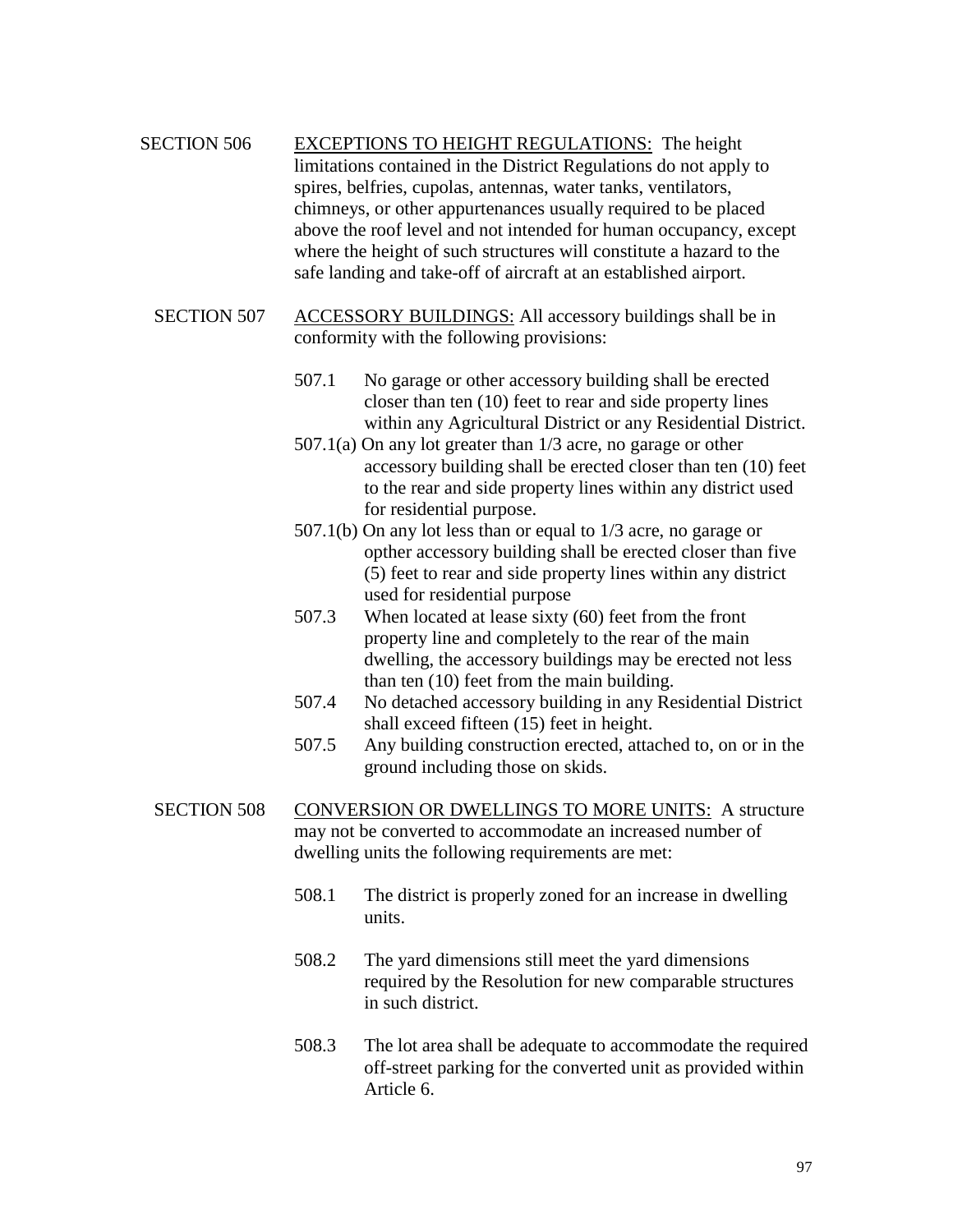- 508.4 The lot area per family equals the lots area requirements for new structures in such district.
- 508.5 The floor area per dwelling unit is not reduced to less than that which is required for new construction in such district.
- 508.6 The conversion is in compliance with all other applicable Federal, State, and local codes.

SECTION 509 SETBACK REQUIREMENTS FOR CORNER LOTS OR THROUGH LOTS: On a corner lot or through lot, the principal building and all accessory structures shall be required to have the same setback distance from all street right-of-way lines as required for the front yard in the district in which such structures are located.

- SECTION 510 FENCES, WALLS, AND VEGETATION: The location and height of all fences, walls, and vegetation shall be in accordance with the following provisions:
	- 510.1 Partition Fences and Livestock Fences in Agricultural Districts: Partition fences and livestock fences may be permitted within any required yard within any Agricultural District and within any required side or rear yard in any other district, provided that adequate sight distance is maintained at all intersections and driveway entrances. All such partition fences and livestock fences shall be constructed and maintained in accordance with Chapter 971 of the Ohio Revised Code.
	- 510.2 Fences, Walls, and Vegetation in Front Yards: No fence, wall or hedge shall be permitted within any required front yard above the height of two and one-half  $(2 \frac{1}{2})$  feet.
	- 510.3 Visibility at intersection: No structure, fill or vegetation shall be erected, placed, planted, or allowed to grow on any corner lot so as to create a sight impediment within seventy-five (75) feet of the intersecting counterlines of any two or more streets. In determining if any sight distance between the centerlines of such streets at a height of three feet, nine inches (3'9") above the actual grades of the streets. (See Illustration)

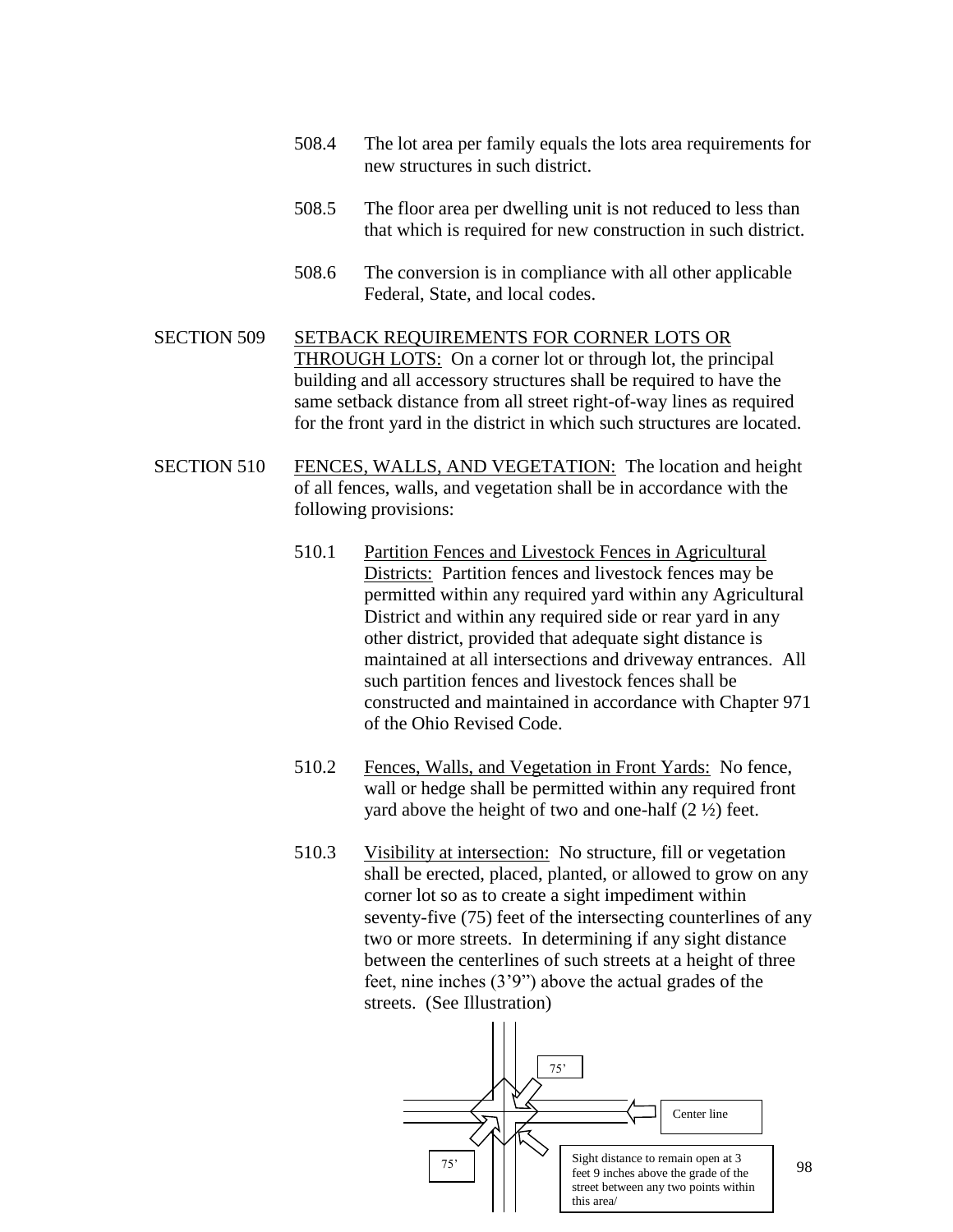- 510.4 Fences, Walls, and Vegetation in Side and Rear Yards: No fence wall shall be permitted within any side or rear yard which exceeds six (6) feet in height. Dense evergreen plantings, deciduous trees, shrubs, or hedges, or other vegetation may exceed six (6) feet in height within any side or rear yard.
- 510.5 Screening: Fences, walls, or vegetation used for required screening, as outlined in Article 5, Section 515, may exceed six (6) feet in height upon approval by the Zoning Inspector or Board of Zoning Appeals.
- 510.6 Security Fences: Security fences for uses within nonresidential districts may exceed six (6) feet in height.
- 510.7 Barbed Wire and Electric Fences: Barbed wire and electric fences shall be prohibited within any residential district; barbed wire and electrified sections of fences when used for security purposes within any non-residential district, shall be a minimum of eight (8) feet above the ground.
- 510.8 Fences Prohibited Within Right-of-Way: Fences and walls shall not be permitted within any right-of-way.
- SECTION 511 REQUIRED TRASH AREAS: All commercial, industrial, and multi-family residential uses that provide trash and/or garbage collection areas shall have such areas enclosed on at least three sides by a solid wall or fence adequate in height to screen the containers, if such area is not within an enclosed building or structure. Provisions for adequate vehicular access to and from such area or areas for collection of trash and/or garbage as determined by the Zoning Inspector shall be required.
- SECTION 512 OUTDOOR STORAGE AND WASTE DISPOSAL: Outdoor storage and waste disposal shall be in accordance with the following provisions, except for Residential Consumer Siting of Liquefied Gas Storage Containers, See Section 533:
	- 512.1 Highly flammable or explosive liquids, solids, or gases shall not be stored in bulk above ground except within a HI Heavy Industrial District or as otherwise approved by the appropriate fire officials. The storage areas of such materials shall be completely enclosed by a solid wall or fence adequate to ensure the safety of surrounding land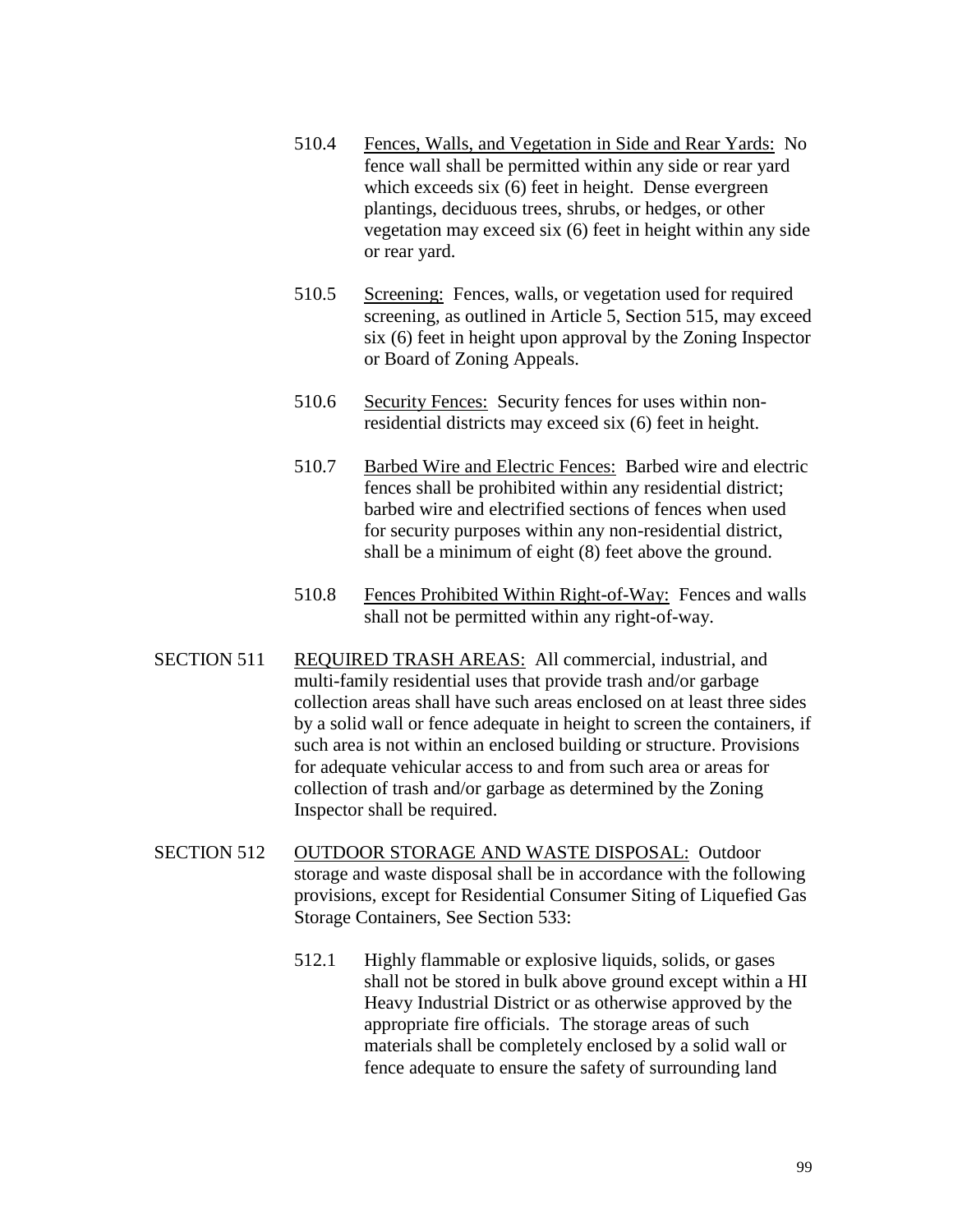uses. Fuel products stored for use on bona-fide farms are excluded from this provision.

- 512.2 The storage of hazardous or toxic materials shall not be permitted without documented approval by the Ohio Environmental Protection Agency.
- 512.3 All outdoor storage areas shall be adequately screened from view from any residential district by an appropriate wall, fence, or vegetative planting in accordance with Section 515.
- 512.4 Materials or wastes which might cause fumes, dust, which constitute a fire hazard, or which may be edible or attractive to rodents or insects shall be stored outdoors only in closed containers constructed of impervious material.
- 512.5 No materials or wastes shall be deposited upon a lot in such form or manner that they may be transferred off the lot by wind, flood, or natural causes or forces.
- SECTION 513 PRIVATE ACCESSORY SWIMMING POOLS: Private accessory swimming pools may be permitted in any district, provided the following provisions are met:
	- 513.1 The pool is intended solely for the enjoyment of the occupants and guests of the principal use of the property on which it is located.
	- 513.2 It may not be located closer than ten (10) feet to any property line and may not encroach upon any required front year, side yard, or any required on-site wastewater leaching areas or replacement areas designated by the Seneca County Health Department.
	- 513.3 In-ground swimming pool shall be walled or fenced in order to prevent uncontrolled access by children from any street or adjacent property. Any such fence shall not be less than 4 feet above grade with the actual fence being no less than three (3) feet in height and maintained in good condition with a lockable gate.
	- 513.4 Exterior lighting shall be shaded wherever necessary in order to avoid casting direct light upon any other property or any public street.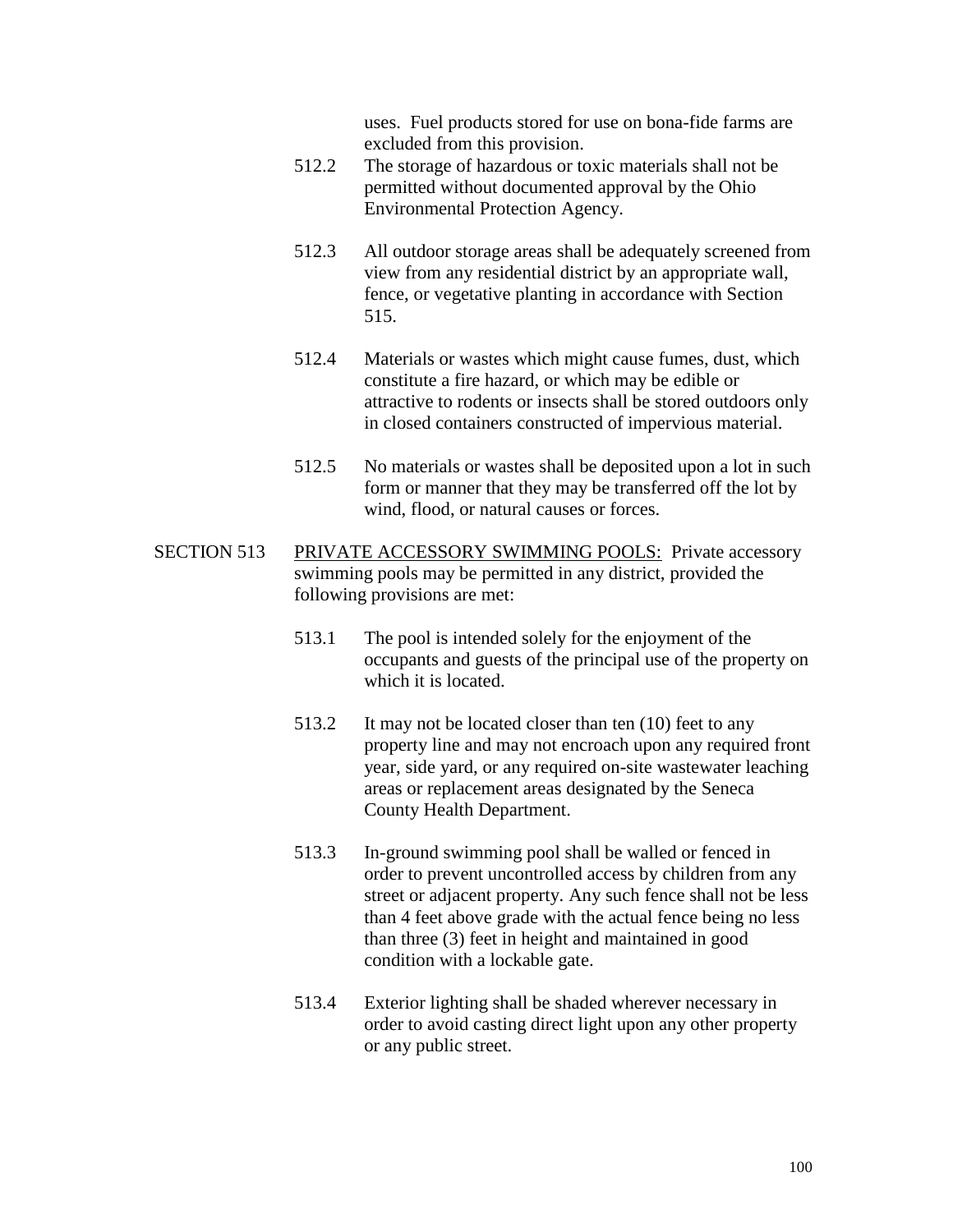SECTION 514 PRIVATE RECREATION FACILITIES: All private recreation facilities shall be in accordance with the following provisions in addition to any conditions required by the Board of Zoning Appeals.

- 514.1 Community swimming pools may be permitted provided the following conditions are met:
	- a. The pool and accessory structures, including the areas used by the bathes and the required parking areas, shall not be located closer than fifty (50) feet to any residential district and must be screened in accordance with Section 515.
	- b. The swimming pool and all of the areas used by bathers shall be walled or fenced in order to prevent uncontrolled access by children from the streets or adjacent properties. Said fence or wall shall not be less than six (6) feet in height and maintained in good condition.
	- c. Loudspeakers, juke boxes, public address systems, and electric amplifiers shall be permitted insofar as they do not create a nuisance and/or disturb the peace of persons on any other properties with any district.
	- d. Exterior lighting shall be shaded wherever necessary in order to avoid casting direct light upon any other property or a public street.
- 514.2 Recreational vehicle parks and campgrounds may be permitted as a conditional use within any designated district in accordance with the following minimum provisions:
	- a. The minimum total area of the park or campground shall be five (5) acres. The maximum density of the park or campground shall be established by the Board of Zoning Appeals, but in no case shall the overall density exceed twelve (12) campsites per acre. In determining the overall density limit, the capability of the land to accommodate adequate campsites with a minimum of 1,500 square feet of nearly level and well drained area shall be considered.
	- b. The thoroughfare upon which the park or campground is located shall be of adequate width and base to accommodate the type of traffic generated by such park or campground, as determined by the Board of Zoning Appeals. No entrance or exit from the park or campground shall require movement of traffic through a residential district.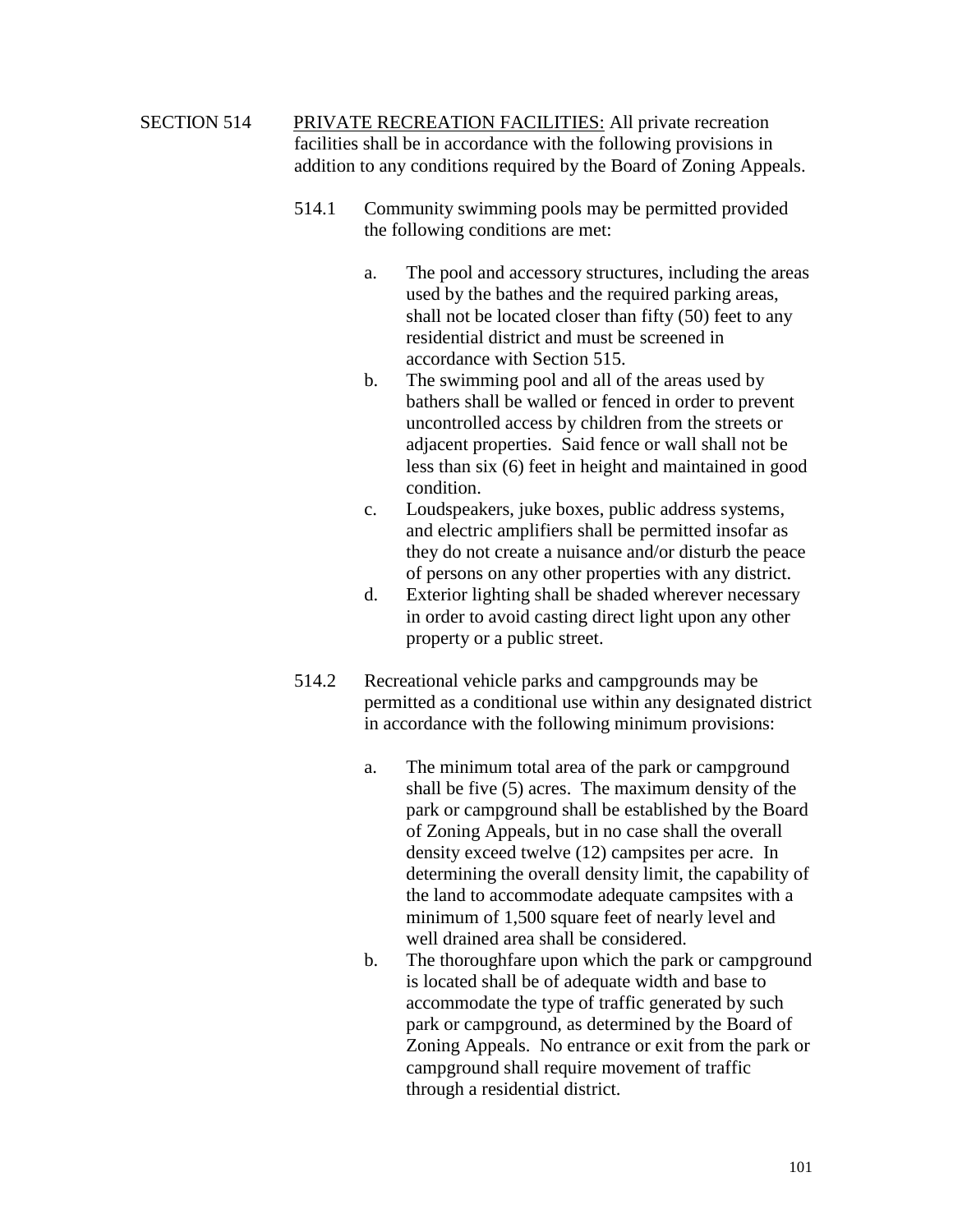- c. Each campsite within the park or campground shall be provided with a minimum of one adequately sized parking space for the type of vehicle intended to use the site. In order guarantee stability, the parking pad shall be composed of concrete, gravel, or other approved material.
- d. All recreational vehicles sites, other camping sites, and all off-street parking spaces shall be located a minimum of twenty (20) feet from any side or rear property line, and the minimum front yard setback from any public street. The minimum side or rear setbacks shall be fifty (50) feet when adjacent to any residential district.
- e. The Board of Zoning Appeals may require fencing, walls, landscaping, earth mounds, or other suitable efforts in accordance with Section 515 where it is determined that buffering or screening is necessary to minimize land use conflicts and/or protect the public safety.
- f. Management structures, recreational facilities, toilets, showers, dumping stations, or other similar uses shall be located within the park or campground in such a manner that they will not attract customers other than occupants of the park or campground.
- g. The park or campground shall provide water supply and wastewater disposal facilities which meet the needs of the intended clientele, either independent recreational vehicles or dependent campers and primitive campsites. At a minimum, a service building with showers and toilets shall be required where not provided separately. All water supply, wastewater disposal, and refuse disposal facilities shall be located and designed subject to the approval of the Seneca County Health Department.
- h. No recreational vehicle shall be used as a permanent place of residence or business within the park or campground. Continuous occupancy for longer than any ninety (90) day period within any twelve (12) month period shall be deemed permanent occupancy.
- i. All traffic into and out of the park or campground shall be through entrances and exits designed for safe and convenient movement of traffic. No entrance or exit shall require an acute angle turn for vehicles moving into or out of the park. The radii or curbs and pavement at intersections shall facilitate easy turning movements. No material impediments to visibility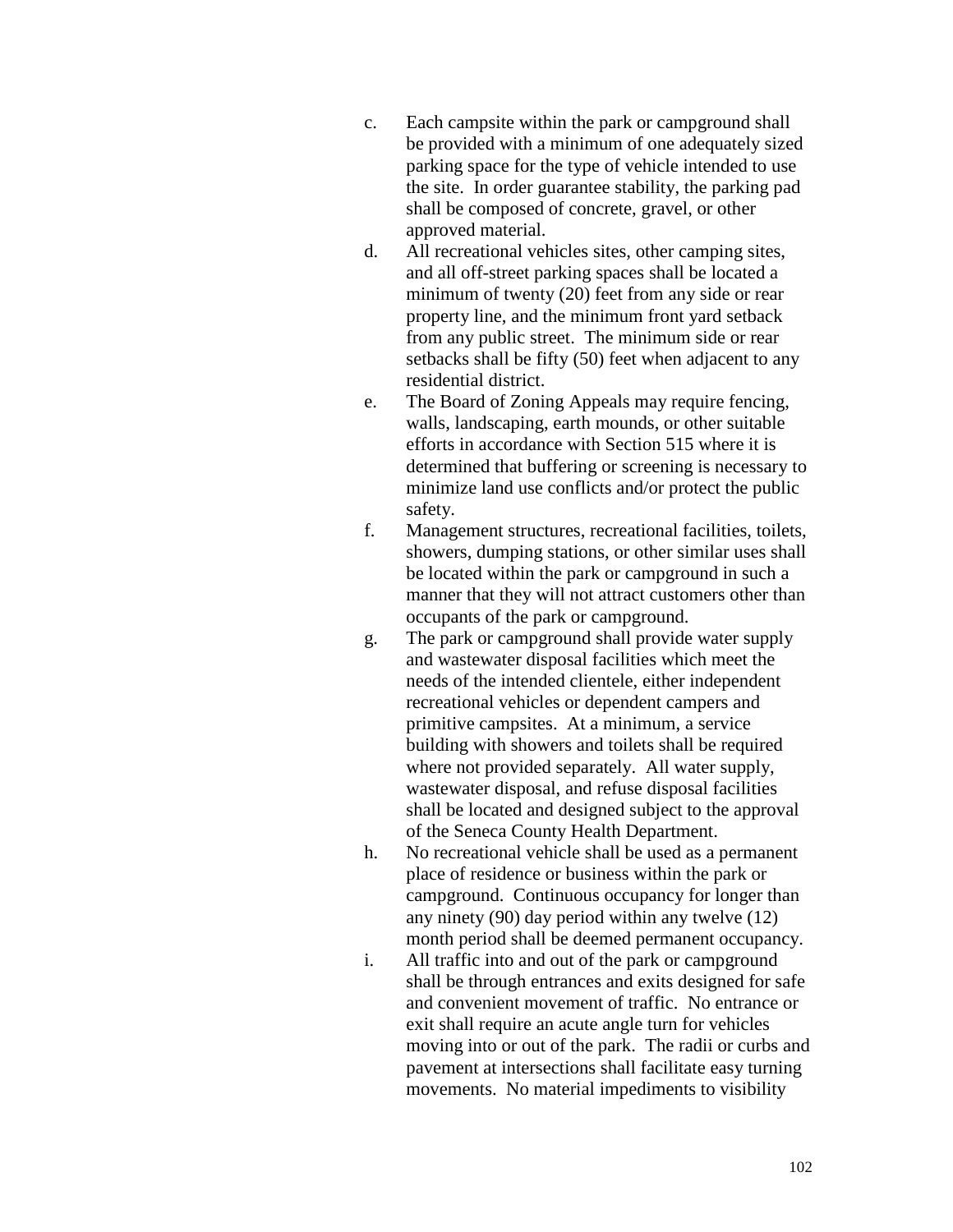shall be created or maintained which violates the requirements of Section 510.3.

- 514.3 Other private recreation facilities shall be in accordance with the following:
	- a. Loudspeakers, juke boxes, public address systems, and electric amplifiers shall be permitted insofar as they do not create a nuisance within any district.
	- b. Exterior lighting shall be shaded wherever necessary in order to avoid casting direct light upon any other property or a public street.
	- c. Firing lines used by gun clubs shall be located a minimum of five hundred (500) feet from the nearest property line. All target areas shall be protected by natural or artificial embankments approved by the Board of Zoning Appeals.
	- d. All water activities shall be adequately protected by fences, walls, or other suitable barriers in order to prevent uncontrolled access by unauthorized persons.
- SECTION 515 SCREENING: No buildings or structures shall be erected, altered, or enlarged, nor shall land for any non-residential use on a lot that adjoins or faces any residential district be used, nor shall any multiple-family use be established adjoining any single-family development, until a plan for screening has been submitted, approved by the Zoning Inspector, or the Board or Zoning Appeals in case of conditional uses, except in accordance with the following provisions:
	- 515.1 Screening shall be provided for one or more of the following purposes:
		- a. A visual barrier to partially or completely obstruct the view of structures or activities.
		- b. As an acoustic screen to aid in absorbing or deflecting noise.
		- c. For the containment of debris and litter.
	- 515.2 Screening may be one of the following or a combination of two or more, as determined by the Zoning Inspector:
		- a. A solid masonry wall.
		- b. A solidly constructed decorative fence.
		- c. Louvered fence.
		- d. Dense evergreen plantings.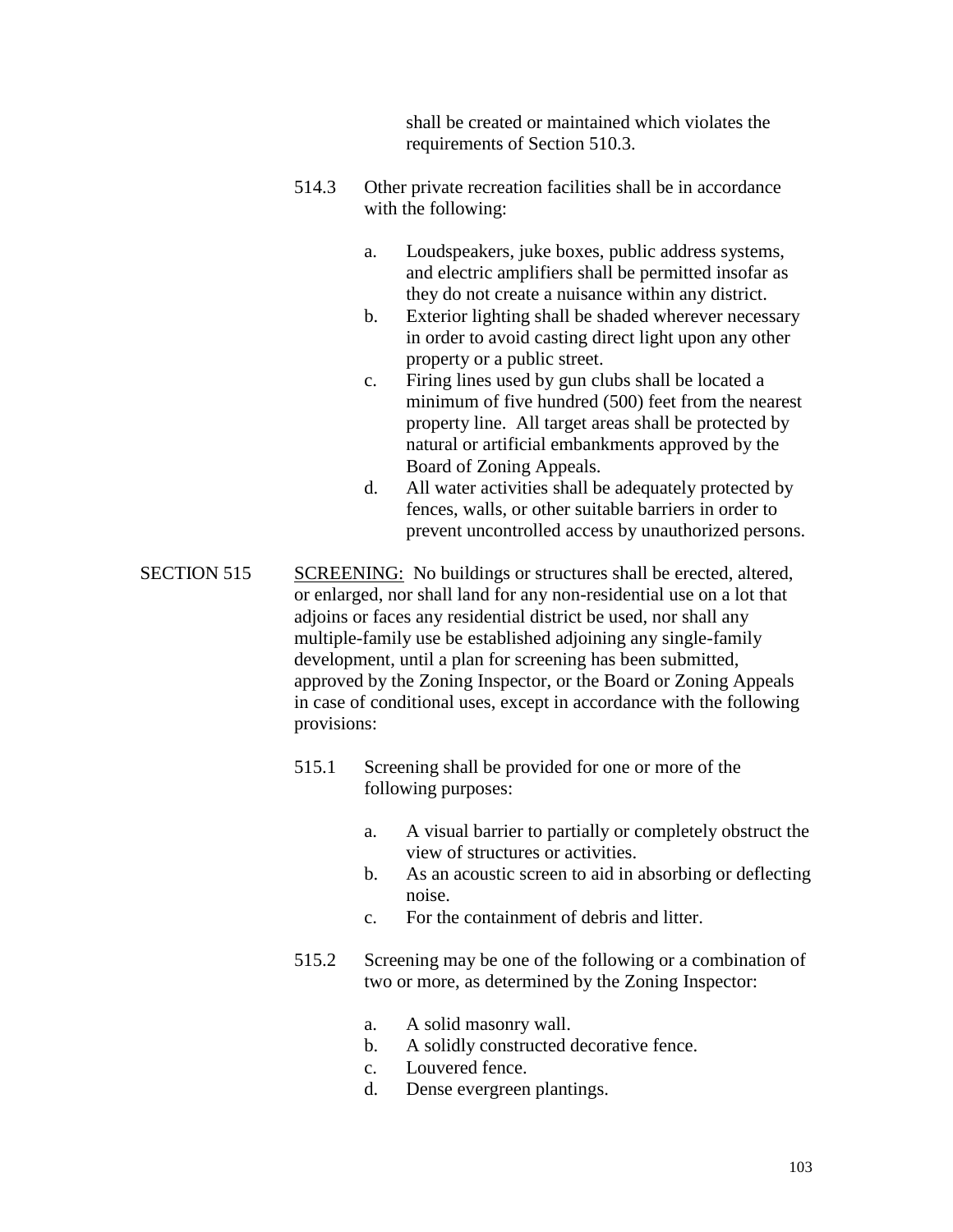- e. Landscaped mounding.
- 515.3 Whenever any non-residential use abuts a residential district, a visual screening wall, fence, planting, and/or a landscaped mound shall be erected or placed beside such mutual boundary lines, except where the Zoning Inspector has determined that a traffic hazard will be created.
- 515.4 Height of screening shall be in accordance with the following:
	- a. Visual screening walls, fences, plantings, or mounds shall be a minimum of five and one-half  $(5 \frac{1}{2})$  feet high in order to accomplish the desired screening effect, except in required front yards when maximum height shall be no greater than two and one-half  $(2 \frac{1}{2})$ feet. Exception to the height of screening in the front yard may be provided for by the Board of Zoning Appeals.
	- b. A dense evergreen planting with a minimum height of four (4) feet at planting and a mature height of at least five and one-half  $(5 \frac{1}{2})$  feet or greater or solidly constructed decorative fence shall be permanently maintained along the mutual boundary of an accessory parking area and adjacent land zoned for residential uses except for the portion of such boundary located within a required front yard.
- 515.5 Screening for purposes of absorbing or deflecting noise shall have depth of at least fifteen (15) feet of dense planting or a solid masonry wall in combination with decorative plantings.
- 515.6 Whenever required screening is adjacent to parking areas or driveways, such screening is adjacent to parking areas or driveways, such screening shall be protected by bumper blocks, post, or curbing to avoid damage by vehicles. All screening shall be trimmed, maintained in good condition, and free of advertising or other signs.
- SECTION 516 DRIVE-IN SERVICE: Establishments, which by their nature create lines of customers waiting to be served within automobiles, shall have off-street storage areas in accordance with the following requirements: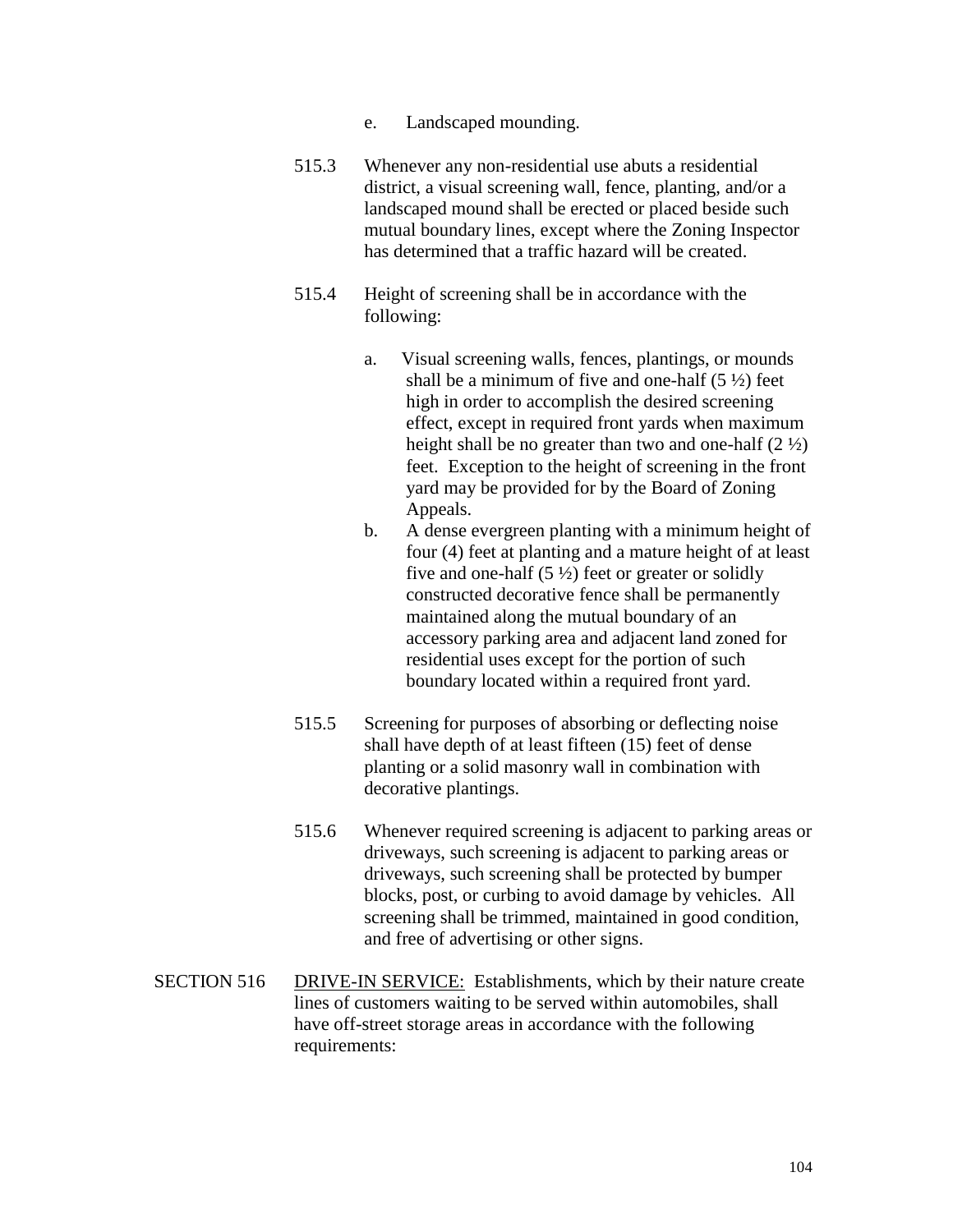- 516.1 Photo pick-ups, restaurants, drive-thru beverage docks, and other similar commercial establishments that can normally serve customers in three minutes or less shall provide no less than five (5) storage spaces per window. Drive-in restaurants and other similar uses which require an additional stopping point for ordering shall provide a minimum of five (5) storage spaces for each such stopping point.
- 516.2 Commercial establishments which require a transaction time in excess of three (3) minutes such as banks, savings and loan offices, or other similar money windows shall provide no less than seven (7) storage spaces per window.
- 516.3 Self-serve automobile washing facilities shall provide no less than five (5) storage spaces per stall. All other automobile washing facilities shall provide a minimum of ten (10) storage spaces per entrance.
- 516.4 Automobile service stations shall provide no less than two (2) storage spaces for each accessible side of a gasoline pump island. Gasoline pumps shall not be located closer than fifteen (15) feet to any street right-of-way line, nor within fifteen (15) feet of a reserved sight distance area as required in Article 5, Section 510.
- SECTION 517 PARKING AND STORAGE OF MOBILE HOME AND VEHICLES OTHER THAN PASSENGER CARS: The parking and/or storage of mobile homes, recreational vehicles, or other vehicles other than passenger cars upon any lot shall be in accordance with the following provision:
	- 517.1 Mobile Homes: Mobile homes shall not be stored or parked outside of any mobile home park unless the storage of mobile homes is a permitted or a conditional use within such a district. No living quarters shall be maintained or any business conducted within any mobile home located outside of any Mobile Home Park District.
	- 517.2 Recreational Vehicles: The outdoor storage or parking of any recreational vehicle shall be permitted within any district in which residential dwellings are permitted, provided the vehicle: (1) has a current license, (2) is used for its intended purpose once per calendar year, and (3) is not parked in the road or highway right-a-way.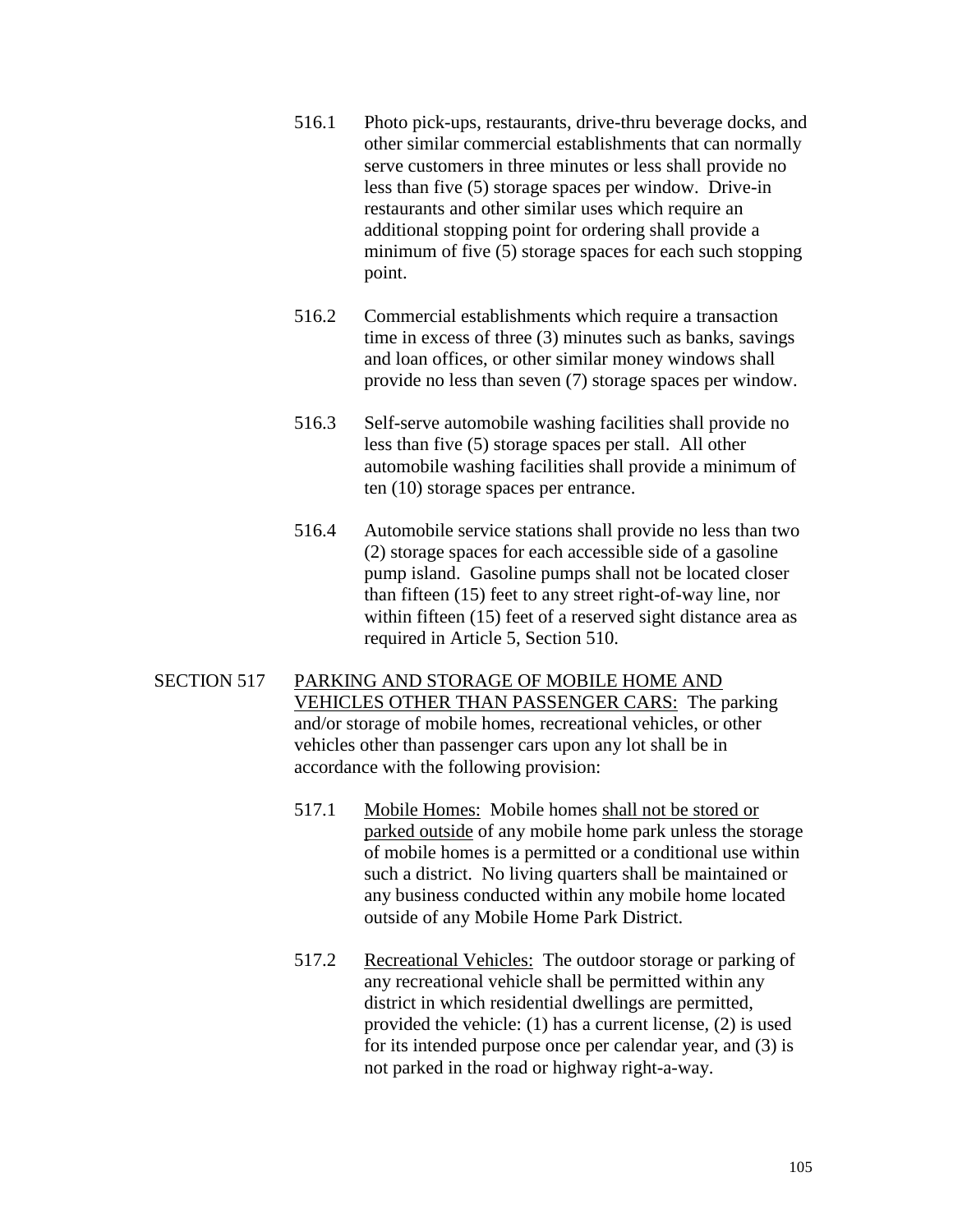- 517.3 Construction Equipment Within Residential Districts: Outdoor storage or parking of backhoes, bulldozers, well rigs, and other similar construction equipment, other than equipment temporarily used for construction upon the site, shall not be permitted within any residential district.
- 517.4 Construction Equipment Within Agricultural Districts: The outdoor storage or parking of backhoes, bulldozers, well rigs, and other similar construction equipment may be permitted as a conditional use within any Agricultural District. In considering such requests, the Board of Zoning Appeals shall consider the size of the lot, location, topography, screening, road condition, and surrounding land uses, and may limit the number of equipment pieces and where they are stored.
- 517.5 Other Vehicles: The storage or parking of any vehicle having a gross vehicle weight rating greater than 10,000 pounds or an overall vehicle length greater than 21 feet shall not be permitted within any Residential District, excluding vehicles making temporary service or delivery calls.

### SECTION 518 COMMUNITY BASED RESIDENTIAL SOCIAL SERVICE FACILITIES: Residential facilities providing resident services for the care and/or rehabilitation of groups of individuals who require protective supervision within a residential environment shall be permitted only in accordance with the following provisions:

- 518.1 Foster homes may be permitted within and district in which residential dwellings are permitted, provided such homes possess a valid, appropriate license.
- 518.2 Care homes may be permitted within an adequately sized unattached residential dwelling within designated residential districts subject to the Board of Zoning Appeals. The Board of Zoning Appeals shall determine whether to permit such requests and any condition which it feels may be necessary to insure compatibility with the neighborhood, using the following criteria as a minimum:
	- a. No group care home may be permitted unless the agency supervising such facility satisfies the board of Zoning Appeals that the home complies with all licensing requirements of the State of Ohio.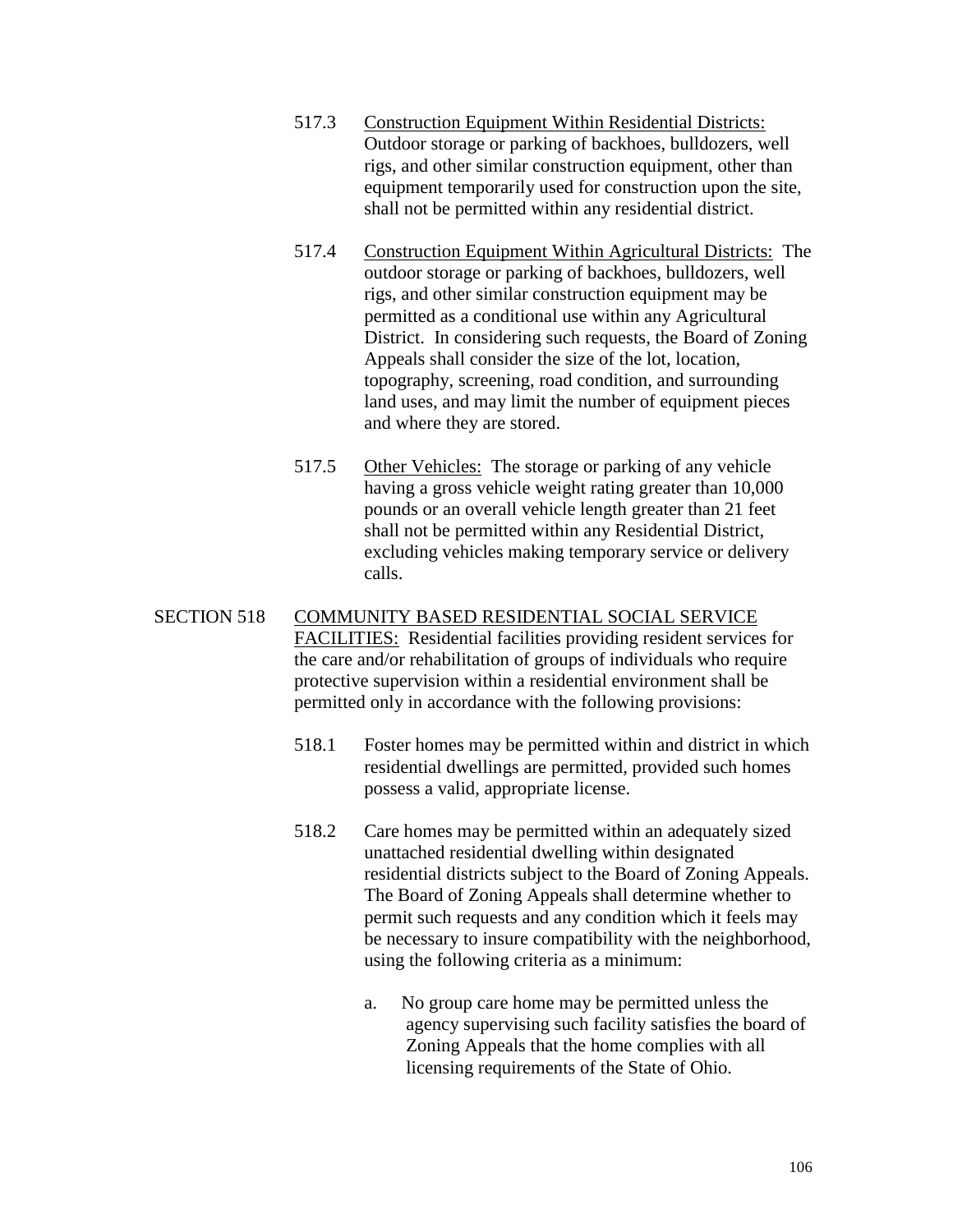- b. The home shall not be located closer than 200 feet to another care home, group care home, home for adjustment, or institution. Variances of more than ten percent of this requirement may not be considered.
- c. The home shall be reasonably accessible, be reasons of location or transportation provided by the operator, to necessary medical, psychiatric, recreational, or other serves required by the residents.
- d. Every room occupied for the sleeping purposes within the home shall contain a minimum of eighty (80) square feet of habitable floor area for each occupant.
- e. The operator or agency applying for a conditional use permit to operate such facility shall provide the Board of Zoning Appeals with a plan which documents the need for the home in relation to the specific clientele served, describes the program objectives and nature of the facility, identifies the location and type of other community based residential social service facilities operated by such operator or agency, and lists the standards of the State of Ohio, and the sponsoring agency for the operation of the desired facility.
- f. The home shall provide adequate off-street parking area for each resident and/or resident supervisor who is permitted to own or operate an automobile.
- g. The proposed use of the site as group care home shall be compatible with the present character of the neighborhood, considering noise, traffic, lights, exterior alterations of the structure, or other potentially offensive characteristics.
- h. The conditional use permit shall be limited to the operator to whom it is originally issues and is not transferable to any subsequent operator.
- 518.3 Homes for adjustment may be conditionally permitted within an adequately sized unattached residential structure subject to the approval of the Board of Zoning Appeals. The Board of Zoning Appeals shall determine whether to permit such request and any conditions which it feels may be necessary insure compatibility with the neighborhood, using the following criteria as a minimum:
	- a. No home for adjustment may be permitted unless the court or agency supervising such a facility satisfies the Board of Zoning Appeals that the home complies with all licensing requirements of the State of Ohio.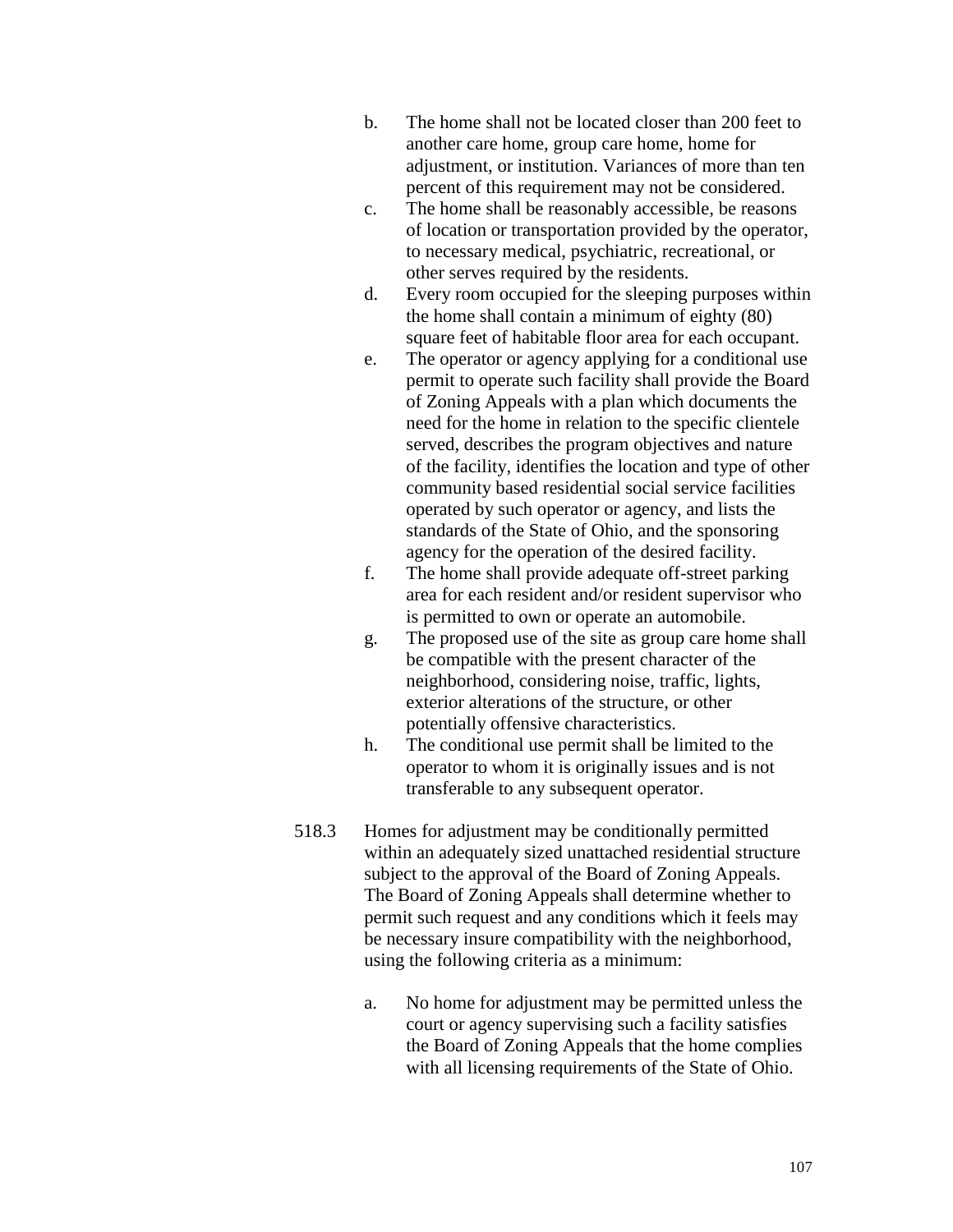- b. The home shall not be located closer than 200 feet to another family care home, group care home, home for adjustment, or institution. Variances of more than ten percent (10%) of this requirement may not be considered.
- c. The home shall be reasonably accessible, by reasons of location or transportation provided by the operator, to necessary medical, psychiatric, recreational, or other services required by the residents.
- d. Every room occupied for sleeping purposes within the home shall contain a minimum of eighty (80) square feet of habitable floor area of each occupant.
- e. The operator or agency applying for a conditional use permit to operate such a facility shall provide the Board of Zoning Appeals with a plan which documents the need for the home in relation to the specific clientele served, describes the program objectives and nature of the facility, identifies the location and type of other community-based residential social service facilities operated by such operator or agency, and lists the standards of the State of Ohio, and the sponsoring agency for the operation of the desired facility.
- f. The home shall provide adequate off-street parking area for each resident and/or resident supervisor who is permitted to own or operate an automobile.
- g. The proposed use of the site as a group care home shall be compatible with the present character of the neighborhood, considering noise, traffic, lights, exterior alterations of the structure, or other potentially offensive characteristics.
- h. The conditional use permit shall be limited to the operator to whom it is originally issued and is not transferable to any subsequent operator.
- SECTION 519 AGRIBUSINESS OPERATIONS: No conditional use permit shall be issued for any agribusiness operation unless the following conditions have been satisfied:
	- 519.1 The agribusiness establishment shall be incidental and necessary to the conduct of agriculture within the agricultural district and shall not be a business which is not dependent upon the surrounding agricultural community.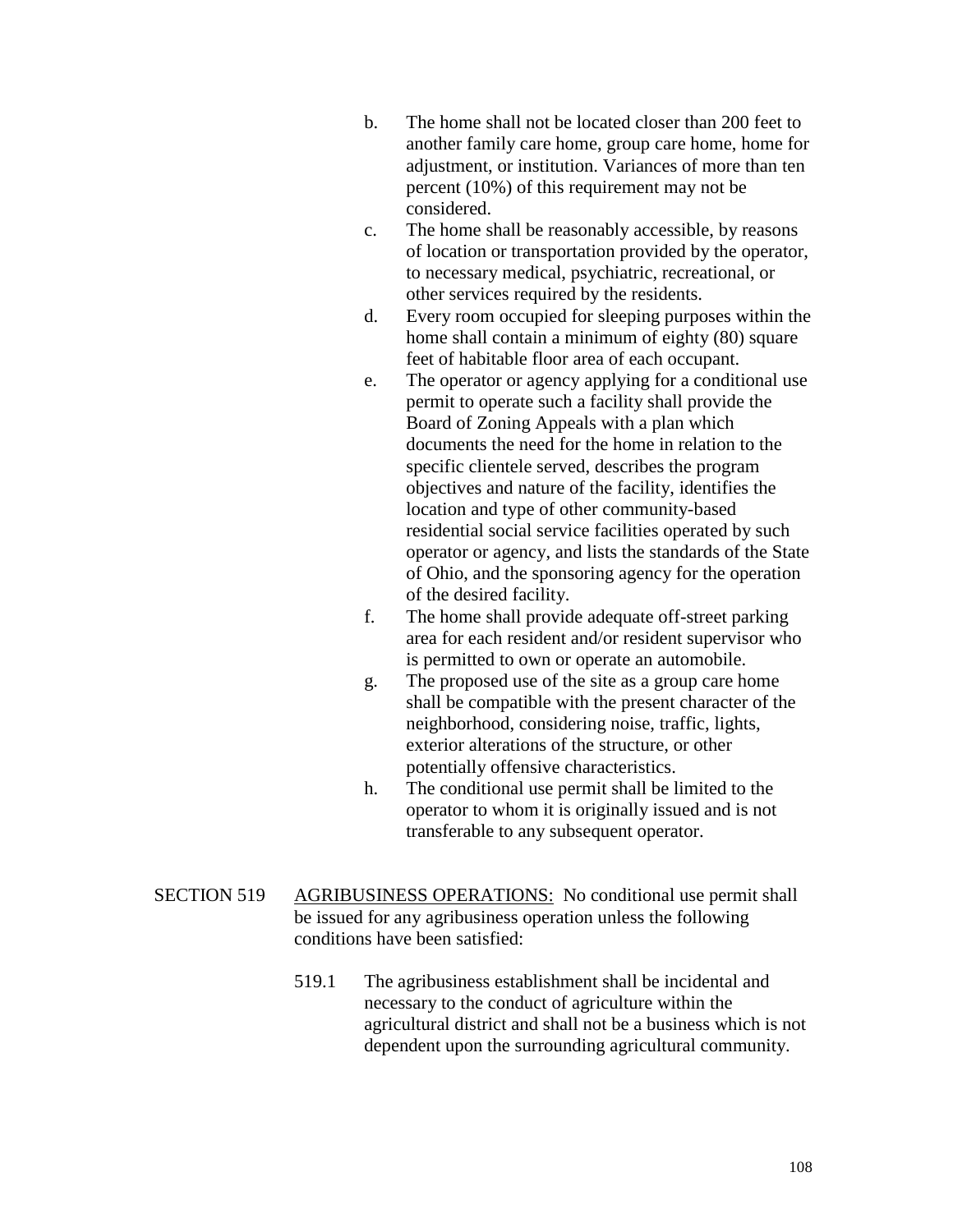- 519.2 The minimum distance permitted between the agribusiness establishment and any existing dwelling unit or existing residential district shall be established by the Board of Zoning Appeals based upon the character of the agribusiness.
- 519.3 The agribusiness establishment shall have approval from the Ohio Environmental Protection Agency for any on-site water supply and/or wastewater disposal system.
- 519.4 The agribusiness shall not emit noise, odor, dust, or chemical residues which result in the creation of a nuisance or trespass to surrounding properties.
- 519.5 The agribusiness shall be located upon a thoroughfare which the Board of Zoning Appeals determines is adequate to accommodate any traffic which is generated by the agribusiness establishment.
- SECTION 520 HORSE CARE AND RIDING OPERATIONS: Private or commercial horse care and riding operations may be permitted as a conditional use within any designated district subject to the following conditions at a minimum:
	- 520.1 The Board of Zoning Appeals may place a limit on the number of stock after consultation with the Seneca County Extension Agent and the Seneca County Health Department. The limit shall be based upon the ratio of total acreage to the grazing requirements of horses, the method of feeding, and upon the method and frequency of waste disposal. The location of all structures shall be subject to approval by the Board of Zoning Appeals.
	- 520.2 The owner or operator shall construct and maintain adequate fencing to contain the stock within the premises.
	- 520.3 The owner or operator shall utilize every reasonable means to minimize the number of insects, rodents or other vermin which may naturally be propagated as a result of operating the facility.
	- 520.4 Animal wastes shall be handled in such a manner as to eliminate or minimize the detection of offensive odors by surrounding property owners.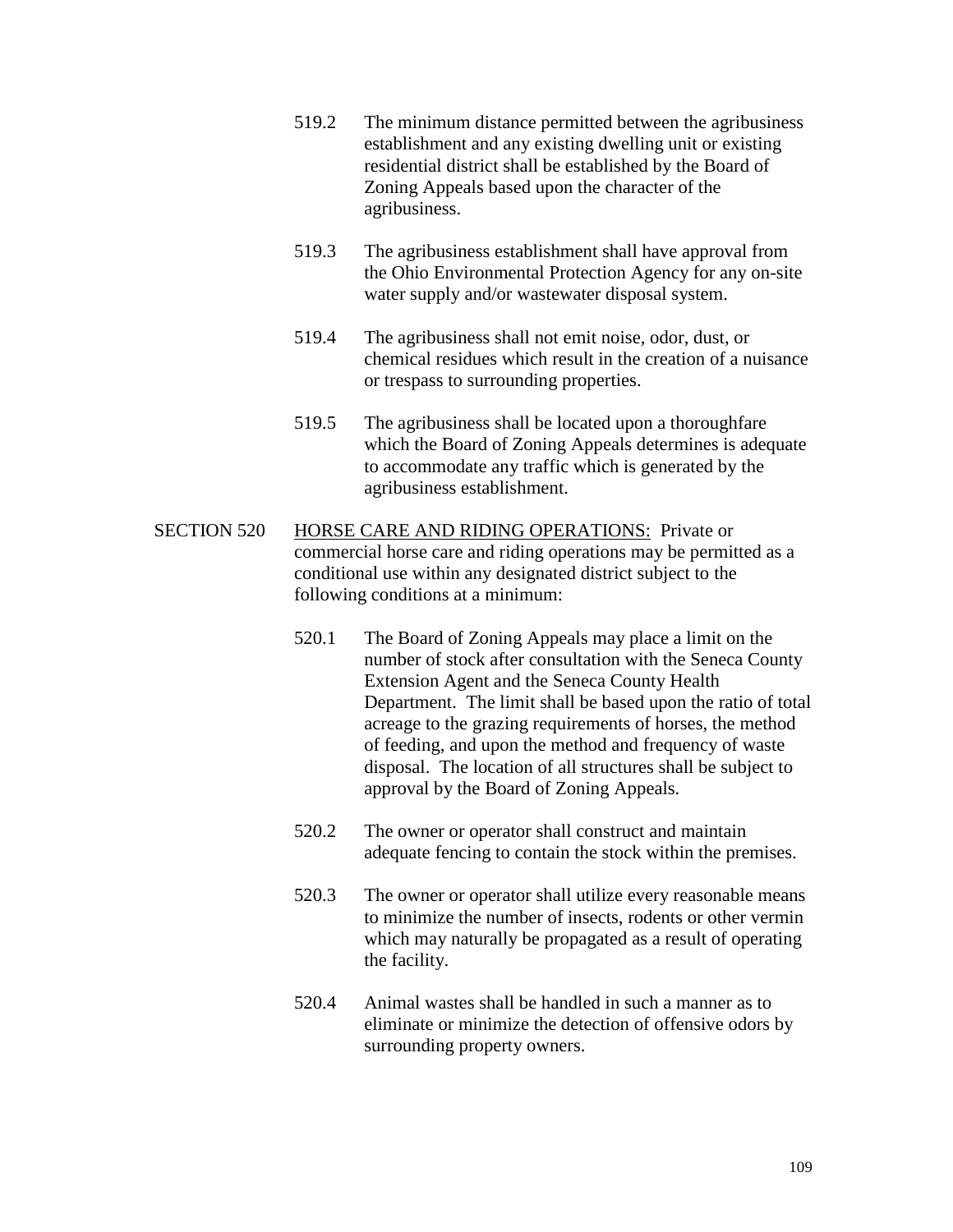- 520.5 The areas around buildings and in horse grooming and exercise areas shall be graded so that water does not stand in pools. The owner or operator shall employ every reasonable means of reducing the encroachment of dust upon surrounding properties.
- 520.6 In order to avoid unreasonable disturbance of the neighborhood, all shows, exhibitions, or other similar special events shall be required to obtain advanced approval from the Zoning Inspector. The owner shall furnish the Zoning Inspector with information on hours of operation, traffic control, off-street parking, hygiene, noise control, and other similar characteristics of the even before any Temporary Zoning Permit is used.
- SECTION 521 JUNK: The accumulation of trash, junk vehicles, vehicle parts, rags, or any other debris in any district shall be an nuisance per se and shall be prohibited outside of an approved junk yard. The purpose of this section is to promote the health, safety, and welfare of Clinton Township by eliminating environments for breeding of vermin, rodents, insects, and infestations.
- SECTION 522 JUNK YARDS: Junk yards may be permitted as a conditional use within specified districts upon the submission of satisfactory proof that such operations will not be detrimental to the neighborhood or surrounding properties. No junk yard shall be located, operated, or maintained within Clinton Township unless it is located within the proper district an the following conditions have been guaranteed by the applicant:
	- 522.1 The operator of the junk yard shall possess a license from the Seneca County Auditor.
	- 522.2 The junk yard operation shall possess a plan for the control of insects, rodents, and other disease vectors.
	- 522.3 The area of the site used for the storage of junk shall be completely enclosed by a fence or other suitable means to prevent any uncontrolled access by unauthorized persons.
	- 522.4 The site shall contain mounding, screening, or natural vegetation adequate to obscure the view of junk from any public street or surrounding property as determined by the Board of Zoning Appeals.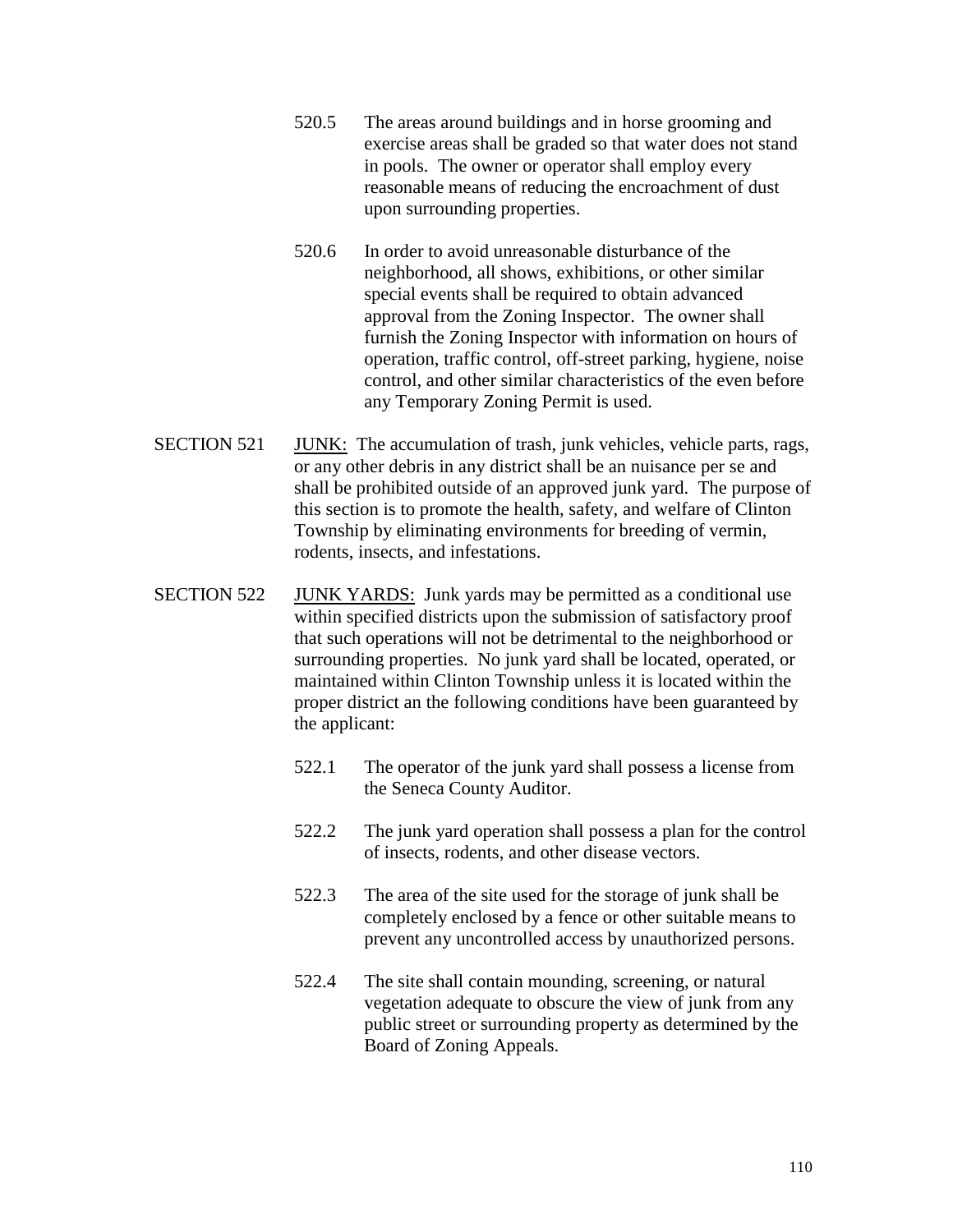- 522.5 Any fence required for screening purposes shall be in accordance with the following requirements:
	- a. It shall be neatly constructed of opaque material.
	- b. It shall not be less than six (6) feet in height.
	- c. It shall be maintained in a condition so as to insure its opaqueness.
	- d. It shall contain no advertising.
- 522.6 All motor vehicles stored or kept in such yards shall be so kept that they will not constitute a place or places in which mice or other vermin may be harbored, reared or propagated.
- 522.7 Because of the tendency for junk yards to promote the breeding of mosquitoes and vermin and the potential volatile nature of certain materials, no operation shall be permitted closer than five hundred (500) feet from any established residential or rural center district.
- SECTION 523 SANITARY LANDFILLS: Sanitary landfills may be permitted as a conditional use within specified districts upon submission of satisfactory proof that such operations will not be detrimental to surrounding properties or to the environment. The following conditions shall be guaranteed by the applicant:
	- 523.1 All zoning permit applications for sanitary landfills within Clinton Township shall be accompanied by the following information, at a minimum:
		- a. Vicinity maps, drawn at a scale of one (1) inch equal to one thousand (1,000) feet, illustrating the proposed site in relation to surrounding existing and proposed land uses, existing and proposed roads, surrounding zoning districts, and Perspectives: A Future Land Use Plan for Seneca County, Ohio;
		- b. Topographic maps, drawn at a scale no greater than one (1) inch equal to two hundred (200) feet with five (5) foot contour intervals, showing the existing and the proposed final physiographic layout of the site;
		- c. A hydrogeologic and surface drainage study of the site conducted by a qualified professional engineer registered in the State of Ohio, illustrating the various depths, thicknesses, and hydrologic characteristics of underlying geologic deposits and the depth, direction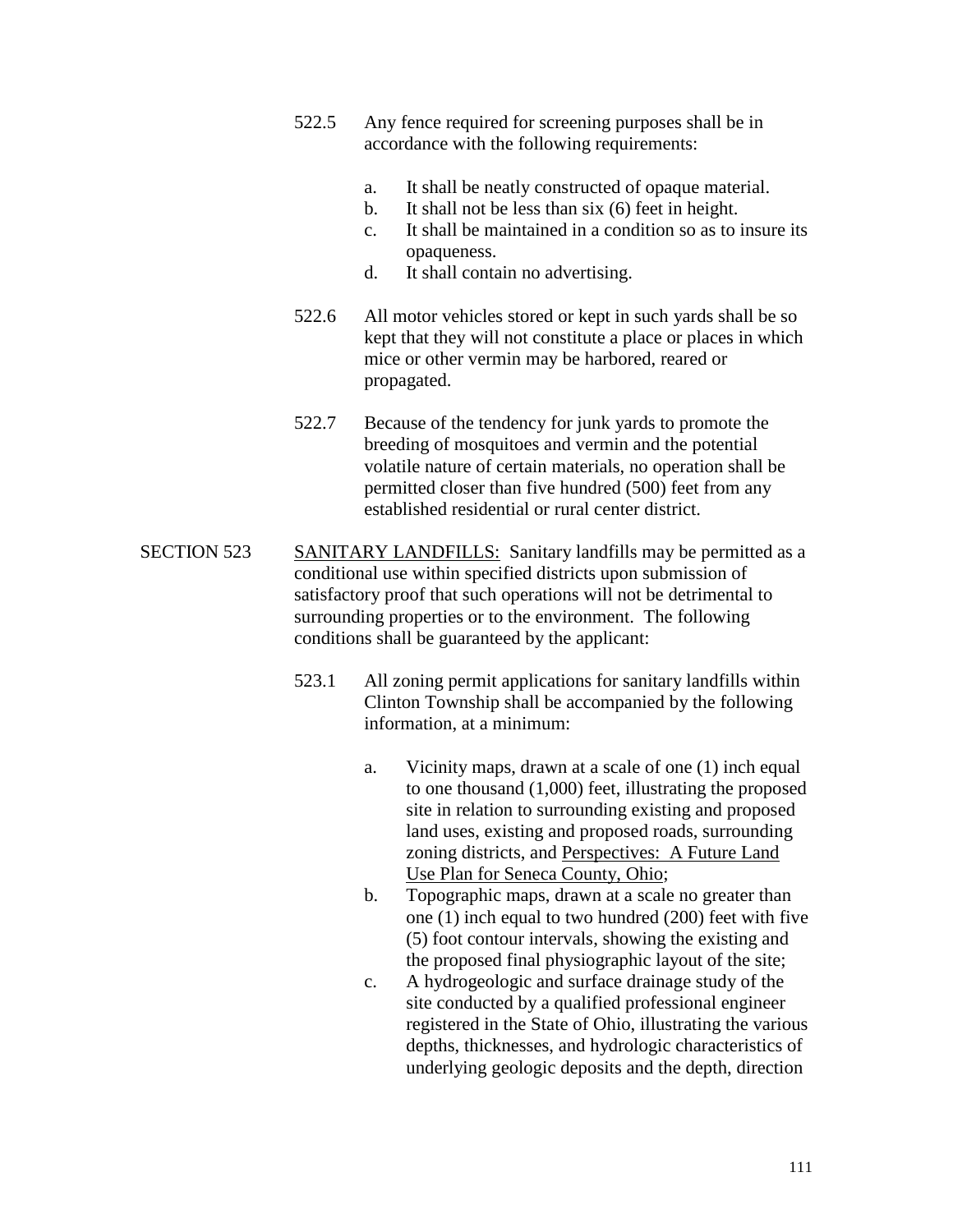of flow, and potential for contamination of the underground water supply;

- d. A transportation plan for the site illustrating any proposed external routes or access to the landfill site and any proposed internal circulation routes within the landfill site;
- e. Proposed methods of control for insects, rodents, and other diseases vectors/
- f. Proposed methods of controlling odor, dust, and/or blowing debris such as paper;
- g. Proposed methods for screening;
- h. Proposed hours of operation;
- i. The location and size of proposed shelters for landfill personnel and equipment; and
- j. A proposed plan for future use of the site.
- 523.2 All proposed sanitary landfill operations shall be required to secure a "Permit to Install" from the Ohio Environmental Protection Agency prior to the issuance of a conditional use permit.
- 523.3 The site shall contain mounding or screening adequate to obscure the view of the landfill operation from any public street, existing dwelling unit, or any residentially zoned property.
- 523.4 The site shall be limited to areas where surface or underground water pollution will not occur.
- 523.5 The site shall not be accessible from any established residential area.
- 523.6 The site shall be so located as to minimize the effects of winds carrying objectionable odors to urbanized or urbanizing areas.
- 523.7 An attendant shall be on duty during the time the sanitary landfill site is open to supervise the unloading of refuse.
- 523.8 Blowing paper shall be controlled by providing a portable fence near the working area. The fence and area shall be policed regularly.
- 523.9 There shall be no open storage or burning of refuse or garbage.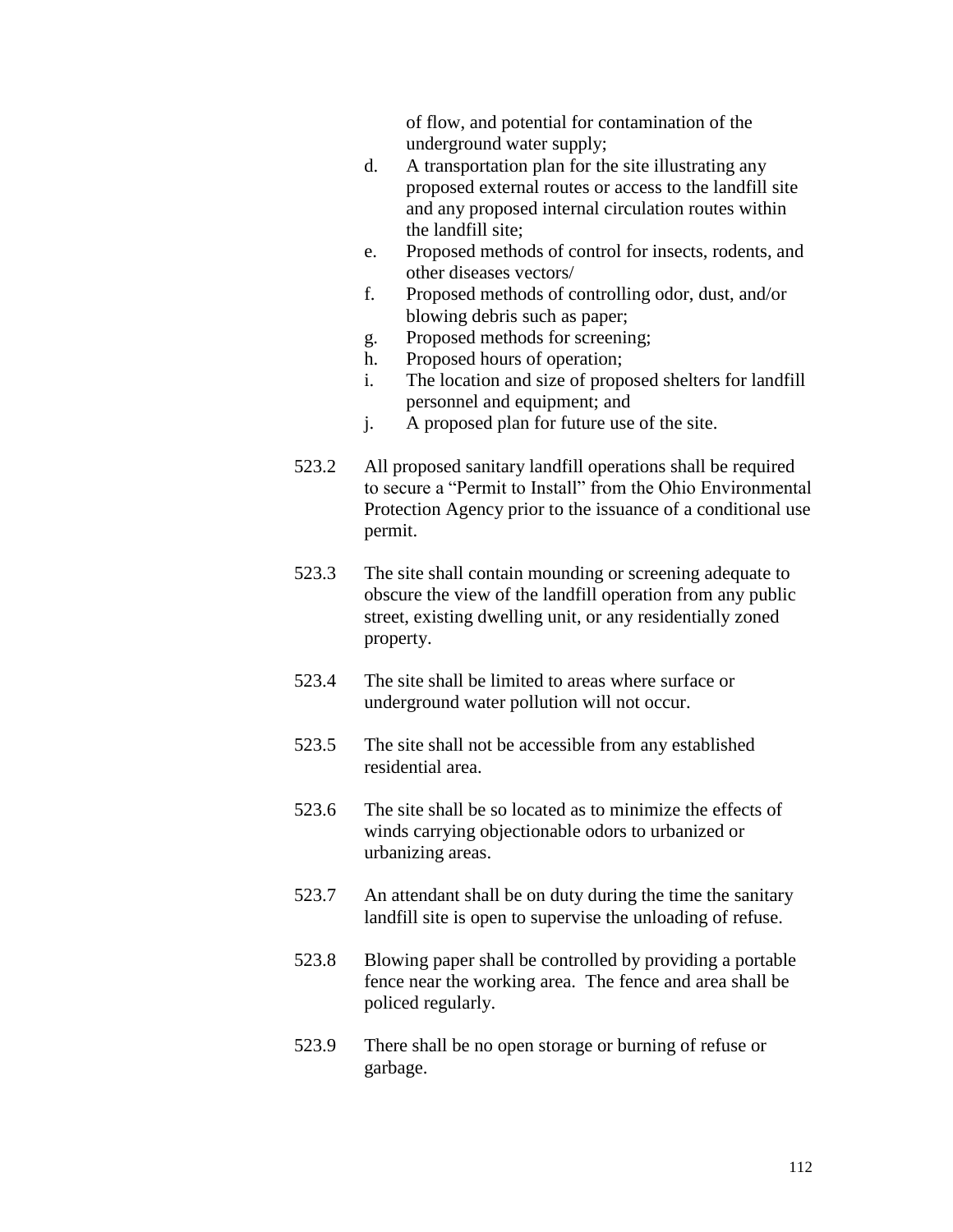- 523.10 Conditions unfavorable for the production of insects, rodents, and other disease vectors shall be maintained by carrying out routine landfill operations promptly in a systematic manner.
- 523.11 Domestic animals shall be excluded from the site.
- 523.12 A compacted layer of at least six (6) inches of suitable cover materials shall be placed on all exposed refuse by the end of each working day.
- 523.13 Other conditions which the Board of Zoning Appeals deems necessary to insure that the sanitary landfill operation will not be detrimental to surrounding properties or to the environment.
- SECTION 524 MINERAL EXTRACTION OPERATION: The purpose of this section is to insure that the mineral resources of Clinton Township are properly managed, and that all land used for mineral extraction be properly located, screened, and reclaimed so as not to create a hazard or nuisance which may adversely affect the health, safety, or general welfare of the community, either immediately or in the future. Quarries, sand and gravel operations, or other mineral extraction operations may be permitted as a conditional use within specified districts upon submission of satisfactory proof that such operations will not be detrimental to the neighborhood or surrounding properties. The following conditions shall be guaranteed by the applicant:
	- 524.1 All conditional use applications for mineral extraction operations within Clinton Township shall be accompanied by the following information, at a minimum:
		- a. Vicinity maps, drawn at a scale of one (1) inch equal to one thousand (1,000) feet, illustrating the extraction in relation to surrounding existing and proposed land uses, existing and proposed roads, surrounding zoning districts, and Perspectives: A Future Land Use Plan For Seneca County, Ohio;
		- b. A map at a scale of at least one (1) inch equals one hundred (100) feet showing existing contours at intervals of five (5) feet or less, any existing building structures, and any public utilities or easements on the property;
		- c. Name and address of the applicant, including all partners and officers of the corporation;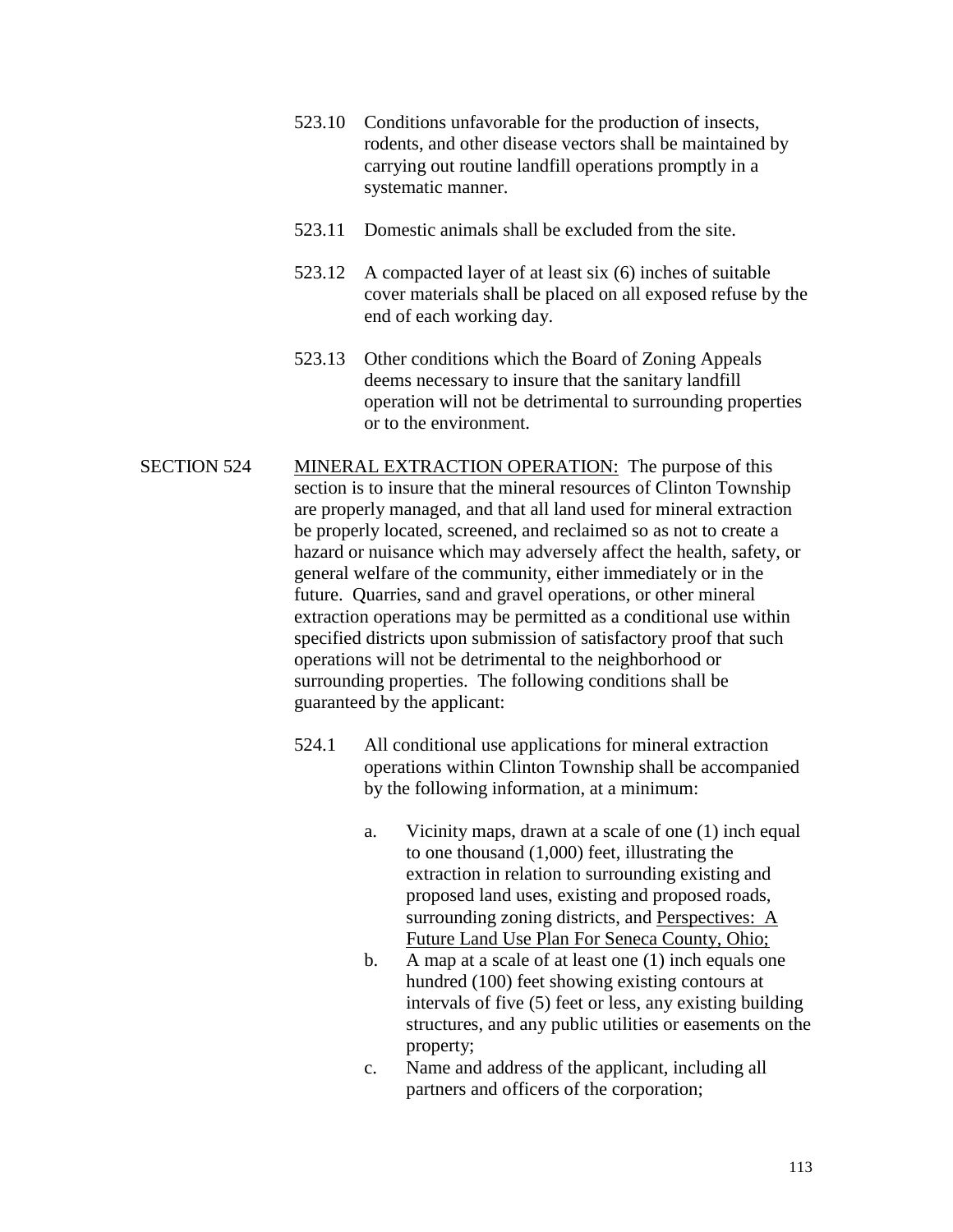- d. Name and address of the owner of the surface rights of the property;
- e. The location, description, and size of the areas to be excavated during the first year as well as an estimate of the total anticipated area of excavating;
- f. A list of the types of resources or minerals to be extracted;
- g. The proposed method of removal of such resources and whether or not blasting or other use of explosives will be required;
- h. A study of the anticipated depth of excavations and the probable effect to the existing water table conducted by a qualified professional engineer registered in the State of Ohio. If the water table is to be affected, the operator shall provide proof, before permission for excavation is given, that the source of any public or private water supply shall not be adversely affected due to a lowering of the water table or contamination of the supply;
- i. The location of any processing plant to be used, and any accessory or kindred operations that may be utilized in connection with the operation of a processing plant by the mining processor or any other firm, person, or corporation;
- j. A general description of the equipment to be used for excavating, processing, and/or transporting excavated mineral resources;
- k. A transportation plan for the site illustrating any proposed internal circulation routes within the sites;
- l. A plan for the rehabilitation and reclamation of the excavated area as specified in this section; and
- m. Any other information the Board of Zoning Appeals may deem necessary in order to determine if the proposed extraction operation will not be detrimental to surrounding land uses and the community in general.
- 524.2 All proposed mineral extraction operations shall be required to secure a permit for such activities from the Chief of the Division of Reclamation, Ohio Department of Natural Resources prior to the issuance of a conditional use permit.
- 524.3 Adequate operational controls shall be used to minimize the creation of detrimental ground vibrations, sound, pressure,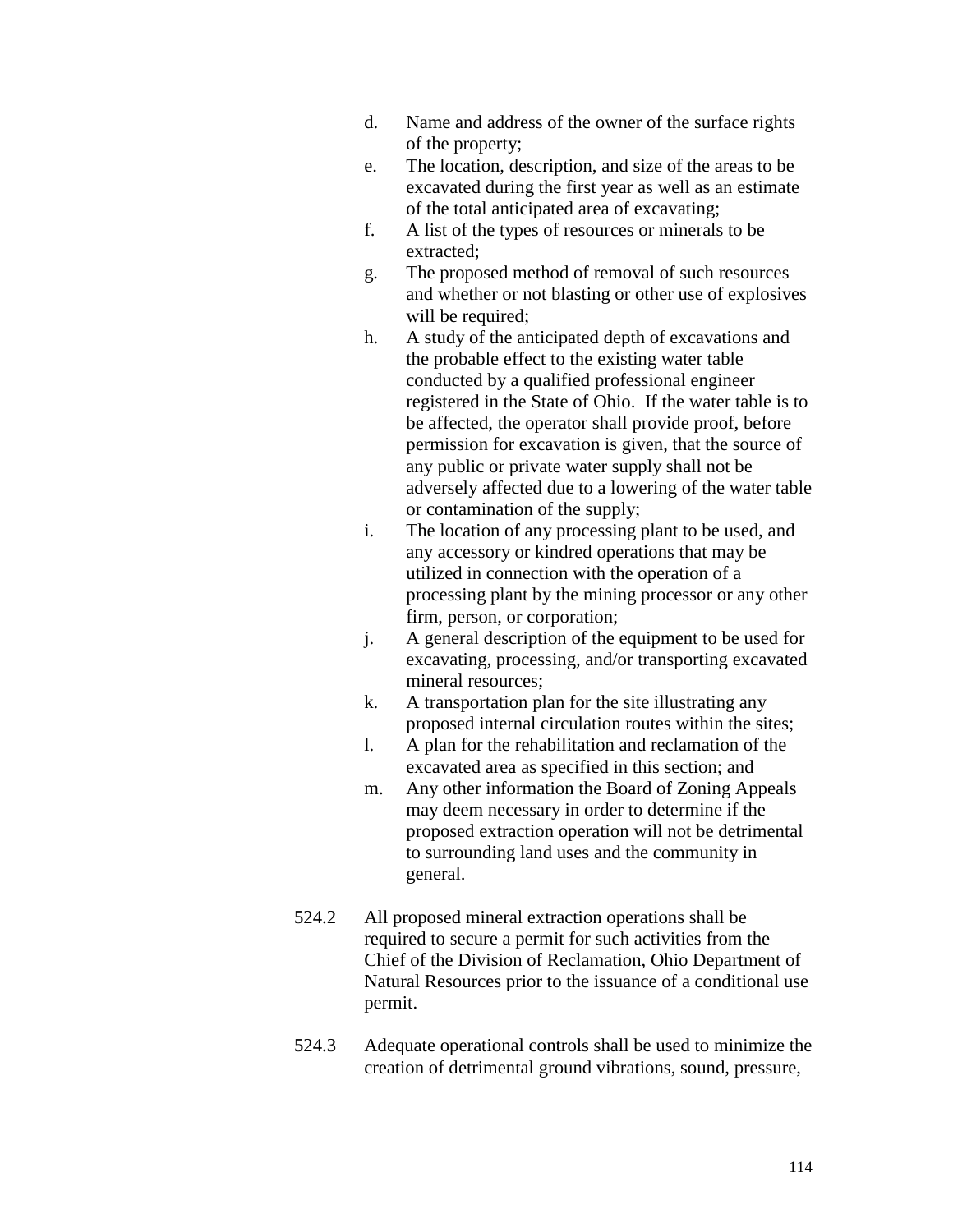smoke, noise, odors, or dust which would injure or be a nuisance to any persons living or working in the vicinity.

- 524.4 The location of any storage or processing activities upon the site shall be subject to approval by the Board of Zoning Appeals because of possible detrimental external effects such as air or water contamination. All such activities shall be naturally or artificially screened from any public street, existing dwelling unit, or any residentially zoned property.
- 524.5 Mineral extraction to a depth not exceeding six (6) feet may be conducted up to one-hundred (100) feet of any residential district, provided the operation in conducted over a temporary period not to exceed twelve (12) months and the operation of equipment is limited to the extraction process. All other mineral operations shall not be conducted closer than five hundred (500) feet from an existing residential district.
- 524.6 Temporary operational roads shall not be located closer than two hundred (200) feet from any Residential District or any existing dwelling.
- 524.7 Buildings and structures designed and constructed exclusively for mineral extraction, storage, or processing, for which no future use is contemplated and no other use is practical of feasible, shall be demolished and removed at expiration of the conditional use permit.
- 524.8 The operator shall maintain complete records on a daily basis of all blasting operations including records of the time, the date, the location, and complete description of weather conditions relating to each such blast. Such records shall be available to the Zoning Inspector upon request. At the request of the Board of Zoning Appeals, the operator shall fully cooperate in any investigation by the Board of Zoning Appeals of the conditions of the operation. In the event that it is established as a matter of fact that there has been a failure to adequately comply with the provisions of this section, said operator shall take immediate steps to provide full compliance herewith.
- 524.9 In order to insure adequate later support for public roads in the vicinity of mineral extraction operations: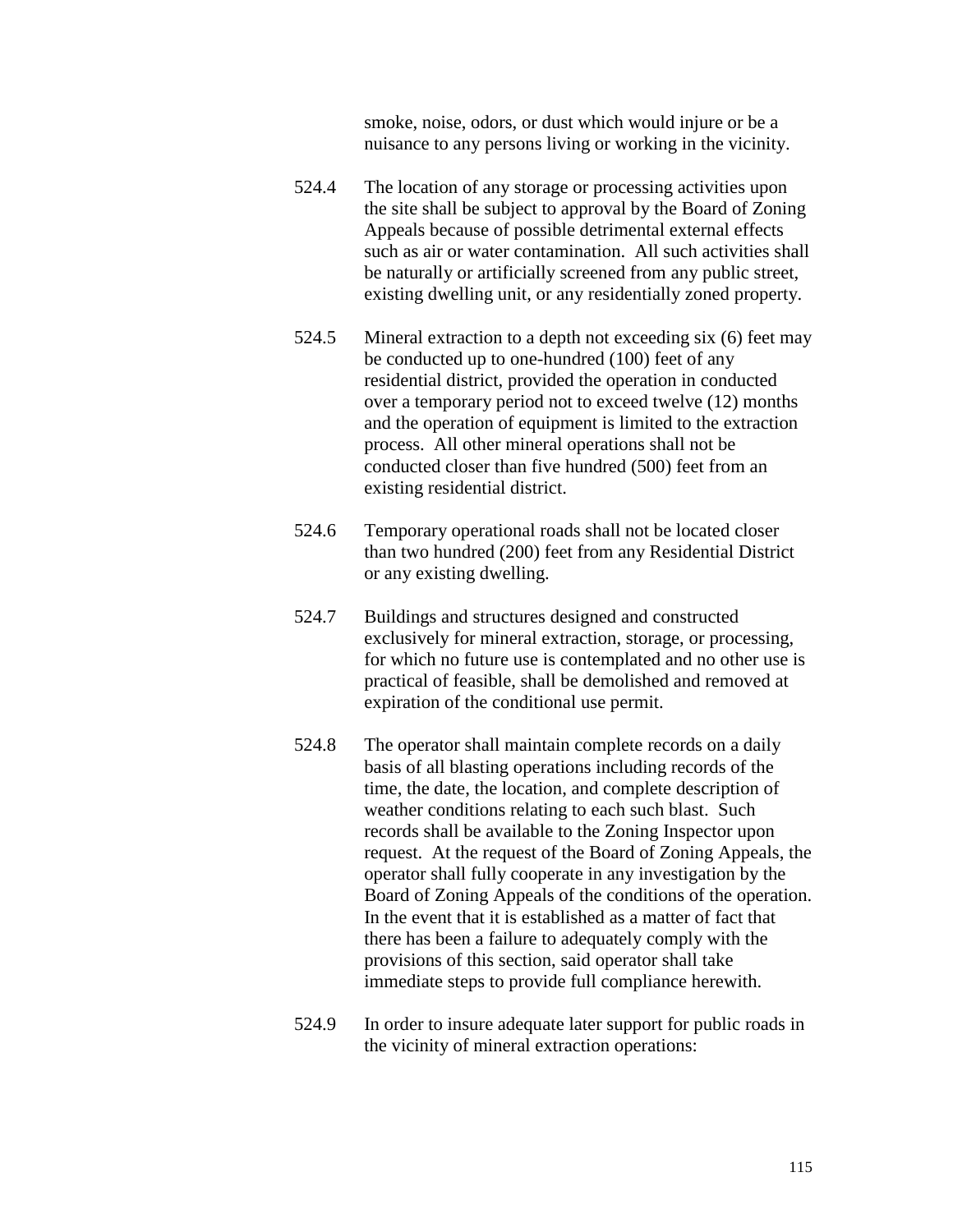- a. All sand and gravel excavations shall be located at least 100 feet and backfilled to at least 150 feet from a street right-of-way line.
- b. All quarrying or blasting shall be located at least 100 feet from the right-of-way line of any existing or platted street, road, highway, or railway.
- c. Such excavation or quarrying may be permitted within these limits to the point of reducing the ground elevation to the grade of the existing or platted street, road, or highway where officially approved by the authority charged with maintenance of such platted street, road, or highway.
- 524.10 All excavations of gravel or sand shall either be (1) made to a depth not less than five (5) feet below a water-producing level, or (2) graded and/or backfilled with non-noxious and non-flammable solids, to assure that the excavated area will not collect and retain stagnant water. The graded or backfilled surface shall create an adequate finished topography to minimize erosion by wind or rain and substantially conform with the contours of the surrounding area.
- 524.11 The underwater banks of all excavations which are not backfilled shall be sloped at a grade of not less than 3 feet horizontal to 1 foot vertical a minimum of six (6) feet below the water line. Spoil banks shall be graded to a level of suiting the existing terrain and planted with trees, shrubs, legumes, or grasses where revegetation is possible.
- 524.12 Whenever the floor of a quarry is greater than 5 feet below the average grade of an adjacent public street or any adjacent property, the property containing such quarry shall be completely enclosed by a mound of earth not less than six (6) feet in height, and planted with suitable landscaping, or a fence not less than six (6) feet in height. All plantings or fences shall be sufficient in either case to prevent persons from trespassing upon the property and shall be subject to approval by the Board of Zoning Appeals. Such mound shall be located not less than twenty-five (25) feet from any street right-of-way or boundary of the quarry property. Such barriers may be excluded where deemed unnecessary by the Board of Zoning Appeals because of the presence of a lake, stream, or other existing natural barrier.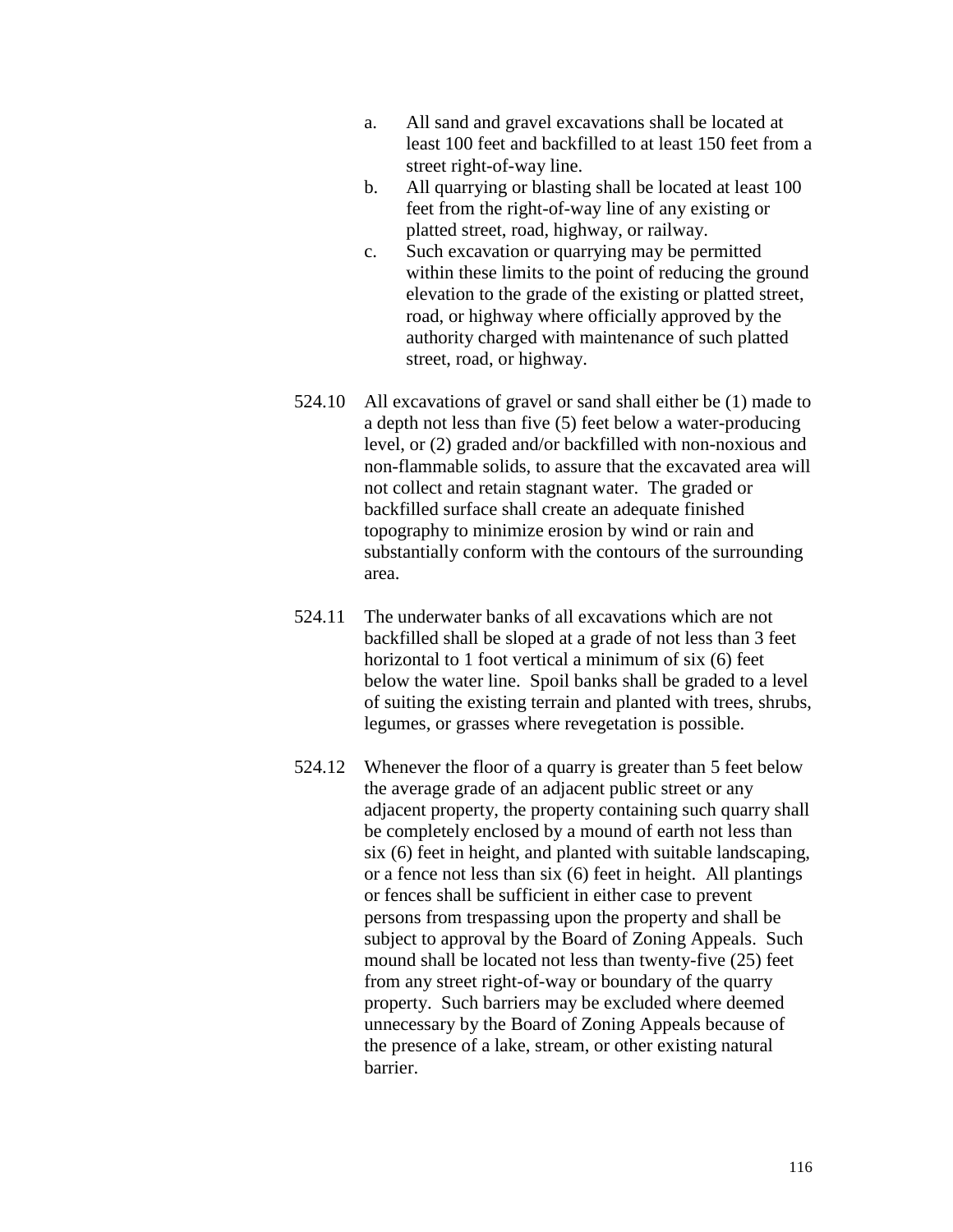- 524.13 When any quarrying has been completed, such excavated area shall either be left as a permanent spring-fed lake, or the bottom floor thereof shall be leveled to prevent the collection and stagnation of water and to provide proper drainage without excessive soil erosion. Said floor shall be covered with the soil of adequate thickness for the growing of turf or other ground cover.
- 524.14 To guarantee the restoration, rehabilitation, and reclamation of mined-out areas, every applicant granted permission by the Board of Zoning Appeals to conduct a mineral extraction operation as herein provided shall furnish a reclamation plan and a performance bond running to the Clerk of Clinton Township, Seneca County, Ohio. The amount of the performance bond shall be based upon an estimate of costs to meet the aformentioned requirements prepared by a professional civil engineer registered in the State of Ohio, and submitted by the applicant. The amount of the performance bond shall be established by Resolution of the Township action required. The performance bond shall be a guarantee that such applicant, in restoring, reclaming, and rehabilitating such land, shall within a reasonable time and to the satisfaction of the Board of Zoning Appeals meet the requirements of this Section.
- 524.15 The reclamation plan for the extracted area shall contain, at a minimum, the following information:
	- a. A map at a scale of one (1) inch equals one hundred (100) feet showing the existing contours at intervals of five (5) feet or less, any existing buildings or structures, and any public utilities or easements on the property.
	- b. The depth of the proposed cover which shall be at least as great as the depth of the unusable overburden which existed at the commencement of operations, but which in no event need be more than 18 inches.
	- c. The angle of slope of all earthen banks, which shall be no greater than one (1) foot vertical to three (3) feet horizontal. In areas where at the commencement of excavation a greater angle existed, the angle of slope shall be no greater than that which existed at the commencement of excavation.
	- d. The angle of slope of all banks consisting of rock and the required cover.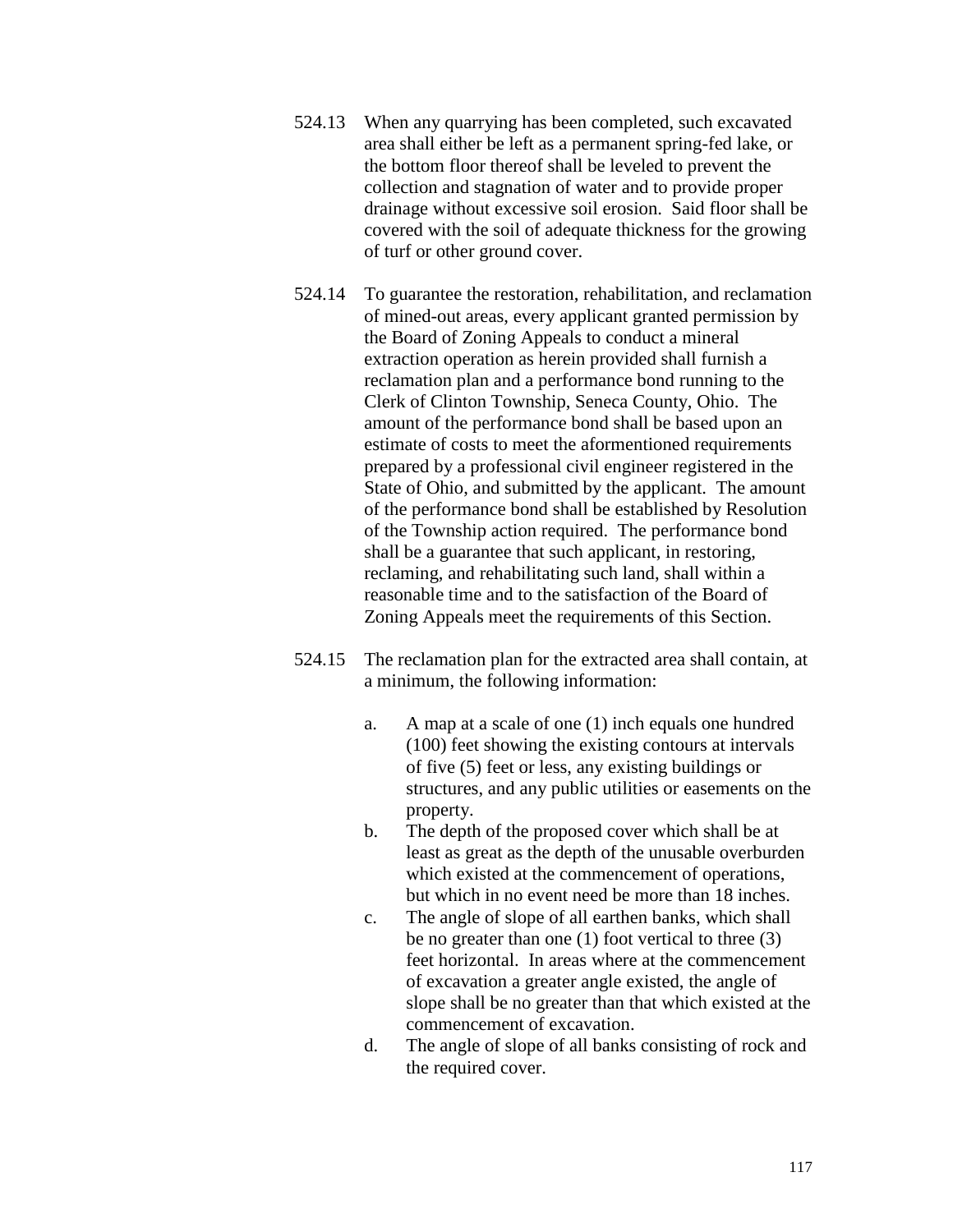- e. The location of fences or effective plantings in those locations where the Board of Zoning Appeals determines that such angles of slope are not physically or economically feasible to reduce.
- f. The number of tress and shrubs, and the type ground cover to be provided. The type and number per acre of trees, shrubs ground cover, or legume to plant shall be determined in consultation with the Seneca County Agricultural extension Agent.
- g. The location of proposed ultimate land uses, and physical improvements such as roads, drives, drainage courses, utilities and other improvements as determined in consultation with the Regional Planning and Coordinating Commission, the County Engineer, the Sanitary Engineer, and the Zoning Commission.
- h. A statement that vegetation shall be restored by the spreading of sufficient soil and by appropriate seeding of grasses of planting of shrubs and trees in all parts of said reclamation area where the same is not submerged under water.
- i. A grading plan showing the proposed final topography of the area indicated by contour lines of no greater interval than five (5) feet.
- SECTION 525 TEMPORARY USES: The following regulations are necessary to govern the operation of certain uses which are non-permanent in nature. Application for a Temporary Zoning Permit shall be made to the Zoning Inspector, containing a graphic description of the property to be utilized and a site plan, a description of the proposed use, and sufficient information to determine yard requirements, setbacks, sanitary facilities, and parking space for the proposed temporary use. The following uses are deemed to be temporary uses and shall be subject to the specific regulations and time limits which follow and to the regulations of any district in which such use is located:
	- 525.1 Carnivals, circuses, tent meetings, bazaars, festivals, art shows, or other similar public events may be permitted within any non-residential district and upon church, school or other similar sites within any residential district. No permit shall be issued unless the written consent of fiftyone percent (51 %) of the owners of all residentially used property within four-hundred (400) feet of the temporary use site is first filed with the Zoning Inspector at least forty-eight (48) hours prior to commencement of the event.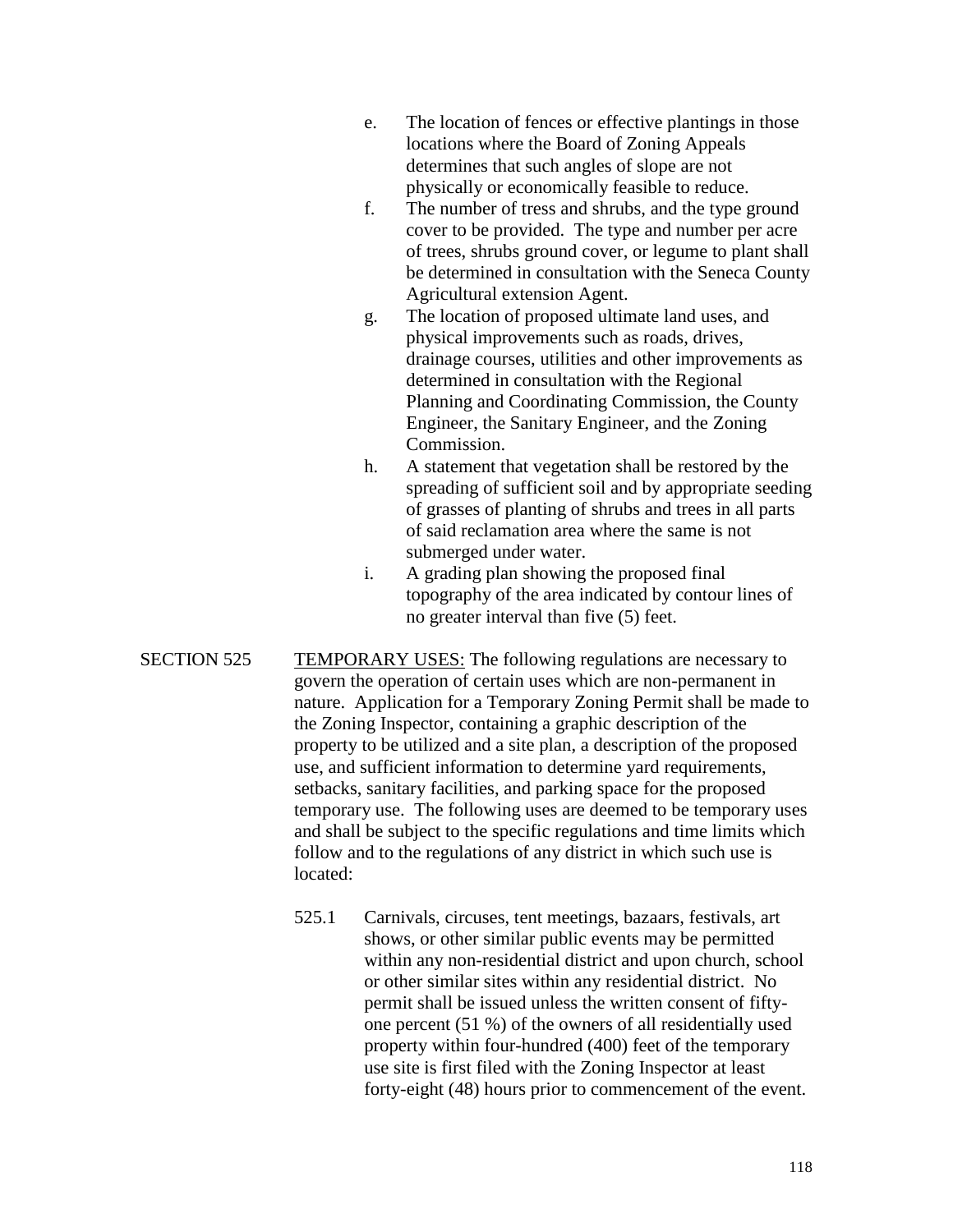Such uses shall only be permitted on lots where adequate off-street parking can be provided and shall not be permitted for a period longer than fifteen (15) days.

- 525.2 Christmas tree sales may be permitted within any nonresidential district for a period not exceeding thirty-five (35) days.
- 525.3 Real estate sales offices may be permitted within any district for any new subdivision, which has been approved by the Regional Planning and Coordinating Commission under the Subdivision Regulations for Seneca County. Such office shall contain no living accommodations. The permit shall be valid for one (1) year, but may be granted two (2) six-month extensions if conditions warrant such renewal. Such office shall be removed upon completion of sales of the lots therein, or upon expirations of the temporary zoning permit, whichever occurs sooner.
- 525.4 Temporary offices for contractors and equipment, sheds incidental to a construction project may be permitted within any district. The permit shall not be valid for more than one (1) year but may be renewed for six-month extensions if construction is substantially underway. Such uses shall be removed immediately upon completion of the construction project, or upon expiration of the temporary zoning permit, whichever occurs sooner.
- 525.5 The seasonal sale of agricultural produce employing use of temporary structure may be permitted within any district upon the issuance of a temporary zoning permit. Structures utilized for such sales shall be removed upon expiration of the permit, which shall be issued for a five-month period. All structures must be set back from the roadway pavement a minimum of thirty-five (35) feet and the site shall contain adequate off-street parking area so as not to create a traffic hazard.
- 525.6 The temporary placement of a mobile home upon a lot which already contains a residential structure may be permitted where the Board of Zoning Appeals finds that special circumstances or conditions such as fires, windstorms, or other similar events which are fully described in the findings of the Board exist, such that the use of a temporary residential structure is necessary in order to prevent an exceptional hardship on the applicant,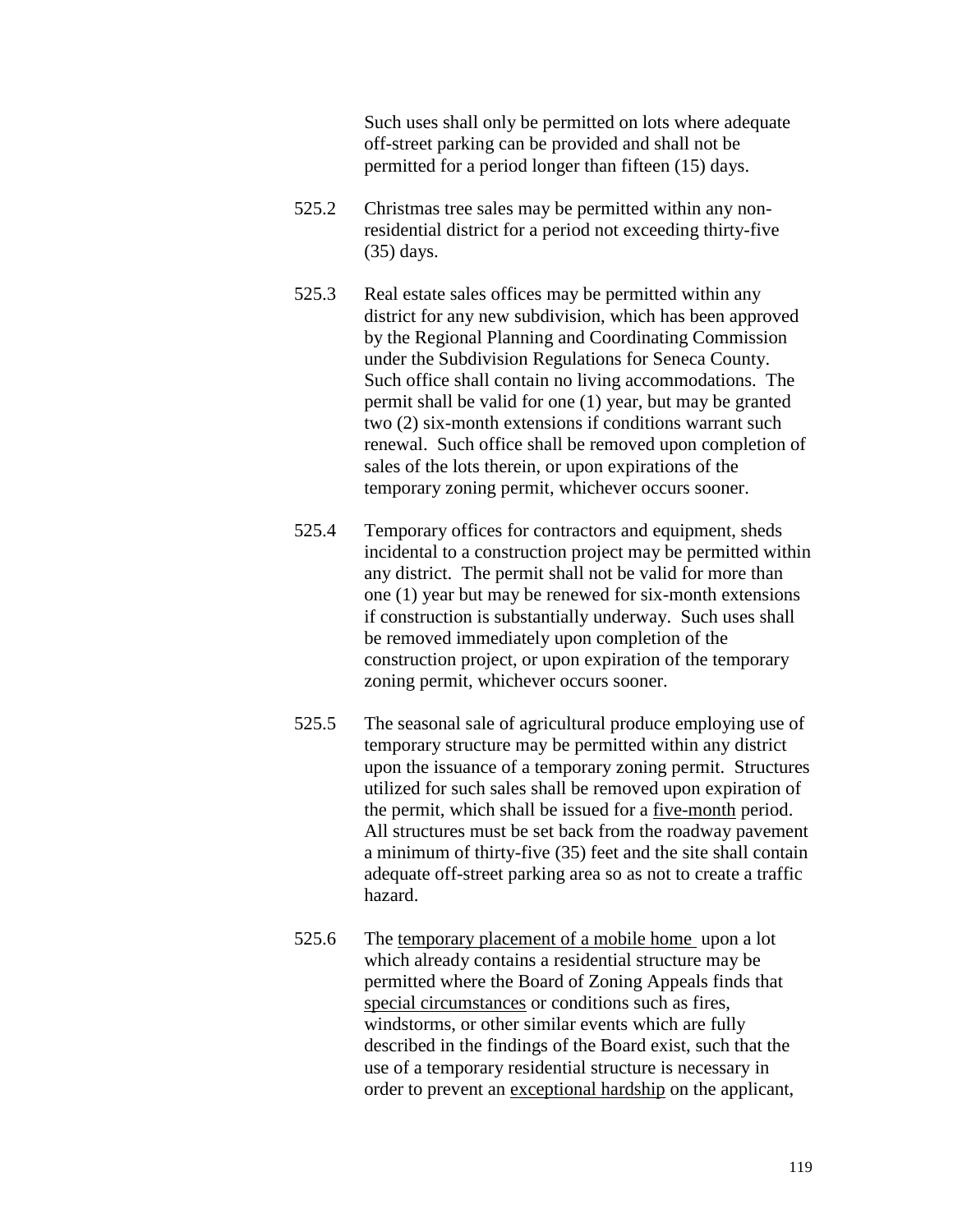provided that such a temporary structure does not represent a hazard to the safety, health, or welfare of the community.

An applicant for a temporary zoning permit under 525.6 must produce a written statement for the Seneca County Health Department approving the water supply and wastewater disposal system of the temporary mobile home location. Such permit may be initially issued for nine (9) months; renewable for up to three (3) months time for all permits, not exceeding a total of twelve (12) months.

- 525.7 Temporary sales may be permitted within parking lots within any business district. A temporary zoning permit for such sales shall only be issued once within any four (4) month period and shall not exceed a period of seven (7) consecutive days unless otherwise approved by the Board of Zoning Appeals. A temporary use permit shall not be issued if it is determined by the Zoning Inspector that encroachment of more than twenty-five percent (25%) of the required storage or parking areas will take place.
- SECTION 526 CEMETERIES: The following standards shall apply to the development and construction of cemeteries within Clinton Township:
	- 526.1 The site proposed for a cemetery shall not interfere with the development of a system of collector and larger streets in the vicinity of such site. In addition, such site shall have direct access to a thoroughfare which the Board of Zoning Appeals determines is adequate to serve the size of the facility proposed.
	- 526.2 Any new cemetery shall be located on a site containing not less than twenty (20) acres.
	- 526.3 All buildings, including but not limited to musoleums and maintenance buildings, shall respect the required yards setback of the district in which it is located.
	- 526.4 All graves or burial lots shall be landscaped and maintained in good order in accordance with state and local regulations. A plan for perpetual care of the grounds shall be required.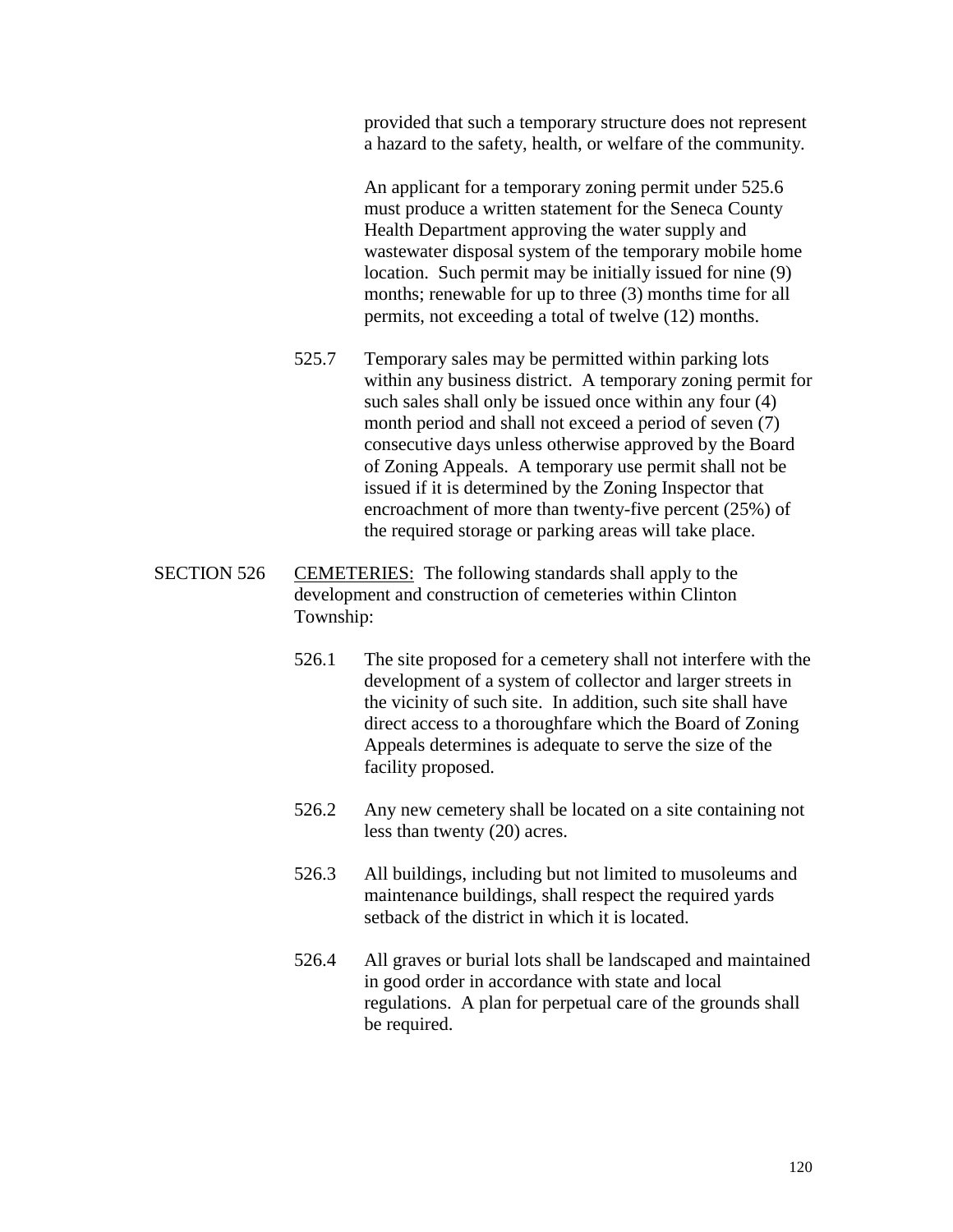# SECTION 527 EXISTING FARM DWELLING ON NON-CONFORMING LOTS: In order to permit the transfer of existing dwellings which are no longer useful to a farming operation and to conserve prime farm soils for their best use, lots which do not conform to the minimum lot area and frontage requirements of the A-10 Prime Agricultural District may be permitted within such district provided the following conditions are met:

- 527.1 The lot is being created for the transfer of a farm dwelling, which was issued a building permit and/or constructed prior to the effective date of this amendment.
- 527.2 The lot size and configuration has been approved by the Seneca County Health Department for the location of onsite water supply and wastewater disposal systems.
- 527.3 The minimum lot area and lot width shall conform to the sliding-scale area and width requirements for the E-3 Rural Residential Estate District.
- SECTION 528 TENANT FARM DWELLINGS: A conditional use permit may be issued for the erection of one (1) tenant farm dwelling upon any lot which already contains a principal farm dwelling and meets the acreage and width requirements of the A-5 Agricultural District. The granting of such conditional use permit shall be the purpose of providing housing for a tenant farmer and his family who are engaged in assisting the owner in the practice of agriculture. Such conditional use shall not be granted unless the following conditions have been satisfied:
	- 528.1 The lot meets the minimum acreage and width requirements of the A-5 Agricultural District.
	- 528.2 A principal farm dwelling already occupies the lot under consideration.
	- 528.3 The occupant of the proposed tenant farm dwelling is a bona-fide tenant farmer or family member who assists the owner in the practice of agriculture and the maintenance of the farm.
	- 528.4 The proposed tenant farm dwelling site has been approved by the Seneca County Health Department for on-site water supply and wastewater disposal and will not encroach upon any such approved areas for the principal farm dwelling.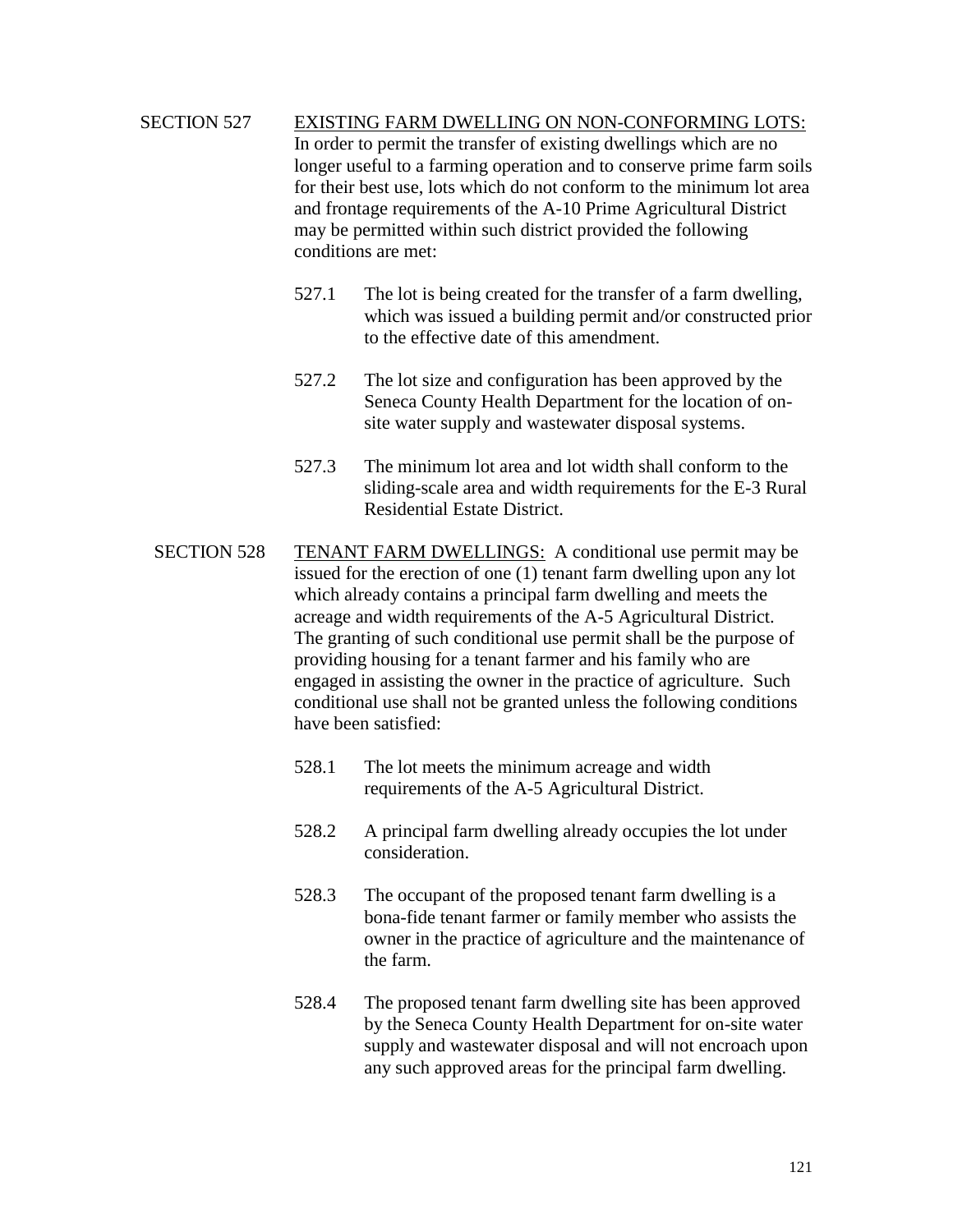- 528.5 The proposed tenant farm dwelling shall be so located upon the lot as to meet the minimum lot area, frontage, and setback requirements for the A-5 Agricultural District in the event that the house is transferred at a later date. If the proposed tenant farm dwelling is to be located on a lot which cannot meet such requirements for two dwellings, then further division of the lot shall be prohibited until the lot is placed within a residential district.
- 528.6 The proposed tenant farm dwelling and the principal farm dwelling shall be located on the lot in such a manner that one dwelling shall be located on the lot in such a manner that one dwelling shall not obscure the front façade of the other dwelling when viewed at a perpendicular angle to the centerline of the road.
- SECTION 529 HOME OCCUPATIONS: All home occupations shall be in accordance with the following provisions:
	- 529.1 No person or persons shall operate a home occupation or be employed thereunder other than a resident of the premises;
	- 529.2 All home occupations shall be conducted entirely within the dwelling's unit, and the use of the dwelling unit for the home occupation shall be clearly incidental and subordinate to its use for residential purposes by its occupants;
	- 529.3 Not more than twenty-five percent (25%) of the gross floor area of any dwelling unit shall be used for a home occupation;
	- 529.4 Home occupations shall not be permitted in any accessory building within any district except the A-5 Agricultural District. Where permitted within the A-5 Agricultural District, the home occupation shall not be located within an accessory building exceeding 600 square feet in floor area;
	- 529.5 There shall be not change in the outside appearance of the building or premises, or other visible evidence of the conduct of such home occupations other than one sign, and mounted flat against the wall of the building in which the home occupation is located;
	- 529.6 There shall be no sale on the premises of commodities not produced as the result of the home occupation;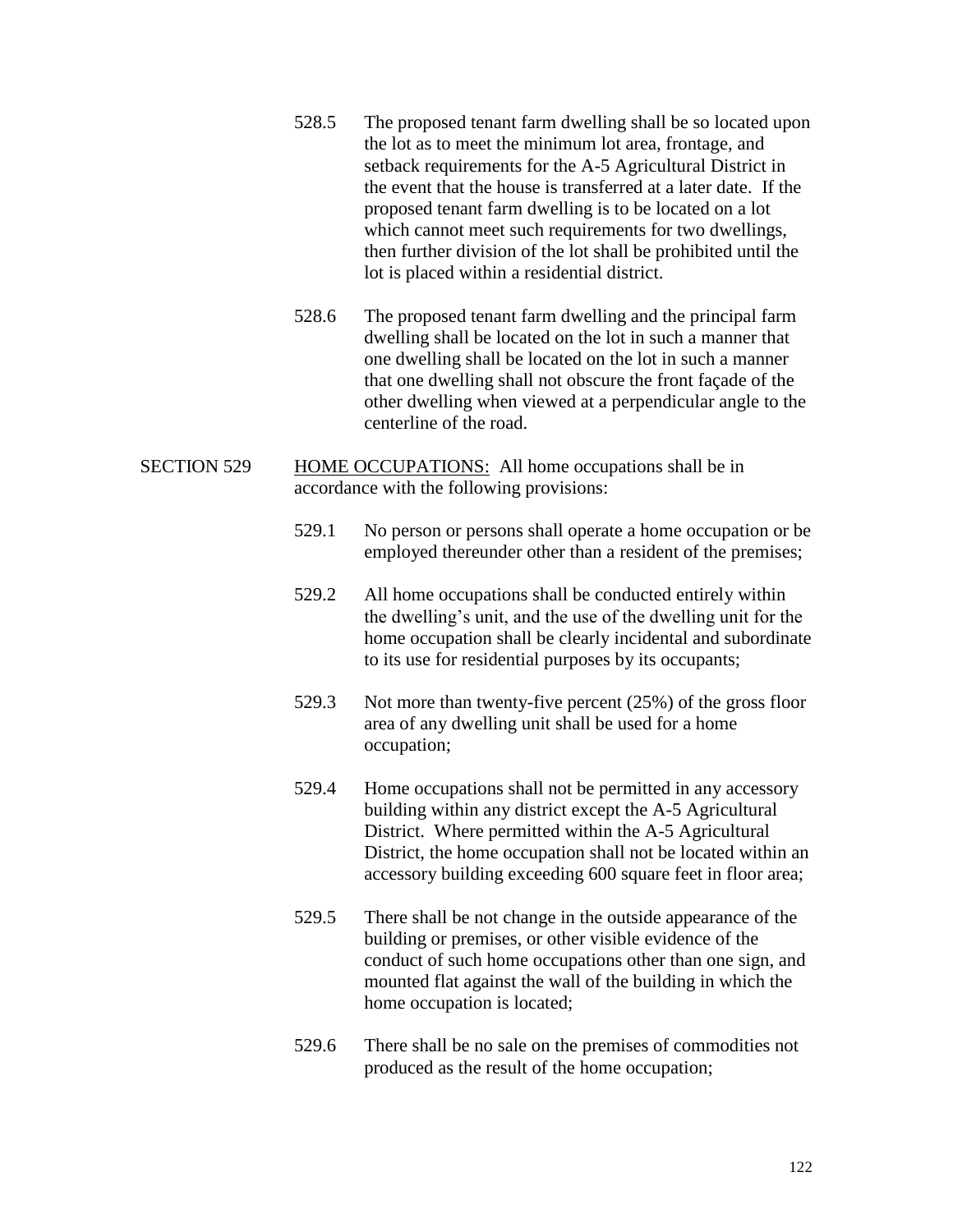529.7 No traffic shall be generated by such home occupation in greater volume than would normally be expected in a residential neighborhood, and any need for parking generated by the conduct of such home occupation shall meet the off-street parking requirements as specified in this Resolution, and shall not be located in a required front yard; and

> Equipment or processes shall not be used in such home occupations which create noise, vibrations, glare, fumes, odors, or electrical interference detectable off the lot if the occupation is conducted in a single-family residence, or outside the dwelling unit if conducted in other than a single-family residence. In the case of electrical interference, no equipment or process shall be used which creates visual or audible interference in any radio or television receiver off the premises, or cause fluctuations in voltage off the premises.

SECTION 530 MINIMUM FLOOR AREA PER DWELLING UNIT: The minimum residential floor area dwelling unit within Clinton Township shall be in accordance with the following table. These requirements shall be applicable to all districts.

|           | Single-Family and Two-<br><b>Family Dwellings</b>            | Multiple-Family<br>Dwellings               |
|-----------|--------------------------------------------------------------|--------------------------------------------|
| 0 Bedroom | 750 sq. ft.                                                  | 750 sq. ft.                                |
| 1 Bedroom | 750 sq. ft.                                                  | 750 sq. ft.                                |
| 2 Bedroom | 900 sq. ft.                                                  | 900 sq. ft.                                |
| 3 Bedroom | $1,050$ sq. ft.                                              | $1,050$ sq. ft.                            |
| 4 Bedroom | 1,400 sq. ft.                                                | $1,200$ sq. ft.                            |
| 5 Bedroom | 1,550 sq. ft.                                                | 1,350 sq. ft. plus 150<br>sq. ft. for each |
| 6 Bedroom | 1,700 sq. ft. plus 150 sq.<br>ft. for each bedroom<br>over 6 | additional bedroom<br>over 5               |

SECTION 531 CHURCHES WITHIN RESIDENTIAL DISTRICTS: Churches and their accessory uses shall be permitted within the residential districts only under the following requirements: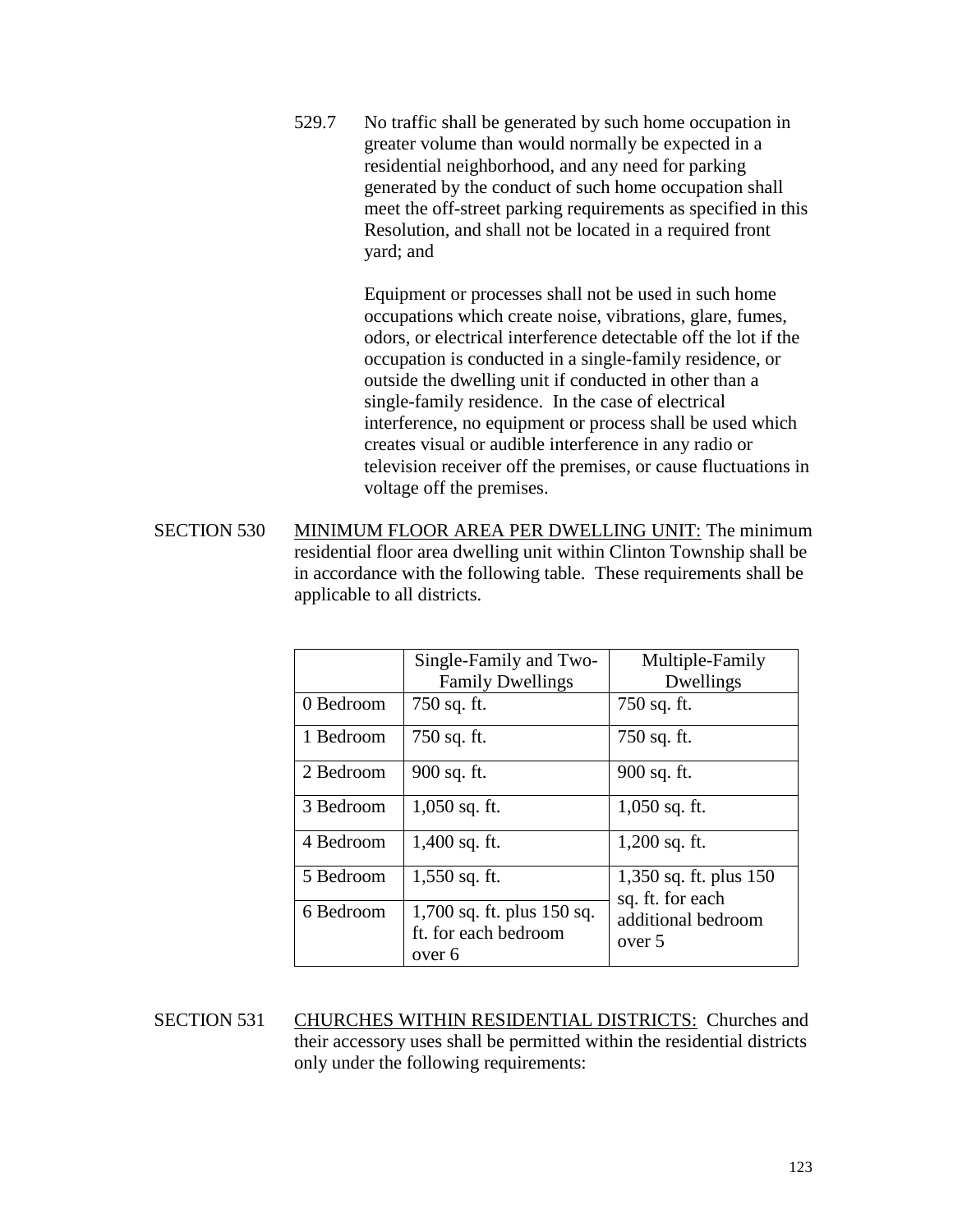- 531.1 The minimum lot area shall be two (2) acres and the minimum lot width shall be two hundred (200) feet. The lot required off-street parking requirements of the church.
- 531.2 The church building shall be set back from any adjacent residential property line a distance equal to or greater than the height of the structure exclusive of the steeple or spire.
- 531.3 The church lot shall be accessible to a major thoroughfare in a manner that does not require the passage of traffic through local residential streets.
- 531.4 Accessory living quarters may be provided on the church lot as a conditional use. The location, density, and the additional lot area required for such uses shall be subject to approval by the Board of Zoning Appeals.
- SECTION 532 AIRPORTS AND LANDING STRIPS: All airports and landing strips shall be in accordance with the following requirements:
	- 532.1 In order to maintain the safety of the occupants of surrounding properties, all private helicopter landing areas shall be located a minimum of five hundred (500) feet from any adjacent property or shall be screened by a wall, solid fence, mound, or evergreen planting a minimum of six (6) feet in height. In order to maintain the safety of the occupants of surrounding properties, all such sites shall be approved by the Ohio Department of Transportation, Division of Aviation.
	- 532.2 All private landing strips shall be approved by the Ohio Department of Transportation, Division of Aviation and shall be situated so as to not create a nuisance or hazard to residential dwellings or other structures within the vicinity.
	- 532.3 Commercial airports may be permitted as conditional uses within specified districts subject to the following conditions:
		- a. The applicant shall present sufficient evidence to the Board of Zoning Appeals that the design and location of the airport satisfies all of the applicable requirements of the Federal Aviation Administration and the Ohio Department of Transportation, Division of Aviation.
		- b. The applicant shall provide proof to the Board of Zoning Appeals that all appropriate air rights and/or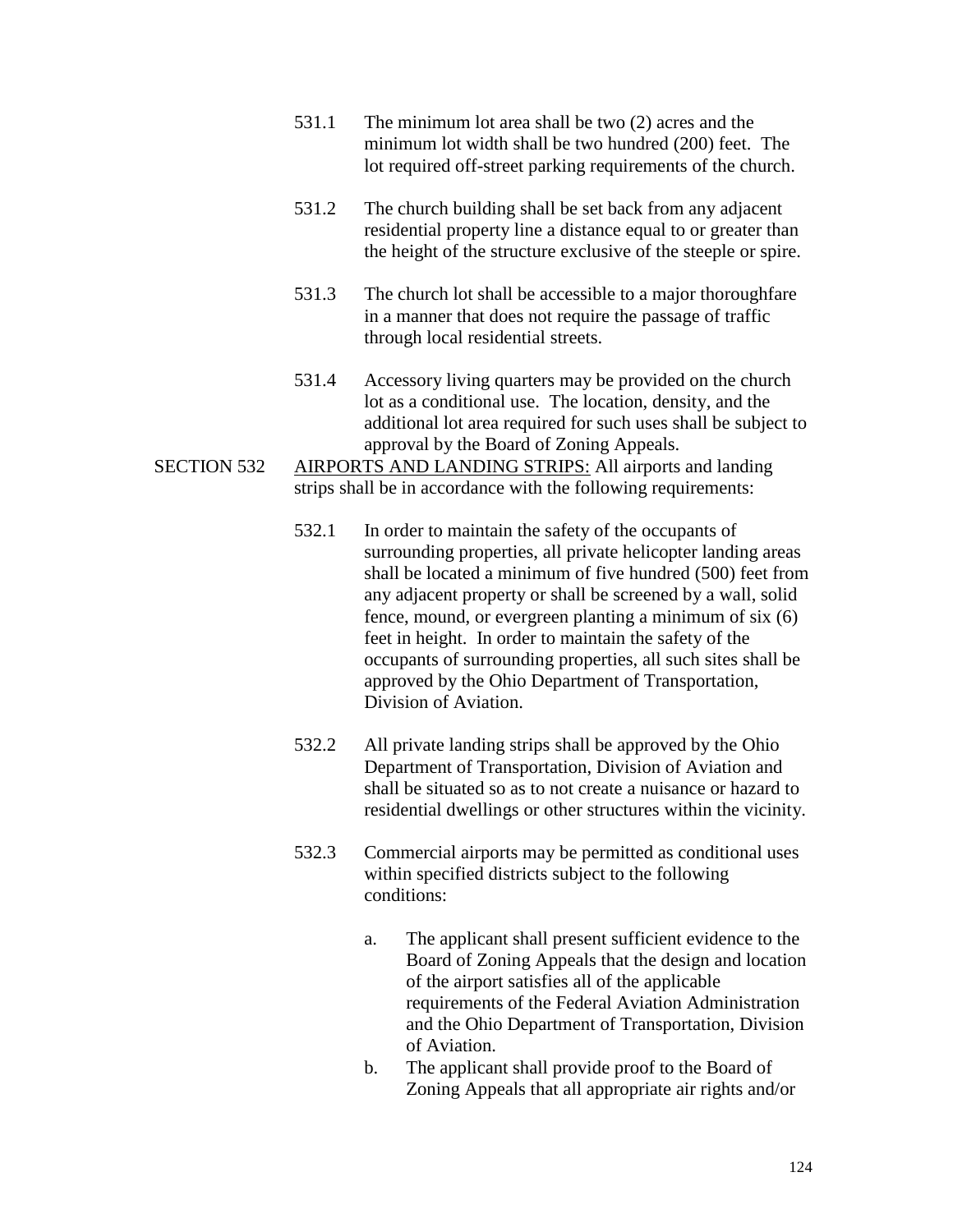easements have been secured from surrounding property owners.

- c. The location of buildings, hangars, or other structures shall meet or exceed the minimum setback requirements of the district in which the airport is located.
- d. The location and capacity of all off-street parking and loading areas and the location of vehicular access to public streets shall be subject to approval by the Board of Zoning Appeals.
- e. All airports shall have water supply and wastewater disposal facilities approved by the Ohio EPA.
- f. Appropriate visual and noise screening of the hangar and terminal areas from existing surrounding developments shall be provided. Such screening shall be subject to the approval by the Board of Zoning Appeals.

## SECTION 533 RESIDENTIAL CONSUMER SITING OF LIQUEFIED GAS STORAGE CONTAINERS

- 533.1 Liquefied Gas storage containers are considered structures as they require a foundation, blocks or other materials to maintain the container level and in serviceable condition without causing a safety hazard to the user.
- 533.2 The installation of the container shall be by a qualified Liquid Petroleum Gas (LPG) of Liquid Natural Gas (LNG) Service Agency. The minimum distance from an adjacent building or structure or residential property line shall be in accordance with the following table Variations to this table for combinations of different sizes shall be approved by the Clinton Township Board of Zoning Appeals.

|                           | Minimum Distances *           |              |            |
|---------------------------|-------------------------------|--------------|------------|
| <b>Water Capacity Per</b> | Mounded or                    | Above Ground | Between    |
| <b>Container Gallons</b>  | <b>Underground Containers</b> | Containers   | Containers |
|                           |                               |              |            |
| Less than 125             | 10 Ft                         | None         | None       |
| 125 to 250                | 10 Ft                         | 10Ft         | None       |
| 251 to 500                | 10Ft                          | 10Ft         | 3Ft        |
| 501 to 2,000              | 10 Ft                         | $25$ Ft      | 3Ft        |
| 2,001 to 30,000           | 50 Ft                         | 50 Ft        | 5Ft        |
| 30,001 to 70,000          | 50 Ft                         | 75 Ft        |            |
| 70,001 to 90,000          | 50 Ft                         | 100 Ft       |            |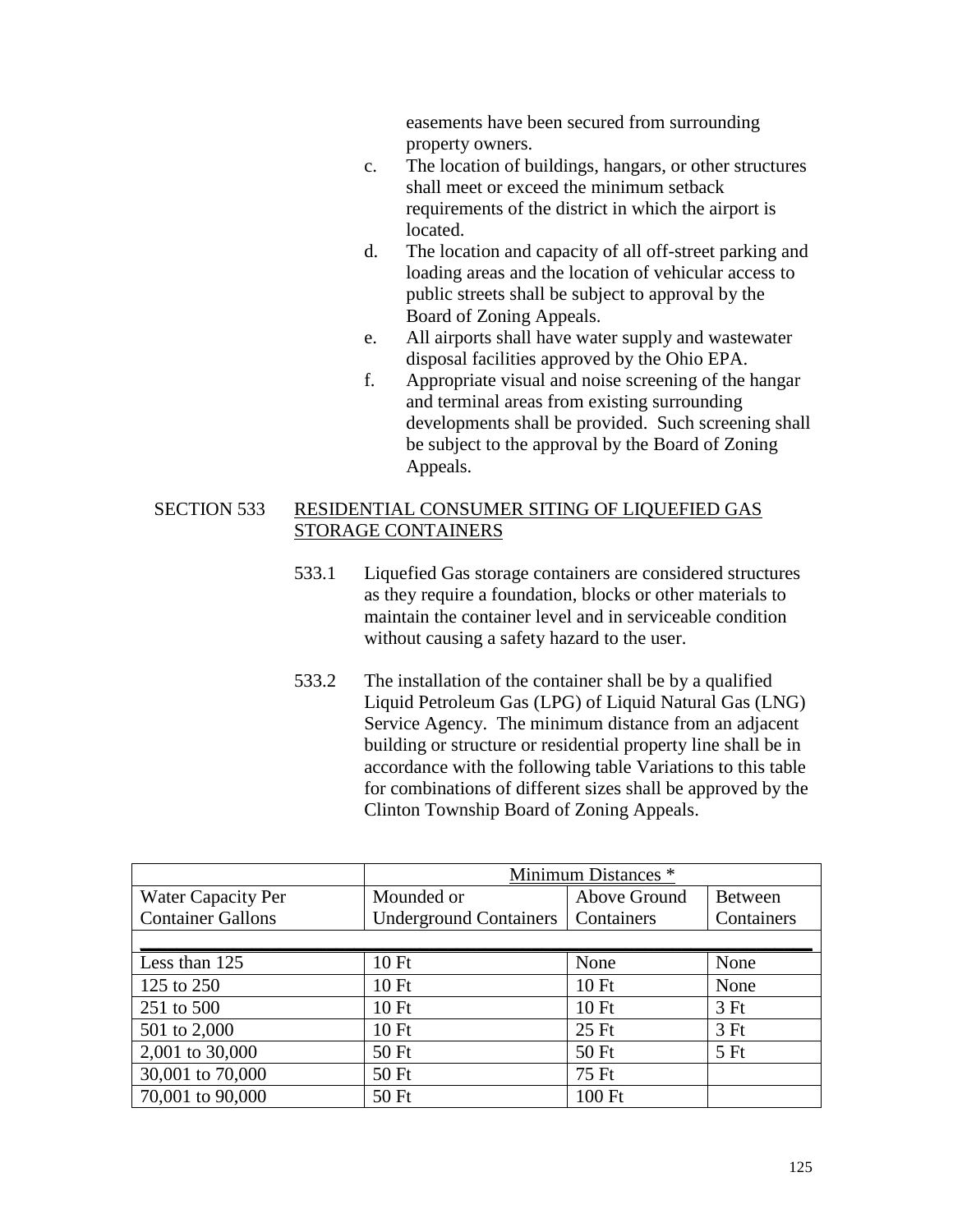| 90,001 to 120,00     | 50 Ft | $125 \text{ Ft}$ |  |
|----------------------|-------|------------------|--|
| 120,001 to 200,000   |       | 200 Ft           |  |
| 200,001 to 1,000,000 |       | 300 Ft           |  |
| Over 1,000,000       |       | 400 Ft           |  |

\* Adapted from National Fire Protection Association, Chapter 58.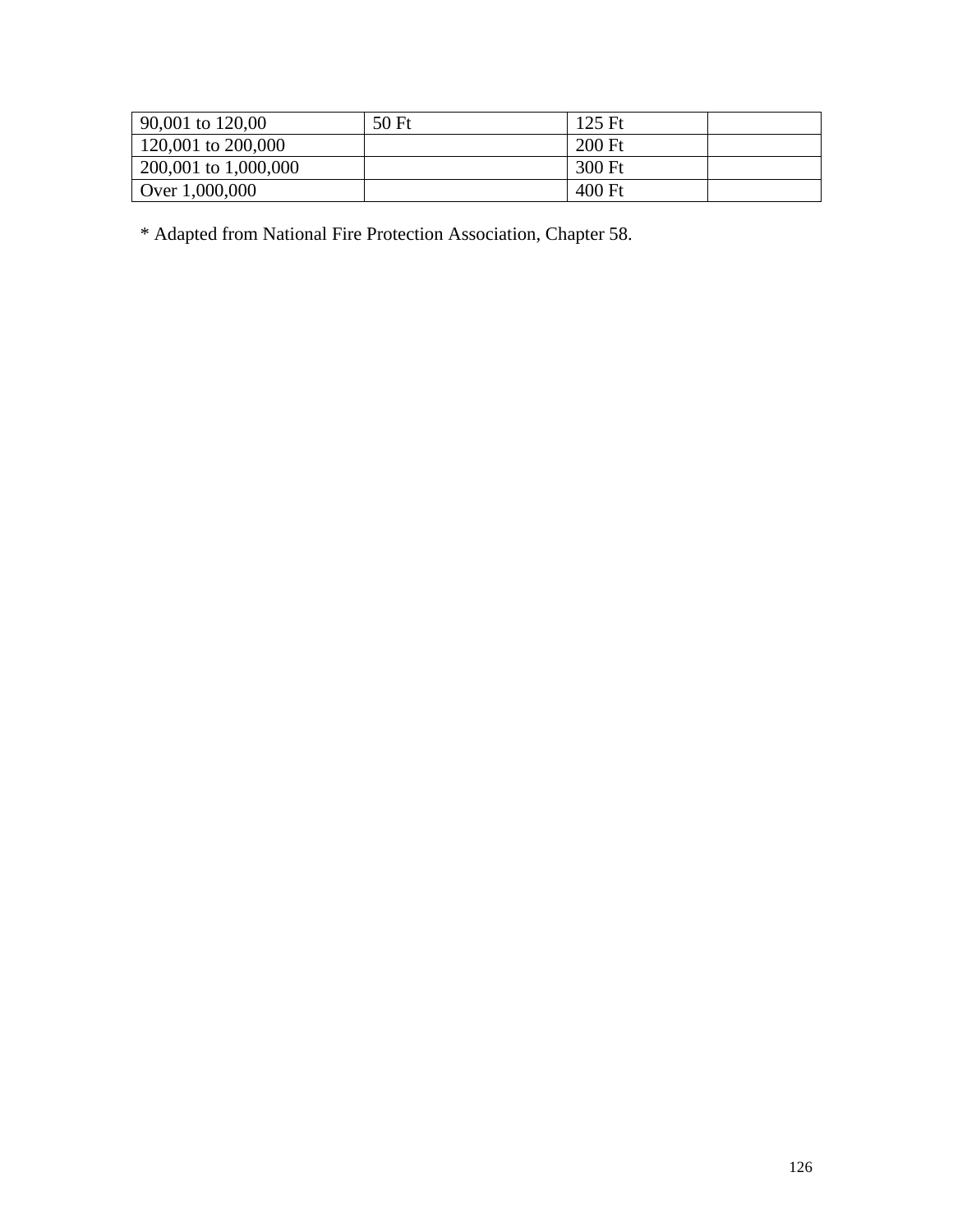Article 6

Off-Street Parking

& Loading Regulations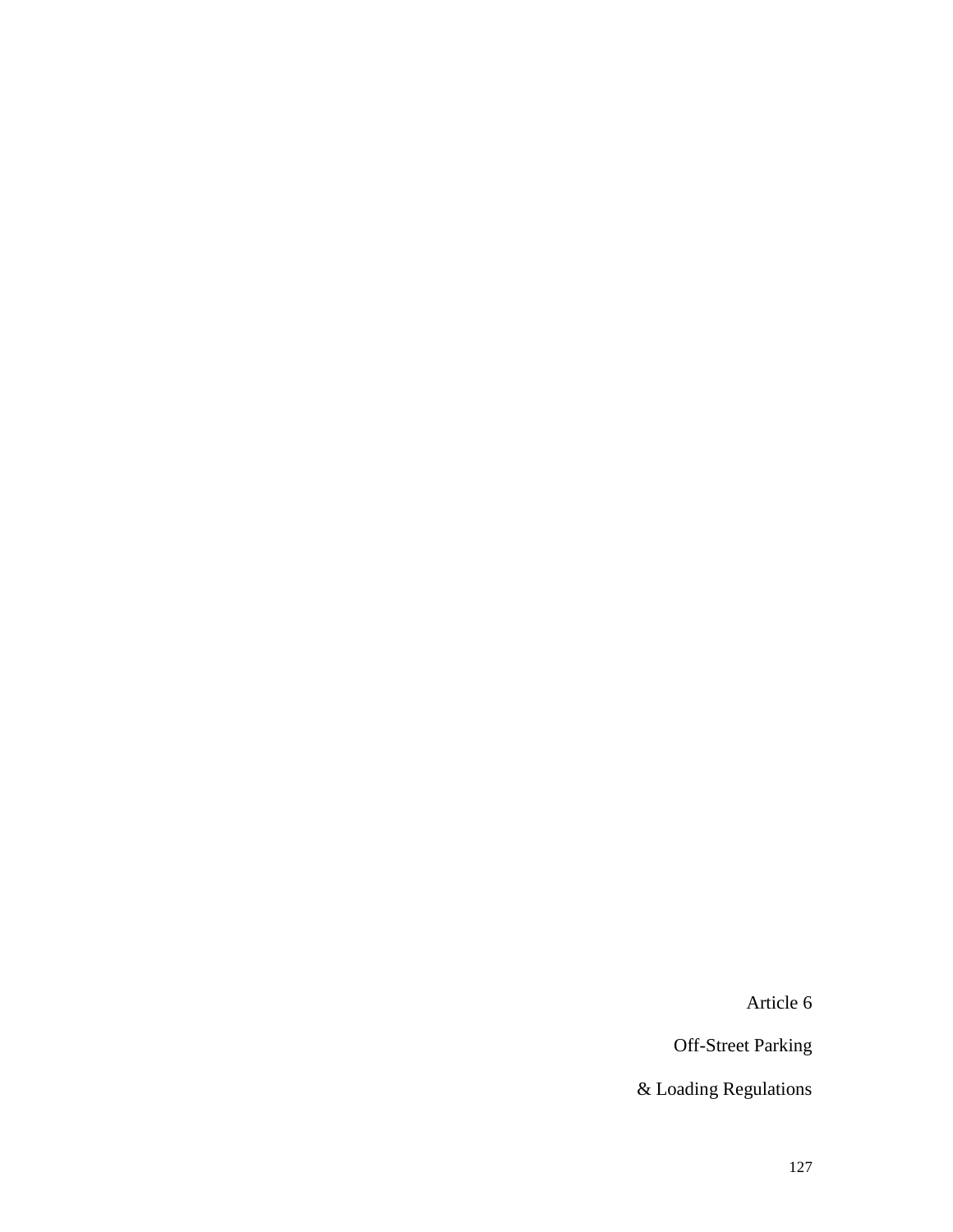# SECTION 601 OFF-STREET PARKING AND LOADING REQUIRED: No building or structure shall be erected, substantially altered, changed in use, or any land used or changed in use unless adequately maintained off-street parking spaces, either in garages or open parking areas, and off-street loading spaces have been provided in accordance with the provisions of this Article. The provisions of the Article shall not apply to any building, structure, or land use existing before the effective date of this Resolution or any amendment thereto unless such building, structure, or use is altered or changed. However, the number of off-street parking or loading spaces shall not be reduced to an amount less than required for a new land use as specified in this Article.

- SECTION 602 REQUIRED PARKING AND LOADING PLAN: A parking and loading plan shall not be required for single-family or two-family residential uses. All other land uses shall submit a parking and loading plan to the Zoning Inspector as a part of the application for a zoning permit. The parking and loading plan shall show boundaries of the property, parking spaces, loading areas, circulation patterns, drainage plans, construction plans for any boundary walls or fences, a screening plan, and the location of adjacent houses or buildings.
- SECTION 603 OFF-STREET PARKING DESIGN STANDARDS: All parking facilities including entrances, exits, maneuvering areas, and parking spaces shall be in accordance with the following specifications.
	- 603.1 Parking Space Dimensions: All parking spaces shall be in accordance with the following design requirements:

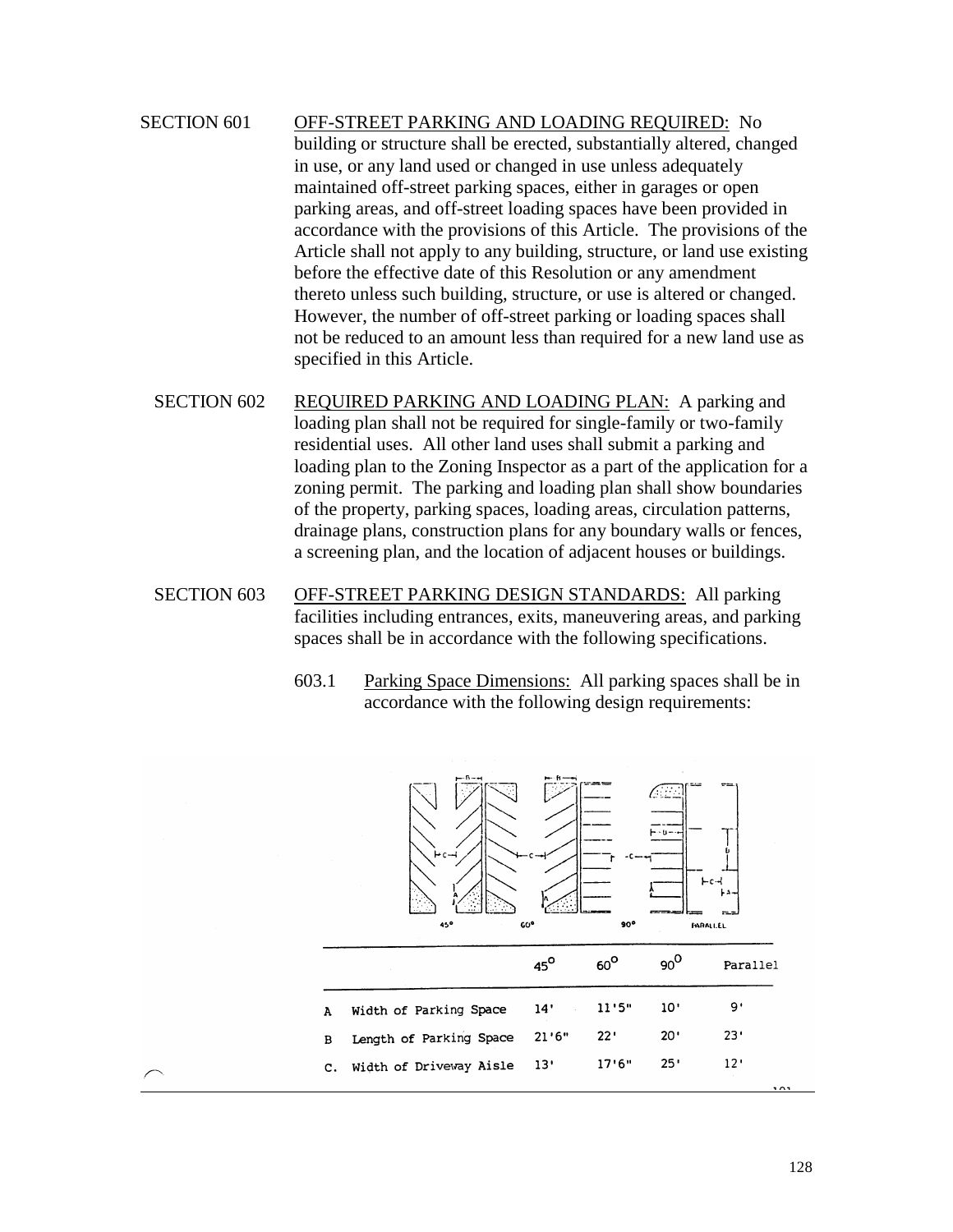- 603.2 Access: All parking spaces, except those required for single-family or two-family uses not fronting upon an arterial or collector street, shall have access to a public street in such a manner that any vehicle leaving or entering the parking area any vehicle leaving or entering the parking area from or into a public street or private interior drive shall be traveling in a forward motion.
- 603.3 Paving: All required parking spaces other than for singlefamily dwellings, together with driveways, and other circulation areas, shall be hard-surfaced with a pavement having an asphalt or concrete binder.
- 603.4 Drainage: All parking spaces, together with driveways, aisles, and other circulation areas shall be graded and drained so as to dispose of surface water which might accumulate within or upon such area, and shall be designed to prevent the excess drainage of surface water on to adjacent properties or walkways and damage to public streets.
- 603.5 Barriers: Wherever a parking lot extends to a property line, fencing, wheel stops, curbs, or other suitable barriers shall be provided in order to prevent any part of a parked vehicle from extending beyond the property line.
- 603.6 Screening: Screening shall be required as provided in Article 5, Section 515.
- 603.7 Access to Required Trash Areas: Trash and/or garbage collection areas for commercial, industrial, and multifamily residential uses that provide such services, shall be enclosed on at least three (3) sides by a solid wall or fence of at least four(4) feet in height if such area is not within an enclosed building or structure. Provisions for adequate vehicular access to an from such areas for collection of trash and/or garbage shall be required.
- 603.8 Other Uses Within Required Parkiung Areas: No motor vehicle repair work or service of any kind, except emergency repairs, shall be permitted in or associated with any off-street parking area. Display or sales of any merchandise within any parking area shall be permitted only by the Zoning Inspector in accordance with Article 5, Section 525.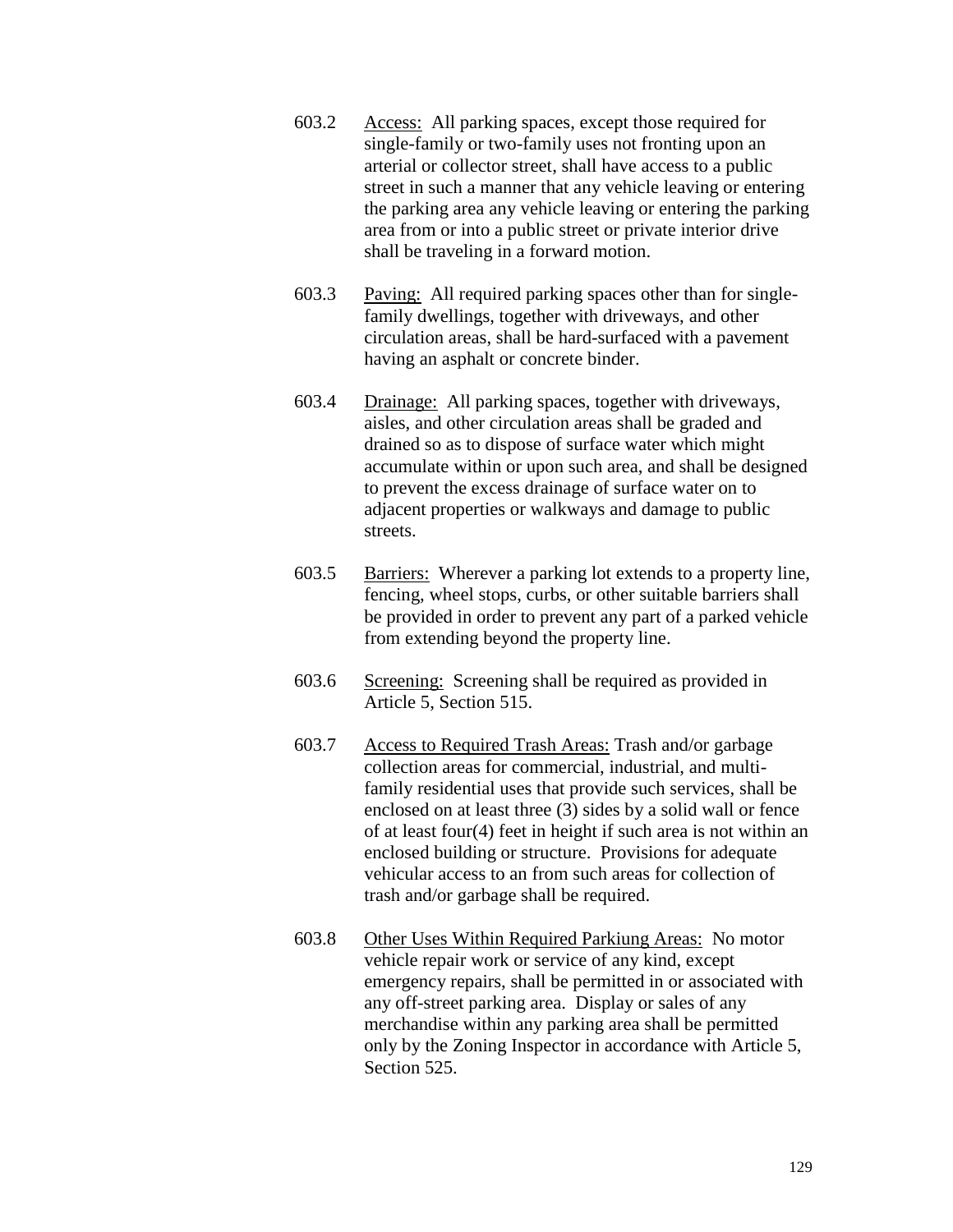- 603.9 Landscaping: All parts of open off-street parking areas which are unusable, either for parking or for traffic, shall be landscaped with plantings of grass, flowers, shrubs, and/or trees, which shall be continuously maintained.
- 603.10 Visibility: Access of driveways for parking areas shall be located in such a way that any vehicle entering or leaving such parking area shall be clearly visible for a reasonable distance by any pedestrian or motorist approaching the access or driveway from a public or private street.
- 603.11 Marking: All parking spaces shall be marked with paint lines, curb stones, or in any other manner approved by the Board of Zoning Appeals and maintained in clearly visible condition.
- 603.12 Maintenance: The owner of property used for parking areas shall maintain such areas in good condition without holes and free of all dust, trash, or other debris.
- 603.13 Lighting: Any parking area that is intended to be used during non-day hours shall be properly illuminated as to avoid accidents. Any lights used to illuminate a parking lot shall be so arranged as to reflect the light away from the adjoining property.
- 603.14 Separation From Right-of Way: All parking facilities located within required front or side yards shall be separated from sidewalks and streets in public right-ofways by a strip of land which shall be at least five (5) feet in width and which shall be reserved as open space and planted in grass.
- 603.15 Signs: Where necessary due to multiple curb cuts, the entrances, exits, and the intended circulation pattern of the parking area shall be clearly marked.
- 603.16 Joint Use of Facilities: Two or more non-residential uses may collectively provide the required off-street parking area, provided the required number of parking spaces shall not be less than the sum of the requirements for the individual uses computed separately.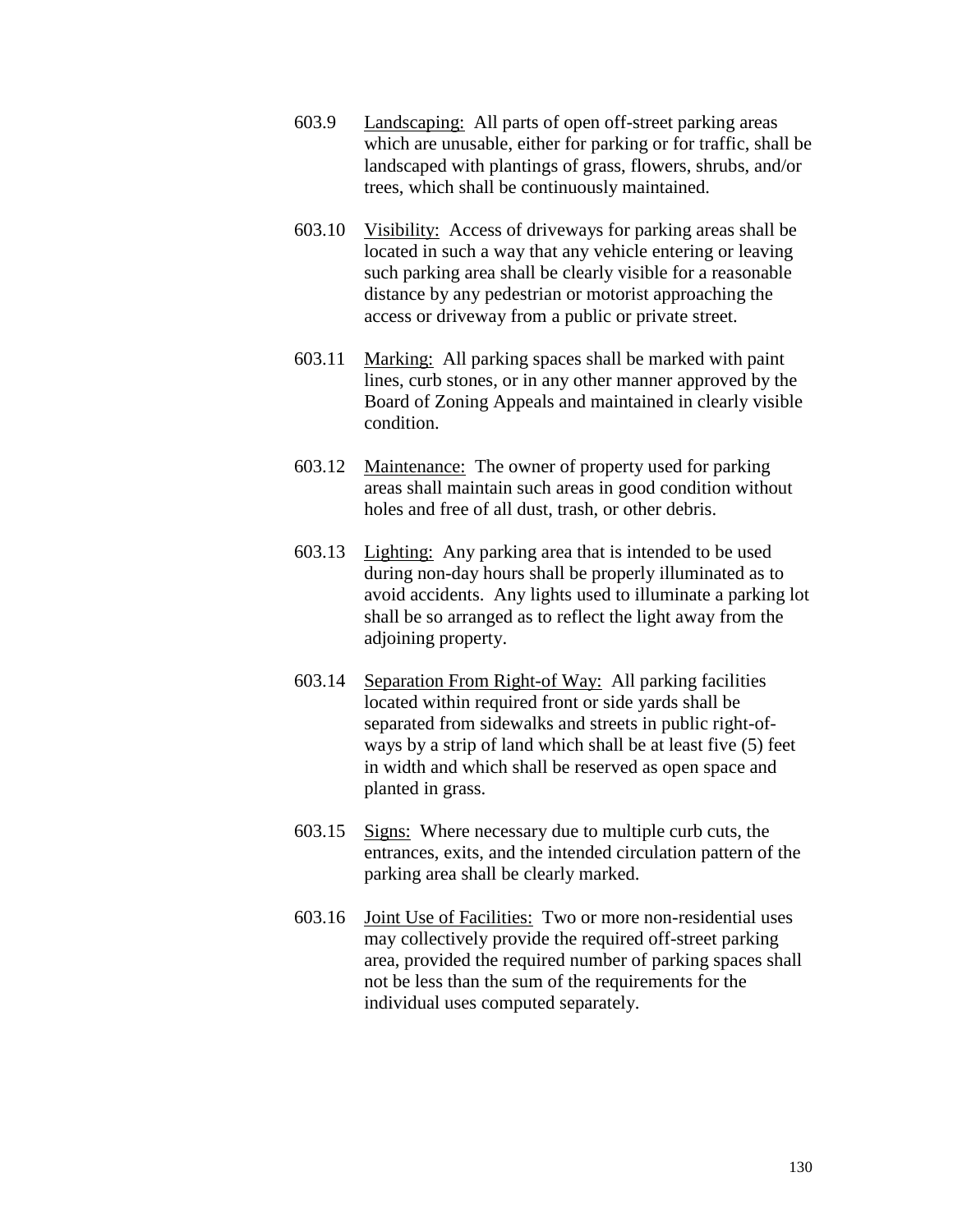# SECTION 604 PARKING SPACE REQUIREMENTS: For the purposes of this Resolution the following parking space requirements shall apply. The number of parking spaces required for uses not specifically mentioned shall be determined by the Board of Zoning Appeals:

## RESIDENTIAL

# TYPE OF USE PARKING SPACES REQUIRED

Apartment hotels, apartments, or multifamily Mobile homes Two for each unit Boarding houses, rooming houses, dormitories, and fraternity houses which have sleeping rooms

Single family to two family Two for each unit which may include the driveway Two for each unit

> Two for each sleeping room or two for each permanent occupant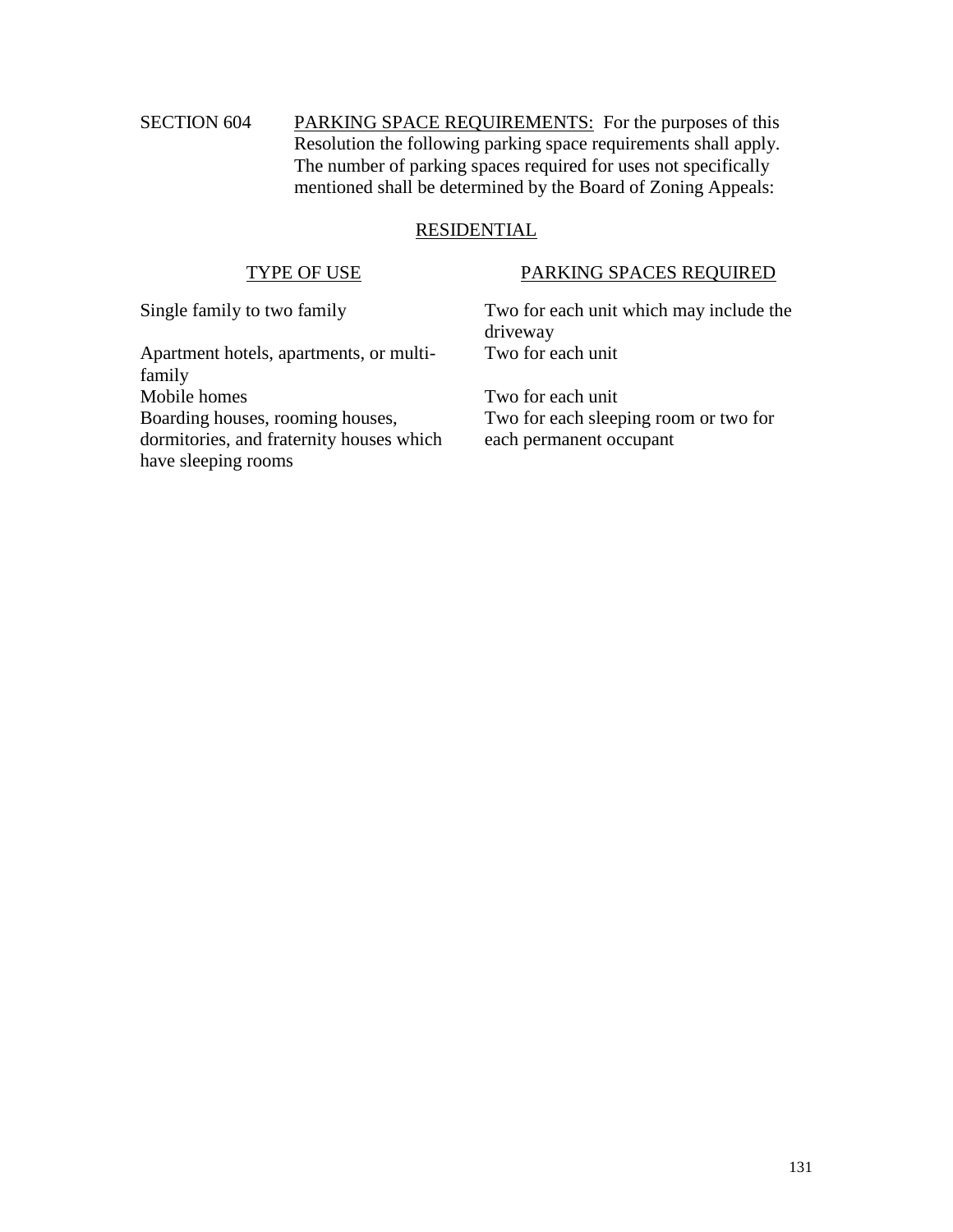# COMMERCIAL AND INSTITUTIONAL

Automobile salesrooms, wholesale stores, machinery or other large item sales, and similar uses

Automobile washing stations One for each employee

Banks, financial institutions, post offices, and similar uses Barber and beauty shops Three for each barber or beauty operator

Churches and other places of religious assembly

Funeral parlors, mortuaries, and similar uses

### TYPE OF USE PARKING SPACES REQUIRED

Animal hospitals and kennels **One for each 400 square feet of floor area** and one for each two employees Automobile repair station One for each 800 square feet of floor area and one for each employee One for each 400 square feet of floor area and one for each employee

Automobile service stations Two for each service stall and two for each service bay

> One for each 200 square feet of floor area and one for each employee

Carry-out restaurants One for each 200 square feet of floor area and one for each two employees, with a minimum total of eight (8) spaces One for each 300 square feet of floor area

Drive-in restaurants One for each 125 square feet of floor area and one per each two employees One for each 50 square feet of floor area in slumber rooms, parlors, or service room Hospitals One for each two beds, and one for each staff doctor, and one for each two employees

### COMMERCIAL AND INSTITUTIONAL (CONTINUED)

| Hotels, motels                                                         | One per each sleeping room, one for each<br>employee, and one for each 100 square feet<br>used for restaurant, cocktail lounge, or<br>similar purpose |
|------------------------------------------------------------------------|-------------------------------------------------------------------------------------------------------------------------------------------------------|
| Laundromats                                                            | One for each washing or dry cleaning<br>machine                                                                                                       |
| Libraries, museums, and art galleries                                  | One for each 400 square feet of floor area                                                                                                            |
| Medical and dental offices and clinics                                 | Three for every examination or treatment<br>room and one for each employee                                                                            |
| Offices, public or professional<br>administration, or service building | One for each 300 square feet of floor area                                                                                                            |
| Restaurants, taverns, night clubs and<br>similar uses                  | One for each three persons capacity, and<br>one for each three employees                                                                              |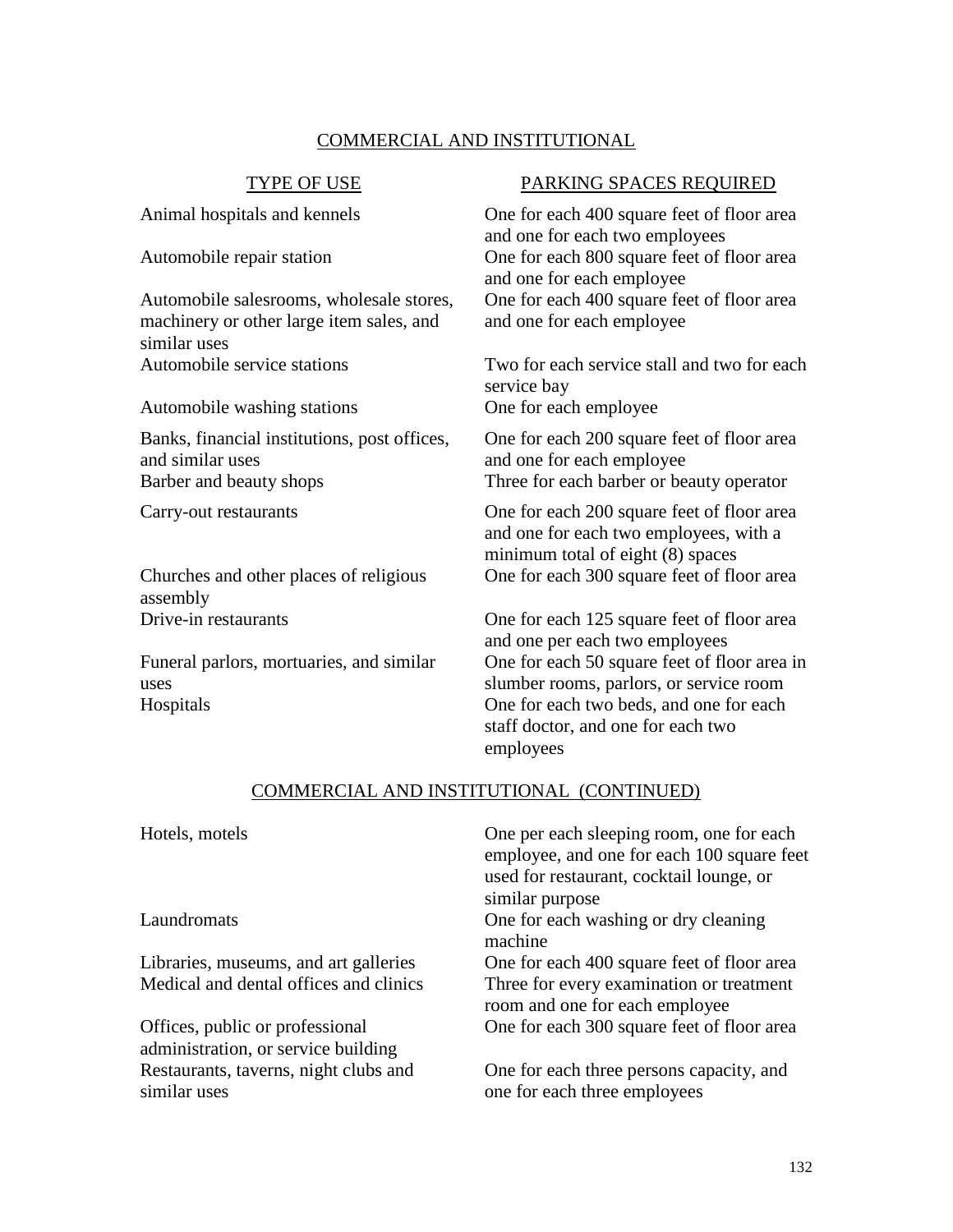Sanitariums, homes for the aged, nursing homes, children's' homes, and similar uses

Retail stores One for each 250 square feet of floor area One for each two beds

## **INDUSTRIAL**

Manufacturing, storage uses, warehouse and wholesale uses, parcel delivery, freight terminals, and similar uses

### TYPE OF USE PARKING SPACES REQUIRED

Two for every three employees on the largest shift for which the building is designed and one for each motor vehicle used in the business and maintained on the premises

### **SCHOOLS**

| TYPE OF USE                                | PARKING SPACES REQUIRED                     |
|--------------------------------------------|---------------------------------------------|
| Business, technical, and trade schools     | One for each two students and one for each  |
|                                            | teacher                                     |
| Colleges and universities                  | One for each four students                  |
| Elementary and junior high schools         | Two for each classroom and one for every    |
|                                            | eight seats in auditorium or assembly halls |
| High schools                               | One for each two persons capacity of the    |
|                                            | largest assemble area, including: one for   |
|                                            | every ten students, one for every teacher,  |
|                                            | and one for every other employee or         |
|                                            | administrator                               |
| Kindergartens, child care centers, nursery | One for each 400 square feet of floor area  |
| schools and similar uses                   | and one for each employee, but not less     |
|                                            | than six $(6)$ for the building             |

## **RECREATIONAL**

| TYPE OF USE                               | PARKING SPACES REQUIRED                   |
|-------------------------------------------|-------------------------------------------|
| Bowling alleys                            | $Six (6)$ for each alley or lane plus one |
|                                           | additional space for each 100 square feet |
|                                           | used for restaurant, cocktail lounge, or  |
|                                           | similar use                               |
| Dance halls, skating rinks                | One for each two persons capacity         |
| Swimming pools                            | One for each two-member families or one   |
|                                           | for each five (5) persons capacity,       |
|                                           | whichever is greater                      |
| Auditoriums, sports arenas, theaters, and | One for each four $(4)$ persons capacity  |
| similar uses                              |                                           |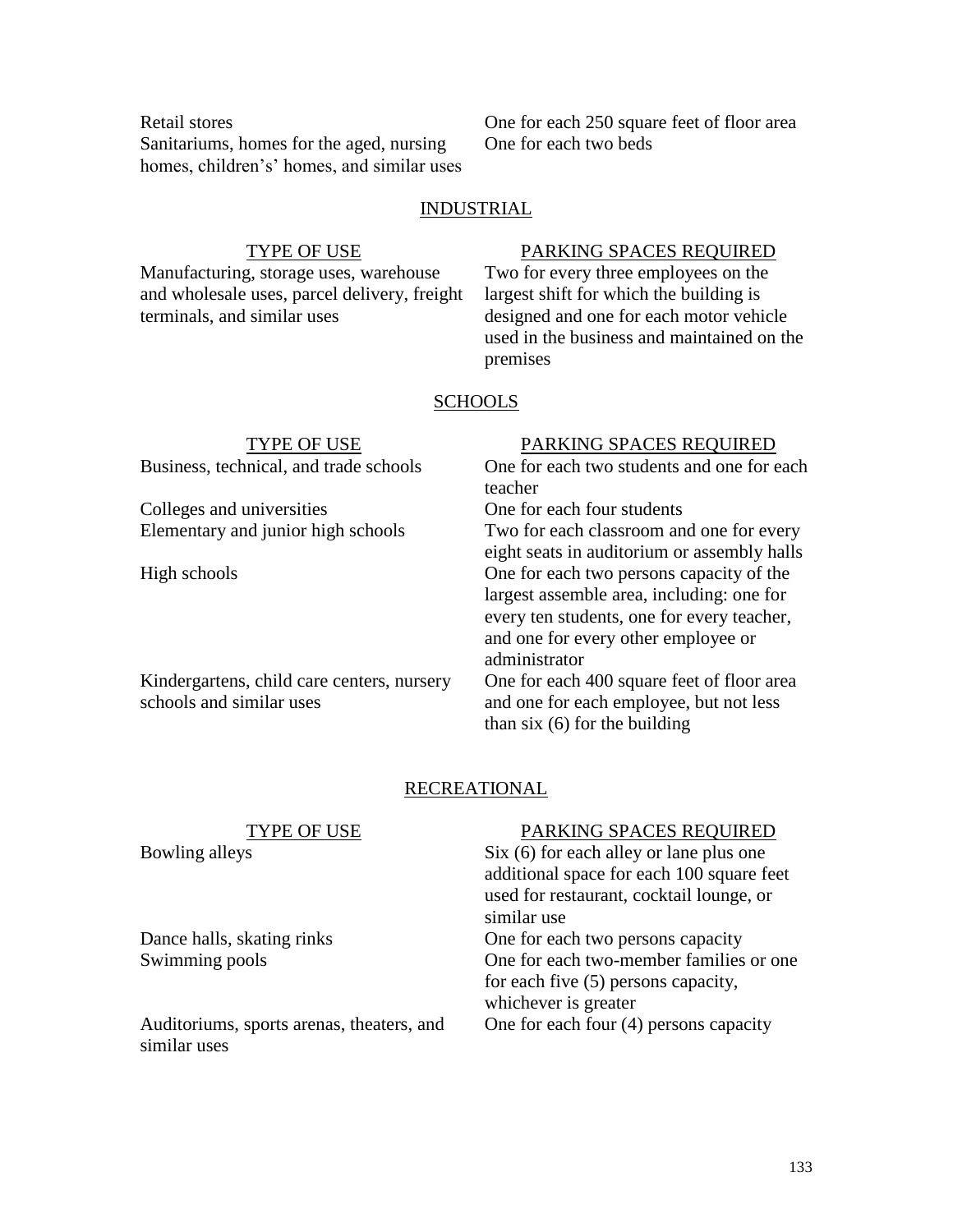| Golf courses open to the general public       | Five fore each hole, one for each employee,<br>and one space fore each 100 square feet of<br>area used for restaurant, cocktail lounge, or |
|-----------------------------------------------|--------------------------------------------------------------------------------------------------------------------------------------------|
|                                               | similar purpose                                                                                                                            |
| Miniature golf courses                        | Two for each hole and one for each<br>employee                                                                                             |
| Private clubs and lodges                      | One for each three persons capacity                                                                                                        |
| Tennis facilities, racquetball facilities, or | Two for each three playing areas and one                                                                                                   |
| similar uses                                  | for each employee                                                                                                                          |

SECTION 605 OFF-STREET LOADING DESIGN STANDARDS: A permanently maintained area for standing, loading, and unloading services shall be provided for on the same lot with every building, structure, or part thereof erected and occupied for commercial, institutional, and/or distribution of materials or merchandise by vehicles. These offstreet loading areas shall be required in order to avoid undue interference with public use of streets and alleys. All loading facilities shall be in accordance with the following specifications:

- 605.1 Loading Spaces Dimensions: Each loading space shall have minimum dimensions not less than twelve (12) feet in width, fifty (50) feet in length, and a vertical clearance of not less than fifteen (15) feet.
- 605.2 Projections Into Yards: Off-street loading spaces may occupy any part of a required rear or side yard, but shall not project into any front yard.
- 605.3 Access: All required off-street loading spaces shall have access to public street or alley in such a manner that any vehicle leaving or entering the premises shall be traveling in a forward motion. This requirement may be waived upon approval by the Board of Appeals.
- 605.4 Paving: All required loading spaces, together with driveways, aisles, and other circulation areas, shall be surfaced with an asphalt or portland cement binder pavement in order to provide a durable or dust-free surface.
- 605.5 Drainage: All loading spaces, together with driveways, aisles, and other circulation areas, shall be designed to prevent the drainage of surface water on to adjacent properties or walkways and damage to public streets.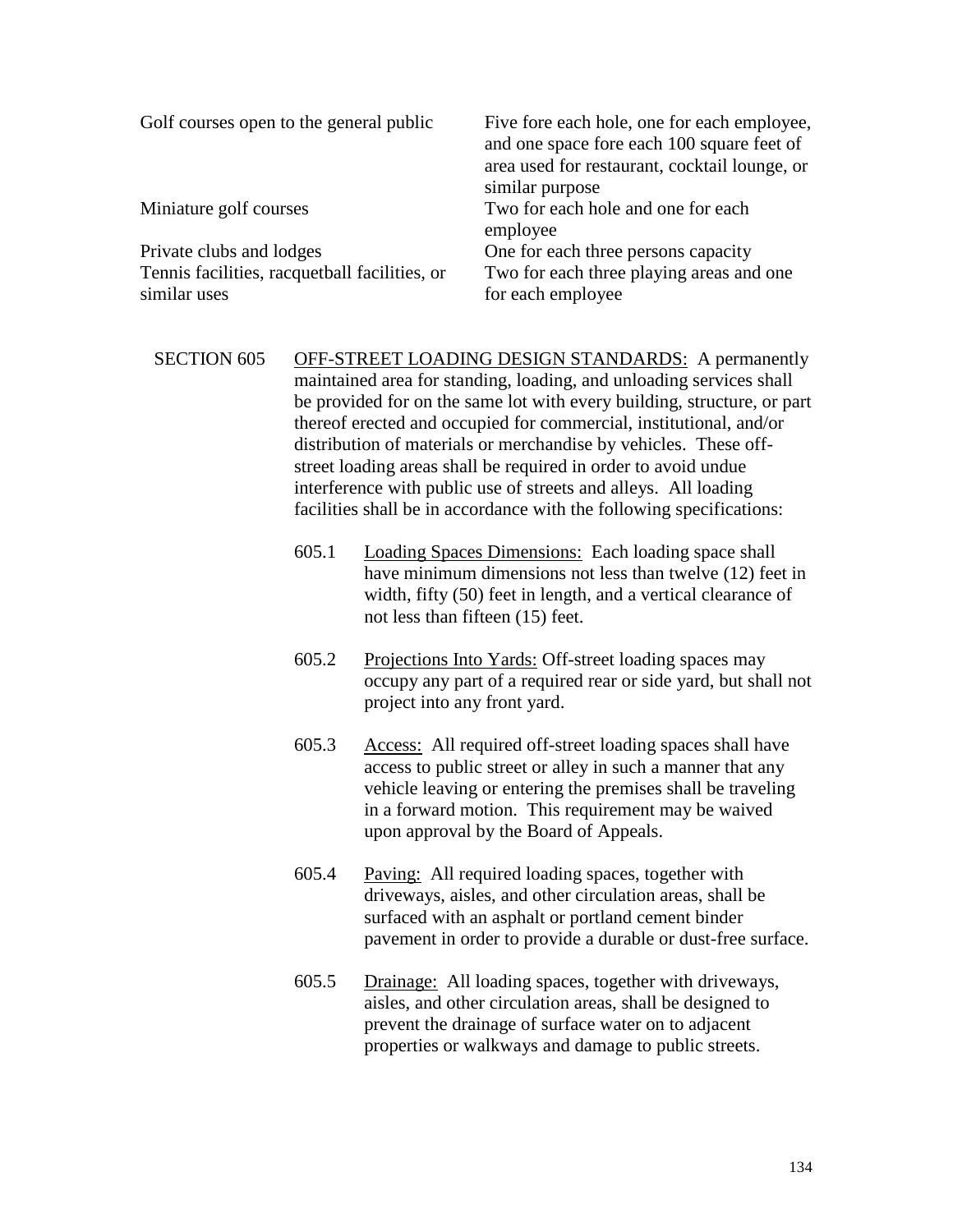- 605.6 Screening: Screening shall be required as provided in Article 5, Section 515.
- 605.7 Lighting: Any loading area that is intended to be used during non-daylight hours shall be properly illuminated to avoid accidents. Any lights used to illuminate a loading area shall be so arranged as to reflect the light away from adjoining property.
- 605.8 Distance From Residential Districts: No loading ramp, dock, door, or space, nor any portion there of, shall be located closer than fifty (50) feet from any lot zoned for any residential use unless located completely within an enclosed building.

# SECTION 606 OFF-STREET LOADING SPACE REQUIREMENTS: The minimum number of off-street loading spaces shall be provided in accordance with this section unless otherwise approved by the Board of Zoning Appeals. An area adequate for maneuvering, ingress, and egress shall be provided in addition to the following required loading spaces:

| TYPES OF USE                                                                                                                                                                                                                                      | REQUIRED LOADING SPACES                                                                                                                                                |
|---------------------------------------------------------------------------------------------------------------------------------------------------------------------------------------------------------------------------------------------------|------------------------------------------------------------------------------------------------------------------------------------------------------------------------|
| Retail operations, including<br>restaurant and dining facilities within<br>hotels and office buildings, with a<br>total usable floor area of 20,000<br>square feet or more devoted to such<br>puporses                                            | 1 loading berth for every 40,000 square feet<br>of floor area or fraction thereof; 1 loading<br>space for every 20,000 square feet of floor<br>are or fraction thereof |
| Retail operations, and all first floor<br>non-residential uses, with a gross<br>floor area of less than 20,000 square<br>feet, and all wholesale and light<br>industrial operations with a gross<br>floor area of less than 10,000 square<br>feet | 1 loading space                                                                                                                                                        |
| Office buildings and hotels with total<br>usable floor area of 100,000 square<br>feet or more devoted to such<br>purposes                                                                                                                         | 1 loading berth for every 100,000 square<br>feet of floor area or fraction thereof                                                                                     |
| Industrial and wholesale operations<br>with a gross floor area of 10,000<br>square feet or over as follows:                                                                                                                                       | Minimum number of loading berths<br>required                                                                                                                           |
| 10,000 to 39,999<br>40,000 to 99,999<br>100,000 to 159,999<br>160,000 to 239,999                                                                                                                                                                  | square feet1<br>square feet2<br>square feet3<br>square feet4                                                                                                           |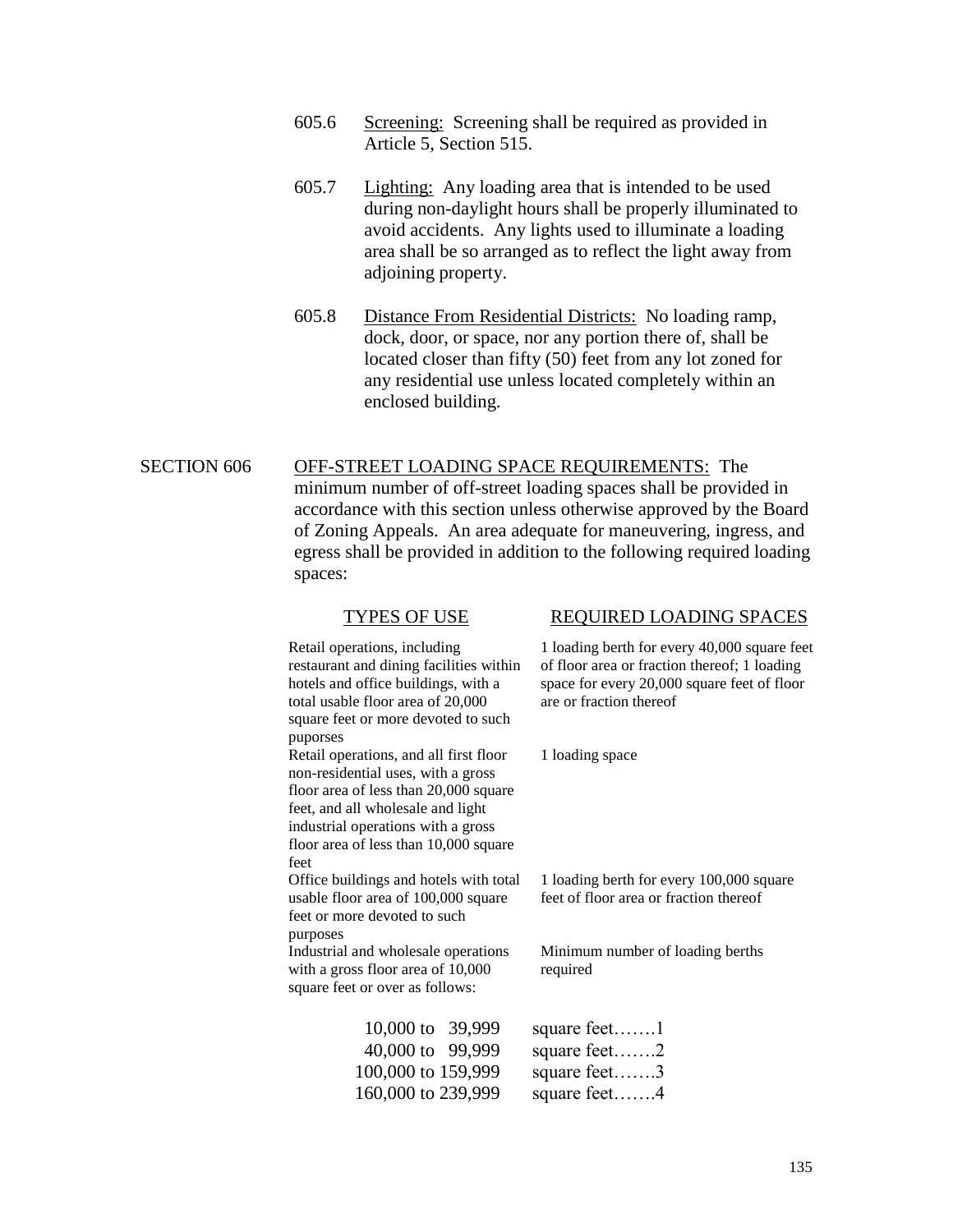| 240,000 to 319,999            | square feet $\dots$ |  |
|-------------------------------|---------------------|--|
| 320,000 to 399,999            |                     |  |
| Each 90,000 square feet above |                     |  |
| 399,999 square feet1          |                     |  |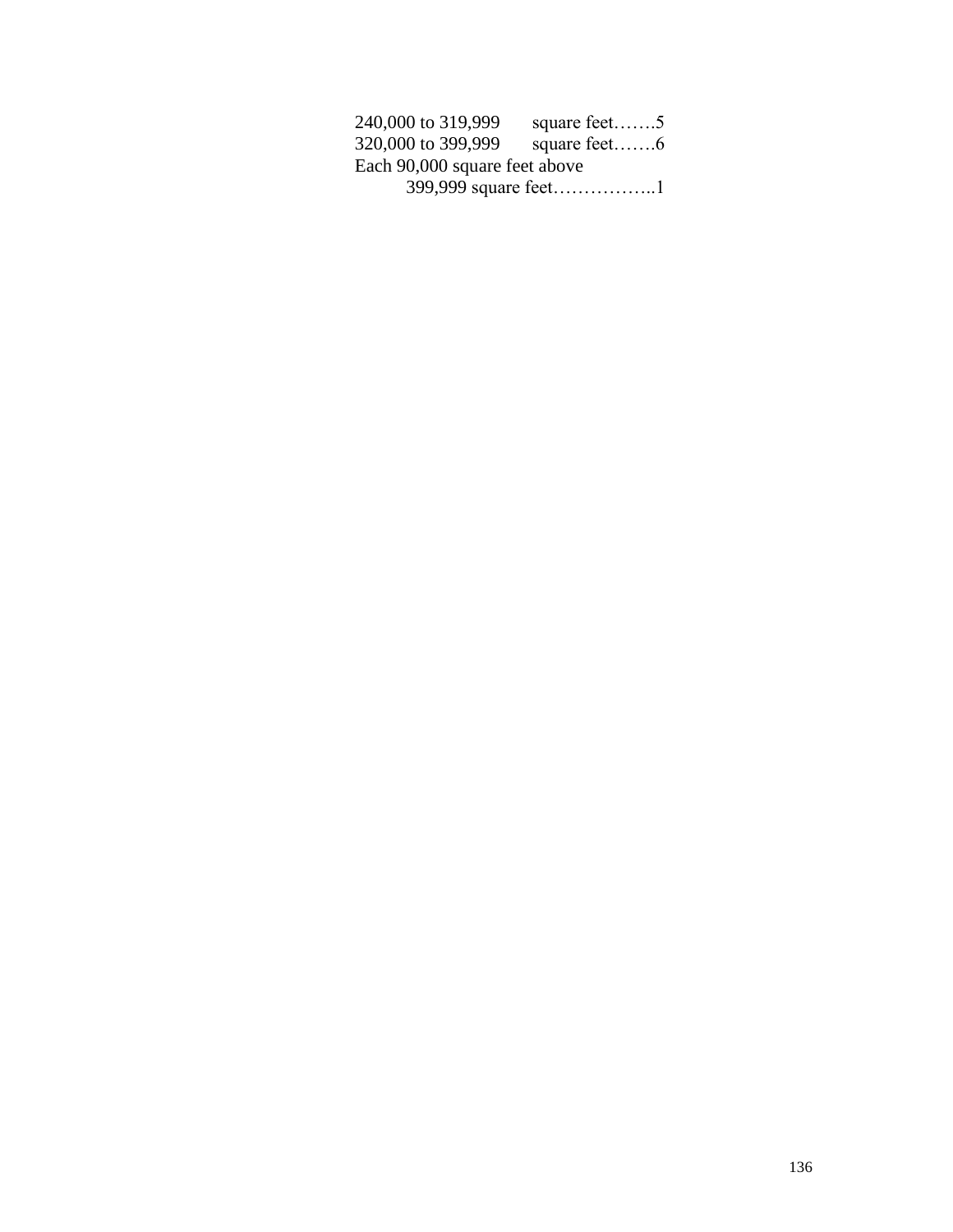Article 7

Signs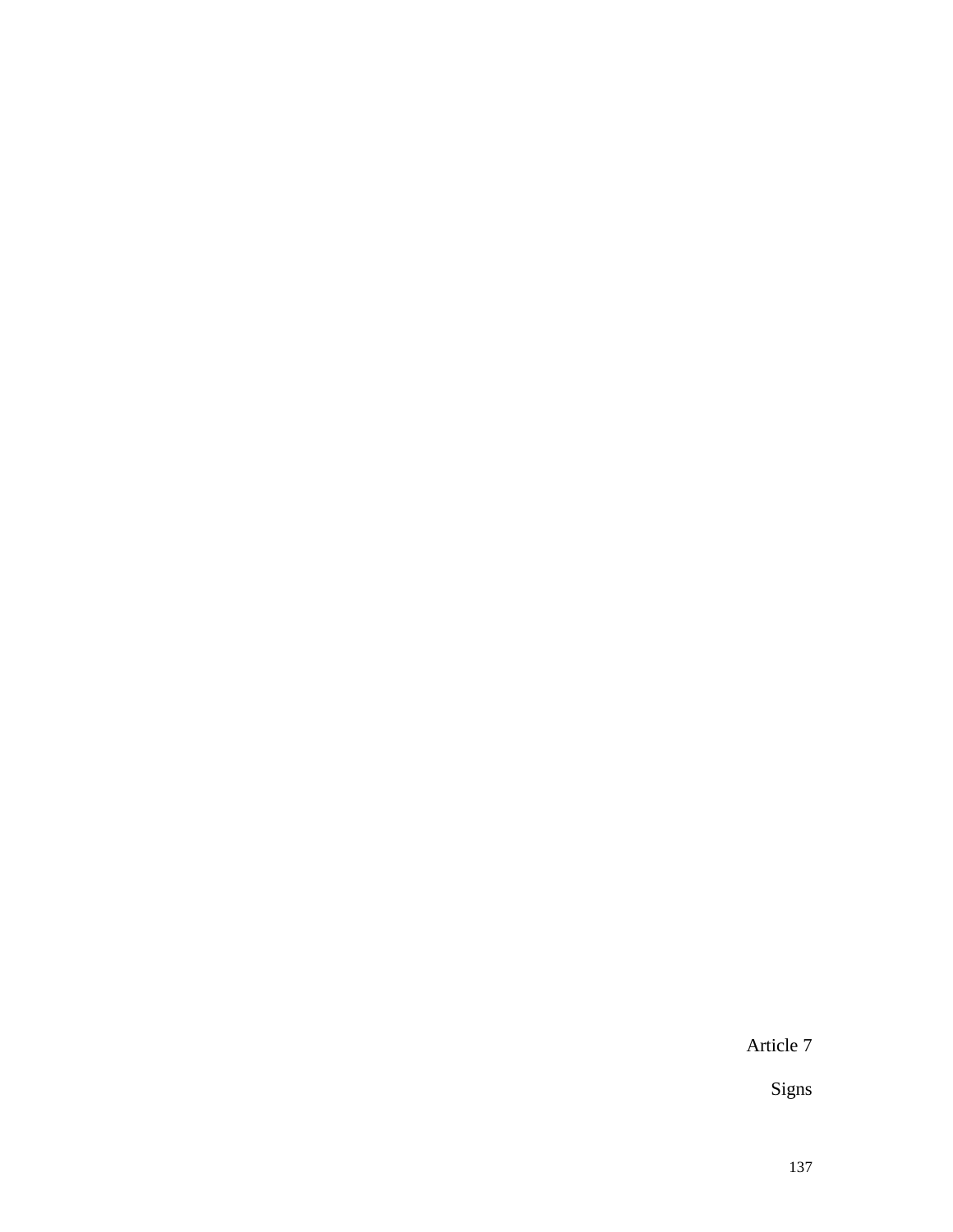- SECTION 701 INTENT AND PURPOSE: The intent of this Article is to provide a comprehensive system of sign regulation for Clinton Township that recognizes the necessity and desirability of communication by outdoor signs while promoting an order to signage which eliminates visual clutter an confusion within the physical environment. The purpose of this article is to protect the safety and general welfare of the public within Clinton Township by encouraging compatibility between the design and functional nature of the sign and its location within the physical environment, thus reducing the propensity for traffic accidents and personal hazards caused by distractions, sight obstructions, and unsafe structures.
- SECTION 702 ZONING PERMIT REQUIRED: The erection or location of any sign within Clinton Township shall require a permit unless otherwise specified within this article. Signs erected for the purpose of traffic control, civil defense, or other similar public functions, signs which cannot be viewed or are not intended to be viewed from any street or other property, and signs required by any law, ordinance or governmental regulation shall be exempt from the provisions of this article.

## SECTION 703 GENERAL LOCATION AND SAFETY REQUIREMENTS: All signs erected or located within Clinton Township shall be in conformance with the following requirements:

- 703.1 Signs shall not prevent free ingress to or free egress from any door, window, or fire escape.
- 703.2 Signs shall not obstruct free and clear visibility at any intersection in accordance with Article 5, Section 510.
- 703.3 Signs shall not be located or designed so as to interfere with, obstruct the view of, or be confused with any authorized traffic control sign, signal, or device.
- 703.4 Signs shall not make use of colors, rotating lights, the words "STOP," "LOOK," "DANGER," or other similar words, devices, or symbols which may mislead or confuse traffic.
- 703.5 Signs shall not be erected within nor project into any public right-of-way unless otherwise specified, and shall not be posted in any manner that is destructive to public property.
- 703.6 Signs shall not be erected or located upon any property or building without the consent of the owner(s) or an authorized representative.
- 703.7 Any illuminated sign which is clearly visible from any residential district shall not be illuminated between the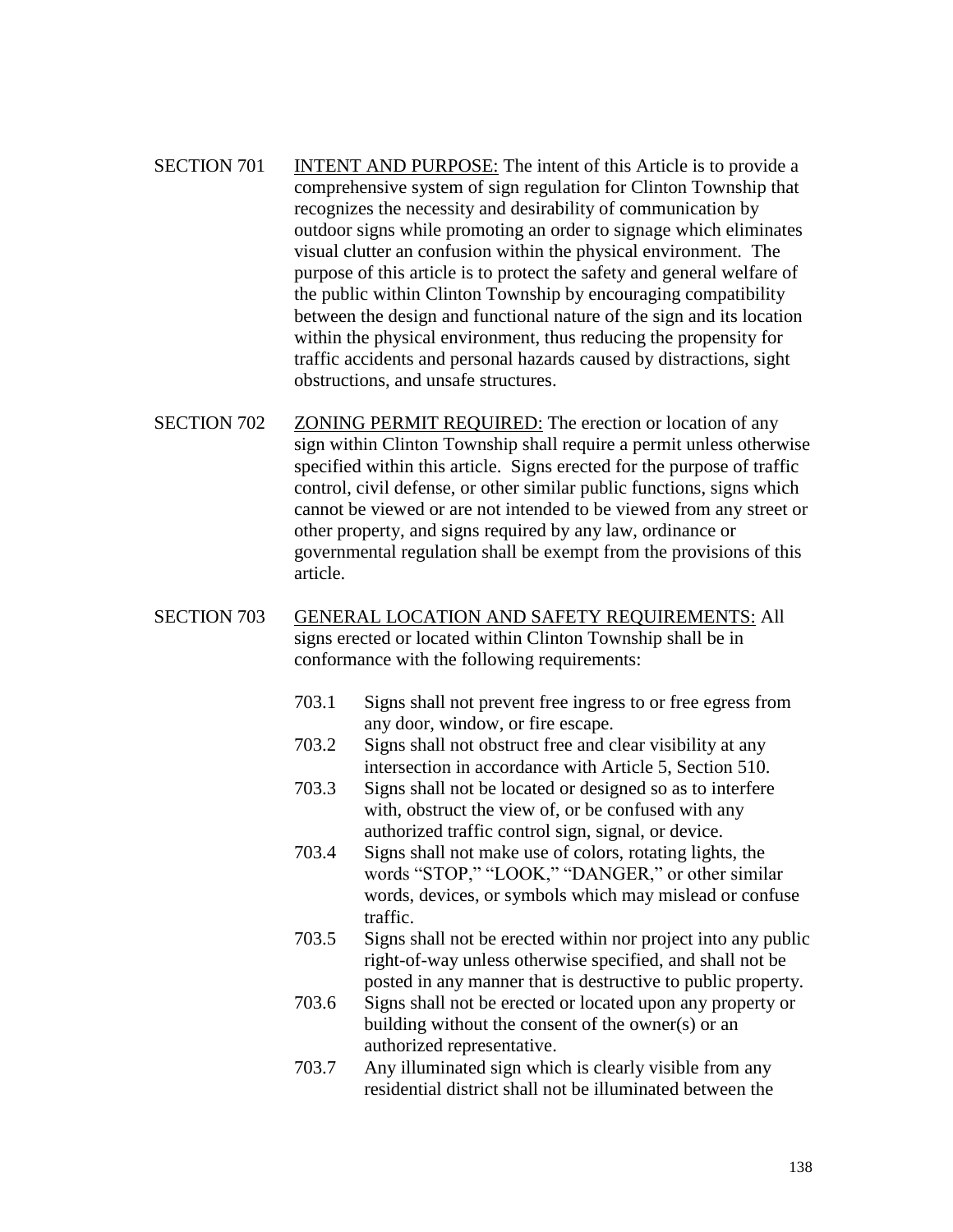hours of 11 P.M. and 7 A.M. unless it is an accessory to a business or commercial use open for business during such hours and located upon the same lot.

- 703.8 Streamers, spinners, banners, strings of lights, and other similar devices, which do not serve the function of a sign, shall not be permitted.
- 703.9 All lighting, indirect or internal, shall consist of constant illumination, which is uniform in intensity except for time and temperature displays. All lighting shall be properly directed so as to not create a nuisance to surrounding properties because of glare.
- 703.10 Changeable copy shall not be permitted on any signs unless specifically permitted in this article.
- 703.11 The bottom of all freestanding signs shall maintain a minimum clearance of eight (8) feet above any pedestrian area and twelve (12) feet above any parking or loading area.
- 703.12 Wall signs shall not extend above the junction of any roof and wall.
- 703.13 Projecting signs shall not project into any right-of-way and not more than thirty-six (36) inches over any setback line.
- SECTION 704 REAL ESTATE SIGNS: Signs identifying a property for sale, for rent, or for lease may be placed on-site until ten (10) days after the property has been closed, sold, rented, or leased. Real estate signs shall not exceed six (6) square feet in area per side within any residential district and shall not exceed twenty (20) square feet within any other district. All such signs shall be set back from the street right-of-way a minimum of ten (10) feet or the equivalent to the number of square feet of sign area, whichever is greater. No zoning permit shall be required for any real estate sign six (6) square feet or less in area.
- SECTION 705 SUBDIVISION SALE SIGNS: Signs providing information on the sale of lots within an approved and recorded subdivision may be placed upon the property until such time as seventy-five percent (75%) of the lots within the subdivision are sold. Subdivision sale signs shall contain only the name of the subdivision, the name of the owner, the name of the developer, and information regarding the price, terms, and the location and phone number of the sales office. All such signs shall be set back a minimum of ten (10) feet or the total number of square feet of sign area, whichever is greater. The maximum sign areas shall be twenty (20 square feet.
- SECTION 706 POLITICAL SIGNS: Signs involving any issue or candidate for public elective office may be temporarily erected for a period not to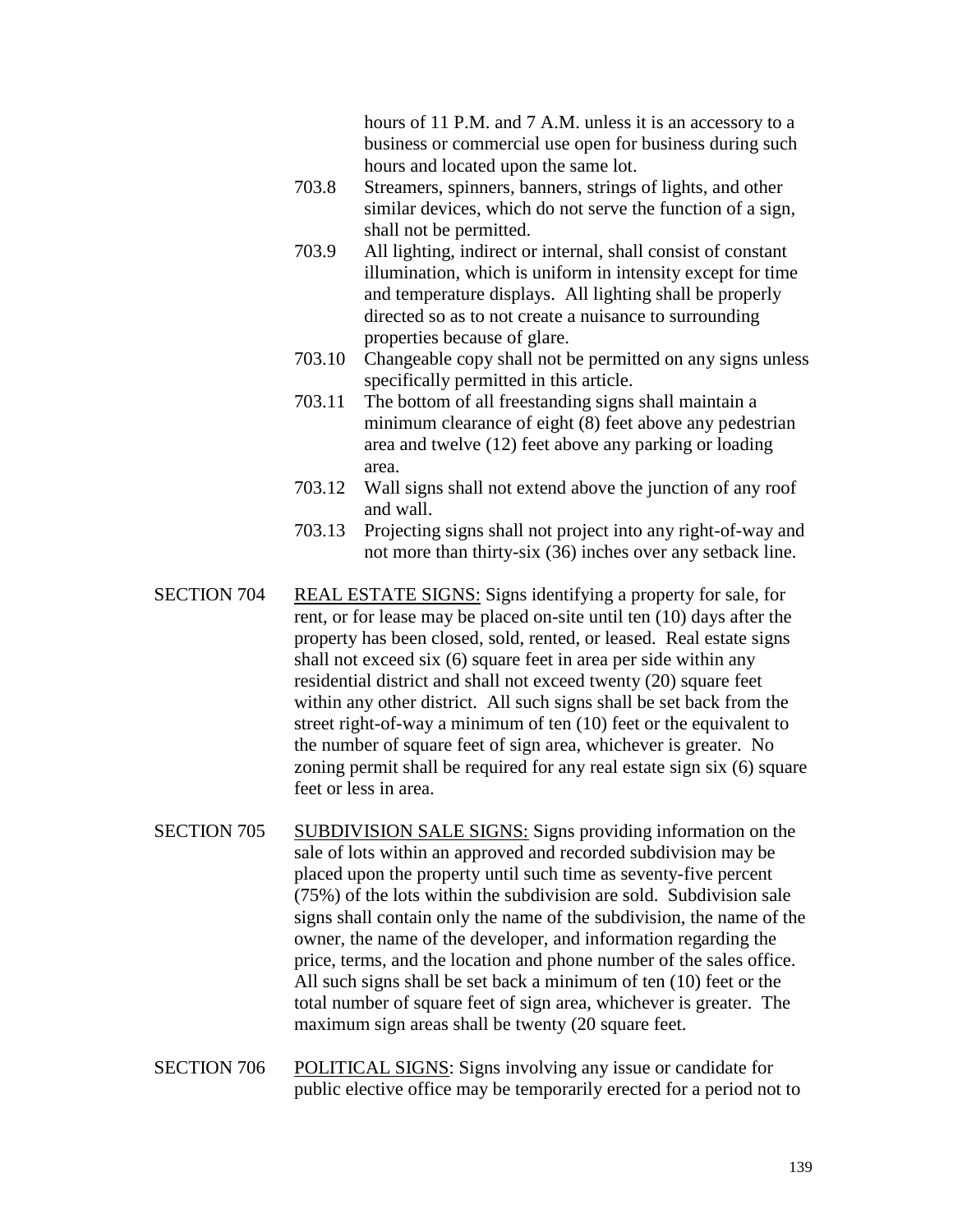exceed sixty (60) days before or seven (7) days after an election. Political signs shall be permitted as freestanding signs in all districts, and shall not be attached to any structures providing essential services or located in any manner destructive to public property. The maximum sign area shall be six (6) square feet within any residential district or public right-of-way and thirty-two (32) square feet upon private property in any other district. No zoning permit shall be required for political signs.

- SECTION 707 CONSTRUCTION SITES: Signs identifying a construction project may be temporarily erected upon the same lot as the project. Such signs shall be permitted only for the length of the construction project or for one year, whichever is shorter. Any extension past the one-year time shall be subject to approval by the Board of Zoning Appeals. Construction signs shall contain only the name of the construction project, the construction firm(s), the engineer, the architect, and/or the subcontractors involved in the project. Only one (1) construction sign shall be permitted per street frontage. Maximum sign area permitted shall be three (3) square feet for each dwelling unit for residential structures up to a maximum of twenty (20) square feet for all principal structures. All signs shall be set back from the street right-of-way a minimum number of feet equal to the square feet of sign area of the sign.
- SECTION 708 AGRICULTURAL PRODUCT SIGNS: Signs identifying the sale of agricultural products such as vegetables, eggs, straw, hay, and seeds grown or produce upon the premises may be temporarily erected upon any lot during the season in which they are available. The maximum sign area permitted for an agricultural product sign shall be six (6) square feet. All signs shall be set back from the street right-of-way a minimum of ten (10) feet.
- SECTION 709 SPECIAL EVENT SIGNS: Information signs advertising a grand opening, a seasonal event, a special sale, or any other similar special event may be temporarily erected for a period not to exceed twentyone (21) days within any thirteen (13) week period. The maximum sign area permitted for special event signs shall be thirty-two (32) square feet. All signs shall be set back from the street right-of-way a minimum of ten (10) feet.
- SECTION 710 BILLBOARDS: Billboards may be erected on free-standing structures only in Agricultural or Industrial Districts and on any side or rear building wall in Agricultural, Business, and Industrial Districts. All billboards shall be subject to the following provisions: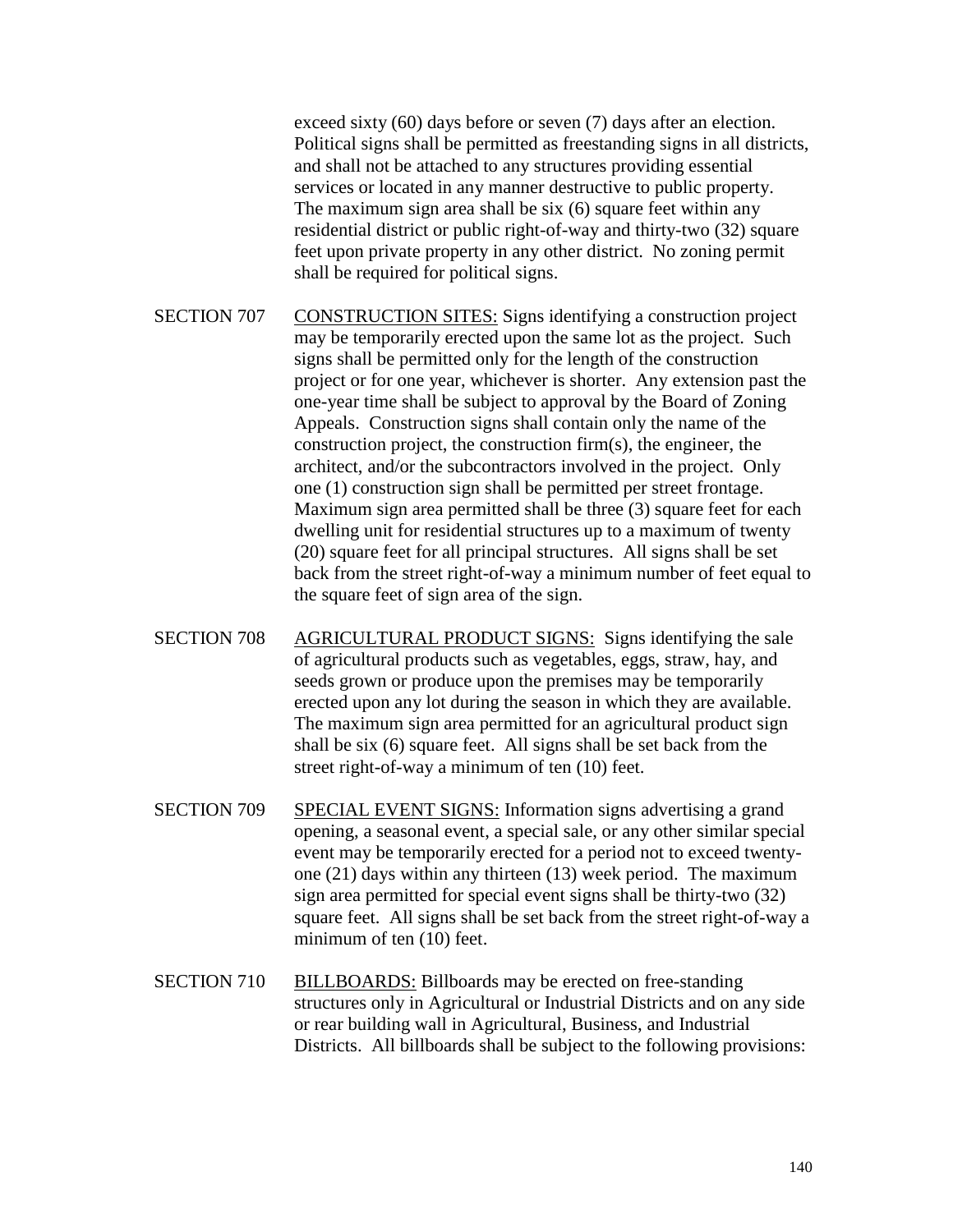- 710.1 The billboards can be double-faced and each side shall be considered as facing traffic flowing in the opposite direction;
- 710.2 Billboards on the same street facing the same traffic flow shall not be placed closer together than 1,000 feet;
- 710.3 No billboard structure shall be located closer than 1,000 feet to another billboard structure facing traffic flowing in the same direction in the vicinity of an intersection;
- 710.4 The maximum permitted area of a billboard shall not exceed two hundred (250) square feet of total area at the required setback as designated in Section 710.7. Larger signs may be permitted provided that for each additional square foot the required set back shall be increased by three (3) feet;
- 710.5 Structures for billboards shall be of vertical (cantilever) construction and where the back of the sign is visible it shall be suitably painted or otherwise covered to present a neat and clean appearance;
- 710.6 All lighting used in the illumination of billboards shall be adequately shielded or shaded, and properly directed so as to not be objectionable to adjacent and surrounding properties;
- 710.7 All billboards shall be set back from the right-of-way lines a minimum distance of one hundred (100) feet along all state highways designated as such on the Official Zoning District Map, and the required front yard setback along all other streets; and
- 710.8 No billboards shall be located closer than one hundred (100) feet to any residential district.
- SECTION 711 IDENTIFICATION SIGNS: Signs which identify any residential subdivision, any multiple-family development, and/or any nonresidential use may be erected upon the same property as such use in accordance with the following provisions:
	- 711.1 Identification signs shall pertain only to the use or uses conducted upon the same property and shall not contain any advertising of products or changeable copy.
	- 711.2 Identification signs shall be considered permanent installations and shall be either freestanding or attached to the structure which houses the use or uses identified on the sign.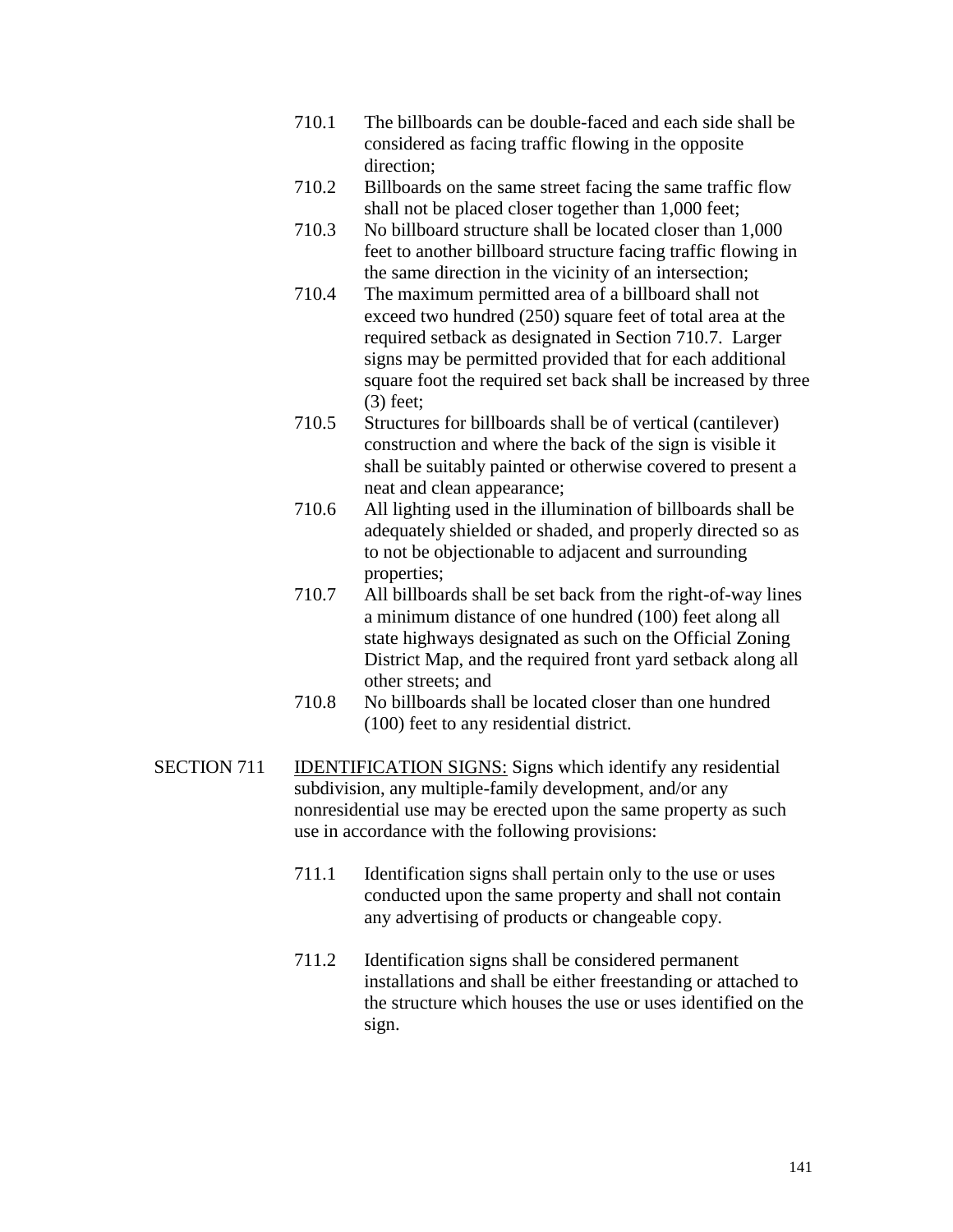- 711.3 Recorded residential subdivisions or multiple-family developments may be permitted freestanding identification signs as a conditional use subject to the following:
	- a.Such signs shall be limited to one (1) or two (2) entrances along major thoroughfares and shall not obstruct the visibility at any intersection as regulated in Article 5, Section 510.
	- b. Such signs shall contain only the name of the subdivision or multiple-family development, which they identify, shall not exceed six (6) feet in height, and shall be landscaped.
	- c. The Board of Zoning Appeals may limit the size of such signs so as to insure the scale of such signs is compatible with the residential character of the area.
- 711.4 Identification signs for non-residential uses within any residential district shall be attached and shall not project more than fifteen (15) inches from the structure. Such signs shall be non-illuminated and shall not exceed five percent (5%) of the total area of the building elevation upon which the sign is placed.
- 711.5 Identification signs for non-residential uses within any business or industrial district shall be in accordance with the following:
	- a. Each principal structure shall be entitled to two (2) identification signs in the following combinations: one (1) freestanding sign and one (1) wall sign; one (1) projecting sign and one (1) wall sign; or two (2) wall signs. Two (2) freestanding signs, two (2) projecting signs, or both a projecting sign and a freestanding sign shall not be permitted upon the same property unless otherwise specified in this article.
	- b. The maximum sign area for a freestanding sign or a projecting sign shall be one hundred (100) square feet.
	- c. The maximum sign area for a wall sign shall be one (1) square foot per linear foot of building frontage up to a maximum of one hundred (100) square feet.
	- d. Freestanding signs shall not exceed sixteen (16) feet in height and shall be set back a minimum of ten (10) feet from any street right-of-way line.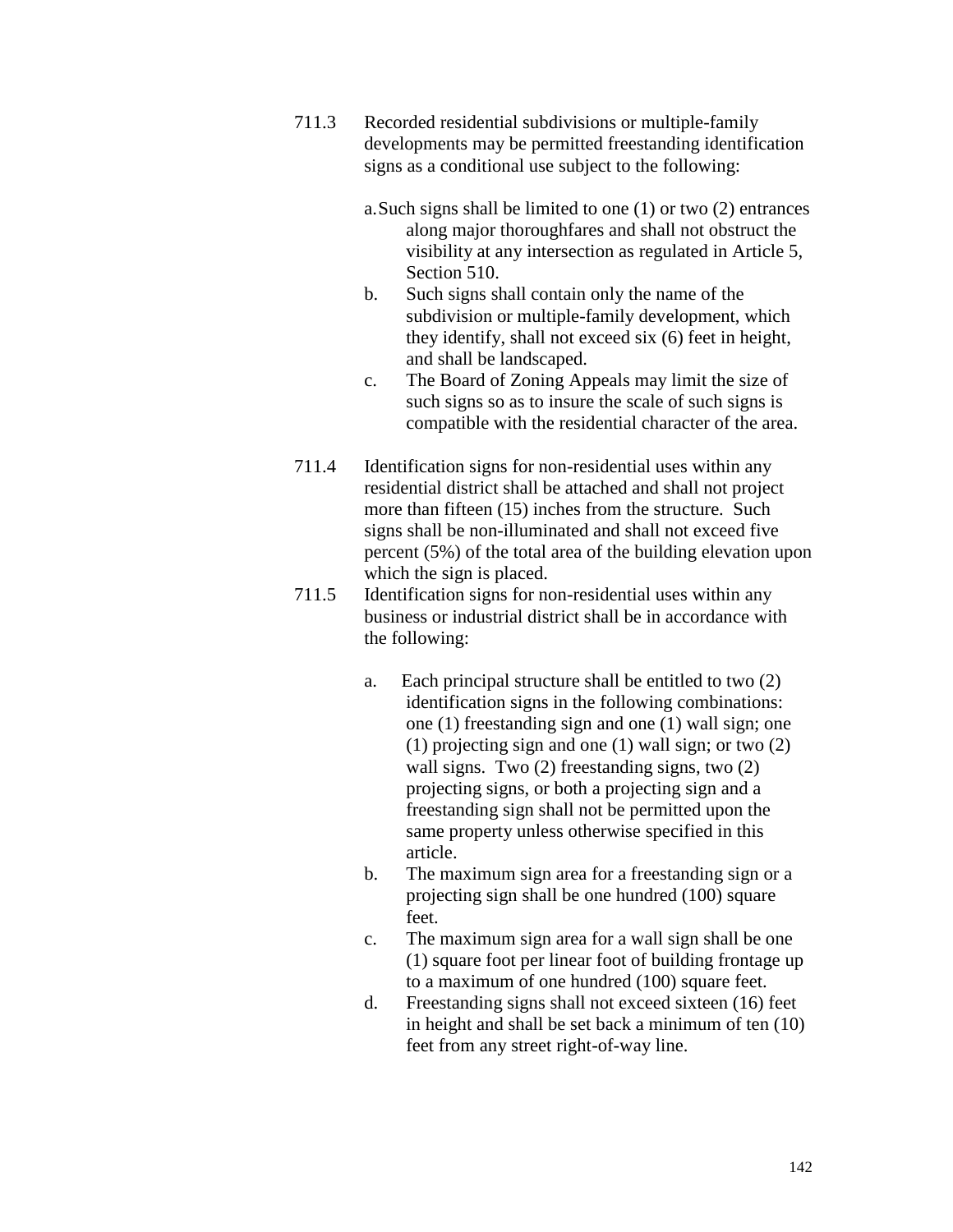- 711.6 Identification signs for non-residential uses within any agricultural or flood plain district shall be in accordance with the provisions of Section 711.5 except that each principal structure shall be entitled to only one (1) identification sign.
- SECTION 712 REMOVAL OF SIGNS BY THE ZONING INSPECTOR: The Zoning Inspector shall cause to be removed any sign that endangers the public safety by reason of its location and placement; an abandoned sign that no longer applies to the property on which it is situated; a dangerous or materially, electrically or structurally defective sign; or a sign for which no required permit has been issued. The Zoning Inspector shall prepare a notice which shall describe the sign and specify the violation involved and which shall state that if the sign is not removed or the violation is not corrected within ten (10) days, the sign shall be removed in accordance with the provisions of this section.
	- a. All notices mailed by the Zoning Inspector shall be sent by certified mail. Any time period shall be deemed to commence on the date of the receipt of the certified mail.
	- b. The notice shall be mailed to the owner of the property on which the sign is located as shown on the last tax assessment roll if known, or with reasonable care should be known, and shall be mailed to or delivered to the occupant of the property.
	- c. Any person having an interest in the sign or the property may appeal the determination of the Zoning Inspector ordering removal or compliance by filing a written notice of appeal with the Board of Zoning Appeals within 30 days after the date of mailing the notice, or 30 days after receipt of the notice if the notice was not mailed.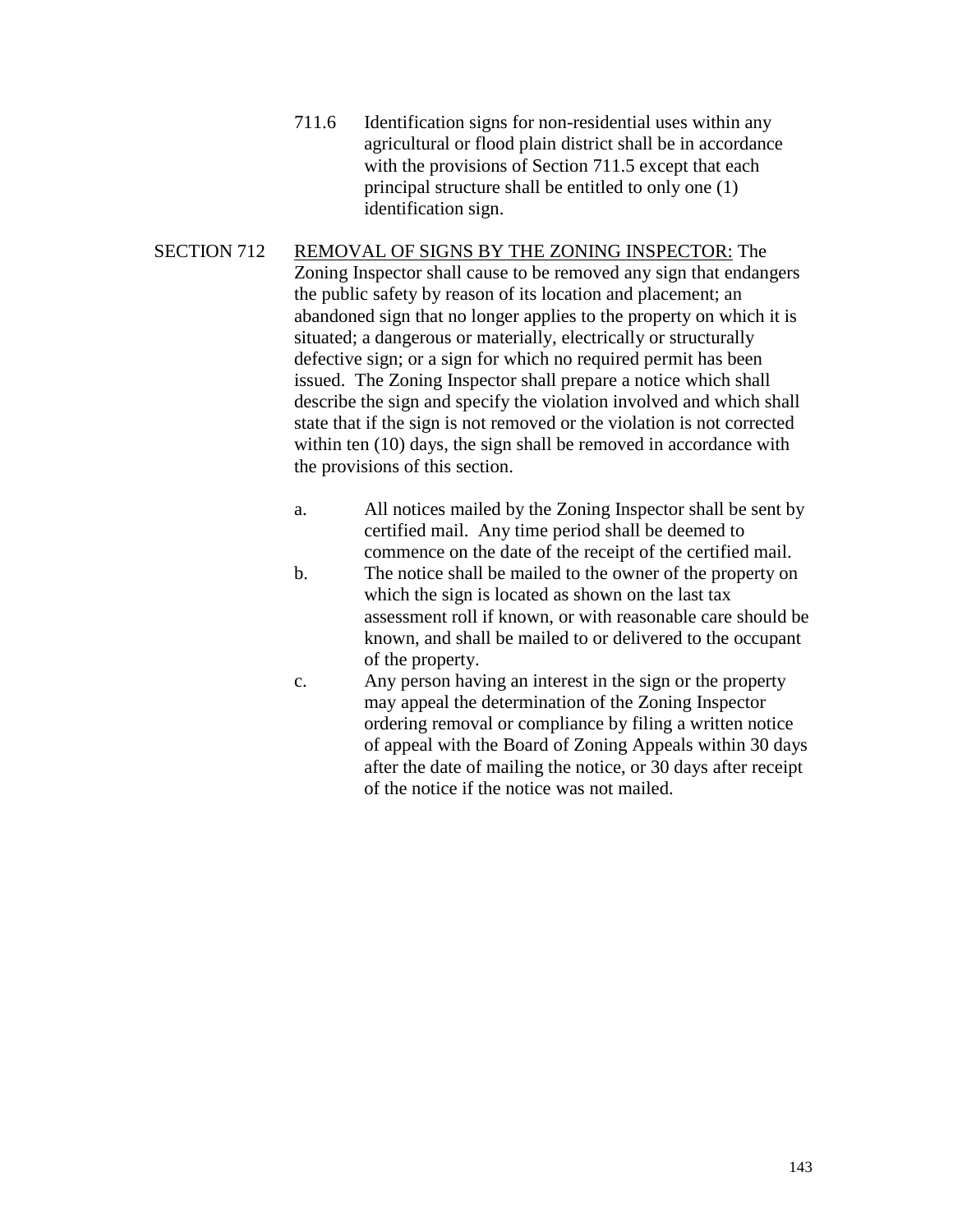Article 8

Nonconformities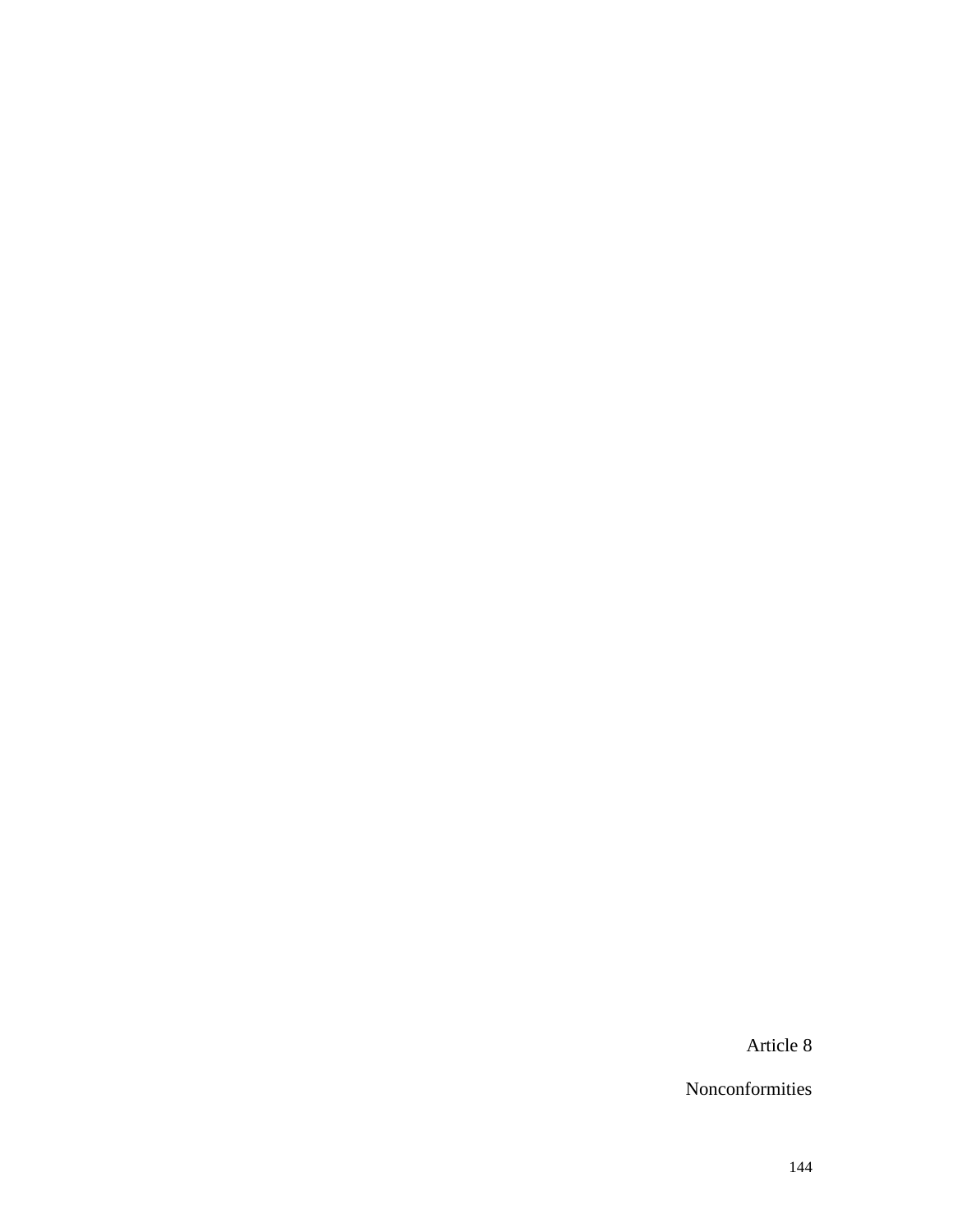- SECTION 801 INTENT: Within the districts established by this Resolution or amendments that may later be adopted, there exist lots, structures, or uses of land and structures which were lawful before this Resolution was passed or amended, but which would be prohibited or more restricted under the terms of this Resolution or amendment thereto. It is the intent of this Resolution to permit these non-conformities to continue until they are removed, but not to encourage their continuances. It is further the intent of this Resolution that nonconformities shall not be enlarged upon, expanded, or extended, nor be used as grounds for adding other structures or uses prohibited elsewhere in the same district.
- SECTION 802 NON-CONFORMING LOTS OF RECORD: In any district in which single-family dwellings are permitted, a single-family dwelling may be erected on any single lot of record at the effective date of adoption of this amendment, not withstanding limitations imposed by other provisions of this Resolution. Such lot must be in separate ownership and not on continuous frontage with other lots in the same ownership. This provision shall apply even though such lot fails to meet the vision shall apply even though such lot fails to meet the requirements for area or width, or both, that are generally applicable in the district. Yard dimensions and requirements other than those applying to area or width, or both, or the lot shall conform to the regulations for the district in which such lot is located. Variance of yard requirements from the required standards shall be obtained only through action of the Board of Zoning Appeals.
- SECTION 803 NON-CONFORMING USES OF LAND: Where, at the time of adoption or amendments of this Resolution, lawful uses of land which would not be permitted by the regulations imposed by this Resolution, the uses may be continued so long as they remain otherwise lawful, provided:
	- 803.1 No such non-conforming uses shall be enlarged or increased or extended to occupy a greater area of land than was occupied at the effective date of adoption or amendment of this Resolution;
	- 803.2 Any non-conforming use may be extended throughout any parts of a building which were manifestly arranged or designed for such use at the time of adoption of amendment of this Resolution, but no use shall be extended to occupy any land outside such building.
	- 803.3 No such non-conforming uses shall be moved in whole or in part to any portion of the lot or parcel other than that occupies by such uses at the effective date of adoption or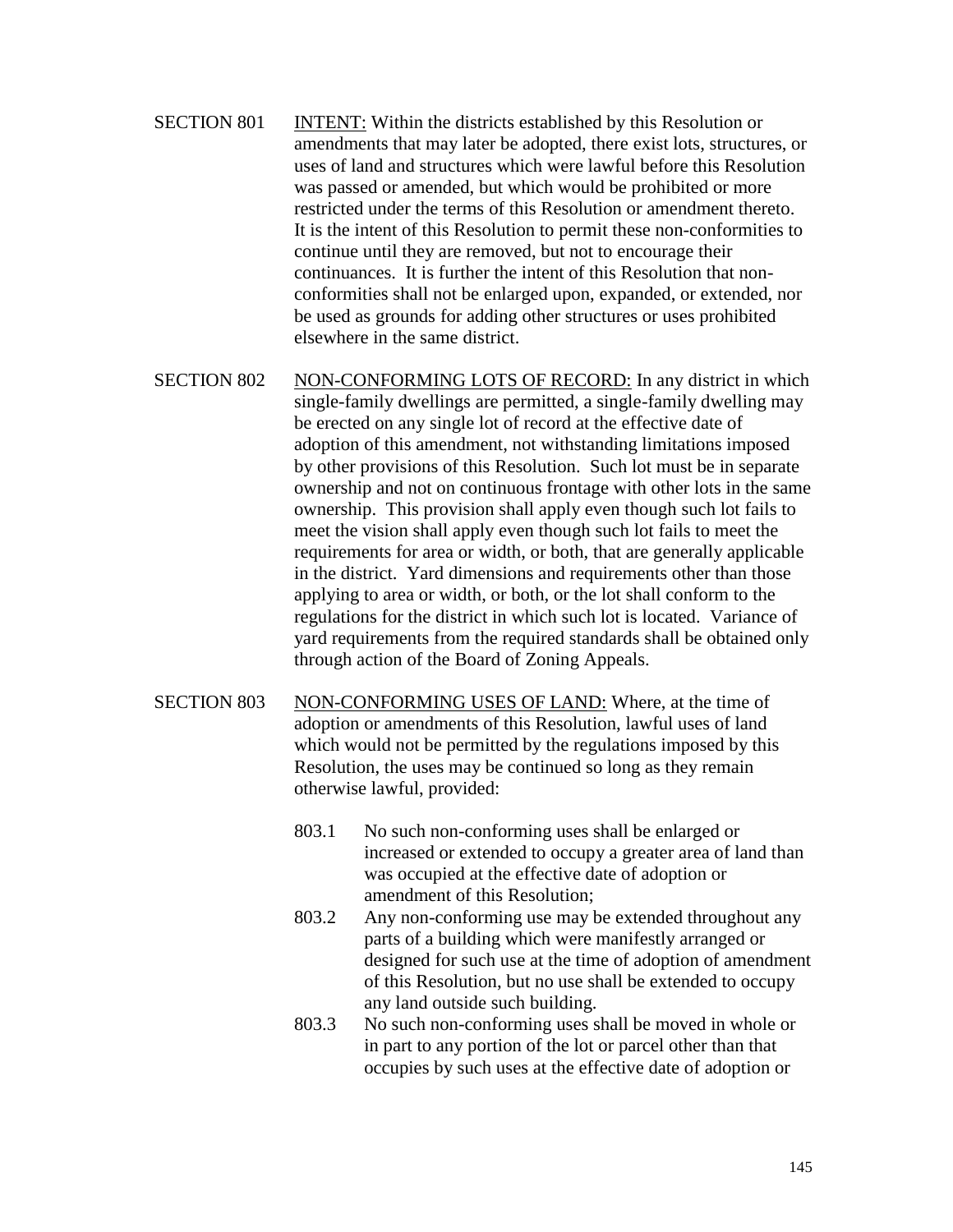amendment of this Resolution unless it increases conformity with these regulations;

- 803.4 If any such non-conforming uses of land are voluntarily discontinued for a period of more than two (2) years, any subsequent use of such land shall conform to the regulations specified by this Resolution for the district in which such land is located.
- 803.5 Additional structures not conforming to the requirements of this Resolution shall be erected in connection with such non-conforming use of land.
- 803.6 Landlocked lots used as non-conforming land uses are acreage, ten acres or less, within any district defined by this Resolution, that are accessed by a driveway or private lane. Minimum dimensions for locating buildings are: 80 foot front yard, 20-foot side yards, and 50-foot rear yard. Maximum building height is 35 feet. On landlocked lots, buildings will be located with a minimum 100-foot lot width.
- 803.7 Flag Lots are acreage, ten acres or less, within any zoning district defined by this resolution, that are accessed by a road right-of-way 60 feet in width. Single and multiple residences or buildings will meet the minimum dimensional requirements for the district as set forth in Section 424 of this resolution.
- SECTION 804 NON-CONFORMING STRUCTURES: Where a lawful structure exists at the effective date of adoption of this Resolution that could not be built under the terms of this Resolution by reason of restrictions on area, height, yards, its location on the lot, bulk, or other requirements concerning the structure, such structure may be continued so long as it remains otherwise lawful, subject to the following regulations:
	- 804.1 No such non-conforming structures may be enlarged or altered in a way which increased its non-conformity, but any structures or portion thereof may be altered to decrease its non-conformity;
	- 804.2 Should such non-conforming structure be destroyed by any means, for two hundred percent (200%) or more of its most current assessed value as recorded in the Office of the Seneca County Auditor, it shall not be reconstructed except in conformity with the provisions of this Resolution;
	- 804.3 Should such non-conforming structure be destroyed, by any means, for less than two hundred percent (200%) of its most current assessed value as recorded in the Office of the Seneca County Auditor, the destroyed portion may be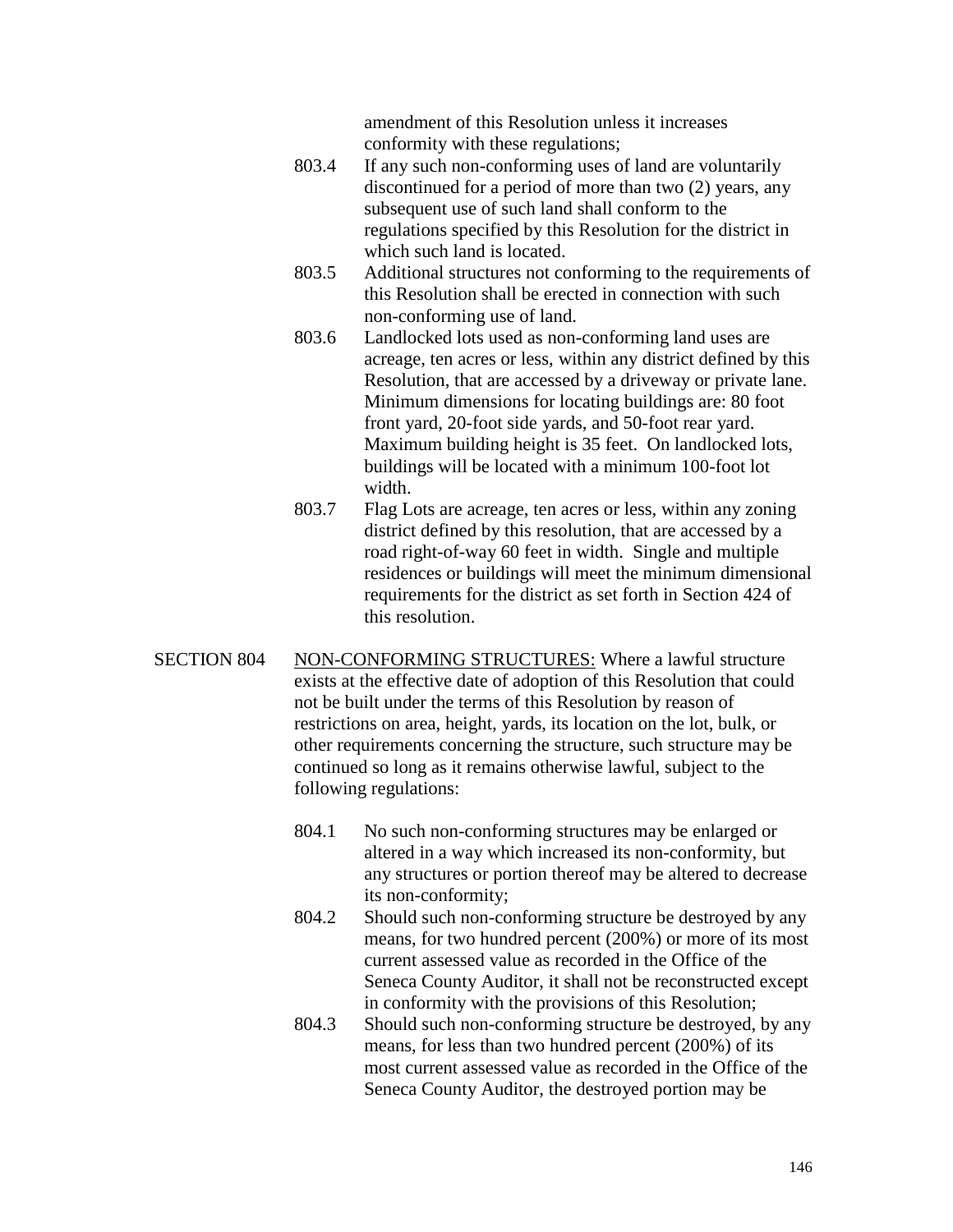reconstructed provided that the bulk, height, and area requirements shall not be in the excess of those which existed prior to said damage;

- 804.4 Should such structure be moved for any reason for any distance whatsoever, it shall thereafter conform to the regulations for the district in which it is located after it is moved;
- 804.5 To avoid undue hardship, nothing in this Resolution shall be deemed to require a change in the plans, construction, or designated use of any building on which actual construction was lawfully begun prior to the effective date of adoption or amendment of this Resolution and upon which actual building construction has been carried on diligently;
- 804.6 On any non-conforming structure or portion of a structure containing a non-conforming use, work may be done on ordinary repairs, or on repair or replacement of non-bearing walls, fixtures, wiring, or plumbing provided that the cubic content existing when it became non-conforming shall not be increased. Upon the order of any official charged with protecting the public safety, nothing in this section shall be deemed to prevent the strengthening or restoring to a safe condition any building or part thereof declared to be unsafe by such official;
- 804.7 When a non-conforming use of a structure, or structure and premises in combination, is voluntarily discontinued or abandoned for more than two (2) years, except when government action impedes access to the premises, the structure or structures and premises in combination shall not thereafter be used except in conformity with the regulation of the district in which it is located and all other applicable provisions of this Resolutions.
- 804.8 Mobile homes used as non-conforming structures and used as living facilities, within any district defines by this Resolution, may be issued a conditional use permit with time and other such limitations as are established by the Clinton Township Board of Zoning Appeals.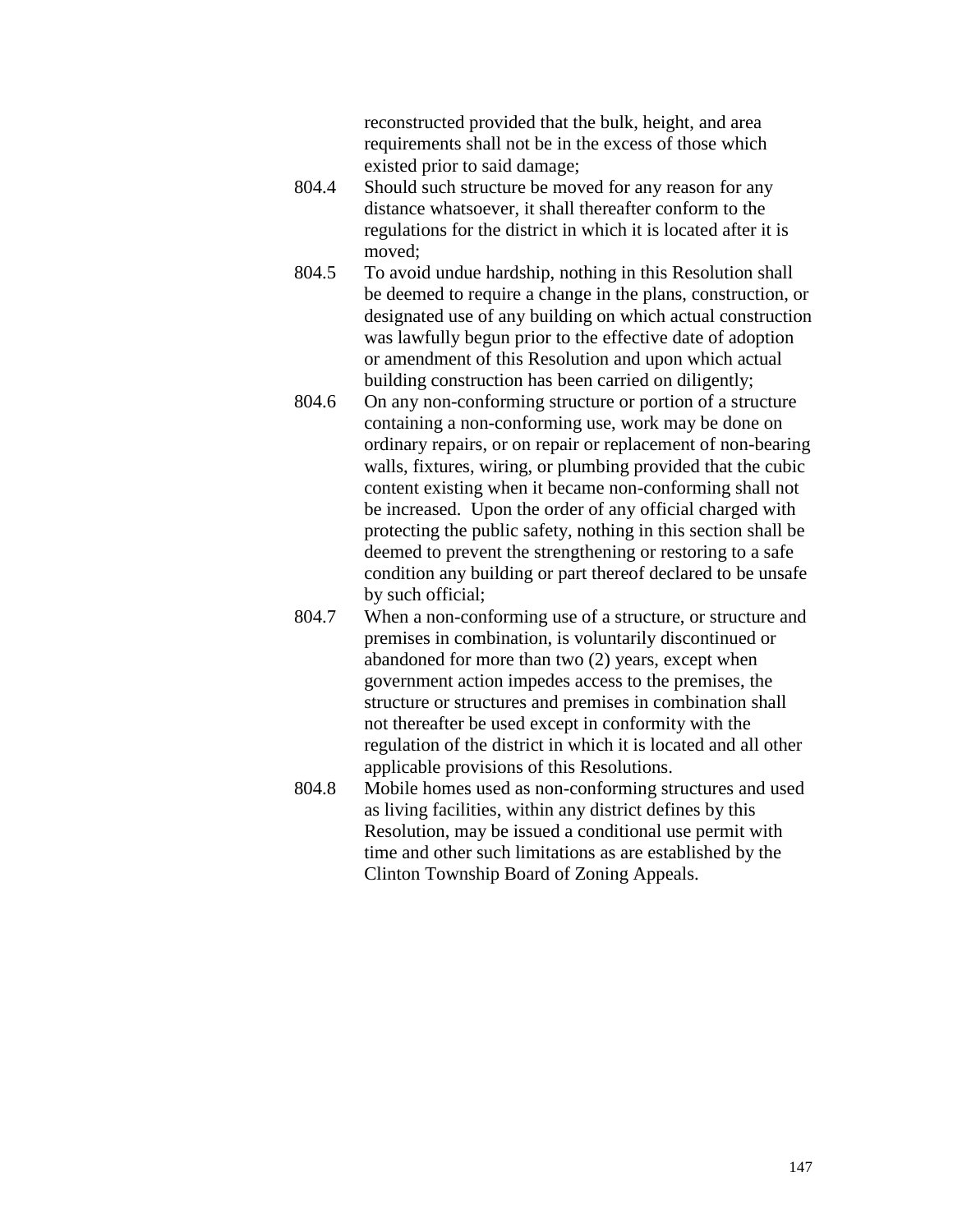Article 9

Administrative Bodies

And Their Duties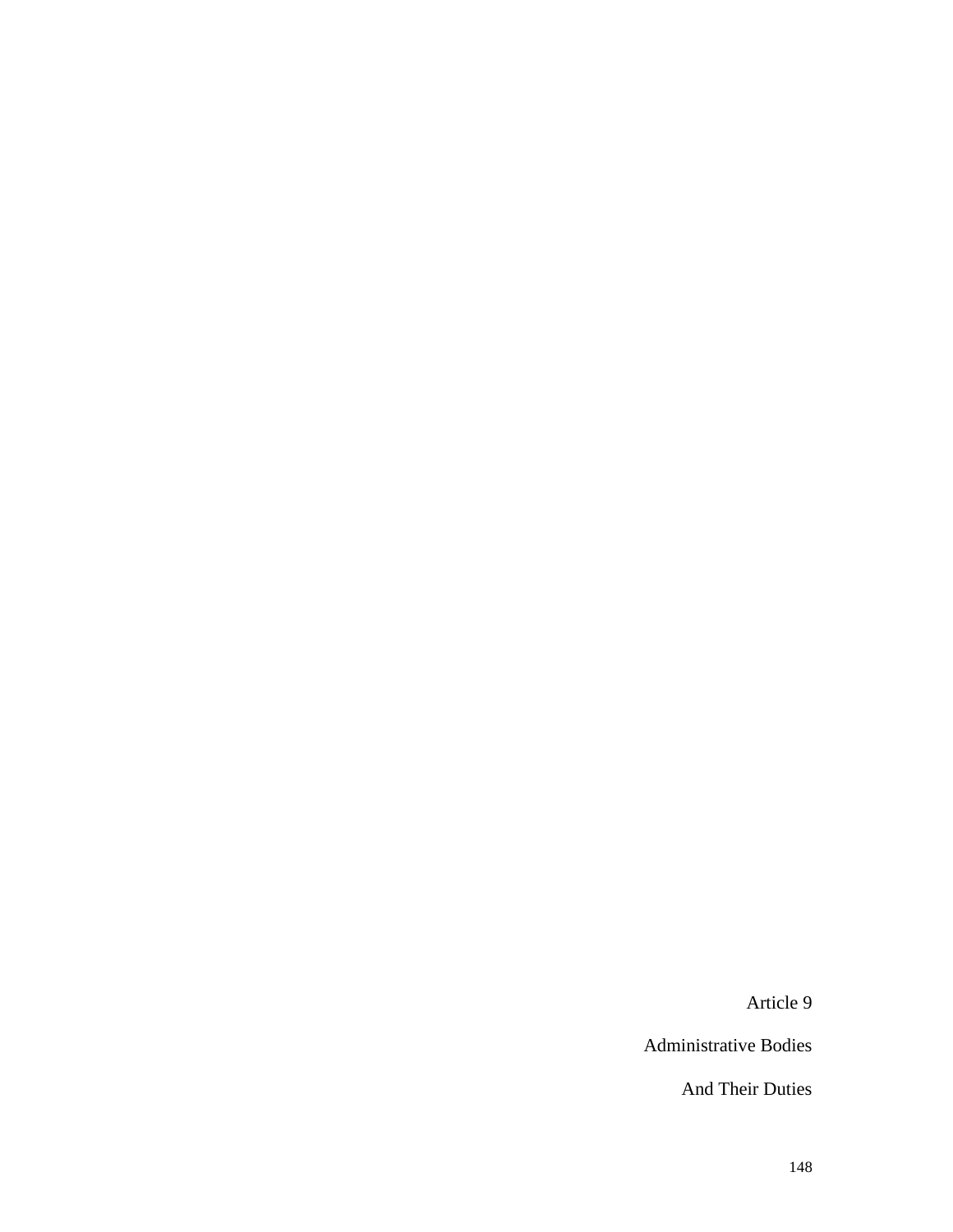- SECTION 901 TOWNSHIP ZONING INSPECTOR: The Township Trustees shall appoint a Township Zoning Inspector, together with such assistants as the Trustees deem necessary, and designate him as the enforcing officer of this Resolution. Any official or employee of the Township may assist the Zoning Inspector by reporting to him any new construction, reconstruction, land use changes, or suspected violation.
	- 901.1 Duties: The Township Zoning Inspector shall be responsible for the following duties:
		- a. The Zoning Inspector shall review all applications within the Township for Zoning Permits as outlined in Section 1001 within the Township to insure they conform to all applicable provisions of this Resolution are met, then a zoning permit shall be issued.
		- b. The Zoning Inspector may periodically conduct onsite inspections to insure the actual construction will conform to the zoning permit;
		- c. The Zoning Inspector, upon finding that any of the provisions of this Resolution are being violated, shall notify, in writing, the person responsible for such violation and order the action necessary to correct the violation within 30 days of receipt of written notice;
		- d. The Zoning Inspector may order discontinuance of illegal uses of land, building, or structures;
		- e. The Zoning Inspector may order removal of illegal buildings or structures or illegal additions or structural alterations;
		- f. The Zoning Inspector shall review all applicable subdivision plats and lot splits which are submitted to the Regional Planning and Coordinating Commission of Seneca County in order to determine in the plat or lot split conforms to all applicable provisions of this Resolution.
- SECTION 902 TOWNSHIP ZONING COMMISSION: The Township Trustees shall establish a Township Zoning Commission, consisting of five citizens of the Township to be appointed by the Township Trustees. None of the members shall concurrently serve as a member of the Board of Zoning Appeals.

The terms of the members shall be of such length and so arranged that the term of one member will expire each year. Each member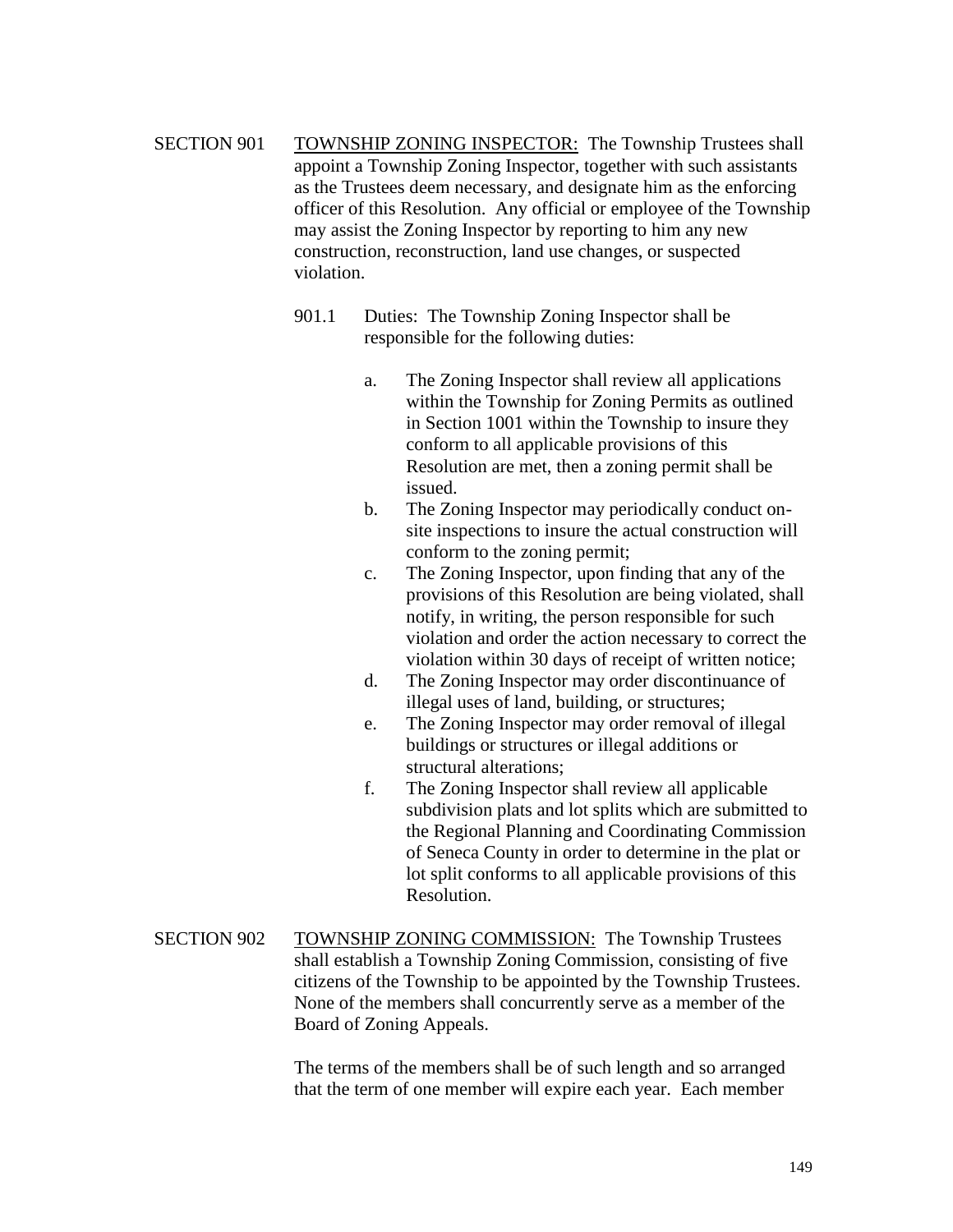shall serve until his successor is appointed and qualified. Members of the Zoning Commission may be removable for nonperformance of duty, misconduct in office, or other cause by the Township Trustees, upon written charges being filed with the Township Trustees, after a public hearing has been held regarding such charges, and after a copy of the charges has been served upon the member so charged at least ten days prior to the hearing, either personally, by registered mail, or by leaving such copy at his usual place of residence. The member shall be given an opportunity to be heard and answer such charges. Vacancies shall be filled by the Township Trustees and shall be fore the unexpired term.

902.1 Meetings: The Zoning Commission shall elect its own officers annually and shall adopt the rules necessary for the conduct of its affairs in keeping with the provisions of this Resolution. Meetings shall be held at the call of the Chairman and at such other times as the Zoning Commission may determine. The Chairman or in his absence the Acting Chairman, may administer oaths and compel the attendance of witnesses. All meetings shall be open to the public.

> The Zoning Commission shall keep minutes of its proceedings, and shall keep records of its examinations and other official actions, all of which shall be a public record.

- 902.2 Actions: The Zoning Commission shall act by resolution or motion. The concurring vote of a majority of the Zoning Commission present shall be necessary to pass any motion to recommend the approval, disapproval, or modification of any proposed amendment to this resolution. The results of such resolution of motion shall be forwarded to the Township Trustees for their action, except as may otherwise be provided herein.
- 902.3 Duties: The Township Zoning Commission shall initiate or review all proposed amendments to this Resolution and make recommendations to the Township Trustees in accordance with Section 1004.
- SECTION 903 BOARD OF ZONING APPEALS: The Township Trustees shall appoint five (5) residents of the Township to the Board of Zoning Appeals. The terms of all members shall be so arranged that the term of one member shall expire every year. Each member shall serve until his successor is appointed and qualified. Members of the Board of Zoning Appeals may be removable for nonperformance of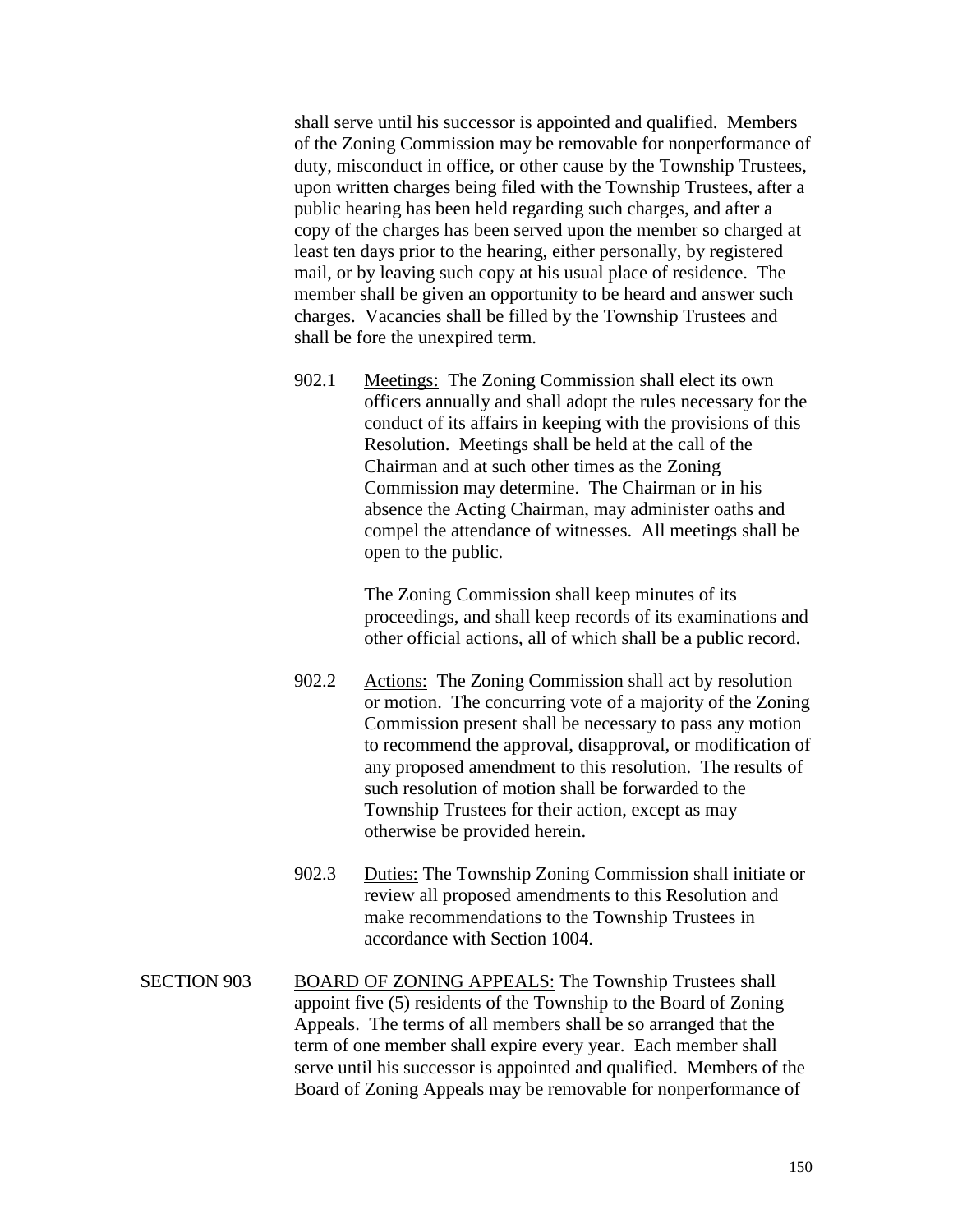duty, misconduct in office, or other cause by the Township Trustees, upon written charges being filed with the Township Trustees, after a public hearing has been held regarding such charges, and after a copy of the charges has been served either personally, by registered mail, or by leaving such copy at his usual place of residence. The member shall be given an opportunity to be heard and answer such charges. Vacancies shall be filled by resolution of the Township Trustees and shall before the unexpired term.

- 903.1 Meetings: The Board of Zoning Appeals shall adopt rules necessary to conduct of its affairs in keeping with the provisions of this Resolution. Meetings shall be held at the call of the Chairman and at such other times as the Board of Zoning Appeals may determine. The Chairman, or in his absence the Acting Chairman, may administer oaths and compel the attendance of witnesses. All meetings shall be open to the public. The Board of Zoning Appeals shall keep minutes of its proceedings, showing the vote of each member upon question or if absent of failing to vote, indicating such fact, and shall keep records of its examinations and other official actions, all of which shall be a public record and be immediately filed in the office of the Board of Zoning Appeals.
- 903.2 Actions: In exercising its duties, the Board of Zoning Appeals may, as long as such action is in conformity with the terms of this Resolution, reverse or affirm, wholly or partly, or modify the order, requirement, decision, or determination appealed from and may make such order, requirement, decision, or determination as ought to be made, and to that end shall have the power of the Zoning Inspector from whom the appeal is taken. The concurring vote of three (3) members of the Board of Zoning Appeals shall be necessary to reverse any order, requirement, decision, or determination of the Zoning Inspector, or to decide in favor of the applicant on any matter upon which it is required to pass under this Resolution.
- 903.3 Duties: For the purpose of this Resolution, the Board of Zoning Appeals has the following specific responsibilities:
	- a. To hear and decide appeals in accordance with Article 10, Section 1003 where it is alleged there is an error in any order, requirements, decision, or determination made by the Zoning Inspector;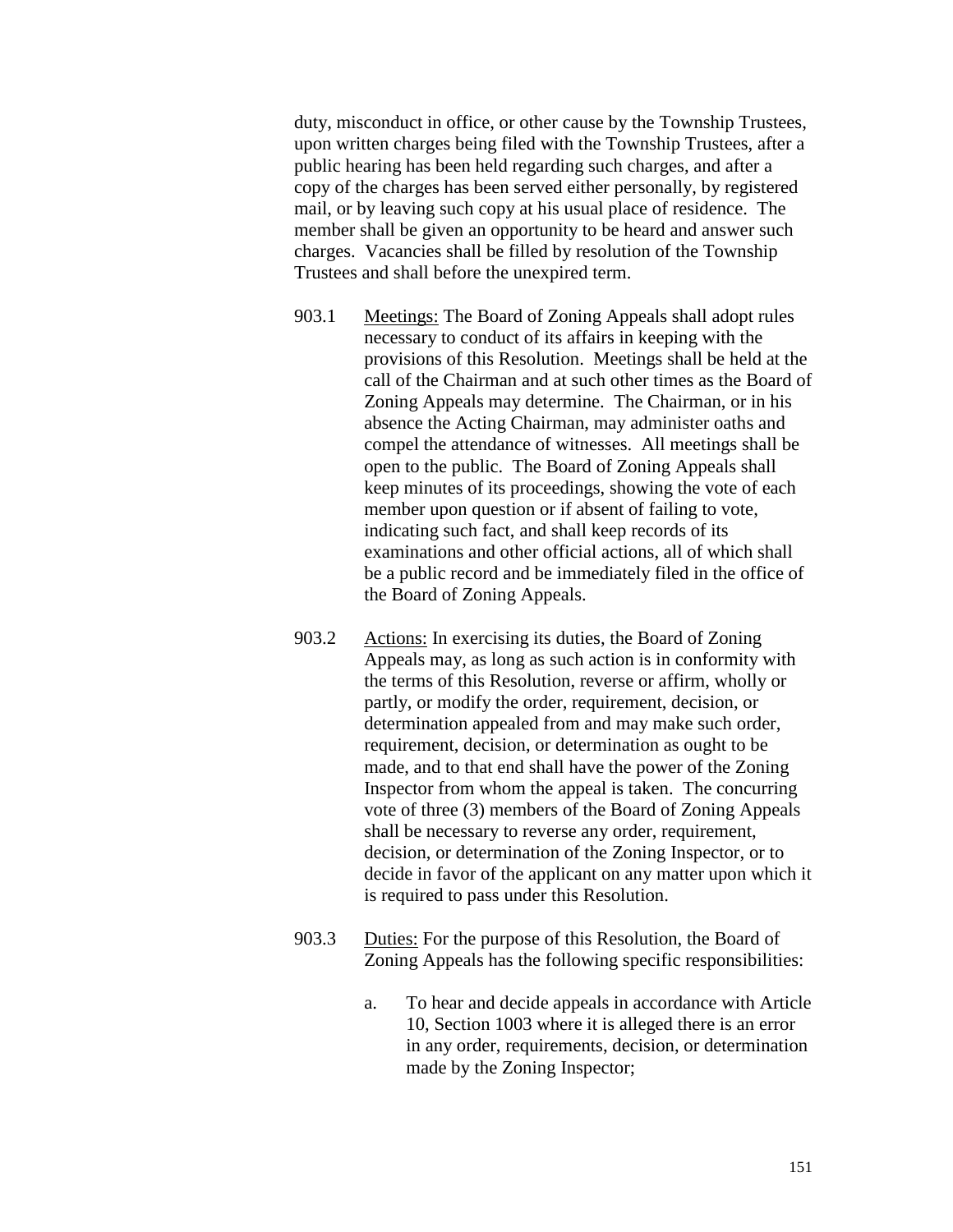- b. Where the applicant has provided sufficient evidence to warrant the granting of a variance, to authorize such variances from the terms of this Resolution as will not be contrary to the public interest, where owing to special conditions, a literal enforcement of this Resolution will result in unnecessary hardship, and so that the spirit of this Resolution shall be observed and substantial justice done. The consideration of such variances shall be in accordance with Article 10, Section 1003;
- c. To grant conditional use permits as specified in Article 10, Section 1002, and such additional safeguards as will uphold the intent of the Resolution;
- d. To determine if uses not specifically mentioned in this Resolution are similar uses permitted within a district in accordance with Section 401;
- e. To determine the exact location of any district boundary in accordance with Article 3, Section 303 if there is uncertainty as to the exact location involved.
- SECTION 904 TOWNSHIP TRUSTEES: It is the intent of this Resolution that all questions of the interpretation and enforcement shall be first presented to the Zoning Inspector, and that such questions shall be presented to the Board of Appeals only on appeal from the decision of the Zoning Inspector, and that recourse from the decisions of the Board of Appeals shall be to the courts as provided by law. It is further the intent of this Resolution that the duties of the Township Trustees, in connection with this Resolution, shall not include hearing and deciding questions of interpretations and enforcement that may arise. The procedure for deciding such questions shall be as stated in Article 10, Section 1003.
	- 904.1 Duties: The Township Trustees shall be responsible for the following duties:
		- a. To appoint a Zoning Inspector, members of the Township Zoning Commission, and members of the Board of Appeals;
		- b. To establish a schedule of fees for issuing zoning permits, appeals, variances, conditional use permits, processing amendments, and any other zoning actions requiring postage, local advertising, inspections, or general process of applications;
		- c. To consider and adopt, reject or modify all proposed amendments to this Resolution as provided in Article 10, Section 1004.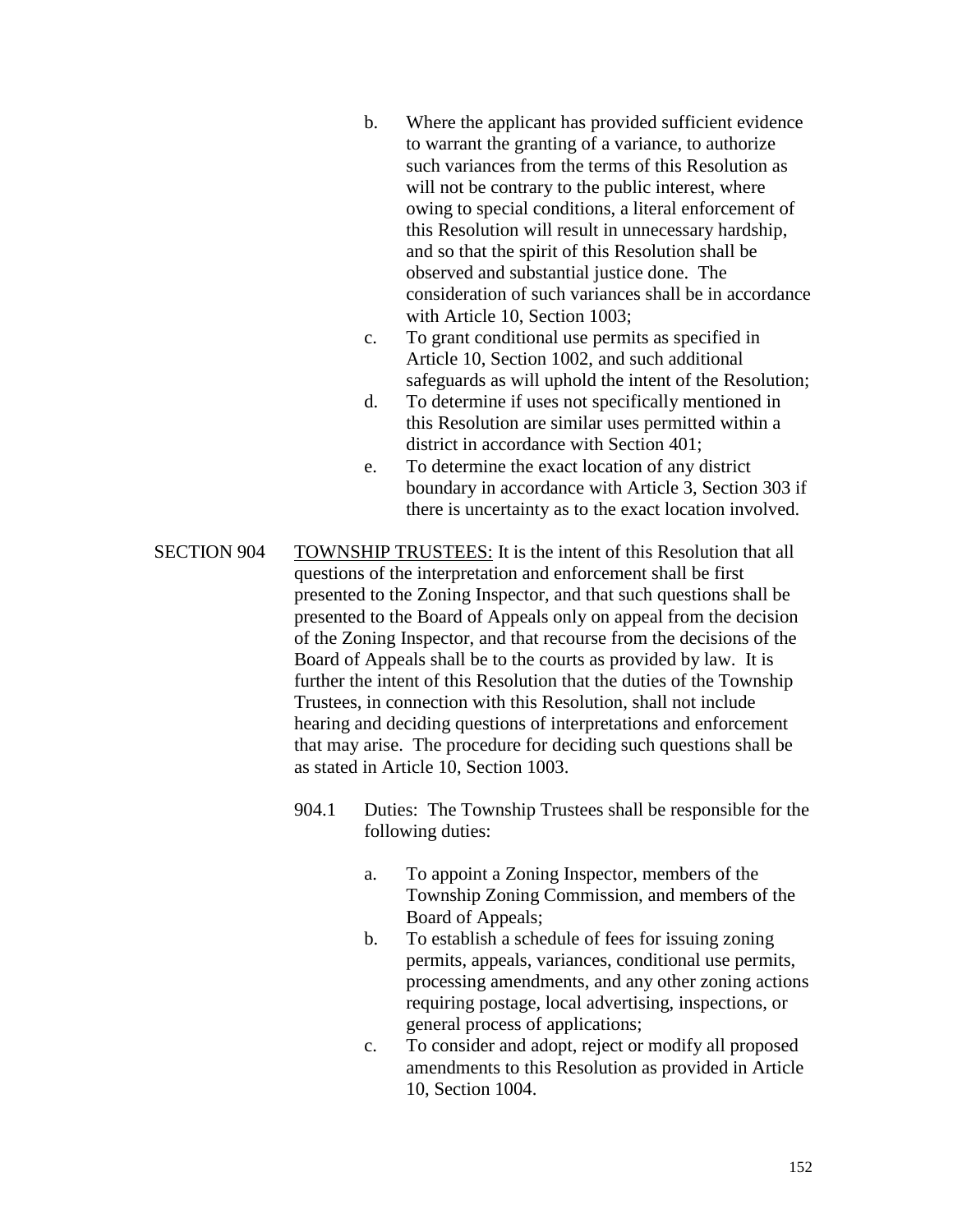Article 10

Administrative Procedures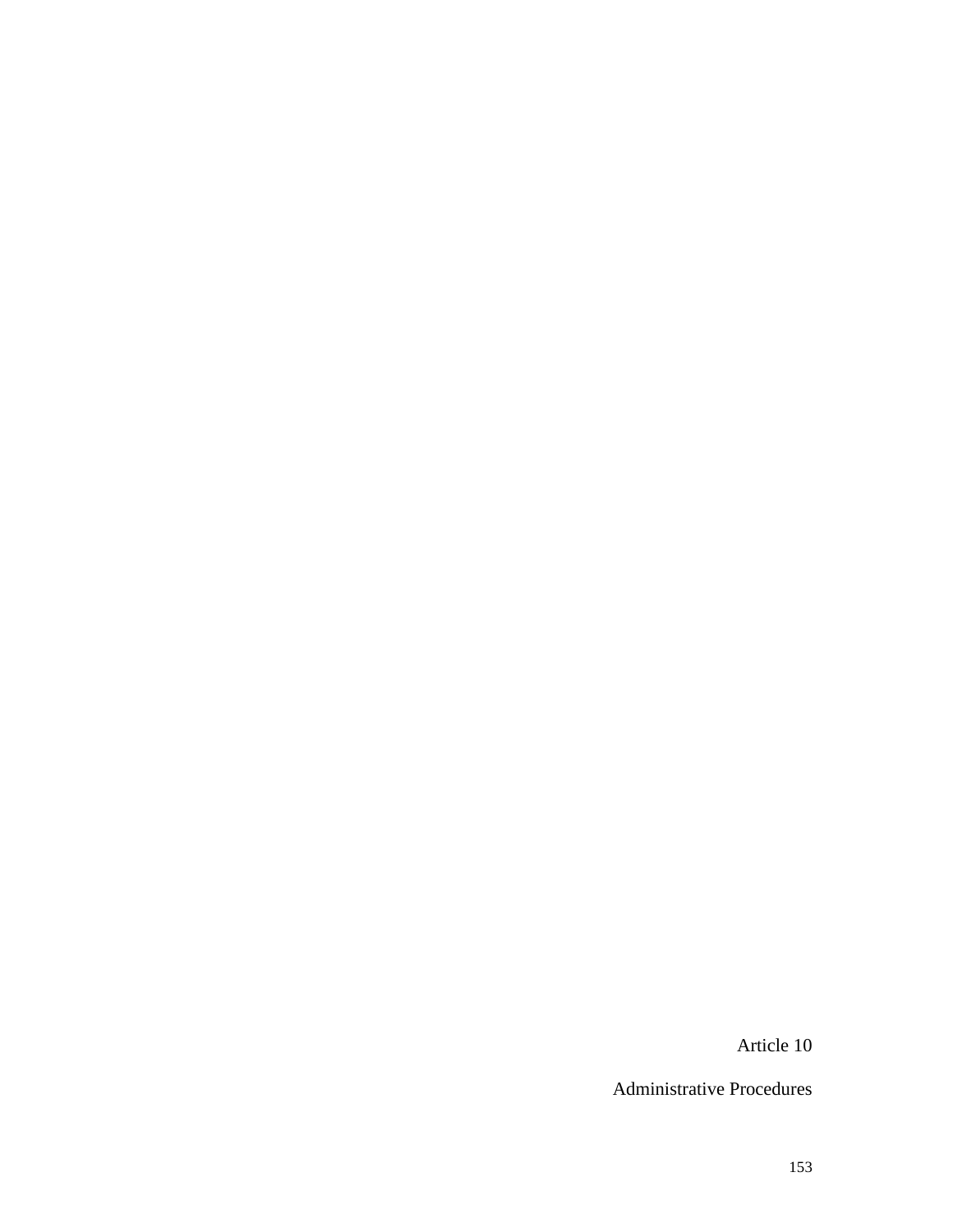SECTION 1001 ZONING PERMIT REQUIRED: No person shall change any use of land, locate, erect, construct, reconstruct, enlarge or structurally alter any building or structure within Clinton Township without first obtaining a zoning permit. No zoning permit shall be issued unless the plan for the proposed building or structure or use of land fully comply with the provisions of this Resolution, unless the Zoning Inspector receives a written order from the Board of Zoning Appeals deciding an appeal, a variance, or conditional use. A zoning permit shall be required for all dwellings, all principal structures and uses, all accessory structures unless otherwise specified, all specified accessory uses, and all temporary uses. A zoning permit shall not be required for the use of land for agricultural purposes, for buildings or structures exclusively used for agricultural purposes, or for structures, not including buildings, required in the provision of essential services.

- 1001.1 Accompanying Information: A written application and site plan for a zoning permit shall be submitted to the Zoning Inspector of Clinton Township on forms provided by the Zoning Inspector. The following information shall be required:
	- a. Name, address, and phone number of applicant;
	- b. Date;
	- c. The name of the subdivision and the lot number or other information necessary to establish the location of the lot;
	- d. The actual dimensions of the lot based on actual survey, including square footage and/or acreage; the yard and other open space dimensions thereof, and the location and size of any existing structures thereon;
	- e. The location on the lot and size of any proposed structure and/or the proposed alteration of any existing structure, indication dimensions, including building height;
	- f. The number or proposed dwelling units, and the total residential floor area and the number of bedrooms to be included in each dwelling unit;
	- g. A permit from the Seneca County Health Department or Ohio Environmental Protection Agency for on-site wastewater disposal, where applicable, illustrating the location of primary and secondary leaching field locations;
	- h. The proposed parking plan and number and location of proposed off-street parking or loading spaces;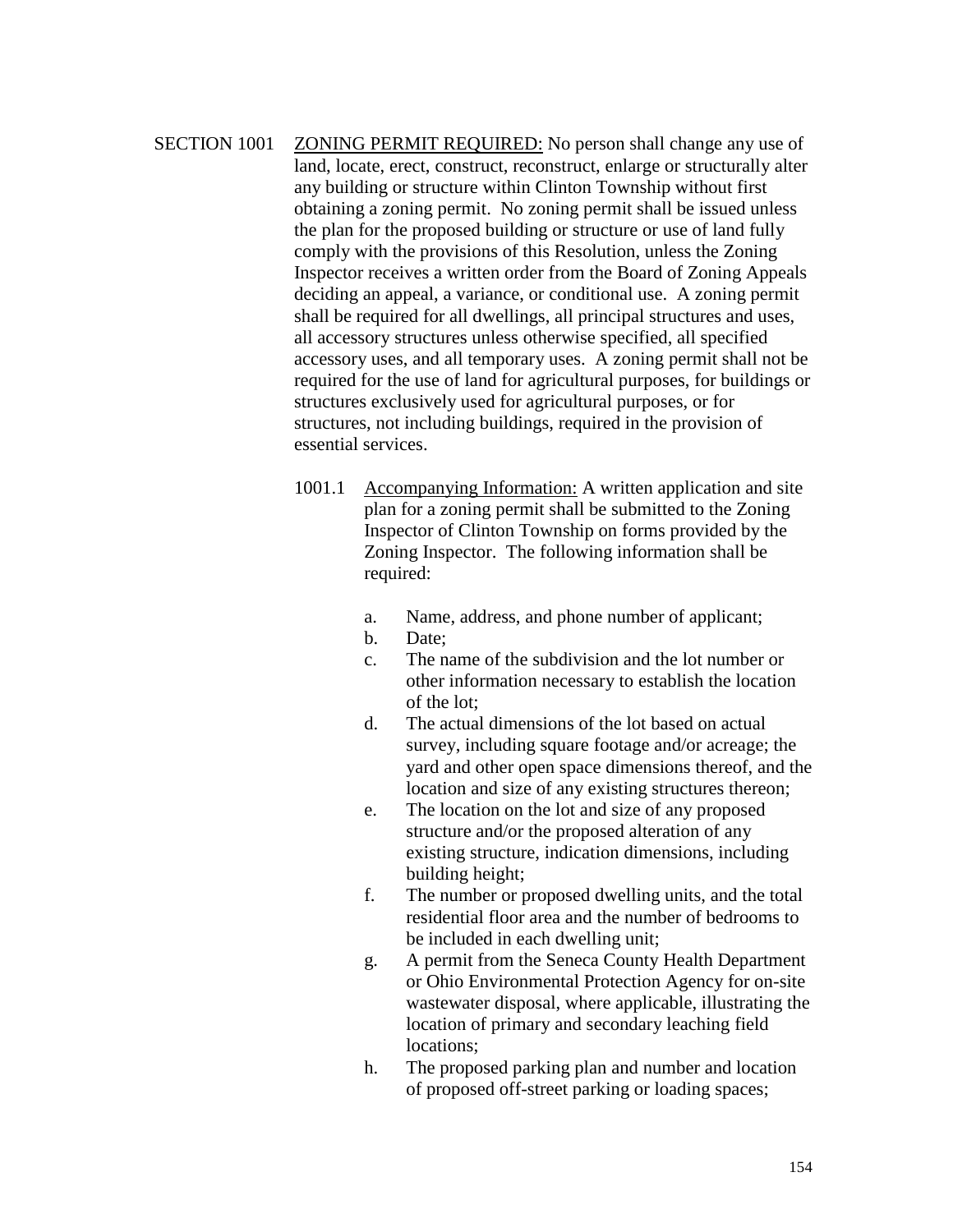- i. A plan for screening when applicable;
- j. A statement by the applicant attesting to the truth and exactness of all information supplied on the application;
- k. A statement that the permit shall expire and shall be revoked if exterior finish work has not been completed in 24 months from the issue date. At a the discretion of the Zoning Inspector, a six (6) month extension may be granted if application is made prior to expiration of the 24 month period. Expiration or revocation of said permit shall be a violation of this resolution and subject to Section 1005 of this resolution."
- l. A fee as established by the Township Trustees.
- 1001.2 Processing of Permit: Within thirty (30) days after the receipt of an application, the Zoning Inspector shall either approve or disapprove the application in conformance with the provisions of this Resolution. If the application is approved, the Zoning Inspector shall issue a zoning permit. One copy of the application shall be returned to the applicant by the Zoning Inspector after he shall have marked such copy either as approved or disapproved and attested to same by his signature on such copy. One copy of the application similarly marked shall be retained by the Zoning Inspector and filed. After the Zoning Inspector issues a zoning permit, he shall issue a placard to be posted in a conspicuous place on the property in question, attesting to the fact that the use or alteration is in conformance with the provisions of this Resolution.

In the event an application involves land within three hundred (300) feet of the centerline of a proposed new highway or a highway for which changes are proposed as described in the certification of local officials by the Director of the Ohio Department of Transportation or any land within a radius of five hundred (500) feet from the point of intersection of said centerline with any public road or highway, the Zoning Inspector shall require a third application for a zoning permit and send it to the Director of the Ohio Department of Transportation by registered mail for review. If the Director of the Ohio Department of Transportation notifies the Zoning Inspector that he shall proceed to acquire the land needed, then the Zoning Inspector shall refuse to issue the zoning permit. If the Director of the Ohio Department of Transportation notifies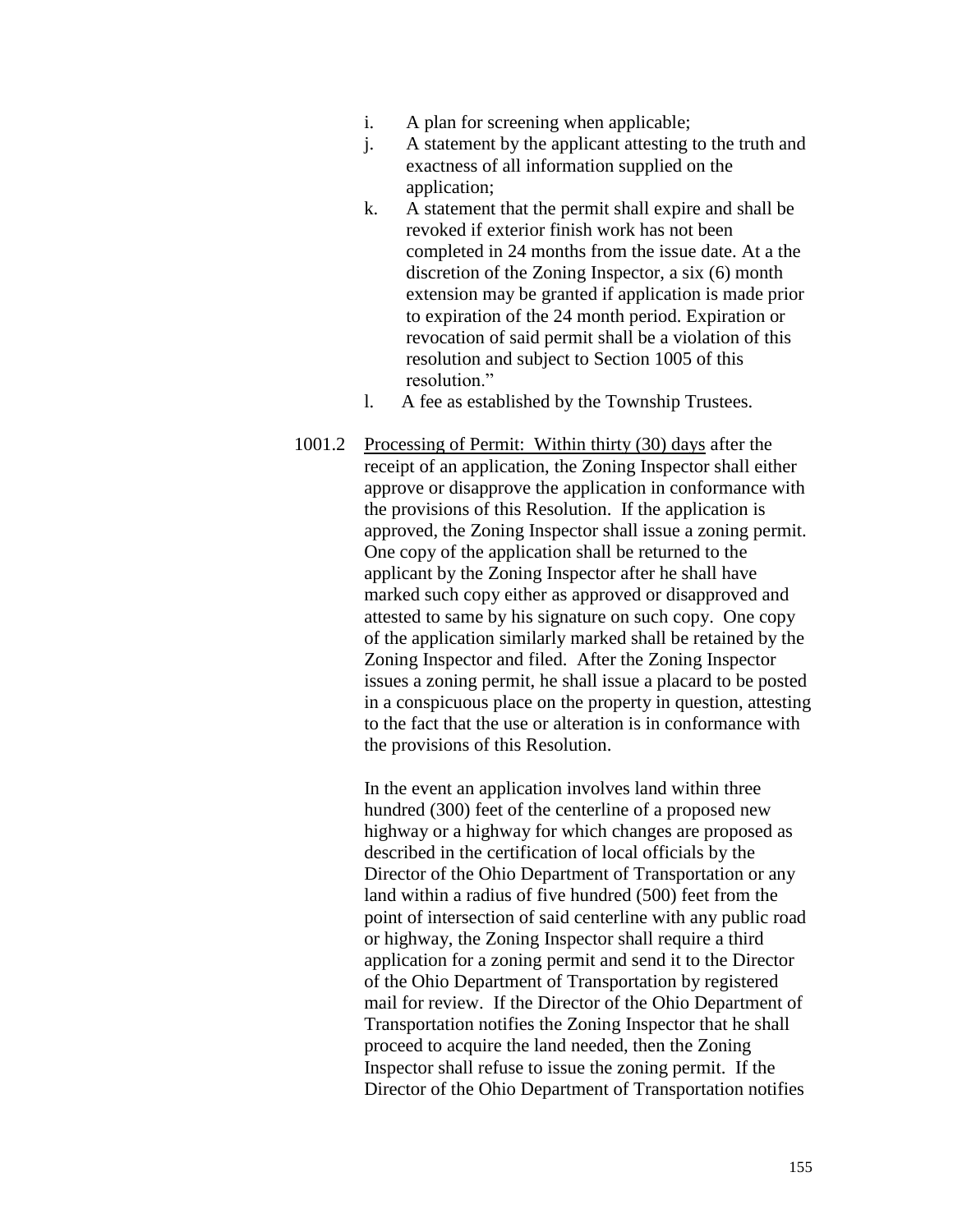the Zoning Inspector that acquisition at this is not in the public interest or upon the expiration of the one hundred twenty (120) day period or any extension thereof agreed upon by the Director of the Ohio Department of Transportation and the property owner, the Zoning Inspector shall, if the application is in conformance with all provisions of this Resolution, issue the zoning permit.

- 1001,3 In the instance of an Act of God, where structures are damaged beyond 50% of their market value, the Zoning Inspector is permitted to issue building permits for reconstruction in conformance with zoning requirements existing at the time of initial construction, it being the intent of the Zoning Board to relieve the property owner of any restrictions which would otherwise apply to the parcel by having to come into being between the time of initial construction and subsequent reconstruction. The provision will only apply to reconstruction of structures initially built in compliance with Clinton Township Zoning Resolution.
- SECTION 1002 CONDITIONAL USE PERMITS: Conditional uses shall be permitted only upon issuance of a conditional use permit by the Board of Zoning Appeals submitted by at least one owner of the property. At a minimum, the application shall contain the following information:
	- 1002.1 Application: An application for a conditional use permit by at least one owner of the property is required prior to any authorization by the Board of Zoning Appeals. At a minimum, the application shall contain the following information:
		- a. Name, address, and telephone number of applicant;
		- b. Date;
		- c. The lot, name, and number or legal description of the property;
		- d. Description of existing zoning district;
		- e. Description of the proposed conditional use;
		- f. A site plan of the proposed site for the conditional use showing the scale, north arrow, location of all buildings, parking and loading areas, traffic access and traffic circulation, sidewalks, curbs, open spaces, landscaping, refuse and service areas, fire hydrants, utilities, rights-of-way, signs, yards, and other such information as the Board of Zoning Appeals may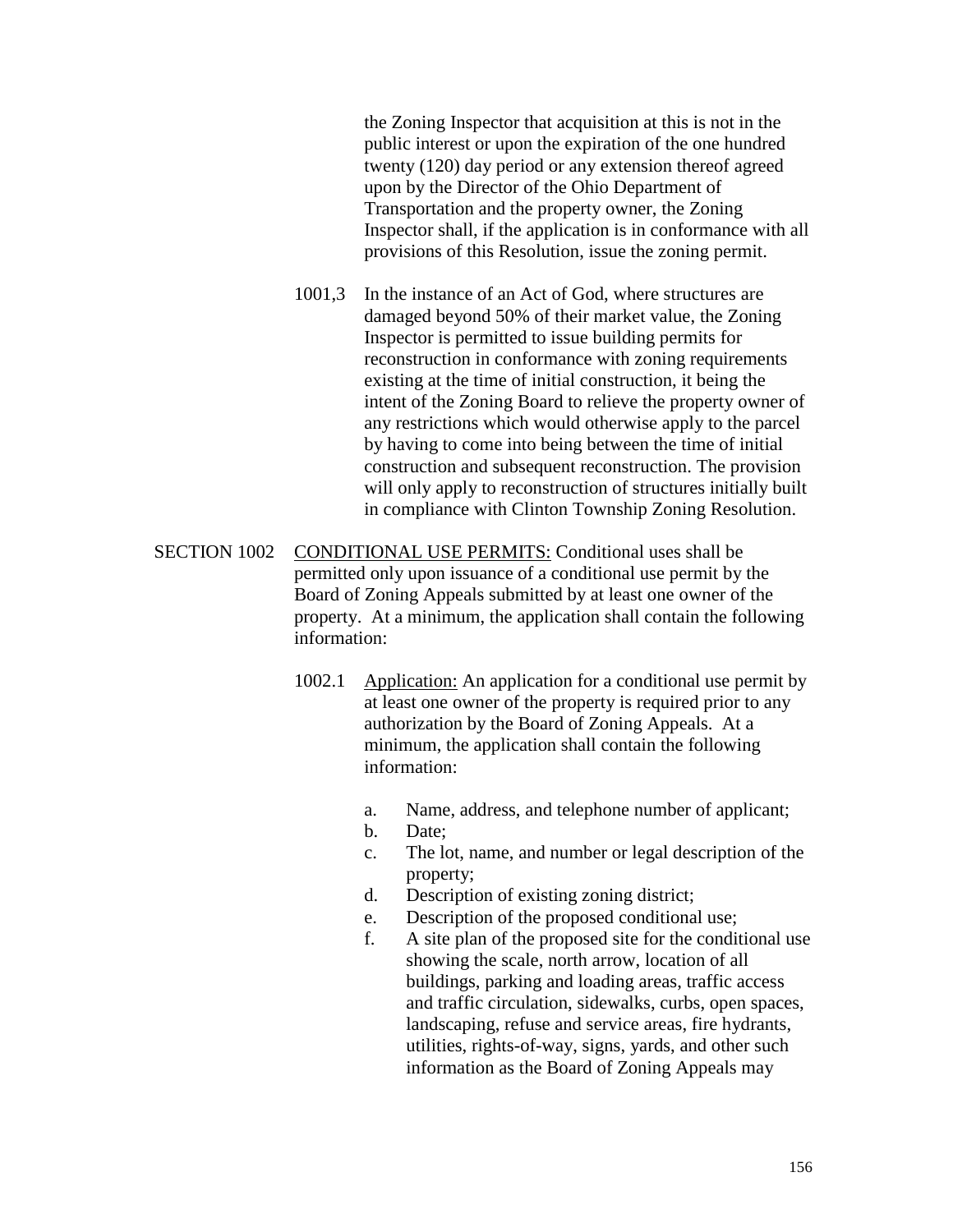require to determine if the proposed conditional use meets the intent and requirements of this Resolution;

- g. A plan for screening when applicable;
- h. A narrative statement discussing the merits of the proposal;
- i. Such other information as may be required by the Board of Zoning Appeals; and
- j. A fee as established by the Township Trustees.
- 1002.2 Conditional Use Standards: Conditional uses may be permitted provided that such uses shall be found to comply with the following requirements and all other applicable requirements as set forth in this Resolution:
	- a. The use is so designed, located and proposed to be operated so that the public health, safety, welfare, and convenience will be protected;
	- b. The use will not result in the destruction, loss or damage or a natural, scenic, or historic feature of major importance;
	- c. The use will be designed, constructed, operated, and maintained so that it shall not cause substantial injury to the value of the property in the area or neighborhood where it is to be located;
	- d. The use shall be compatible with adjoining developments and the proposed character of the zoning district where it is to be located;
	- e. The use will be served adequately by essential public facilities and services such as highways, streets, police and fire protection, drainage structures, refuse disposal, water and sewers, and schools, or that the persons or agencies responsible for the establishment of the proposed use shall be able to provide any such services adequately;
	- f. The use will not create excessive additional requirements at public cost for public facilities and services and will not be detrimental to the economic welfare of the community;
	- g. Adequate landscaping and screening are provided, as required under Article 5, Section 515;
	- h. Adequate off-street parking and loading is provided, and ingress and egress is so designed to cause minimum interference with traffic on abutting streets;
	- i. The use conforms with all applicable regulations governing the district in which it is located, except as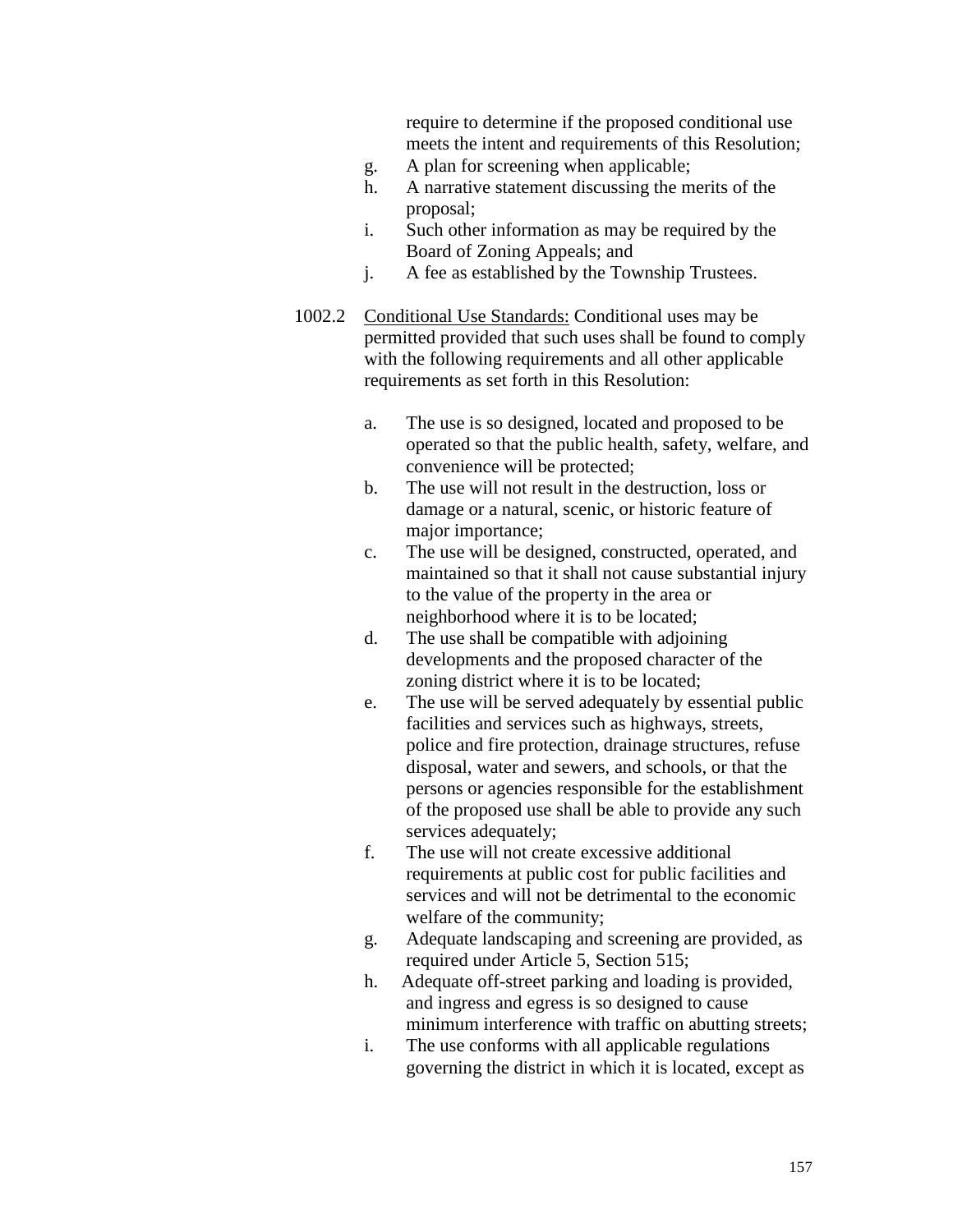may otherwise be determined for planned unit development;

- j. The use will not involve uses, activities, processes, materials, equipment and conditions of operation that will be detrimental to any persons, property, or the general welfare by reason of excessive production of traffic, noise, smoke, fumes, glare, odors, or vibrations; and
- k. Any other supplementary requirements as prescribed by the Board of Zoning Appeals.
- 1002.3 Processing of Conditional Uses: The Board of Zoning Appeals shall hold a public hearing within thirty (30) days from the receipt of the application. Before holding the public hearing, notice of such hearing shall be given in one (1) or more newspapers of general circulation within the Township at least ten (10) days before the date of said hearing. The notice shall set forth the time and place of the public hearing, and the nature of the proposed conditional use. Before holding the public hearing, written notice of such hearing shall be mailed by the Chairman of the Board of Zoning Appeals, by first class mail, at least ten (10) days before the day of the hearing to all parties in interest. The notice shall contain the same information as required of notices published in newspapers. Within thirty (30) days after the hearing, the Board of Zoning Appeals shall approve, approve with supplementary conditions, or disapprove the application as presented. If the application is disapproved by the Board of Zoning Appeals, the applicant may seek relief through the Court of Common Pleas.
- 1002.4 Expiration of Conditional Use Permits: A conditional use permit shall be deemed to authorize only one particular conditional use. The conditional use permit shall automatically expire if, for any reason, the conditional use shall cease for more than six (6) months, or construction is not begun within the amount of time indicated on the conditional use permit.
- SECTION 1003 APPEALS AND VARIANCES: It is the purpose of this section to establish procedures and requirements for the hearing of appeals and variances. As is specified in Article 9, Section 903, the Board of Zoning Appeals has appellate jurisdiction relative to appeals and variances.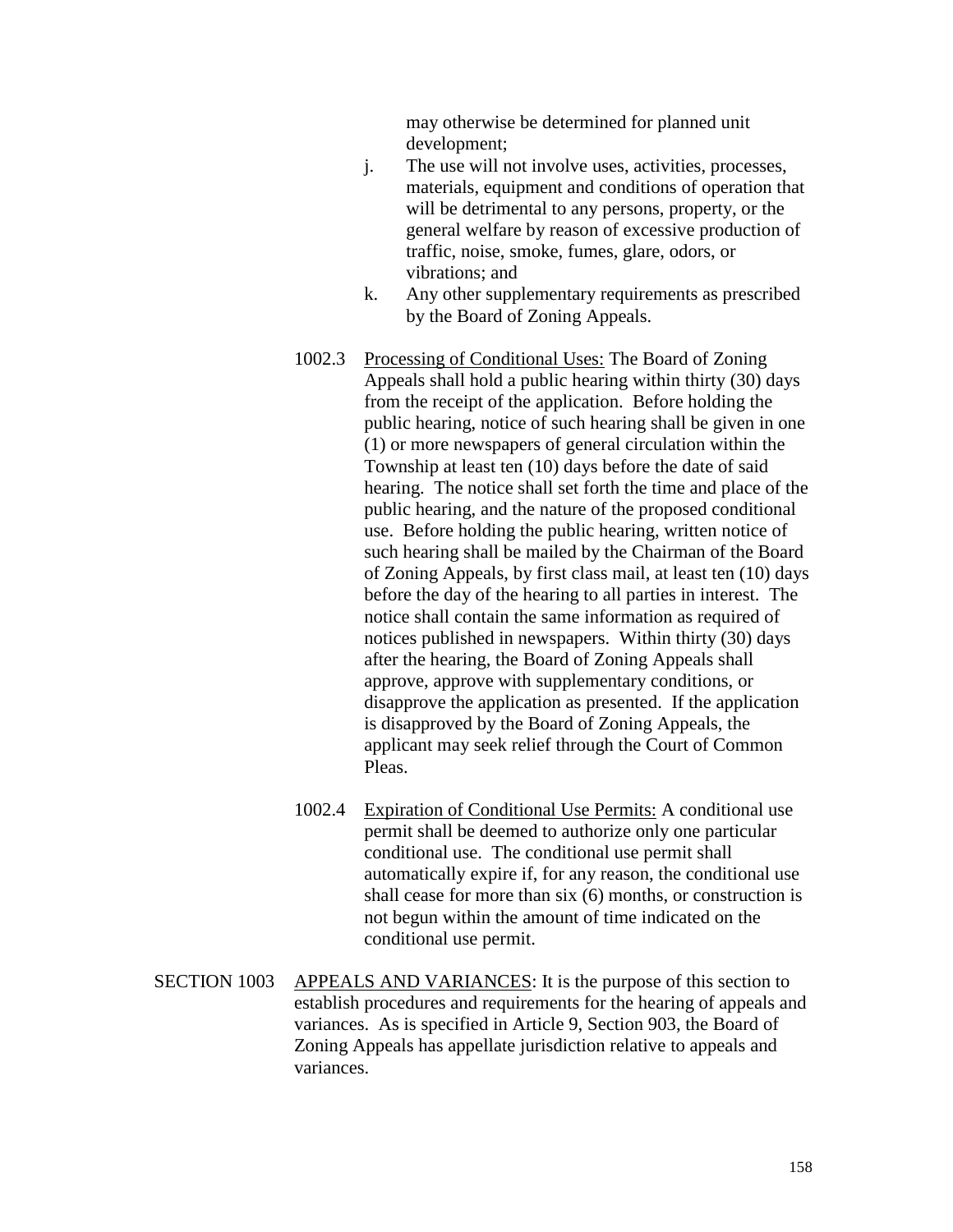- 1003.1 Appeals: Appeals to the Board of Zoning Appeals concerning interpretation or administration of this Resolution may be taken by any person aggrieved or by any officer or bureau of the legislative authority of the Township affected by any decision of the Zoning Inspector. Such appeal shall be taken within twenty (20) days after the decision by filing, with the Zoning Inspector and with the Board of Zoning Appeals, a notice of appeal specifying the grounds upon which the appeal is being taken. The Zoning Inspector shall transmit to the Board of Zoning Appeals all the papers constituting the record upon which the action appealed was taken.
- 1003.2 Stay of Proceedings: An appeal stays all proceeding in furtherance of the action appealed from, unless the Zoning Inspector from whom the appeal is taken certifies to the Board of Zoning Appeals after the notice of appeal is filed with him, that by reason of facts stated in the application, a stay would, in his opinion, cause imminent peril to life and property. In such case, proceedings shall not be stayed other than by a restraining order which may be granted by the Board of Zoning Appeals or by a court record on application, on notice to the Zoning to the Zoning Inspector from whom the appeal is taken on due cause shown.
- 1003.3 Variance: The Board of Zoning Appeals may authorize, upon appeal in specific cases, such variance from the terms of this Resolution as will not be contrary to the public interest or the intent of this Resolution, but only where strict interpretation would result in unnecessary hardship. No non-conforming use of neighboring lands, structures, or buildings in the same district and no permitted or nonconforming use of lands, structures, or buildings in other districts shall be considered grounds for issuance of a variance.
- 1003.4 Application: A variance from the terms of this Resolution shall not be granted by the Board of Zoning Appeals unless the applicant has provided sufficient evidence to warrant the granting of a variance, and a written application for a variance is submitted to the Zoning Inspector and the Board of Zoning Appeals containing, at a minimum, the following information:
	- a. Name, address, and telephone number of applicant;
	- b. Legal description of the property;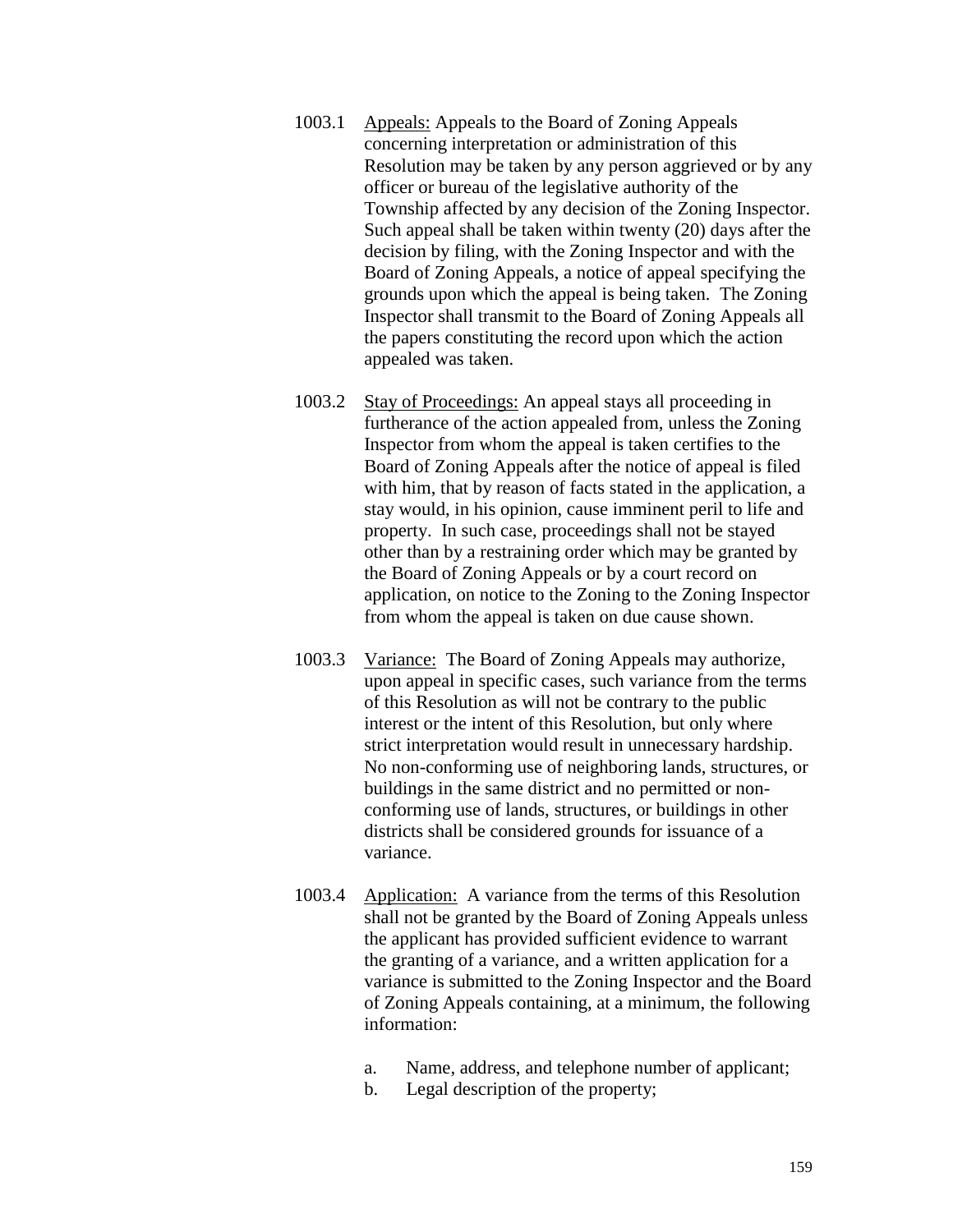- c. Description of nature of variance requested;
- d. A narrative statement demonstrating that the requested variance conforms to the following standards:
	- 1. That special conditions and circumstances exist which are peculiar to the land, structure, or building involved and which are not applicable to other lands, structures, or buildings in the same district.
	- 2. That a literal interpretation of the provisions of this Resolution would deprive the applicant of rights commonly enjoyed by other properties in the same district under the terms of this Resolution.
	- 3. That special conditions and circumstances do not result from the actions of the applicant.
	- 4. That granting the variance requested will not confer on the applicant any special privilege that is denied by this Resolution to other lands, structures, or buildings in the same district.
	- 5. That and economic hardship, requesting a more intensive use of the property than would normally be permitted, is not the only nor the primary factor for requesting the variance.
- e. A fee as established by the Township Trustees.
- 1003.5 Granting of Variances: The burden of proof for granting a variance shall rest with the applicant. In granting any appeal or variance, the Board of Zoning Appeals may prescribe appropriate conditions and safeguards, and when made a part of the terms under which the appeal or variance is granted non-compliance, shall be deemed a violation of this Resolution. Under no circumstances shall the Board of Zoning Appeals grant an appeal or variance to allow a use not permissible under the terms of this Resolution in the district involved, or any use expressively or by implication prohibited by the terms of this Resolution in said district.
- 1003.6 Processing Appeals and Variances: The Board of Zoning Appeals shall hold a public hearing within thirty (30) days after the receipt of an application for any appeal or variance from the Zoning Inspector or an applicant.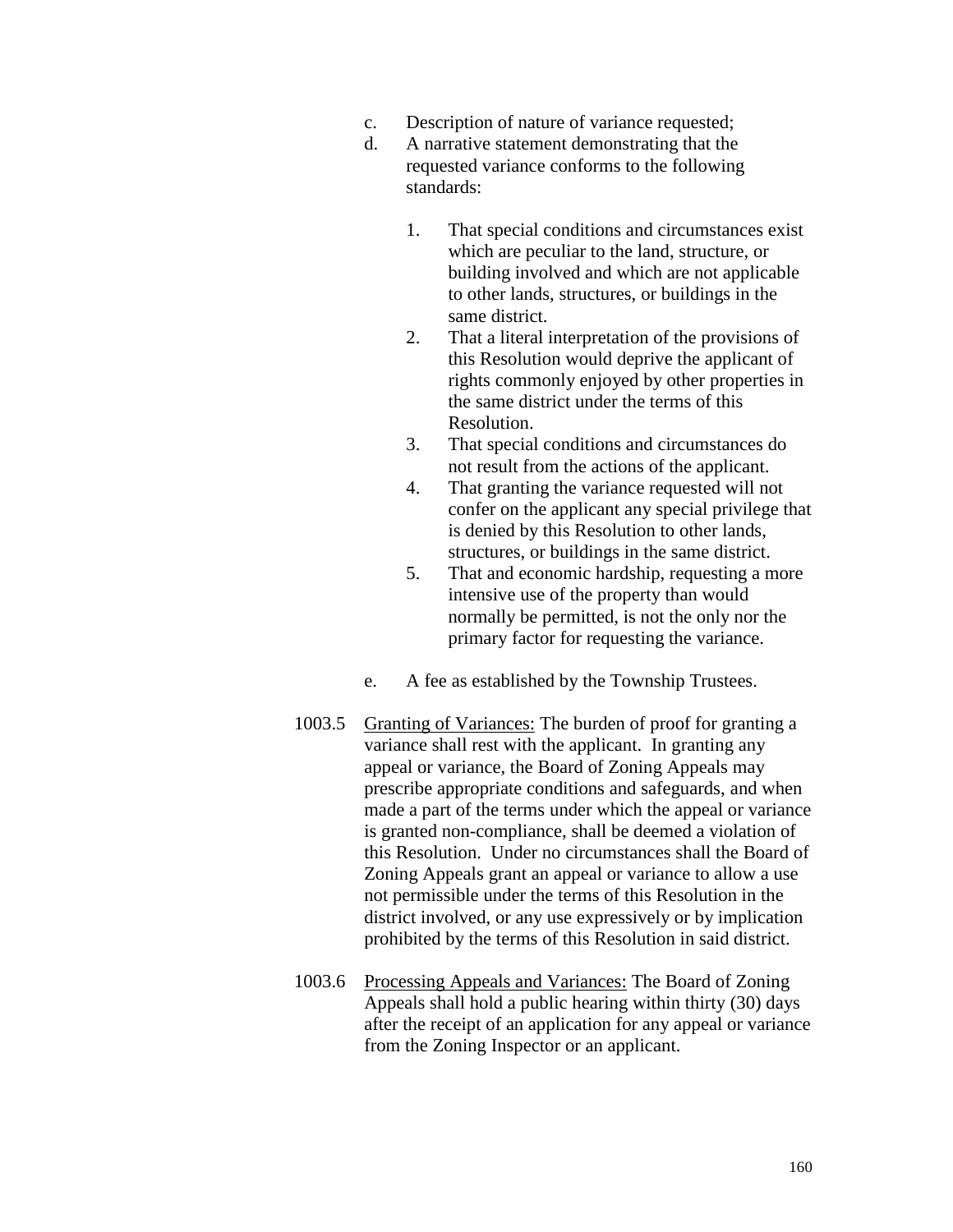Before holding the required public hearing, notice of such hearing shall be given in one (1) or more newspapers of general circulation within the Township at least ten (10) days before the date of said hearing. The notice shall set forth the time and place of the public hearing, and the nature of the proposed appeal or variance.

Before holding the required public hearing, written notice of such hearing shall be mailed by the Chairman of the Board of Zoning Appeals, by first class mail, at least ten (10) days before the day of the hearing to all interested parties. The notice shall contain the same information as required of notices published in newspapers.

SECTION 1004 AMENDMENTS AND DISTRICT CHANGES: Whenever the public necessity, convenience, general welfare, or good zoning practices require, the Township Trustees may, by resolution after receipt of recommendations from the Zoning Commission, and subject to the procedures provided by law, amend, supplement, change, or repeal the regulations, restrictions, and district boundaries or classification of property.

- 1004.1 Initiation of Amendments: Amendments to this Resolution may be initiated in one of the following ways:
	- a. By adoption of a motion by the Zoning Commission;
	- b. By adoption of a resolution by the Board of Township Trustees; or
	- c. By the filing of an application by at least one (1) owner or his designee or property within the area proposed to be changed or affected by said amendment.
- 1004.2 Application for Amendments: The application for amendment shall contain at a minimum the following information in triplicate:
	- a. Name, address, and telephone number of applicant;
	- b. Date;
	- c. Legal description of the property;
	- d. Present use;
	- e. Present zoning district;
	- f. Proposed use;
	- g. Proposed zoning district;
	- h. A vicinity map at a scale approved by the Zoning Commission showing property lines, streets, existing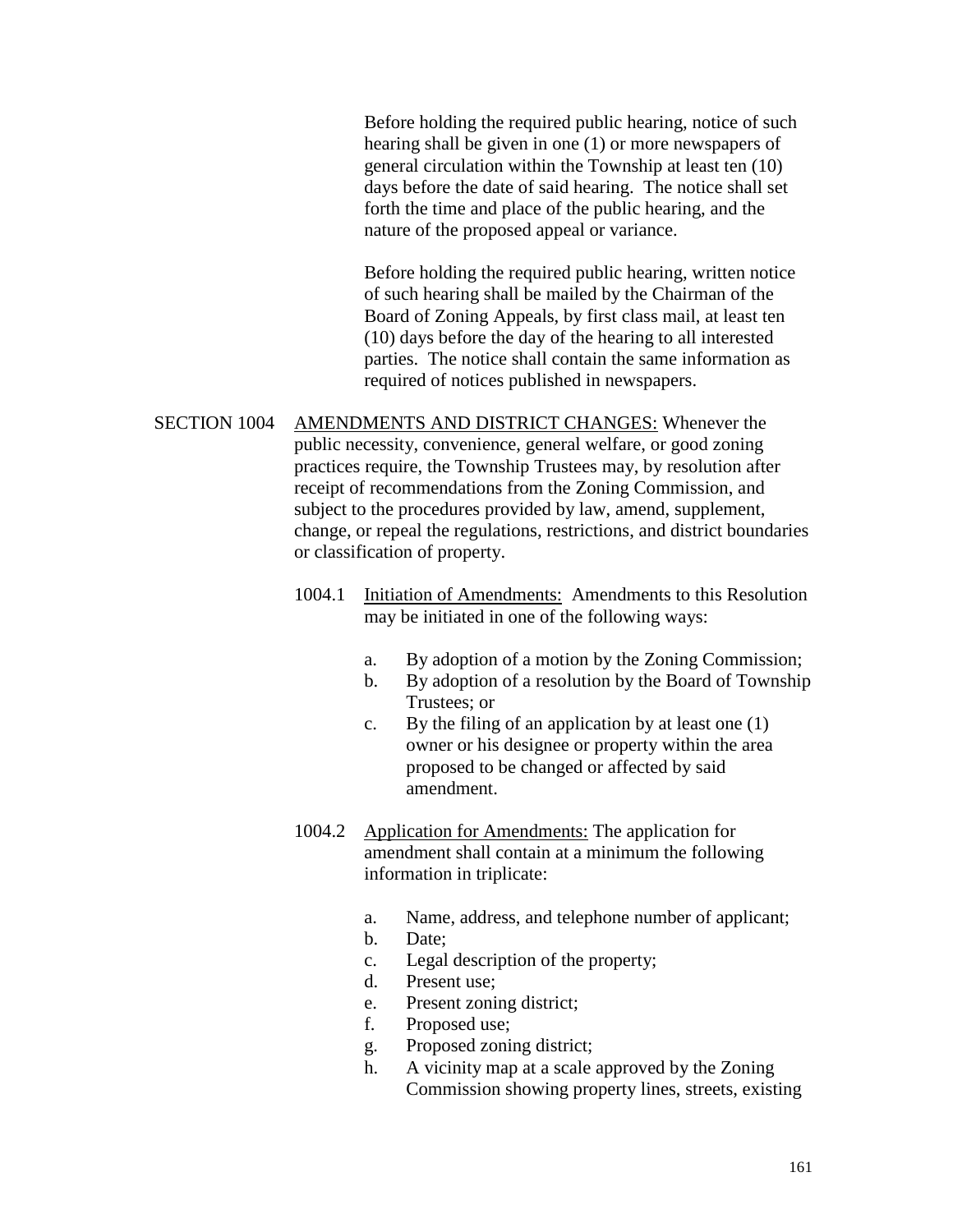and proposed zoning, and such other items as the Zoning Commission may require;

- i. Proposed amendment to the test;
- j. A list of all property owners within five hundred (500) feet of, contiguous to, and directly across the street from the parcel(s) proposed to be rezoned, and others that may have a substantial interest in the case; and
- k. A fee as established by the Township Trustees

All applicants submitting requests for change in district boundaries on the Official Zoning District Map shall be required to post a sign upon the property in question within five (5) days after the submission of an application. Such sign shall be clearly visible from the street, or in the case of two or more streets, that street with the greater average traffic flow.

Such sign shall state "THIS PROPERTY IS BEING CONSIDERED FOR REZONING," "FOR INFORMATION CALL CLINTON TOWNSHIP," and shall also denote the present and proposed zoning district classification for the site. No zoning permit shall be required. However, the location and size of such sign shall be subject to approval by the Zoning Inspector.

1004.3 Procedure for Amendments: Within five (5) days after the adoption of a motion by the Zoning Commission, transmittal of a resolution by the Board of Township Trustees, or the filing of an application by at least one (1) owner, or his designee, the Zoning Commission shall transmit a copy of such motion, resolution, or application together with the text and map pertaining to the case in question to the Regional Planning and Coordinating Commission of Seneca County. The Regional Planning and Coordinating Commission shall recommend the approval, denial, or modification to the Zoning Commission. Such recommendation shall be considered at the public hearing held by the Zoning Commission.

> In the event that a proposal rezoning is located adjacent to another political jurisdiction, and additional copy of the application shall be provided and forwarded to the Chairman of the Planning Commission of the Zoning Commission of that jurisdiction. Any comments provided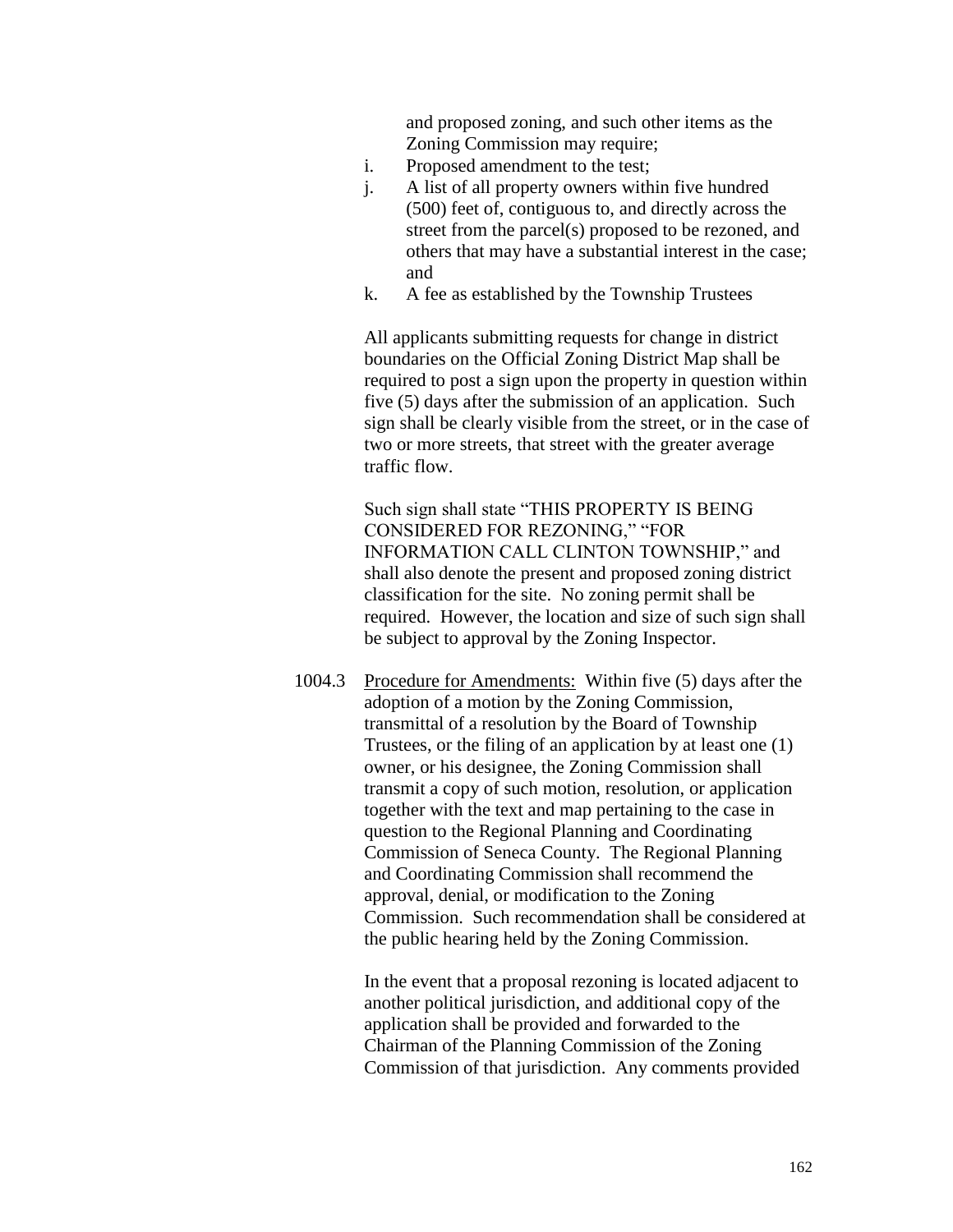by the adjoining jurisdiction shall be considered at the public hearing of the Zoning Commission.

Before any zoning amendment is approved affecting any land within three hundred (300) feet of the centerline of a proposed new highway or highway for which changes are proposed as described in the certification to local officials by the Director of the Ohio Department of Transportation, or within a radius of five hundred (500) feet from the point of intersection of said centerline with any public road or highway, the Commission shall give notice, by registered or certified mail to the Director of the Ohio Department of Transportation. The Zoning Commission may proceed as required by law, however, for one hundred twenty (120) days from the date of notice is received by the Director of the Ohio Department of Transportation. If the Director of the Ohio Department of Transportation notified the Board of Township Trustees that he shall proceed to acquire any land needed, then the Board of Township Trustees shall refuse to approve the zoning. If the Director of the Ohio Department of Transportation notifies the Board of Township Trustees that acquisition at this time is not in the public interest or upon expiration of the one hundred twenty (120) day period or any extension thereof agreed upon by the Director of the Ohio Department of Transportation and the property owner, the Board of Township Trustees shall proceed as required by law.

The Zoning Commission shall schedule a public hearing after the adoption of their motion, a transmittal of a resolution from the Board of Township Trustees, or the filing of an application for zoning amendment. Said hearing shall not be less than twenty (20) days, no more than forty (40) days from the date of adoption of such motion, transmittal of such resolution, or the filing of such application.

Before the required public hearing, notice shall be give by the Zoning Commission by at least one (1) publication in a newspaper of general circulation within the Township at least fifteen (15) days before the date of said hearing. This notice shall set forth the time and place of the public hearing, the nature of the proposed amendment, and a statement that after the conclusion of such public hearing the matter will be referred to the Board of Township Trustees for further determination.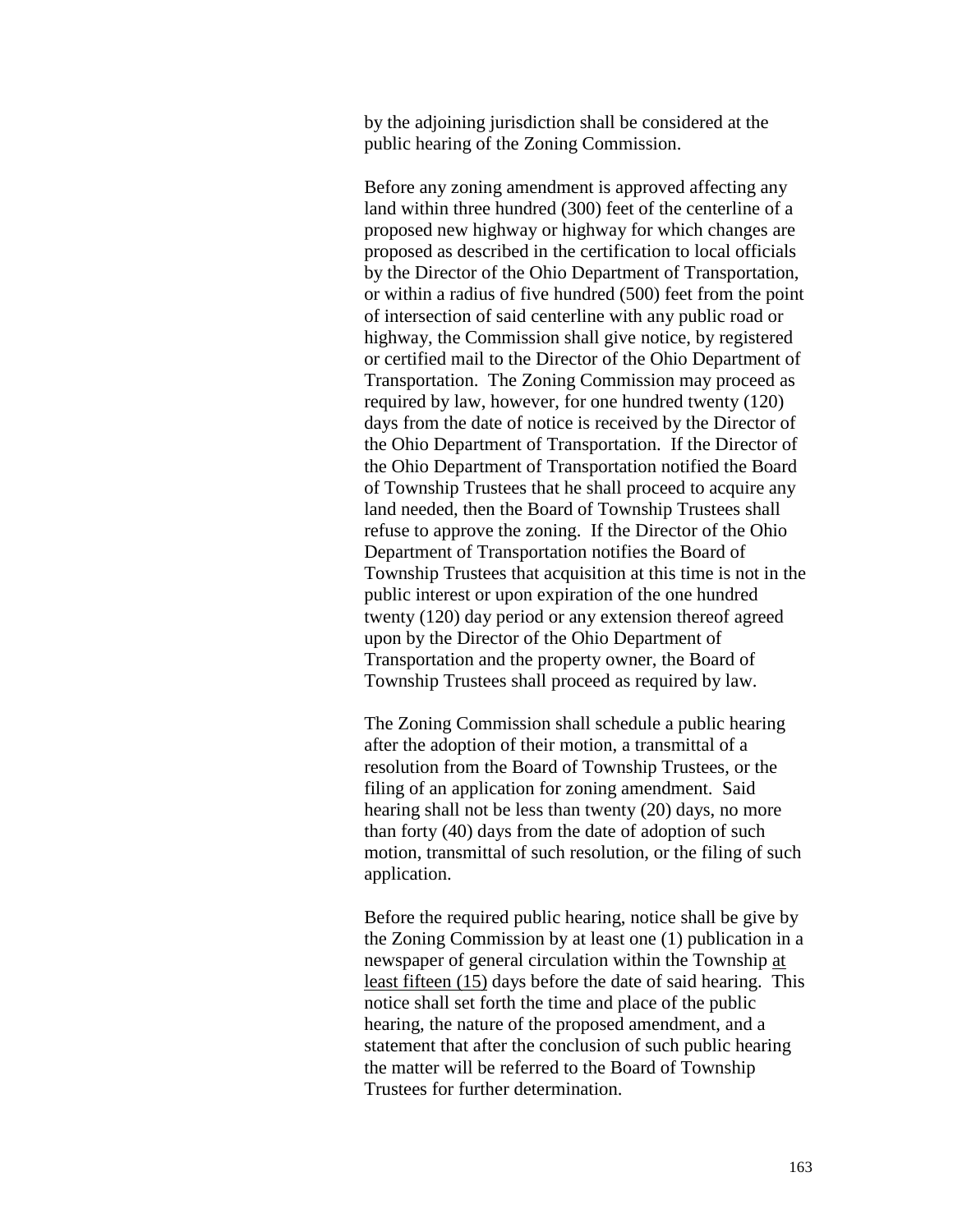If the proposed amendment intends to rezone or redistrict ten (10) or less parcels of land, as listed on the tax duplicate, written notice of the hearing shall be mailed by the Zoning Commission, by first class mail, at least twenty (20) days before the date of the public hearing to all owners of property within five hundred (500) feet of, contiguous to, and directly across the street from such area proposed to be rezoned or redistricted to the address of such owners appearing on the County Auditor's current tax list or lists that may be specified by the Board of Township Trustees. The failure to deliver the notice, as provided in this section, shall not invalidate any such amendment. This notice shall set forth the time and place of the public hearing, the nature of the proposed amendment, and a statement that after the conclusion of such public hearing the matter will be referred to the Board of Township Trustees for further determination.

Within thirty (30) days after the required public hearing, the Zoning Commission shall forward with reasons for such recommendation to the Board of Township Trustees that the amendment be granted as requested, or it may recommend a modification of the amendment requested, or it may recommend that the amendment not be granted.

Upon receipt of the recommendation from the Zoning Commission, the Board of Township Trustees shall schedule a public hearing. The date of said hearing shall not be more than thirty (30) days from the receipt of the recommendation from the Zoning Commission.

Notice of the required public hearing shall be give by the Board of Township Trustees by at least one (1) publication in a newspaper of general circulation within the Township. Said notice shall be published at least fifteen (15) days before the date of the required hearing, may be mailed by the Clerk of the Board of Township Trustees by first class mail, at least twenty (20) days before the day of the public hearing to all owners of property within five hundred (500) feet of, contiguous of, and directly across the street from such area proposed to be rezoned or redistricted to the address of such owners appearing on the County auditor's current tax list or lists that may be specified by the Board of Trustees.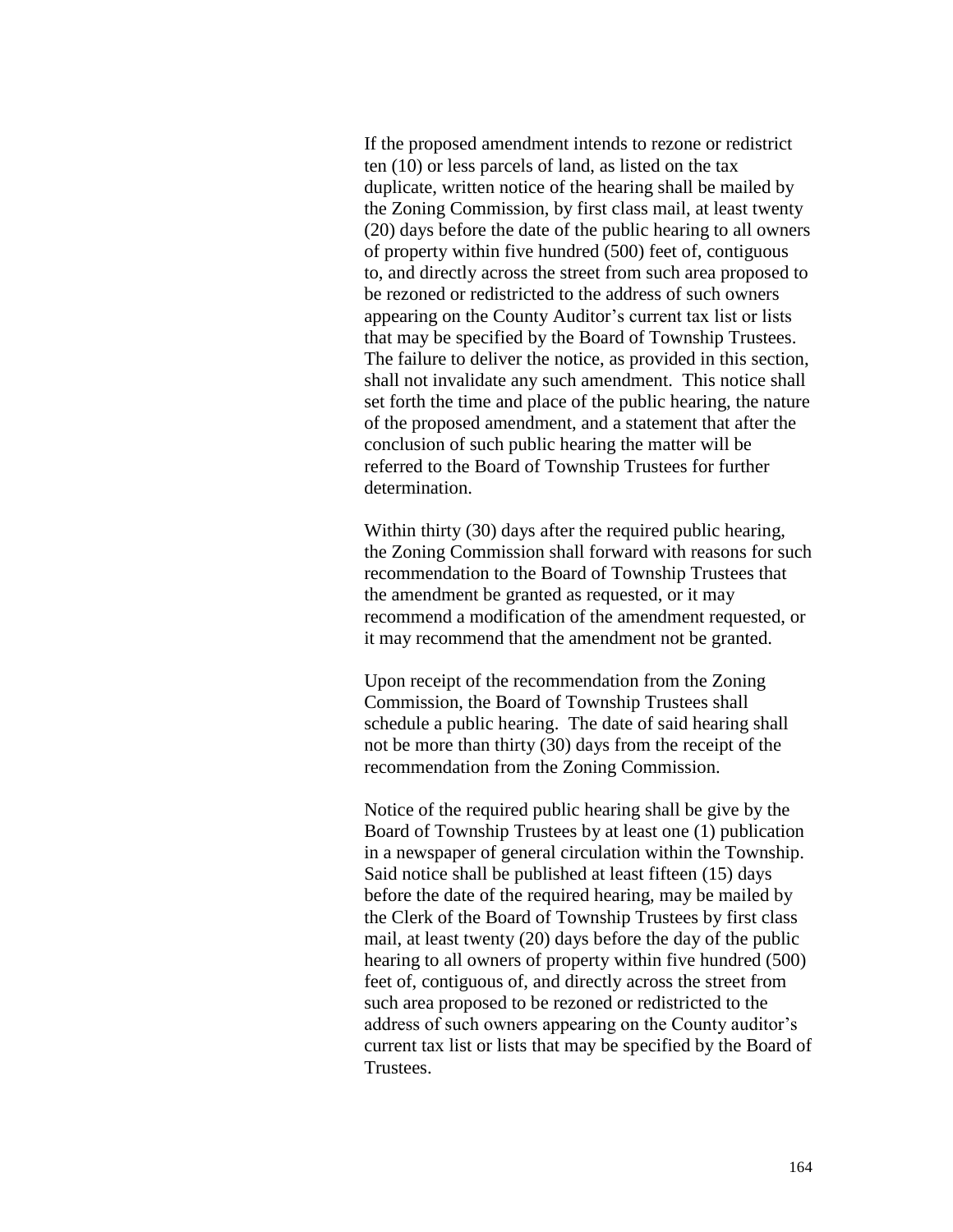Within twenty (20) days after the required public hearing, the Board of Township Trustees shall either adopt or deny the recommendation of the Zoning Commission or adopt some modification thereof. In the event the Board of Township Trustees denies or modifies the recommendation of the Commission, the unanimous vote of the Board of Township Trustees is required.

Such amendment adopted by the Board of Township Trustees shall become effective thirty (30) days after the date of such adoption unless within thirty (30) days after the adoption of the amendment there is presented to the Board of Township Trustees a petition, signed by a number of qualified voters residing in the unicorporated area of the Township or part thereof included in the zoning plan equal to not less than eight percent (8%) of the total vote cast for all candidates for Governor in such area at the last preceding general election at which a Governor was elected, request the Board of Township Trustees to submit the amendment to the electors of such area, for approval or rejection, at the primary or general election.

No amendment for which such referendum vote has been requested shall be put into effect unless a majority of the votes cast on the issue is in favor of the amendment. Upon certification by the Board of Elections that the amendment has been approved by the voters, it shall take immediate effect.

SECTION 1005 VIOLATIONS AND PENALTIES: Violations of the provisions of this Resolution or failure to comply with any of its requirements, including violations of conditions and safeguards established in various sections of this Resolution, including those established by the Board of Zoning Appeals for conditional uses, shall constitute a misdemeanor. Any person who violates this Resolution or fails to comply with any of its requirements shall upon conviction thereof be fined not more than one hundred dollars (\$100) and in addition shall pay all costs and expenses involved in the case. Each day such violation continues after receipt of a violation notice shall be considered a separate offense. The owner or tenant of any building, structure, premises, or part thereof, and any architect, builder, contractor, agent, or other person who commits, participates in, assists in, or maintains such violations may each be found guilty of a separate offense and suffer the penalties herein provided. Nothing herein contained shall prevent the Township from taking such other lawful action as is necessary to prevent or remedy any violation.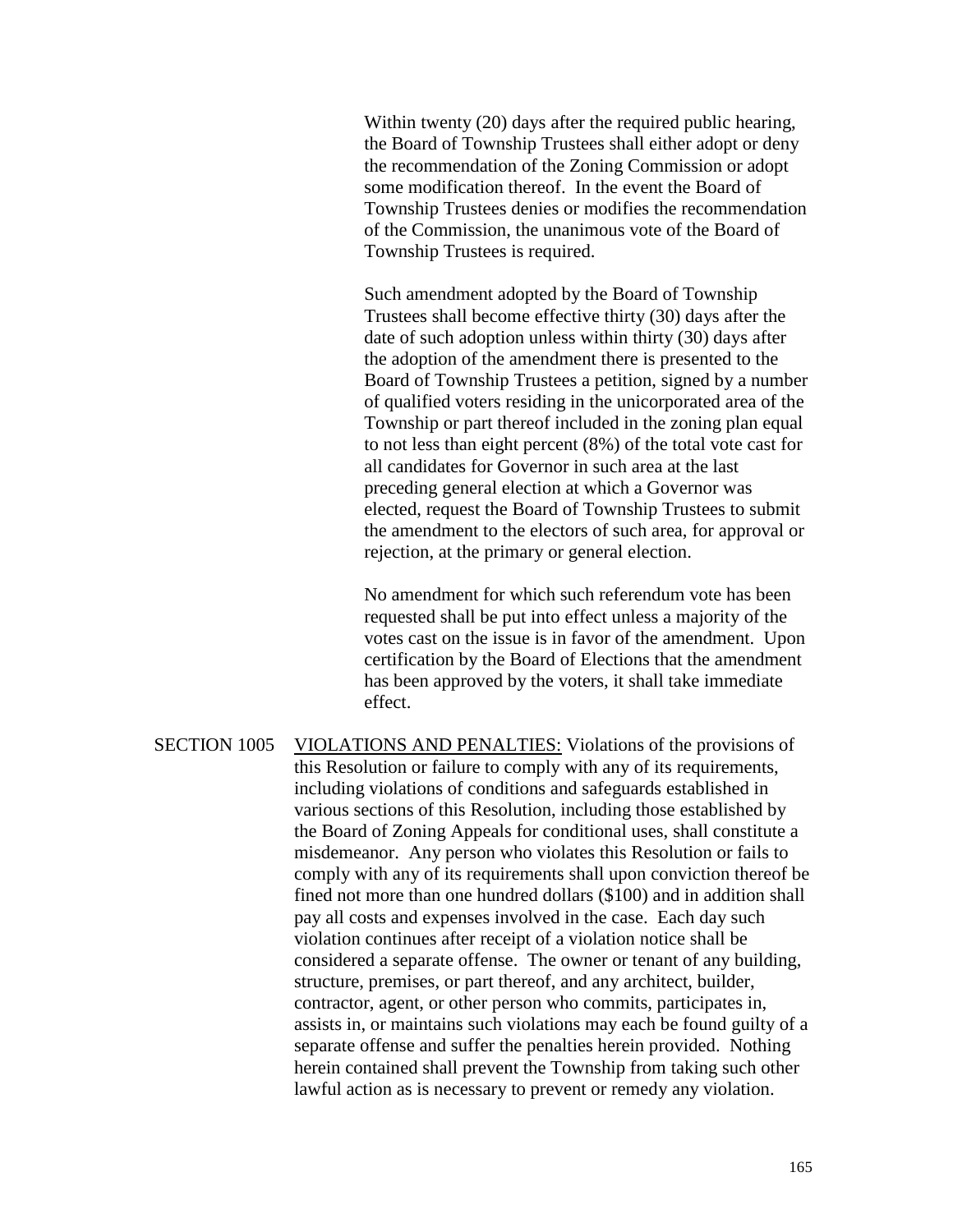Whenever a violation of this Resolution occurs, or is alleged to have occurred, any person may file a written complaint. Such complaint stating full the causes and basis thereof shall be filed with the Zoning Inspector, who shall properly record the complaint, immediately investigate, and take action thereof as provided in this section.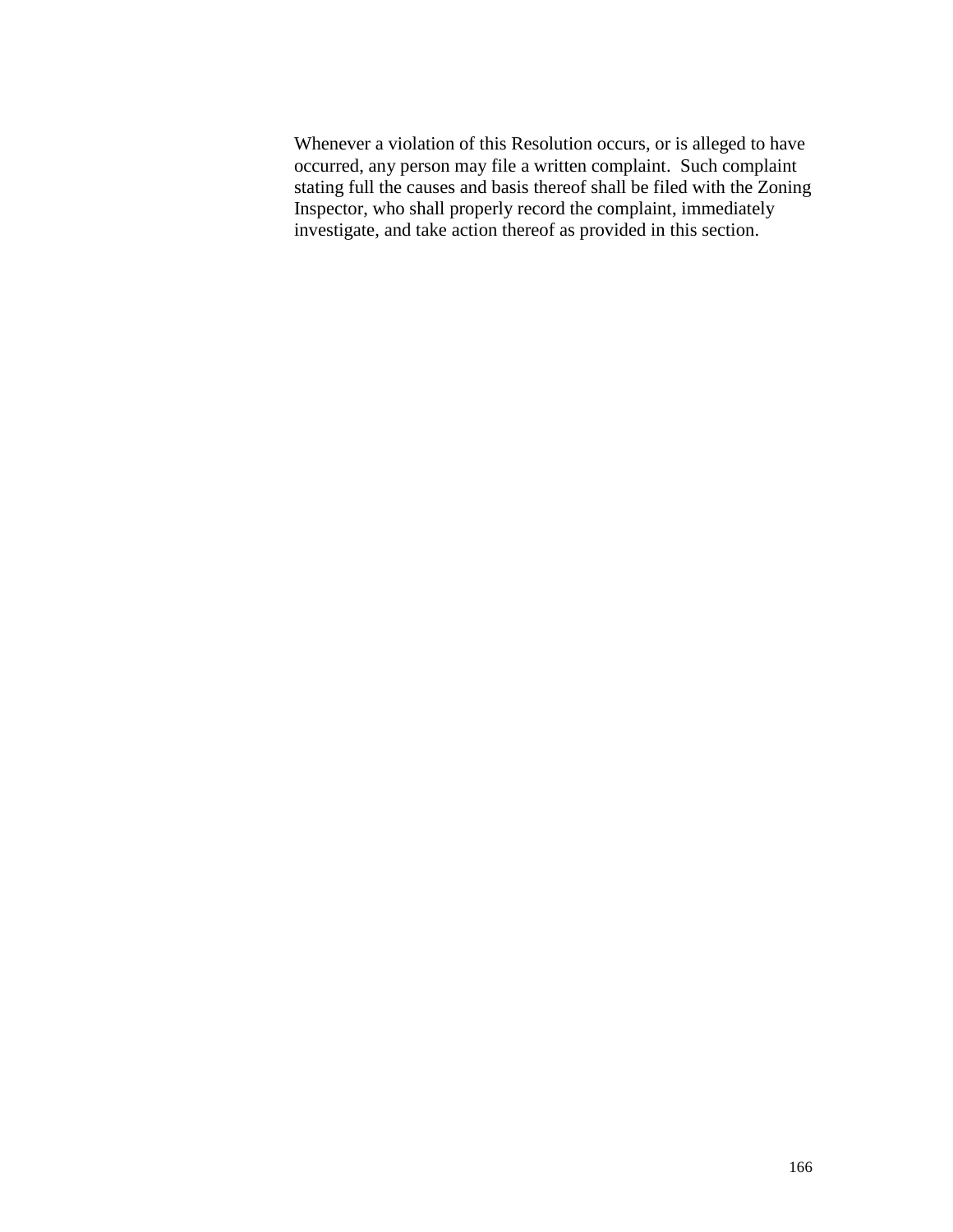Appendix

Typical

Lot Size Diagrams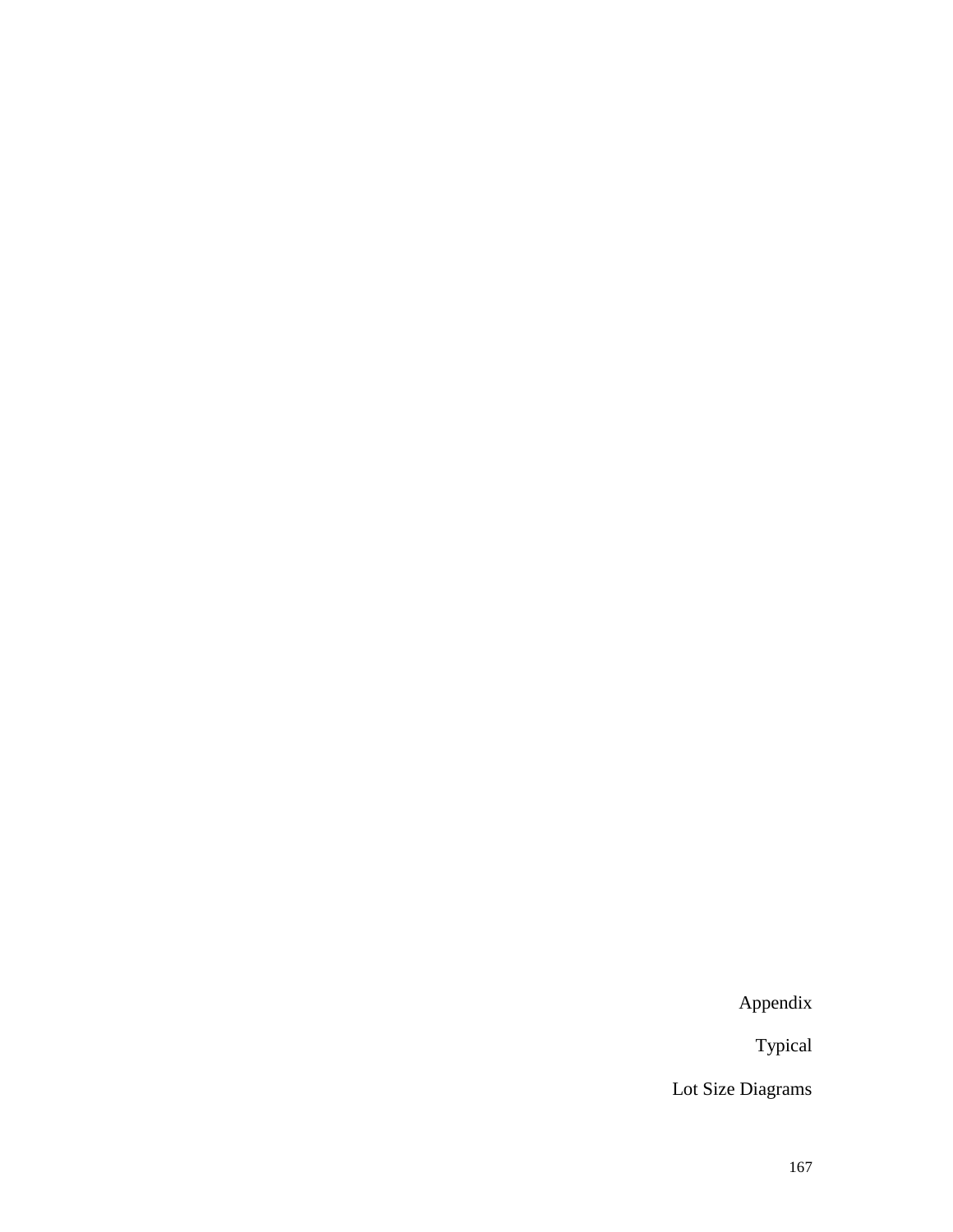A-5

Single Family

¾ Acre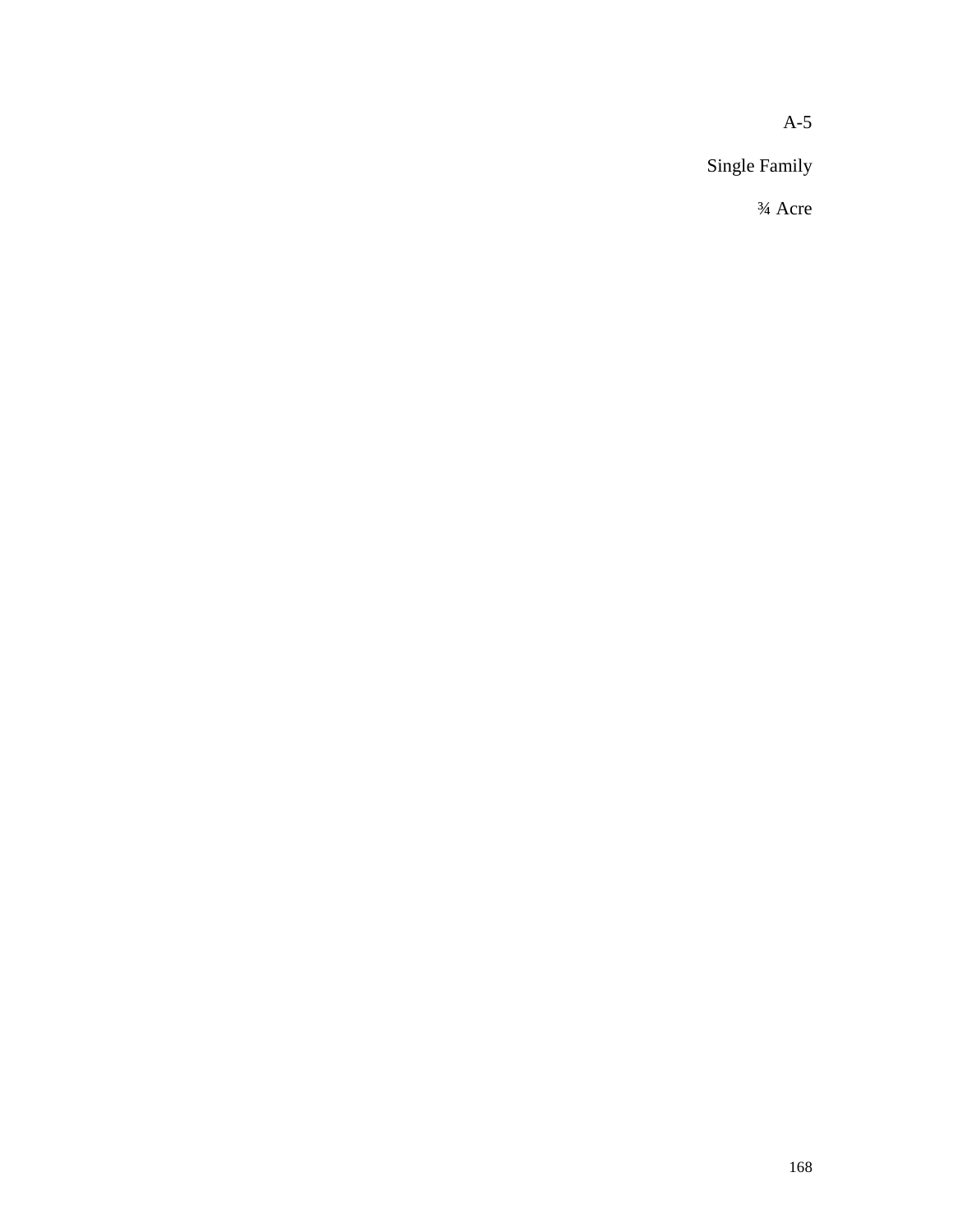Single Family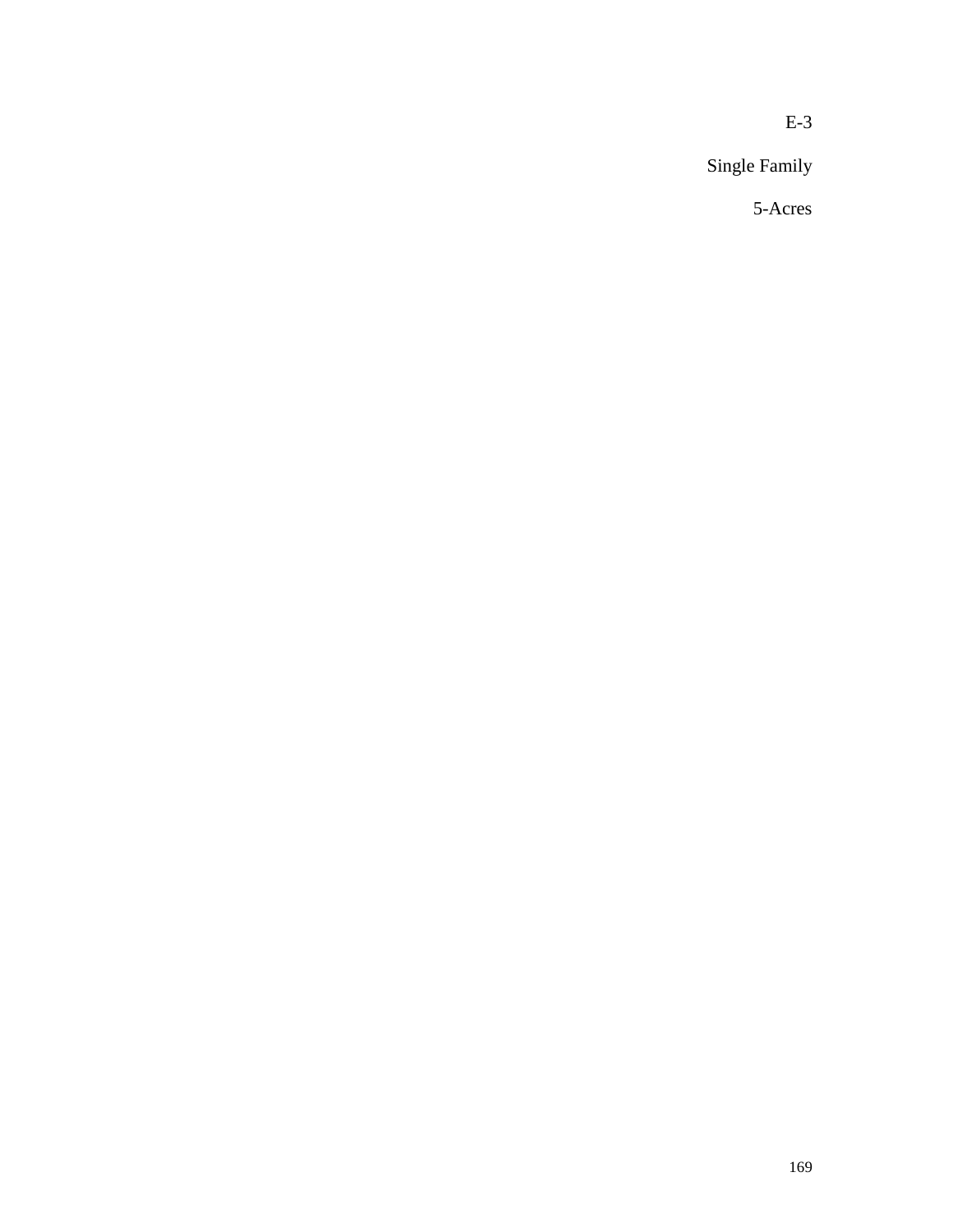Single Family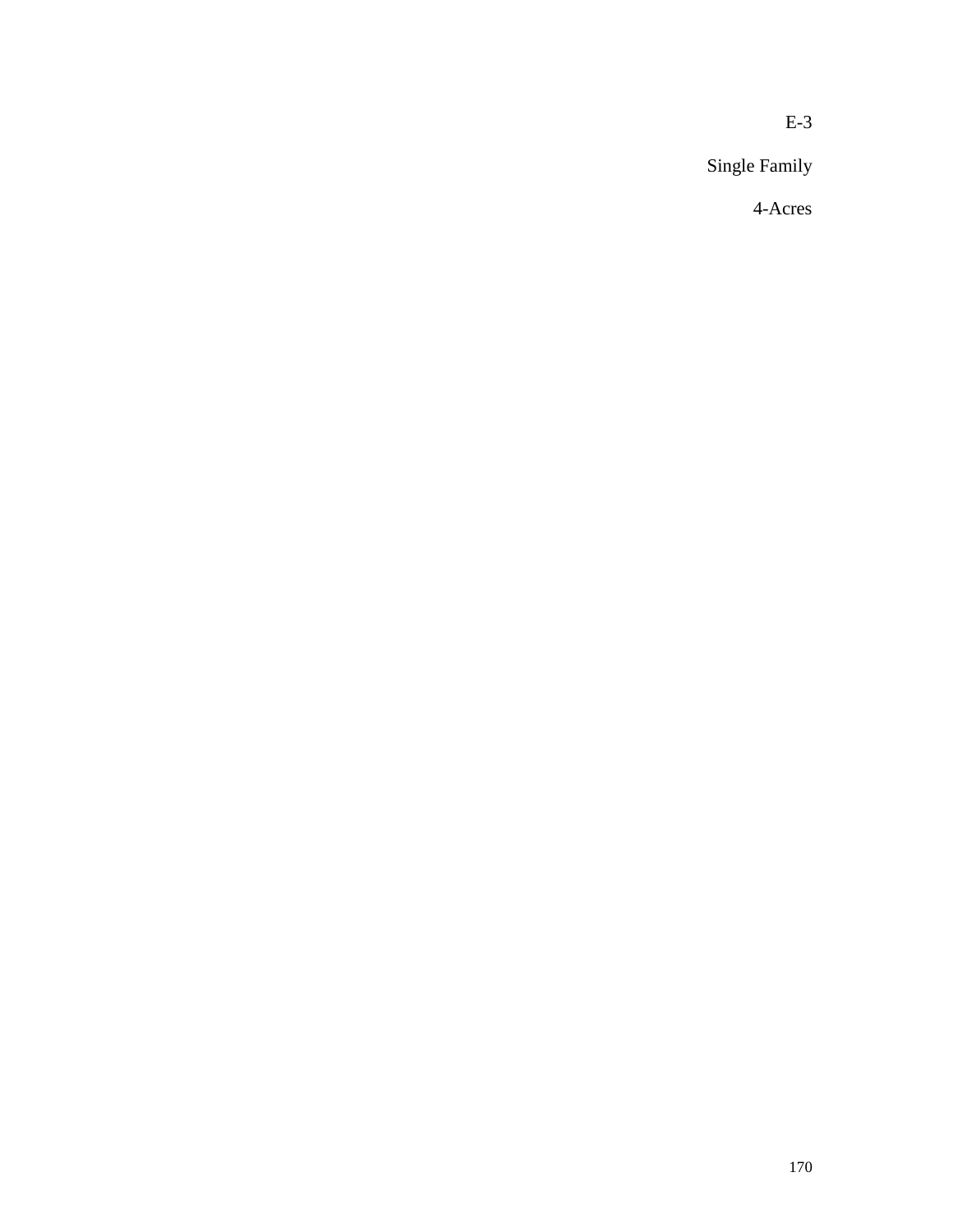Single Family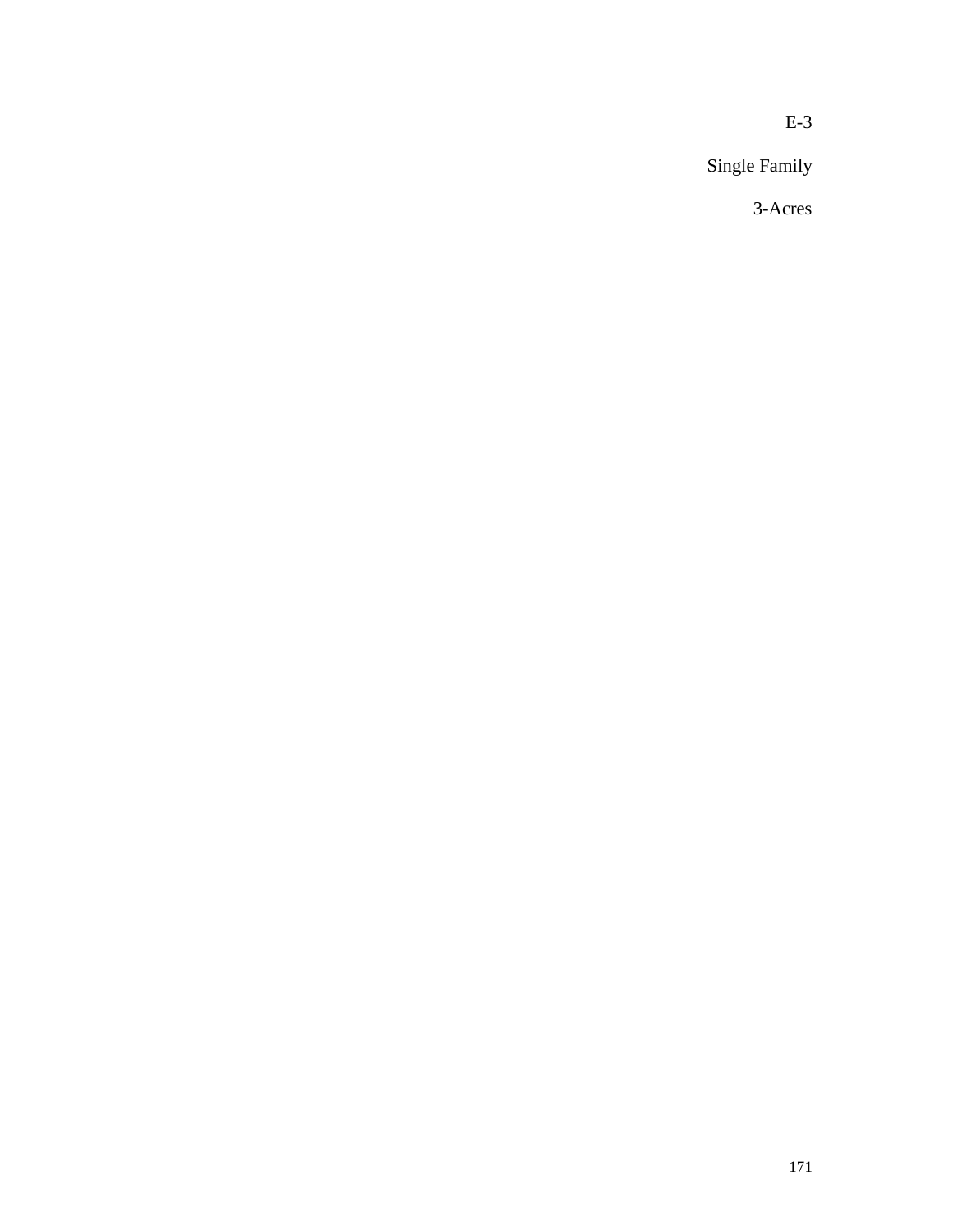Single Family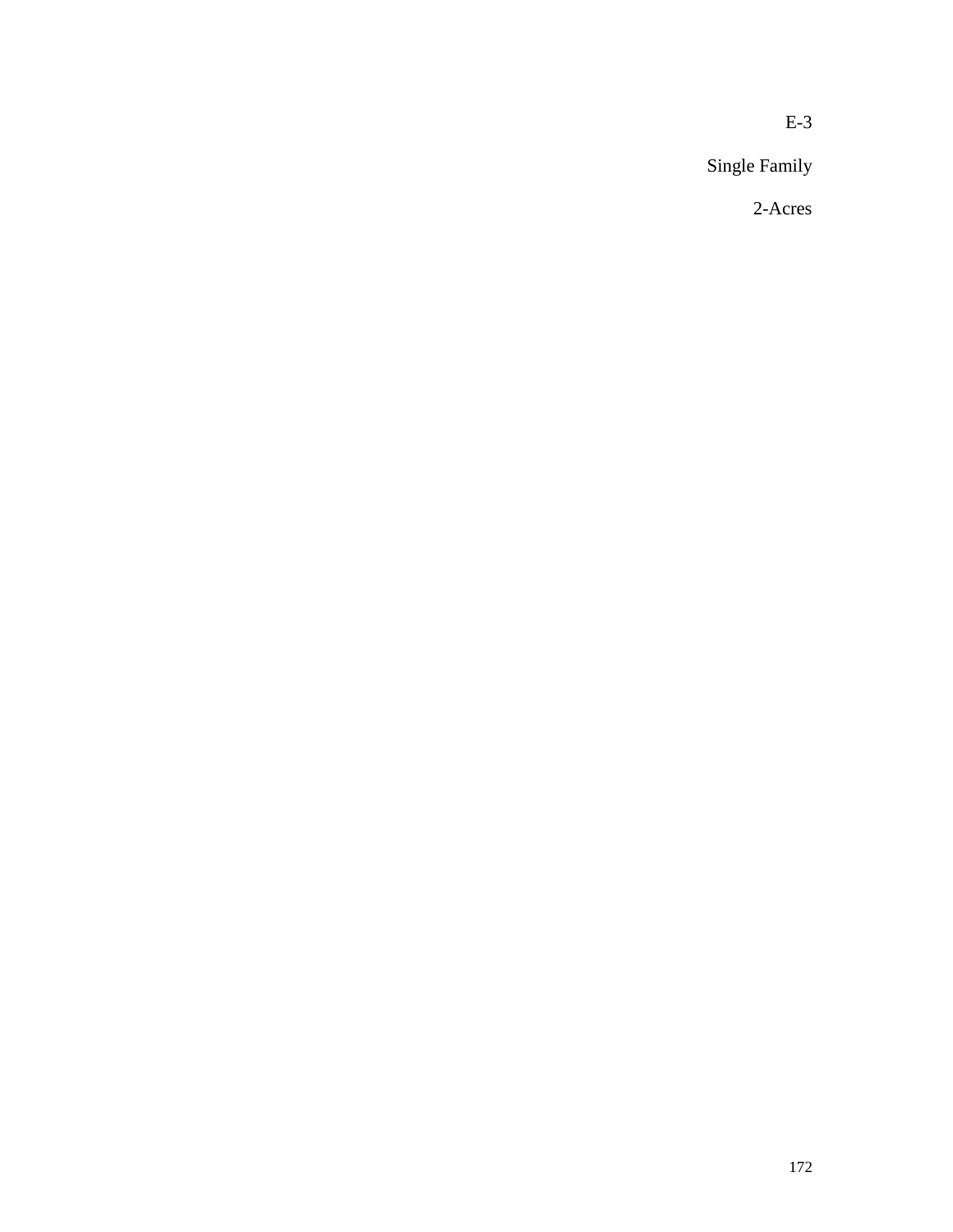Single Family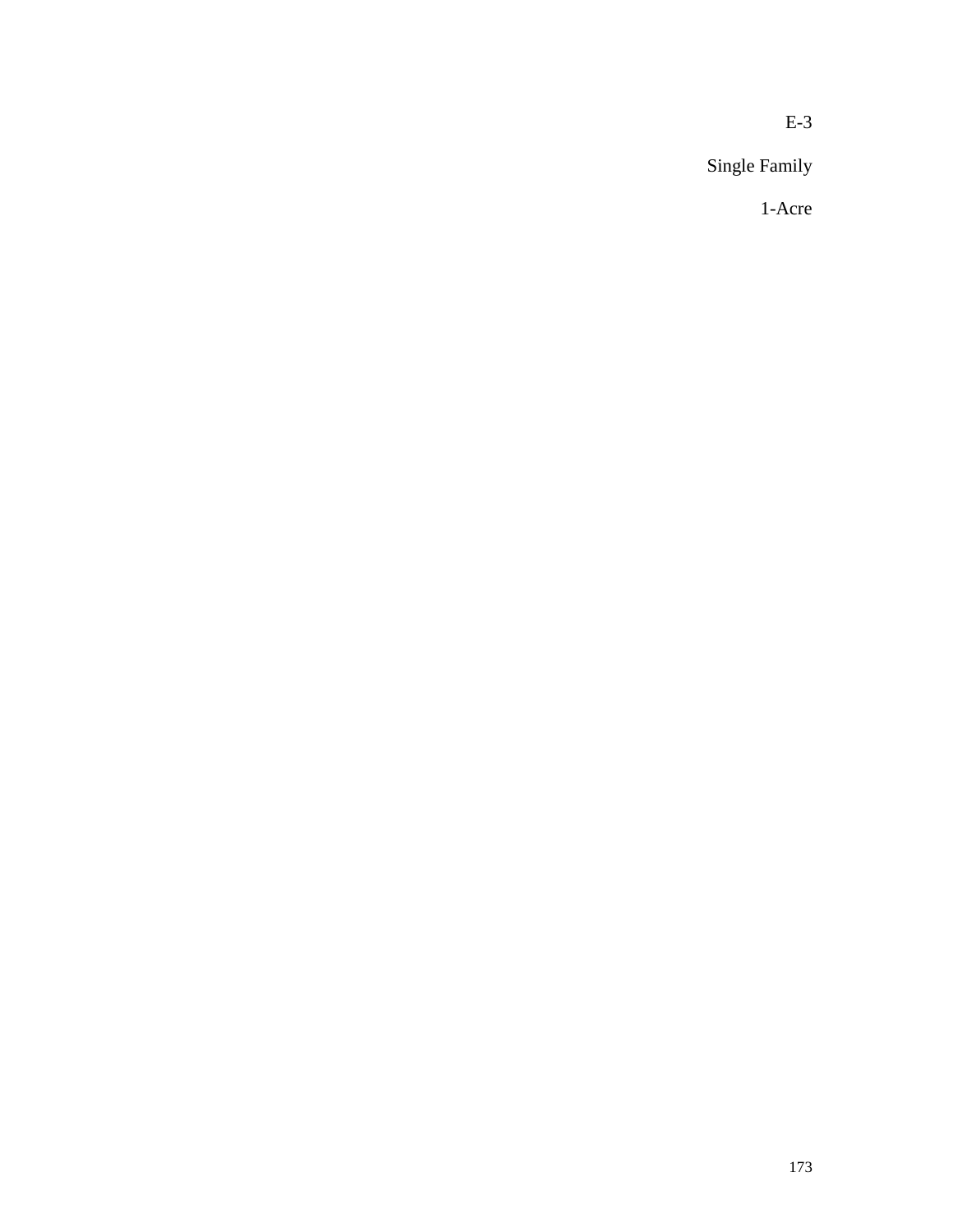Single Family

1 Acre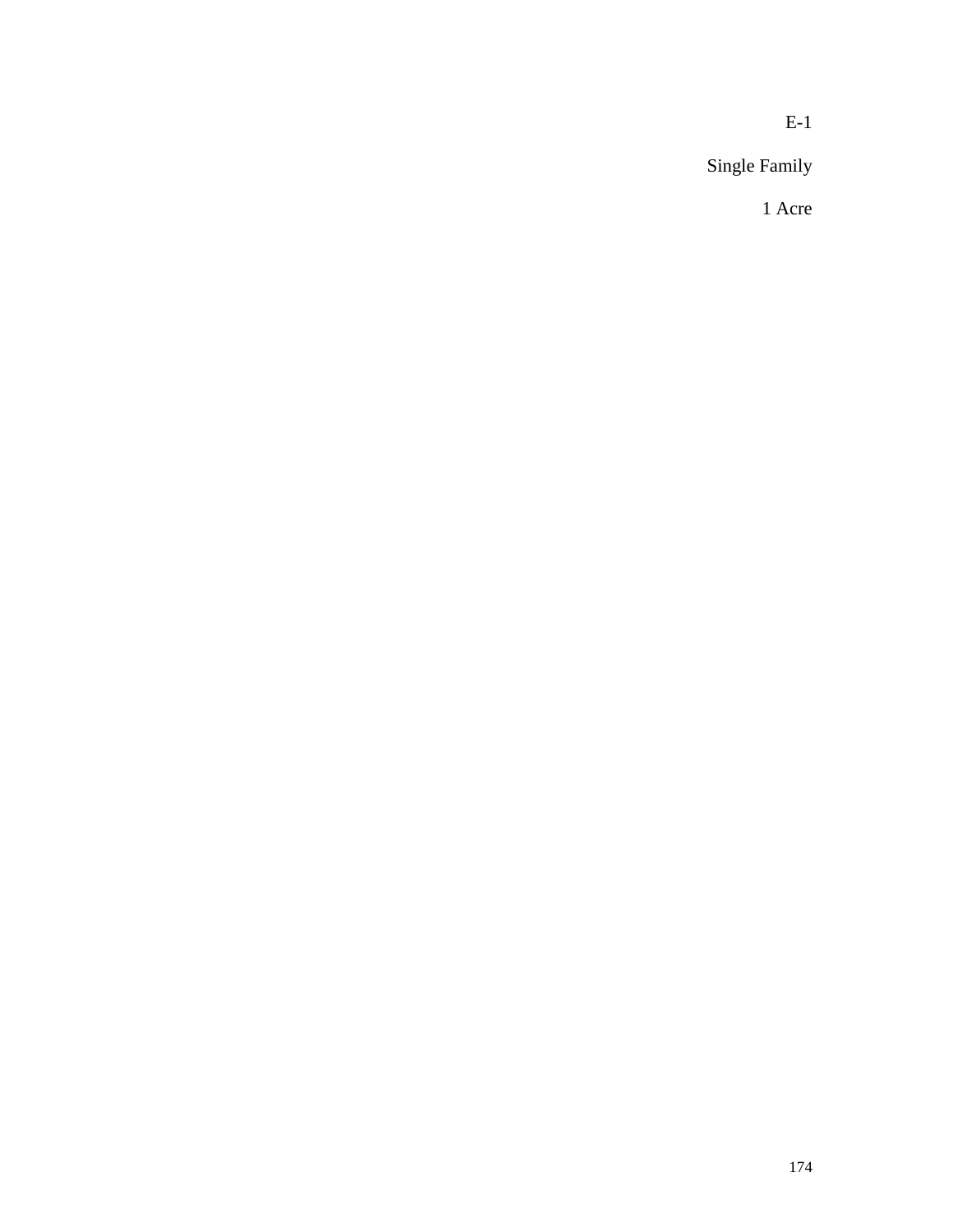RS-2

Single Family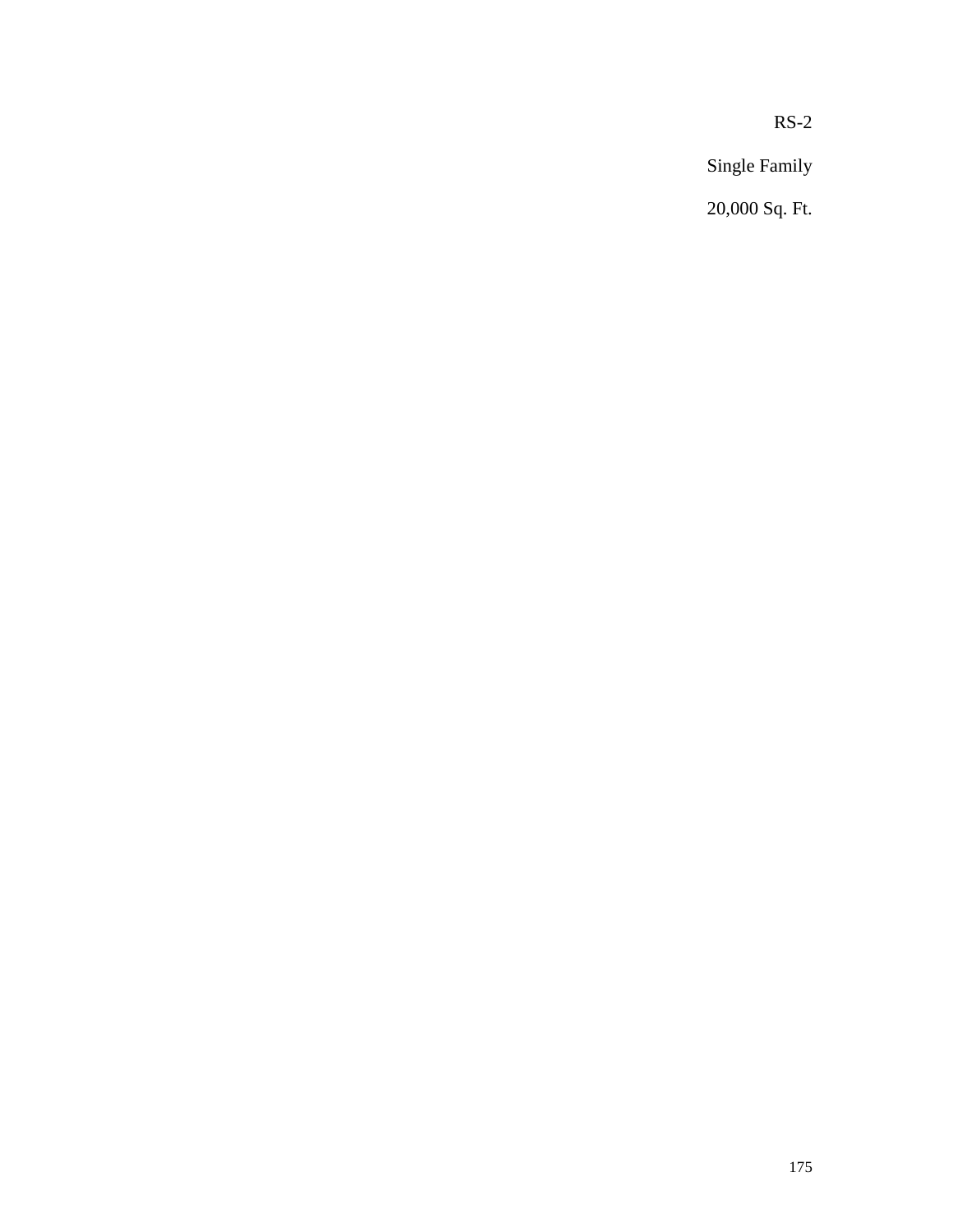RS-3

Single Family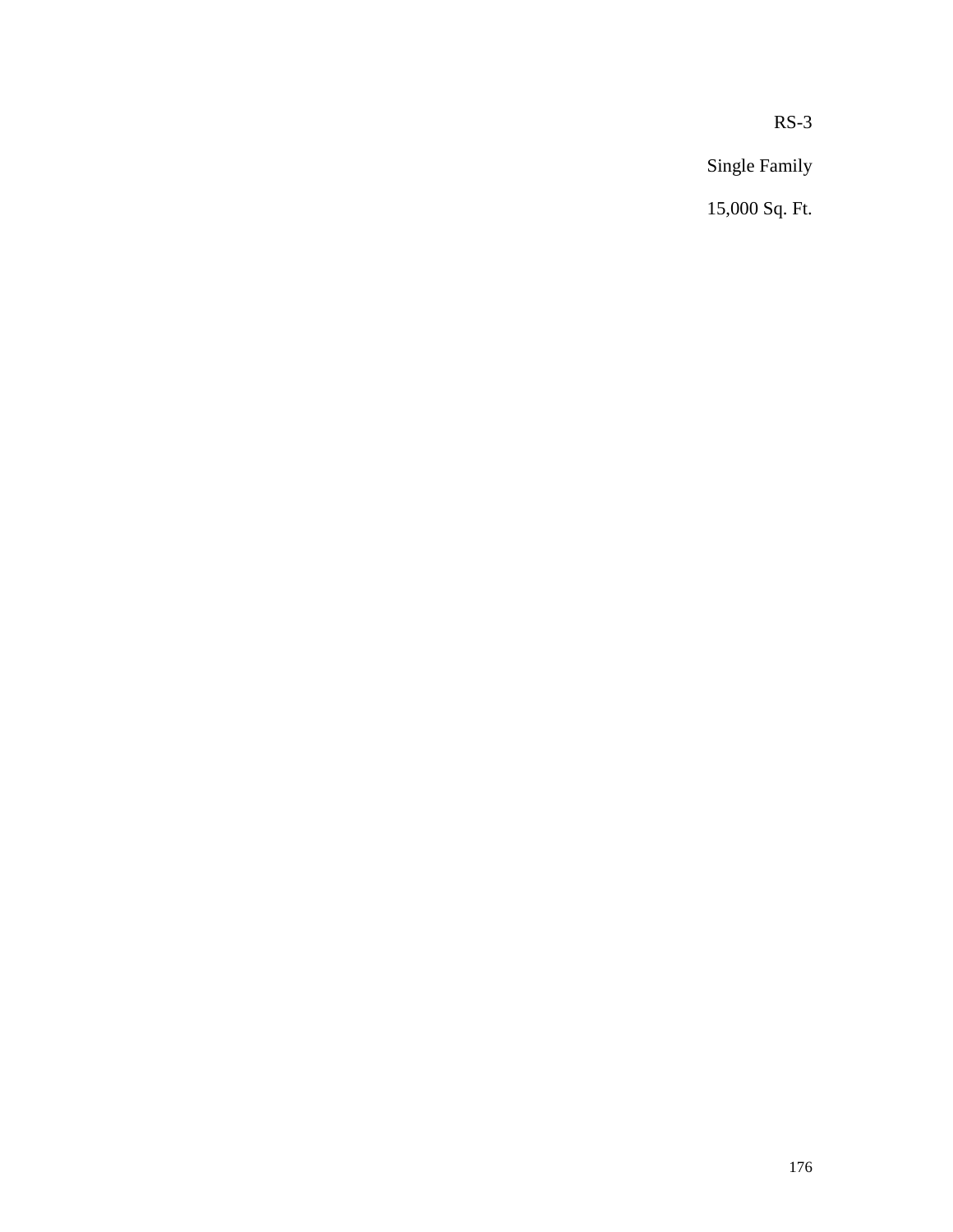RS-4

Single Family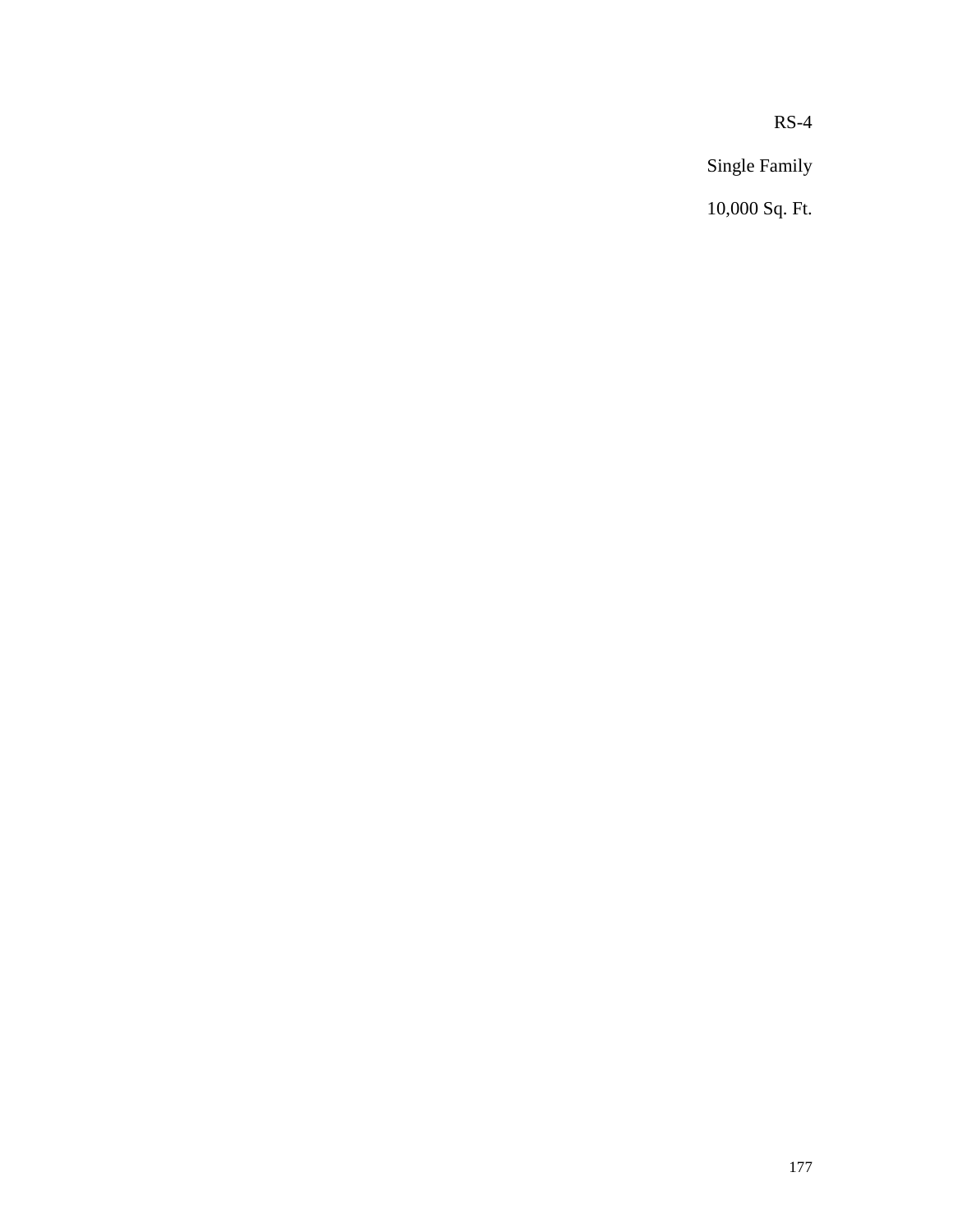RT-4

Single Family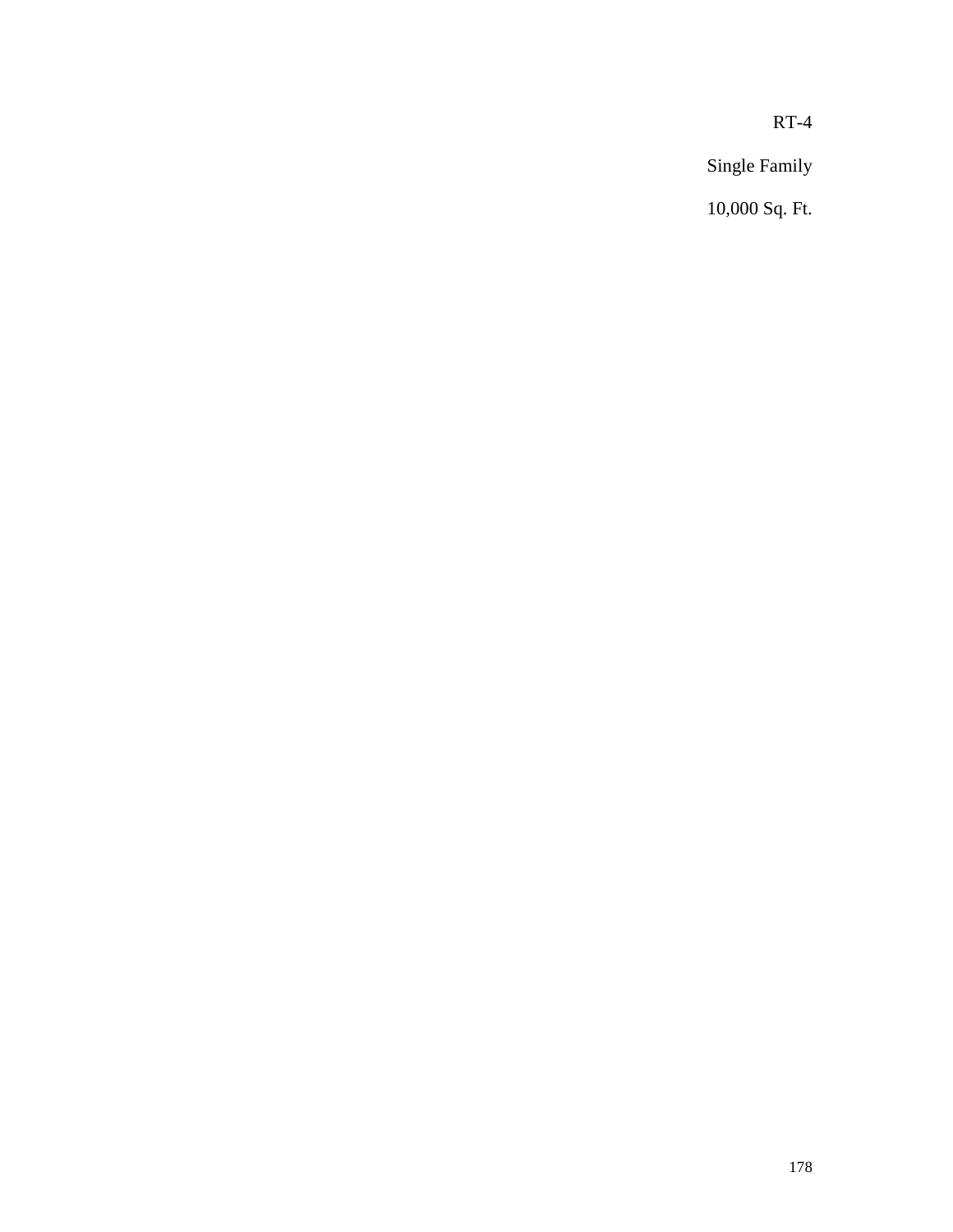RT-4

Two Family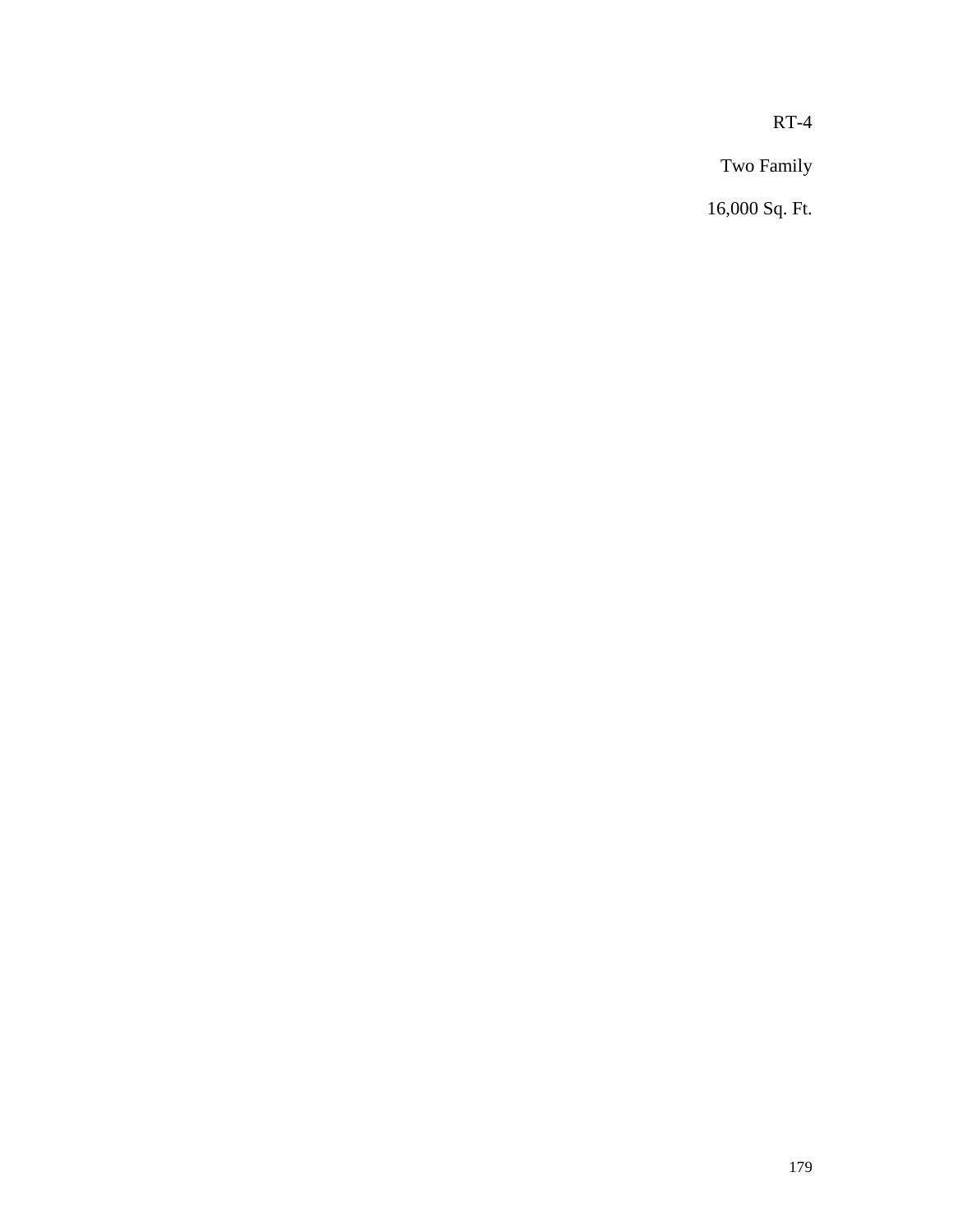RM-8

Two Family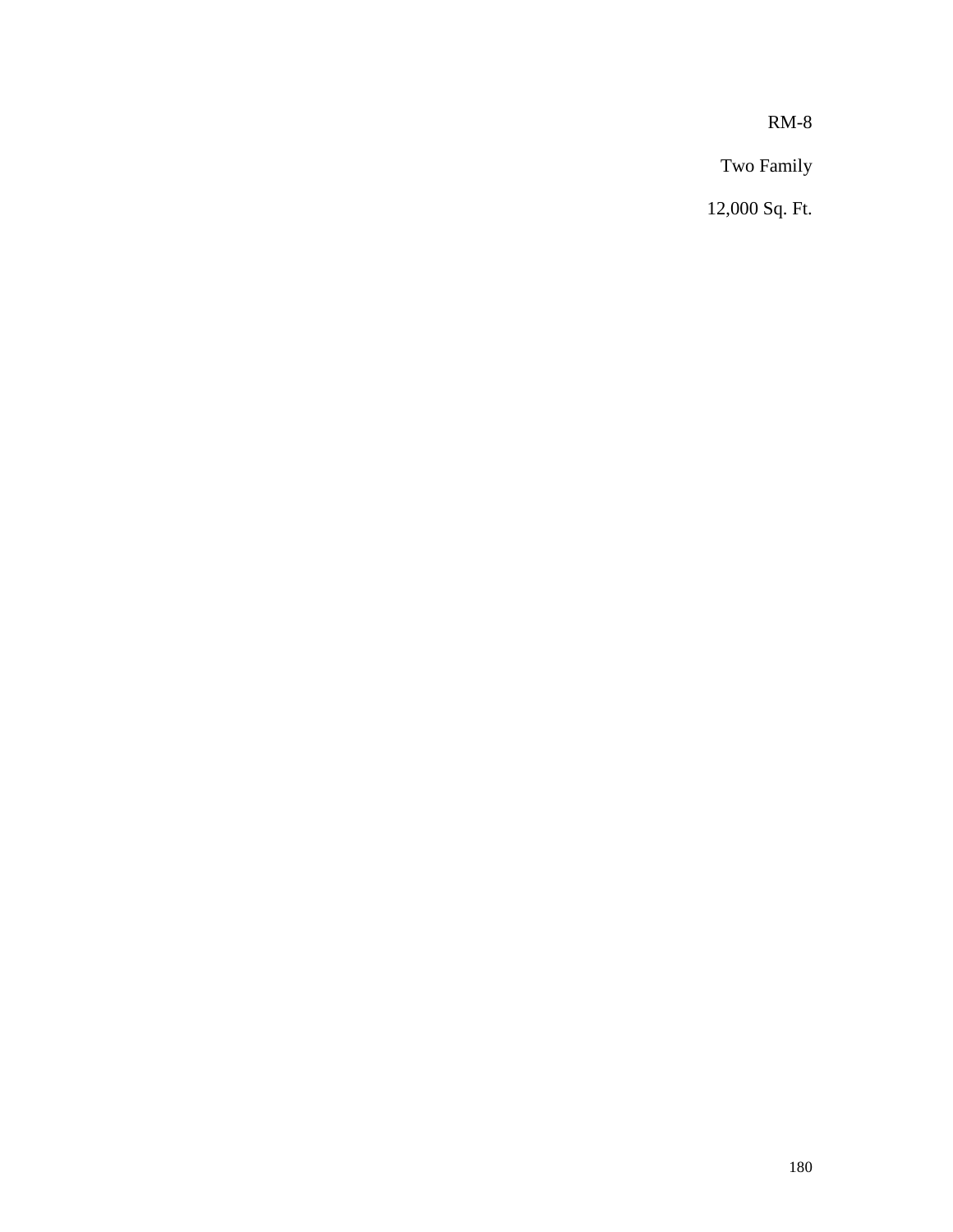RM-8

Multiple Family

5,000 Sq. Ft. Per Unit

15,000 Sq. Ft. Minimum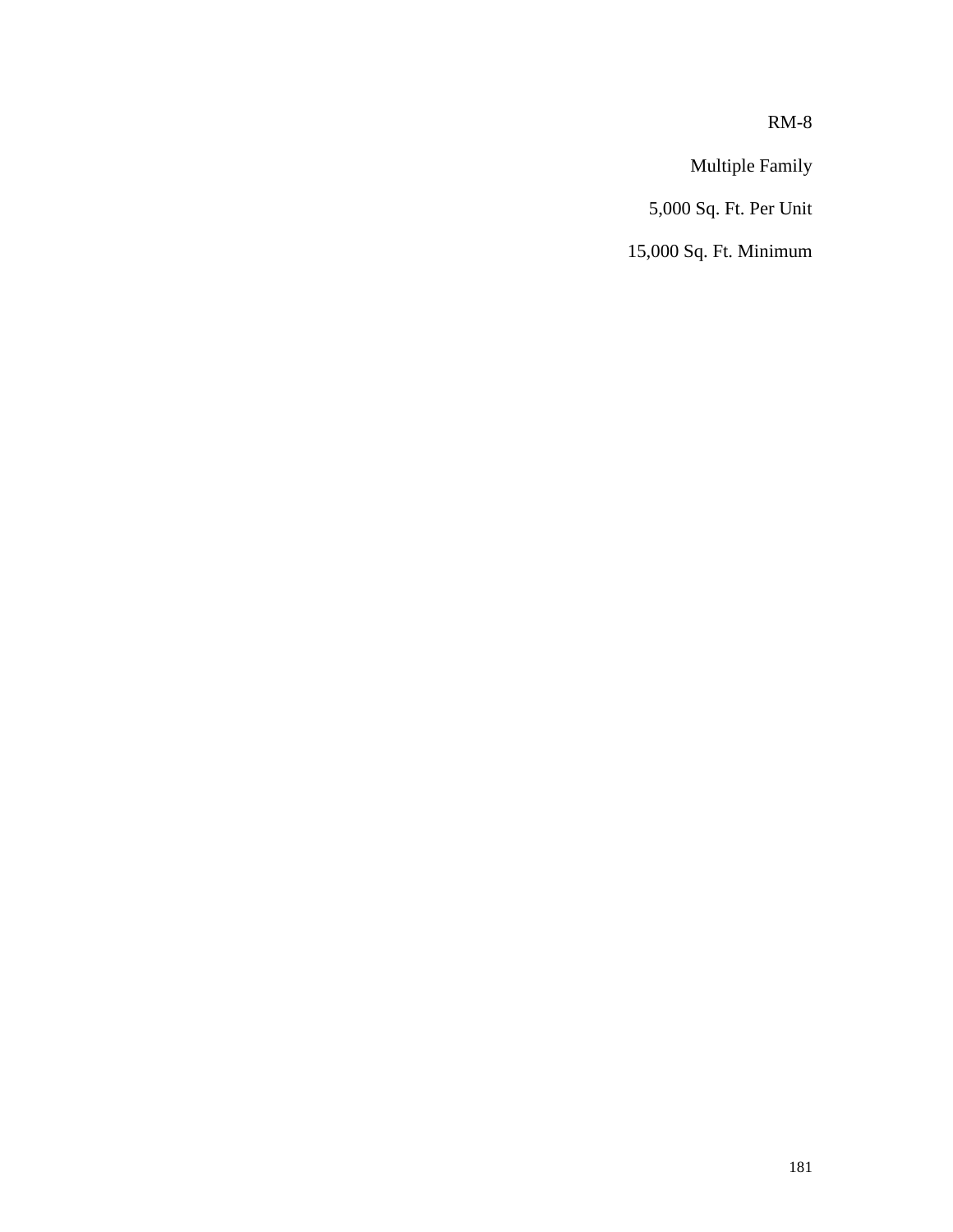RM-14

Multiple Family

12,000 Sq. Ft. Minimum

3,000 Sq. Ft. Per Unit